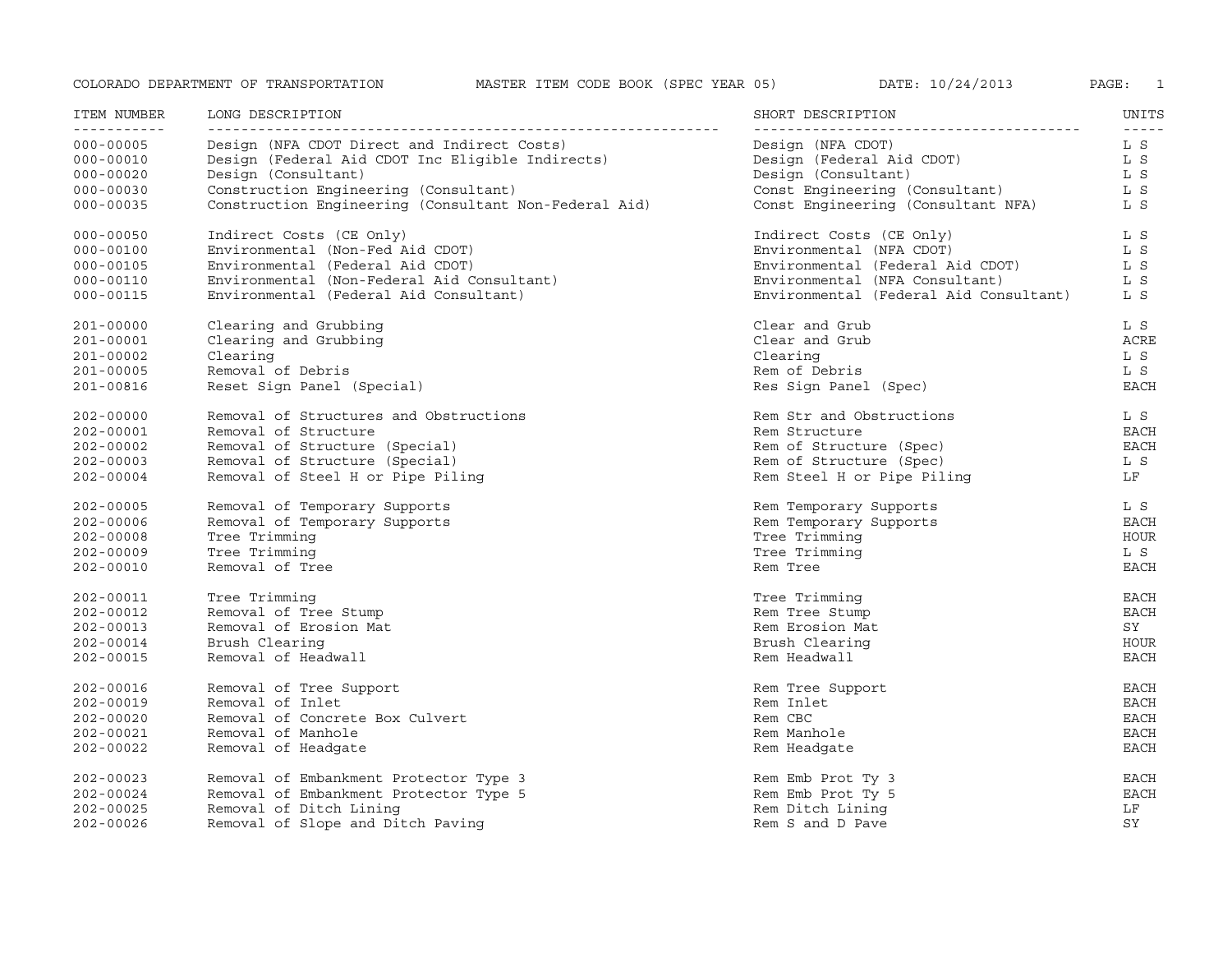| ITEM NUMBER<br>___________ | LONG DESCRIPTION<br>---------------       | SHORT DESCRIPTION                | UNITS<br>$- - - - -$ |
|----------------------------|-------------------------------------------|----------------------------------|----------------------|
| $202 - 00027$              | Removal of Riprap                         | Rem Riprap                       | SY                   |
| $202 - 00029$              | Removal of Gabion                         | Rem Gabion                       | CY                   |
| $202 - 00030$              | Removal of Water Service                  | Rem Water Service                | EACH                 |
| $202 - 00031$              | Removal of Fire Hydrant                   | Rem of Fire Hydrant              | <b>EACH</b>          |
| $202 - 00032$              | Removal of Valve                          | Rem Valve                        | <b>EACH</b>          |
| $202 - 00033$              | Removal of Pipe                           | Rem Pipe                         | <b>EACH</b>          |
| $202 - 00035$              | Removal of Pipe                           | Rem Pipe                         | LF                   |
| $202 - 00037$              | Removal of End Section                    | Rem of End Section               | EACH                 |
| $202 - 00038$              | Removal of Structural Plate Pipe          | Rem Structural Plate Pipe        | LF                   |
| $202 - 00040$              | Removal of Electrical Conduit             | Rem Elec Conduit                 | LF                   |
| 202-00045                  | Removal of Electrical Equipment           | Rem Elec Equip                   | LF                   |
| $202 - 00050$              | Removal of ITS Node Equipment             | Rem ITS Node Equip               | L S                  |
| $202 - 00060$              | Removal of Travel Time Indicator          | Rem Trav Time Indicator          | <b>EACH</b>          |
| $202 - 00070$              | Removal of Barricade                      | Rem Barricade                    | <b>EACH</b>          |
| $202 - 00080$              | Removal of Guard Post                     | Rem Guard Post                   | <b>EACH</b>          |
| $202 - 00090$              | Removal of Delineator                     | Rem Delineator                   | <b>EACH</b>          |
| $202 - 00100$              | Removal of Dome Channelizing Device       | Rem of Dome Chan Device          | $_{\rm EACH}$        |
| $202 - 00150$              | Removal of Wall                           | Rem Wall                         | <b>EACH</b>          |
| $202 - 00155$              | Removal of Wall                           | Rem Wall                         | LF                   |
| $202 - 00160$              | Removal of Wall                           | Rem Wall                         | SF                   |
| 202-00165                  | Removal of Wall                           | Rem Wall                         | L S                  |
| 202-00170                  | Grinding And Texturing Concrete Pavement  | Grinding And Texturing Conc Pvmt | SY                   |
| $202 - 00175$              | Removal of Concrete                       | Rem Concrete                     | L S                  |
| $202 - 00190$              | Removal of Concrete Median Cover Material | Rem of Conc Median Cover Matl    | SY                   |
| $202 - 00195$              | Removal of Median Cover                   | Rem of Median Cover              | SY                   |
| $202 - 00200$              | Removal of Sidewalk                       | Rem Sidewalk                     | SY                   |
| $202 - 00201$              | Removal of Curb                           | Rem Curb                         | LF                   |
| $202 - 00202$              | Removal of Gutter                         | Rem Gutter                       | LF                   |
| $202 - 00203$              | Removal of Curb and Gutter                | Rem Curb and Gutter              | LF                   |
| $202 - 00204$              | Removal of Curb, Gutter and Sidewalk      | Rem C, G and Sidewalk            | LF                   |
| $202 - 00205$              | Removal of Wheel Stop                     | Rem Wheel Stop                   | <b>EACH</b>          |
| $202 - 00206$              | Removal of Concrete Curb Ramp             | Rem Conc Curb Ramp               | SY                   |
| $202 - 00207$              | Removal of Brick Pavers                   | Rem of Brick Pavers              | SY                   |
| $202 - 00210$              | Removal of Concrete Pavement              | Rem Conc Pavement                | SY                   |
| $202 - 00212$              | Removal of Concrete Pavement (Special)    | Rem Conc Pavement (Spec)         | SY                   |
| 202-00215                  | Removal of Concrete Pavement (Planing)    | Rem Conc Pvmt (Planing)          | SY                   |
| $202 - 00220$              | Removal of Asphalt Mat                    | Rem Asphalt Mat                  | SY                   |
| $202 - 00226$              | Removal of Asphalt Mat (Special)          | Rem of Asph Mat (Special)        | SY                   |
| $202 - 00240$              | Removal of Asphalt Mat (Planing)          | Rem Asphalt Mat (Planing)        | SY                   |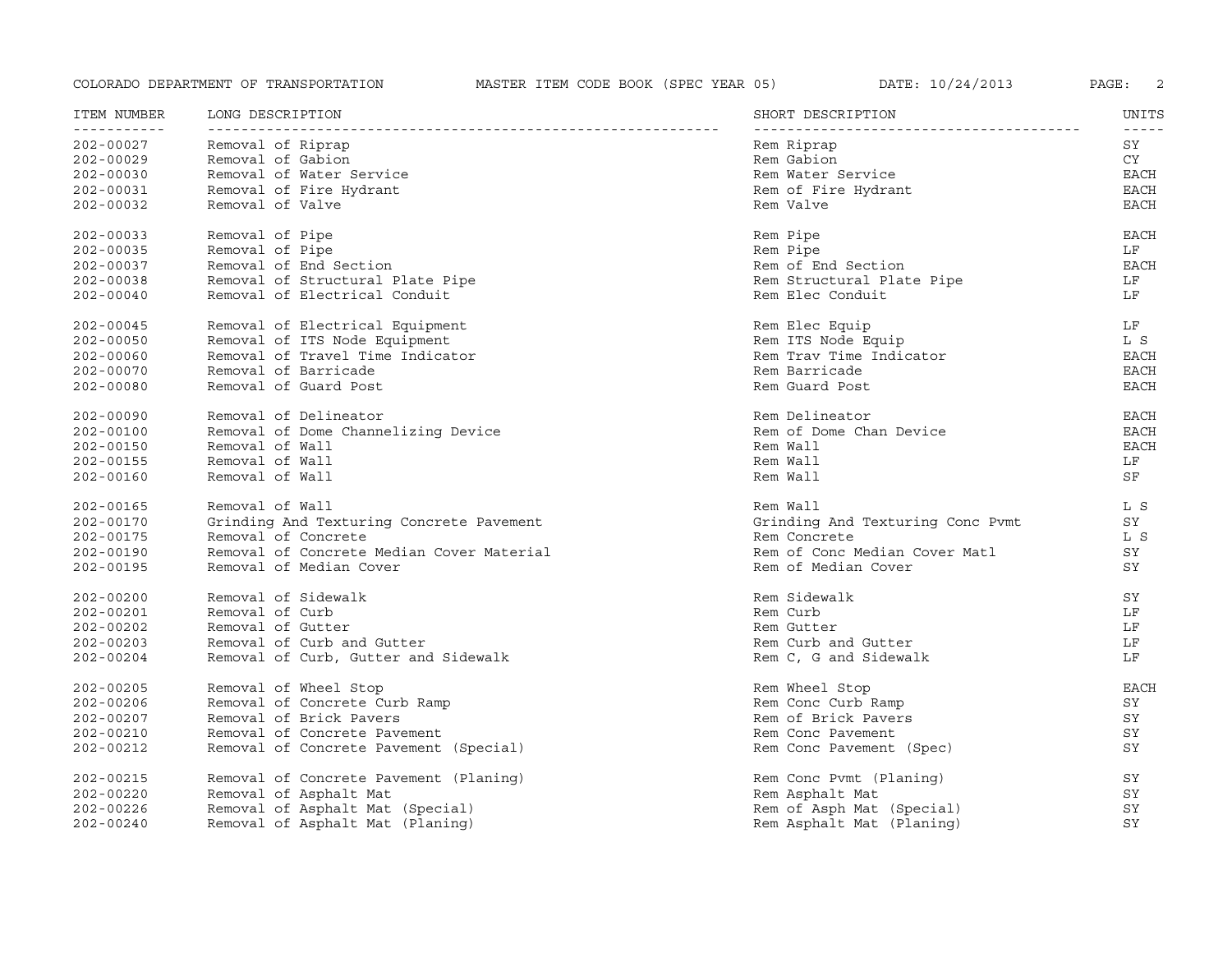| ITEM NUMBER   | LONG DESCRIPTION                                    | SHORT DESCRIPTION                   | UNITS       |
|---------------|-----------------------------------------------------|-------------------------------------|-------------|
| ___________   |                                                     |                                     | $- - - - -$ |
| $202 - 00241$ | Removal of Asphalt Mat (Planing) (Special)          | Rem of Asph Mat (Planing) (Spec)    | CY          |
| $202 - 00245$ | Removal of Asphalt Mat (Planing)                    | Rem Asphalt Mat (Planing)           | TON         |
| 202-00246     | Removal of Asphalt Mat (Planing) (Special)          | Rem Asphalt Mat (Planing) (Special) | SY          |
| $202 - 00247$ | Removal of Asphalt Mat (Planing)                    | Rem Asphalt Mat (Planing)           | L S         |
| $202 - 00248$ | Removal of Rumble Strips                            | Rem Rumble Strips                   | LF          |
| $202 - 00250$ | Removal of Pavement Marking                         | Rem Pavement Marking                | SF          |
| 202-00251     | Removal of Pavement Marking (Asphalt Grooving)      | Rem Pvmt Marking (Asph Grooving)    | SF          |
| $202 - 00252$ | Removal of Pavement Marking (Concrete Grooving)     | Rem Pvmt Marking (Conc Grooving)    | SF          |
| $202 - 00300$ | Removal Of Building(s)                              | $Rem$ $Bldq(s)$                     | L S         |
| $202 - 00400$ | Removal of Bridge                                   | Rem Bridge                          | <b>EACH</b> |
| $202 - 00401$ | Removal of Bridge (Special)                         | Rem Bridge (Spec)                   | EACH        |
| $202 - 00410$ | Removal of Mat From Bridge                          | Rem Mat From Br                     | SY          |
| $202 - 00420$ | Removal of Pedestrian Rail                          | Rem Ped Rail                        | LF          |
| $202 - 00425$ | Removal of Bridge Railing                           | Rem Bridge Railing                  | LF          |
| $202 - 00440$ | Removal of Existing Tunnel Liner                    | Rem of Exist Tunnel Liner           | LF          |
| $202 - 00450$ | Removal of Portions of Present Structure (Class 1)  | Rem Port Present Str (1)            | SY          |
| $202 - 00453$ | Removal of Portions of Present Structure (Class 2)  | Rem Port Present Str (2)            | SY          |
| $202 - 00454$ | Removal of Portions of Present Structure (Class 2A) | Rem Port Present Str (2A)           | SY          |
| $202 - 00456$ | Removal of Portions of Present Structure (Class 2B) | Rem Port Present Str (2B)           | SY          |
| $202 - 00460$ | Removal of Portions of Present Structure (Class 3)  | Rem Port Present Str (3)            | SY          |
| $202 - 00462$ | Removal of Portions of Present Structure (Class 3A) | Rem Port Present Str (3A)           | SY          |
| 202-00466     | Removal of Portions of Present Structure (Class 4)  | Rem Port Present Str (4)            | SY          |
| $202 - 00480$ | Removal of Portions of Present Structure (Special)  | Rem Port Present Str (Special)      | SY          |
| $202 - 00495$ | Removal of Portions of Present Structure            | Rem Port Present Str                | L S         |
| $202 - 00500$ | Removal of Portions of Present Structure            | Rem Port Present Str                | <b>EACH</b> |
| $202 - 00502$ | Removal of Portions of Present Structure            | Rem Port Present Str                | CY          |
| $202 - 00503$ | Removal of Portions of Present Structure            | Rem Port Present Str                | SY          |
| $202 - 00504$ | Removal of Expansion Device                         | Rem Exp Device                      | LF          |
| $202 - 00510$ | Removal of Roadway Contraction Joint                | Rem Contraction Jt                  | LF          |
| $202 - 00520$ | Removal of Expansion Joint Material                 | Rem of Exp Joint Matl               | LF          |
| $202 - 00600$ | Removal of Railroad Appurtenances                   | Rem Railroad Appurtenances          | L S         |
| $202 - 00610$ | Removal of Railroad Track                           | Rem of RR Track                     | LF          |
| $202 - 00620$ | Removal of Railroad Crossover                       | Rem of RR Crossover                 | <b>EACH</b> |
| 202-00621     | Removal of Railroad Turnout                         | Rem of RR Turnout                   | <b>EACH</b> |
| $202 - 00700$ | Removal of Light Standard                           | Rem Light Standard                  | <b>EACH</b> |
| 202-00705     | Removal of Light Standard Foundation                | Rem Light Standard Foundation       | EACH        |
| $202 - 00710$ | Removal of Power Pole                               | Rem Power Pole                      | <b>EACH</b> |
| $202 - 00715$ | Removal of Closed Circuit Television Pole           | Rem CCTV Pole                       | <b>EACH</b> |
| $202 - 00720$ | Removal of Closed Circuit Camera                    | Rem CCTV Camera                     | <b>EACH</b> |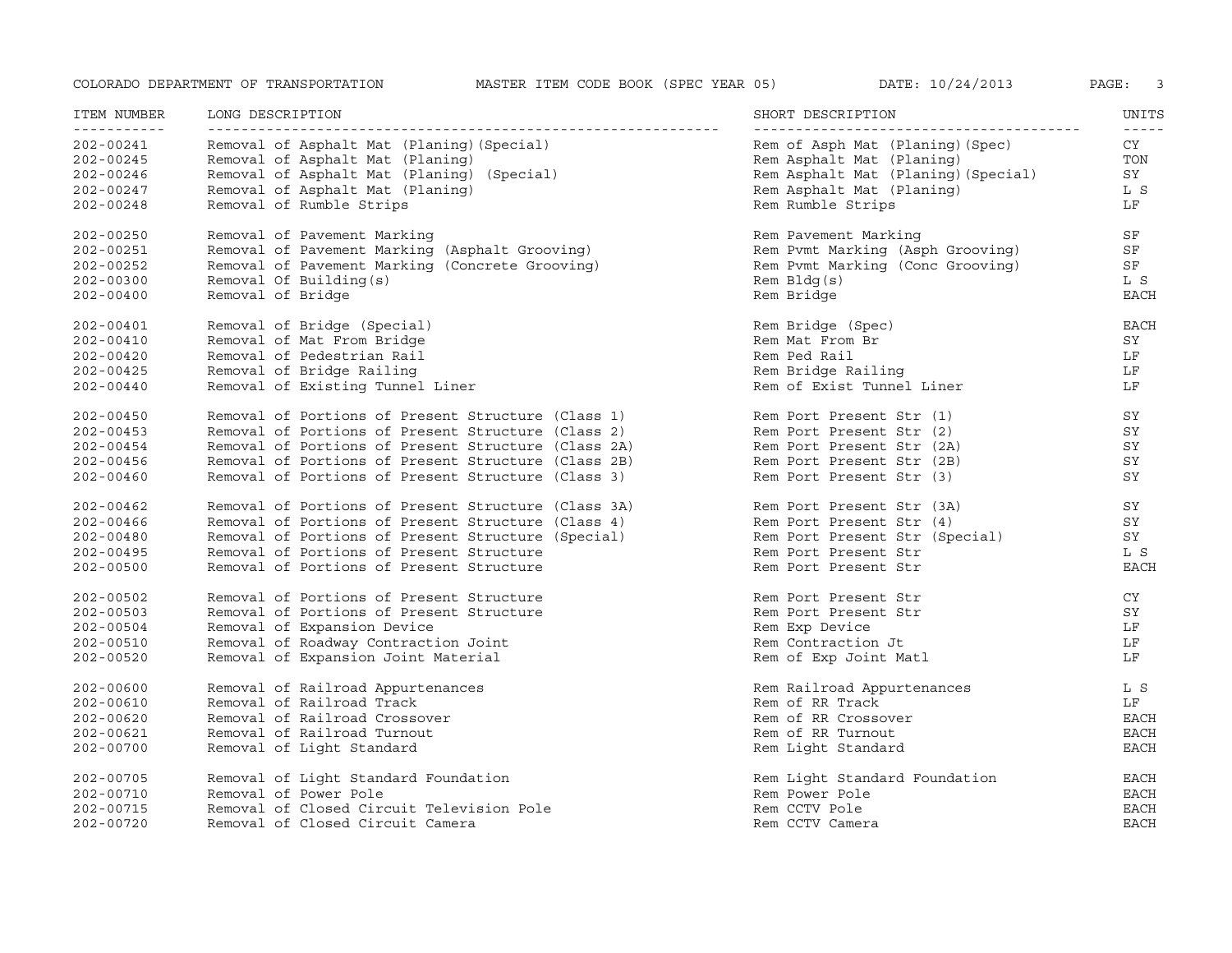| ITEM NUMBER<br>----------- | LONG DESCRIPTION                                           | SHORT DESCRIPTION                       | UNITS<br>$- - - - -$ |
|----------------------------|------------------------------------------------------------|-----------------------------------------|----------------------|
| 202-00725                  | Removal of Existing Lighting System                        | Rem Ex Lighting Sys                     | L S                  |
| $202 - 00750$              | Removal of Luminaire                                       | Rem Luminaire                           | <b>EACH</b>          |
| $202 - 00800$              | Removal of Overpass Mounted Sign Bracket                   | Rem Overpass Mtd Sign Brkt              | EACH                 |
| $202 - 00805$              | Removal of Overhead Sign Structure                         | Rem Overhead Sign Str                   | <b>EACH</b>          |
| $202 - 00806$              | Removal of Walkway                                         | Rem Walkway                             | LF                   |
| 202-00810                  | Removal of Ground Sign                                     | Rem Ground Sign                         | EACH                 |
| 202-00815                  | Removal of Sign (Special)                                  | Rem of Sign (Special)                   | <b>EACH</b>          |
| 202-00818                  | Removal of Steel Sign Ground Stub base (36 Inch)           | Rem Steel Sign Ground Stub base (36 In) | EACH                 |
| 202-00821                  | Removal of Sign Panel                                      | Rem Sign Panel                          | EACH                 |
| 202-00823                  | Removal of Dynamic Message Sign                            | Rem Dynamic Message Sign                | <b>EACH</b>          |
| 202-00825                  | Removal of Flashing Beacon                                 | Rem Flashing Beacon                     | EACH                 |
| $202 - 00827$              | Removal of Pull Box                                        | Rem of Pull Box                         | <b>EACH</b>          |
| 202-00828                  | Removal of Traffic Signal Equipment                        | Rem Traf Sig Equipment                  | L S                  |
| $202 - 00830$              | Removal of Traffic Signal Face                             | Rem Traf Sig Face                       | <b>EACH</b>          |
| 202-00831                  | Removal of Traffic Signal Head                             | Rem Traf Sig Head                       | <b>EACH</b>          |
| $202 - 00840$              | Removal of Traffic Signal Pole                             | Rem Traf Sig Pole                       | EACH                 |
| 202-00842                  | Removal of Mast Arm                                        | Rem Mast Arm                            | EACH                 |
| $202 - 00845$              | Removal of Traffic Signal Controller                       | Rem Traf Sig Controller                 | <b>EACH</b>          |
| $202 - 00848$              | Removal of Traffic Signal Controller and Cabinet           | Rem Traf Sig Control+Cab                | <b>EACH</b>          |
| $202 - 00855$              | Removal of Traffic Signal Controller Cabinet               | Rem Traf Sig Control Cab                | EACH                 |
| 202-00858                  | Removal of Pedestal Pole                                   | Rem Pedestal Pole                       | EACH                 |
| 202-00860                  | Removal of Pedestrian Push Button                          | Rem Ped Push Button                     | <b>EACH</b>          |
| 202-00870                  | Removal of Coordination Unit                               | Rem Coordination Unit                   | EACH                 |
| $202 - 00873$              | Removal of Tone Decoder                                    | Rem Tone Decoder                        | EACH                 |
| $202 - 00880$              | Removal of Traffic Signal Vehicle Detector Amplifier       | Rem Sig Veh Detector Amp                | <b>EACH</b>          |
| 202-00882                  | Removal of Traffic Signal Vehicle Detector (Magnetic Type) | Rem Detector (Magnetic)                 | EACH                 |
| 202-00888                  | Removal of Video Detection System                          | Rem Video Detect Sys                    | EACH                 |
| 202-00890                  | Removal of Span Wire Cable                                 | Rem Span Wire Cable                     | LF                   |
| 202-00895                  | Removal of Impact Attenuator                               | Rem of Impact Attenuator                | EACH                 |
| 202-00900                  | Removal of Concrete Footing                                | Rem Conc Footing                        | <b>EACH</b>          |
| $202 - 00950$              | Removal of Concrete Foundation and Slab                    | Rem Conc Found/Slab                     | SY                   |
| 202-01000                  | Removal of Fence                                           | Rem Fence                               | LF                   |
| 202-01010                  | Removal Of Silt Fence                                      | Rem Silt Fence                          | LF                   |
| 202-01015                  | Removal of Rockfall Fence                                  | Rem Rockfall Fence                      | LF                   |
| $202 - 01020$              | Removal of Sound Barrier Fence                             | Rem Sound Barrier Fence                 | LF                   |
| 202-01030                  | Removal of Road Closure Gate                               | Rem of Road Closure Gate                | EACH                 |
| 202-01035                  | Removal of Gate                                            | Rem of Gate                             | <b>EACH</b>          |
| $202 - 01040$              | Removal of HOV Gate                                        | Rem of HOV Gate                         | <b>EACH</b>          |
| 202-01110                  | Removal of Guardrail Type 1                                | Rem Gdrail Ty 1                         | LF                   |
|                            |                                                            |                                         |                      |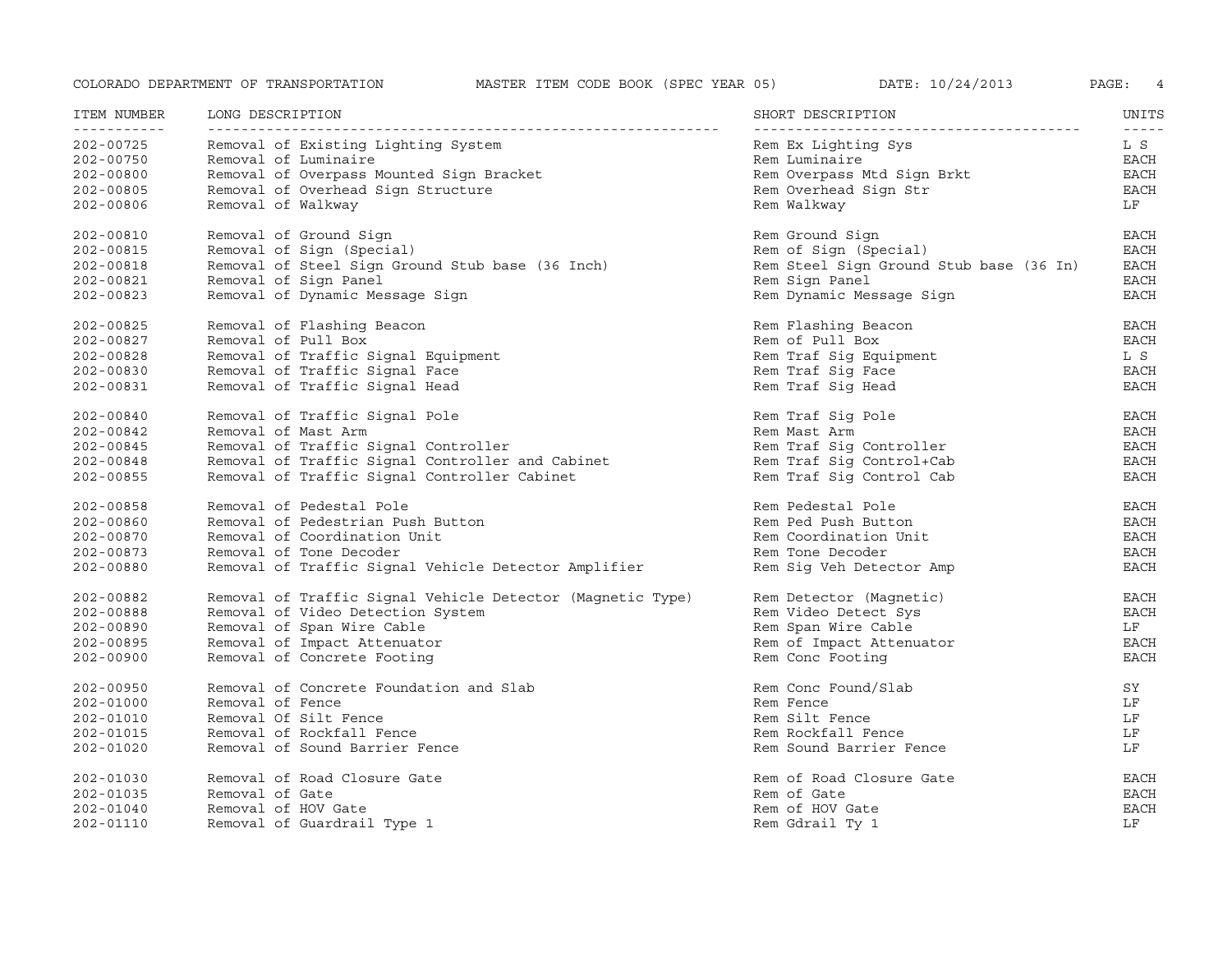| ITEM NUMBER<br>----------- | LONG DESCRIPTION                    | SHORT DESCRIPTION            | UNITS       |
|----------------------------|-------------------------------------|------------------------------|-------------|
| 202-01130                  | Removal of Guardrail Type 3         | Rem Gdrail Ty 3              | LF          |
| 202-01135                  | Removal of Guardrail Thrie Beam     | Rem Gdrail Thrie Beam        | LF          |
| $202 - 01140$              | Removal of Guardrail Type 4         | Rem Gdrail Ty 4              | LF          |
| 202-01150                  | Removal of Guardrail Type 5         | Rem Gdrail Ty 5              | LF          |
| 202-01170                  | Removal of Guardrail Type 7         | Rem Gdrail Ty 7              | LF          |
| 202-01175                  | Removal of Guardrail (Special)      | Rem of Guardrail (Spec)      | LF          |
| 202-01180                  | Removal of Median Barrier           | Rem Median Barrier           | LF          |
| $202 - 01200$              | Removal of Tensioned Cable Barrier  | Rem Tensioned Cable Barrier  | LF          |
| $202 - 01300$              | Removal of End Anchorage            | Rem End Anchorage            | <b>EACH</b> |
| $202 - 01400$              | Removal of Cattle Guard             | Removal of Cattle Guard      | <b>EACH</b> |
| $202 - 04000$              | Plug Structure                      | Plug Structure               | EACH        |
| $202 - 04001$              | Plug Culvert                        | Plug Culvert                 | EACH        |
| $202 - 04002$              | Clean Culvert                       | Clean Culvert                | <b>EACH</b> |
| $202 - 04003$              | Clean Culvert (Special)             | Clean Culvert (Spec)         | <b>EACH</b> |
| $202 - 04004$              | Plug Culvert (Special)              | Plug Culvert (Spec)          | EACH        |
| $202 - 04005$              | Clean Valve Box                     | Clean Valve Box              | EACH        |
| $202 - 04010$              | Clean Inlet                         | Clean Inlet                  | <b>EACH</b> |
| $202 - 04040$              | Clean Box Girder                    | Clean Box Girder             | EACH        |
| $202 - 04041$              | Clean Box Girder (Forms and Debris) | Clean Box Girder $(F & D)$   | SF          |
| $202 - 04042$              | Clean Box Girder (Organic Material) | Clean Box Girder (O M)       | SF          |
| $202 - 04050$              | Clean Expansion Joint               | Clean Exp Joint              | LF          |
| $202 - 04060$              | Dust Abatement                      | Dust Abatement               | L S         |
| $202 - 04100$              | Abandon Well                        | Abandon Well                 | <b>EACH</b> |
| $202 - 04200$              | Plug Storage Tank                   | Plug Storage Tank            | <b>EACH</b> |
| $202 - 04300$              | Removal of Underground Storage Tank | Rem Underground Storage Tank | <b>EACH</b> |
| $202 - 05000$              | Transverse Grooving                 | Transverse Groovinq          | SY          |
| $202 - 05002$              | Sawing Concrete (2 Inch)            | Sawing Concrete (2 In)       | LF          |
| $202 - 05004$              | Sawing Concrete (4 Inch)            | Sawing Concrete (4 In)       | LF          |
| $202 - 05006$              | Sawing Concrete (6 Inch)            | Sawing Concrete (6 In)       | LF          |
| $202 - 05008$              | Sawing Concrete (8 Inch)            | Sawing Concrete (8 In)       | LF          |
| $202 - 05010$              | Sawing Concrete (10 Inch)           | Sawing Concrete (10 In)      | LF          |
| $202 - 05011$              | Sawing Concrete (10.5 Inch)         | Sawing Concrete (10.5 In)    | LF          |
| $202 - 05019$              | Sawing Concrete (Special)           | Sawing Concrete (Spec)       | LF          |
| $202 - 05026$              | Sawing Asphalt Material (6 Inch)    | Sawing Asphalt Mat (6 In)    | LF          |
| $202 - 05030$              | Sawing Asphalt Material (10 Inch)   | Sawing Asphalt Mat (10 In)   | LF          |
| $202 - 05100$              | Sandblasting Reinforcing Steel      | Sandblasting Reinf Steel     | SY          |
| 202-05150                  | Sandblasting                        | Sandblasting                 | SF          |
| $202 - 05300$              | Removal and Disposal of Paint       | Rem and Disposal of Paint    | L S         |
| $202 - 06000$              | Removal of Detour                   | Rem Detour                   | L S         |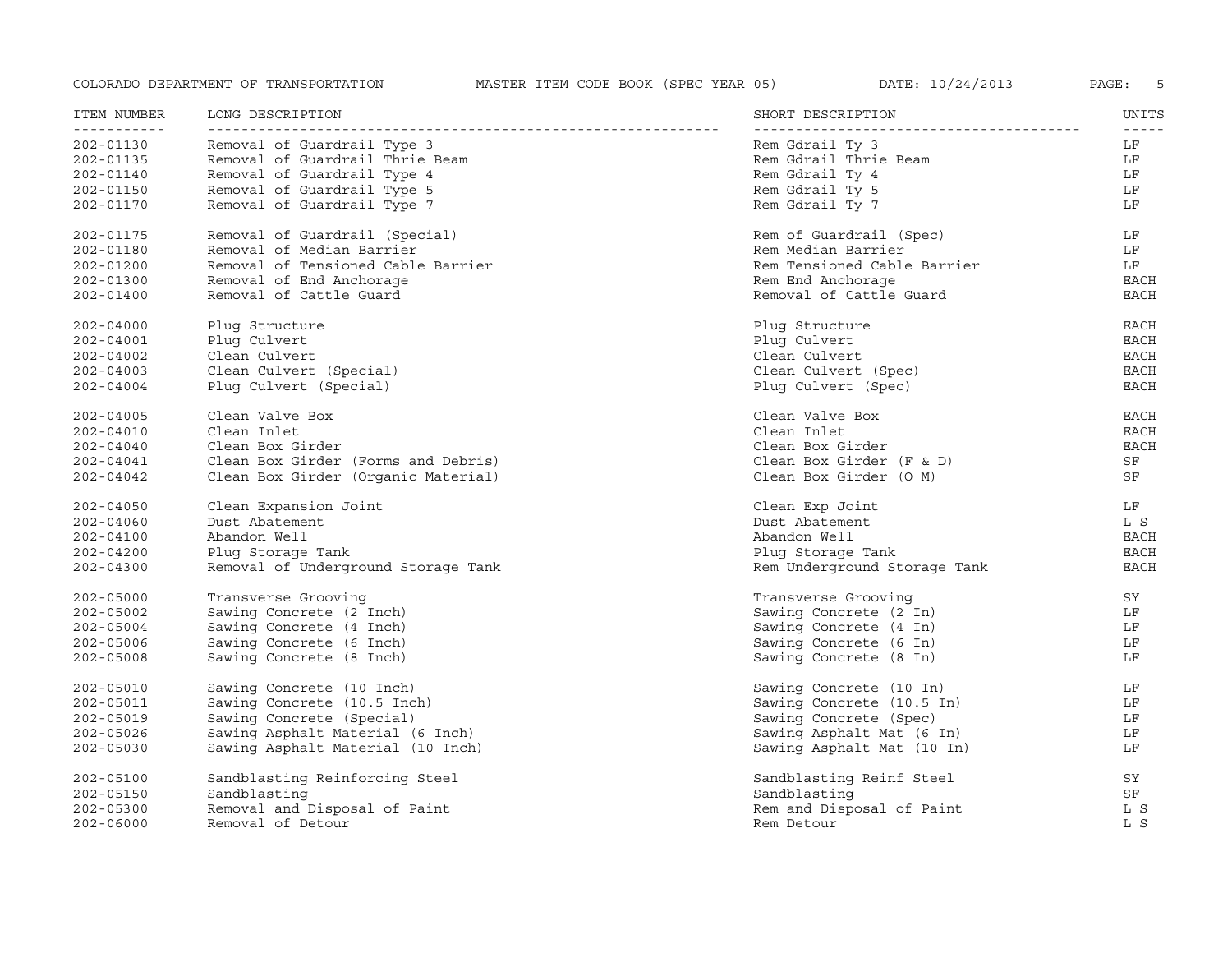| ITEM NUMBER   | LONG DESCRIPTION                                      | SHORT DESCRIPTION                       | UNITS<br>$- - - - -$ |
|---------------|-------------------------------------------------------|-----------------------------------------|----------------------|
| $202 - 06500$ | Removal of Restraining Bar                            | Rem of Restraining Bar                  | L S                  |
| 202-06510     | Removal of Inspection Car Rail                        | Rem of Inspection Car Rail              | L S                  |
| 202-06520     | Removal of Existing Wall Panels                       | Rem of Existing Wall Panels             | L S                  |
| $202 - 06530$ | Clean Drain Pipe (Special)                            | Clean Drain Pipe (Spec)                 | <b>EACH</b>          |
| $202 - 07000$ | Obliterate Old Road                                   | Oblit Old Road                          | L S                  |
| 202-07100     | Removal of Access Road (Special)                      | Rem of Access Rd (Spec)                 | L S                  |
| $203 - 00000$ | Unclassified Excavation                               | Uncl Excav                              | CY                   |
| $203 - 00010$ | Unclassified Excavation (Complete In Place)           | Uncl Excav (CIP)                        | CY                   |
| 203-00012     | Unclassified Excavation (Complete In Place) (Special) | Uncl Excav (CIP) (Spec)                 | CY                   |
| $203 - 00040$ | Unclassified Excavation (Special)                     | Uncl Excav (Spec)                       | CY.                  |
| $203 - 00060$ | Embankment Material (Complete In Place)               | Emb Matl (CIP)                          | CY.                  |
| $203 - 00061$ | Embankment Material (Complete In Place)               | Emb Matl (CIP)                          | TON                  |
| 203-00062     | Embankment Material (Complete In Place) (Special)     | Emb Matl (CIP) (Spec)                   | CY                   |
| $203 - 00065$ | Embankment Material (Complete In Place) (R20)         | Emb $Mat1$ (CIP) $(R20)$                | CY                   |
| 203-00066     | Embankment Material (Complete In Place) (R40)         | Emb $Mat1$ (CIP) $(R40)$                | CY                   |
| $203 - 00100$ | Muck Excavation                                       | Muck Excav                              | CY                   |
| $203 - 00200$ | Borrow                                                | Borrow                                  | CY                   |
| $203 - 00210$ | Borrow (Complete In Place)                            | Borrow (CIP)                            | <b>CY</b>            |
| $203 - 00400$ | Rock Excavation                                       | Rock Excav                              | CY                   |
| $203 - 00440$ | Rock Excavation (Special)                             | Rock Excav (Spec)                       | CY                   |
| $203 - 00450$ | Rock Removal                                          | Rem Rock                                | <b>EACH</b>          |
| $203 - 00500$ | Rock Fill                                             | Rock Fill                               | CY                   |
| 203-00510     | Rock Fill (Special)                                   | Rock Fill (Spec)                        | CY                   |
| $203 - 00590$ | Rock Placement                                        | Rock Placement                          | CY                   |
| 203-00592     | Rock Staining                                         | Rock Staining                           | SF                   |
| 203-00595     | Rock Scaling                                          | Rock Scaling                            | SY                   |
| 203-00596     | Rock Scaling                                          | Rock Scaling                            | L S                  |
| $203 - 00598$ | Rock Scaling                                          | Rock Scaling                            | HOUR                 |
| $203 - 00599$ | Rock Scaler                                           | Rock Scaler                             | HOUR                 |
| $203 - 00600$ | Stripping                                             | Stripping                               | CY                   |
| 203-00700     | Reclaim Pit                                           | Reclaim Pit                             | EACH                 |
| 203-00705     | Access Pit                                            | Access Pit                              | EACH                 |
| 203-00710     | Clay Plating (Complete In Place)                      | Clay Plating (CIP)                      | CY                   |
| 203-00810     | Sawdust Fill (Complete In Place)                      | Sawdust Fill (CIP)                      | CY                   |
| 203-00840     | Expanded Polystyrene Fill                             | Polystyrene Fill                        | CY.                  |
| 203-00850     | Expanded Polystyrene Fill (Complete In Place)         | Polystyrene Fill (CIP)                  | CY                   |
| $203 - 00900$ | Contaminated Soil Excavation                          | Contaminated Soil Excav                 | CY                   |
| 203-00910     | Contaminated Soil Excavation and Disposal (Off-Site)  | Contam Soil Excav & Disposal (Off-Site) | CY                   |
| $203 - 01020$ | Compaction (AASHTO T 99)                              | Compaction (AASHTO T 99)                | <b>CY</b>            |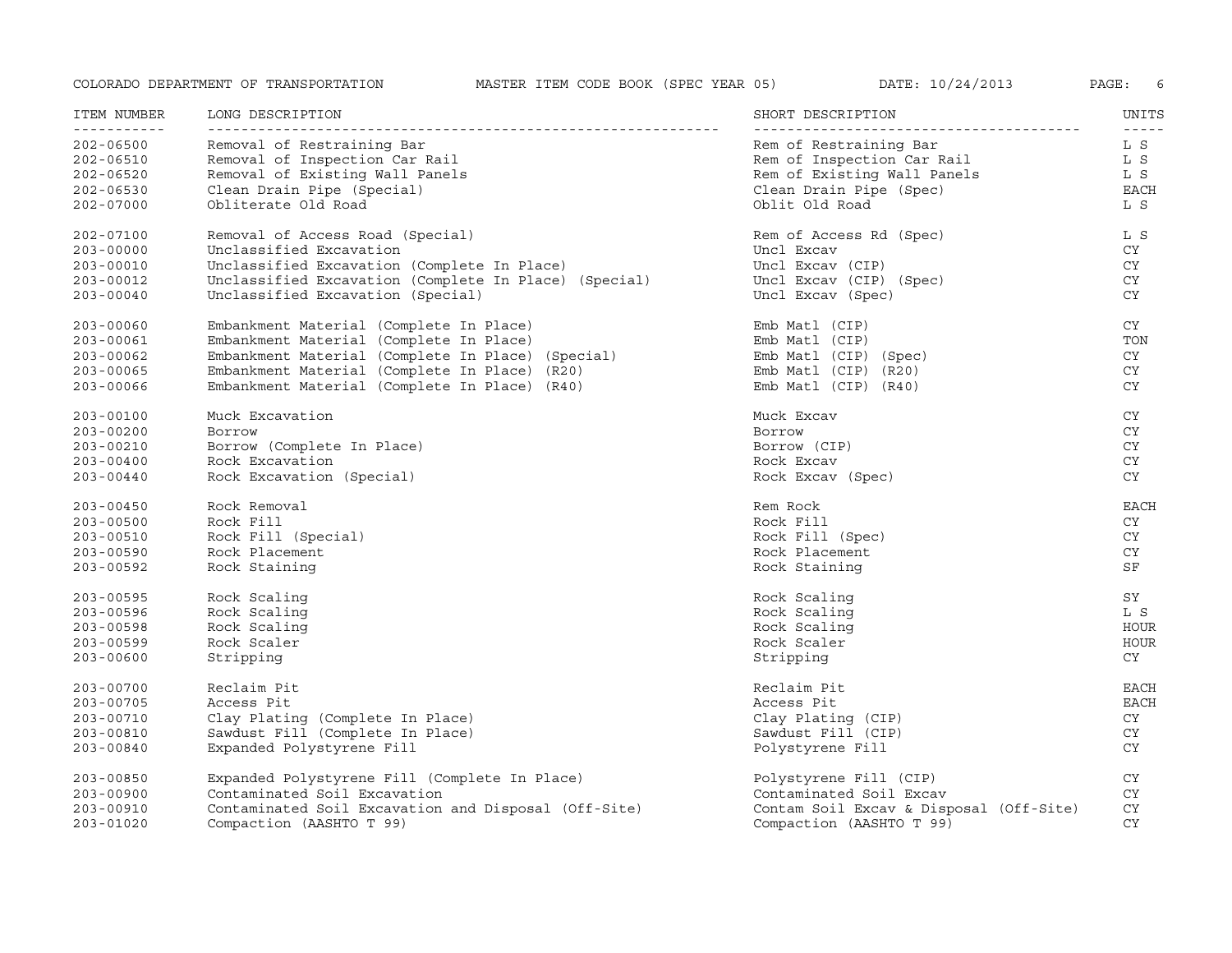| ITEM NUMBER<br>----------- | LONG DESCRIPTION                                         | SHORT DESCRIPTION             | UNITS<br>----- |
|----------------------------|----------------------------------------------------------|-------------------------------|----------------|
| $203 - 01030$              | Compaction (AASHTO T 180)                                | Compaction (AASHTO T 180)     | CY             |
| $203 - 01100$              | Proof Rolling                                            | Proof Rolling                 | <b>HOUR</b>    |
| $203 - 01120$              | Vibratory Rolling                                        | Vibratory Rolling             | <b>HOUR</b>    |
| $203 - 01140$              | Rolling                                                  | Rolling                       | <b>HOUR</b>    |
| $203 - 01200$              | Roadway Insulation Material (2 Inch)                     | Roadway Insulation Mat (2 In) | SF             |
|                            |                                                          |                               |                |
| $203 - 01500$              | Blading                                                  | Blading                       | HOUR           |
| $203 - 01510$              | Backhoe                                                  | Backhoe                       | HOUR           |
| 203-01515                  | Backhoe (Landscaping)                                    | Backhoe (Landscaping)         | HOUR           |
| $203 - 01520$              | Backhoe (Special)                                        | Backhoe (Spec)                | <b>EACH</b>    |
| $203 - 01525$              | Backhoe (Special)                                        | Backhoe (Spec)                | <b>HOUR</b>    |
| $203 - 01548$              | Pump                                                     | Pump                          | DAY            |
| $203 - 01549$              | Pump                                                     | Pump                          | <b>HOUR</b>    |
| $203 - 01550$              | Dozing                                                   | Dozing                        | HOUR           |
| $203 - 01551$              | Dozing (Heavy)                                           | Dozing (Heavy)                | <b>HOUR</b>    |
| $203 - 01555$              | Dozing (Landscaping)                                     | Dozing (Landscaping)          | <b>HOUR</b>    |
|                            |                                                          |                               |                |
| $203 - 01565$              | Hydraulic Excavator                                      | Hydraulic Excavator           | HOUR           |
| 203-01580                  | Truck                                                    | Truck                         | HOUR           |
| $203 - 01582$              | Truck (Dump)                                             | Truck (Dump)                  | HOUR           |
| $203 - 01583$              | Truck (Tractor)                                          | Truck (Tractor)               | HOUR           |
| $203 - 01590$              | Front End Loader (Rubber Tire)                           | Front End Loader (Rubber)     | <b>HOUR</b>    |
| $203 - 01591$              | Front End Loader (Crawler)                               | Front End Loader (Crawler)    | HOUR           |
| $203 - 01592$              | Front End Loader (Special)                               | Front End Loader (Special)    | <b>HOUR</b>    |
| $203 - 01594$              | Combination Loader                                       | Combination Loader            | <b>HOUR</b>    |
| 203-01596                  | Potholing With Surveying and Stationing of U/G Utilities | Potholing W/ Surveying        | L S            |
| 203-01597                  | Potholing                                                | Potholing                     | <b>HOUR</b>    |
| $203 - 01600$              | Crane (Crawler)                                          | Crane (Crawler)               | <b>HOUR</b>    |
|                            | Crane (Rubber Tire)                                      | Crane (Rubber Tire)           |                |
| 203-01610                  |                                                          |                               | HOUR           |
| 203-01615                  | Crane (Scaling)                                          | Crane (Scaling)               | <b>HOUR</b>    |
| $203 - 01620$              | Sweeping                                                 | Sweeping                      | HOUR           |
| 203-01622                  | Sweeping (With Pickup Broom)                             | Sweeping (With Pickup Broom)  | HOUR           |
| 203-01625                  | Hydraulic Excavator Scaling                              | Hydraulic Excavator Scaling   | HOUR           |
| $203 - 02000$              | Drilling and Blasting                                    | Drill and Blast               | LF             |
| $203 - 02060$              | Presplitting                                             | Presplitting                  | LF             |
| $203 - 02300$              | Rock Scaler                                              | Rock Scaler                   | <b>HOUR</b>    |
| $203 - 02310$              | Scaler Foreman                                           | Scaler Foreman                | <b>HOUR</b>    |
| 203-02312                  | Hand Scaling                                             | Hand Scaling                  | <b>HOUR</b>    |
| 203-02315                  | Mechanized Scaling                                       | Mechanized Scaling            | <b>HOUR</b>    |
| $203 - 02320$              | Blaster                                                  | Blaster                       | HOUR           |
| $203 - 02330$              | Laborer                                                  | Laborer                       | <b>HOUR</b>    |
|                            |                                                          |                               |                |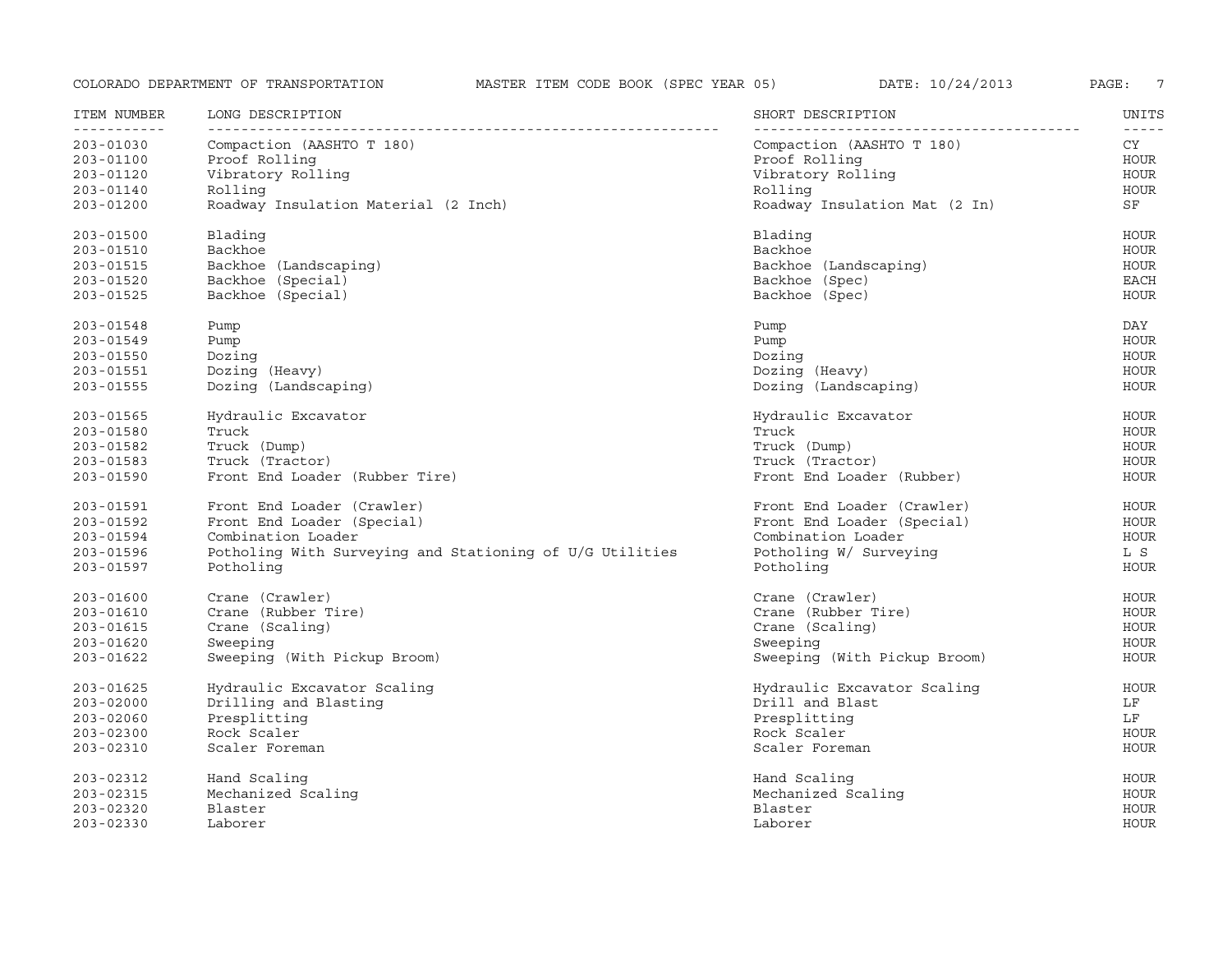| ITEM NUMBER              | LONG DESCRIPTION                                       | SHORT DESCRIPTION                | UNITS     |
|--------------------------|--------------------------------------------------------|----------------------------------|-----------|
| -----------<br>204-00010 | Haul                                                   | Haul                             | TM        |
| $206 - 00000$            | Structure Excavation                                   | Str Excav                        | CY        |
| $206 - 00010$            | Structure Excavation (Special)                         | Str Excav (Spec)                 | CY        |
| $206 - 00050$            | Structure Backfill (Special)                           | Str Bkfl (Spec)                  | CY        |
| $206 - 00060$            | Structure Backfill (Special) (Flow-Fill)               | Str Bkfl (Spec) (Flow-Fill)      | <b>CY</b> |
| 206-00065                | Structure Backfill (Flow-Fill)                         | Str Bkfl (Flow-Fill)             | CY.       |
| 206-00066                | Structure Backfill (Flowable Fly Ash)                  | Str Bkfl (FF Ash)                | CY        |
| $206 - 00070$            | Structure Backfill (Controlled Low Strength Materials) | Str Bkfl (CLSM)                  | CY        |
| 206-00100                | Structure Backfill (Class 1)                           | Str Bkfl (CL 1)                  | CY        |
| $206 - 00105$            | Cement Treated Base                                    | Cement Treated Base              | CY        |
| 206-00200                | Structure Backfill (Class 2)                           | Str Bkfl (CL 2)                  | <b>CY</b> |
| 206-00360                | Mechanical Reinforcement of Soil                       | Mechanical Reinforcement of Soil | CY        |
| 206-00505                | Filter Material (Special)                              | Filter Matl (Spec)               | <b>CY</b> |
| 206-00510                | Filter Material (Class A)                              | Filter Matl (CL A)               | <b>CY</b> |
| $206 - 00520$            | Filter Material (Class B)                              | Filter Matl (CL B)               | <b>CY</b> |
| $206 - 00530$            | Filter Material (Class C)                              | Filter Matl (CL C)               | CY        |
| 206-01000                | Bed Course Material                                    | Bed Course Matl                  | CY        |
| $206 - 01001$            | Bed Course Material (Special)                          | Bed Course Matl (Spec)           | <b>CY</b> |
| 206-01010                | Bed Course Material                                    | Bed Course Matl                  | TON       |
| 206-01025                | Rock Blanket (1 Foot)                                  | Rock Blanket (1 Ft)              | SY        |
| 206-01500                | Cofferdam                                              | Cofferdam                        | L S       |
| 206-01600                | Temporary Excavation Support                           | Temp Excav Support               | L S       |
| 206-01750                | Shoring                                                | Shoring                          | L S       |
| 206-01781                | Shoring (Area 1)                                       | Shoring $(A 1)$                  | L S       |
| 206-01782                | Shoring (Area 2)                                       | Shoring (A 2)                    | L S       |
| 206-01783                | Shoring (Area 3)                                       | Shoring (A 3)                    | L S       |
| 206-01784                | Shoring (Area 4)                                       | Shoring (A 4)                    | L S       |
| 206-01785                | Shoring (Area 5)                                       | Shoring (A 5)                    | L S       |
| 206-01786                | Shoring (Area 6)                                       | Shoring $(A \ 6)$                | L S       |
| 206-01787                | Shoring (Area 7)                                       | Shoring (A 7)                    | L S       |
| 206-01788                | Shoring (Area 8)                                       | Shoring (A 8)                    | L S       |
| 206-01789                | Shoring (Area 9)                                       | Shoring (A 9)                    | L S       |
| 206-01790                | Shoring (Area 10)                                      | Shoring (A 10)                   | L S       |
| 206-01791                | Shoring (Area 11)                                      | Shoring (A 11)                   | L S       |
| 206-01792                | Shoring (Area 12)                                      | Shoring (A 12)                   | L S       |
| 206-01793                | Shoring (Area 13)                                      | Shoring (A 13)                   | L S       |
| 206-01794                | Shoring (Area 14)                                      | Shoring (A 14)                   | L S       |
| 206-01795                | Shoring (Area 15)                                      | Shoring (A 15)                   | L S       |
| $207 - 00205$            | Topsoil                                                | Topsoil                          | <b>CY</b> |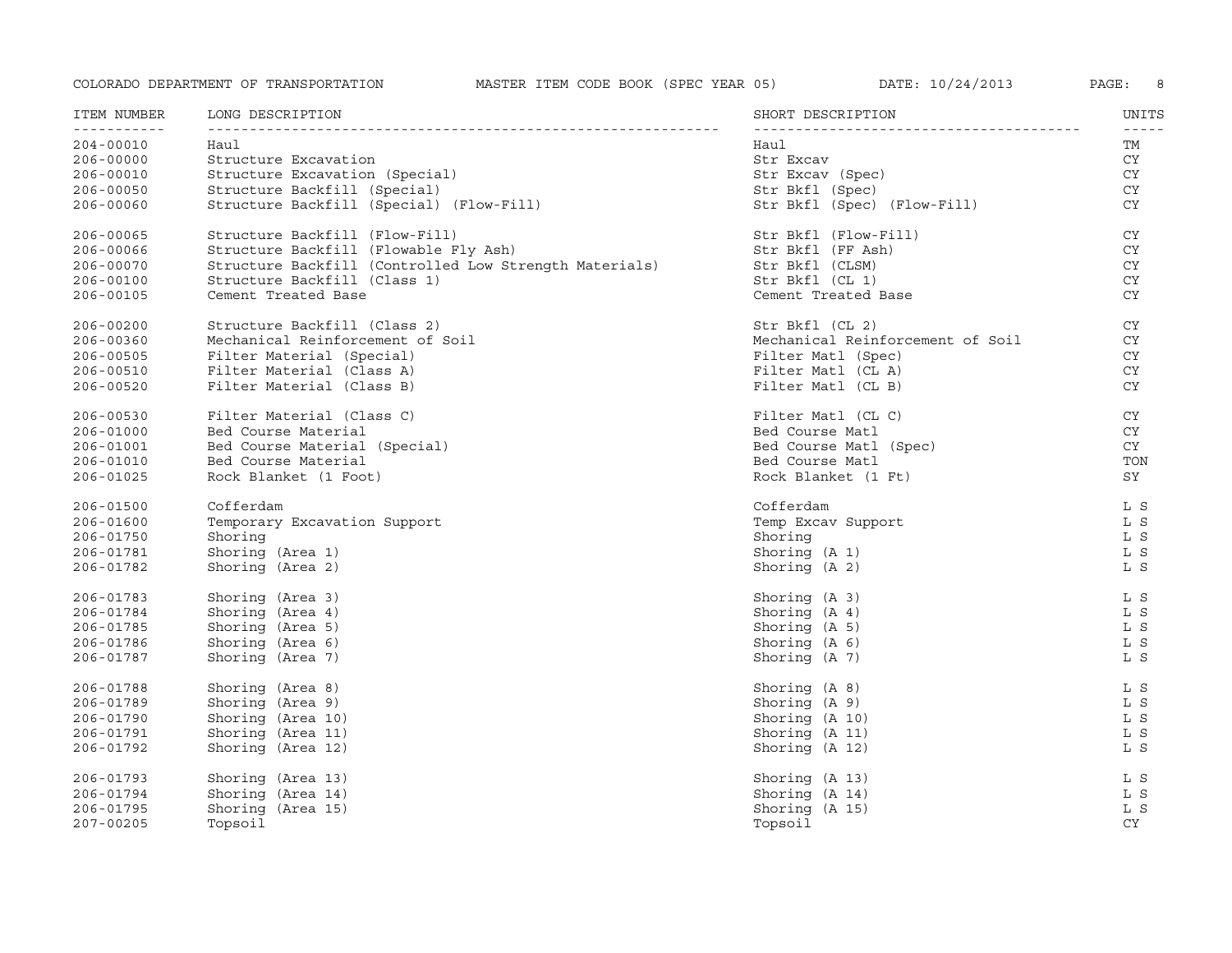| ITEM NUMBER   | LONG DESCRIPTION                             | SHORT DESCRIPTION                        | UNITS             |
|---------------|----------------------------------------------|------------------------------------------|-------------------|
| $207 - 00210$ | Stockpile Topsoil                            | Stockpile Topsoil                        | $- - - - -$<br>CY |
| 207-00305     | Wetland Topsoil                              | Wetland Topsoil                          | <b>CY</b>         |
| 207-00310     | Stockpile Wetland Topsoil                    | Stockpile Wetland Topsoil                | CY                |
| $207 - 00405$ | Topsoil (Special)                            | Topsoil (Spec)                           | CY                |
| 207-01110     | Planter Soil Mix                             | Planter Soil Mix                         | <b>CY</b>         |
| $208 - 00000$ | Ditch Guard                                  | Ditch Guard                              | LF                |
| $208 - 00001$ | Silt Dike                                    | Silt Dike                                | LF                |
| $208 - 00002$ | Erosion Log (12 Inch)                        | Erosion Log (12 In)                      | LF                |
| $208 - 00003$ | Erosion Log (18 Inch)                        | Erosion Log (18 In)                      | LF                |
| $208 - 00004$ | Silt Berm                                    | Silt Berm                                | LF                |
| $208 - 00005$ | Erosion Log                                  | Erosion Loq                              | LF                |
| 208-00006     | Erosion Log (Special)                        | Erosion Log (Special)                    | LF                |
| $208 - 00007$ | Erosion Log (8 Inch)                         | Erosion Log (8 In)                       | LF                |
| $208 - 00008$ | Erosion Log (9 Inch)                         | Erosion Log (9 In)                       | LF                |
| $208 - 00009$ | Erosion Log (20 Inch)                        | Erosion Log (20 In)                      | LF                |
| $208 - 00010$ | Erosion Bales                                | Erosion Bales                            | EACH              |
| 208-00011     | Erosion Bales (Weed Free)                    | Erosion Bales (Weed Free)                | <b>EACH</b>       |
| 208-00015     | Sand Baq                                     | Sand Baq                                 | <b>EACH</b>       |
| $208 - 00020$ | Silt Fence                                   | Silt Fence                               | LF                |
| $208 - 00021$ | Silt Fence (Reinforced)                      | Silt Fence (Reinf)                       | LF                |
| $208 - 00030$ | Sediment Basin                               | Sediment Basin                           | EACH              |
| $208 - 00033$ | Sediment Trap                                | Sediment Trap                            | <b>EACH</b>       |
| 208-00035     | Aggregate Bag                                | Aggregate Bag                            | LF                |
| $208 - 00040$ | Check Dam                                    | Check Dam                                | <b>EACH</b>       |
| $208 - 00041$ | Rock Check Dam                               | Rock Check Dam                           | <b>EACH</b>       |
| $208 - 00045$ | Concrete Washout Structure                   | Conc Washout Str                         | <b>EACH</b>       |
| $208 - 00050$ | Storm Drain Inlet Protection                 | Storm Drain Inlet Protection             | <b>EACH</b>       |
| 208-00051     | Storm Drain Inlet Protection (Type 1)        | Storm Drain Inlet Protection (Type 1)    | LF                |
| 208-00052     | Storm Drain Inlet Protection (Type 2)        | Storm Drain Inlet Protection (Type 2)    | LF                |
| $208 - 00055$ | Rigid Inlet Protection Device                | Rigid Inlet Prot Device                  | EACH              |
| 208-00060     | Temporary Slope Drain                        | Temporary Slope Drain                    | LF                |
| 208-00070     | Vehicle Tracking Pad                         | Vehicle Tracking Pad                     | <b>EACH</b>       |
| 208-00103     | Removal and Disposal of Sediment (Labor)     | Removal and Disposal of Sediment (Labor) | <b>HOUR</b>       |
| 208-00105     | Removal and Disposal of Sediment (Equipment) | Removal and Disposal of Sediment (Equip) | HOUR              |
| 208-00106     | Sweeping (Sediment Removal)                  | Sweeping (Sediment Removal)              | <b>HOUR</b>       |
| 208-00107     | Removal of Trash                             | Rem Trash                                | HOUR              |
| $208 - 00205$ | Erosion Control Supervisor                   | Erosion Control Supervisor               | HOUR              |
| $208 - 00206$ | Erosion Control Supervisor                   | Erosion Control Supervisor               | DAY               |
| $208 - 00300$ | Temporary Berms                              | Temporary Berms                          | LF                |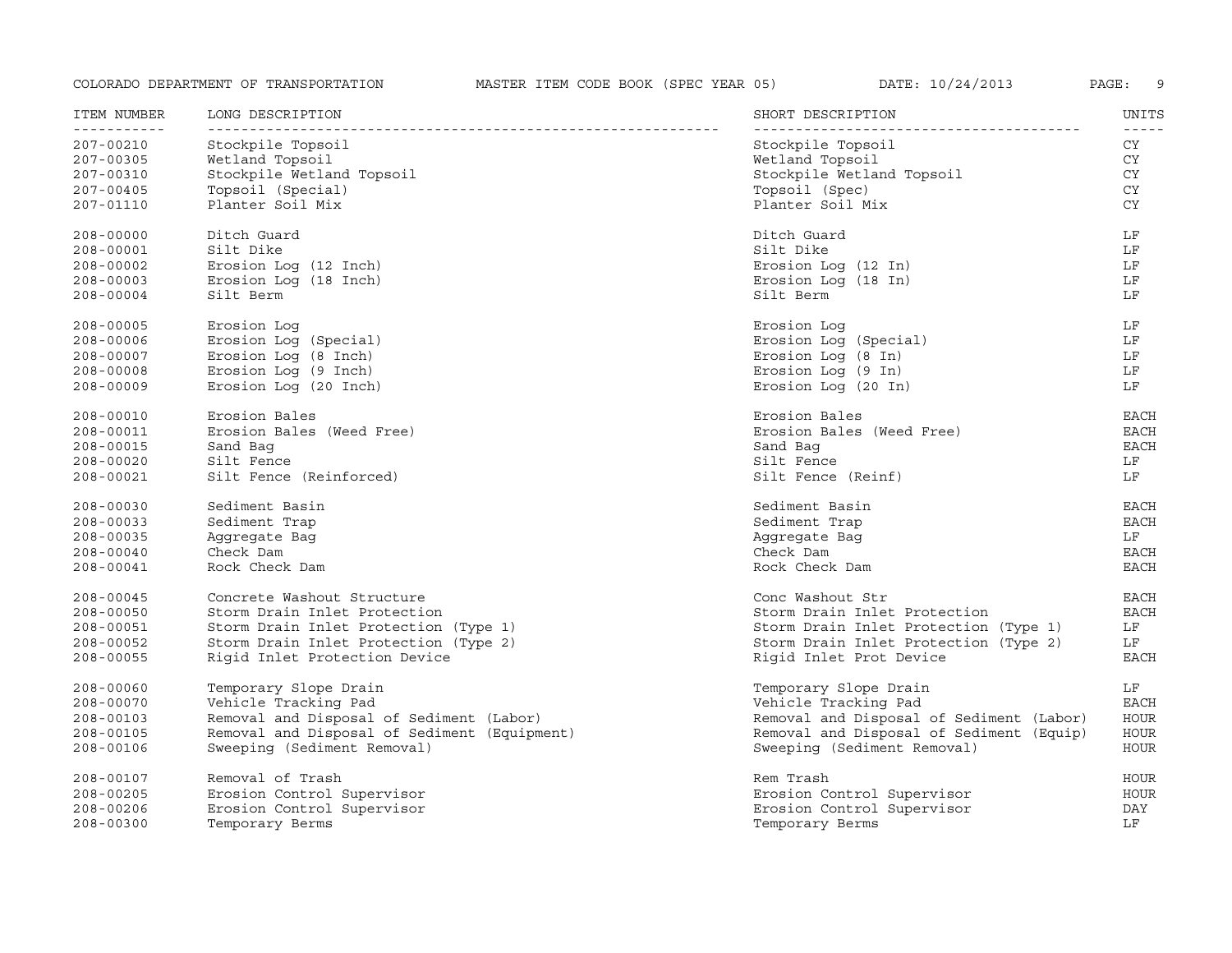| ITEM NUMBER<br>----------- | LONG DESCRIPTION                               | SHORT DESCRIPTION<br>- - - - - - - - - - - | UNITS<br>$- - - - -$ |
|----------------------------|------------------------------------------------|--------------------------------------------|----------------------|
| 208-00301                  | Temporary Diversion                            | Temporary Diversion                        | LF                   |
| $208 - 00400$              | Water Control                                  | Water Control                              | L S                  |
| $208 - 00500$              | Swale Protection Type 1                        | Swale Protect Type 1                       | LF                   |
| 208-00502                  | Swale Protection Type 2                        | Swale Protect Type 2                       | LF                   |
| $208 - 00503$              | Swale Protection Type 3                        | Swale Protect Type 3                       | LF                   |
| 208-00504                  | Swale Protection Type 4                        | Swale Protect Type 4                       | LF                   |
| $208 - 00505$              | Swale Protection Type 5                        | Swale Protect Type 5                       | LF                   |
| 208-00506                  | Swale Protection Type 6                        | Swale Protection Type 6                    | LF                   |
| 208-00510                  | Streambank Stabilization Type 1                | Stream Stabil Type 1                       | LF                   |
| 208-00512                  | Streambank Stabilization Type 2                | Stream Stabil Type 2                       | LF                   |
| 209-00000                  | Water                                          | Water                                      | MGAL                 |
| 209-00100                  | Water (Landscaping)                            | Water (Landscaping)                        | MGAL                 |
| 209-00200                  | Time-Released Water Product                    | Time-Released Water Product                | <b>EACH</b>          |
| 209-00300                  | Water Treat Processing (Tunnel)                | Water Treat Pro (Tunnel)                   | MGAL                 |
| 209-00600                  | Dust Palliative (Magnesium Chloride)           | Dust Palliative (Mg Cl)                    | GAL                  |
| 209-00605                  | Dust Palliative (Magnesium Chloride) (Special) | Dust Palliative (Mg Cl) (Spec)             | GAL                  |
| 210-00001                  | Reset Structure                                | Res Structure                              | EACH                 |
| 210-00007                  | Reset Wheel Stop                               | Res Wheel Stop                             | EACH                 |
| 210-00010                  | Reset Mailbox Structure                        | Res Mailbox Str                            | EACH                 |
| 210-00011                  | Reset Mailbox Structure (Type 1)               | Res Mailbox Str (Ty 1)                     | <b>EACH</b>          |
| 210-00012                  | Reset Mailbox Structure (Type 2)               | Res Mailbox Str (Ty 2)                     | EACH                 |
| 210-00013                  | Reset Mailbox Structure (Type 3)               | Res Mailbox Str (Ty 3)                     | EACH                 |
| 210-00014                  | Reset Mailbox Structure (Type 4)               | Res Mailbox Str (Ty 4)                     | EACH                 |
| 210-00015                  | Reset End Section                              | Res End Section                            | <b>EACH</b>          |
| 210-00030                  | Reset Water Service                            | Res Water Service                          | <b>EACH</b>          |
| 210-00035                  | Reset Water Meter                              | Res Water Meter                            | EACH                 |
| $210 - 00040$              | Reset Water Line                               | Res Water Line                             | L S                  |
| 210-00045                  | Reset Slide Headqate                           | Res Slide Headqate                         | EACH                 |
| 210-00050                  | Reset Fire Hydrant                             | Res Fire Hydrant                           | <b>EACH</b>          |
| 210-00055                  | Reset Utility Pad-Mounted Transformer          | Res Util Pad-Mount Trans                   | <b>EACH</b>          |
| 210-00056                  | Reset Utuility Secondary Service Pedestal      | Res Util Sec Serv Ped                      | EACH                 |
| 210-00060                  | Reset Marker                                   | Res Marker                                 | EACH                 |
| 210-00065                  | Reset Monument (Type 3A)                       | Res Monument (Ty 3A)                       | <b>EACH</b>          |
| 210-00066                  | Reset Monument Box                             | Reset Monument Box                         | <b>EACH</b>          |
| 210-00070                  | Reset Barricade                                | Res Barricade                              | EACH                 |
| 210-00090                  | Reset Delineator                               | Res Delineator                             | <b>EACH</b>          |
| 210-00100                  | Reset Trash Guard                              | Res Trash Guard                            | <b>EACH</b>          |
| 210-00200                  | Reset Flagpole                                 | Reset Flagpole                             | <b>EACH</b>          |
| $210 - 00300$              | Reset Brick Pavers                             | Res Brick Pavers                           | SY                   |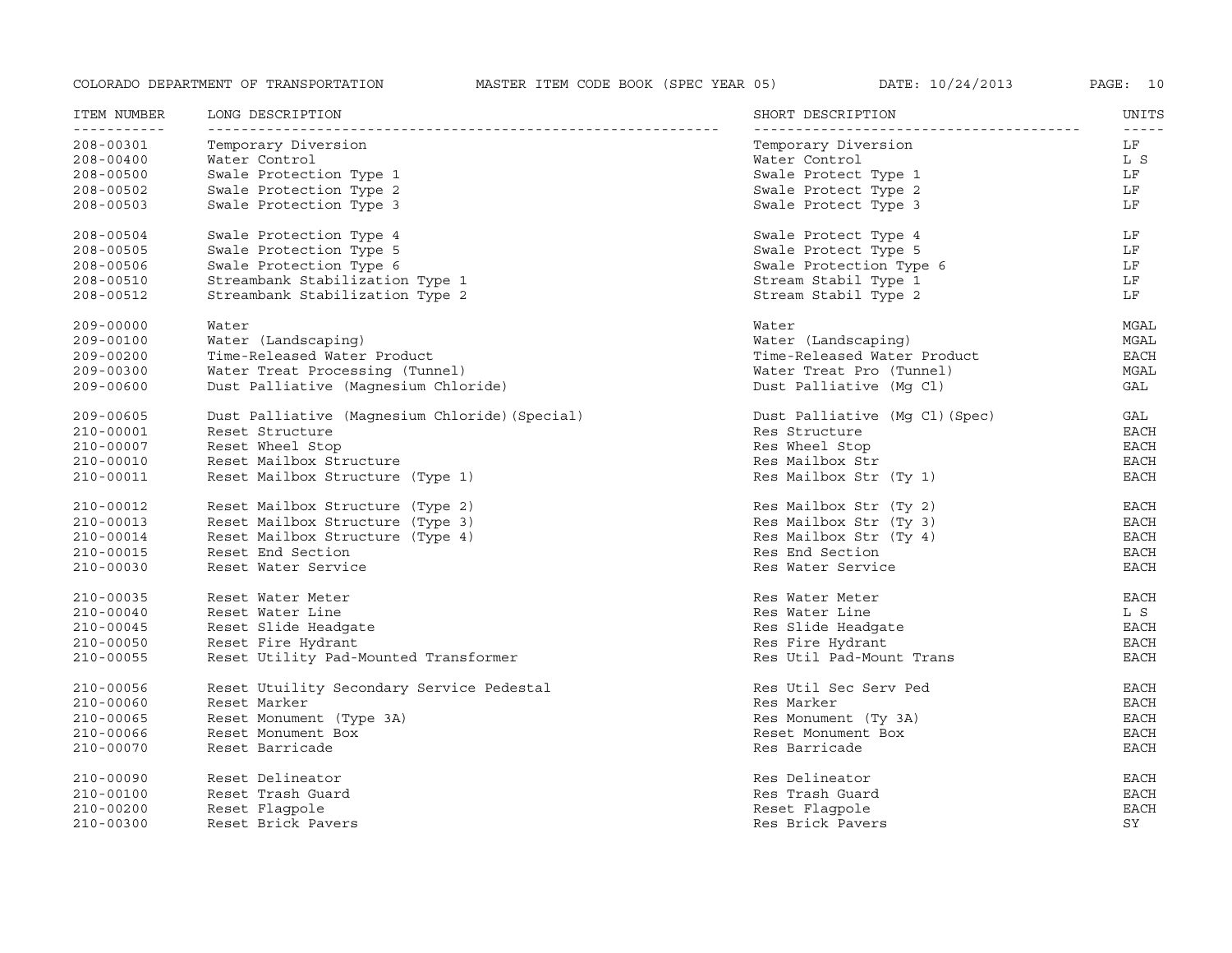| ITEM NUMBER<br>----------- | LONG DESCRIPTION                              | SHORT DESCRIPTION<br>------------  | UNITS               |
|----------------------------|-----------------------------------------------|------------------------------------|---------------------|
| 210-00400                  | Reset Bridge Expansion Device                 | Res Expan Device                   | $- - - - - -$<br>LF |
| 210-00410                  | Modify Bridge Expansion Device                | Modify Bridge Expan Device         | EACH                |
| 210-00415                  | Repair Rail Expansion Joint                   | Repair Rail Expan Joint            | EACH                |
| 210-00420                  | Reset Timbers                                 | Res Timbers                        | L S                 |
| 210-00425                  | Reset Bridge Railing                          | Res Bridge Railing                 | LF                  |
| 210-00427                  | Reset Pipe Handrailing                        | Res Pipe Handrailing               | LF                  |
| 210-00440                  | Repair Curb                                   | Repair Curb                        | LF                  |
| 210-00450                  | Repair Overhead Sign Structure                | Repair Overhead Sign Structure     | L S                 |
| 210-00451                  | Repair Overhead Sign Structure                | Rep Overhead Sign Str              | EACH                |
| 210-00455                  | Repair Post-Tensioning System                 | Rep P-Tension Sys                  | L S                 |
| 210-00472                  | Reset Metal Panels                            | Res Metal Panels                   | LF                  |
| 210-00473                  | Reset TV Cameras                              | Res TV Cameras                     | <b>EACH</b>         |
| 210-00474                  | Reset Traffic Controller Signal Head          | Res Traf Contr Signal Head         | EACH                |
| 210-00475                  | Reset Closed Circuit Television Pole          | Res CCTV Pole                      | <b>EACH</b>         |
| 210-00476                  | Reset Microwave Vehicle Radar Detector (MVRD) | Reset MVRD                         | <b>EACH</b>         |
| 210-00478                  | Modify Power Control Board                    | Modify Power Control Board         | L S                 |
| 210-00480                  | Pier Restoration                              | Pier Restoration                   | L S                 |
| 210-00500                  | Rebuild Portions of Present Structure         | Reb Port Present Str               | EACH                |
| 210-00510                  | Rebuild Portions of Present Structure         | Reb Port Present Str               | L S                 |
| 210-00520                  | Rebuild Portions of Present Structure         | Reb Port Present Str               | SY                  |
| 210-00650                  | Rebuild Timber Deck                           | Reb Timber Deck                    | L S                 |
| 210-00750                  | Reset Light Standard                          | Res Light Standard                 | EACH                |
| 210-00755                  | Reset Light Standard Steel High Mast          | Res Light Standard Steel High Mast | EACH                |
| 210-00760                  | Reset Luminaire                               | Res Luminaire                      | EACH                |
| 210-00765                  | Reset Lighting Control                        | Res Light Ctrl                     | L S                 |
| 210-00766                  | Reset Lighting Control Center                 | Res Light Ctrl Cntr                | EACH                |
| 210-00770                  | Reset Floodlight                              | Reset Floodlight                   | <b>EACH</b>         |
| 210-00805                  | Reset Overhead Sign Structure                 | Res Overhead Sign Str              | EACH                |
| 210-00806                  | Reset Over Height Vehicle Detector            | Res Over Height Veh Detector       | <b>EACH</b>         |
| 210-00807                  | Reset Over Height Vehicle Blankout Sign       | Res Over Height Veh Blankout Sign  | EACH                |
| 210-00808                  | Reset Overpass Mounted Sign Bracket           | Res Overpass Sign Brkt             | EACH                |
| 210-00809                  | Reset Blankout Sign (Fiber Optic)             | Res Blank Sign (Fib Opt)           | <b>EACH</b>         |
| 210-00810                  | Reset Ground Sign                             | Res Ground Sign                    | EACH                |
| 210-00815                  | Reset Sign Panel                              | Res Sign Panel                     | EACH                |
| 210-00816                  | Reset Sign Panel (Special)                    | Res Sign Panel (Spec)              | <b>EACH</b>         |
| 210-00820                  | Reset Variable Message Sign                   | Res Var Mesg Sign                  | EACH                |
| 210-00822                  | Portable Message Sign Panel (Reset)           | Port Msg Sign Panel (Reset)        | EACH                |
| 210-00825                  | Reset Flashing Beacon                         | Res Flashing Beacon                | <b>EACH</b>         |
| 210-00827                  | Reset Pull Box                                | Res Pull Box                       | <b>EACH</b>         |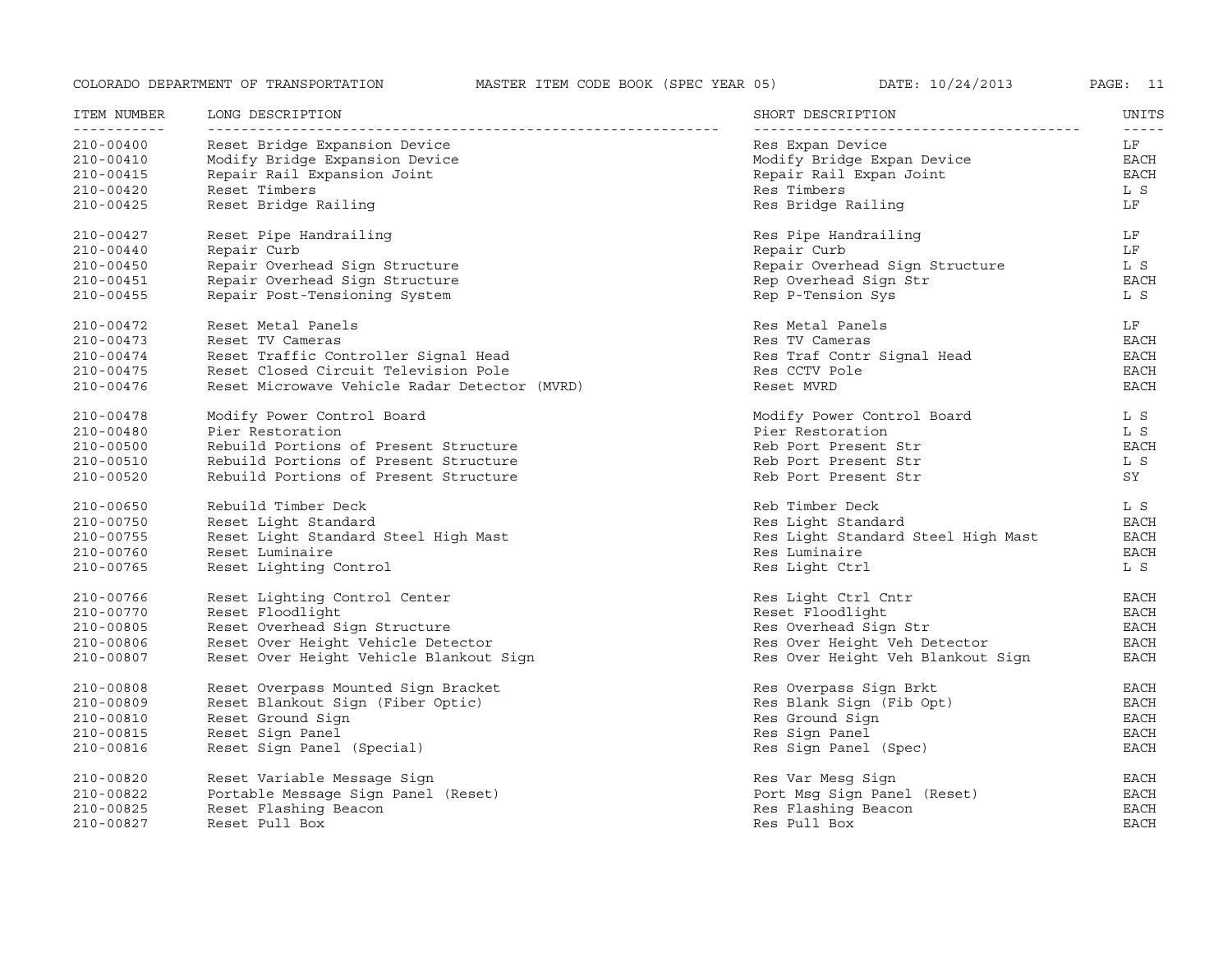| ITEM NUMBER | LONG DESCRIPTION                                | SHORT DESCRIPTION                 | UNITS                 |
|-------------|-------------------------------------------------|-----------------------------------|-----------------------|
| 210-00830   | Reset Traffic Signal Face                       | Res Traf Sig Face                 | $- - - - - -$<br>EACH |
| 210-00831   | Reset Traffic Signal Head                       | Res Traf Sig Head                 | EACH                  |
| 210-00840   | Reset Traffic Signal Pole                       | Res Traf Sig Pole                 | EACH                  |
| 210-00842   | Reset Traffic Signal Mast Arm                   | Res Traf Sig Mast Arm             | EACH                  |
| 210-00845   | Reset Traffic Signal Controller                 | Res Traf Sig Cntrlr               | EACH                  |
| 210-00846   | Portable Non-Intrusive Traffic Sensor (Reset)   | Port Non-Intrus Traf Sens (Reset) | EACH                  |
| 210-00847   | Reset Travel Time Indicator                     | Res Trav Time Ind                 | EACH                  |
| 210-00848   | Reset Traffic Signal Controller and Cabinet     | Res Traf Sig Control+Cab          | EACH                  |
| 210-00855   | Reset Traffic Signal Controller Cabinet         | Res Traf Sig Control Cab          | EACH                  |
| 210-00858   | Reset Pedestal Pole                             | Res Pedestal Pole                 | <b>EACH</b>           |
| 210-00860   | Reset Pedestrian Push Button                    | Res Ped Push Button               | EACH                  |
| 210-00861   | Reset Wiring                                    | Reset Wiring                      | L S                   |
| 210-00865   | Reset Pedestrian Signal Head                    | Res Ped Sig Head                  | EACH                  |
| 210-00866   | Reset Fire Preemption Unit and Timer            | Res Fire Preempt Unit+Timer       | EACH                  |
| 210-00867   | Reset Fire Preemption Unit                      | Res Fire Preempt Unit             | <b>EACH</b>           |
| 210-00870   | Reset Coordination Unit                         | Res Coordination Unit             | EACH                  |
| 210-00873   | Reset Tone Decoder                              | Res Tone Decoder                  | EACH                  |
| 210-00875   | Reset Surface Condition Analyser                | Res Surface Cond Analyser         | <b>EACH</b>           |
| 210-00880   | Reset Traffic Signal Vehicle Detector Amplifier | Res Sig Veh Detector Amp          | <b>EACH</b>           |
| 210-00882   | Reset Traffic Signal Vehicle Detector           | Res Detector                      | <b>EACH</b>           |
| 210-00885   | Reset Loop Detector (Micro Type)                | Res Loop Detector (Micro Type)    | <b>EACH</b>           |
| 210-00890   | Reset Intersection Detection System (Camera)    | Res Int Detect Sys (Camera)       | EACH                  |
| 210-00892   | Portable Pan-Tilt-Zoom Camera (Reset)           | Port Pan-Tilt-Zoom Cam (Reset)    | <b>EACH</b>           |
| 210-00900   | Reset Traffic Counter (Temp)                    | Res Traffic Counter (Temp)        | EACH                  |
| 210-00910   | Reset Traffic Counter (Permanent)               | Res Traffic Counter (Perm)        | <b>EACH</b>           |
| 210-01000   | Reset Fence                                     | Res Fence                         | LF                    |
| 210-01001   | Modify Fence                                    | Modify Fence                      | LF                    |
| 210-01005   | Reset Fence Post                                | Res Fence Post                    | EACH                  |
| 210-01010   | Reset Gate Post                                 | Res Gate Post                     | <b>EACH</b>           |
| 210-01011   | Reset Gate                                      | Res Gate                          | <b>EACH</b>           |
| 210-01025   | Reset Snow Fence                                | Res Snow Fence                    | LF                    |
| 210-01050   | Reset Chain Link Fence                          | Res C L Fence                     | LF                    |
| 210-01130   | Reset Guardrail Type 3                          | Res Gdrail Ty 3                   | LF                    |
| 210-01131   | Reset Guardrail Type 3 (Special) (2 Foot)       | Res Gdrail Type 3 (Spec) (2 Ft)   | LF                    |
| 210-01132   | Reset Guardrail Type 3 (Special) (1 Foot)       | Res Gdrail Ty 3 (Spec) (1 Ft)     | LF                    |
| 210-01136   | Reset Guardrail Type 3 (Double)                 | Res Gdrail Ty 3 (Dbl)             | LF                    |
| 210-01140   | Reset Guardrail Type 4                          | Res Gdrail Ty 4                   | LF                    |
| 210-01150   | Reset Guardrail Type 5                          | Res Gdrail Ty 5                   | LF                    |
| 210-01160   | Reset Guardrail Type 6                          | Res Gdrail Ty 6                   | LF                    |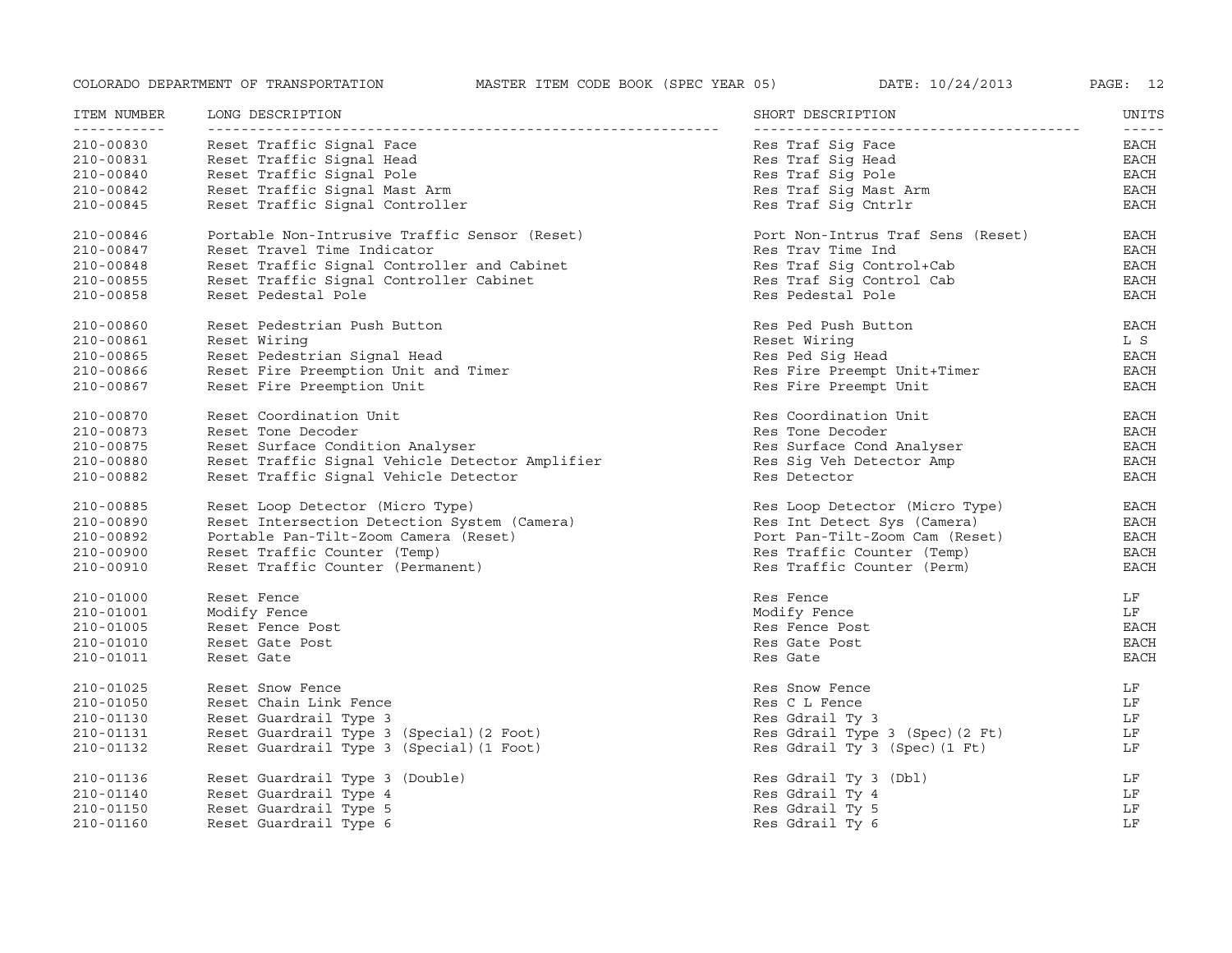| ITEM NUMBER             | LONG DESCRIPTION                     | SHORT DESCRIPTION             | UNITS               |
|-------------------------|--------------------------------------|-------------------------------|---------------------|
| ----------<br>210-01170 | Reset Guardrail Type 7               | Res Gdrail Ty 7               | $- - - - - -$<br>LF |
| 210-01180               | Reset Guardrail (Special)            | Reset Guardrail (Special)     | LF                  |
| 210-01190               | Reset Tensioned Cable Barrier        | Reset Tensioned Cable Barrier | LF                  |
| 210-01200               | Reset End Anchorage                  | Res End Anchorage             | EACH                |
| 210-01300               | Reset Impact Attenuator              | Res Impact Attenuator         | EACH                |
| 210-01700               | Reset Sprinkler Head                 | Res Sprinkler Head            | <b>EACH</b>         |
| 210-01710               | Reset Valve                          | Res Valve                     | <b>EACH</b>         |
| 210-01720               | Reset Air Vent                       | Res Air Vent                  | <b>EACH</b>         |
| 210-01730               | Reset Parshall Flume                 | Res Parshall Flume            | <b>EACH</b>         |
| 210-01996               | Relay Pipe (3/4 Inch)                | Relay Pipe (3/4 In)           | LF                  |
| 210-02002               | Relay Pipe (2 Inch)                  | Relay Pipe (2 In)             | LF                  |
| 210-02003               | Relay Pipe (3 Inch)                  | Relay Pipe (3 In)             | LF                  |
| 210-02004               | Relay Pipe (4 Inch)                  | Relay Pipe (4 In)             | LF                  |
| 210-02006               | Relay Pipe (6 Inch)                  | Relay Pipe (6 In)             | LF                  |
| 210-02008               | Relay Pipe (8 Inch)                  | Relay Pipe (8 In)             | LF                  |
| 210-02009               | Relay Pipe (9 Inch)                  | Relay Pipe (9 In)             | LF                  |
| 210-02010               | Relay Pipe (10 Inch)                 | Relay Pipe (10 In)            | LF                  |
| 210-02012               | Relay Pipe (12 Inch)                 | Relay Pipe (12 In)            | LF                  |
| 210-02015               | Relay Pipe (15 Inch)                 | Relay Pipe (15 In)            | LF                  |
| 210-02016               | Relay Pipe (16 Inch)                 | Relay Pipe (16 In)            | LF                  |
| 210-02018               | Relay Pipe (18 Inch)                 | Relay Pipe (18 In)            | LF                  |
| 210-02021               | Relay Pipe (21 Inch)                 | Relay Pipe (21 In)            | LF                  |
| 210-02024               | Relay Pipe (24 Inch)                 | Relay Pipe (24 In)            | LF                  |
| 210-02027               | Relay Pipe (27 Inch)                 | Relay Pipe (27 In)            | LF                  |
| 210-02030               | Relay Pipe (30 Inch)                 | Relay Pipe (30 In)            | LF                  |
| 210-02036               | Relay Pipe (36 Inch)                 | Relay Pipe (36 In)            | LF                  |
| 210-02042               | Relay Pipe (42 Inch)                 | Relay Pipe (42 In)            | LF                  |
| 210-02048               | Relay Pipe (48 Inch)                 | Relay Pipe (48 In)            | LF                  |
| 210-02054               | Relay Pipe (54 Inch)                 | Relay Pipe (54 In)            | LF                  |
| 210-02060               | Relay Pipe (60 Inch)                 | Relay Pipe (60 In)            | LF                  |
| 210-02066               | Relay Pipe (66 Inch)                 | Relay Pipe (66 In)            | LF                  |
| 210-02072               | Relay Pipe (72 Inch)                 | Relay Pipe (72 In)            | LF                  |
| 210-02078               | Relay Pipe (78 Inch)                 | Relay Pipe (78 In)            | LF                  |
| 210-02084               | Relay Pipe (84 Inch)                 | Relay Pipe (84 In)            | LF                  |
| 210-02130               | Relay Arch Pipe (30 Inch Equivalent) | Relay Arch Pipe (30 In)       | LF                  |
| 210-02136               | Relay Arch Pipe (36 Inch Equivalent) | Relay Arch Pipe (36 In)       | LF                  |
| 210-02300               | Grout Test Section                   | Grout Test Sct                | SY                  |
| 210-02510               | Relay Sprinkler System               | Relay Sprinkler System        | L S                 |
| 210-02800               | Relay Sidewalk                       | Relay Sidewalk                | SY                  |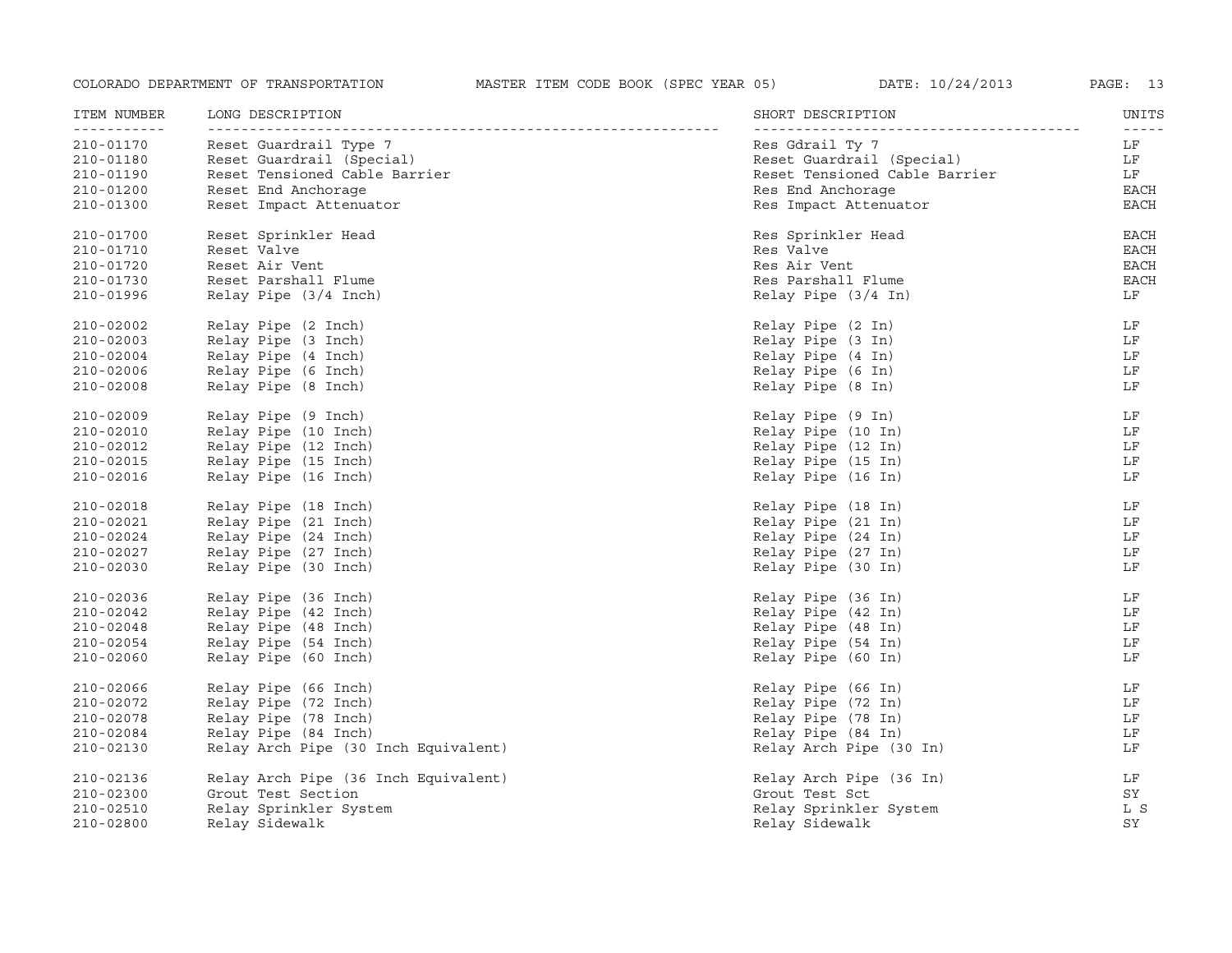| ITEM NUMBER              | LONG DESCRIPTION                  | SHORT DESCRIPTION             | UNITS<br>$- - - - - -$ |
|--------------------------|-----------------------------------|-------------------------------|------------------------|
| -----------<br>210-02900 | Relay Riprap                      | Relay Riprap                  | CY                     |
| 210-03100                | Replace Concrete Pavement         | Replace Conc Pvmt             | SY                     |
| $210 - 04000$            | Adjust Structure                  | Adj Structure                 | EACH                   |
| 210-04005                | Heat Straightening                | Heat Straightening            | ${\rm SF}$             |
| 210-04006                | Heat Straightening (Special)      | Heat Straightening (Spec)     | L S                    |
| 210-04007                | Heat Straightening (Special)      | Heat Straightening (Spec)     | <b>EACH</b>            |
| $210 - 04010$            | Adjust Manhole                    | Adj Manhole                   | <b>EACH</b>            |
| 210-04011                | Adjust Manhole (Special)          | Adj Manhole (Spec)            | <b>EACH</b>            |
| 210-04015                | Modify Manhole                    | Modify Manhole                | EACH                   |
| 210-04016                | Modify Manhole (Special)          | Modify Manhole (Spec)         | <b>EACH</b>            |
| 210-04020                | Modify Inlet                      | Modify Inlet                  | EACH                   |
| 210-04025                | Modify Structure                  | Modify Structure              | <b>EACH</b>            |
| 210-04027                | Modify Structure (Special)        | Modify Str (Spec)             | EACH                   |
| $210 - 04028$            | Modifications to Existing Portals | Mod to Exist Portals          | <b>EACH</b>            |
| 210-04030                | Modify Guardrail                  | Modify Guardrail              | LF                     |
| 210-04035                | Modify Guardrail (Special)        | Modify Guardrail (Spec)       | LF                     |
| $210 - 04050$            | Adjust Valve Box                  | Adj Valve Box                 | EACH                   |
| 210-04051                | Adjust Valve Box (Special)        | Adj Valve Box (Spec)          | <b>EACH</b>            |
| 210-04060                | Adjust Water Meter                | Adj Water Meter               | EACH                   |
| 210-04070                | Adjust Well                       | Adjust Well                   | <b>EACH</b>            |
| $210 - 04200$            | Adjust Guardrail                  | Adj Gdrail                    | LF                     |
| $210 - 04500$            | Relocate Building                 | Relocate Building             | L S                    |
| 211-00000                | Tunnel Excavation                 | Tunnel Excav                  | CY                     |
| 211-00001                | Tunnel Excavation                 | Tunnel Excav                  | LF                     |
| 211-00005                | Tunnel Excavation (Haul)          | Tunnel Excav (H)              | <b>CY</b>              |
| 211-00007                | Mine Strap                        | Mine Strap                    | <b>EACH</b>            |
| 211-00010                | Rock Excavation (Class A)         | Rock $Ex$ $(CL A)$            | CY                     |
| 211-00011                | Rock Excavation (Class B)         | Rock Ex (CL B)                | CY                     |
| 211-00012                | Rock Excavation (Class C)         | Rock Ex (CL C)                | <b>CY</b>              |
| 211-00013                | Rock Excavation (Class D)         | Rock Ex (CL D)                | <b>CY</b>              |
| 211-00014                | Rock Excavation (Class E)         | Rock Ex (CL E)                | CY                     |
| 211-00015                | Rock Excavation (Class F)         | Rock Ex (CL F)                | CY                     |
| 211-00050                | Adit Excavation                   | Adit Excav                    | LF                     |
| 211-00100                | Drilling Hole                     | Drilling Hole                 | LF                     |
| 211-00105                | 1 Inch Drilled Hole               | 1 In Drilled Hole             | LF                     |
| 211-00116                | 2 Inch Drilled Hole               | 2 In Drilled Hole             | LF                     |
| 211-00118                | 2 Inch Drilled Hole (Formation)   | 2 In Drilled Hole (Formation) | <b>EACH</b>            |
| 211-00124                | 3 Inch Drilled Hole               | 3 In Drilled Hole             | LF                     |
| 211-00136                | 4 Inch Drilled Hole               | 4 In Drilled Hole             | LF                     |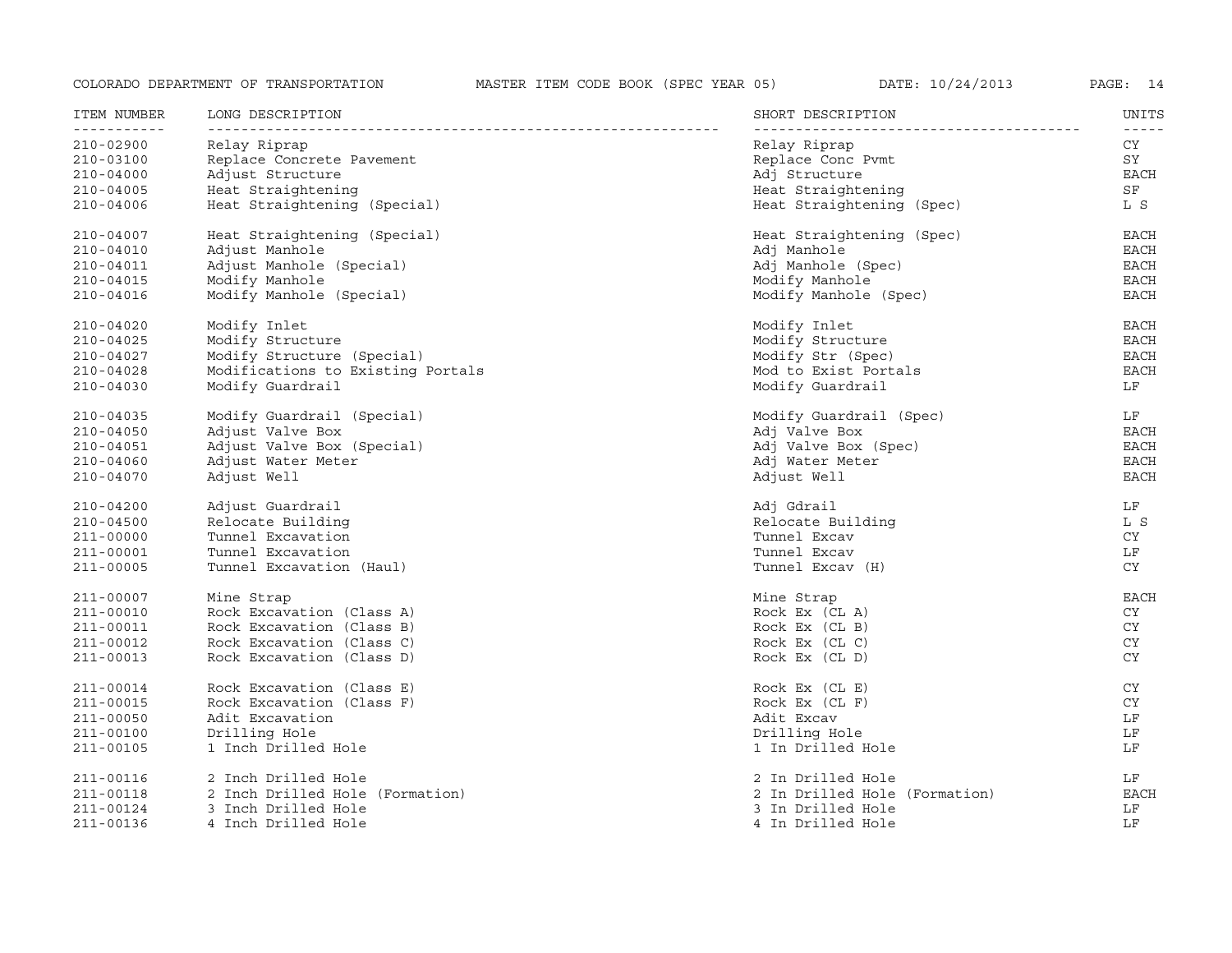| ITEM NUMBER                                                   | LONG DESCRIPTION                                                                                                                           | SHORT DESCRIPTION                                                                                                       | UNITS                                                 |
|---------------------------------------------------------------|--------------------------------------------------------------------------------------------------------------------------------------------|-------------------------------------------------------------------------------------------------------------------------|-------------------------------------------------------|
| 211-00148<br>211-00150<br>211-00152<br>211-00153<br>211-00212 | 6 Inch Drilled Hole<br>Patch Existing Drill Hole<br>Drain System Flushing (Setup)<br>Drain System Flushing<br>1-1/2 Inch Core Drilled Hole | 6 In Drilled Hole<br>Patch Exist Drill Hole<br>Drain Sys Flush (Setup)<br>Drain Sys Flush<br>1-1/2 In Core Drilled Hole | $- - - - -$<br>LF<br>EACH<br><b>EACH</b><br>DAY<br>LF |
| 211-00220                                                     | 2 Inch Cored Drilled Hole                                                                                                                  | 2 In Cored Drilled Hole                                                                                                 | <b>EACH</b>                                           |
| 211-00222                                                     | 2 Inch Core Drilled Hole (Voids)                                                                                                           | 2 In Core Drilled Hole (Voids)                                                                                          | <b>EACH</b>                                           |
| 211-00224                                                     | 3 Inch Core Drilled Hole                                                                                                                   | 3 In Core Drilled Hole                                                                                                  | LF                                                    |
| 211-00980                                                     | Spile #9 x 14 Foot, Grade 60 Grouted                                                                                                       | Spile #9 x 14 Ft Gr 60 Grouted                                                                                          | EACH                                                  |
| 211-00981                                                     | Spile #11 x 20 Foot, Grade 60 Grouted                                                                                                      | Spile #11 x 20 Ft Gr 60 Grouted                                                                                         | <b>EACH</b>                                           |
| 211-00982                                                     | Arch #9 x 16 Foot, Grade 75 Dowel, Resin Grouted                                                                                           | Arch #9 x 16 Ft Gr 75 Dwl Res Grouted                                                                                   | EACH                                                  |
| 211-00983                                                     | Sidewall #9 x 12 Foot, Grade 75 Dowel, Resin Grouted                                                                                       | Side #9 x 12 Ft Gr 75 Dwl Res Grouted                                                                                   | <b>EACH</b>                                           |
| 211-00984                                                     | Sidewall #9 x 16 Foot, Grade 75 Dowel, Resin Grouted                                                                                       | Side #9 x 16 Ft Gr 75 Dwl Res Grouted                                                                                   | <b>EACH</b>                                           |
| 211-00985                                                     | Supplemental Rock Reinforcement (Dowels)                                                                                                   | Supp Rock Reinf (Dowels)                                                                                                | LF                                                    |
| 211-00986                                                     | Supplemental Support #9 x 14 Foot, Grade 75 Spile Grouted                                                                                  | Supl Supp #9 x 14 Ft Gr 75 Spile Grouted                                                                                | LF                                                    |
| 211-00987                                                     | Pillar #9 x 16 Foot, Grade 75 Dowell Cement or Resin Grouted                                                                               | Pill #9 x 16 Ft Gr 75 Dwl Cem Res Grout                                                                                 | EACH                                                  |
| 211-00988                                                     | Portal Protection Canopy (Furnish and Install)                                                                                             | Port Protect Canopy (Furn & Install)                                                                                    | <b>EACH</b>                                           |
| 211-01008                                                     | Rock Bolt (1 Inch)                                                                                                                         | Rock Bolt (1 In)                                                                                                        | LF                                                    |
| 211-01016                                                     | Rock Bolt (2 Inch)                                                                                                                         | Rock Bolt (2 In)                                                                                                        | LF                                                    |
| 211-01024                                                     | Rock Bolt (3 Inch)                                                                                                                         | Rock Bolt (3 In)                                                                                                        | LF                                                    |
| 211-01100                                                     | Rock Reinforcement (Bolts)                                                                                                                 | Rock Reinf (Bolts)                                                                                                      | <b>EACH</b>                                           |
| 211-01110                                                     | Rock Reinforcement (Dowels)                                                                                                                | Rock Reinf (Dowels)                                                                                                     | <b>EACH</b>                                           |
| 211-01111                                                     | Rock Reinforcement (Dowels)                                                                                                                | Rock Reinf (Dowels)                                                                                                     | LF                                                    |
| 211-01115                                                     | Rock Reinforcement (Number 10)                                                                                                             | Rock Reinf (No.10)                                                                                                      | LF                                                    |
| 211-01120                                                     | Rock Reinforcement (Spiles)                                                                                                                | Rock Reinf (Spiles)                                                                                                     | LF                                                    |
| 211-01121                                                     | Rock Reinforcement (Temporary A)                                                                                                           | Rock Reinf (Temp A)                                                                                                     | LF                                                    |
| 211-01122                                                     | Rock Reinforcement (Temporary B)                                                                                                           | Rock Reinf (Temp B)                                                                                                     | LF                                                    |
| 211-01123                                                     | Rock Reinforcement (Permanent A)                                                                                                           | Rock Reinf (Perm A)                                                                                                     | LF                                                    |
| 211-01124                                                     | Rock Reinforcement (Permanent B)                                                                                                           | Rock Reinf (Perm B)                                                                                                     | LF                                                    |
| 211-01130                                                     | Auxiliary Anchor Dowel                                                                                                                     | Auxil Anchor Dowel                                                                                                      | <b>EACH</b>                                           |
| 211-01150                                                     | Rock Reinforcement Tests                                                                                                                   | Rock Reinf Tests                                                                                                        | EACH                                                  |
| 211-01160                                                     | Trial Pull Test                                                                                                                            | Trial Pull Test                                                                                                         | <b>EACH</b>                                           |
| 211-01170                                                     | Borehole Extensometers                                                                                                                     | Borehole Extensometers                                                                                                  | LF                                                    |
| 211-01180                                                     | Pressure Cell Pairs                                                                                                                        | Pressure Cell Pairs                                                                                                     | <b>EACH</b>                                           |
| 211-01190                                                     | Optical Survey Targets                                                                                                                     | Optical Survey Targets                                                                                                  | <b>EACH</b>                                           |
| 211-01195                                                     | Convergence Reference Point Arrays                                                                                                         | Conv Ref Point Arrays                                                                                                   | <b>EACH</b>                                           |
| 211-01200                                                     | Rock Anchor                                                                                                                                | Rock Anchor                                                                                                             | LF                                                    |
| 211-01250                                                     | Rock Bolt                                                                                                                                  | Rock Bolt                                                                                                               | LF                                                    |
| 211-01300                                                     | Rock Anchor                                                                                                                                | Rock Anchor                                                                                                             | <b>EACH</b>                                           |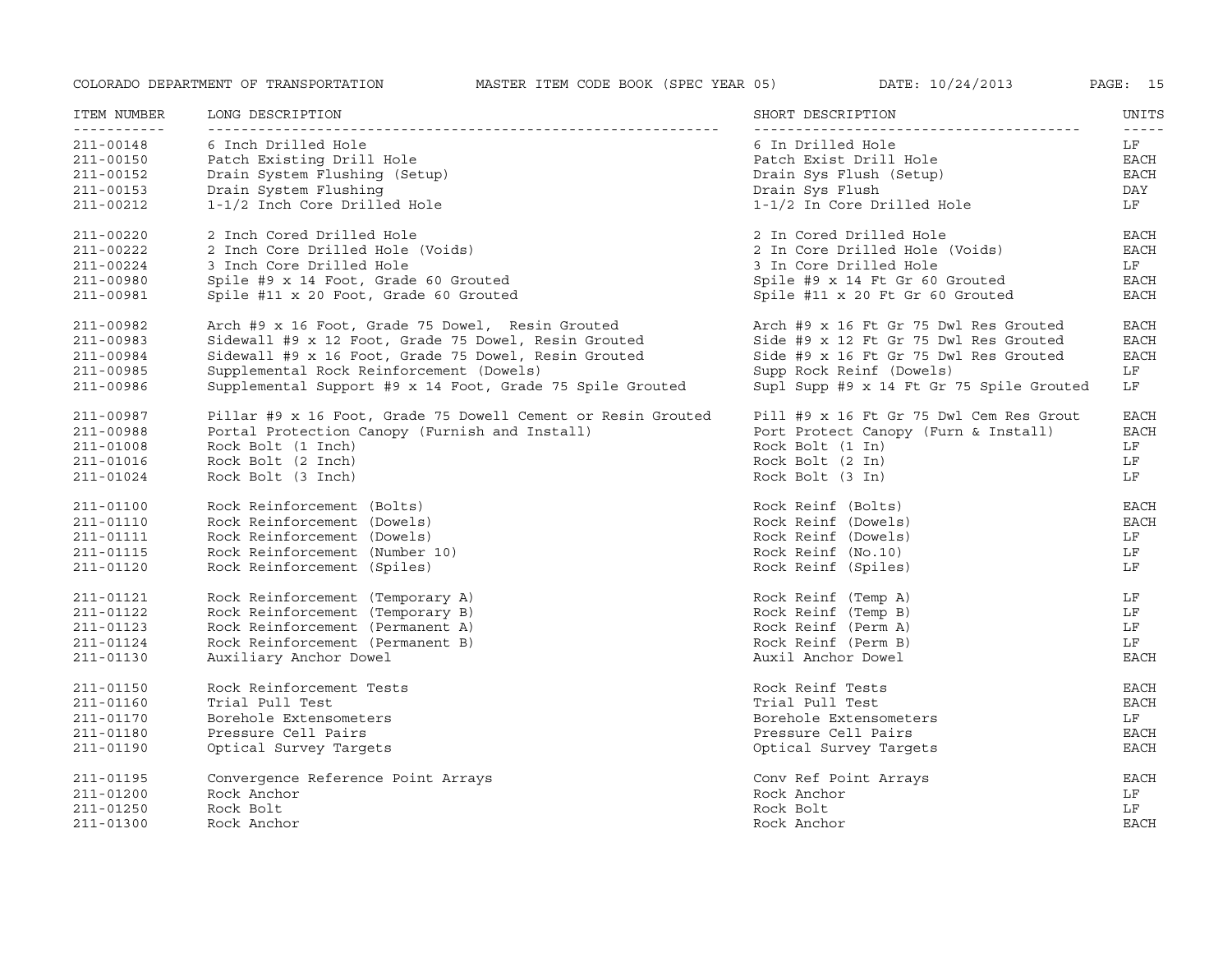| ITEM NUMBER<br>------------ | LONG DESCRIPTION                                     | SHORT DESCRIPTION                 | UNITS               |
|-----------------------------|------------------------------------------------------|-----------------------------------|---------------------|
| 211-01409                   | Rock Anchor (9 Foot)                                 | Rock Anchor (9 Ft)                | $- - - - -$<br>EACH |
| 211-01450                   | Portable Rockfall Fence                              | Portable Rockfall Fence           | L S                 |
| 211-01455                   | Rock Tiedown Anchor (Cement Grouted)                 | Rock Tiedown Anchor (Cem Gr)      | LF                  |
| 211-01456                   | Rock Tiedown Anchor (Cement Grouted)                 | Rock Tiedown Anchor (Cem Gr)      | EACH                |
| 211-01511                   | Rock Reinforcement Resin Grouted Number 11 Rock Bolt | Rock Reinf (R G No.11) RB         | LF                  |
| 211-02012                   | Soil Anchor (1-1/4 Inch)                             | Soil Anchor $(1-1/4 \text{ In})$  | LF                  |
| 211-02116                   | Rock Dowel                                           | Rock Dowel                        | LF                  |
| 211-02205                   | Buttress Berm Grouting                               | Buttress Berm Grouting            | TON                 |
| 211-02210                   | Pre Grouting                                         | Pre Grouting                      | TON                 |
| 211-02220                   | Re-Grouting                                          | Re-Grouting                       | TON                 |
| 211-02230                   | Grouting Connection                                  | Grout Conn                        | EACH                |
| 211-02232                   | Grouting Connection (Pre-Grout)                      | Grout Conn (Pre-Grout)            | <b>EACH</b>         |
| 211-02233                   | Grouting Connection (Contact Grout)                  | Grout Conn (Contact Grout)        | <b>EACH</b>         |
| 211-02240                   | Contact Grouting                                     | Contact Grouting                  | TON                 |
| 211-02250                   | Steel Pipe For Grouting                              | Steel Pipe For Grouting           | LB                  |
| 211-02260                   | Chemical Grout                                       | Chemical Grout                    | GAL                 |
| 211-02270                   | Cement Grout                                         | Cement Grout                      | CF                  |
| 211-02275                   | Cement Grout                                         | Cement Grout                      | CY.                 |
| 211-02277                   | Cement Grout (Voids)                                 | Cement Grout (Voids)              | CY.                 |
| 211-02278                   | Cement Grout (Formation)                             | Cement Grout (Formation)          | <b>CY</b>           |
| 211-02280                   | Type A Grout                                         | Type A Grout                      | TON                 |
| 211-02290                   | Type B Grout                                         | Type B Grout                      | TON                 |
| 211-02300                   | Grout Test Section                                   | Grout Test Sct                    | SY                  |
| 211-03005                   | Dewatering                                           | Dewatering                        | L S                 |
| 211-04000                   | Monitoring and Abandonment of Instrumentation        | Monitor and Abandon of Instrument | L S                 |
| 211-05001                   | Crack Preparation (Type 1)                           | Crack Preparation (Type 1)        | LF                  |
| 211-05002                   | Crack Preparation (Type 2)                           | Crack Preparation (Type 2)        | LF                  |
| 211-05003                   | Crack Preparation (Type 3)                           | Crack Preparation (Type 3)        | LF                  |
| 212-00005                   | Seeding (Native)                                     | Seeding (Native)                  | LB                  |
| $212 - 00006$               | Seeding (Native)                                     | Seeding (Native)                  | ACRE                |
| 212-00007                   | Seeding (Native) (Hydraulic)                         | Seeding (Native) (Hydraulic)      | ACRE                |
| 212-00009                   | Seeding (Temporary)                                  | Seeding (Temporary)               | ACRE                |
| 212-00010                   | Seeding (Lawn)                                       | Seeding (Lawn)                    | LB                  |
| 212-00011                   | Seeding (Lawn)                                       | Seeding (Lawn)                    | ACRE                |
| 212-00015                   | Seeding (Forbs)                                      | Seeding (Forbs)                   | LB                  |
| 212-00020                   | Seeding (Forbs)                                      | Seeding (Forbs)                   | OZ                  |
| 212-00022                   | Seeding (Riparian)                                   | Seeding (Riparian)                | ACRE                |
| $212 - 00025$               | Seeding (Shrubs)                                     | Seeding (Shrubs)                  | LB                  |
| 212-00027                   | Seeding (Trees)                                      | Seeding (Trees)                   | LB                  |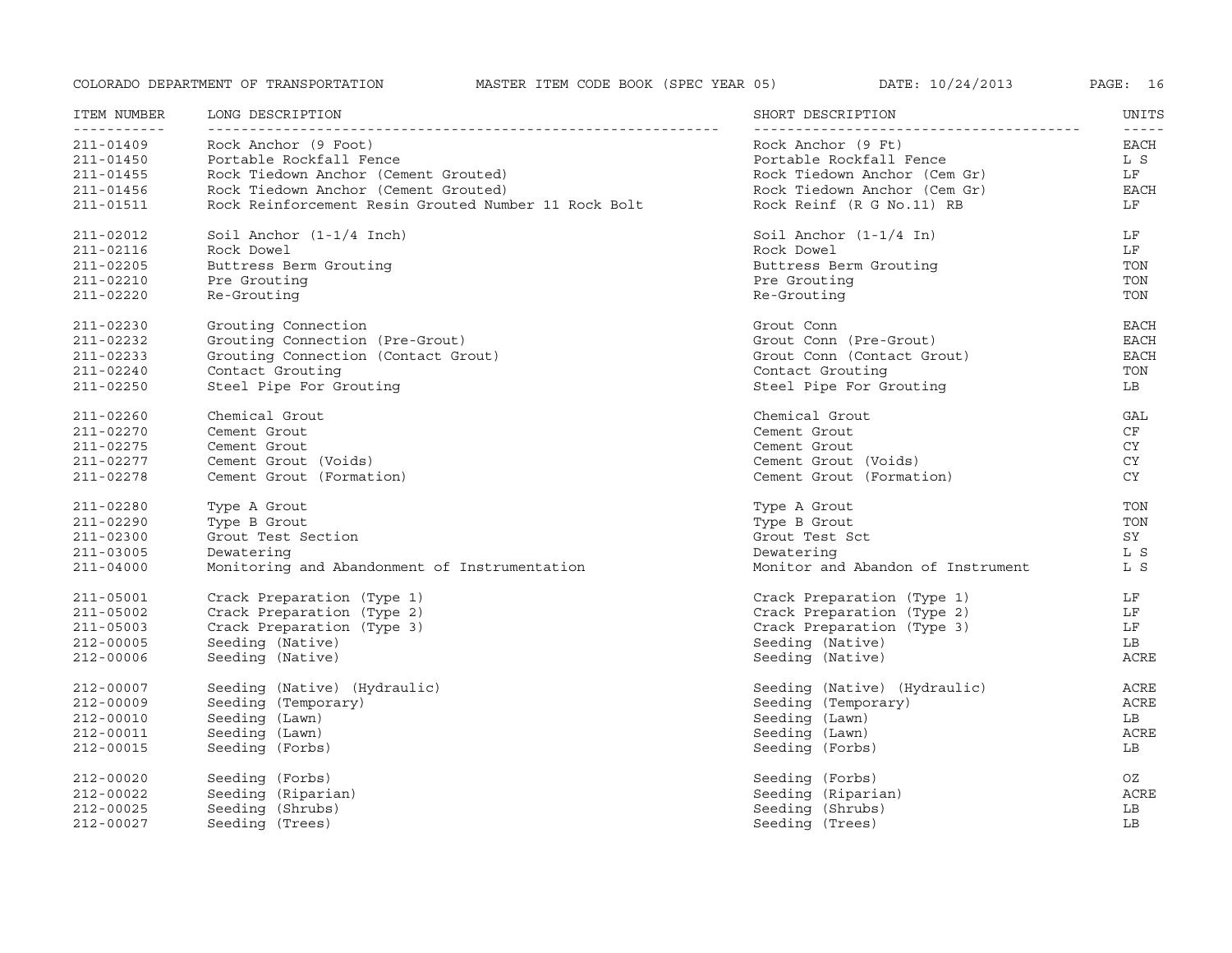| ITEM NUMBER<br>----------- | LONG DESCRIPTION                           | SHORT DESCRIPTION                | UNITS<br>$- - - - -$ |
|----------------------------|--------------------------------------------|----------------------------------|----------------------|
| 212-00028                  | Seeding (Wetlands)                         | Seeding (Wetlands)               | ACRE                 |
| 212-00032                  | Soil Conditioning                          | Soil Conditioning                | ACRE                 |
| $212 - 00040$              | Soil Preparation (Lawn)                    | Soil Preparation (Lawn)          | ACRE                 |
| $212 - 00047$              | Soil Preparation (Special)                 | Soil Preparation (Spec)          | ACRE                 |
| $212 - 00048$              | Soil Preparation (Special)                 | Soil Preparation (Spec)          | CY .                 |
| $212 - 00050$              | Sod                                        | Sod                              | SF                   |
| 212-00055                  | Sod (Buffalograss)                         | Sod (Buffalograss)               | SF                   |
| 212-00100                  | Tree Retention and Protection              | Tree Retention and Protection    | L S                  |
| 212-00900                  | Compost                                    | Compost                          | CY                   |
| 212-01200                  | Landscape Restoration                      | Landscape Restoration            | L S                  |
| $213 - 00000$              | Mulching                                   | Mulching                         | ACRE                 |
| $213 - 00001$              | Mulching                                   | Mulching                         | TON                  |
| $213 - 00002$              | Mulching (Weed Free Hay)                   | Mulching (Weed Free Hay)         | ACRE                 |
| $213 - 00003$              | Mulching (Weed Free)                       | Mulching (Weed Free)             | ACRE                 |
| $213 - 00004$              | Mulching (Weed Free Straw)                 | Mulching (Weed Free Straw)       | ACRE                 |
| $213 - 00005$              | Mulching (Decorative)                      | Mulching (Decorative)            | CF                   |
| $213 - 00006$              | Mulching (Weed Free)                       | Mulching (Weed Free)             | TON                  |
| $213 - 00007$              | Mulching (Wood Strand)                     | Mulching (Wood Strand)           | ACRE                 |
| $213 - 00008$              | Mulching (Wood Chip)                       | Mulching (Wood Chip)             | CF                   |
| $213 - 00009$              | Flexible Growth Medium                     | Flexible Growth Medium           | ACRE                 |
| $213 - 00011$              | Mulching (Hydraulic)                       | Mulching (Hydraulic)             | ACRE                 |
| 213-00012                  | Spray-on Mulch Blanket                     | Spray-on Mulch Blanket           | ACRE                 |
| 213-00013                  | Spray-on Mulch Blanket                     | Spray-on Mulch Blanket           | LB                   |
| $213 - 00061$              | Mulch Tackifier                            | Mulch Tackifier                  | LB                   |
| $213 - 00065$              | Inorganic Mulch                            | Inorg Mulch                      | CY                   |
| 213-00067                  | Rock Mulch (Weed Free)                     | Rock Mulch (Weed Free)           | SF                   |
| $213 - 00070$              | Landscape Weed Barrier Fabric              | Landscape Weed Barr Fabric       | SY                   |
| $213 - 00071$              | Vegetation Control Mat                     | Vegetation Control Mat           | SY                   |
| $213 - 00150$              | Bonded Fiber Matrix                        | Bonded Fiber Matrix              | ACRE                 |
| 213-00151                  | Bonded Fiber Matrix                        | Bonded Fiber Matrix              | LB                   |
| 213-00212                  | 12 Inch Root Barrier                       | 12 In Root Barrier               | LF                   |
| 213-00218                  | 18 Inch Root Barrier                       | 18 In Root Barrier               | LF                   |
| $213 - 00300$              | Concrete Landscape Border                  | Conc Landscape Border            | LF                   |
| $213 - 00400$              | Metal Landscape Border (Install Only)      | Inst Landscape Border            | LF                   |
| $213 - 00440$              | Metal Landscape Border (1/8x4 Inch)        | Landscape Border (1/8x4 In)      | LF                   |
| $213 - 00460$              | Metal Landscape Border (3/16x4 Inch)       | Landscape Border (3/16x4 In)     | LF                   |
| $213 - 00462$              | Metal Landscape Border (3/16 X 5-1/2 Inch) | Landscape Border (3/16x5-1/2 In) | LF                   |
| $213 - 00468$              | Metal Landscape Border (3/16x10 Inch)      | Landscape Border (3/16x10 In)    | LF                   |
| $213 - 00470$              | Metal Landscape Border (1/4x5 Inch)        | Landscape Border (1/4x5 In)      | LF                   |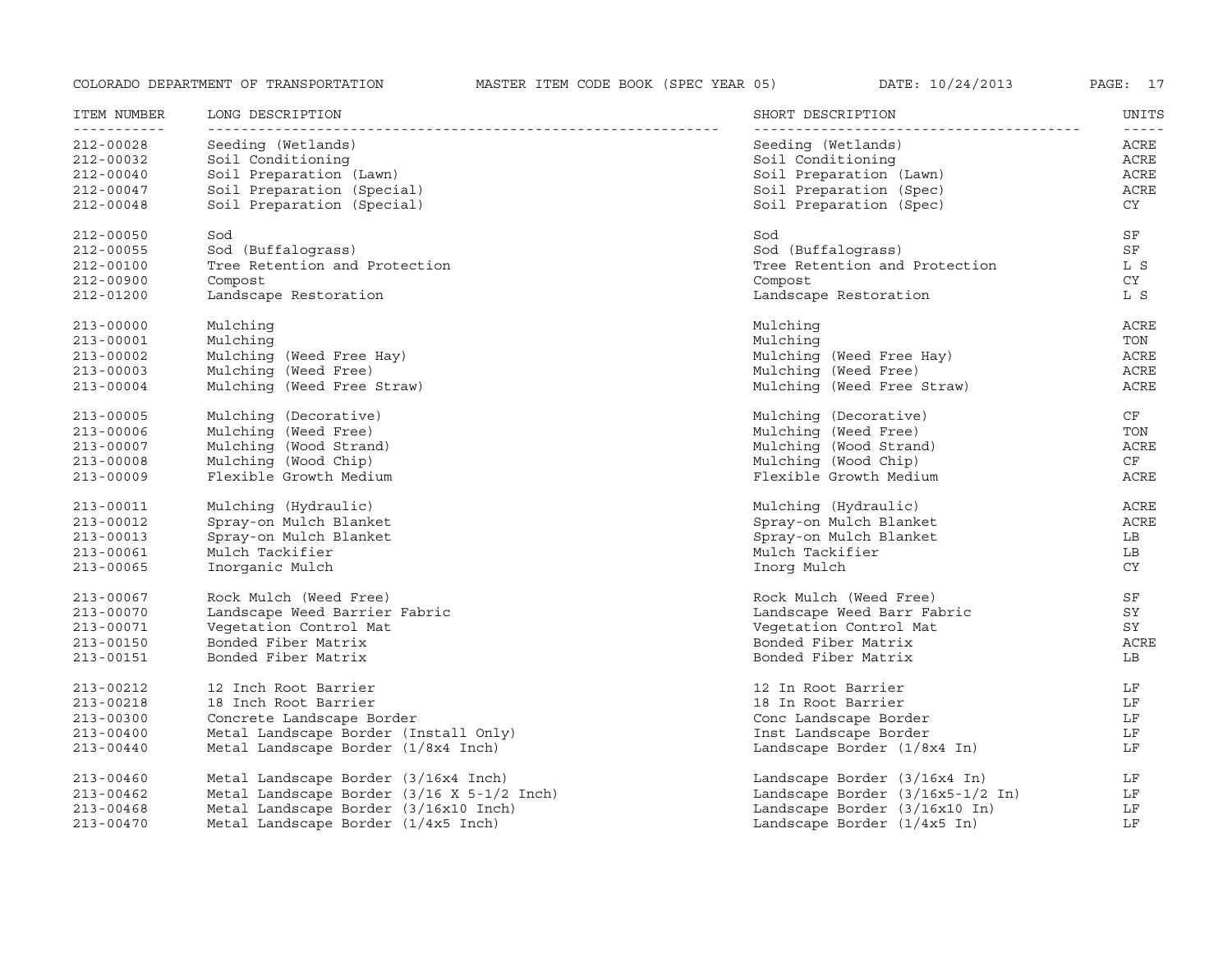| ITEM NUMBER<br><u>___________</u> | LONG DESCRIPTION                                 | SHORT DESCRIPTION                | UNITS               |
|-----------------------------------|--------------------------------------------------|----------------------------------|---------------------|
| $213 - 00500$                     | Tree Grate                                       | Tree Grate                       | $- - - - -$<br>EACH |
| 213-00510                         | Tree Grate (Install Only)                        | Inst Tree Grate                  | EACH                |
| $213 - 00550$                     | Tree Ring                                        | Tree Ring                        | LF                  |
| 213-00600                         | Landscape Log                                    | Landscape Log                    | LF                  |
| $213 - 00610$                     | Landscape Log                                    | Landscape Log                    | <b>EACH</b>         |
| 213-00700                         | Landscape Boulder                                | Landscape Boulder                | EACH                |
| 213-00705                         | Landscape Boulder (Special)                      | Landscape Boulder (Special)      | <b>EACH</b>         |
| $213 - 00800$                     | Brush Fill                                       | Brush Fill                       | <b>CY</b>           |
| $214 - 00000$                     | Landscape Maintenance                            | Landscape Maintenance            | L S                 |
| $214 - 00005$                     | Landscape Maintenance (24 Month)                 | Landscape Maintenance (24 Month) | L S                 |
| 214-00155                         | Plant (Ball and Burlap)                          | Plant (B and B)                  | EACH                |
| 214-00160                         | Plant (Ball and Burlap) (Furnish Only)           | Furn Plant (B and B)             | <b>EACH</b>         |
| 214-00161                         | Plant (Ball and Burlap) (Install Only)           | Inst Plant (B and B)             | <b>EACH</b>         |
| 214-00201                         | Deciduous Tree (Tubeling)                        | Deciduous Tree (Tubeling)        | <b>EACH</b>         |
| $214 - 00205$                     | Deciduous Tree (5 Gallon Container)              | Deciduous Tree (5 Gal)           | <b>EACH</b>         |
| 214-00210                         | Deciduous Tree (1 Inch Caliper)                  | Deciduous Tree (1 In C)          | EACH                |
| 214-00215                         | Deciduous Tree (1.5 Inch Caliper)                | Deciduous Tree (1.5 In C)        | EACH                |
| 214-00217                         | Deciduous Tree (1.5 Inch Caliper) (Furnish Only) | Furn Decid Tree (1.5 In C)       | EACH                |
| 214-00220                         | Deciduous Tree (2 Inch Caliper)                  | Deciduous Tree (2 In C)          | <b>EACH</b>         |
| 214-00222                         | Deciduous Tree (2 Inch Caliper) (Furnish Only)   | Furn Decid Tree (2 In C)         | <b>EACH</b>         |
| 214-00225                         | Deciduous Tree (2.5 Inch Caliper)                | Deciduous Tree (2.5 In C)        | EACH                |
| 214-00227                         | Deciduous Tree (2.5 Inch Caliper) (Furnish Only) | Furn Deciduous Tree (2.5 In C)   | EACH                |
| 214-00230                         | Deciduous Tree (3 Inch Caliper)                  | Deciduous Tree (3 In C)          | <b>EACH</b>         |
| 214-00235                         | Deciduous Tree (3.5 Inch Caliper)                | Deciduous Tree (3.5 In C)        | EACH                |
| 214-00240                         | Deciduous Tree (4 Inch Caliper)                  | Deciduous Tree (4 In C)          | <b>EACH</b>         |
| 214-00260                         | Deciduous Tree (6 Foot)                          | Deciduous Tree (6 Ft)            | <b>EACH</b>         |
| $214 - 00262$                     | Deciduous Tree (6 Foot) (Furnish Only)           | Furn Decid Tree (6 Ft)           | <b>EACH</b>         |
| 214-00280                         | Deciduous Tree (8 Foot)                          | Deciduous Tree (8 Ft)            | <b>EACH</b>         |
| 214-00282                         | Deciduous Tree (8 Foot) (Furnish Only)           | Furn Decid Tree (8 Ft)           | <b>EACH</b>         |
| 214-00301                         | Deciduous Shrub (Tubeling)                       | Deciduous Shrub (Tubeling)       | <b>EACH</b>         |
| 214-00310                         | Deciduous Shrub (1 Gallon Container)             | Deciduous Shrub (1 Gal)          | <b>EACH</b>         |
| 214-00320                         | Deciduous Shrub (2 Gallon Container)             | Deciduous Shrub (2 Gal)          | EACH                |
| 214-00330                         | Deciduous Shrub (3 Gallon Container)             | Deciduous Shrub (3 Gal)          | <b>EACH</b>         |
| 214-00350                         | Deciduous Shrub (5 Gallon Container)             | Deciduous Shrub (5 Gal)          | <b>EACH</b>         |
| 214-00365                         | Plant (2 1/2 Inch Caliper) (Furnish Only)        | Furn Plant $(2.5 C)$             | <b>EACH</b>         |
| 214-00370                         | Deciduous Shrub (7 Gallon Container)             | Deciduous Shrub (7 Gal)          | EACH                |
| $214 - 00401$                     | Evergreen Tree (Tubeling)                        | Evergreen Tree (Tubeling)        | <b>EACH</b>         |
| $214 - 00410$                     | Evergreen Tree (1 Gallon Container)              | Evergreen Tree (1 Gal)           | <b>EACH</b>         |
| $214 - 00450$                     | Evergreen Tree (5 Gallon Container)              | Evergreen Tree (5 Gal)           | <b>EACH</b>         |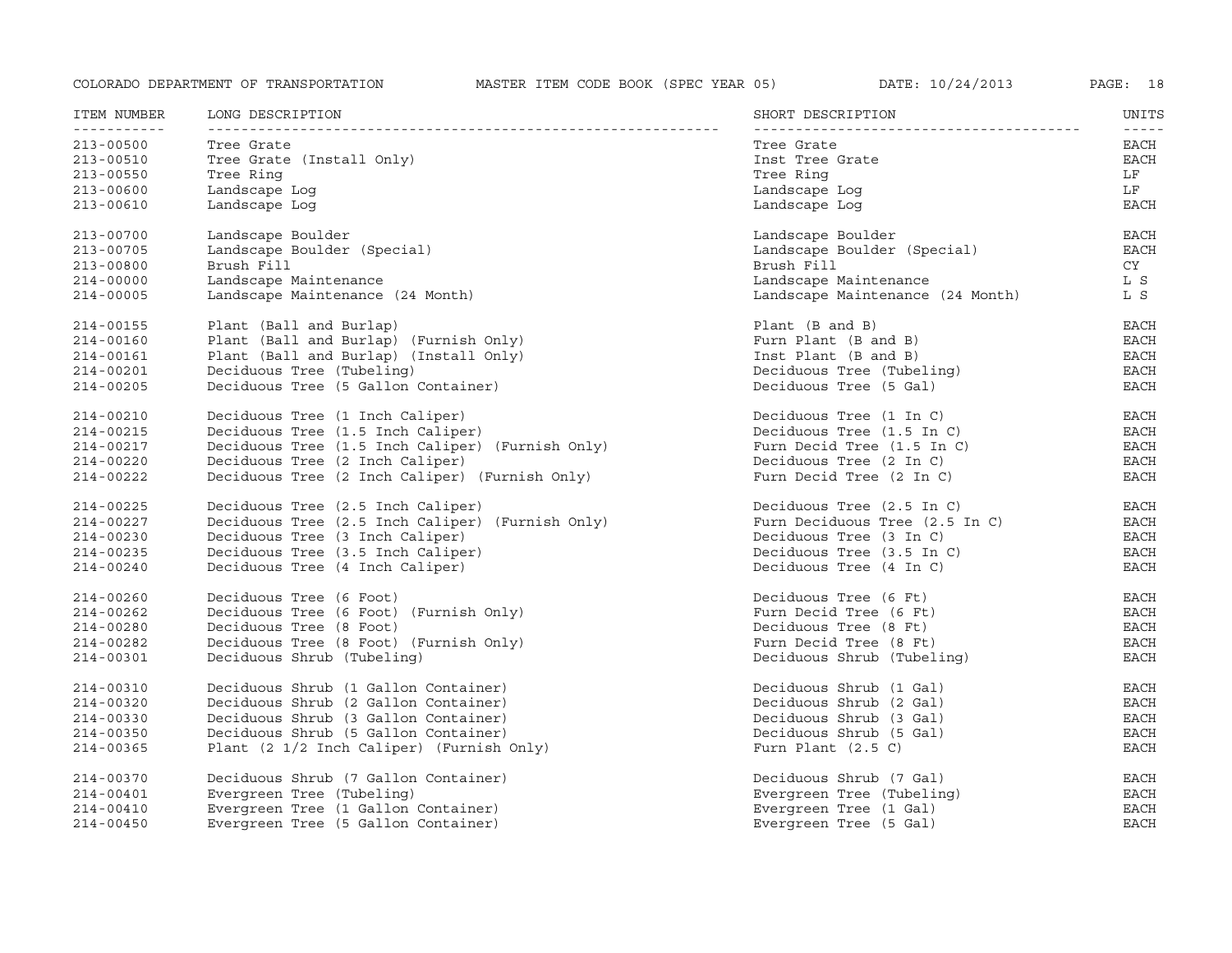| Evergreen Tree (5 Gallon) (Install Only)<br>EACH<br>$214 - 00455$<br>Install Evergreen Tree (5 Gal)<br>Evergreen Tree (7 Gallon Container)<br>Evergreen Tree (7 Gal)<br>EACH<br>$214 - 00470$<br>EACH<br>Evergreen Tree (2 Foot) (Ball and Burlap)<br>Evergreen Tree (2 Ft) (B-B)<br>$214 - 00502$<br>Evergreen Tree (4 Foot) (Ball and Burlap)<br>Evergreen Tree (4 Ft) (B-B)<br>EACH<br>$214 - 00504$<br>Evergreen Tree (4 Foot) (Ball and Burlap) (Furnish Only)<br>EACH<br>$214 - 00505$<br>Furn Evergreen Tree (4 Ft) (B-B)<br>EACH<br>214-00506<br>Evergreen Tree (6 Foot) (Ball and Burlap)<br>Evergreen Tree $(6$ Ft $)(B-B)$<br>Evergreen Tree (6 Foot) (Ball and Burlap) (Furnish Only)<br>EACH<br>Furn Evergreen Tree $(6$ Ft $)(B-B)$<br>214-00507<br>Evergreen Tree (8 Foot) (Ball and Burlap)<br>Evergreen Tree $(8$ Ft $)(B-B)$<br>EACH<br>$214 - 00508$<br>Evergreen Tree (8 Foot) (Ball and Burlap) (Furnish Only)<br>Furn Evergreen Tree (8 Ft) (B-B)<br>EACH<br>$214 - 00509$<br>Evergreen Tree (10 Foot) (Ball and Burlap)<br><b>EACH</b><br>$214 - 00510$<br>Evergreen Tree (10 Ft) (B-B)<br>EACH<br>214-00511<br>Evergreen Tree (10 F00t) (Ball and Burlap) (Furnish Only)<br>Furn Evergreen Tree (10 Ft) (B-B)<br>Evergreen Tree (12 Foot) (Ball and Burlap)<br>Evergreen Tree (12 Ft) (B-B)<br>EACH<br>214-00512<br>Evergreen Tree (14 Foot) (Ball and Burlap)<br><b>EACH</b><br>Evergreen Tree (14 Ft) (B-B)<br>214-00514<br><b>EACH</b><br>Evergreen Shrub (Tubeling)<br>Evergreen Shrub (Tubeling)<br>214-00601<br>EACH<br>Evergreen Shrub (1 Gallon Container)<br>Evergreen Shrub (1 Gal)<br>214-00610<br>Evergreen Shrub (3 Gallon Container)<br>Evergreen Shrub (3 Gal)<br><b>EACH</b><br>$214 - 00630$<br>Evergreen Shrub (5 Gallon Container)<br>Evergreen Shrub (5 Gal)<br>EACH<br>$214 - 00650$<br>$_{\rm EACH}$<br>Evergreen Shrub (7 Gallon Container)<br>Evergreen Shrub (7 Gal)<br>214-00670<br>Broadleaf Evergreen Shrub (Tubeling)<br>Brdlf Evrgrn Shrub (Tubeling)<br>EACH<br>214-00701<br>Brdlf Evrgrn Shrub (1 Gal)<br>Broadleaf Evergreen Shrub (1 Gallon Container)<br>EACH<br>$214 - 00710$<br>Broadleaf Evergreen Shrub (3 Gallon Container)<br>Brdlf Evrgrn Shrub (3 Gal)<br>EACH<br>214-00730<br>Broadleaf Evergreen Shrub (5 Gallon Container)<br>Brdlf Evrgrn Shrub (5 Gal)<br>EACH<br>214-00750<br>Broadleaf Evergreen Shrub (7 Gallon Container)<br>Brdlf Evrgrn Shrub (7 Gal)<br>EACH<br>214-00770<br>Ground Cover Vines (Tubeling)<br>Gr Cover Vines (Tubeling)<br>EACH<br>214-00801<br>Ground Cover Vines (2.25 Inch Pots)<br>Gr Cover Vines (2.25 In Pot)<br><b>EACH</b><br>214-00805<br>Ground Cover Vines (1 Gallon Container)<br>Gr Cover Vines (1 Gal)<br>EACH<br>214-00810<br>Ground Cover Vines (5 Gallon Container)<br>Gr Cover Vines (5 Gal)<br><b>EACH</b><br>214-00850<br>Perennials (Tubeling)<br><b>EACH</b><br>Perennials (Tubeling)<br>214-00901<br>EACH<br>Perennials (2.25 Inch Pot)<br>Perennials (2.25 In Pot)<br>214-00905<br>Perennials (1 Quart Container)<br>Perennials (1 Qt)<br>EACH<br>214-00908<br>Perennials (1 Gallon Container)<br>Perennials (1 Gal)<br><b>EACH</b><br>214-00910<br>Perennials (5 Gallon Container)<br>Perennials (5 Gal)<br>EACH<br>214-00950<br>Bulb<br><b>EACH</b><br>214-01000<br>Bulb<br>Brush Layer Cutting<br>Brush Layer Cutting<br>EACH<br>214-01010<br><b>EACH</b><br>Willow Cuttings<br>Willow Cuttings<br>214-01015<br>EACH<br>Hedge Layer Plant<br>Hedge Layer Plant<br>214-01020<br><b>EACH</b><br>Dormant Log Cutting<br>Dormant Log Cutting<br>214-01025<br>Wattle<br><b>EACH</b><br>214-01030<br>Wattle<br><b>EACH</b><br>$214 - 01140$<br>Plant Shade Shelter<br>Plant Shade Shelter | ITEM NUMBER<br>- - - - - - - - - - - | LONG DESCRIPTION | SHORT DESCRIPTION | UNITS<br>$- - - - -$ |
|---------------------------------------------------------------------------------------------------------------------------------------------------------------------------------------------------------------------------------------------------------------------------------------------------------------------------------------------------------------------------------------------------------------------------------------------------------------------------------------------------------------------------------------------------------------------------------------------------------------------------------------------------------------------------------------------------------------------------------------------------------------------------------------------------------------------------------------------------------------------------------------------------------------------------------------------------------------------------------------------------------------------------------------------------------------------------------------------------------------------------------------------------------------------------------------------------------------------------------------------------------------------------------------------------------------------------------------------------------------------------------------------------------------------------------------------------------------------------------------------------------------------------------------------------------------------------------------------------------------------------------------------------------------------------------------------------------------------------------------------------------------------------------------------------------------------------------------------------------------------------------------------------------------------------------------------------------------------------------------------------------------------------------------------------------------------------------------------------------------------------------------------------------------------------------------------------------------------------------------------------------------------------------------------------------------------------------------------------------------------------------------------------------------------------------------------------------------------------------------------------------------------------------------------------------------------------------------------------------------------------------------------------------------------------------------------------------------------------------------------------------------------------------------------------------------------------------------------------------------------------------------------------------------------------------------------------------------------------------------------------------------------------------------------------------------------------------------------------------------------------------------------------------------------------------------------------------------------------------------------------------------------------------------------------------------------------------------------------------------------------------------------------------------------------------------------------------------------------------------------------------------------------------------------------------------------------------------------------------------------------------------------------------------------------------------------------------------|--------------------------------------|------------------|-------------------|----------------------|
|                                                                                                                                                                                                                                                                                                                                                                                                                                                                                                                                                                                                                                                                                                                                                                                                                                                                                                                                                                                                                                                                                                                                                                                                                                                                                                                                                                                                                                                                                                                                                                                                                                                                                                                                                                                                                                                                                                                                                                                                                                                                                                                                                                                                                                                                                                                                                                                                                                                                                                                                                                                                                                                                                                                                                                                                                                                                                                                                                                                                                                                                                                                                                                                                                                                                                                                                                                                                                                                                                                                                                                                                                                                                                                               |                                      |                  |                   |                      |
|                                                                                                                                                                                                                                                                                                                                                                                                                                                                                                                                                                                                                                                                                                                                                                                                                                                                                                                                                                                                                                                                                                                                                                                                                                                                                                                                                                                                                                                                                                                                                                                                                                                                                                                                                                                                                                                                                                                                                                                                                                                                                                                                                                                                                                                                                                                                                                                                                                                                                                                                                                                                                                                                                                                                                                                                                                                                                                                                                                                                                                                                                                                                                                                                                                                                                                                                                                                                                                                                                                                                                                                                                                                                                                               |                                      |                  |                   |                      |
|                                                                                                                                                                                                                                                                                                                                                                                                                                                                                                                                                                                                                                                                                                                                                                                                                                                                                                                                                                                                                                                                                                                                                                                                                                                                                                                                                                                                                                                                                                                                                                                                                                                                                                                                                                                                                                                                                                                                                                                                                                                                                                                                                                                                                                                                                                                                                                                                                                                                                                                                                                                                                                                                                                                                                                                                                                                                                                                                                                                                                                                                                                                                                                                                                                                                                                                                                                                                                                                                                                                                                                                                                                                                                                               |                                      |                  |                   |                      |
|                                                                                                                                                                                                                                                                                                                                                                                                                                                                                                                                                                                                                                                                                                                                                                                                                                                                                                                                                                                                                                                                                                                                                                                                                                                                                                                                                                                                                                                                                                                                                                                                                                                                                                                                                                                                                                                                                                                                                                                                                                                                                                                                                                                                                                                                                                                                                                                                                                                                                                                                                                                                                                                                                                                                                                                                                                                                                                                                                                                                                                                                                                                                                                                                                                                                                                                                                                                                                                                                                                                                                                                                                                                                                                               |                                      |                  |                   |                      |
|                                                                                                                                                                                                                                                                                                                                                                                                                                                                                                                                                                                                                                                                                                                                                                                                                                                                                                                                                                                                                                                                                                                                                                                                                                                                                                                                                                                                                                                                                                                                                                                                                                                                                                                                                                                                                                                                                                                                                                                                                                                                                                                                                                                                                                                                                                                                                                                                                                                                                                                                                                                                                                                                                                                                                                                                                                                                                                                                                                                                                                                                                                                                                                                                                                                                                                                                                                                                                                                                                                                                                                                                                                                                                                               |                                      |                  |                   |                      |
|                                                                                                                                                                                                                                                                                                                                                                                                                                                                                                                                                                                                                                                                                                                                                                                                                                                                                                                                                                                                                                                                                                                                                                                                                                                                                                                                                                                                                                                                                                                                                                                                                                                                                                                                                                                                                                                                                                                                                                                                                                                                                                                                                                                                                                                                                                                                                                                                                                                                                                                                                                                                                                                                                                                                                                                                                                                                                                                                                                                                                                                                                                                                                                                                                                                                                                                                                                                                                                                                                                                                                                                                                                                                                                               |                                      |                  |                   |                      |
|                                                                                                                                                                                                                                                                                                                                                                                                                                                                                                                                                                                                                                                                                                                                                                                                                                                                                                                                                                                                                                                                                                                                                                                                                                                                                                                                                                                                                                                                                                                                                                                                                                                                                                                                                                                                                                                                                                                                                                                                                                                                                                                                                                                                                                                                                                                                                                                                                                                                                                                                                                                                                                                                                                                                                                                                                                                                                                                                                                                                                                                                                                                                                                                                                                                                                                                                                                                                                                                                                                                                                                                                                                                                                                               |                                      |                  |                   |                      |
|                                                                                                                                                                                                                                                                                                                                                                                                                                                                                                                                                                                                                                                                                                                                                                                                                                                                                                                                                                                                                                                                                                                                                                                                                                                                                                                                                                                                                                                                                                                                                                                                                                                                                                                                                                                                                                                                                                                                                                                                                                                                                                                                                                                                                                                                                                                                                                                                                                                                                                                                                                                                                                                                                                                                                                                                                                                                                                                                                                                                                                                                                                                                                                                                                                                                                                                                                                                                                                                                                                                                                                                                                                                                                                               |                                      |                  |                   |                      |
|                                                                                                                                                                                                                                                                                                                                                                                                                                                                                                                                                                                                                                                                                                                                                                                                                                                                                                                                                                                                                                                                                                                                                                                                                                                                                                                                                                                                                                                                                                                                                                                                                                                                                                                                                                                                                                                                                                                                                                                                                                                                                                                                                                                                                                                                                                                                                                                                                                                                                                                                                                                                                                                                                                                                                                                                                                                                                                                                                                                                                                                                                                                                                                                                                                                                                                                                                                                                                                                                                                                                                                                                                                                                                                               |                                      |                  |                   |                      |
|                                                                                                                                                                                                                                                                                                                                                                                                                                                                                                                                                                                                                                                                                                                                                                                                                                                                                                                                                                                                                                                                                                                                                                                                                                                                                                                                                                                                                                                                                                                                                                                                                                                                                                                                                                                                                                                                                                                                                                                                                                                                                                                                                                                                                                                                                                                                                                                                                                                                                                                                                                                                                                                                                                                                                                                                                                                                                                                                                                                                                                                                                                                                                                                                                                                                                                                                                                                                                                                                                                                                                                                                                                                                                                               |                                      |                  |                   |                      |
|                                                                                                                                                                                                                                                                                                                                                                                                                                                                                                                                                                                                                                                                                                                                                                                                                                                                                                                                                                                                                                                                                                                                                                                                                                                                                                                                                                                                                                                                                                                                                                                                                                                                                                                                                                                                                                                                                                                                                                                                                                                                                                                                                                                                                                                                                                                                                                                                                                                                                                                                                                                                                                                                                                                                                                                                                                                                                                                                                                                                                                                                                                                                                                                                                                                                                                                                                                                                                                                                                                                                                                                                                                                                                                               |                                      |                  |                   |                      |
|                                                                                                                                                                                                                                                                                                                                                                                                                                                                                                                                                                                                                                                                                                                                                                                                                                                                                                                                                                                                                                                                                                                                                                                                                                                                                                                                                                                                                                                                                                                                                                                                                                                                                                                                                                                                                                                                                                                                                                                                                                                                                                                                                                                                                                                                                                                                                                                                                                                                                                                                                                                                                                                                                                                                                                                                                                                                                                                                                                                                                                                                                                                                                                                                                                                                                                                                                                                                                                                                                                                                                                                                                                                                                                               |                                      |                  |                   |                      |
|                                                                                                                                                                                                                                                                                                                                                                                                                                                                                                                                                                                                                                                                                                                                                                                                                                                                                                                                                                                                                                                                                                                                                                                                                                                                                                                                                                                                                                                                                                                                                                                                                                                                                                                                                                                                                                                                                                                                                                                                                                                                                                                                                                                                                                                                                                                                                                                                                                                                                                                                                                                                                                                                                                                                                                                                                                                                                                                                                                                                                                                                                                                                                                                                                                                                                                                                                                                                                                                                                                                                                                                                                                                                                                               |                                      |                  |                   |                      |
|                                                                                                                                                                                                                                                                                                                                                                                                                                                                                                                                                                                                                                                                                                                                                                                                                                                                                                                                                                                                                                                                                                                                                                                                                                                                                                                                                                                                                                                                                                                                                                                                                                                                                                                                                                                                                                                                                                                                                                                                                                                                                                                                                                                                                                                                                                                                                                                                                                                                                                                                                                                                                                                                                                                                                                                                                                                                                                                                                                                                                                                                                                                                                                                                                                                                                                                                                                                                                                                                                                                                                                                                                                                                                                               |                                      |                  |                   |                      |
|                                                                                                                                                                                                                                                                                                                                                                                                                                                                                                                                                                                                                                                                                                                                                                                                                                                                                                                                                                                                                                                                                                                                                                                                                                                                                                                                                                                                                                                                                                                                                                                                                                                                                                                                                                                                                                                                                                                                                                                                                                                                                                                                                                                                                                                                                                                                                                                                                                                                                                                                                                                                                                                                                                                                                                                                                                                                                                                                                                                                                                                                                                                                                                                                                                                                                                                                                                                                                                                                                                                                                                                                                                                                                                               |                                      |                  |                   |                      |
|                                                                                                                                                                                                                                                                                                                                                                                                                                                                                                                                                                                                                                                                                                                                                                                                                                                                                                                                                                                                                                                                                                                                                                                                                                                                                                                                                                                                                                                                                                                                                                                                                                                                                                                                                                                                                                                                                                                                                                                                                                                                                                                                                                                                                                                                                                                                                                                                                                                                                                                                                                                                                                                                                                                                                                                                                                                                                                                                                                                                                                                                                                                                                                                                                                                                                                                                                                                                                                                                                                                                                                                                                                                                                                               |                                      |                  |                   |                      |
|                                                                                                                                                                                                                                                                                                                                                                                                                                                                                                                                                                                                                                                                                                                                                                                                                                                                                                                                                                                                                                                                                                                                                                                                                                                                                                                                                                                                                                                                                                                                                                                                                                                                                                                                                                                                                                                                                                                                                                                                                                                                                                                                                                                                                                                                                                                                                                                                                                                                                                                                                                                                                                                                                                                                                                                                                                                                                                                                                                                                                                                                                                                                                                                                                                                                                                                                                                                                                                                                                                                                                                                                                                                                                                               |                                      |                  |                   |                      |
|                                                                                                                                                                                                                                                                                                                                                                                                                                                                                                                                                                                                                                                                                                                                                                                                                                                                                                                                                                                                                                                                                                                                                                                                                                                                                                                                                                                                                                                                                                                                                                                                                                                                                                                                                                                                                                                                                                                                                                                                                                                                                                                                                                                                                                                                                                                                                                                                                                                                                                                                                                                                                                                                                                                                                                                                                                                                                                                                                                                                                                                                                                                                                                                                                                                                                                                                                                                                                                                                                                                                                                                                                                                                                                               |                                      |                  |                   |                      |
|                                                                                                                                                                                                                                                                                                                                                                                                                                                                                                                                                                                                                                                                                                                                                                                                                                                                                                                                                                                                                                                                                                                                                                                                                                                                                                                                                                                                                                                                                                                                                                                                                                                                                                                                                                                                                                                                                                                                                                                                                                                                                                                                                                                                                                                                                                                                                                                                                                                                                                                                                                                                                                                                                                                                                                                                                                                                                                                                                                                                                                                                                                                                                                                                                                                                                                                                                                                                                                                                                                                                                                                                                                                                                                               |                                      |                  |                   |                      |
|                                                                                                                                                                                                                                                                                                                                                                                                                                                                                                                                                                                                                                                                                                                                                                                                                                                                                                                                                                                                                                                                                                                                                                                                                                                                                                                                                                                                                                                                                                                                                                                                                                                                                                                                                                                                                                                                                                                                                                                                                                                                                                                                                                                                                                                                                                                                                                                                                                                                                                                                                                                                                                                                                                                                                                                                                                                                                                                                                                                                                                                                                                                                                                                                                                                                                                                                                                                                                                                                                                                                                                                                                                                                                                               |                                      |                  |                   |                      |
|                                                                                                                                                                                                                                                                                                                                                                                                                                                                                                                                                                                                                                                                                                                                                                                                                                                                                                                                                                                                                                                                                                                                                                                                                                                                                                                                                                                                                                                                                                                                                                                                                                                                                                                                                                                                                                                                                                                                                                                                                                                                                                                                                                                                                                                                                                                                                                                                                                                                                                                                                                                                                                                                                                                                                                                                                                                                                                                                                                                                                                                                                                                                                                                                                                                                                                                                                                                                                                                                                                                                                                                                                                                                                                               |                                      |                  |                   |                      |
|                                                                                                                                                                                                                                                                                                                                                                                                                                                                                                                                                                                                                                                                                                                                                                                                                                                                                                                                                                                                                                                                                                                                                                                                                                                                                                                                                                                                                                                                                                                                                                                                                                                                                                                                                                                                                                                                                                                                                                                                                                                                                                                                                                                                                                                                                                                                                                                                                                                                                                                                                                                                                                                                                                                                                                                                                                                                                                                                                                                                                                                                                                                                                                                                                                                                                                                                                                                                                                                                                                                                                                                                                                                                                                               |                                      |                  |                   |                      |
|                                                                                                                                                                                                                                                                                                                                                                                                                                                                                                                                                                                                                                                                                                                                                                                                                                                                                                                                                                                                                                                                                                                                                                                                                                                                                                                                                                                                                                                                                                                                                                                                                                                                                                                                                                                                                                                                                                                                                                                                                                                                                                                                                                                                                                                                                                                                                                                                                                                                                                                                                                                                                                                                                                                                                                                                                                                                                                                                                                                                                                                                                                                                                                                                                                                                                                                                                                                                                                                                                                                                                                                                                                                                                                               |                                      |                  |                   |                      |
|                                                                                                                                                                                                                                                                                                                                                                                                                                                                                                                                                                                                                                                                                                                                                                                                                                                                                                                                                                                                                                                                                                                                                                                                                                                                                                                                                                                                                                                                                                                                                                                                                                                                                                                                                                                                                                                                                                                                                                                                                                                                                                                                                                                                                                                                                                                                                                                                                                                                                                                                                                                                                                                                                                                                                                                                                                                                                                                                                                                                                                                                                                                                                                                                                                                                                                                                                                                                                                                                                                                                                                                                                                                                                                               |                                      |                  |                   |                      |
|                                                                                                                                                                                                                                                                                                                                                                                                                                                                                                                                                                                                                                                                                                                                                                                                                                                                                                                                                                                                                                                                                                                                                                                                                                                                                                                                                                                                                                                                                                                                                                                                                                                                                                                                                                                                                                                                                                                                                                                                                                                                                                                                                                                                                                                                                                                                                                                                                                                                                                                                                                                                                                                                                                                                                                                                                                                                                                                                                                                                                                                                                                                                                                                                                                                                                                                                                                                                                                                                                                                                                                                                                                                                                                               |                                      |                  |                   |                      |
|                                                                                                                                                                                                                                                                                                                                                                                                                                                                                                                                                                                                                                                                                                                                                                                                                                                                                                                                                                                                                                                                                                                                                                                                                                                                                                                                                                                                                                                                                                                                                                                                                                                                                                                                                                                                                                                                                                                                                                                                                                                                                                                                                                                                                                                                                                                                                                                                                                                                                                                                                                                                                                                                                                                                                                                                                                                                                                                                                                                                                                                                                                                                                                                                                                                                                                                                                                                                                                                                                                                                                                                                                                                                                                               |                                      |                  |                   |                      |
|                                                                                                                                                                                                                                                                                                                                                                                                                                                                                                                                                                                                                                                                                                                                                                                                                                                                                                                                                                                                                                                                                                                                                                                                                                                                                                                                                                                                                                                                                                                                                                                                                                                                                                                                                                                                                                                                                                                                                                                                                                                                                                                                                                                                                                                                                                                                                                                                                                                                                                                                                                                                                                                                                                                                                                                                                                                                                                                                                                                                                                                                                                                                                                                                                                                                                                                                                                                                                                                                                                                                                                                                                                                                                                               |                                      |                  |                   |                      |
|                                                                                                                                                                                                                                                                                                                                                                                                                                                                                                                                                                                                                                                                                                                                                                                                                                                                                                                                                                                                                                                                                                                                                                                                                                                                                                                                                                                                                                                                                                                                                                                                                                                                                                                                                                                                                                                                                                                                                                                                                                                                                                                                                                                                                                                                                                                                                                                                                                                                                                                                                                                                                                                                                                                                                                                                                                                                                                                                                                                                                                                                                                                                                                                                                                                                                                                                                                                                                                                                                                                                                                                                                                                                                                               |                                      |                  |                   |                      |
|                                                                                                                                                                                                                                                                                                                                                                                                                                                                                                                                                                                                                                                                                                                                                                                                                                                                                                                                                                                                                                                                                                                                                                                                                                                                                                                                                                                                                                                                                                                                                                                                                                                                                                                                                                                                                                                                                                                                                                                                                                                                                                                                                                                                                                                                                                                                                                                                                                                                                                                                                                                                                                                                                                                                                                                                                                                                                                                                                                                                                                                                                                                                                                                                                                                                                                                                                                                                                                                                                                                                                                                                                                                                                                               |                                      |                  |                   |                      |
|                                                                                                                                                                                                                                                                                                                                                                                                                                                                                                                                                                                                                                                                                                                                                                                                                                                                                                                                                                                                                                                                                                                                                                                                                                                                                                                                                                                                                                                                                                                                                                                                                                                                                                                                                                                                                                                                                                                                                                                                                                                                                                                                                                                                                                                                                                                                                                                                                                                                                                                                                                                                                                                                                                                                                                                                                                                                                                                                                                                                                                                                                                                                                                                                                                                                                                                                                                                                                                                                                                                                                                                                                                                                                                               |                                      |                  |                   |                      |
|                                                                                                                                                                                                                                                                                                                                                                                                                                                                                                                                                                                                                                                                                                                                                                                                                                                                                                                                                                                                                                                                                                                                                                                                                                                                                                                                                                                                                                                                                                                                                                                                                                                                                                                                                                                                                                                                                                                                                                                                                                                                                                                                                                                                                                                                                                                                                                                                                                                                                                                                                                                                                                                                                                                                                                                                                                                                                                                                                                                                                                                                                                                                                                                                                                                                                                                                                                                                                                                                                                                                                                                                                                                                                                               |                                      |                  |                   |                      |
|                                                                                                                                                                                                                                                                                                                                                                                                                                                                                                                                                                                                                                                                                                                                                                                                                                                                                                                                                                                                                                                                                                                                                                                                                                                                                                                                                                                                                                                                                                                                                                                                                                                                                                                                                                                                                                                                                                                                                                                                                                                                                                                                                                                                                                                                                                                                                                                                                                                                                                                                                                                                                                                                                                                                                                                                                                                                                                                                                                                                                                                                                                                                                                                                                                                                                                                                                                                                                                                                                                                                                                                                                                                                                                               |                                      |                  |                   |                      |
|                                                                                                                                                                                                                                                                                                                                                                                                                                                                                                                                                                                                                                                                                                                                                                                                                                                                                                                                                                                                                                                                                                                                                                                                                                                                                                                                                                                                                                                                                                                                                                                                                                                                                                                                                                                                                                                                                                                                                                                                                                                                                                                                                                                                                                                                                                                                                                                                                                                                                                                                                                                                                                                                                                                                                                                                                                                                                                                                                                                                                                                                                                                                                                                                                                                                                                                                                                                                                                                                                                                                                                                                                                                                                                               |                                      |                  |                   |                      |
|                                                                                                                                                                                                                                                                                                                                                                                                                                                                                                                                                                                                                                                                                                                                                                                                                                                                                                                                                                                                                                                                                                                                                                                                                                                                                                                                                                                                                                                                                                                                                                                                                                                                                                                                                                                                                                                                                                                                                                                                                                                                                                                                                                                                                                                                                                                                                                                                                                                                                                                                                                                                                                                                                                                                                                                                                                                                                                                                                                                                                                                                                                                                                                                                                                                                                                                                                                                                                                                                                                                                                                                                                                                                                                               |                                      |                  |                   |                      |
|                                                                                                                                                                                                                                                                                                                                                                                                                                                                                                                                                                                                                                                                                                                                                                                                                                                                                                                                                                                                                                                                                                                                                                                                                                                                                                                                                                                                                                                                                                                                                                                                                                                                                                                                                                                                                                                                                                                                                                                                                                                                                                                                                                                                                                                                                                                                                                                                                                                                                                                                                                                                                                                                                                                                                                                                                                                                                                                                                                                                                                                                                                                                                                                                                                                                                                                                                                                                                                                                                                                                                                                                                                                                                                               |                                      |                  |                   |                      |
|                                                                                                                                                                                                                                                                                                                                                                                                                                                                                                                                                                                                                                                                                                                                                                                                                                                                                                                                                                                                                                                                                                                                                                                                                                                                                                                                                                                                                                                                                                                                                                                                                                                                                                                                                                                                                                                                                                                                                                                                                                                                                                                                                                                                                                                                                                                                                                                                                                                                                                                                                                                                                                                                                                                                                                                                                                                                                                                                                                                                                                                                                                                                                                                                                                                                                                                                                                                                                                                                                                                                                                                                                                                                                                               |                                      |                  |                   |                      |
|                                                                                                                                                                                                                                                                                                                                                                                                                                                                                                                                                                                                                                                                                                                                                                                                                                                                                                                                                                                                                                                                                                                                                                                                                                                                                                                                                                                                                                                                                                                                                                                                                                                                                                                                                                                                                                                                                                                                                                                                                                                                                                                                                                                                                                                                                                                                                                                                                                                                                                                                                                                                                                                                                                                                                                                                                                                                                                                                                                                                                                                                                                                                                                                                                                                                                                                                                                                                                                                                                                                                                                                                                                                                                                               |                                      |                  |                   |                      |
|                                                                                                                                                                                                                                                                                                                                                                                                                                                                                                                                                                                                                                                                                                                                                                                                                                                                                                                                                                                                                                                                                                                                                                                                                                                                                                                                                                                                                                                                                                                                                                                                                                                                                                                                                                                                                                                                                                                                                                                                                                                                                                                                                                                                                                                                                                                                                                                                                                                                                                                                                                                                                                                                                                                                                                                                                                                                                                                                                                                                                                                                                                                                                                                                                                                                                                                                                                                                                                                                                                                                                                                                                                                                                                               |                                      |                  |                   |                      |
|                                                                                                                                                                                                                                                                                                                                                                                                                                                                                                                                                                                                                                                                                                                                                                                                                                                                                                                                                                                                                                                                                                                                                                                                                                                                                                                                                                                                                                                                                                                                                                                                                                                                                                                                                                                                                                                                                                                                                                                                                                                                                                                                                                                                                                                                                                                                                                                                                                                                                                                                                                                                                                                                                                                                                                                                                                                                                                                                                                                                                                                                                                                                                                                                                                                                                                                                                                                                                                                                                                                                                                                                                                                                                                               |                                      |                  |                   |                      |
|                                                                                                                                                                                                                                                                                                                                                                                                                                                                                                                                                                                                                                                                                                                                                                                                                                                                                                                                                                                                                                                                                                                                                                                                                                                                                                                                                                                                                                                                                                                                                                                                                                                                                                                                                                                                                                                                                                                                                                                                                                                                                                                                                                                                                                                                                                                                                                                                                                                                                                                                                                                                                                                                                                                                                                                                                                                                                                                                                                                                                                                                                                                                                                                                                                                                                                                                                                                                                                                                                                                                                                                                                                                                                                               |                                      |                  |                   |                      |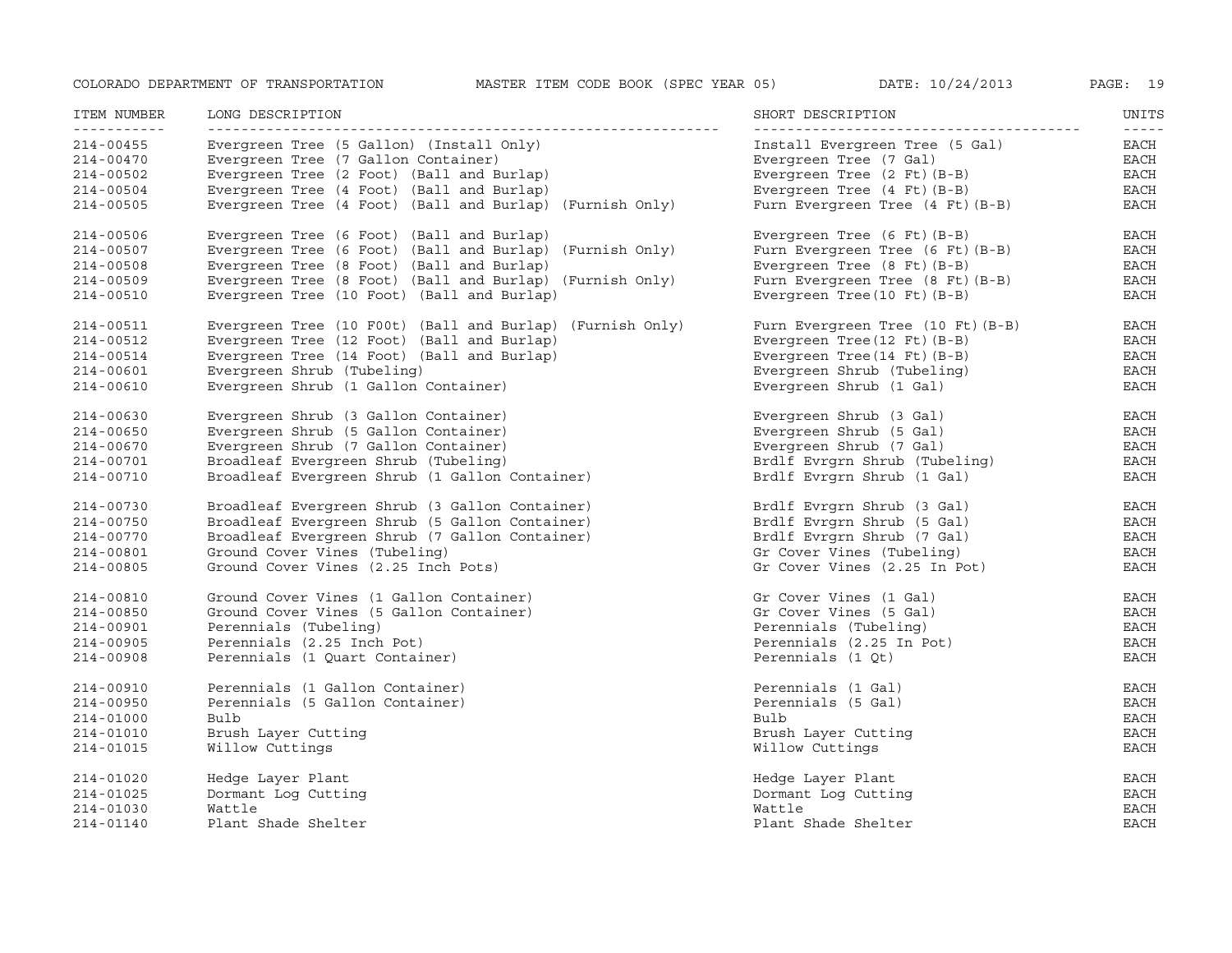| ITEM NUMBER   | LONG DESCRIPTION                                     | SHORT DESCRIPTION                   | UNITS<br>$- - - - -$ |
|---------------|------------------------------------------------------|-------------------------------------|----------------------|
| 214-01200     | Plant (Tubeling)                                     | Plant (Tubeling)                    | EACH                 |
| 214-01210     | Plant (Tubeling) (Furnish Only)                      | Furn Plant (Tubeling)               | EACH                 |
| 214-01215     | Plant (Tubeling) (Install Only)                      | Inst Plant (Tubeling)               | $_{\rm EACH}$        |
| 214-01220     | Plant (Bareroot) (Furnish Only)                      | Furn Plant (Bareroot)               | EACH                 |
| 214-01225     | Plant (Bareroot) (Install Only)                      | Inst Plant (Bareroot)               | EACH                 |
| 214-01230     | Plant (2.25 Inch Pot) (Furnish Only)                 | Furn Plant (2.25 In Pot)            | <b>EACH</b>          |
| 214-01235     | Plant (2.25 Inch Pot) (Install Only)                 | Inst Plant (2.25 In Pot)            | EACH                 |
| 214-01310     | Plant (1 Gallon Container) (Furnish Only)            | Furn Plant (1 Gal)                  | EACH                 |
| 214-01315     | Plant (1 Gallon Container) (Install Only)            | Inst Plant (1 Gal)                  | <b>EACH</b>          |
| 214-01350     | Plant (5 Gallon Container) (Furnish Only)            | Furn Plant (5 Gal)                  | <b>EACH</b>          |
| 214-01355     | Plant (5 Gallon Container) (Install Only)            | Inst Plant (5 Gal)                  | <b>EACH</b>          |
| 214-01370     | Plant (7 Gallon Container) (Furnish Only)            | Furn Plant (7 Gal)                  | <b>EACH</b>          |
| 214-01375     | Plant (7 Gallon Container) (Install Only)            | Inst Plant (7 Gal)                  | <b>EACH</b>          |
| $215 - 00000$ | Transplant Shrub                                     | Transplant Shrub                    | <b>EACH</b>          |
| 215-00001     | Transplant Shrub                                     | Transplant Shrub                    | SY                   |
| 215-00010     | Transplant Tree                                      | Transplant Tree                     | EACH                 |
| 215-00030     | Transplant Tree (1.5 to 3 Inch)                      | Transplant Tree (1.5-3 In)          | EACH                 |
| 215-00060     | Transplant Tree (3 to 6 Inch)                        | Transplant Tree (3-6 In)            | <b>EACH</b>          |
| 215-00100     | Transplant Tree (Over 6 Inch)                        | Transplant Tree (6+ In)             | <b>EACH</b>          |
| 215-00200     | Transplant Tree (Ball and Burlap)                    | Transplant Tree (B-B)               | <b>EACH</b>          |
| 215-00500     | Transplant Seedling                                  | Transplant Seedling                 | <b>EACH</b>          |
| 215-00600     | Transplant Plug                                      | Transplant Plug                     | <b>EACH</b>          |
| 215-00700     | Transplant Sod                                       | Transplant Sod                      | SY                   |
| 216-00013     | Mulch Netting (Plastic)                              | Mulch Netting (Plastic)             | SY                   |
| 216-00015     | Soil Retention Blanket (Excelsior)                   | Soil Reten Blanket (Excel)          | SY                   |
| 216-00021     | Soil Retention Blanket (Class 1)                     | Soil Reten Blanket (Cl 1)           | SY                   |
| 216-00022     | Soil Retention Blanket (Class 2)                     | Soil Reten Blanket (Cl 2)           | SY                   |
| 216-00023     | Soil Retention Blanket (Class 3)                     | Soil Reten Blanket (Cl 3)           | SY                   |
| 216-00024     | Soil Retention Blanket (Class 4)                     | Soil Reten Blanket (Cl 4)           | SY                   |
| 216-00030     | Soil Retention Blanket (Special)                     | Soil Reten Blanket (Spec)           | SY                   |
| 216-00035     | Soil Retention Blanket (Plastic)                     | Soil Reten Blanket (Plastic)        | SY                   |
| 216-00036     | Soil Retention Blanket (Plastic) (Special)           | Soil Reten Blanket (Plastic) (Spec) | SY                   |
| 216-00037     | Soil Retention Blanket (Coconut)                     | Soil Reten Blanket (Coconut)        | SY                   |
| 216-00039     | Soil Retention Blanket (Straw)                       | Soil Reten Blanket (Straw)          | SY                   |
| 216-00041     | Soil Retention Blanket (Straw/Coconut)               | Soil Reten Blanket $(S/C)$          | SY                   |
| 216-00042     | Soil Retention Blanket (Biodegradable Straw/Coconut) | Soil Retent Blanket (BioD S/C)      | SY                   |
| 216-00045     | Soil Retention Mat (Cellular)                        | Soil Reten Mat (Cell)               | SY                   |
| 216-00050     | Soil Retention Grid                                  | Soil Reten Grid                     | SY                   |
| 216-00060     | Soil Retention System                                | Soil Reten System                   | SY                   |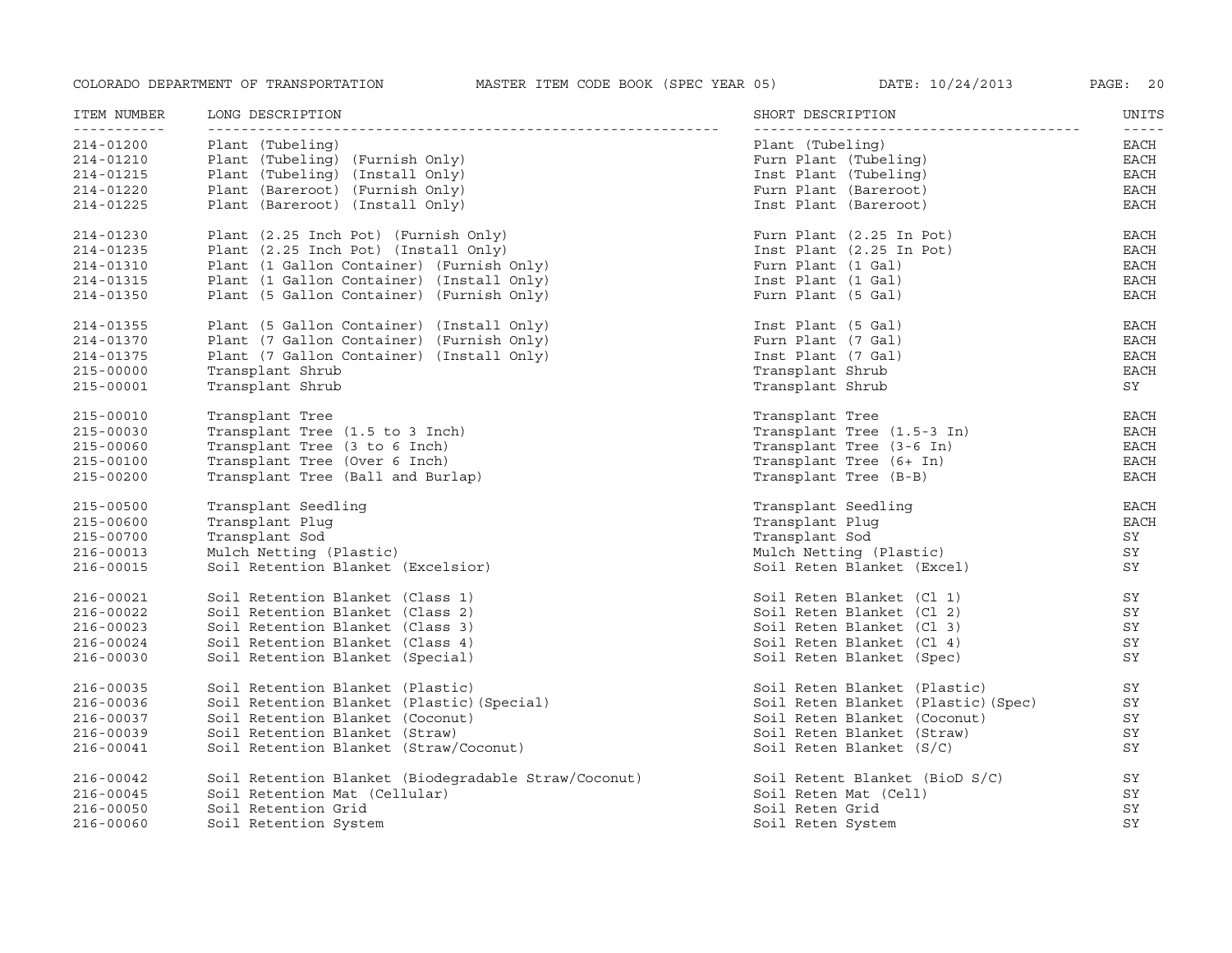COLORADO DEPARTMENT OF TRANSPORTATION MASTER ITEM CODE BOOK (SPEC YEAR 05) DATE: 10/24/2013 PAGE: <sup>21</sup> ITEM NUMBER LONG DESCRIPTION SHORT DESCRIPTION UNITS

| - - - - - - - - - - - -<br>$216 - 00070$ | Geocell Cellular Confinement System                                 | Geocell Confinement Sys                    | SY          |
|------------------------------------------|---------------------------------------------------------------------|--------------------------------------------|-------------|
| $216 - 00101$                            | Soil Retention Blanket (Straw-Coconut)<br>(Photodegradable Class 1) | Soil Reten Blanket (S-C) (PhotoD Cl 1)     | SY          |
| 216-00102                                | Soil Retention Blanket (Straw-Coconut)<br>(Photodegradable Class 2) | Soil Reten Blanket (S-C) (PhotoD Cl 2)     | SY          |
| 216-00111                                | Soil Retention Blanket (Excelsior) (Photodegadable Class 1)         | Soil Reten Blanket (Excel) (PhotoD Cl 1)   | SY          |
| 216-00112                                | Soil Retention Blanket (Excelsior) (Photodegadable Class 2)         | Soil Reten Blanket (Excel) (PhotoD Cl 2)   | SY          |
| 216-00121                                | Soil Retention Blanket (Coconut) (Photodegradable Class 1)          | Soil Reten Blanket (Coconut) (PhotoD Cl)   | SY          |
| 216-00122                                | Soil Retention Blanket (Coconut) (Photodegradable Class 2)          | Soil Reten Blanket (Coconut) (PhotoD Cl 2) | SY          |
| 216-00201                                | Soil Retention Blanket (Straw-Coconut)<br>(Biodegradable Class 1)   | Soil Reten Blanket (S-C) (BioD Cl 1)       | SY          |
| 216-00202                                | Soil Retention Blanket (Straw-Coconut)                              | Soil Reten Blanket (S-C) (BioD Cl 2)       | SY          |
|                                          | (Biodegradable Class 2)                                             |                                            |             |
| $216 - 00211$                            | Soil Retention Blanket (Excelsior)<br>(Biodegradable Class 1)       | Soil Reten Blanket (Exc) (BioD Cl 1)       | SY          |
| $216 - 00212$                            | Soil Retention Blanket (Excelsior)                                  | Soil Reten Blanket (Exc) (BioD Cl 2)       | SY          |
|                                          | (Biodegradable Class 2)                                             |                                            |             |
| $216 - 00221$                            | Soil Retention Blanket (Coconut)                                    | Soil Reten Blanket (C) (BioD Cl 1)         | SY          |
|                                          | (Biodegradable Class 1)                                             |                                            |             |
| $216 - 00222$                            | Soil Retention Blanket (Coconut)                                    | Soil Reten Blanket (C) (BioD Cl 2)         | SY          |
|                                          | (Biodegradable Class 2)                                             |                                            |             |
| 216-00301                                | Turf Reinforcement Mat (Class 1)                                    | Turf Reinf Mat (Cl 1)                      | SY          |
| 216-00302                                | Turf Reinforcement Mat (Class 2)                                    | Turf Reinf Mat (Cl 2)                      | SY          |
| 216-00303                                | Turf Reinforcement Mat (Class 3)                                    | Turf Reinf Mat (Cl 3)                      | SY          |
| 217-00000                                | Herbicide Treatment                                                 | Herbicide Treatment                        | SY          |
| 217-00010                                | Pre-Emergent Herbicide                                              | Pre-Emergent Herbicide                     | SY          |
| 217-00015                                | Noxious Weed Management                                             | Noxious Weed Management                    | SY          |
| 217-00020                                | Herbicide Treatment                                                 | Herbicide Treatment                        | HOUR        |
| 217-00100                                | Root Control Fabric                                                 | Root Control Fabric                        | LF          |
| 218-00000                                | Noxious Weed Management                                             | Noxious Weed Management                    | L S         |
| $240 - 00000$                            | Wildlife Biologist                                                  | Wildlife Biologist                         | <b>HOUR</b> |
| 240-00010                                | Removal of Nests                                                    | Rem of Nests                               | HOUR        |
| 240-00015                                | Protection of Migratory Birds                                       | Protect Migratory Birds                    | HOUR        |
| 240-00017                                | Protection of Migratory Birds                                       | Protect Migratory Birds                    | L S         |
| $240 - 00020$                            | Netting                                                             | Netting                                    | SY          |
| 240-00100                                | Prairie Dog Management                                              | Prairie Dog Mgmt                           | L S         |
| 250-00010                                | Environmental Health and Safety Management                          | Envir Health/Safety Mngmt                  | L S         |
| 250-00050                                | Monitoring Technician                                               | Monitoring Technician                      | HOUR        |
| $250 - 00100$                            | Environmental Health and Safety                                     | Environmental Health and Safety            | L S         |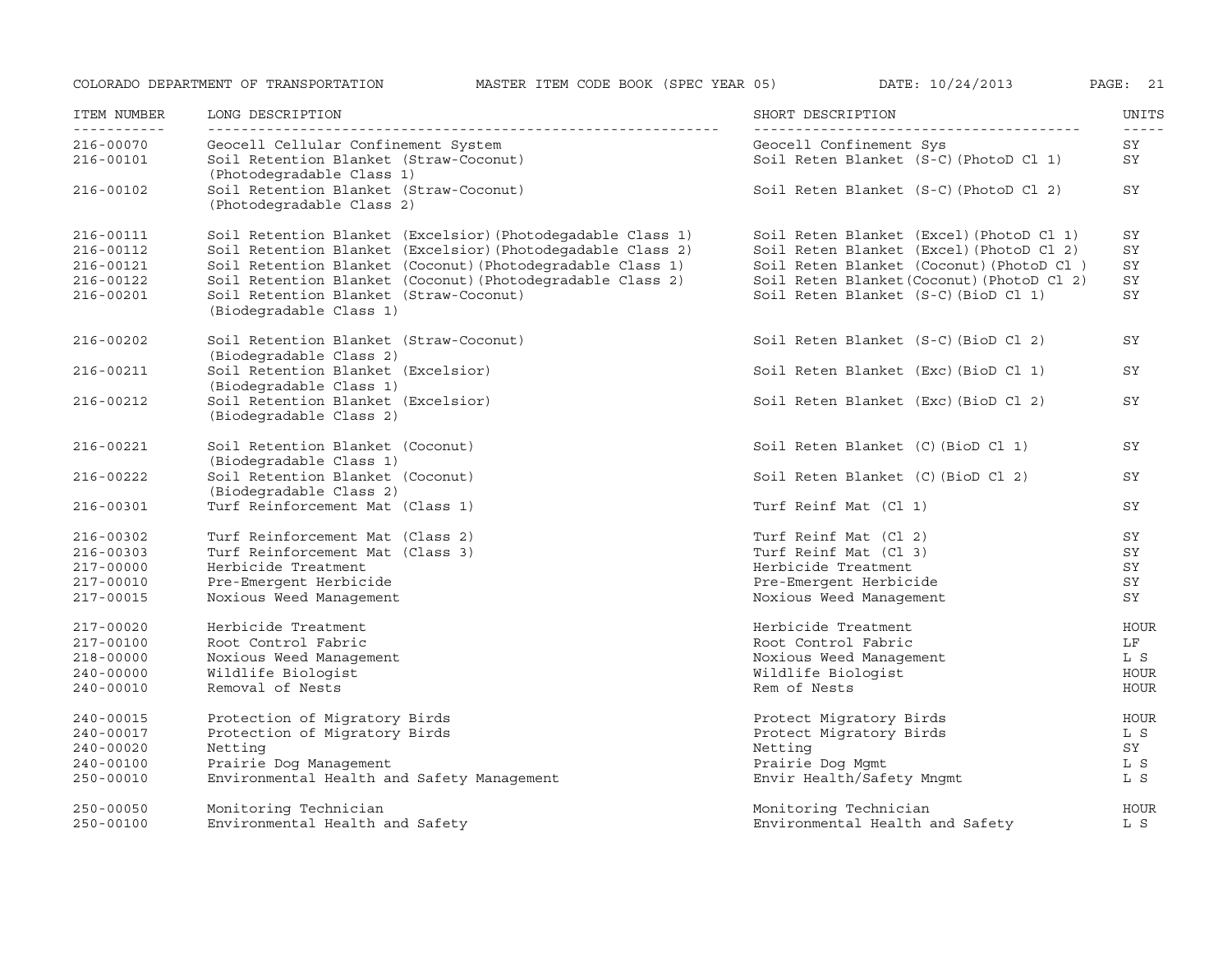| ITEM NUMBER<br><u> - - - - - - - - - - -</u> | LONG DESCRIPTION                               | SHORT DESCRIPTION                | UNITS<br>$- - - - -$ |
|----------------------------------------------|------------------------------------------------|----------------------------------|----------------------|
| 250-00110                                    | Health and Safety Officer                      | Health and Safety Officer        | HOUR                 |
| 250-00120                                    | Material Sampling and Delivery                 | Material Sampling and Delivery   | <b>EACH</b>          |
| 250-00200                                    | Material Handling (Stockpile)                  | Material Handling (Stockpile)    | CY                   |
| 250-00210                                    | Solid Waste Disposal                           | Solid Waste Disposal             | CY                   |
| 250-00215                                    | Solid Waste Disposal (Special)                 | Solid Waste Disposal (Spec)      | <b>CY</b>            |
|                                              |                                                |                                  |                      |
| 250-00220                                    | Hazardous Waste Disposal                       | Hazardous Waste Disposal         | CY                   |
| $250 - 00230$                                | Trap and Treat BOS-200, gypsum dry weight      | Trap and Treat BOS-200           | LB                   |
| 250-00235                                    | Coating Lead-Based Paint                       | Coating Lead-Based Paint         | GAL                  |
| 250-00240                                    | Subsurface Bioenhancement Injection            | Subsurface Bioenhancement Inj    | <b>EACH</b>          |
| 250-00300                                    | Water Treatment System                         | Water Treatment System           | <b>EACH</b>          |
| 250-00310                                    | Water Treatment                                | Water Treatment                  | MGAL                 |
| 251-00000                                    | Paint Testing and Analysis Management          | Paint Testing and Analysis Mngmt | L S                  |
| 301-06000                                    | Plant Mix Bituminous Base (Class 6)            | $PMBB$ (CL 6)                    | TON                  |
| 301-06020                                    | Plant Mix Bituminous Base (Class 6) (Asphalt)  | PMBB (CL 6) (Asph)               | TON                  |
| 301-10020                                    | Permeable Asphalt Treated Base (Asphalt)       | PATB (Asph)                      | TON                  |
|                                              |                                                |                                  |                      |
| $304 - 01000$                                | Aggregate Base Course (Class 1)                | ABC (CL 1)                       | TON                  |
| 304-01005                                    | Aggregate Base Course (Class 1)                | ABC (CL 1)                       | CY                   |
| $304 - 02000$                                | Aggregate Base Course (Class 2)                | ABC (CL 2)                       | TON                  |
| $304 - 02005$                                | Aggregate Base Course (Class 2)                | $ABC$ (CL 2)                     | CY                   |
| 304-02027                                    | Aggregate Base Course (Class 2) (Furnish Only) | ABC (CL 2) (Furn Only)           | CY                   |
|                                              |                                                |                                  |                      |
| $304 - 03000$                                | Aggregate Base Course (Class 3)                | ABC (CL 3)                       | TON                  |
| 304-03005                                    | Aggregate Base Course (Class 3)                | ABC (CL 3)                       | CY                   |
| 304-03006                                    | Aggregate Base Course (Class 3) (Special)      | ABC (CL 3) (Spec)                | TON                  |
| $304 - 04000$                                | Aggregate Base Course (Class 4)                | $ABC$ (CL 4)                     | TON                  |
| $304 - 05000$                                | Aggregate Base Course (Class 5)                | ABC (CL 5)                       | TON                  |
| 304-05006                                    | Aggregate Base Course (Class 5) (Special)      | ABC (CL 5) (Spec)                | SY                   |
| $304 - 05009$                                | Aggregate Base Course (Class 5) (Special)      | ABC (CL 5) (Spec)                | TON                  |
| $304 - 06000$                                | Aggregate Base Course (Class 6)                | ABC (CL 6)                       | TON                  |
| $304 - 06004$                                | Aggregate Base Course (Class 6)                | $ABC$ (CL $6$ )                  | SY                   |
| 304-06007                                    | Aggregate Base Course (Class 6)                | ABC (CL 6)                       | <b>CY</b>            |
|                                              |                                                |                                  |                      |
| 304-06008                                    | Aggregate Base Course (Class 6) (Special)      | ABC (CL 6) (Spec)                | CY                   |
| $304 - 06009$                                | Aggregate Base Course (Class 6) (Special)      | ABC (CL 6) (Spec)                | TON                  |
| $304 - 06020$                                | Aggregate Base Course (Class 6) (Furnish Only) | ABC (CL 6) (Furn Only)           | TON                  |
| $304 - 06027$                                | Aggregate Base Course (Class 6) (Furnish Only) | ABC (CL 6) (Furn Only)           | CY                   |
| 304-07000                                    | Aggregate Base Course (Class 7)                | ABC (CL 7)                       | TON                  |
|                                              |                                                |                                  |                      |
| 304-07005                                    | Aggregate Base Course (Class 7)                | ABC (CL 7)                       | CY                   |
| 304-07009                                    | Aggregate Base Course (Class 7) (Special)      | ABC (CL 7) (Spec)                | TON                  |
| $304 - 09000$                                | Aggregate Base Course (Special)                | ABC (Spec)                       | <b>CY</b>            |
| 304-09006                                    | Aggregate Base Course (Special)                | ABC (Spec)                       | SY                   |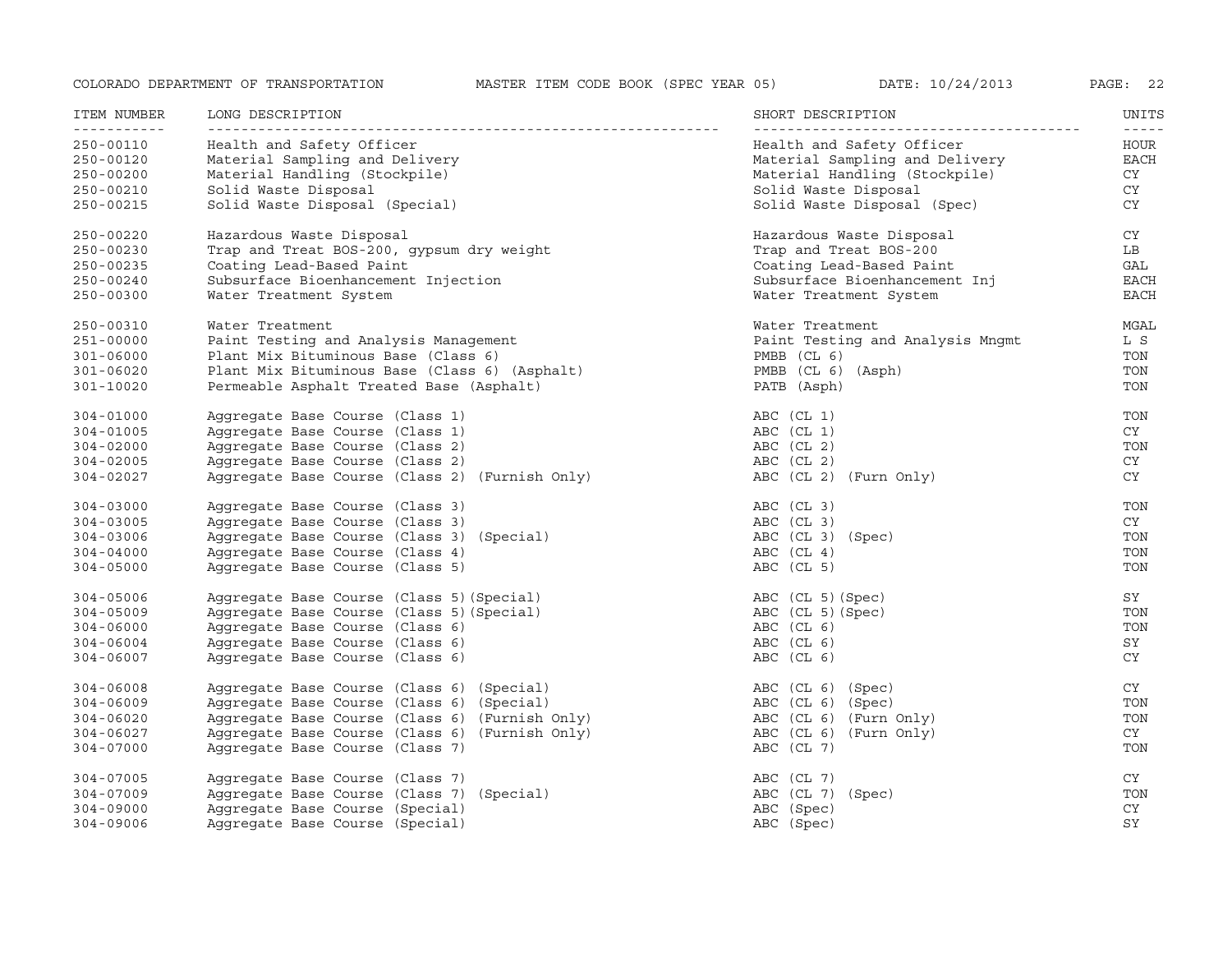| ITEM NUMBER<br><u> - - - - - - - - - - -</u> | LONG DESCRIPTION                                            | SHORT DESCRIPTION                        | UNITS |
|----------------------------------------------|-------------------------------------------------------------|------------------------------------------|-------|
| 304-09014                                    | Aggregate Base Course (Special)                             | ABC (Spec)                               | TON   |
| 304-09020                                    | Permeable Aqqreqate Base Course                             | ABC (Permeable)                          | TON   |
| $304 - 09055$                                | Aggregate Base Course (Blotter Material)                    | ABC (Blotter)                            | TON   |
| 304-09100                                    | Aggregate Base Course (Recycled Asphalt Pavement)           | ABC (RAP)                                | TON   |
| 304-09200                                    | Stockpile Aggregate Base Course (Special)                   | Stockpile ABC (Spec)                     | TON   |
| 304-09220                                    | Stockpile Aggregate Base Course (Special)                   | Stockpile ABC (Spec)                     | L S   |
| 306-00000                                    | Reconditioning                                              | Reconditioning                           | MILE  |
| 306-01000                                    | Reconditioning                                              | Reconditioning                           | SY    |
| 307-00000                                    | Hydrated Lime                                               | Hydrated Lime                            | TON   |
| 307-00075                                    | Fly Ash                                                     | Fly Ash                                  | TON   |
| 307-00200                                    | Processing Lime Treated Subgrade                            | Lime Tr Subgrade                         | SY    |
| 307-00206                                    | Processing Lime Treated Subgrade (6 Inch)                   | Lime Tr Subgrade (6 In)                  | SY    |
| 307-00208                                    | Processing Lime Treated Subgrade (8 Inch)                   | Lime Tr Subgrade (8 In)                  | SY    |
| 307-00209                                    | Processing Lime Treated Subgrade (9 Inch)                   | Lime Tr Subgrade (9 In)                  | SΥ    |
| 307-00210                                    | Processing Lime Treated Subgrade (10 Inch)                  | Lime Tr Subgrade (10 In)                 | SY    |
| 307-00212                                    | Processing Lime Treated Subgrade (12 Inch)                  | Lime Tr Subgrade (12 In)                 | SΥ    |
| 307-00250                                    | Processing Fly Ash Treated Subgrade                         | Fly Ash Tr Subgrade                      | SΥ    |
| 308-00100                                    | Processing Cement Treated Base                              | Cement Tr Base                           | SY    |
| 308-00200                                    | Cement Kiln Dust                                            | Cem Kiln Dust                            | T     |
| 308-00210                                    | Processing CKD Treated Subgrade (12 In)                     | CKD Tr Subgrade (12 In)                  | SY    |
| 308-00300                                    | Stabilized Subgrade                                         | Stabilized Subgrade                      | SΥ    |
| 308-00305                                    | Stabilize Subgrade (Special)                                | Stabilize Subgrade (Special)             | SY    |
| $308 - 00500$                                | Fiber Reinforced Soilcrete                                  | Fiber Reinf Soilcrete                    | CY.   |
| 308-09000                                    | Lean Concrete                                               | Lean Concrete                            | CY    |
| 309-10600                                    | Lean Concrete Base (6 Inch)                                 | Lean Concrete Base (6 In)                | SY    |
| 310-00400                                    | Process Asphalt Mat For Base Course                         | Process Asphalt Mat For Base Course      | SY    |
| 310-00500                                    | Full Depth Reclamation of Hot Mix Asph Pavement             | Full Depth Reclam of Hot Mix Asph Pvmt   | SY    |
| 310-00608                                    | Full Depth Reclamation of Hot Mix Asphalt Pavement (0-8")   | Full Depth Reclam. of HMA Pvmt (0-8 in.) | SY    |
| 310-00610                                    | Full Depth Reclamation of Hot Mix Asphalt Pavement (8-12")  | Full Depth Reclam. of HMA Pvmt (8-12 in) | SY    |
| 310-00614                                    | Full Depth Reclamation Of Hot Mix Asphalt Pavement (12-16") | Full Depth Reclam of HMA Pvmt (12-16 in) | SY    |
| 310-00700                                    | Asphalt Emulsion Full Depth Reclamation                     | Asphalt Emulsion Full Depth Reclamation  | SY    |
| 403-00720                                    | Hot Mix Asphalt (Patching) (Asphalt)                        | HMA (Patching) (Asph)                    | TON   |
| 403-00721                                    | Hot Mix Asphalt (Patching) (Asphalt)                        | HMA (Patching) (Asph)                    | SY    |
| 403-00722                                    | Hot Mix Asphalt (Patching) (Asphalt) (Special)              | HMA (Patching) (Asph) (Spec)             | LF    |
| $403 - 00800$                                | Emergency Pothole Repair                                    | Emerg Pothole Rep                        | TON   |
| $403 - 01000$                                | Hot Mix Asphalt (Asphalt) (3 Year Warranty)                 | HMA (Asph) (3 Yr Warranty)               | TON   |
| $403 - 01001$                                | Hot Mix Asphalt 3 Year Warranty                             | HMA 3 Yr Warranty                        | L S   |
| 403-01010                                    | Hot Mix Asphalt (Asphalt) (5 Year Warranty)                 | HMA (Asph) (5 Yr Warranty)               | TON   |
| 403-01011                                    | Hot Mix Asphalt 5 Year Warranty                             | HMA 5 Yr Warranty                        | L S   |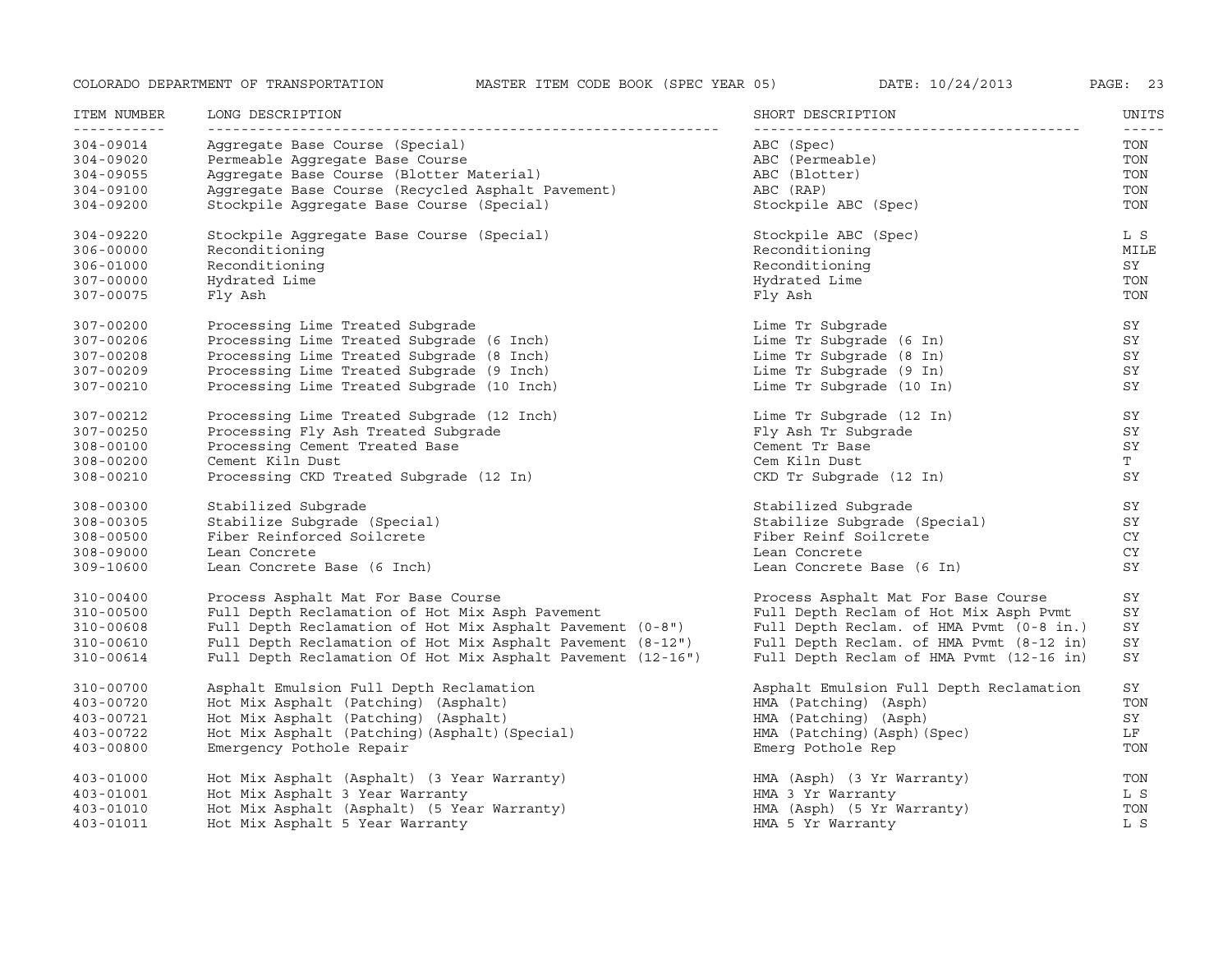| DATE: | 10/24/201 |  |
|-------|-----------|--|
|-------|-----------|--|

| ITEM NUMBER<br><u>___________</u> | LONG DESCRIPTION                                  | SHORT DESCRIPTION            | UNITS<br>$- - - - -$ |
|-----------------------------------|---------------------------------------------------|------------------------------|----------------------|
| $403 - 01014$                     | Hot Mix Asphalt 10 Year Warranty                  | HMA 10 Yr Warranty           | SY                   |
| $403 - 01020$                     | Warranted Hot Mix Asphalt System (10 Year)        | Warranted HMA (10 Year)      | SY                   |
| $403 - 01050$                     | Warranted Hot Mix Asphalt System (5 Year)         | Warranted HMA (5 Year)       | TON                  |
| $403 - 02000$                     | Hot Mix Asphalt (Special)                         | HMA (Spec)                   | TON                  |
| $403 - 05000$                     | Hot Mix Asphalt (Reflective Crack Interlayer)     | HMA (RCI)                    | TON                  |
| 403-09210                         | Stone Matrix Asphalt                              | SMA                          | TON                  |
| 403-09211                         | Stone Matrix Asphalt                              | SMA                          | SY                   |
| 403-09221                         | Stone Matrix Asphalt (Fibers) (Asphalt)           | SMA (Fibers) (Asph)          | TON                  |
| 403-09226                         | Stone Matrix Asphalt (Asphalt) (Polymer Modified) | SMA (Asph) (P)               | TON                  |
| $403 - 09500$                     | Furnish Hot Mix Asphalt                           | Furnish HMA                  | TON                  |
| 403-09551                         | Place Hot Mix Asphalt                             | Place HMA                    | <b>HOUR</b>          |
| $403 - 09600$                     | Hot Mix Asphalt (Bond Breaker)                    | HMA (Bond Breaker)           | SY                   |
| 403-32601                         | Hot Mix Asphalt (Grading SG) (50)                 | $HMA$ (Gr SG) $(50)$         | TON                  |
| 403-32621                         | Hot Mix Asphalt (Grading SG) (50) (PG 58-28)      | HMA (Gr SG) (50) (PG 58-28)  | TON                  |
| 403-32631                         | Hot Mix Asphalt (Grading SG) (50) (PG 58-34)      | HMA (Gr SG) (50) (PG 58-34)  | TON                  |
| 403-32641                         | Hot Mix Asphalt (Grading SG) (50) (PG 64-22)      | HMA (Gr SG) (50) (PG 64-22)  | TON                  |
| 403-32651                         | Hot Mix Asphalt (Grading SG) (50) (PG 64-28)      | HMA (Gr SG) (50) (PG 64-28)  | TON                  |
| 403-32671                         | Hot Mix Asphalt (Grading SG) (50) (PG 76-28)      | HMA (Gr SG) (50) (PG 76-28)  | TON                  |
| 403-32701                         | Hot Mix Asphalt (Grading SG) (75)                 | HMA (Gr SG) (75)             | TON                  |
| 403-32721                         | Hot Mix Asphalt (Grading SG) (75) (PG 58-28)      | HMA (Gr SG) (75) (PG 58-28)  | TON                  |
| 403-32731                         | Hot Mix Asphalt (Grading SG) (75) (PG 58-34)      | HMA (Gr SG) (75) (PG 58-34)  | TON                  |
| 403-32741                         | Hot Mix Asphalt (Grading SG) (75) (PG 64-22)      | HMA (Gr SG) (75) (PG 64-22)  | TON                  |
| 403-32751                         | Hot Mix Asphalt (Grading SG) (75) (PG 64-28)      | HMA (Gr SG) (75) (PG 64-28)  | TON                  |
| 403-32771                         | Hot Mix Asphalt (Grading SG) (75) (PG 76-28)      | HMA (Gr SG) (75) (PG 76-28)  | TON                  |
| 403-32801                         | Hot Mix Asphalt (Grading SG) (100)                | HMA (Gr SG) (100)            | TON                  |
| 403-32821                         | Hot Mix Asphalt (Grading SG) (100) (PG 58-28)     | HMA (Gr SG) (100) (PG 58-28) | TON                  |
| 403-32831                         | Hot Mix Asphalt (Grading SG) (100) (PG 58-34)     | HMA (Gr SG) (100) (PG 58-34) | TON                  |
| 403-32841                         | Hot Mix Asphalt (Grading SG) (100) (PG 64-22)     | HMA (Gr SG) (100) (PG 64-22) | TON                  |
| 403-32851                         | Hot Mix Asphalt (Grading SG) (100) (PG 64-28)     | HMA (Gr SG) (100) (PG 64-28) | TON                  |
| 403-32871                         | Hot Mix Asphalt (Grading SG) (100) (PG 76-28)     | HMA (Gr SG) (100) (PG 76-28) | TON                  |
| 403-32901                         | Hot Mix Asphalt (Grading SG) (125)                | HMA (Gr SG) (125)            | TON                  |
| 403-32971                         | Hot Mix Asphalt (Grading SG) (125) (PG 76-28)     | HMA (Gr SG) (125) (PG 76-28) | TON                  |
| 403-33601                         | Hot Mix Asphalt (Grading S) (50)                  | HMA (Gr S) (50)              | TON                  |
| 403-33621                         | Hot Mix Asphalt (Grading S) (PG 58-28)            | HMA (Gr S) (50) (PG 58-28)   | TON                  |
| 403-33631                         | Hot Mix Asphalt (Grading S) (50) (PG 58-34)       | HMA (Gr S) (50) (PG 58-34)   | TON                  |
| 403-33641                         | Hot Mix Asphalt (Grading S) (50) (PG 64-22)       | HMA (Gr S) (50) (PG 64-22)   | TON                  |
| 403-33651                         | Hot Mix Asphalt (Grading S) (50) (PG 64-28)       | HMA (Gr S) (50) (PG 64-28)   | TON                  |
| 403-33671                         | Hot Mix Asphalt (Grading S) (50) (PG 76-28)       | HMA (Gr S) (50) (PG 76-28)   | TON                  |
| 403-33701                         | Hot Mix Asphalt (Grading S) (75)                  | HMA (Gr S) (75)              | TON                  |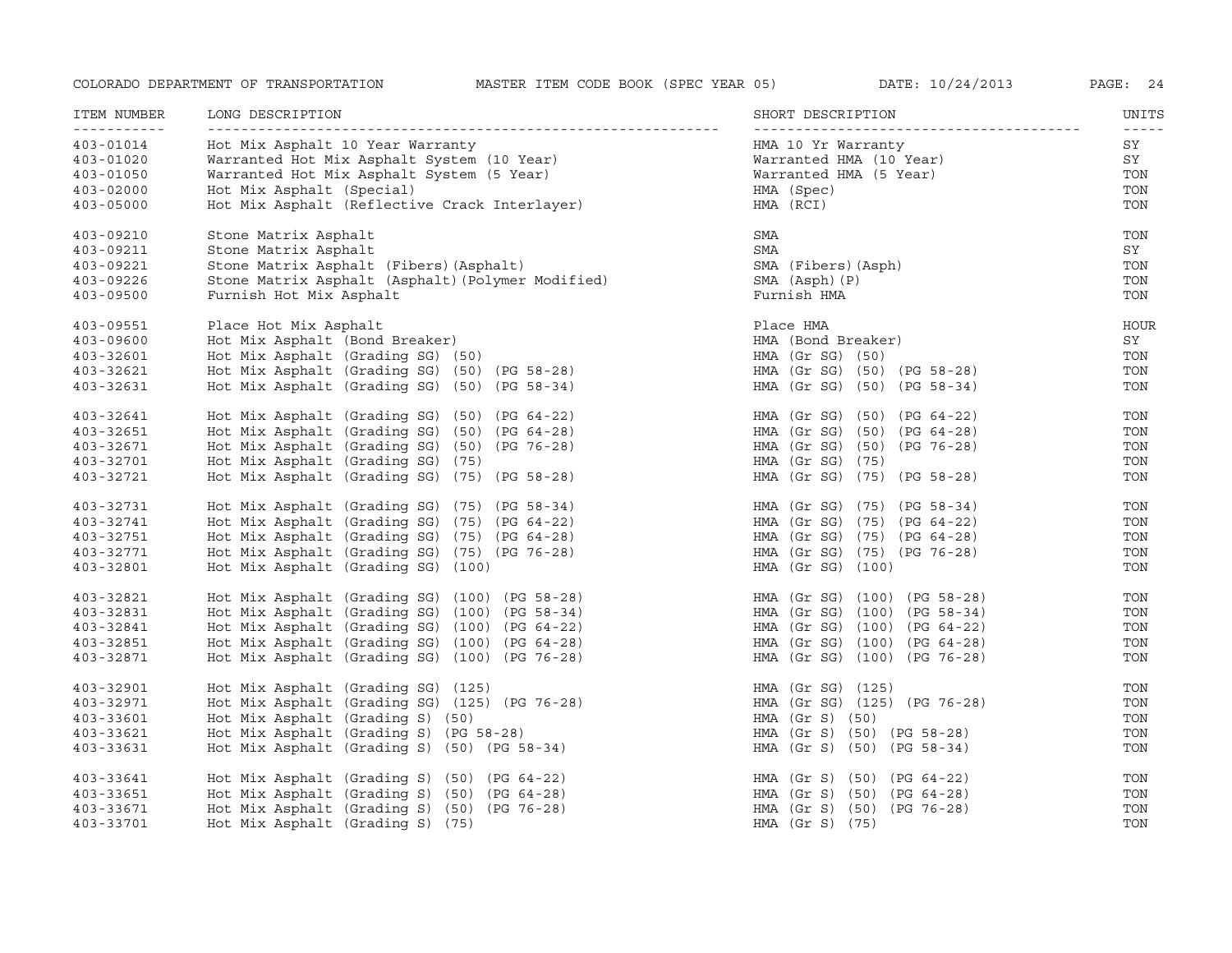| ITEM NUMBER                          | LONG DESCRIPTION                                                                           | SHORT DESCRIPTION            | UNITS                |
|--------------------------------------|--------------------------------------------------------------------------------------------|------------------------------|----------------------|
| - - - - - - - - - - - -<br>403-33721 | Hot Mix Asphalt (Grading S) (75) (PG 58-28)                                                | HMA (Gr S) (75) (PG 58-28)   | $- - - - - -$<br>TON |
| 403-33731                            | Hot Mix Asphalt (Grading S) (75) (PG 58-34)                                                | HMA (Gr S) (75) (PG 58-34)   | TON                  |
| 403-33741                            | Hot Mix Asphalt (Grading S) (75) (PG 64-22)<br>Hot Mix Asphalt (Grading S) (75) (PG 64-22) | HMA (Gr S) (75) (PG 64-22)   | TON                  |
| 403-33742                            |                                                                                            | HMA (Gr S)(75)(PG 64-22)     | SY                   |
| 403-33751                            | Hot Mix Asphalt (Grading S) (75) (PG 64-28)                                                | HMA (Gr S) (75) (PG 64-28)   | TON                  |
| 403-33771                            | Hot Mix Asphalt (Grading S) $(75)$ (PG 76-28)                                              | HMA (Gr S) (75) (PG 76-28)   | TON                  |
| 403-33801                            | Hot Mix Asphalt (Grading S) (100)                                                          | HMA (Gr S) (100)             | TON                  |
| 403-33821                            | Hot Mix Asphalt (Grading S) (100) (PG 58-28)                                               | HMA (Gr S) (100) (PG 58-28)  | TON                  |
| 403-33831                            | Hot Mix Asphalt (Grading S) (100) (PG 58-34)                                               | HMA (Gr S) (100) (PG 58-34)  | TON                  |
| 403-33841                            | Hot Mix Asphalt (Grading S) (100) (PG 64-22)                                               | HMA (Gr S) (100) (PG 64-22)  | TON                  |
| 403-33842                            | Hot Mix Asphalt (Grading S) (100) (PG 64-22)                                               | HMA (Gr S) (100) (PG 64-22)  | SY                   |
| 403-33851                            | Hot Mix Asphalt (Grading S) (100) (PG 64-28)                                               | HMA (Gr S) (100) (PG 64-28)  | TON                  |
| 403-33871                            | Hot Mix Asphalt (Grading S) (100) (PG 76-28)                                               | HMA (Gr S) (100) (PG 76-28)  | TON                  |
| 403-33872                            | Hot Mix Asphalt (Grading S) (100) (PG 76-28)                                               | HMA (Gr S) (100) (PG 76-28)  | SY                   |
| 403-33901                            | Hot Mix Asphalt (Grading S) (125)                                                          | HMA (Gr S) (125)             | TON                  |
| 403-33971                            | Hot Mix Asphalt (Grading S) (125) (PG 76-28)                                               | HMA (Gr S) (125) (PG 76-28)  | TON                  |
| 403-34601                            | Hot Mix Asphalt (Grading SX) (50)                                                          | $HMA$ (Gr SX) (50)           | TON                  |
| 403-34621                            | Hot Mix Asphalt (Grading SX) (50) (PG 58-28)                                               | HMA (Gr SX) (50) (PG 58-28)  | TON                  |
| 403-34631                            | Hot Mix Asphalt (Grading SX) (50) (PG 58-34)                                               | HMA (Gr SX) (50) (PG 58-34)  | TON                  |
| $403 - 34641$                        | Hot Mix Asphalt (Grading SX) (50) (PG 64-22)                                               | HMA (Gr SX) (50) (PG 64-22)  | TON                  |
| 403-34651                            | Hot Mix Asphalt (Grading SX) $(50)$ (PG 64-28)                                             | HMA (Gr SX) (50) (PG 64-28)  | TON                  |
| 403-34671                            | Hot Mix Asphalt (Grading SX) (50) (PG 76-28)                                               | HMA (Gr SX) (50) (PG 76-28)  | TON                  |
| 403-34701                            | Hot Mix Asphalt (Grading SX) (75)                                                          | HMA (Gr SX) (75)             | TON                  |
| 403-34721                            | Hot Mix Asphalt (Grading SX) (75) (PG 58-28)                                               | HMA (Gr SX) (75) (PG 58-28)  | TON                  |
| 403-34731                            | Hot Mix Asphalt (Grading SX) (75) (PG 58-34)                                               | HMA (Gr SX) (75) (PG 58-34)  | TON                  |
| 403-34741                            | Hot Mix Asphalt (Grading SX) (75) (PG 64-22)                                               | HMA (Gr SX) (75) (PG 64-22)  | TON                  |
| 403-34742                            | Hot Mix Asphalt (Grading SX) (75) (PG 64-22)                                               | HMA (Gr SX) (75) (PG 64-22)  | SY                   |
| 403-34751                            | Hot Mix Asphalt (Grading SX) (75) (PG 64-28)                                               | HMA (Gr SX) (75) (PG 64-28)  | TON                  |
| 403-34752                            | Hot Mix Asphalt (Grade SX) (75) (PG 64-28)                                                 | HMA (Gr SX) (75) (PG 64-28)  | SY                   |
| 403-34771                            | Hot Mix Asphalt (Grading SX) (75) (PG 76-28)                                               | HMA (Gr SX) (75) (PG 76-28)  | TON                  |
| 403-34801                            | Hot Mix Asphalt (Grading SX) (100)                                                         | HMA (Gr SX) (100)            | TON                  |
| 403-34821                            | Hot Mix Asphalt (Grading SX) (100) (PG 58-28)                                              | HMA (Gr SX) (100) (PG 58-28) | TON                  |
| 403-34822                            | Hot Mix Asphalt (Grading SX) (100) (PG 58-28)                                              | HMA (Gr SX) (100) (PG 58-28) | SY                   |
| 403-34831                            | Hot Mix Asphalt (Grading SX) (100) (PG 58-34)                                              | HMA (Gr SX) (100) (PG 58-34) | TON                  |
| 403-34841                            | Hot Mix Asphalt (Grading SX) (100) (PG 64-22)                                              | HMA (Gr SX) (100) (PG 64-22) | TON                  |
| 403-34851                            | Hot Mix Asphalt (Grading SX) (100) (PG 64-28)                                              | HMA (Gr SX) (100) (PG 64-28) | TON                  |
| 403-34852                            | Hot Mix Asphalt (Grading SX) (100) (PG 64-28)                                              | HMA (Gr SX) (100) (PG 64-28) | SY                   |
| 403-34861                            | Hot Mix Asphalt (Grading SX) (100) (PG 70-28)                                              | HMA (Gr SX) (100) (PG 70-28) | TON                  |
| 403-34871                            | Hot Mix Asphalt (Grading SX) (100) (PG 76-28)                                              | HMA (Gr SX) (100) (PG 76-28) | TON                  |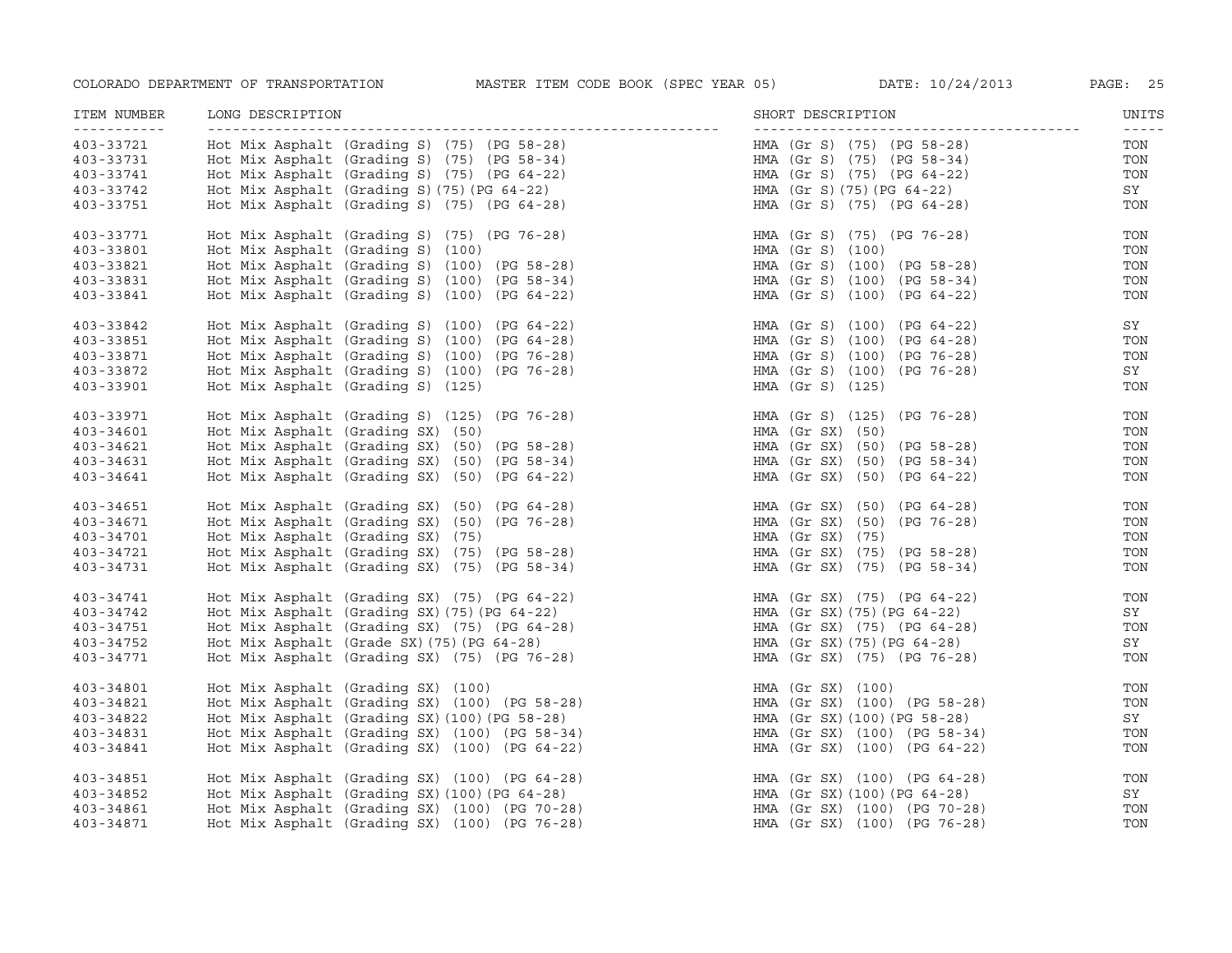| ITEM NUMBER<br>-----------                                    | LONG DESCRIPTION                                                                                                                                                                                                                   | SHORT DESCRIPTION                                                                                                                                | UNITS<br>$\frac{1}{2}$          |
|---------------------------------------------------------------|------------------------------------------------------------------------------------------------------------------------------------------------------------------------------------------------------------------------------------|--------------------------------------------------------------------------------------------------------------------------------------------------|---------------------------------|
| 403-34901<br>403-34971<br>403-35701<br>403-35721<br>403-35731 | Hot Mix Asphalt (Grading SX) (125)<br>Hot Mix Asphalt (Grading SX) (125) (PG 76-28)<br>Hot Mix Asphalt (Grading S-Fines) (75)<br>Hot Mix Asphalt (Grading S-Fines) (75) (PG 58-28)<br>Hot Mix Asphalt (Grading S-Fines) (PG 58-34) | HMA (Gr SX) (125)<br>HMA (Gr SX) (125) (PG 76-28)<br>HMA (Gr S-Fines) (75)<br>HMA (Gr S-Fines)(75)(PG 58-28)<br>HMA (Gr S-Fines) (75) (PG 58-34) | TON<br>TON<br>TON<br>TON<br>TON |
| 403-36601                                                     | Hot Mix Asphalt (Grading ST) (50)                                                                                                                                                                                                  | HMA (Gr ST) (50)                                                                                                                                 | TON                             |
| 403-36621                                                     | Hot Mix Asphalt $(Gr ST) (50) (PG 58-28)$                                                                                                                                                                                          | HMA (Gr ST) (50) (PG 58-28)                                                                                                                      | TON                             |
| 403-36631                                                     | Hot Mix Asphalt (Grading ST) (50) (PG 58-34)                                                                                                                                                                                       | HMA (Gr ST)(50)(PG 58-34)                                                                                                                        | TON                             |
| 403-36641                                                     | Hot Mix Asphalt (Grading ST) (50) (PG 64-22)                                                                                                                                                                                       | HMA (Gr ST) (50) (PG 64-22)                                                                                                                      | TON                             |
| 403-36651                                                     | Hot Mix Asphalt (Grading ST) (50) (PG 64-28)                                                                                                                                                                                       | HMA (Gr ST)(50)(PG 64-28)                                                                                                                        | TON                             |
| 403-36661                                                     | Hot Mix Asphalt (Grading ST) (PG 70-28)                                                                                                                                                                                            | HMA (Gr ST) (50) (PG 70-28)                                                                                                                      | TON                             |
| 403-36671                                                     | Hot Mix Asphalt (Grading ST) (50) (PG 76-28)                                                                                                                                                                                       | HMA (Gr ST) (50) (PG 76-28)                                                                                                                      | TON                             |
| 403-36701                                                     | Hot Mix Asphalt (Grading ST) (75)                                                                                                                                                                                                  | HMA (Gr ST) (75)                                                                                                                                 | TON                             |
| 403-36721                                                     | Hot Mix Asphalt (Grading ST) (75) (PG 58-28)                                                                                                                                                                                       | HMA (Gr ST)(75)(PG 58-28)                                                                                                                        | TON                             |
| 403-36731                                                     | Hot Mix Asphalt (Grading ST) (75) (PG 58-34)                                                                                                                                                                                       | HMA (Gr ST) (75) (PG 58-34)                                                                                                                      | TON                             |
| 403-36741                                                     | Hot Mix Asphalt (Grading ST) (75) (PG 64-22)                                                                                                                                                                                       | HMA (Gr ST) (75) (PG 64-22)                                                                                                                      | TON                             |
| 403-36751                                                     | Hot Mix Asphalt (Grading ST) (75) (PG 64-28)                                                                                                                                                                                       | HMA (Gr ST)(75)(PG 64-28)                                                                                                                        | TON                             |
| 403-36761                                                     | Hot Mix Asphalt (Grading ST) (75) (PG 70-28)                                                                                                                                                                                       | HMA (Gr ST) (75) (PG 70-28)                                                                                                                      | TON                             |
| 403-36771                                                     | Hot Mix Asphalt (Grading ST) (75) (PG 76-28)                                                                                                                                                                                       | HMA (Gr ST) (75) (PG 76-28)                                                                                                                      | TON                             |
| 403-36801                                                     | Hot Mix Asphalt (Grading ST) (100)                                                                                                                                                                                                 | HMA (Gr ST) (100)                                                                                                                                | TON                             |
| 403-36821                                                     | Hot Mix Asphalt (Grading ST) (100) (PG 58-28)                                                                                                                                                                                      | HMA (Gr ST) (100) (PG 58-28)                                                                                                                     | TON                             |
| 403-36831                                                     | Hot Mix Asphalt (Grading ST) (100) (PG 58-34)                                                                                                                                                                                      | HMA (Gr ST) (100) (PG 58-34)                                                                                                                     | TON                             |
| 403-36841                                                     | Hot Mix Asphalt (Grading ST) $(100)$ (PG 64-22)                                                                                                                                                                                    | HMA (Gr ST)(100)(PG 64-22)                                                                                                                       | TON                             |
| 403-36851                                                     | Hot Mix Asphalt (Grading ST) (100) (PG 64-28)                                                                                                                                                                                      | HMA (Gr ST)(100)(PG 64-28)                                                                                                                       | TON                             |
| 403-36861                                                     | Hot Mix Asphalt (Grading ST) (100) (PG 70-28)                                                                                                                                                                                      | HMA (Gr ST)(100)(PG 70-28)                                                                                                                       | TON                             |
| 403-36871                                                     | Hot Mix Asphalt (Grading ST) (100) (PG 76-28)                                                                                                                                                                                      | HMA (Gr ST) (100) (PG 76-28)                                                                                                                     | TON                             |
| 403-36901                                                     | Hot Mix Asphalt (Grading ST) (125)                                                                                                                                                                                                 | HMA (Gr ST) (125)                                                                                                                                | TON                             |
| 403-36921                                                     | Hot Mix Asphalt (Grading ST) (125) (PG 58-28)                                                                                                                                                                                      | HMA (Gr ST) (125) (PG 58-28)                                                                                                                     | TON                             |
| 403-36931                                                     | Hot Mix Asphalt (Grading ST) (125) (PG 58-34)                                                                                                                                                                                      | HMA (Gr ST) (125) (PG 58-34)                                                                                                                     | TON                             |
| 403-36941                                                     | Hot Mix Asphalt (Grading ST) (125) (PG 64-22)                                                                                                                                                                                      | HMA (Gr ST) (125) (PG 64-22)                                                                                                                     | TON                             |
| 403-36951                                                     | Hot Mix Asphalt (Grading ST) (125) (PG 64-28)                                                                                                                                                                                      | HMA (Gr ST) (125) (PG 64-28)                                                                                                                     | TON                             |
| 403-36961                                                     | Hot Mix Asphalt (Grading ST) (125) (PG 70-28)                                                                                                                                                                                      | HMA (Gr ST) (125) (PG 70-28)                                                                                                                     | TON                             |
| 403-36971                                                     | Hot Mix Asphalt (Grading ST) (125) (PG 76-28)                                                                                                                                                                                      | HMA (Gr ST) (125) (PG 76-28)                                                                                                                     | TON                             |
| 403-37601                                                     | Hot Mix Asphalt (Grade SF) (50)                                                                                                                                                                                                    | $HMA$ (Gr SF) (50)                                                                                                                               | TON                             |
| 403-37621                                                     | Hot Mix Asphalt (Grade SF) (50) (PG 58-28)                                                                                                                                                                                         | HMA (Gr SF) (50) (PG 58-28)                                                                                                                      | TON                             |
| 403-37631                                                     | Hot Mix Asphalt (Grade SF) (50) (PG 58-34)                                                                                                                                                                                         | HMA (Gr SF)(50)(PG 58-34)                                                                                                                        | TON                             |
| 403-37641                                                     | Hot Mix Asphalt (Grade SF) (50) (PG 64-22)                                                                                                                                                                                         | HMA (Gr SF) (50) (PG 64-22)                                                                                                                      | TON                             |
| 403-37651                                                     | Hot Mix Asphalt (Grade SF) (50) (PG 64-28)                                                                                                                                                                                         | HMA (Gr SF) (50) (PG 64-28)                                                                                                                      | TON                             |
| 403-37661                                                     | Hot Mix Asphalt (Grade SF) (50) (PG 70-28)                                                                                                                                                                                         | HMA (Gr SF) (50) (PG 70-28)                                                                                                                      | TON                             |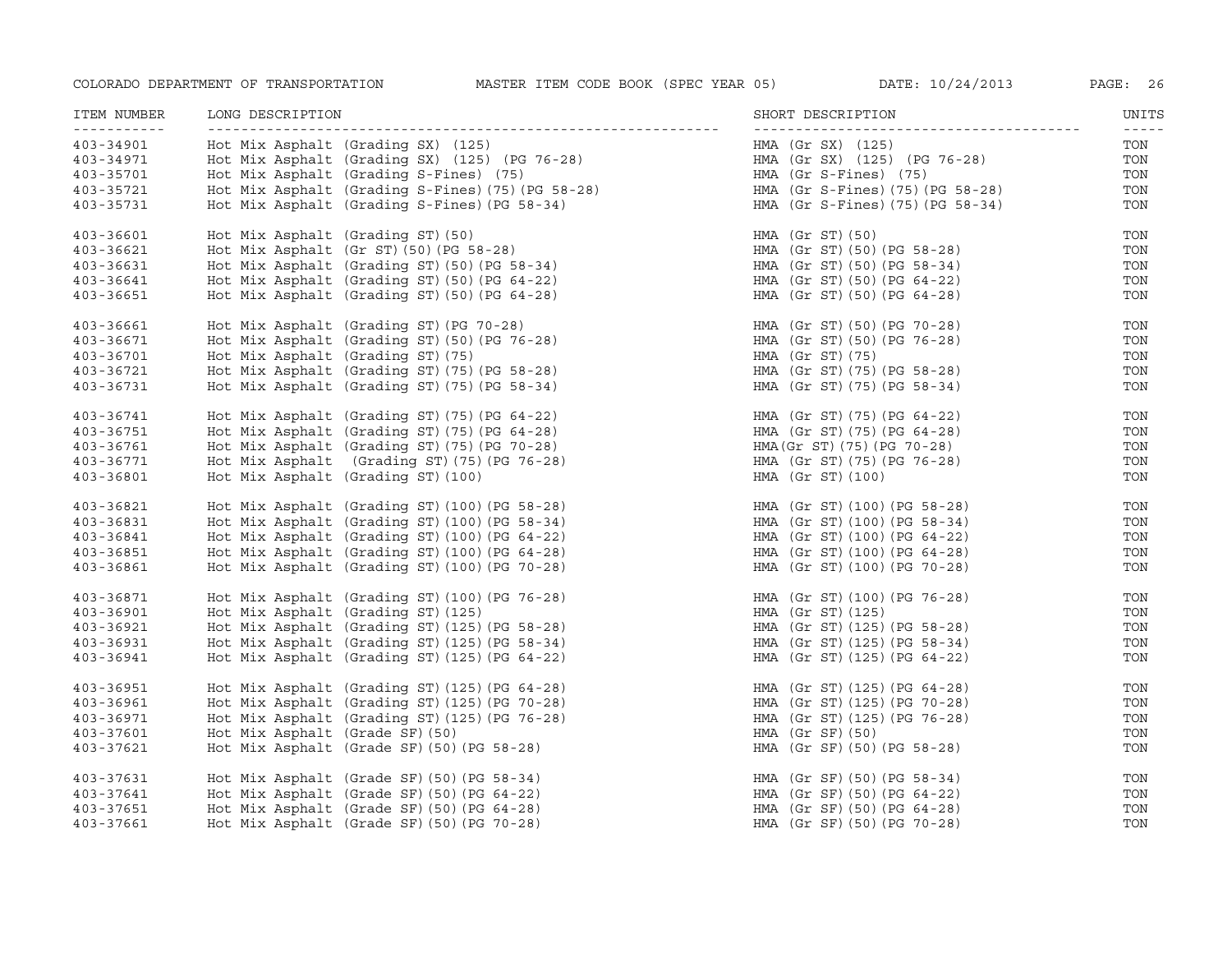| ITEM NUMBER<br>----------- | LONG DESCRIPTION                                       | SHORT DESCRIPTION                        | UNITS |
|----------------------------|--------------------------------------------------------|------------------------------------------|-------|
| 403-37671                  | Hot Mix Asphalt (Grade SF) $(50)$ (PG 76-28)           | HMA (Gr SF)(50)(PG 76-28)                | TON   |
| 403-37701                  | Hot Mix Asphalt (Grade SF) (75)                        | HMA (Gr SF)(75)                          | TON   |
| 403-37721                  | Hot Mix Asphalt (Grade SF) (75) (PG 58-28)             | HMA (Gr SF) (75) (PG 58-28)              | TON   |
| 403-37731                  | Hot Mix Asphalt (Grade SF) (75) (PG 58-34)             | HMA (Gr SF) (75) (PG 58-34)              | TON   |
| 403-37741                  | Hot Mix Asphalt (Grade SF) (75) (PG 64-22)             | HMA (Gr SF) (75) (PG 64-22)              | TON   |
| 403-37751                  | Hot Mix Asphalt (Grade SF) $(75)$ (PG 64-28)           | HMA (Gr SF) (75) (PG 64-28)              | TON   |
| 403-37761                  | Hot Mix Asphalt (Grade SF) (75) (PG 70-28)             | HMA (Gr SF) (75) (PG 70-28)              | TON   |
| 403-37771                  | Hot Mix Asphalt (Grade SF) (75) (PG 76-28)             | HMA (Gr SF)(75)(PG 76-28)                | TON   |
| 403-37801                  | Hot Mix Asphalt (Grade SF) (100)                       | HMA (Gr SF) (100)                        | TON   |
| 403-37821                  | Hot Mix Asphalt (Grade SF) (100) (PG 58-28)            | HMA (Gr SF) (100) (PG 58-28)             | TON   |
| 403-37831                  | Hot Mix Asphalt (Grade SF) (100) (PG 58-34)            | HMA (Gr SF) (100) (PG 58-34)             | TON   |
| 403-37841                  | Hot Mix Asphalt (Grade SF) (100) (PG 64-22)            | HMA (Gr SF) (100) (PG 64-22)             | TON   |
| 403-37851                  | Hot Mix Asphalt (Grade SF) (100) (PG 64-28)            | HMA (Gr SF) (100) (PG 64-28)             | TON   |
| 403-37861                  | Hot Mix Asphalt (Grade SF) (100) (PG 70-28)            | HMA (Gr SF) (100) (PG 70-28)             | TON   |
| 403-37871                  | Hot Mix Asphalt (Grade SF) (100) (PG 76-28)            | HMA (Gr SF) (100) (PG 76-28)             | TON   |
| 403-37901                  | Hot Mix Asphalt (Grade SF) (125)                       | HMA (Gr SF) (125)                        | TON   |
| 403-37921                  | Hot Mix Asphalt (Grade SF) $(125)$ (PG 58-28)          | HMA (Gr SF) (125) (PG 58-28)             | TON   |
| 403-37931                  | Hot Mix Asphalt (Grade SF) $(125)$ (PG 58-34)          | HMA (Gr SF) (125) (PG 58-34)             | TON   |
| 403-37941                  | Hot Mix Asphalt (Grade SF) (125) (PG 64-22)            | HMA (Gr SF) (125) (PG 64-22)             | TON   |
| 403-37951                  | Hot Mix Asphalt (Grade SF) (125) (PG 64-28)            | HMA (Gr SF) (125) (PG 64-28)             | TON   |
| 403-37961                  | Hot Mix Asphalt (Grade SF) $(125)$ (PG 70-28)          | HMA (Gr SF)(125)(PG 70-28)               | TON   |
| 403-37971                  | Hot Mix Asphalt (Grade SF) (125) (PG 76-28)            | HMA (Gr SF) (125) (PG 76-28)             | TON   |
| 403-40000                  | HMA Safety Edge                                        | HMA Safety Edge                          | LF    |
| $403 - 96600$              | Hot Mix Asphalt (Grading Fines) (50)                   | HMA (Gr Fines) (50)                      | TON   |
| $405 - 00000$              | Heating and Scarifying Treatment                       | Heating and Scarifying                   | SY    |
| $405 - 00050$              | Heating and Scarifying Treatment (Alternative Systems) | Heating and Scarifying (Alt Sys)         | SY    |
| 405-00100                  | Heating and Remixing Treatment                         | Heating and Remixing Treatment           | SY    |
| 405-00101                  | Heating and Remixing Treatment (Special)               | Heating and Remixing Treatment (Special) | SY    |
| $405 - 00200$              | Virgin Hot Bituminous Plant Mix                        | Virgin HB Plant Mix                      | TON   |
| 405-00300                  | Heating and Repaving Treatment                         | Heating and Repaving Treatment           | SY    |
| 406-09500                  | Cold Bituminous Pavement (Recycle)                     | Cold Bitum Pvmt (Recycle)                | SY    |
| 406-09501                  | Cold Bituminous Pavement (Recycled)                    | Cold Bitum Pymt (Recycled)               | TON   |
| 406-09505                  | Cold Bituminous Pavement (Recycle) (Special)           | Cold Bitum Pvmt (Recycle) (Spec)         | SY    |
| 406-09530                  | Repair of Cold Bituminous Pavement (Recycle)           | Repair of Cold Bitum Pvmt (Recycle)      | SY    |
| 407-03000                  | Blotter Material                                       | Blotter Material                         | TON   |
| 407-09000                  | Crackfilling (Application)                             | Crackfiller (Application)                | SY    |
| 408-01000                  | Hot Poured Joint and Crack Sealant                     | Hot Joint-Crack Sealant                  | TON   |
| 408-01300                  | HMA Mix Crack Sealant                                  | HMA Mix Crack Sealant                    | TON   |
| 408-01400                  | Crack Sealant (Special)                                | Crack Sealant (Special)                  | TON   |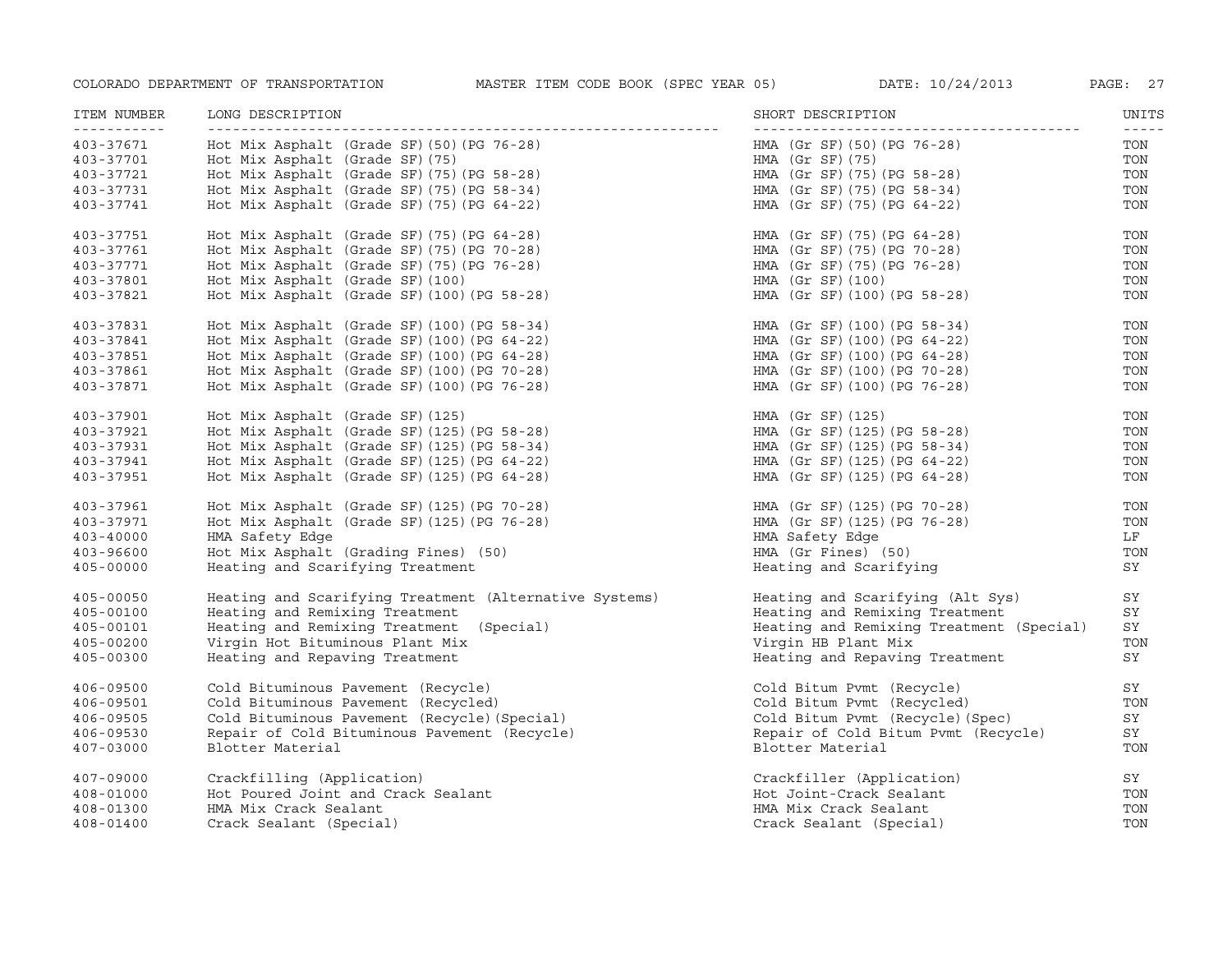| ITEM NUMBER<br>----------- | LONG DESCRIPTION                             | SHORT DESCRIPTION                      | UNITS |
|----------------------------|----------------------------------------------|----------------------------------------|-------|
| 408-02000                  | Injection Holes                              | Injection Holes                        | EACH  |
| 409-00110                  | Stockpile Cover Coat Material                | Stockpile CC Matl                      | TON   |
| 409-01010                  | Cover Coat Material (Type I)                 | CC Matl (Ty I)                         | TON   |
| 409-01015                  | Cover Coat Material (Type I)                 | $CC$ Matl $(Ty I)$                     | SY    |
| 409-01020                  | Cover Coat Material (Type I) (Lightweight)   | CC Matl (Ty I) (Lightweight)           | CY .  |
| 409-02010                  | Cover Coat Material (Type II)                | CC Matl (Ty II)                        | TON   |
| 409-02015                  | Cover Coat Material (Type II)                | CC Matl (Ty II)                        | SY    |
| 409-02020                  | Cover Coat Material (Type II) (Lightweight)  | CC Matl (Ty II) (Lightweight)          | CY    |
| 409-02025                  | Cover Coat Material (Type II) (Lightweight)  | CC Matl (Ty II) (Lightweight)          | SY    |
| 409-02030                  | Cover Coat Material (Type I) (Special)       | CC Matl (Ty I) (Special)               | SY    |
| 409-02050                  | Cover Coat Material (Type II) (Special)      | CC Matl (Ty II) (Special)              | TON   |
| 409-02055                  | Cover Coat Material (Type II) (Special)      | CC Matl (Ty II) (Special)              | SY    |
| 409-03010                  | Cover Coat Material (Type III)               | CC Matl (Ty III)                       | TON   |
| 409-03050                  | Place Cover Coat Material                    | Place CC Matl                          | TON   |
| 409-03055                  | Place Cover Coat Material                    | Place CC Matl                          | SY    |
| 409-03060                  | Furnish Cover Coat Material                  | Furn CC Matl                           | TON   |
| 409-04010                  | Cover Coat Material (Type IV)                | CC Matl (Ty IV)                        | TON   |
| $409 - 04050$              | Cover Coat Material (Special)                | CC Matl (Spec)                         | SY    |
| 409-04060                  | Cover Coat Material (Asphalt) (Special)      | CC Matl (Asph) (Spec)                  | TON   |
| $409 - 05000$              | Ultrathin Bonded Wearing Course              | Ultrath Bond Wearing Course            | SY    |
| 409-05010                  | Thin Bonded Wearing Course (Non-Bituminous)  | Thin Bonded Wearing Course (Non-Bitum) | SY    |
| 409-05011                  | Thin Bonded Polymer Overlay                  | Thin Bonded Polymer Overlay            | SY    |
| 409-05100                  | Anti-Icing Polymer Overlay                   | Anti-Icing Polymer Overlay             | SF    |
| 409-06000                  | Surfacing (macro style)                      | Surfacing (macro style)                | SY    |
| 409-08000                  | Squeeqee Seal                                | Squeeqee Seal                          | SY    |
| 409-09000                  | Micro-Surfacing Seal Coat                    | Micro-Surfacing Seal Coat              | TON   |
| 409-09010                  | Micro-Surfacing Aggregate                    | Micro-Surfacing Aggregate              | TON   |
| 409-09500                  | Slurry Seal Material                         | Slurry Seal Matl                       | SY    |
| 410-00000                  | Slurry Seal Coat                             | Slurry Seal Coat                       | SY    |
| 410-00100                  | Slurry Seal Coat (Airport)                   | Slurry Seal Coat (Airport)             | SY    |
| 411-03100                  | Asphalt Cement (Scrap Rubber) (Crack Filler) | AC Scrap Rub Crack Filler              | TON   |
| 411-03110                  | Asphalt Cement (Rubberized) (Crack Filler)   | AC Rubberized Crack Filler             | TON   |
| 411-03200                  | Asphalt Cement (Polymer Modified) (Special)  | Asph Cem (Polymer Mod) (Spec)          | TON   |
| 411-03342                  | Asphalt Cement Performance Grade (PG 64-28)  | Asph Cem $(PG 64-28)$                  | TON   |
| 411-03345                  | Asphalt Cement Performance Grade (PG 76-28)  | Asph Cem (PG 76-28)                    | TON   |
| 411-03352                  | Asphalt Cement Performance Grade (PG 58-28)  | Asph Cem (PG 58-28)                    | TON   |
| 411-03354                  | Asphalt Cement Performance Grade (PG 64-22)  | Asph Cem $(PG 64-22)$                  | TON   |
| 411-03355                  | Asphalt Cement Performance Grade (PG 58-34)  | Asph Cem (PG 58-34)                    | TON   |
| 411-10010                  | Emulsified Asphalt (CQS-1HP) (Foq) (Airport) | Emul Asph (CQS-1HP) (Fog) (Airport)    | GAL   |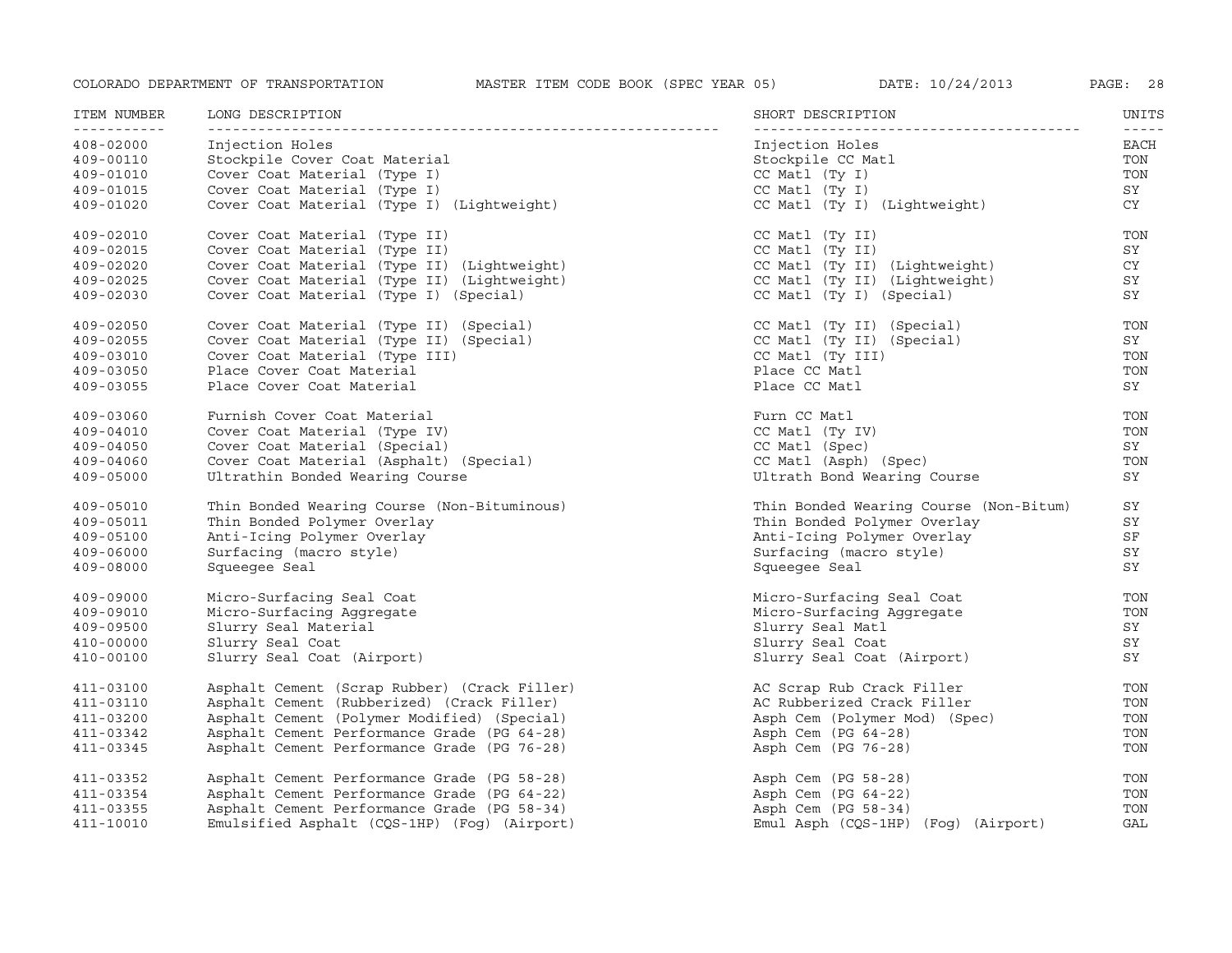| ITEM NUMBER | LONG DESCRIPTION                                          | SHORT DESCRIPTION                  | UNITS                                                                                                                                                                                                                                                                                                                                                                                               |
|-------------|-----------------------------------------------------------|------------------------------------|-----------------------------------------------------------------------------------------------------------------------------------------------------------------------------------------------------------------------------------------------------------------------------------------------------------------------------------------------------------------------------------------------------|
| 411-10025   | Emulsified Asphalt (Special) (CQS-1hL)                    | $Emul$ Asph $(Sp)$ $(CQS-1hL)$     | $\frac{1}{2} \frac{1}{2} \frac{1}{2} \frac{1}{2} \frac{1}{2} \frac{1}{2} \frac{1}{2} \frac{1}{2} \frac{1}{2} \frac{1}{2} \frac{1}{2} \frac{1}{2} \frac{1}{2} \frac{1}{2} \frac{1}{2} \frac{1}{2} \frac{1}{2} \frac{1}{2} \frac{1}{2} \frac{1}{2} \frac{1}{2} \frac{1}{2} \frac{1}{2} \frac{1}{2} \frac{1}{2} \frac{1}{2} \frac{1}{2} \frac{1}{2} \frac{1}{2} \frac{1}{2} \frac{1}{2} \frac{$<br>TON |
| 411-10200   | Emulsified Asphalt (CRS-1)                                | Emul Asph (CRS-1)                  | GAL                                                                                                                                                                                                                                                                                                                                                                                                 |
| 411-10216   | Emulsified Asphalt (CRS-2P)                               | $Emul$ Asph $(CRS-2P)$             | GAL                                                                                                                                                                                                                                                                                                                                                                                                 |
| 411-10217   | Emulsified Asphalt (CRS-2P)                               | Emulsified Asphalt (CRS-2P)        | TON                                                                                                                                                                                                                                                                                                                                                                                                 |
| 411-10218   | Emulsified Asphalt (CRS-2R)                               | $Emul$ Asph $(CRS-2R)$             | GAL                                                                                                                                                                                                                                                                                                                                                                                                 |
| 411-10251   | Emulsified Asphalt (CSS-1)                                | Emul Asph (CSS-1)                  | GAL                                                                                                                                                                                                                                                                                                                                                                                                 |
| 411-10252   | Emulsified Asphalt (CSS-1P)                               | Emul Asph (CSS-1P)                 | GAL                                                                                                                                                                                                                                                                                                                                                                                                 |
| 411-10253   | Emulsified Asphalt (CSS-1H)                               | $Emul$ Asph $(CSS-1H)$             | GAL                                                                                                                                                                                                                                                                                                                                                                                                 |
| 411-10254   | Emulsified Asphalt (CSS-1H) (Modified)                    | Emul Asph (CSS-1H) (Mod)           | GAL                                                                                                                                                                                                                                                                                                                                                                                                 |
| 411-10255   | Emulsified Asphalt (Slow-Setting)                         | Emul Asph (SS)                     | GAL                                                                                                                                                                                                                                                                                                                                                                                                 |
| 411-10258   | Emulsified Asphalt (Rapid-Setting) (Polymerized)          | Emul Asph (RS-P)                   | TON                                                                                                                                                                                                                                                                                                                                                                                                 |
| 411-10259   | Emulsified Asphalt (Medium-Setting) (Polymerized)         | $Emul$ Asph $(MS-P)$               | TON                                                                                                                                                                                                                                                                                                                                                                                                 |
| 411-10260   | Emulsified Asphalt (Rapid-Setting) (Polymerized)          | $Emul$ Asph $(RS-P)$               | GAL                                                                                                                                                                                                                                                                                                                                                                                                 |
| 411-10261   | Emulsified Asphalt (Rapid-Setting-2P) (Polymerized)       | $Emul$ Asph $(RS-2P)$              | GAL                                                                                                                                                                                                                                                                                                                                                                                                 |
| 411-10262   | Emulsified Asphalt (Medium-Setting) (Polymerized)         | $Emul$ Asph $(MS-P)$               | GAL                                                                                                                                                                                                                                                                                                                                                                                                 |
| 411-10265   | Emulsified Asphalt (Polymerized)                          | Emul Asph (Poly)                   | GAL                                                                                                                                                                                                                                                                                                                                                                                                 |
| 411-10275   | Emulsified Asphalt (HFMS-2P) (High Float) (Polymerized)   | Emul Asph (HFMS-2P)                | GAL                                                                                                                                                                                                                                                                                                                                                                                                 |
| 411-10276   | Emulsified Asphalt (HFMS-2SP) (High Float) (Polymerized)  | Emul Asph (HFMS-2SP)               | GAL                                                                                                                                                                                                                                                                                                                                                                                                 |
| 411-10277   | Emulsified Asphalt (HFMS-2HP) (High Float)                | Emul Asph (HFMS-2HP)               | GAL                                                                                                                                                                                                                                                                                                                                                                                                 |
| 411-10300   | Emulsified Asphalt (Prime Coat)                           | Emul Asph (Prime Coat)             | GAL                                                                                                                                                                                                                                                                                                                                                                                                 |
| 411-10375   | Emulsified Asphalt (HFRS-2P) (High Float) (Polymerized)   | Emul Asph (HFRS-2P)                | GAL                                                                                                                                                                                                                                                                                                                                                                                                 |
| 411-20000   | Asphaltic Felt Paper (30 lb.)                             | Asphaltic Felt Paper (30 lb.)      | SY                                                                                                                                                                                                                                                                                                                                                                                                  |
| 411-21020   | Liquid Asphaltic Material (MC-70)                         | Liq Asph Matl (MC-70)              | GAL                                                                                                                                                                                                                                                                                                                                                                                                 |
| 411-90010   | Asphalt Rejuvenating Agent                                | Asph Rejuvenating Agent            | GAL                                                                                                                                                                                                                                                                                                                                                                                                 |
| 411-90040   | Recycling Agent                                           | Recycling Agent                    | GAL                                                                                                                                                                                                                                                                                                                                                                                                 |
| 411-90050   | Emulsified Recycling Agent                                | Emul Recycling Agent               | GAL                                                                                                                                                                                                                                                                                                                                                                                                 |
| 412-00000   | Furnish Concrete Pavement                                 | Furn Conc Pvmt                     | CY                                                                                                                                                                                                                                                                                                                                                                                                  |
| 412-00050   | Place Concrete Pavement                                   | Pl Conc Pvmt                       | SY                                                                                                                                                                                                                                                                                                                                                                                                  |
| 412-00101   | Portland Cement Concrete Pavement 5 Year Warranty         | Port Cem Conc Pvmt 5 Yr War        | SY                                                                                                                                                                                                                                                                                                                                                                                                  |
| 412-00110   | Warranted Portland Cement Concrete Pavement (10 Inch)     | War Port Cem Conc Pvmt (10 In)     | SY                                                                                                                                                                                                                                                                                                                                                                                                  |
| 412-00111   | Warranted Portland Cement Concrete Pavement (11 Inch)     | War Port Cem Conc Pvmt (11 In)     | SY                                                                                                                                                                                                                                                                                                                                                                                                  |
| 412-00113   | Warranted Portland Cement Concrete Pavement (13 Inch)     | War Port Cem Conc Pvmt (13 In)     | SY                                                                                                                                                                                                                                                                                                                                                                                                  |
| 412-00125   | Warranted Portland Cement Concrete Pavement (12 1/2 Inch) | War Port Cem Conc Pvmt (12 1/2 In) | SY                                                                                                                                                                                                                                                                                                                                                                                                  |
| 412-00130   | Warranted Portland Cement Concrete Pavement System        | War Port Cem Conc Pvmt Sys         | SY                                                                                                                                                                                                                                                                                                                                                                                                  |
| 412-00190   | Concrete Pavement (Patching)                              | Conc Pvmt (Patching)               | SY                                                                                                                                                                                                                                                                                                                                                                                                  |
| 412-00200   | Roller Compacted Concrete Pavement (7 3/4 Inch)           | Roller Comp Conc Pvmt (7 3/4 In)   | SY                                                                                                                                                                                                                                                                                                                                                                                                  |
| 412-00400   | Concrete Pavement (4 Inch)                                | Conc Pvmt $(4 \text{ In})$         | SY                                                                                                                                                                                                                                                                                                                                                                                                  |
| 412-00500   | Concrete Pavement (5 Inch)                                | Conc Pymt $(5 \text{ In})$         | SY                                                                                                                                                                                                                                                                                                                                                                                                  |
| 412-00505   | Concrete Pavement (5 Inch) (Fast Track)                   | Conc Pvmt (5 In) (Fast Track)      | SY                                                                                                                                                                                                                                                                                                                                                                                                  |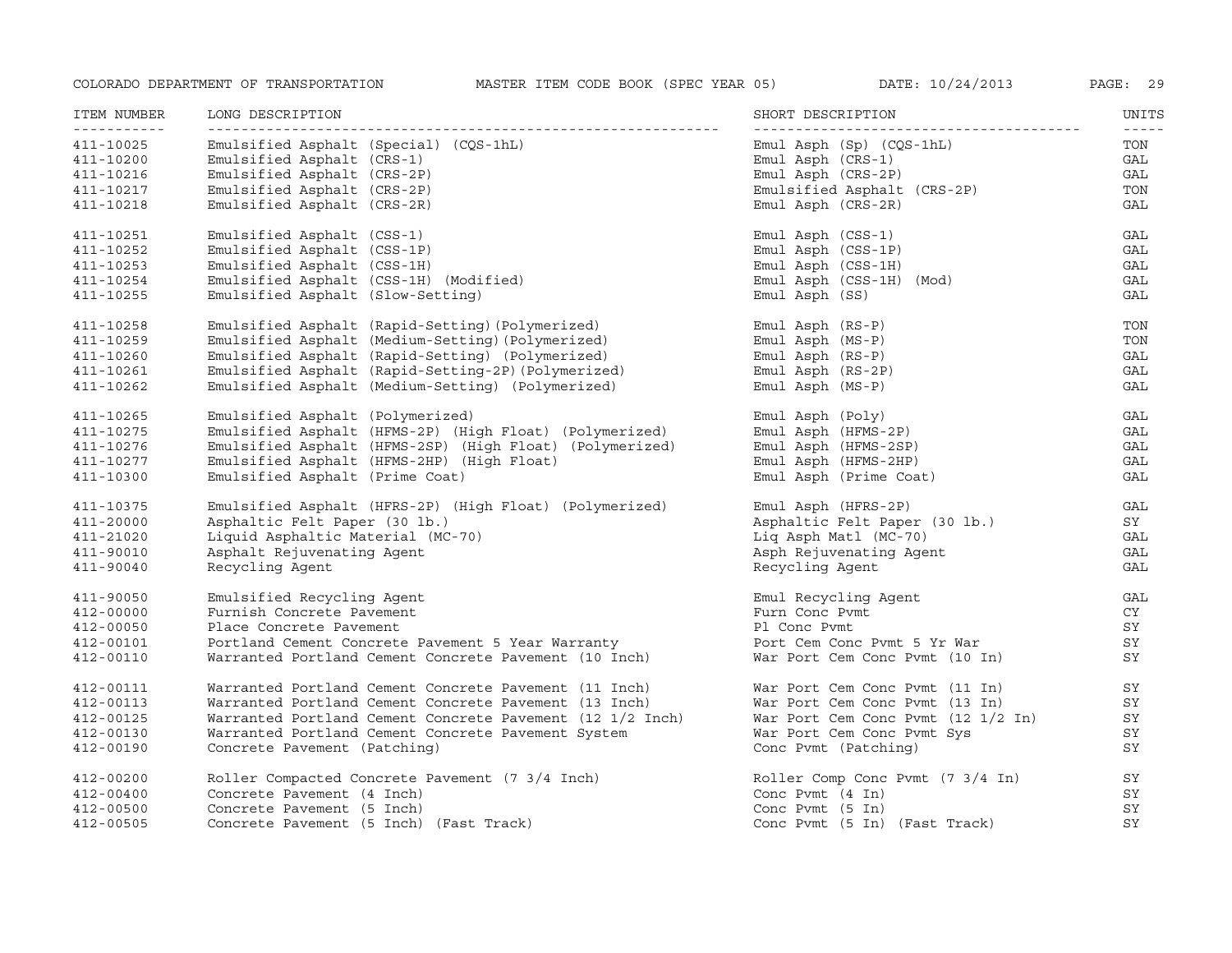| ITEM NUMBER<br>------------ | LONG DESCRIPTION<br>------------------------------                                                                                                                                                          |                                                                                      | UNITS<br>$- - - - -$ |
|-----------------------------|-------------------------------------------------------------------------------------------------------------------------------------------------------------------------------------------------------------|--------------------------------------------------------------------------------------|----------------------|
| 412-00550<br>412-00600      | Concrete Pavement (5 1/2 Inch)<br>Concrete Pavement (6 Inch)<br>Concrete Pavement (6 Inch) (Special)<br>Concrete Pavement (6 Inch) (Fast Track)                                                             | Conc Pvmt $(5 \t1/2 \t1n)$                                                           | SY                   |
| 412-00600                   |                                                                                                                                                                                                             | Conc Pvmt $(6 In)$                                                                   | SY                   |
| 412-00601                   |                                                                                                                                                                                                             | Conc Pvmt (6 In) (Spec)<br>Conc Pvmt (6 In) (Fast Track)<br>Conc Pvmt (6 In) (R)     | SY                   |
| 412-00605                   |                                                                                                                                                                                                             |                                                                                      | SY                   |
| 412-00615                   |                                                                                                                                                                                                             |                                                                                      | SY                   |
| 412-00650                   | Concrete Pavement (6-1/2 Inch)<br>Concrete Pavement (7 Inch)<br>Concrete Pavement (7 Inch) (Special)<br>Concrete Pavement (7 Inch) (Fast Track)<br>Concrete Pavement (7 Inch) (Reinforced)                  | Conc Pvmt (6-1/2 In)<br>Conc Pvmt (7 In)<br>Conc Pvmt (7 In) (Spec)                  | SY                   |
| $412 - 00700$               |                                                                                                                                                                                                             |                                                                                      | SY                   |
| 412-00701                   |                                                                                                                                                                                                             |                                                                                      | SY                   |
| $412 - 00705$               |                                                                                                                                                                                                             | Conc Pymt $(7In)$ (Fast Track)                                                       | SY                   |
| 412-00715                   | Concrete Pavement (7 Inch) (Reinforced)                                                                                                                                                                     | Conc Pvmt $(7 \text{ In})$ $(R)$                                                     | SY                   |
| 412-00750                   | Concrete Pavement $(7-1/2 \text{ Inch})$<br>Concrete Pavement $(7\ 1/2 \text{ In})$ (Fast Track)                                                                                                            | Conc Pvmt (7-1/2 In)<br>Conc Pvmt (7 1/2 In) (Fast Track)                            | SY                   |
| $412 - 00752$               |                                                                                                                                                                                                             |                                                                                      | SY                   |
| 412-00760                   | Concrete Pavement (7-3/4 Inch)                                                                                                                                                                              | Conc Pvmt (7-3/4 In)<br>Conc Pvmt (8 In)                                             | SY                   |
| 412-00800                   | Concrete Pavement (8 Inch)                                                                                                                                                                                  |                                                                                      | SY                   |
| 412-00801                   | Concrete Pavement (8 Inch) (Special)                                                                                                                                                                        | Conc Pvmt (8 In) (Spec)                                                              | SY                   |
| 412-00805                   | Concrete Pavement (8 Inch) (Fast Track)<br>Concrete Pavement (8 Inch) (Reinforced)<br>Concrete Pavement (8-1/4 Inch)<br>Concrete Pavement (8-1/4 Inch) (Fast Track)                                         | Conc Pvmt (8 In) (Fast Track)                                                        | SY                   |
| 412-00815                   |                                                                                                                                                                                                             | Conc Pvmt $(8 \text{ In})$ $(R)$                                                     | SY                   |
| 412-00825                   |                                                                                                                                                                                                             | Conc Pvmt $(8-1/4 \text{ In})$                                                       | SY                   |
| 412-00835                   |                                                                                                                                                                                                             | Conc Pvmt $(8 \t1/4 \tIn)$ (Fast Track)                                              | SY                   |
| 412-00850                   | Concrete Pavement (8-1/2 Inch)                                                                                                                                                                              | Conc Pymt $(8-1/2 \text{ In})$                                                       | SY                   |
| 412-00851                   | Concrete Pavement (8-1/2 Inch) (Special)<br>Concrete Pavement (8-1/2 Inch) (Fast Track)<br>Concrete Pavement (8-3/4 Inch)<br>Concrete Pavement (9 Inch)<br>Concrete Pavement (9 Inch) (Special)             | Conc Pvmt $(8-1/2 \text{ In})$ (Spec)                                                | SY                   |
| 412-00870                   |                                                                                                                                                                                                             | Conc Pvmt $(8-1/2 \text{ In})$ (Fast Track)                                          | SY                   |
| 412-00875                   |                                                                                                                                                                                                             | Conc Pvmt $(8-3/4 \text{ In})$                                                       | SY                   |
| 412-00900                   |                                                                                                                                                                                                             |                                                                                      | SY                   |
| 412-00901                   |                                                                                                                                                                                                             | Conc Pvmt (9 In)<br>Conc Pvmt (9 In) (Spec)                                          | SY                   |
| 412-00920                   | Concrete Pavement (9 Inch) (Fast Track)<br>Concrete Pavement (9-1/4 Inch)<br>Concrete Pavement (9-1/4 Inch) (Special)<br>Concrete Pavement (9-1/4 Inch) (Fast Track)                                        | Conc Pvmt (9 In) (Fast Track)<br>Conc Pvmt (9-1/4 In)                                | SY                   |
| 412-00925                   |                                                                                                                                                                                                             |                                                                                      | SY                   |
| 412-00926                   |                                                                                                                                                                                                             | Conc Pvmt $(9-1/4 \text{ In})$ (Spec)<br>Conc Pvmt $(9-1/4 \text{ In})$ (Fast Track) | SY                   |
| 412-00927                   |                                                                                                                                                                                                             |                                                                                      | SY                   |
| 412-00950                   | Concrete Pavement (9-1/2 Inch)                                                                                                                                                                              | Conc Pvmt $(9-1/2 \text{ In})$                                                       | SY                   |
| 412-00951                   | Concrete Pavement (9-1/2 Inch) (Special)<br>Concrete Pavement (9 1/2 Inch) (Fast Track)<br>Concrete Pavement (9-3/4 Inch)<br>Concrete Pavement (9-3/4) (Class E)<br>Concrete Pavement (9-3/4 Inch)(Special) | Conc Pvmt (9-1/2 In) (Spec)<br>Conc Pvmt (9 1/2 In) (Fast Track)                     | SY                   |
| 412-00952                   |                                                                                                                                                                                                             |                                                                                      | SY                   |
| 412-00975                   |                                                                                                                                                                                                             | Conc Pymt $(9-3/4 \text{ In})$                                                       | SY                   |
| 412-00976                   |                                                                                                                                                                                                             |                                                                                      | SY                   |
| 412-00977                   |                                                                                                                                                                                                             | Conc Pvmt $(9-3/4 \text{ In})$ (Class E)<br>Conc Pvmt $(9-3/4 \text{ In})$ (Spec)    | SY                   |
| 412-01000                   | Concrete Pavement (10 Inch)                                                                                                                                                                                 | Conc Pvmt $(10 \text{ In})$                                                          | SY                   |
| 412-01001                   | Concrete Pavement (10 Inch) (Special)                                                                                                                                                                       | Conc Pymt $(10 \text{ In})$ (Spec)                                                   | SY                   |
| 412-01015                   | Concrete Pavement (10 Inch) (Reinforced)                                                                                                                                                                    | Conc Pvmt $(10 \text{ In})$ $(R)$                                                    | SY                   |
| 412-01020                   | Concrete Pavement (10 Inch) (Fast Track)                                                                                                                                                                    | Conc Pymt (10 In) (Fast Track)                                                       | SY                   |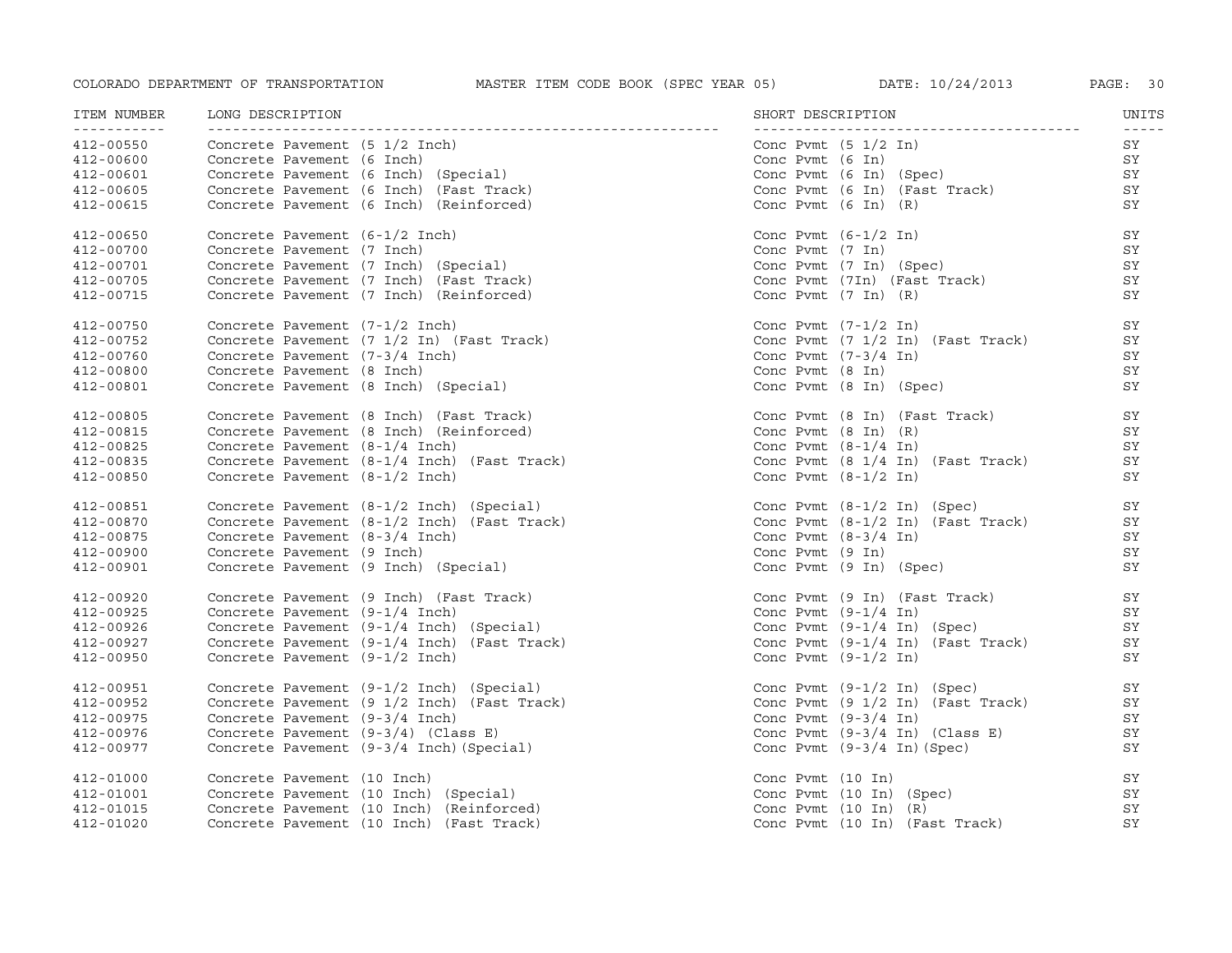| ITEM NUMBER<br>----------- | LONG DESCRIPTION<br>-----------------------------------                                                                                                                                   | SHORT DESCRIPTION                                                     | UNITS               |
|----------------------------|-------------------------------------------------------------------------------------------------------------------------------------------------------------------------------------------|-----------------------------------------------------------------------|---------------------|
| 412-01025                  | ----------------------------<br>Concrete Pavement (10-1/4 Inch)                                                                                                                           | Conc Pymt $(10-1/4 \text{ In})$                                       | $- - - - - -$<br>SY |
| 412-01035                  |                                                                                                                                                                                           | Conc Pvmt (10 1/4 In) (Fast Track)                                    | SY                  |
| 412-01050                  |                                                                                                                                                                                           | Conc Pvmt $(10-1/2 \text{ In})$                                       | SY                  |
| 412-01055                  |                                                                                                                                                                                           | Conc Pvmt $(10-1/2 \text{ In})$ (Spec)                                | SY                  |
| 412-01060                  | Concrete Pavement (10 1/4 Inch) (Fast Track)<br>Concrete Pavement (10 1/4 Inch) (Fast Track)<br>Concrete Pavement (10-1/2 Inch) (Special)<br>Concrete Pavement (10-1/2 Inch) (Fast Track) | Conc Pvmt $(10-1/2 \text{ In})$ $(\text{Fast} \text{ Track})$         | SY                  |
| 412-01075                  | Concrete Pavement (10-3/4 Inch)<br>Concrete Pavement (11 Inch)<br>Concrete Pavement (11 Inch) (Special)<br>Concrete Pavement (11 Inch) (Fast Track)                                       | Conc Pvmt $(10-3/4 \text{ In})$                                       | SY                  |
| 412-01100                  |                                                                                                                                                                                           | Conc Pvmt $(11 \; \text{In})$                                         | SY                  |
| 412-01105                  |                                                                                                                                                                                           | Conc Pvmt (11 In) (Spec)                                              | SY                  |
| 412-01120                  |                                                                                                                                                                                           | Conc Pymt $(11 \t In)$ (Fast Track)                                   | SY                  |
| 412-01125                  | Concrete Pavement (11-1/4 Inch)                                                                                                                                                           | Conc Pvmt $(11-1/4 \text{ In})$                                       | SY                  |
| 412-01150                  | Concrete Pavement (11-1/2 Inch)                                                                                                                                                           | Conc Pvmt $(11-1/2 \text{ In})$                                       | SY                  |
| 412-01152                  | Concrete Pavement (11-1/2 Inch) (Fast Track)                                                                                                                                              | Conc Pvmt (11-1/2 In) (Fast Track)                                    | SY                  |
| 412-01155                  | Concrete Pavement (11-1/2 Inch) (Special)                                                                                                                                                 | Conc Pvmt $(11-1/2 \text{ In})$ (Spec)<br>Conc Pvmt $(12 \text{ In})$ | SY                  |
| 412-01200                  | Concrete Pavement (12 Inch)                                                                                                                                                               |                                                                       | SY                  |
| 412-01215                  | Concrete Pavement (12 Inch) (Reinforced)                                                                                                                                                  | Conc Pymt $(12 \text{ In})$ $(R)$                                     | SY                  |
| 412-01220                  | Concrete Pavement (12 Inch) (Fast Track)                                                                                                                                                  | Conc Pvmt (12 In) (Fast Track)                                        | SY                  |
| 412-01250                  | Concrete Pavement (12-1/2 Inch)                                                                                                                                                           | Conc Pvmt $(12-1/2 \text{ In})$                                       | SY                  |
| 412-01252                  | Concrete Pavement (12 1/2 1994)<br>Concrete Pavement (12 1/2 Inch) (Fast Track)<br>Concrete Pavement (12 Inch) (Special)                                                                  | Conc Pvmt $(12-1/2 \text{ In})$ (Fast Track)                          | SY                  |
| 412-01255                  |                                                                                                                                                                                           | Conc Pvmt (12 In) (Spec)                                              | SY                  |
| 412-01265                  | Concrete Pavement (12-1/2 Inch) (Reinforced)                                                                                                                                              | Conc Pvmt $(12-1/2 \text{ In}) (R)$                                   | SY                  |
| 412-01300                  | Concrete Pavement (13 Inch)                                                                                                                                                               | Conc Pvmt (13 In)                                                     | SY                  |
| 412-01325                  | Concrete Pavement (13 Inch) (Fast Track)                                                                                                                                                  | Conc Pvmt (13 In) (Fast Track)                                        | SY                  |
| 412-01350                  | Concrete Pavement (13-1/2 Inch)                                                                                                                                                           | Conc Pymt $(13-1/2 \text{ In})$                                       | SY                  |
| 412-01352                  | Concrete Pavement (13-1/2 In) (Fast Track)                                                                                                                                                | Conc Pvmt $(13-1/2 \text{ In})$ (Fast Track)                          | SY                  |
| 412-01400                  | Concrete Pavement (14 Inch)                                                                                                                                                               | Conc Pvmt $(14 \; \text{In})$                                         | SY                  |
| 412-01500                  | Concrete Pavement (15 Inch)                                                                                                                                                               | Conc Pvmt $(15 \; \text{In})$                                         | SY                  |
| 412-02000                  | Concrete Safety Edge                                                                                                                                                                      | Conc Safety Edge                                                      | LF                  |
| 412-03000                  | Concrete Pavement System                                                                                                                                                                  | Conc Pvmt System                                                      | SY                  |
| $412 - 04000$              | Concrete Pavement Panel (Precast)                                                                                                                                                         | Conc Pvt Pan (Precast)                                                | SF                  |
| 412-04008                  | Concrete Pavement Panel (Precast) (12X8)                                                                                                                                                  | Conc Pvmt Panel (Precast) (12X8)                                      | <b>EACH</b>         |
| 412-04012                  | Concrete Pavement Panel (Precast) (12X12)                                                                                                                                                 | Conc Pvmt Panel (Precast) (12X12)                                     | EACH                |
| 412-05000                  | Partial Depth Repair of Concrete Pavement                                                                                                                                                 | Partial Depth Repair of Conc Pvmt                                     | SF                  |
| 412-05100                  | Polyurethane Slab Jacking                                                                                                                                                                 | Poly Slab Jacking                                                     | LB                  |
| 412-06000                  | Furnish Concrete Pavement Thin Whitetopping                                                                                                                                               | Furn Conc Pvmt TWT                                                    | CY                  |
| 412-06060                  | Concrete Pavement Thin Whitetopping (6 Inch)                                                                                                                                              | Conc Pvmt TWT (6 Inch)                                                | SY                  |
| 412-10000                  | Sawing Concrete Pavement                                                                                                                                                                  | Sawing Conc Pvmt                                                      | LF                  |
| 412-11000                  | Concrete Pavement Dowel Bar Retrofit                                                                                                                                                      | Conc Pave Dowel Bar Retro                                             | EACH                |
| 412-13000                  | Concrete Pavement Joint Repair                                                                                                                                                            | Conc Pavement Joint Repair                                            | <b>EACH</b>         |
| 412-14000                  | Sawing and Sealing Concrete Pavement Joints                                                                                                                                               | Sawing and Sealing Joints                                             | LF.                 |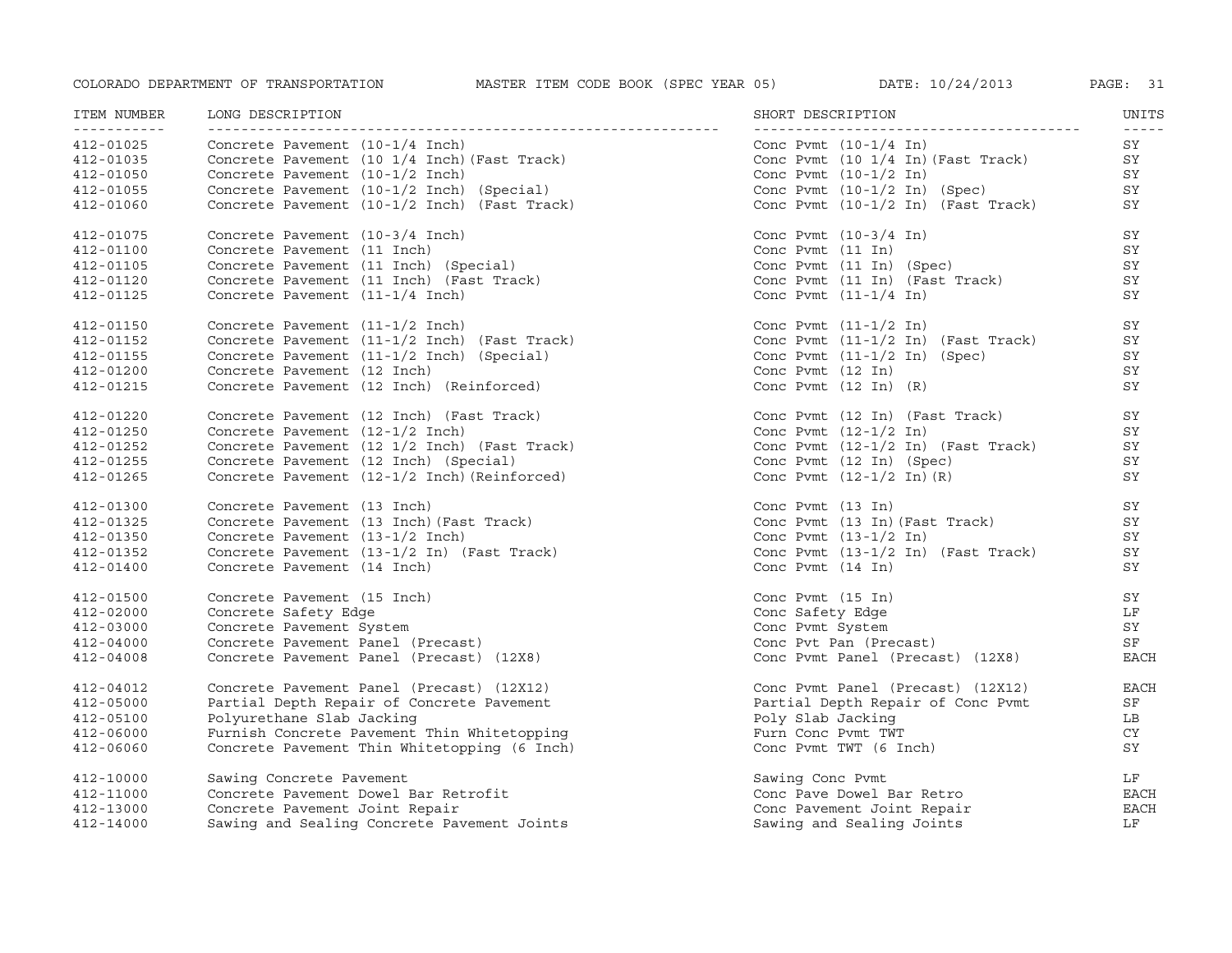| ITEM NUMBER                                | LONG DESCRIPTION                                                                 | SHORT DESCRIPTION                                 | UNITS             |
|--------------------------------------------|----------------------------------------------------------------------------------|---------------------------------------------------|-------------------|
| <u> - - - - - - - - - - -</u><br>412-15000 | Routing and Sealing Concrete Pavement Cracks                                     | Routing and Sealing Cracks                        | $- - - - -$<br>LF |
| 412-15010                                  | Cleaning and Grouting Concrete Pavement Joint                                    | Clean & Grout Conc Pvmt Joint                     | LF                |
| 412-15050                                  | Cross Stitching                                                                  | Cross Stitching                                   | EACH<br>EACH      |
| 412-15060<br>412-16000                     | Repair Concrete Cracks (Stitch)<br>Cleaning and Sealing Concrete Pavement Joints | Rep Conc Cr (Stitch)<br>Cleaning + Sealing Joints | LF                |
|                                            |                                                                                  |                                                   |                   |
| 412-18000                                  | Crack and Seat Concrete Pavement                                                 | Crack & Seat Conc Pymt                            | SY                |
| 412-18010                                  | Rubbilization of Concrete Pavement (Crack and Seat)                              | Rubbil of Conc Pymt (Crack and Seat)              | SY                |
| 412-18020                                  | Rubbilization of Concrete Pavement (Resonant Breaker)                            | Rubbil of Conc Pymt (Resonant Breaker)            | SY                |
| 412-18030                                  | Rubbilization of Concrete Pavement (Multi-Head Breaker)                          | Rubbil of Conc Pymt (Multi-Head Breaker)          | SY                |
| 412-18050                                  | Rubbilization of Concrete Pavement                                               | Rubbil of Conc Pymt                               | SY                |
| 412-19000                                  | Hot Poured Concrete Joint Sealant                                                | Hot Conc Joint Sealant                            | LF                |
| 412-80001                                  | Shoulder Pavement Alternate                                                      | Shoulder Pavement Alternate                       | SΥ                |
| $420 - 00000$                              | Geomembrane                                                                      | Geomembrane                                       | SY                |
| 420-00102                                  | Geotextile (Erosion Control) (Class 1)                                           | Geotextile (Er Cont) (CL 1)                       | SY                |
| 420-00103                                  | Geotextile (Erosion Control) (Class 2)                                           | Geotextile (Er Cont) (CL 2)                       | SY                |
| $420 - 00104$                              | Geotextile (Erosion Control) (Class 3)                                           | Geotextile (Er Cont) (CL 3)                       | SY                |
| 420-00112                                  | Geotextile (Drainage) (Class 1)                                                  | Geotextile (Drain) (CL 1)                         | SY                |
| 420-00113                                  | Geotextile (Drainage) (Class 2)                                                  | Geotextile (Drain) (CL 2)                         | SY                |
| 420-00114                                  | Geotextile (Drainage) (Class 3)                                                  | Geotextile (Drain) (CL 3)                         | SY                |
| 420-00132                                  | Geotextile (Separator) (Class 1)                                                 | Geotextile (Separator) (CL 1)                     | SY                |
| 420-00133                                  | Geotextile (Separator) (Class 2)                                                 | Geotextile (Separator) (CL 2)                     | SY                |
| 420-00134                                  | Geotextile (Separator) (Class 3)                                                 | Geotextile (Separator) (CL 3)                     | SY                |
| $420 - 00200$                              | Geotextile (Weed Barrier)                                                        | Geotextile (Weed Barrier)                         | SY                |
| 420-00201                                  | Geotextile (Weed Barrier) (Special)                                              | Geotextile (Weed Barrier) (Spec)                  | SY                |
| 420-00300                                  | Geotextile (Reinforcement)                                                       | Geotextile (Reinforcement)                        | SY                |
| $420 - 00400$                              | Media Filter Drain (MFD) mix (Type 1)                                            | Media Filter Drain (MFD) mix (Type 1)             | CY                |
| $420 - 00500$                              | Geotextile (Paving)                                                              | Geotextile (Paving)                               | SY                |
| 420-00505                                  | Geotextile (Paving) (Special)                                                    | Geotextile (Paving) (Special)                     | SY                |
| 420-00510                                  | Geotextile (Crack Reduction) (High Density)                                      | Geotextile (Cr Reduc) (H D)                       | SY                |
| 420-00511                                  | Asphalt Reinforcement Geogrid                                                    | Asphalt Reinforcement Geogrid                     | SY                |
| 420-00520                                  | Geogrid Pavement Reinforcement                                                   | Geogrid Pvmt Reinf                                | SY                |
| 501-00000                                  | Steel Sheet Piling (Type I)                                                      | Steel Sheet Pile (Ty I)                           | SF                |
| 501-00200                                  | Steel Sheet Piling (Type II)                                                     | Steel Sheet Pile (Ty II)                          | SF                |
| 501-00210                                  | Steel Sheet Piling Cap                                                           | Steel Sheet Piling Cap                            | LF                |
| 501-00300                                  | Drive Steel Sheet Piling                                                         | Drive Steel Sheet Piling                          | SF                |
| $502 - 00000$                              | Treated Timber Piling                                                            | Tr Tim Piling                                     | LF                |
| 502-00100                                  | Drilling Hole to Facilitate Pile Driving                                         | Drill Hole Fac Pile Driving                       | LF                |
| $502 - 00140$                              | Blast Hole to Facilitate Pile Driving                                            | Blast Hole to Fac Pile Driving                    | LF                |
| $502 - 00150$                              | Blast Hole to Facilitate Pile Driving                                            | Blast Hole to Fac Pile Driving                    | <b>EACH</b>       |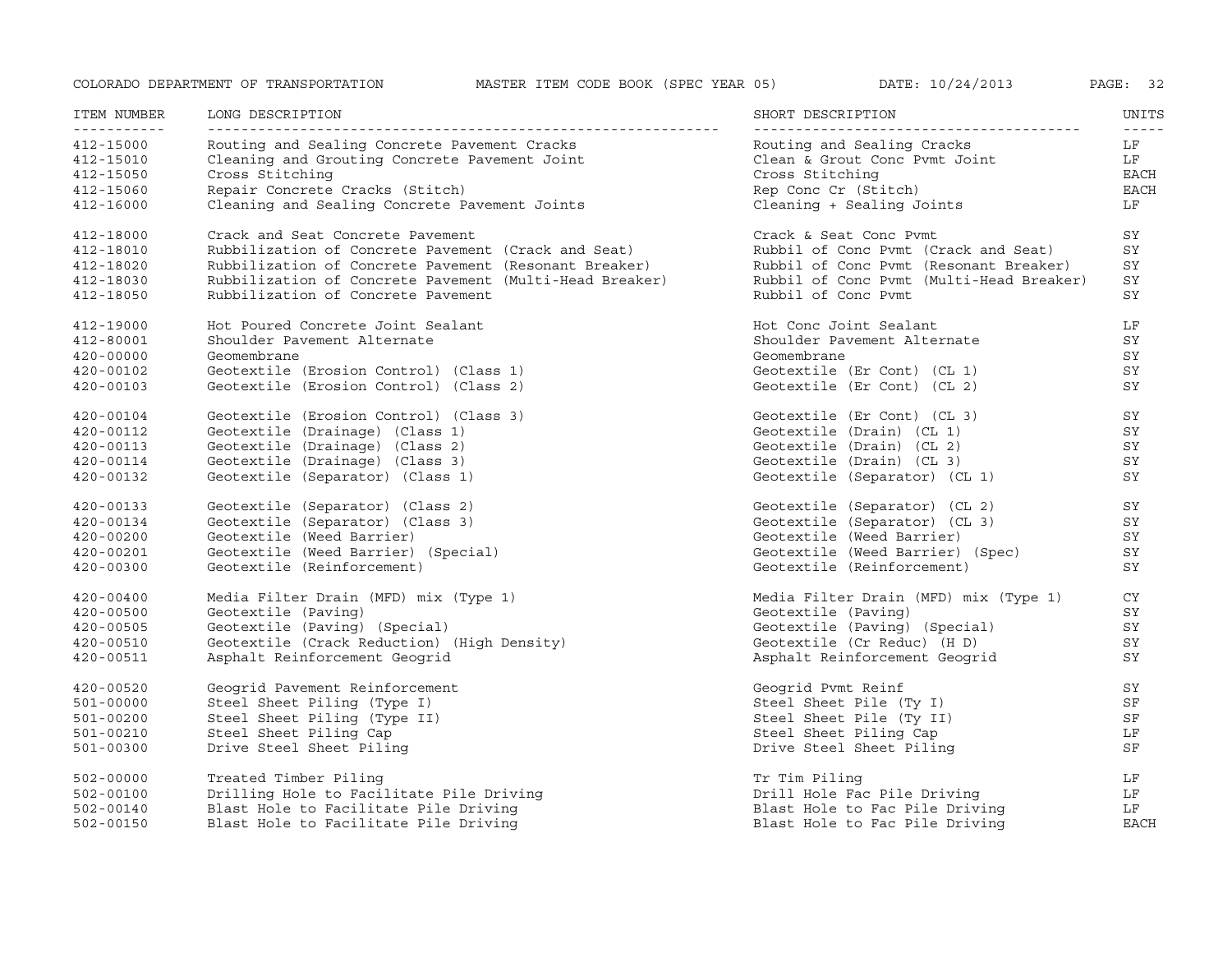| ITEM NUMBER              | LONG DESCRIPTION                                | SHORT DESCRIPTION               | UNITS<br>$- - - - -$ |
|--------------------------|-------------------------------------------------|---------------------------------|----------------------|
| -----------<br>502-00200 | Drive Steel Piling                              | Drive Steel Piling              | LF                   |
| 502-00210                | Drive Timber Piling                             | Drive Timber Piling             | LF                   |
| $502 - 00400$            | End Plate                                       | End Plate                       | EACH                 |
| $502 - 00460$            | Pile Tip                                        | Pile Tip                        | EACH                 |
| $502 - 01000$            | Bitumen Coating                                 | Bitumen Coating                 | LF                   |
| $502 - 01100$            | Retapping                                       | Retapping                       | <b>EACH</b>          |
| 502-01120                | Restriking Pile                                 | Restriking Pile                 | <b>EACH</b>          |
| $502 - 02000$            | Dynamic Load Testing                            | Dynamic Load Testing            | L S                  |
| $502 - 03500$            | Steel Pipe Pile $(7-5/8x0.500)$                 | S P Pile (7-5/8x0.500)          | LF                   |
| 502-08250                | Steel Pipe Piling (12-3/4 X 0.250 Inch)         | SP Pile (12-3/4x0.250 In)       | LF                   |
| 502-08330                | Steel Pipe Piling (12-3/4 X 0.330 Inch)         | SP Pile (12-3/4x0.330 In)       | LF                   |
| 502-08375                | Steel Pipe Piling (12-3/4 X 0.375 Inch)         | SP Pile (12-3/4x0.375 In)       | LF                   |
| $502 - 08500$            | Steel Pipe Piling (12-3/4 X 0.500 Inch)         | SP Pile (12-3/4x0.500 In)       | LF                   |
| $502 - 08505$            | Steel Pipe Piling (24 X 0.500 Inch) (Special)   | SP Pile (24 x 0.500 In) (Spec)  | LF                   |
| 502-10836                | Steel Piling (HP 8x36)                          | Steel Pile (HP 8x36)            | LF                   |
| 502-11057                | Steel Piling (HP 10x57)                         | Steel Pile (HP 10x57)           | LF                   |
| 502-11253                | Steel Piling (HP 12x53)                         | Steel Pile (HP 12x53)           | LF                   |
| 502-11263                | Steel Piling (HP 12x63)                         | Steel Pile (HP 12x63)           | LF                   |
| 502-11274                | Steel Piling (HP 12x74)                         | Steel Pile (HP 12x74)           | LF                   |
| 502-11284                | Steel Piling (HP 12x84)                         | Steel Pile (HP 12x84)           | LF                   |
| 502-11473                | Steel Piling (HP 14x73)                         | Steel Pile (HP 14x73)           | LF                   |
| 502-11489                | Steel Piling (HP 14x89)                         | Steel Pile (HP 14x89)           | LF                   |
| 502-14102                | Steel Piling (HP 14x102)                        | Steel Pile (HP 14x102)          | LF                   |
| 502-14117                | Steel Piling (HP 14x117)                        | Steel Pile (HP 14x117)          | LF                   |
| 502-20209                | Corrugated Steel Pipe Piling (8x14x0.2092 Inch) | Corr SP Pile $(8x14x0.2092)$    | LF                   |
| 502-29000                | Structure Foundation System (Alternates)        | Str Foundation Sys (Alternates) | <b>EACH</b>          |
| $503 - 00000$            | Ground Improvement                              | Ground Improvement              | SF                   |
| 503-00012                | Drilled Caisson (12 Inch)                       | Drilled Caisson (12 In)         | LF                   |
| 503-00016                | Drilled Caisson (16 Inch)                       | Drilled Caisson (16 In)         | LF                   |
| 503-00018                | Drilled Caisson (18 Inch)                       | Drilled Caisson (18 In)         | LF                   |
| 503-00024                | Drilled Caisson (24 Inch)                       | Drilled Caisson (24 In)         | LF                   |
| $503 - 00025$            | Drilled Caisson (24 Inch) (Special)             | Drilled Caisson (24 In) (Spec)  | LF                   |
| $503 - 00030$            | Drilled Caisson (30 Inch)                       | Drilled Caisson (30 In)         | LF                   |
| $503 - 00036$            | Drilled Caisson (36 Inch)                       | Drilled Caisson (36 In)         | LF                   |
| 503-00037                | Drilled Caisson (36 Inch) (Special)             | Drilled Caisson (36 In) (Spec)  | LF                   |
| $503 - 00042$            | Drilled Caisson (42 Inch)                       | Drilled Caisson (42 In)         | LF                   |
| $503 - 00043$            | Drilled Caisson (43 Inch)                       | Drilled Caisson (43 In)         | LF                   |
| $503 - 00048$            | Drilled Caisson (48 Inch)                       | Drilled Caisson (48 In)         | LF                   |
| $503 - 00054$            | Drilled Caisson (54 Inch)                       | Drilled Caisson (54 In)         | LF                   |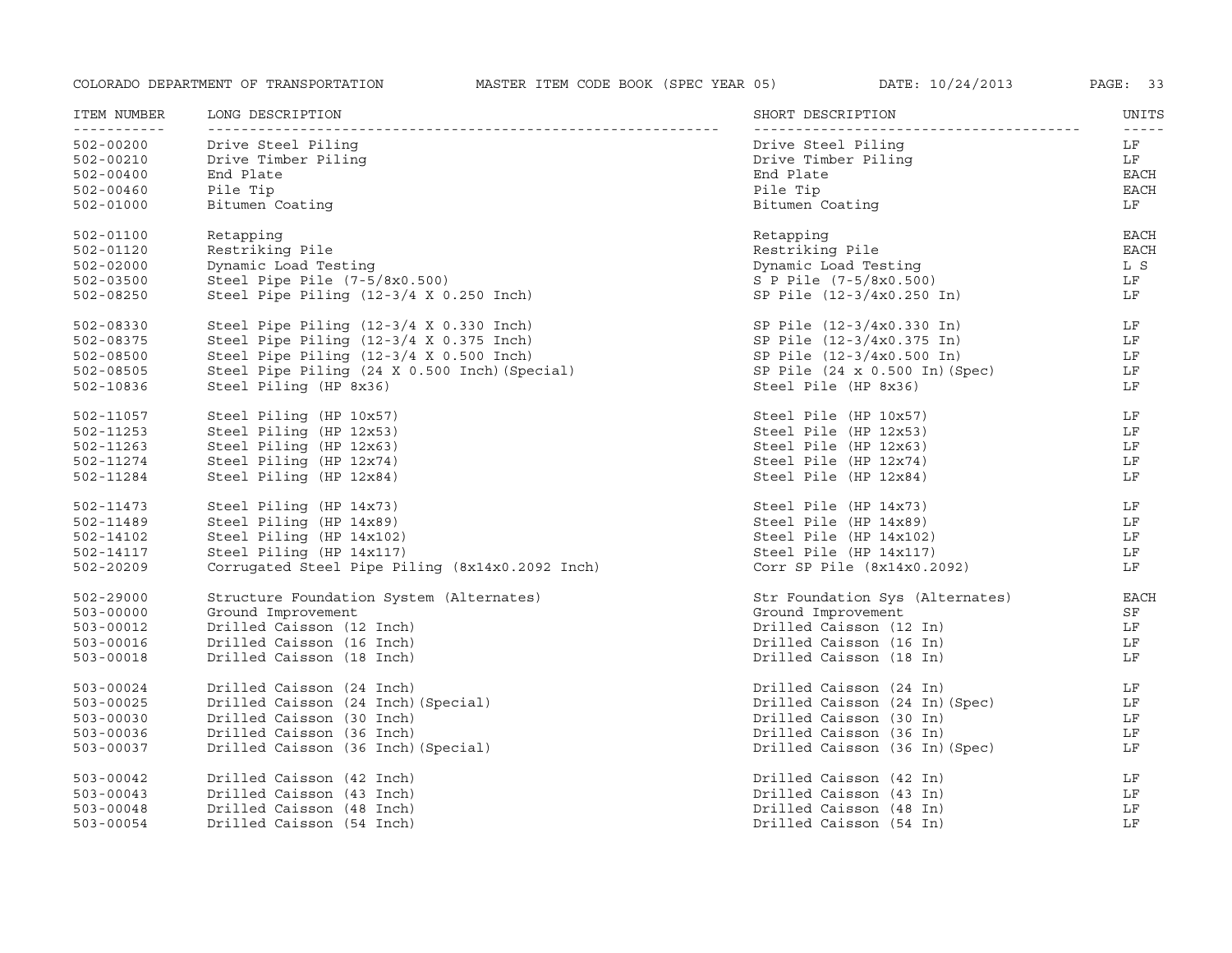| ITEM NUMBER<br><u> - - - - - - - - - -</u> | LONG DESCRIPTION                          | SHORT DESCRIPTION                         | UNITS<br>$- - - - -$ |
|--------------------------------------------|-------------------------------------------|-------------------------------------------|----------------------|
| $503 - 00055$                              | Drilled Caisson (54 Inch) (Special)       | Drilled Caisson (54 In)(Spec)             | LF                   |
| $503 - 00060$                              | Drilled Caisson (60 Inch)                 | Drilled Caisson (60 In)                   | LF                   |
| $503 - 00066$                              | Drilled Caisson (66 Inch)                 | Drilled Caisson (66 In)                   | LF                   |
| 503-00072                                  | Drilled Caisson (72 Inch)                 | Drilled Caisson (72 In)                   | LF                   |
| $503 - 00078$                              | Drilled Caisson (78 Inch)                 | Drilled Caisson (78 In)                   | LF                   |
| $503 - 00084$                              | Drilled Caisson (84 Inch)                 | Drilled Caisson (84 In)                   | LF                   |
| 503-00096                                  | Drilled Caisson (96 Inch)                 | Drilled Caisson (96 In)                   | LF                   |
| $503 - 00102$                              | Drilled Caisson (102 Inch)                | Drilled Caisson (102 Inch)                | LF                   |
| $503 - 00200$                              | Caisson (Special)                         | Caisson (Special)                         | LF                   |
| $503 - 00210$                              | Aggregate Column Ground Improvement       | Agg Column Grnd Impvmt                    | L S                  |
| $503 - 00300$                              | Caisson Load Test                         | Caisson Load Test                         | <b>EACH</b>          |
| $503 - 00400$                              | Drilling and Logging Bores                | Drill and Log Bores                       | LF                   |
| $503 - 00536$                              | Jet Grouted Shaft (36 Inch)               | Jet Grouted Shaft (36 In)                 | LF                   |
| $503 - 01060$                              | Micropile (6 Inch)                        | M pile (6 In)                             | LF                   |
| $503 - 01070$                              | Micropile (7 Inch)                        | M Pile (7 In)                             | LF                   |
| $503 - 01080$                              | Micropile (8 Inch)                        | M Pile (8 In)                             | LF                   |
| $503 - 01120$                              | Micropile (12 Inch)                       | M Pile (12 In)                            | LF                   |
| $503 - 02000$                              | Verification Test Pile                    | Verification Test Pile                    | <b>EACH</b>          |
| $504 - 03311$                              | Retaining Wall (1) (Alternative Systems)  | Retaining Wall (1) (Alternative Systems)  | L S                  |
| $504 - 03312$                              | Retaining Wall (2) (Alternative Systems)  | Retaining Wall (2) (Alternative Systems)  | L S                  |
| $504 - 03313$                              | Retaining Wall (3) (Alternative Systems)  | Retaining Wall (3) (Alternative Systems)  | L S                  |
| 504-03314                                  | Retaining Wall (4) (Alternative Systems)  | Retaining Wall (4) (Alternative Systems)  | L S                  |
| 504-03315                                  | Retaining Wall (5) (Alternative Systems)  | Retaining Wall (5) (Alternative Systems)  | L S                  |
| 504-03316                                  | Retaining Wall (6) (Alternative Systems)  | Retaining Wall (6) (Alternative Systems)  | L S                  |
| 504-03317                                  | Retaining Wall (7) (Alternative Systems)  | Retaining Wall (7) (Alternative Systems)  | L S                  |
| 504-03318                                  | Retaining Wall (8) (Alternative Systems)  | Retaining Wall (8) (Alternative Systems)  | L S                  |
| 504-03319                                  | Retaining Wall (9) (Alternative Systems)  | Retaining Wall (9) (Alternative Systems)  | L S                  |
| 504-03320                                  | Retaining Wall (10) (Alternative Systems) | Retaining Wall (10) (Alternative Systems) | L S                  |
| 504-03321                                  | Retaining Wall (11) (Alternative Systems) | Retaining Wall (11) (Alternative Systems) | L S                  |
| 504-03322                                  | Retaining Wall (12) (Alternative Systems) | Retaining Wall (12) (Alternative Systems) | L S                  |
| 504-03323                                  | Retaining Wall (13) (Alternative Systems) | Retaining Wall (13) (Alternative Systems) | L S                  |
| 504-03324                                  | Retaining Wall (14) (Alternative Systems) | Retaining Wall (14) (Alternative Systems) | L S                  |
| 504-03325                                  | Retaining Wall (15) (Alternative Systems) | Retaining Wall (15) (Alternative Systems) | L S                  |
| 504-03326                                  | Retaining Wall (16) (Alternative Systems) | Retaining Wall (16) (Alternative Systems) | L S                  |
| 504-03327                                  | Retaining Wall (17) (Alternative Systems) | Retaining Wall (17) (Alternative Systems) | L S                  |
| 504-03328                                  | Retaining Wall (18) (Alternative Systems) | Retaining Wall (18) (Alternative Systems) | L S                  |
| 504-03329                                  | Retaining Wall (19) (Alternative Systems) | Retaining Wall (19) (Alternative Systems) | L S                  |
| $504 - 03330$                              | Retaining Wall (20) (Alternative Systems) | Retaining Wall (20) (Alternative Systems) | L S                  |
| 504-03331                                  | Retaining Wall (21) (Alternative Systems) | Retaining Wall (21) (Alternative Systems) | L S                  |
|                                            |                                           |                                           |                      |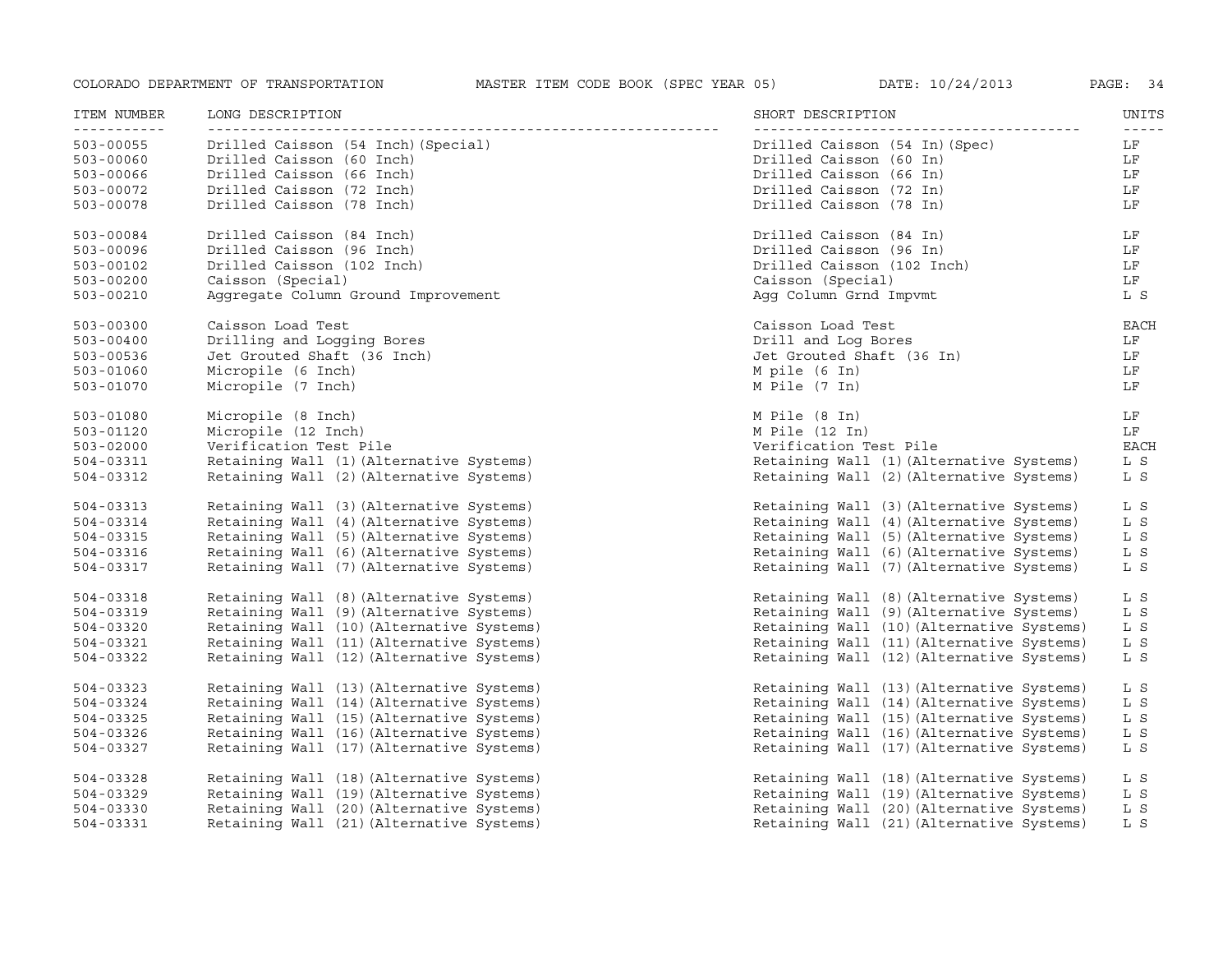| ITEM NUMBER<br><u>___________</u> | LONG DESCRIPTION                            | SHORT DESCRIPTION                         | UNITS<br>$- - - - -$ |
|-----------------------------------|---------------------------------------------|-------------------------------------------|----------------------|
| 504-03332                         | Retaining Wall (22) (Alternative Systems)   | Retaining Wall (22) (Alternative Systems) | L S                  |
| 504-03333                         | Retaining Wall (23) (Alternative Systems)   | Retaining Wall (23) (Alternative Systems) | L S                  |
| 504-03334                         | Retaining Wall (24) (Alternative Systems)   | Retaining Wall (24) (Alternative Systems) | L S                  |
| $504 - 03335$                     | Retaining Wall (25) (Alternative Systems)   | Retaining Wall (25) (Alternative Systems) | L S                  |
| 504-03336                         | Retaining Wall (26) (Alternative Systems)   | Retaining Wall (26) (Alternative Systems) | L S                  |
| 504-03337                         | Retaining Wall (27) (Alternative Systems)   | Retaining Wall (27) (Alternative Systems) | L S                  |
| 504-03338                         | Retaining Wall (28) (Alternative Systems)   | Retaining Wall (28) (Alternative Systems) | L S                  |
| 504-03339                         | Retaining Wall (29) (Alternative Systems)   | Retaining Wall (29) (Alternative Systems) | L S                  |
| 504-03340                         | Retaining Wall (30) (Alternative Systems)   | Retaining Wall (30) (Alternative Systems) | L S                  |
| $504 - 03341$                     | Retaining Wall (31) (Alternative Systems)   | Retaining Wall (31) (Alternative Systems) | L S                  |
| 504-03342                         | Retaining Wall (32) (Alternative Systems)   | Retaining Wall (32) (Alternative Systems) | L S                  |
| 504-03343                         | Retaining Wall (33) (Alternative Systems)   | Retaining Wall (33) (Alternative Systems) | L S                  |
| 504-03344                         | Retaining Wall (34) (Alternative Systems)   | Retaining Wall (34) (Alternative Systems) | L S                  |
| $504 - 03345$                     | Retaining Wall (35) (Alternative Systems)   | Retaining Wall (35) (Alternative Systems) | L S                  |
| 504-03346                         | Retaining Wall (36) (Alternative Systems)   | Retaining Wall (36) (Alternative Systems) | L S                  |
| 504-03347                         | Retaining Wall (37) (Alternative Systems)   | Retaining Wall (37) (Alternative Systems) | L S                  |
| 504-03348                         | Retaining Wall (38) (Alternative Systems)   | Retaining Wall (38) (Alternative Systems) | L S                  |
| 504-03349                         | Retaining Wall (39) (Alternative Systems)   | Retaining Wall (39) (Alternative Systems) | L S                  |
| $504 - 03350$                     | Retaining Wall (40) (Alternative Systems)   | Retaining Wall (40) (Alternative Systems) | L S                  |
| $504 - 03351$                     | Retaining Wall (41) (Alternative Systems)   | Retaining Wall (41) (Alternative Systems) | L S                  |
| 504-03411                         | Retaining Wall (Boulder)                    | Retaining Wall (Boulder)                  | SF                   |
| 504-03500                         | Retaining Wall (Design Build)               | Retaining Wall (Design Build)             | SF                   |
| 504-03600                         | Temporary Earth Retaining Wall              | Temp Earth Ret Wall                       | SF                   |
| $504 - 04230$                     | MSE Wall (Repair)                           | MSE Wall (Repair)                         | L S                  |
| $504 - 04410$                     | Block Facing                                | Block Facing                              | SF                   |
| 504-04420                         | Precast Panel Facing                        | Precast Panel Facing                      | SF                   |
| $504 - 04425$                     | Architectural Precast Concrete Panel        | Architectural Precast Concrete Panel      | SF                   |
| $504 - 04430$                     | Reinforced Concrete Facing                  | Reinforced Concrete Facing                | SF                   |
| $504 - 04440$                     | Facing (Special)                            | Facing (Special)                          | SF                   |
| $504 - 05000$                     | Wire Mesh Facing                            | Wire Mesh Facing                          | SF                   |
| 504-05100                         | Geotextile Wrap of Existing Pier Bents      | Geo Wrap of Exist Pier Bents              | EACH                 |
| 504-06100                         | Ground Nailed Wall                          | Ground Nailed Wall                        | SF                   |
| $504 - 06130$                     | Ground Nailed Wall (< 30 Foot Total Height) | Ground Nailed Wall (<30 Ft)               | SF                   |
| 504-06131                         | Ground Nailed Wall (>30 Foot Total Height)  | Ground Nailed Wall (>30 Ft)               | SF                   |
| 504-06310                         | Ground Nail (10 Foot)                       | Ground Nail (10 Foot)                     | <b>EACH</b>          |
| 504-06315                         | Ground Nail (15 Foot)                       | Ground Nail (15 Foot)                     | <b>EACH</b>          |
| $504 - 06320$                     | Ground Nail (20 Foot)                       | Ground Nail (20 Foot)                     | <b>EACH</b>          |
| 504-06325                         | Ground Nail (25 Foot)                       | Ground Nail (25 Foot)                     | <b>EACH</b>          |
| $504 - 06327$                     | Ground Nail (27 Foot)                       | Ground Nail (27 Foot)                     | <b>EACH</b>          |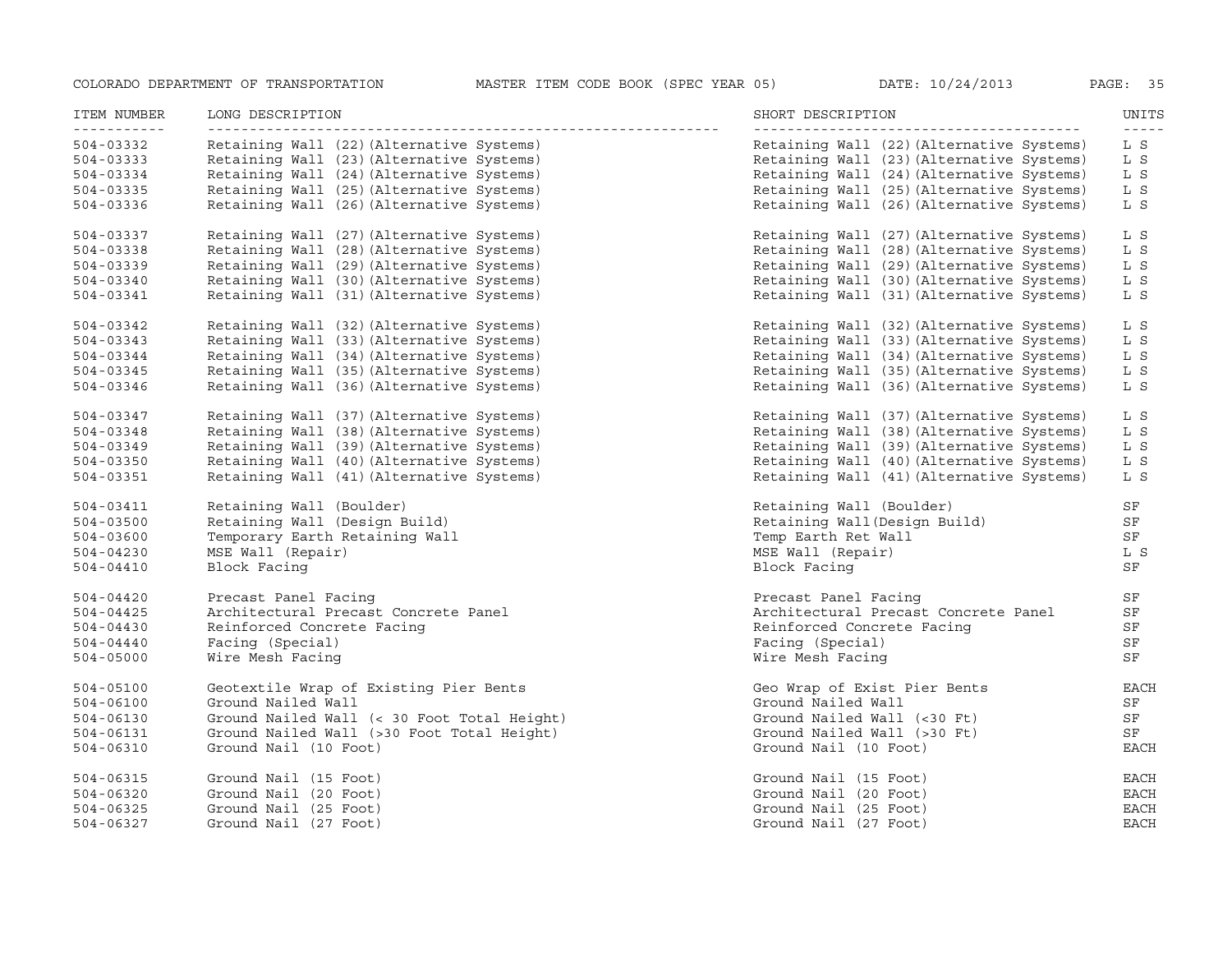| ITEM NUMBER                  | LONG DESCRIPTION                   | SHORT DESCRIPTION                  | UNITS<br>$- - - - - -$ |
|------------------------------|------------------------------------|------------------------------------|------------------------|
| -----------<br>$504 - 06330$ | Ground Nail (30 Foot)              | Ground Nail (30 Foot)              | EACH                   |
| 504-06335                    | Ground Nail (35 Foot)              | Ground Nail (35 Foot)              | <b>EACH</b>            |
| $504 - 06340$                | Ground Nail (40 Foot)              | Ground Nail (40 Foot)              | <b>EACH</b>            |
| 504-06390                    | Ground Nail (Proof Testing)        | Ground Nail (Proof Test)           | <b>EACH</b>            |
| $504 - 06400$                | Soil Nail Wall                     | Soil Nail Wall                     | SF                     |
| 504-06501                    | Permanent Tieback Anchor System    | Perm Tieback Anchor Sys            | SF                     |
| $504 - 08050$                | Stone Landscape Wall               | Stone Landscape Wall               | SF                     |
| 504-08100                    | Timber Retaining Wall              | Timber Retaining Wall              | SF                     |
| 504-08150                    | Soldier Pile Wall                  | Soldier Pile Wall                  | SF                     |
| 504-08255                    | Masonry Landscape Wall (Dry Stack) | Masonry Landscape Wall (Dry Stack) | SF                     |
| $506 - 00000$                | Riprap                             | Riprap                             | CY                     |
| 506-00005                    | Riprap                             | Riprap                             | SY                     |
| 506-00010                    | Riprap (Special)                   | Riprap (Special)                   | CY                     |
| 506-00012                    | Riprap (Special)                   | Riprap (Special)                   | <b>EACH</b>            |
| $506 - 00013$                | Riprap (Special)                   | Riprap (Special)                   | TON                    |
| 506-00015                    | Riprap Rubble Fill                 | Riprap Rubble Fill                 | CY                     |
| 506-00020                    | Place Riprap                       | Place Riprap                       | CY                     |
| 506-00025                    | Riprap (Furnish Only)              | Furn Riprap                        | <b>CY</b>              |
| 506-00030                    | Grouted Riprap                     | Grouted Riprap                     | CY                     |
| 506-00035                    | Grouted Riprap                     | Grouted Riprap                     | SY                     |
| 506-00036                    | Grouted Riprap (36 Inch) (Special) | Grouted Riprap (36 In) (Special)   | CY                     |
| 506-00042                    | Grouted Riprap (42 Inch) (Special) | Grouted Riprap (42 In) (Special)   | CY                     |
| 506-00050                    | Slope Mattress                     | Slope Mattress                     | CY                     |
| 506-00055                    | Slope Mattress (PVC Coated)        | Slope Mattress (PVC)               | CY                     |
| 506-00060                    | Place Slope Mattress               | Place Slope Mattress               | <b>CY</b>              |
| 506-00100                    | Riprap (Gabions)                   | Riprap (Gabions)                   | CY                     |
| 506-00105                    | Riprap (Gabions) (PVC Coated)      | Riprap (Gabions) (PVC)             | CY                     |
| 506-00110                    | Riprap (Wire Netting)              | Riprap (Wire Netting)              | CY                     |
| 506-00120                    | Place Riprap (Gabions)             | Place Riprap (Gabions)             | <b>CY</b>              |
| 506-00206                    | Riprap (6 Inch)                    | Riprap (6 In)                      | CY                     |
| 506-00209                    | Riprap (9 Inch)                    | Riprap (9 In)                      | <b>CY</b>              |
| 506-00212                    | Riprap (12 Inch)                   | Riprap (12 In)                     | CY                     |
| 506-00218                    | Riprap (18 Inch)                   | Riprap (18 In)                     | CY                     |
| 506-00224                    | Riprap (24 Inch)                   | Riprap (24 In)                     | CY                     |
| 506-00225                    | Riprap (24 Inch) (Special)         | Riprap (24 In) (Spec)              | CY                     |
| 506-00230                    | Riprap (30 In)                     | Riprap (30 In)                     | CY                     |
| 506-00236                    | Riprap (36 Inch)                   | Riprap (36 In)                     | CY                     |
| 506-00237                    | Riprap (36 Inch) (Special)         | Riprap (36 In) (Spec)              | <b>CY</b>              |
| $506 - 00243$                | Riprap (42 Inch) (Special)         | Riprap (42 In) (Spec)              | <b>CY</b>              |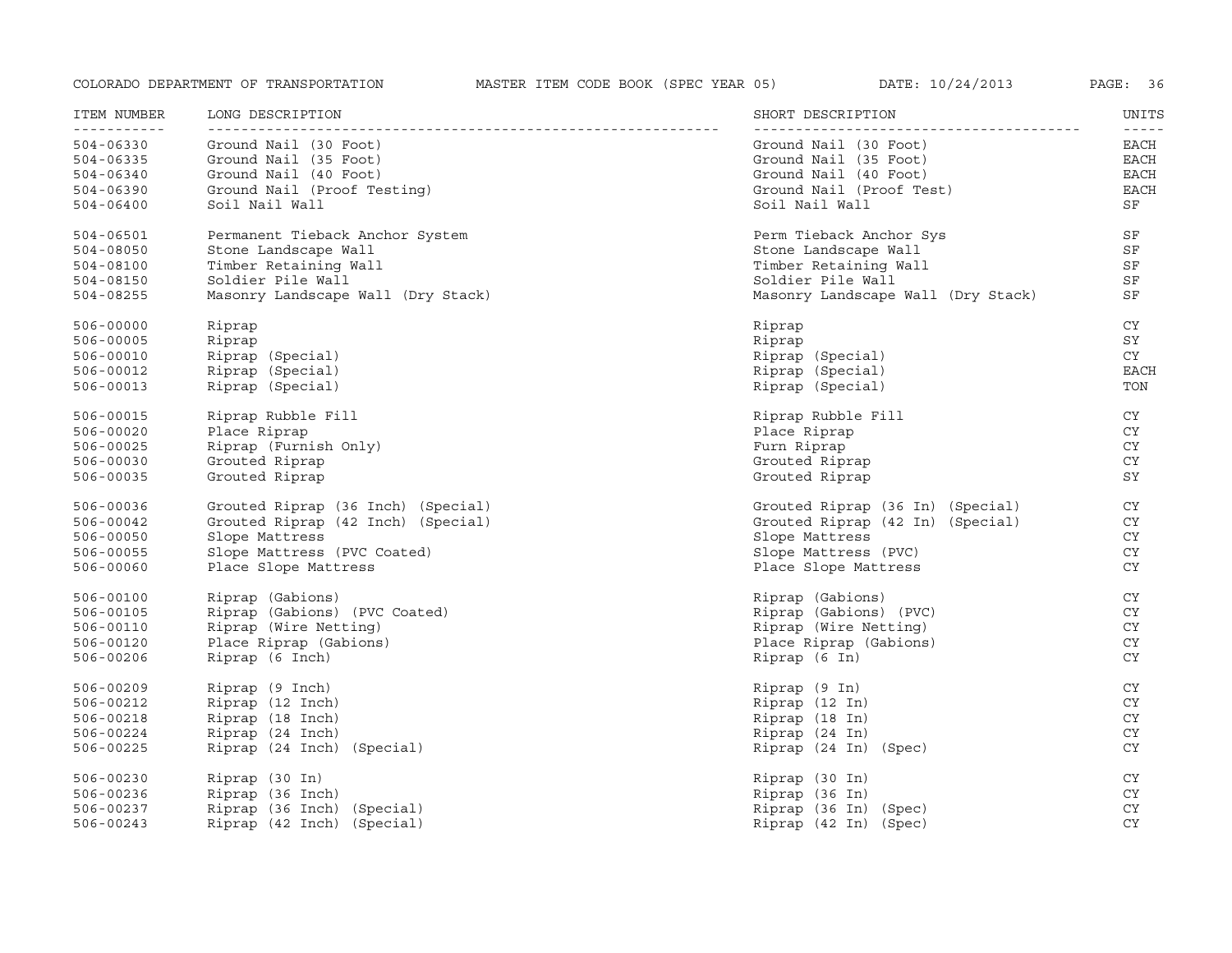| ITEM NUMBER<br>----------- | LONG DESCRIPTION                                       | SHORT DESCRIPTION              | UNITS<br>$- - - - - -$ |
|----------------------------|--------------------------------------------------------|--------------------------------|------------------------|
| 506-00312                  | Riprap (12 Inch) (Furnish Only)                        | Riprap (12 In) (Furn Only)     | CY                     |
| 506-00318                  | Riprap (18 Inch) (Furnish Only)                        | Riprap (18 In) (Furn Only)     | CY                     |
| 506-00324                  | Riprap (24 Inch) (Furnish Only)                        | Riprap (24 In) (Furn Only)     | CY                     |
| 506-00342                  | Riprap (42 Inch) (Furnish Only)                        | Riprap (42 In) (Furn Only)     | CY                     |
| 506-00406                  | Soil Riprap (6 Inch)                                   | Soil Riprap (6 In)             | <b>CY</b>              |
| 506-00409                  | Soil Riprap (9 Inch)                                   | Soil Riprap (9 In)             | CY.                    |
| 506-00412                  | Soil Riprap (12 Inch)                                  | Soil Riprap (12 In)            | CY                     |
| 506-00418                  | Soil Riprap (18 Inch)                                  | Soil Riprap (18 In)            | CY                     |
| $506 - 00424$              | Soil Riprap (24 Inch)                                  | Soil Riprap (24 In)            | CY                     |
| 506-01020                  | Geogrid Reinforcement                                  | Geogrid Reinforce              | SY                     |
| 506-01021                  | Geogrid Reinforcement (Secondary)                      | Geogrid Reinforce (Secondary)  | SY                     |
| 506-01030                  | Geocomposite Slope Mattress                            | Geocomposite Slope Mattress    | SY                     |
| 506-01100                  | Concrete Block Revetment                               | Conc Block Revetment           | SY                     |
| 506-02000                  | Recirculating Stream                                   | Recirculating Stream           | L S                    |
| 507-00000                  | Concrete Slope and Ditch Paving                        | Conc S and D Pave              | <b>CY</b>              |
| 507-00100                  | Concrete Slope and Ditch Paving (Reinforced)           | Conc S and D Pave (Reinf)      | CY                     |
| 507-00101                  | Concrete Slope and Ditch Paving (Reinforced            | Conc S and D Pave (Reinf)      | LF                     |
| 507-00105                  | Concrete Slope and Ditch Paving (Reinforced) (Colored) | Conc S and D Pave $(Reinf)(C)$ | CY                     |
| $507 - 00200$              | Dry Rubble Slope and Ditch Paving                      | Dry Rubble S and D Pave        | CY                     |
| 507-00250                  | Dry Rubble Slope and Ditch Paving (Special)            | Dry Rubble S and D Pave (S)    | CY.                    |
| 507-00300                  | Grouted Rubble Slope and Ditch Paving                  | Gr Rubble S and D Pave         | CY                     |
| 507-00350                  | Grouted Riprap Slope and Ditch Paving                  | Gr Riprap S and D Pave         | CY                     |
| $507 - 00400$              | Bituminous Slope and Ditch Paving (Asphalt)            | Bitum S and D Pave (Asph)      | TON                    |
| 507-00550                  | Concrete Lined Ditch                                   | Concrete Lined Ditch           | LF                     |
| 507-00600                  | Metal Lined Ditch                                      | Metal Lined Ditch              | LF                     |
| 507-00700                  | Slope and Ditch Paving (Special)                       | S and D Pave (Spec)            | CY                     |
| 507-00725                  | Slope and Ditch Paving (Special)                       | S and D Paving (Special)       | LF                     |
| 507-00750                  | Irrigation Ditch System                                | Irrigation Ditch System        | L S                    |
| 508-00000                  | Untreated Timber                                       | Untr Timber                    | MFBM                   |
| 508-00100                  | Treated Timber                                         | Tr Timber                      | MFBM                   |
| 508-00520                  | Insulation Material (2 Inch)                           | Insulation Material (2 In)     | SF                     |
| 508-08150                  | Provide Temporary Support                              | Provide Temporary Support      | SY                     |
| 508-90000                  | Paint Existing Structure                               | Paint Existing Structure       | L S                    |
| 509-00000                  | Structural Steel                                       | Str Steel                      | LB                     |
| 509-00001                  | Structural Steel (Galvanized)                          | Str Steel (Galv)               | LB                     |
| 509-00004                  | Structural Steel (Long Span Welded Steel Pipe)         | Str Steel (Pipe)               | LB                     |
| 509-00010                  | Structural Steel (Special)                             | Str Steel (Spec)               | LB                     |
| 509-08010                  | Alter and Erect Structural Steel                       | Alter-Erect Str Steel          | L S                    |
| 509-08020                  | Alter and Erect Structural Steel                       | Alter-Erect Str Steel          | LB                     |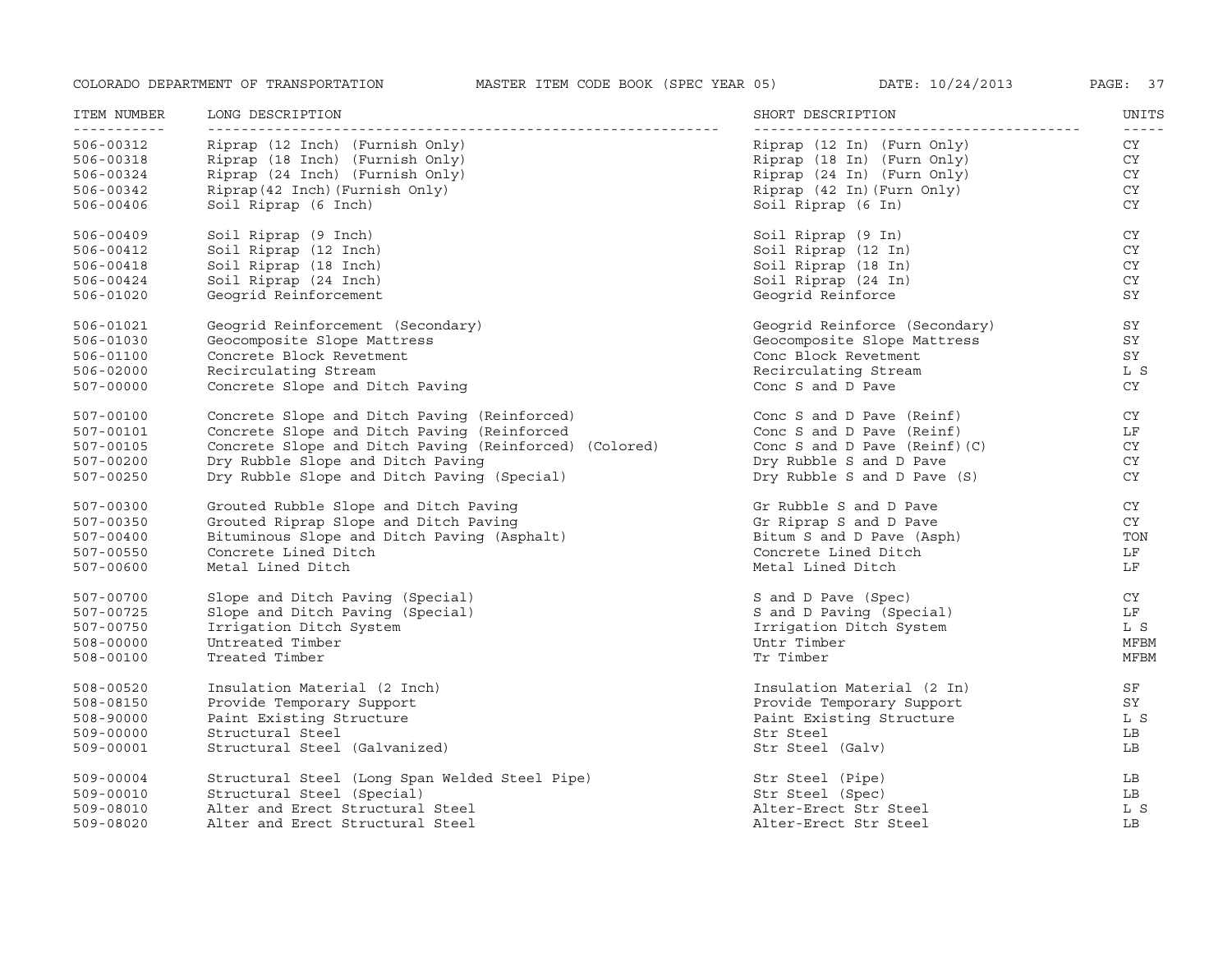| ITEM NUMBER              | LONG DESCRIPTION                                                 | SHORT DESCRIPTION                  | UNITS              |
|--------------------------|------------------------------------------------------------------|------------------------------------|--------------------|
| ___________<br>509-08100 | -----------------<br>Provide Temporary Support                   | Provide Temporary Support          | $- - - - -$<br>L S |
| 509-08120                | Temporary Bridge Deck                                            | Temporary Bridge Deck              | SF                 |
| 509-08202                | Retrofit/Repair Type II                                          | Retrofit/Repair Ty II              | EACH               |
| 509-18055                | Structural Steel (W 18x55)                                       | Str Steel (W 18x55)                | TON                |
| 509-20000                | MC 12 x 50 Steel Sets (Install Only)                             | MC 12 x 50 Steel Sets (Inst Only)  | LF                 |
| 509-20001                | Steel Sets (Install Only)                                        | Steel Sets (Install Only)          | <b>EACH</b>        |
| 509-50000                | Corrugated Steel Bridge Plank                                    | Cor Steel Br Plank                 | ${\rm SF}$         |
| 509-50300                | Timber Fastener (Galvanized)                                     | Timber Fastener (Galv)             | <b>EACH</b>        |
| 509-50400                | Restraining Bracket                                              | Restraining Bracket                | EACH               |
| 509-50410                | Metal Panels (New)                                               | Metal Panels (New)                 | ${\rm SF}$         |
| 509-50420                | Air Flue Modifications                                           | Air Flue Modifications             | <b>EACH</b>        |
| 509-60000                | Architectural Steel Refurbishment                                | Refurb Architectural Steel         | L S                |
| 509-60100                | Repair of Handrails and Supports                                 | Repair Handrails & Supports        | L S                |
| 509-60200                | Access Screen Door                                               | Access Screen Door                 | EACH               |
| 509-90000                | Paint Existing Structure (S)                                     | Paint Existing Str(S)              | L S                |
| 509-90001                | Paint Existing Structure                                         | Paint Existing Structure           | <b>EACH</b>        |
| 509-90002                | Paint Existing Structure (Special)                               | Paint Existing Structure (Special) | GAL                |
| 509-90003                | Paint Structural Steel                                           | Paint Structural Steel             | L S                |
| 509-90005                | Paint Handrail                                                   | Paint Handrail                     | LF                 |
| 509-90010                | Zinc Metalizing                                                  | Zinc Metalizing                    | SY                 |
| 510-00120                | Structural Plate Pipe (120 Inch)                                 | Str PP (120 In)                    | LF                 |
| 510-00126                | Structural Plate Pipe (126 Inch)                                 | Str PP(126 In)                     | LF                 |
| 510-00132                | Structural Plate Pipe (132 Inch)                                 | Str PP (132 In)                    | LF                 |
| 510-00138                | Structural Plate Pipe (138 Inch)                                 | Str PP(138 In)                     | LF                 |
| 510-00144                | Structural Plate Pipe (144 Inch)                                 | Str PP(144 In)                     | LF                 |
| 510-00150                | Structural Plate Pipe (150 Inch)                                 | Str PP (150 In)                    | LF                 |
| 510-00156                | Structural Plate Pipe (156 Inch)                                 | Str PP (156 In)                    | LF                 |
| 510-00162                | Structural Plate Pipe (162 Inch)                                 | Str PP(162 In)                     | LF                 |
| 510-00168                | Structural Plate Pipe (168 Inch)                                 | Str PP (168 In)                    | LF                 |
| 510-00174                | Structural Plate Pipe (174 Inch)                                 | Str PP (174 In)                    | LF                 |
| 510-00180                | Structural Plate Pipe (180 Inch)                                 | Str PP(180 In)                     | LF                 |
| 510-01000                | Place Structural Plate Pipe                                      | Place Str PP                       | LF                 |
| 510-10079                | Structural Plate Arch Pipe (5 Foot 10 Inch X 6 Foot 6 Inch)      | $Str$ PAP $(5-10x6-6)$             | LF                 |
| 510-10087                | Structural Plate Arch Pipe (5 Foot 10 Inch X 7 Foot 7 Inch)      | Str PAP (5-10x7-7)                 | LF                 |
| 510-10159                | Structural Plate Arch Pipe (15 Foot 10 Inch X 9 Foot 10<br>Inch) | Str PAP (15-10x9-10)               | LF                 |
| 510-20021                | Structural Plate Arch (9 Foot 0 Inch X 4 Foot $8-1/2$ Inch)      | $Str PA (9-0x4-8.5)$               | LF                 |
| 510-20025                | Structural Plate Arch Pipe (13 foot 6 inch x 9 foot 6 inch)      | Str PAP $(13-6 \times 9-6)$        | LF                 |
| 510-20062                | Structural Plate Arch (15 Foot 0 Inch X 7 Foot 5 Inch)           | $Str PA (15-0x7-5)$                | LF                 |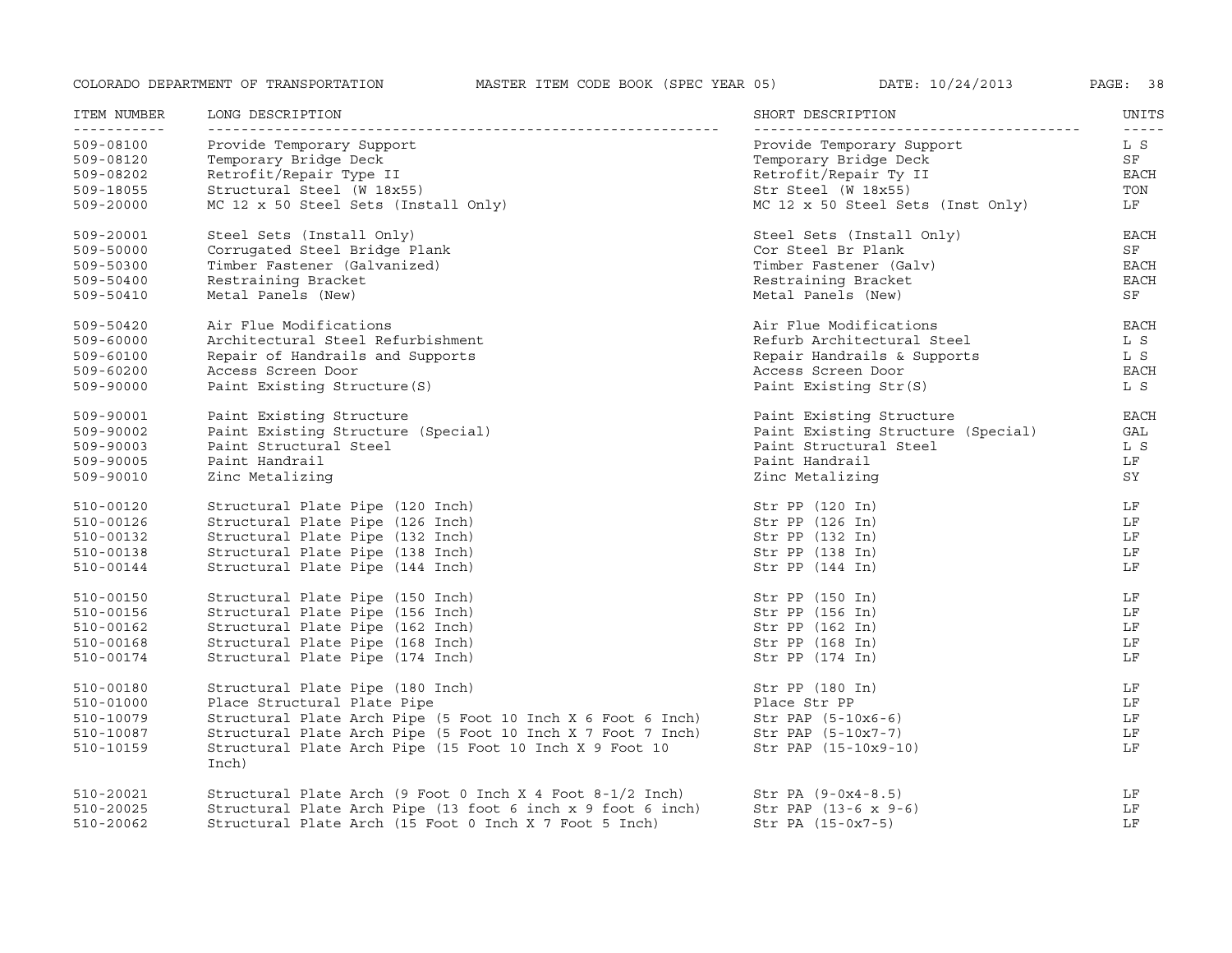| ITEM NUMBER<br><u> - - - - - - - - - - -</u> | LONG DESCRIPTION                                  | SHORT DESCRIPTION                        | UNITS<br>$- - - - -$ |
|----------------------------------------------|---------------------------------------------------|------------------------------------------|----------------------|
| 510-20100                                    | Structural Plate Arch (Special)                   | Str PA (Spec)                            | LF                   |
| 510-50000                                    | Tunnel Liner                                      | Tunnel Liner                             | LF                   |
| 512-00101                                    | Bearing Device (Type I)                           | Bearing Device (Type I)                  | EACH                 |
| 512-00102                                    | Bearing Device (Type II)                          | Bearing Device (Type II)                 | EACH                 |
| 512-00103                                    | Bearing Device (Type III)                         | Bearing Device (Type III)                | EACH                 |
| 512-00105                                    | Bearing Device (Type II) (Special)                | Bearing Device (Ty II) (Spec)            | <b>EACH</b>          |
| 512-00110                                    | Bronze Bearing Plate                              | Bronze Bearing Plate                     | LB                   |
| 512-00114                                    | Bearing Device (Type IV)                          | Bearing Device (Type IV)                 | EACH                 |
| 512-00115                                    | Bearing Device (Type V)                           | Bearing Device (Type V)                  | EACH                 |
| 512-00118                                    | Bearing Device (Special)                          | Bearing Device (Spec)                    | EACH                 |
| 512-00120                                    | Bearing Repair Corbel                             | Bearing Repair Corbel                    | EACH                 |
| 513-00600                                    | Bridge Drain                                      | Bridge Drain                             | <b>EACH</b>          |
| 513-00606                                    | Bridge Drain (6 Inch)                             | Bridge Drain (6 In)                      | <b>EACH</b>          |
| 513-00608                                    | Bridge Drain (8 Inch)                             | Bridge Drain (8 In)                      | <b>EACH</b>          |
| 513-00690                                    | Bridge Drain (Special)                            | Bridge Drain (Spec)                      | <b>EACH</b>          |
| 513-00691                                    | Bridge Drain (Special) (Install Only)             | Inst Bridge Drain (Spec)                 | EACH                 |
| 514-00000                                    | Pipe Railing                                      | Pipe Railing                             | LF                   |
| 514-00025                                    | Pipe and Redwood Railing                          | Pipe and Redwood Railing                 | LF                   |
| 514-00100                                    | Hand Rail                                         | Hand Rail                                | LF                   |
| 514-00200                                    | Pedestrian Railing (Steel)                        | Pedestrian Railing (Steel)               | LF                   |
| 514-00201                                    | Pedestrian Railing (Steel) (Special)              | Ped Railing (Steel) (Spec)               | LF                   |
| 514-00300                                    | Traffic Railing (Steel)                           | Traffic Railing (Steel)                  | LF                   |
| 514-01000                                    | Bridge Railing (Aluminum)                         | Bridge Railing (Alum)                    | LF                   |
| 514-01010                                    | Pedestrian Railing (Aluminum)                     | Pedestrian Railing (Alum)                | LF                   |
| 514-01011                                    | Bridge Rail (Steel)                               | Bridge Rail (Steel)                      | LF                   |
| 514-01017                                    | Combination Pedestrian and Traffic Rail (Special) | Combination Rail (Spec)                  | LF                   |
| 514-01020                                    | Pedestrian Railing (Timber)                       | Pedestrian Railing (T)                   | LF                   |
| 514-01030                                    | Bikeway Railing (Timber)                          | Bikeway Railing (T)                      | LF                   |
| 514-01040                                    | Bikeway Railing (Steel)                           | Bikeway Railing (S)                      | LF                   |
| 514-01050                                    | Hand and Bikeway Railing                          | Hand and Bikeway Railing                 | LF                   |
| 514-01100                                    | Perforated Aluminum Panel                         | Perforated Aluminum Panel                | SF                   |
| 514-02100                                    | Install Panel Restraining Tubing                  | Inst Panel Restraining Tubing            | LF                   |
| 514-02150                                    | Install Anchor Bolt                               | Inst Anchor Bolt                         | <b>EACH</b>          |
| 514-03411                                    | Retaining Wall (1) (Alternative Systems)          | Retaining Wall (1) (Alternative Systems) | SF                   |
| 515-00120                                    | Waterproofing (Membrane)                          | Waterproofing (Membrane)                 | SY                   |
| 515-00121                                    | Waterproofing (Membrane)                          | Waterproofing (Membrane)                 | LF                   |
| 515-00122                                    | Waterproofing (Membrane) (Special)                | Waterproofing (Membrane) (Spec)          | SY                   |
| 515-00200                                    | Waterproofing (Duct Floor)                        | Waterproofing (Duct Floor)               | SY                   |
| 515-00250                                    | Tunnel Drainage Membrane Lining                   | Tunnel Drain Membr Lining                | LF                   |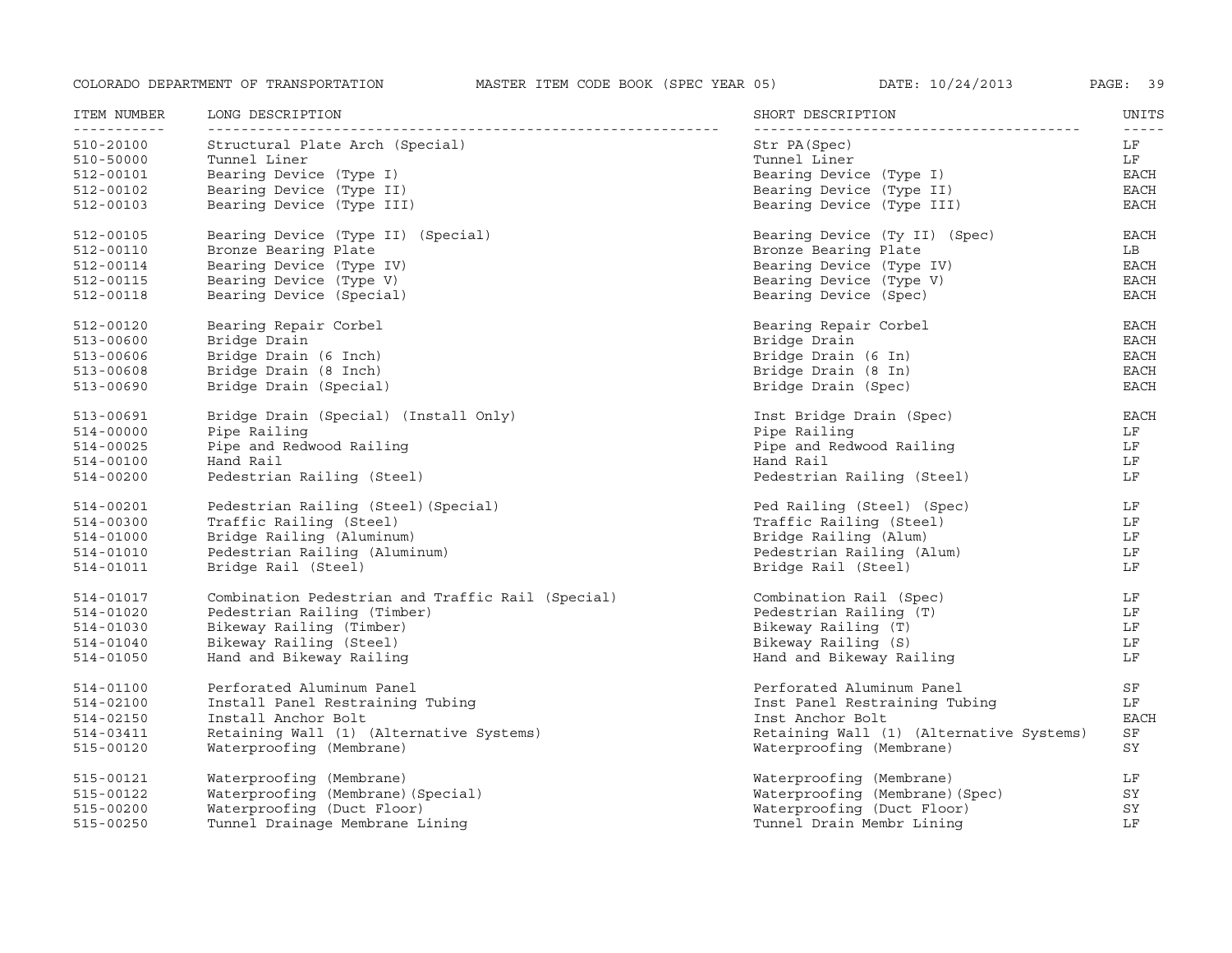| ITEM NUMBER   | LONG DESCRIPTION                                           | SHORT DESCRIPTION                        | UNITS |
|---------------|------------------------------------------------------------|------------------------------------------|-------|
| 515-00251     | Tunnel Drainage Membrane Lining                            | Tunnel Drain Membr Lining                | SY    |
| 515-00300     | Waterproof Coating                                         | Waterproof Coating                       | SY    |
| 515-00400     | Concrete Sealer                                            | Concrete Sealer                          | SY    |
| 515-00410     | Concrete Sealer (Calcium Nitrite)                          | Concrete Sealer (Calcium Nitrite)        | SY    |
| 515-00500     | Corrosion Inhibitor (Penetrating)                          | Corrosion Inhibitor (Penetrating)        | SY    |
| $516 - 00000$ | Dampproofing (Asphalt)                                     | Dampproofing (Asphalt)                   | SY    |
| 517-00000     | Waterproofing (Asphalt)                                    | Waterproofing (Asphalt)                  | SY    |
| 517-00050     | Waterproofing (Joint)                                      | Waterproofing (Joint)                    | LF    |
| 517-00100     | Waterproofing (Railroad)                                   | Waterproofing (Railroad)                 | SY    |
| 518-00000     | Bridge Compression Joint Sealer                            | Brdg Compress Joint Sealer               | LF    |
| 518-00010     | Roadway Compression Joint Sealer                           | Rdwy Compress Joint Sealer               | LF    |
| 518-00100     | Waterstop                                                  | Waterstop                                | LF    |
| 518-00106     | Waterstop (6 Inch)                                         | Waterstop (6 In)                         | LF    |
| 518-00109     | Waterstop (9 Inch)                                         | Waterstop (9 In)                         | LF    |
| 518-00112     | Waterstop (12 Inch)                                        | Waterstop (12 In)                        | LF    |
| 518-00206     | Waterstop (Split Type) (6 Inch)                            | Waterstop (Split Ty) (6 In)              | LF    |
| 518-01001     | Bridge Expansion Joint (Asphaltic Plug)                    | Br Expan Joint (Asphaultic Plug)         | LF    |
| 518-01002     | Bridge Expansion Device (0-2 Inch)                         | Br Expan Device (0-2 In)                 | LF    |
| 518-01004     | Bridge Expansion Device (0-4 Inch)                         | Br Expan Device (0-4 In)                 | LF    |
| 518-01005     | Bridge Expansion Device (0-4 Inch) (with Snow Plow Plates) | Br Expan Device (0-4 In) (with SPP)      | LF    |
| 518-01006     | Bridge Expansion Device (0-6 Inch)                         | Br Expan Device (0-6 In)                 | LF    |
| 518-01009     | Bridge Expansion Device (0-9 Inch)                         | Br Expan Device (0-9 In)                 | LF    |
| 518-01012     | Bridge Expansion Device (0-12 Inch)                        | Br Expan Device (0-12 In)                | LF    |
| 518-01015     | Bridge Expansion Device (0-15 Inch)                        | Br Expan Device (0-15 In)                | LF    |
| 518-01018     | Bridge Expansion Device (0-18 Inch)                        | Br Expan Device (0-18 In)                | LF    |
| 518-01050     | Bridge Expansion Device (Special)                          | Br Expan Device (Special)                | LF    |
| 518-01104     | Bridge Expansion Device (0-4 Inch) (Install Only)          | Inst Br Expan Device (0-4 In)            | LF    |
| 518-01109     | Bridge Expansion Device (Greater Than 4 In) (Install Only) | Inst Br Expan Device (Greater Than 4 In) | LF    |
| 518-01201     | Bridge Expansion Device (Type 1)                           | Br Expan Device (Type 1)                 | LF    |
| 518-01250     | Bridge Expansion Cover Plate                               | Br Expan Cover Plate                     | LF    |
| 518-01304     | Bridge Expansion Device (Neoprene) (0-4 Inch)              | Br Expan Device (Neoprene) (0-4 In)      | LF    |
| 518-01309     | Bridge Expansion Device (Neoprene) (0-9 Inch)              | Br Expan Device (Neoprene) (0-9 In)      | LF    |
| 518-02000     | Elastomeric Concrete End Dam                               | Elastomeric Conc End Dam                 | LF    |
| 518-02010     | Elastomeric Concrete End Dam                               | Elastomeric Conc End Dam                 | CF    |
| 518-02030     | Polyester Concrete End Dam                                 | Polyester Conc End Dam                   | CF    |
| 518-02100     | Polymer Mortar End Dam                                     | Polymer Mortar End Dam                   | CF    |
| 518-03000     | Sawing and Sealing Bridge Joint                            | Saw and Seal Br Joint                    | LF    |
| 518-03100     | Rapid Cure Silicone Joint Seal                             | Rapid Cure Silicone Jt Seal              | LF    |
| 518-03110     | Preformed Silicone Joint Sealant                           | Preform Silicone Jt Seal                 | LF    |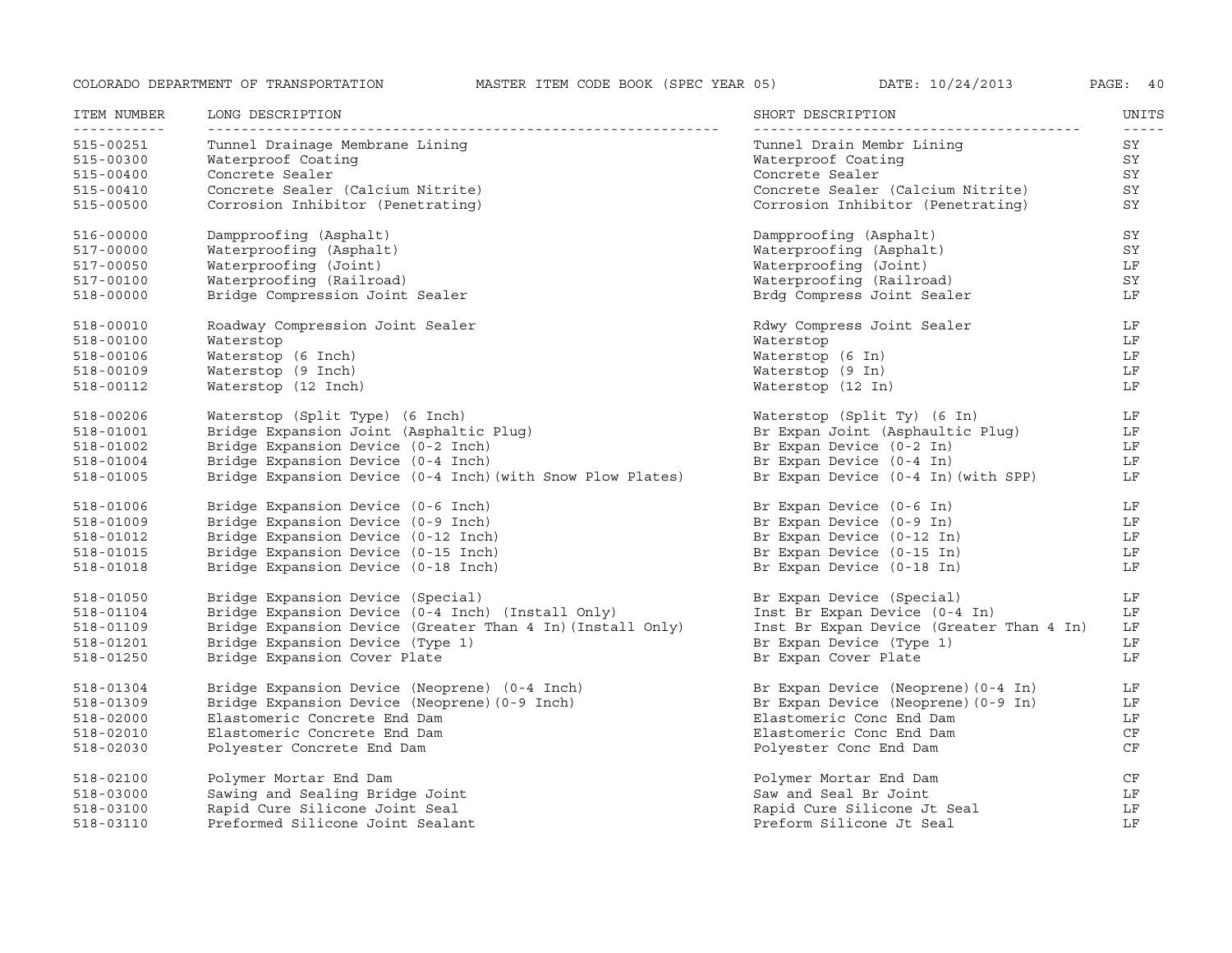| ITEM NUMBER<br>----------- | LONG DESCRIPTION                                            | SHORT DESCRIPTION                      | UNITS<br>$- - - - -$ |
|----------------------------|-------------------------------------------------------------|----------------------------------------|----------------------|
| 519-00100                  | Epoxy                                                       | Epoxy                                  | GAL                  |
| 519-00200                  | Epoxy Mortar                                                | Epoxy Mortar                           | CF                   |
| 519-01000                  | Epoxy Resin (Injection)                                     | Epoxy Resin (Injection)                | LF                   |
| 519-01050                  | Epoxy Resin Crack Sealer                                    | Epoxy Resin Crack Sealer               | SF                   |
| 519-01100                  | Epoxy Mortar (Injection)                                    | Epoxy Mortar (Injection)               | LF                   |
| 519-01200                  | Epoxy Mortar (Patching)                                     | Epoxy Mortar (Patching)                | CF                   |
| 519-01300                  | Polyurethane Resin                                          | Polyurethane Resin                     | LB                   |
| 519-02000                  | Corner Monuments                                            | Corner Monuments                       | <b>EACH</b>          |
| 519-03000                  | Thin Bonded Epoxy Overlay                                   | Thin Bonded Epoxy Overlay              | SY                   |
| 519-03030                  | Thin Bonded Overlay (Polyester Concrete)                    | Thin Bonded Overlay (Poly Conc)        | SY                   |
| 519-03040                  | Thin Bonded Overlay (Polyester Concrete)                    | Thin Bonded Overlay (Poly Conc)        | CY                   |
| 519-03050                  | Thin Bonded Overlay (Polyester Concrete)                    | Thin Bonded Overlay (Poly Conc)        | CF                   |
| 520-00000                  | Bridge Hanger Cable Assembly                                | Bridge Hanger Cable Assembly           | L S                  |
| 521-00000                  | Slurry Cut-Off Wall                                         | Slurry Cut-Off Wall                    | SF                   |
| 521-00003                  | Slurry Wall Washing                                         | Slurry Wall Washing                    | SF                   |
| 521-00009                  | Excess Slurry Loss                                          | Excess Slurry Loss                     | CY                   |
| 521-00010                  | Slurry Cut Off Wall (Concrete T Wall)                       | Slurry Wall (Conc T Wall)              | SF                   |
| 521-00024                  | Slurry Cut-Off Wall (Concrete Diaphragm) (24 In)            | Slurry Wall (Conc Diaph) (24 In)       | SF                   |
| 521-00036                  | Slurry Cut Off Wall (Concrete Diaphragm) (36 In)            | Slurry Wall (Conc Diaph) (36 In)       | SF                   |
| 521-00042                  | Slurry Cut Off Wall (Concrete Diaphragm) (42 In)            | Slurry Wall (Conc Diaph) (42 In)       | SF                   |
| 521-00043                  | Slurry Cut Off Wall (Concrete Diaphragm) (Abutment) (42 In) | Slurry Wall (Conc Diaph)(Abut) (42 In) | SF                   |
| 521-00048                  | Slurry Cut Off Wall (Concrete Diaphragm) (48 In)            | Slurry Wall (Conc Diaph) (48 In)       | SF                   |
| 521-00060                  | Slurry Wall                                                 | Slurry Wall                            | SF                   |
| 601-01000                  | Concrete Class B                                            | Conc CL B                              | CY                   |
| 601-01010                  | Concrete Class BZ                                           | Conc CL BZ                             | <b>CY</b>            |
| 601-01025                  | Concrete Class B (Miscellaneous)                            | Conc CL B (Misc)                       | CY                   |
| 601-01030                  | Concrete Class B (Box Culvert)                              | Conc CL B (Box)                        | CY                   |
| 601-01040                  | Concrete Class B (Bridge)                                   | Conc CL B (Bridge)                     | CY                   |
| 601-01050                  | Concrete Class B (Wall)                                     | Conc CL B (Wall)                       | CY                   |
| 601-01060                  | Concrete Class B (Tunnel)                                   | Conc CL B (Tunnel)                     | CY                   |
| 601-01065                  | Concrete Class B (Mud Slab)                                 | Conc CL B (Mud Slab)                   | <b>CY</b>            |
| 601-03000                  | Concrete Class D                                            | Conc CL D                              | <b>CY</b>            |
| 601-03020                  | Concrete Class D (Miscellaneous)                            | Conc CL D (Misc)                       | <b>CY</b>            |
| 601-03025                  | Concrete Class D (Miscellaneous) (Colored)                  | Conc $CL D (Misc) (C)$                 | CY.                  |
| 601-03027                  | Concrete Class D (Special)                                  | Conc CL D (Spec)                       | <b>CY</b>            |
| 601-03030                  | Concrete Class D (Box Culvert)                              | Conc $CL$ $D$ $(Box)$                  | CY                   |
| 601-03040                  | Concrete Class D (Bridge)                                   | Conc CL D (Bridge)                     | CY                   |
| 601-03041                  | Concrete Class D (Bridge) (Special)                         | Conc CL D (Bridge) (Spec)              | <b>CY</b>            |
| 601-03050                  | Concrete Class D (Wall)                                     | Conc CL D (Wall)                       | <b>CY</b>            |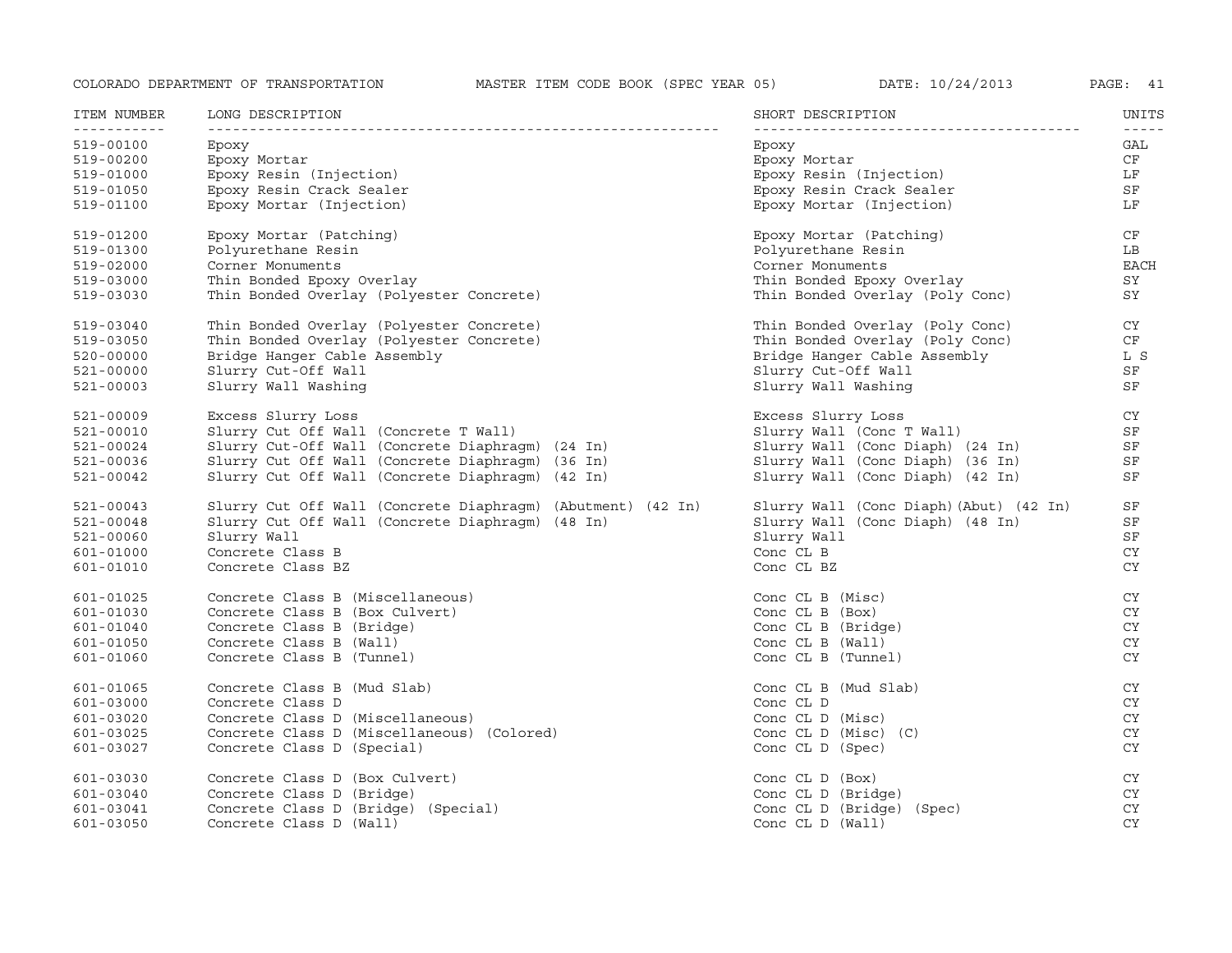| ITEM NUMBER<br>----------- | LONG DESCRIPTION                                    | SHORT DESCRIPTION             | UNITS<br>$- - - - - -$ |
|----------------------------|-----------------------------------------------------|-------------------------------|------------------------|
| 601-03052                  | Concrete Class D (Wall) (Colored)                   | Conc $CL D (Wall) (C)$        | CY                     |
| 601-03055                  | Concrete Class D (Wall) (Special)                   | Conc CL D (Wall) (Spec)       | CY                     |
| 601-03540                  | Concrete Class DT (Deck Topping)                    | Conc CL DT (Deck Topping)     | CY                     |
| 601-03550                  | Concrete Class DTR                                  | Conc CL DTR                   | CY                     |
| 601-04000                  | Concrete Class E                                    | Conc CL E                     | CY.                    |
| 601-04100                  | Concrete Class E (Bridge)                           | Conc CL E (Bridge)            | CY                     |
| 601-05000                  | Concrete Class H                                    | Conc CL H                     | CY                     |
| 601-05001                  | Concrete Class H (Bridge)                           | Conc CL H (Bridge)            | CY                     |
| 601-05010                  | Concrete Class H (Special)                          | Conc $CL$ $H(Sp)$             | CY                     |
| 601-05012                  | Concrete Class KS                                   | Conc CL KS                    | CY.                    |
| 601-05016                  | Concrete Class P                                    | Conc CL P                     | CY                     |
| 601-05020                  | Concrete Class R                                    | Conc CL R                     | CY                     |
| 601-05035                  | Concrete Class S35                                  | Conc CL S35                   | CY                     |
| 601-05045                  | Concrete Class S40                                  | Conc CL S40                   | CY.                    |
| 601-05050                  | Concrete Class S50                                  | Conc CL S50                   | CY.                    |
| 601-05540                  | Concrete Class HT (Deck Topping)                    | Conc CL HT (Deck Topping)     | CY                     |
| 601-05900                  | Concrete Self Consolidating                         | Conc SC                       | CY                     |
| 601-06020                  | Concrete (Patching) (Polymer)                       | Conc (Patching) (Polymer)     | CY                     |
| 601-06100                  | Concrete (Patching)                                 | Conc (Patching)               | <b>CY</b>              |
| 601-06150                  | Concrete (Patching)                                 | Conc (Patching)               | SF                     |
| 601-06175                  | Concrete (Place)                                    | Conc (Place)                  | CY                     |
| 601-06250                  | Calcium Nitrite                                     | Calcium Nitrite               | GAL                    |
| 601-06300                  | Cement Grout                                        | Cement Grout                  | CF                     |
| 601-06400                  | Grout (Bridge) (Special)                            | Grout (Bridge) (Spec)         | CF                     |
| 601-07000                  | Concrete Retaining Wall                             | Conc Retaining Wall           | SF                     |
| 601-10200                  | Mud Jacking                                         | Mud Jacking                   | HOUR                   |
| 601-10250                  | Slab Jacking                                        | Slab Jacking                  | LB                     |
| 601-10310                  | Fly Ash Slurry                                      | Fly Ash Slurry                | CY                     |
| 601-10320                  | Lime - Fly Ash Slurry Pressure Injection            | Lime-Fly Ash Injection        | CF                     |
| 601-10330                  | Portland Cement - Fly Ash Slurry Pressure Injection | Port Cement-Fly Ash Injection | CF                     |
| 601-10350                  | Slab Stabilization                                  | Slab Stabilization            | EACH                   |
| 601-10400                  | Drilled Hole                                        | Drilled Hole                  | <b>EACH</b>            |
| 601-11006                  | Shotcrete (Smoothing) (Supplemental)                | Shotcrete (Smooth) (Suppl)    | CY                     |
| 601-12072                  | Concrete Lining (72 Inch Conduit)                   | Conc Lining (72 In Cond)      | LF                     |
| 601-12084                  | Concrete Lining (84 Inch Conduit)                   | Conc Lining (84 In Cond)      | LF                     |
| 601-12120                  | Concrete Lining (120 Inch Conduit)                  | Conc Lining (120 In Cond)     | LF                     |
| 601-13000                  | Final Lining Concrete (Portals)                     | Final Lin Conc (Portals)      | CY.                    |
| 601-13001                  | Structural Concrete Stain (Special)                 | Str Conc Stain (Special)      | SY                     |
| 601-13002                  | Final Lining Concrete Footing                       | Final Lin Conc Foot           | <b>CY</b>              |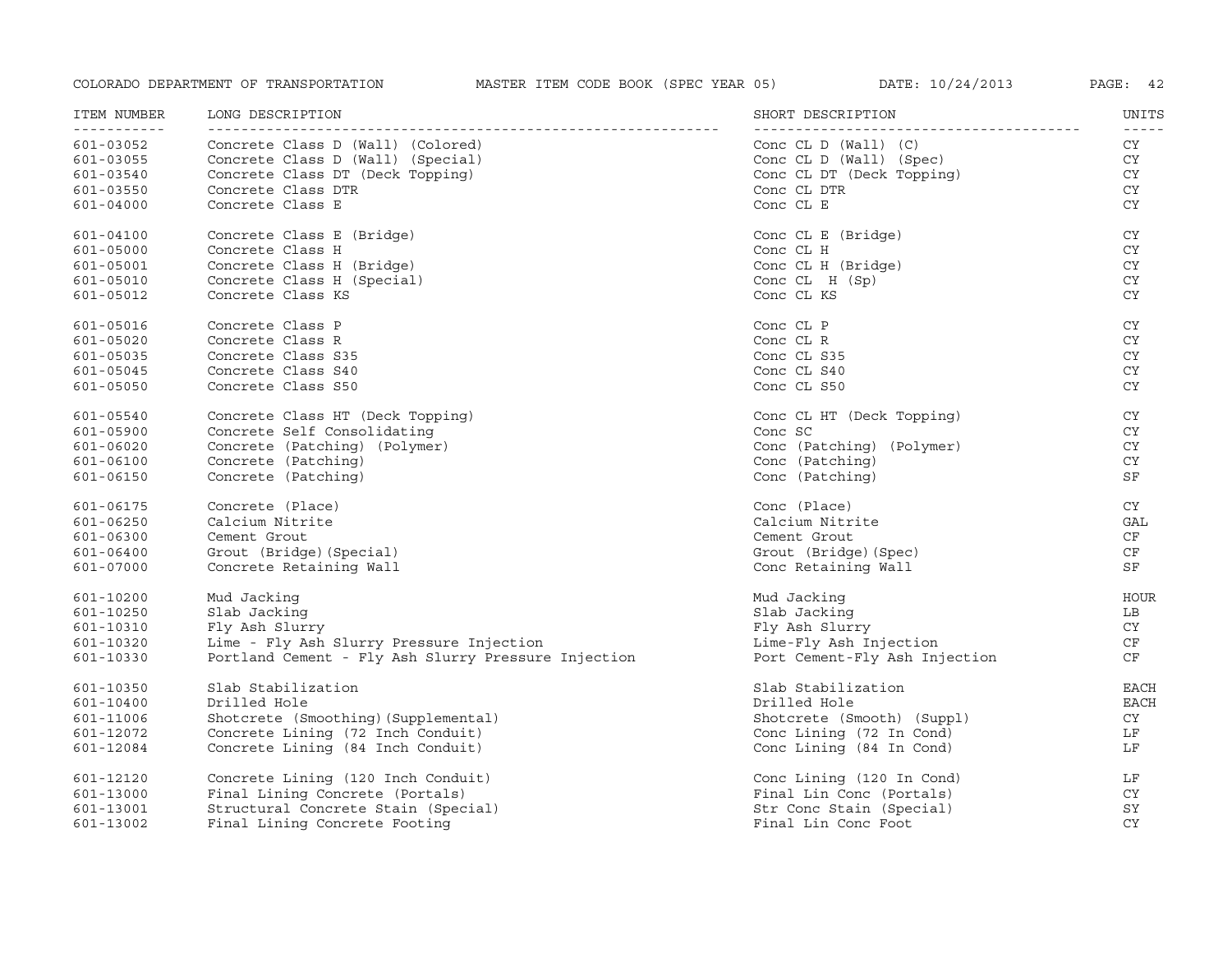| ITEM NUMBER<br>- - - - - - - - - - - - | LONG DESCRIPTION                                                              | SHORT DESCRIPTION                                          | UNITS                     |
|----------------------------------------|-------------------------------------------------------------------------------|------------------------------------------------------------|---------------------------|
| 601-13003<br>601-21000                 | Final Lining Concrete Walls and Arch<br>Precast Wall Segment                  | Final Lin Conc Walls and Arch<br>Precast Wall Seq          | $- - - - -$<br>CY<br>EACH |
| 601-21003                              | Precast Wall Segment                                                          | Precast Wall Seg                                           | SF                        |
| 601-21004                              | Precast Wall Segment (Furnish Only)                                           | Furn Precast Wall Seq                                      | SF                        |
| 601-21010                              | Precast Concrete Unit                                                         | Precast Concrete Unit                                      | CY                        |
| 601-21025                              | 24 Inch Drainage Pipe (CL 1) (Complete In Place)                              | 24 In Drainage Pipe (CL 1) (CIP)                           | LF                        |
| 601-22010                              | Place Precast Wall Seqment                                                    | Place Precast Wall Seq                                     | <b>EACH</b>               |
| 601-25730                              | Precast Concrete Deck Panel (3 Inch)                                          | Precast Deck Panel (3 In)                                  | SY<br>SY                  |
| 601-25735<br>601-25750                 | Precast Concrete Deck Panel (3.5 Inch)<br>Modifications to Existing Bridge    | Precast Deck Panel (3.5 In)<br>Mod Exist Bridge            | L S                       |
|                                        |                                                                               |                                                            |                           |
| 601-25900                              | Tile-Faced Precast Concrete Panels                                            | Tile-Faced Precast Conc Panels                             | SF                        |
| 601-25901                              | Repair Existing Panels                                                        | Repair Existing Panels                                     | SF                        |
| 601-25905<br>601-26000                 | Tunnel Formwork (Furnish Only)<br>Precast Concrete Cap (Decorative) (Special) | Tunnel Frmwrk (Furn Only)<br>Precast Conc Cap (Dec) (Spec) | L S<br><b>EACH</b>        |
| 601-30000                              | Stone Fascia                                                                  | Stone Fascia                                               | SF                        |
|                                        |                                                                               |                                                            |                           |
| 601-40000                              | Masonry Veneer                                                                | Masonry Veneer                                             | SF                        |
| 601-40002                              | Masonry Veneer (Brick)                                                        | Masonry Veneer (Brick)                                     | SF                        |
| 601-40005                              | Cut Stone Veneer                                                              | Cut Stone Veneer                                           | SF                        |
| 601-40006                              | Cut Stone Veneer (Slab)                                                       | Cut Stone Veneer (Slab)                                    | SF                        |
| 601-40007                              | Cut Stone Veneer (Ashler)                                                     | Cut Stone Veneer (Ashler)                                  | SF                        |
| 601-40010                              | Masonry Wall                                                                  | Masonry Wall                                               | SF                        |
| 601-40100                              | Concrete Anchor                                                               | Concrete Anchor                                            | <b>EACH</b>               |
| 601-40200                              | Class 5 Finish                                                                | Class 5 Finish                                             | SF                        |
| 601-40210                              | Concrete Finish (Special)                                                     | Conc Finish (Spec)                                         | SF                        |
| 601-40250                              | Bridge Deck Finish (Sawed Grooves)                                            | Bridge Deck Finish (Saw Grv)                               | SY                        |
| 601-40300                              | Structural Concrete Coating                                                   | Struct Conc Coating                                        | SY                        |
| 601-40301                              | Structural Concrete Coating                                                   | Struct Conc Coating                                        | SF                        |
| 601-40302                              | Structural Concrete Coating (Anti-Graffiti)                                   | Struct Conc Coating (Anti-Graf)                            | SF                        |
| 601-40400                              | Structural Concrete Stain                                                     | Struct Conc Stain                                          | SY                        |
| 601-40401                              | Structural Concrete Stain                                                     | Struct Conc Stain                                          | SF                        |
| 601-40600                              | Concrete Tinting                                                              | Concrete Tinting                                           | SY                        |
| 601-40900                              | Paint Existing Structure                                                      | Paint Existing Structure                                   | L S                       |
| 601-50000                              | Glazed Wall Tile                                                              | Glazed Wall Tile                                           | SF                        |
| 601-50010                              | Glazed Wall Tile (Spare)                                                      | Glazed Wall Tile (Spare)                                   | <b>EACH</b>               |
| 602-00000                              | Reinforcing Steel                                                             | Reinf Steel                                                | LB                        |
| 602-00010                              | Reinforcing Steel (Galvanized)                                                | Reinf Steel (Galv)                                         | LB                        |
| 602-00011                              | Reinforcing Steel (High Performance)                                          | Reinf Steel (HP)                                           | LB                        |
| $602 - 00020$                          | Reinforcing Steel (Epoxy Coated)                                              | Reinf Steel (Epoxy)                                        | LB                        |
| $602 - 00025$                          | Reinforcing Steel (Stainless)                                                 | Reinf Steel (Stainless)                                    | LB                        |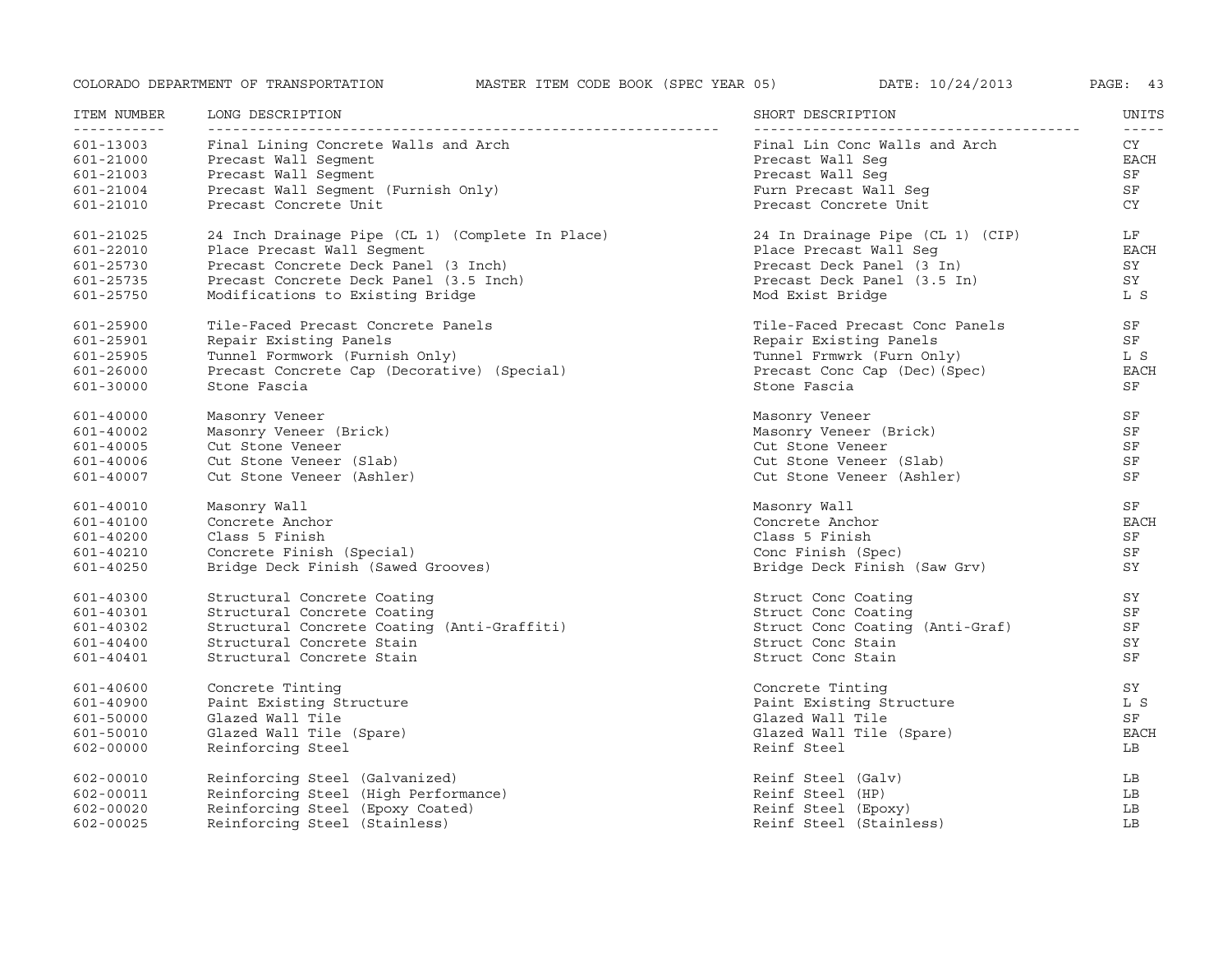| ITEM NUMBER                             | LONG DESCRIPTION                                                                                                                                                          | SHORT DESCRIPTION                                                                                                              | UNITS<br>$\frac{1}{2} \frac{1}{2} \frac{1}{2} \frac{1}{2} \frac{1}{2} \frac{1}{2} \frac{1}{2} \frac{1}{2} \frac{1}{2} \frac{1}{2} \frac{1}{2} \frac{1}{2} \frac{1}{2} \frac{1}{2} \frac{1}{2} \frac{1}{2} \frac{1}{2} \frac{1}{2} \frac{1}{2} \frac{1}{2} \frac{1}{2} \frac{1}{2} \frac{1}{2} \frac{1}{2} \frac{1}{2} \frac{1}{2} \frac{1}{2} \frac{1}{2} \frac{1}{2} \frac{1}{2} \frac{1}{2} \frac{$ |
|-----------------------------------------|---------------------------------------------------------------------------------------------------------------------------------------------------------------------------|--------------------------------------------------------------------------------------------------------------------------------|-------------------------------------------------------------------------------------------------------------------------------------------------------------------------------------------------------------------------------------------------------------------------------------------------------------------------------------------------------------------------------------------------------|
| 602-00026<br>602-00027<br>$602 - 00028$ | Reinforcing Steel (Final Lining) (Footing) (Epoxy Coated)<br>Reinforcing Steel (Final Lining) (Walls and Arch)<br>Reinforcing Steel (Final Lining) (Walls) (Epoxy Coated) | Reinf Steel (Fin Lin) (Ftg) (Epxy Coat)<br>Reinf Steel (Fin Lin) (Walls and Arch)<br>Reinf Steel (Fin Lin) (Walls) (Epxy Coat) | LB<br>LB<br>LB                                                                                                                                                                                                                                                                                                                                                                                        |
| $602 - 00030$<br>$602 - 00050$          | Reinforcing (Fiber Reinforced Polymer) (Surface)<br>Reinforcing (Fiber Reinforced Plastic)                                                                                | Reinf (FRP) (Surface)<br>Reinforcing (FRP)                                                                                     | MKFT<br>CY                                                                                                                                                                                                                                                                                                                                                                                            |
| 602-00060                               | Reinforcing Steel Splice                                                                                                                                                  | Reinf Steel Splice                                                                                                             | EACH                                                                                                                                                                                                                                                                                                                                                                                                  |
| 602-00070                               | Reinf (Fiber Reinforcement) (Surface)                                                                                                                                     | Reinf (Fiber Reinf) (Surface)                                                                                                  | MKFT                                                                                                                                                                                                                                                                                                                                                                                                  |
| $602 - 00200$                           | Weld Reinforcing Steel<br>Welded Wire Fabric                                                                                                                              | Weld Reinf Steel<br>Welded Wire Fabric                                                                                         | <b>EACH</b><br>SY                                                                                                                                                                                                                                                                                                                                                                                     |
| 602-00210<br>603-00000                  | Culvert Lining                                                                                                                                                            | Culvert Lining                                                                                                                 | LF                                                                                                                                                                                                                                                                                                                                                                                                    |
|                                         |                                                                                                                                                                           |                                                                                                                                | CY                                                                                                                                                                                                                                                                                                                                                                                                    |
| 603-00001<br>603-00010                  | Annular Space Grouting<br>Culvert Lining                                                                                                                                  | Annular Space Grouting<br>Culvert Lining                                                                                       | SF                                                                                                                                                                                                                                                                                                                                                                                                    |
| 603-00018                               | Culvert Lining (18 Inch)                                                                                                                                                  | Culvert Lining (18 In)                                                                                                         | LF                                                                                                                                                                                                                                                                                                                                                                                                    |
| 603-00024                               | Prepare Culvert Pipe (24 Inch)                                                                                                                                            | Prep Culvert Pipe (24 In)                                                                                                      | LF                                                                                                                                                                                                                                                                                                                                                                                                    |
| 603-00025                               | Culvert Lining (24 Inch) (Special)                                                                                                                                        | Culvert Lining (24 Inch) (Special)                                                                                             | LF                                                                                                                                                                                                                                                                                                                                                                                                    |
| 603-00029                               | Prepare Culvert Pipe (30 Inch)                                                                                                                                            | Prep Culvert Pipe (30 In)                                                                                                      | LF                                                                                                                                                                                                                                                                                                                                                                                                    |
| $603 - 00030$                           | Culvert Lining (30 Inch)                                                                                                                                                  | Culvert Lining (30 In)                                                                                                         | LF                                                                                                                                                                                                                                                                                                                                                                                                    |
| 603-00035                               | Prepare Culvert Pipe (36 Inch)                                                                                                                                            | Prep Culvert Pipe $(36 \text{ In})$                                                                                            | LF                                                                                                                                                                                                                                                                                                                                                                                                    |
| 603-00036                               | Culvert Lining (36 Inch)                                                                                                                                                  | Culvert Lining (36 In)                                                                                                         | LF                                                                                                                                                                                                                                                                                                                                                                                                    |
| 603-00037                               | Culvert Lining (36 Inch) (Install Only) (Jacked)                                                                                                                          | Inst Culvert Lining (36 In) (J)                                                                                                | LF                                                                                                                                                                                                                                                                                                                                                                                                    |
| $603 - 00040$                           | Culvert Lining (40 Inch)                                                                                                                                                  | Culvert Lining (40 In)                                                                                                         | LF                                                                                                                                                                                                                                                                                                                                                                                                    |
| $603 - 00042$                           | Culvert Lining (42 Inch)                                                                                                                                                  | Culvert Lining (42 Inch)                                                                                                       | LF                                                                                                                                                                                                                                                                                                                                                                                                    |
| 603-00047                               | Prepare Culvert Pipe (48 Inch)                                                                                                                                            | Prepare Culvert Pipe (48 In)                                                                                                   | $L_F$                                                                                                                                                                                                                                                                                                                                                                                                 |
| $603 - 00048$                           | Culvert Lining (48 Inch)                                                                                                                                                  | Culvert Lining (48 In)<br>Culvert Lining (48 Inch) (Special)                                                                   | LF<br>LF                                                                                                                                                                                                                                                                                                                                                                                              |
| $603 - 00049$                           | Culvert Lining (48 Inch) (Special)                                                                                                                                        |                                                                                                                                |                                                                                                                                                                                                                                                                                                                                                                                                       |
| $603 - 00053$                           | Prepare Culvert Pipe (54 Inch)                                                                                                                                            | Prep Culvert Pipe (54 In)                                                                                                      | LF                                                                                                                                                                                                                                                                                                                                                                                                    |
| 603-00054                               | Culvert Lining (54 Inch)                                                                                                                                                  | Culvert Lining (54 In)                                                                                                         | LF                                                                                                                                                                                                                                                                                                                                                                                                    |
| 603-00060                               | Culvert Lining (60 Inch)<br>Prepare Culvert Pipe (60 Inch)                                                                                                                | Culvert Lining (60 In)<br>Prep Culvert Pipe (60 In)                                                                            | LF<br>LF                                                                                                                                                                                                                                                                                                                                                                                              |
| 603-00061<br>603-00062                  | Culvert Lining (60 Inch) (Special)                                                                                                                                        | Culvert Lining (60 Inch) (Special)                                                                                             | LF                                                                                                                                                                                                                                                                                                                                                                                                    |
|                                         |                                                                                                                                                                           |                                                                                                                                |                                                                                                                                                                                                                                                                                                                                                                                                       |
| 603-00066                               | Culvert Lining (66 Inch)                                                                                                                                                  | Culvert Lining (66 In)                                                                                                         | LF                                                                                                                                                                                                                                                                                                                                                                                                    |
| 603-00072                               | Culvert Lining (72 Inch)                                                                                                                                                  | Culvert Lining (72 In)                                                                                                         | LF                                                                                                                                                                                                                                                                                                                                                                                                    |
| 603-00073                               | Culvert Lining (72 Inch) (Special)                                                                                                                                        | Culvert Lining (72 Inch) (Special)                                                                                             | LF                                                                                                                                                                                                                                                                                                                                                                                                    |
| 603-00077                               | Prepare Culvert Pipe (78 Inch)                                                                                                                                            | Prep Culvert Pipe (78 In)                                                                                                      | LF                                                                                                                                                                                                                                                                                                                                                                                                    |
| 603-00078                               | Culvert Lining (78 Inch)                                                                                                                                                  | Culvert Lining (78 In)                                                                                                         | LF                                                                                                                                                                                                                                                                                                                                                                                                    |
| 603-00080                               | 8 Inch Non-Reinforced Concrete Pipe                                                                                                                                       | 8 In NRCP                                                                                                                      | LF                                                                                                                                                                                                                                                                                                                                                                                                    |
| 603-00084                               | Culvert Lining (84 Inch)                                                                                                                                                  | Culvert Lining (84 In)                                                                                                         | LF                                                                                                                                                                                                                                                                                                                                                                                                    |
| $603 - 00100$                           | 10 Inch Non-Reinforced Concrete Pipe                                                                                                                                      | 10 In NRCP                                                                                                                     | LF                                                                                                                                                                                                                                                                                                                                                                                                    |
| $603 - 00120$                           | 12 Inch Non-Reinforced Concrete Pipe                                                                                                                                      | 12 In NRCP                                                                                                                     | LF                                                                                                                                                                                                                                                                                                                                                                                                    |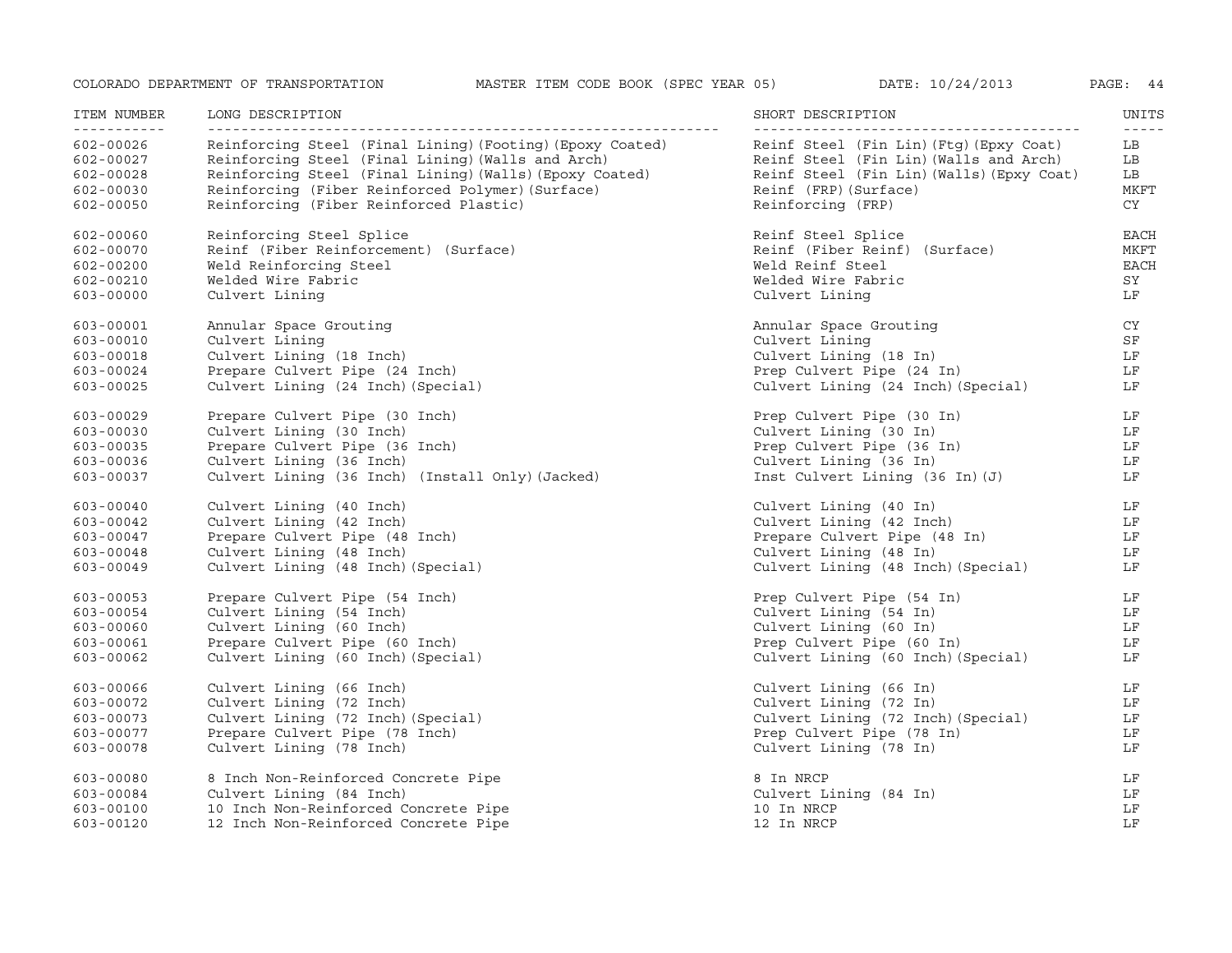| ITEM NUMBER<br>------------ | LONG DESCRIPTION                                                                                                                                                                                                                        | SHORT DESCRIPTION            | UNITS               |
|-----------------------------|-----------------------------------------------------------------------------------------------------------------------------------------------------------------------------------------------------------------------------------------|------------------------------|---------------------|
| 603-00123                   | Culvert Lining (120 Inch)                                                                                                                                                                                                               | Culvert Lining (120 In)      | $- - - - - -$<br>LF |
| 603-01120                   | 12 Inch Reinforced Concrete Pipe                                                                                                                                                                                                        | 12 In RCP                    | LF                  |
| 603-01125                   | 12 Inch Reinforced Concrete Pipe (Complete In Place)<br>15 Inch Reinforced Concrete Pipe (Complete In Place)<br>15 Inch Reinforced Concrete Pipe (Complete In Place) 15 In RCP (CIP)                                                    |                              | LF                  |
| 603-01150                   |                                                                                                                                                                                                                                         |                              | LF                  |
| 603-01155                   | 15 Inch Reinforced Concrete Pipe (Complete In Place) 15 In RCP (CIP)                                                                                                                                                                    |                              | LF                  |
| 603-01180                   | 18 Inch Reinforced Concrete Pipe                                                                                                                                                                                                        | 18 In RCP                    | LF                  |
| 603-01185                   |                                                                                                                                                                                                                                         |                              | LF                  |
| 603-01186                   | 18 Inch Reinforced Concrete Pipe (Complete In Place) 18 In RCP<br>18 Inch Reinforced Concrete Pipe (Complete In Place) 18 In RCP (CIP)<br>18 Inch Reinforced Concrete Pipe (Complete In Place)(Install Inst 18 In RCP (CIP)<br>Only)    |                              | LF                  |
| 603-01210                   | 21 Inch Reinforced Concrete Pipe                                                                                                                                                                                                        | 21 In RCP                    | LF                  |
| 603-01215                   | 21 Inch Reinforced Concrete Pipe (Complete In Place)                                                                                                                                                                                    | 21 In RCP (CIP)              | LF                  |
| 603-01240                   | 24 Inch Reinforced Concrete Pipe                                                                                                                                                                                                        | 24 In RCP                    | LF                  |
| 603-01245                   |                                                                                                                                                                                                                                         |                              | LF                  |
| 603-01246                   | 24 Inch Reinforced Concrete Pipe (Complete In Place) 24 In RCP (CIP)<br>24 Inch Reinforced Concrete Pipe (Complete In Place) (Install Inst 24 In RCP (CIP)<br>Only)                                                                     |                              | LF                  |
| 603-01270                   | 27 Inch Reinforced Concrete Pipe                                                                                                                                                                                                        | 27 In RCP                    | LF                  |
| 603-01275                   | 27 Inch Reinforced Concrete Pipe<br>27 Inch Reinforced Concrete Pipe (Complete In Place)                                                                                                                                                | $27$ In RCP (CIP)            | LF                  |
| 603-01300                   | 30 Inch Reinforced Concrete Pipe                                                                                                                                                                                                        |                              | LF                  |
| 603-01305                   | 30 Inch Reinforced Concrete Pipe<br>30 Inch Reinforced Concrete Pipe (Complete In Place)                                                                                                                                                | 30 In RCP<br>30 In RCP (CIP) | LF                  |
| 603-01330                   | 33 Inch Reinforced Concrete Pipe                                                                                                                                                                                                        | 33 In RCP                    | LF                  |
| 603-01335                   | 33 Inch Reinforced Concrete Pipe (Complete In Place) 33 In RCP (CIP)<br>36 Inch Reinforced Concrete Pipe 36 In RCP 36 In RCP<br>42 Inch Reinforced Concrete Pipe 42 In RCP 42 In RCP 42 In RCP<br>42 Inch Reinforced Concrete Pipe (Com |                              | LF                  |
| 603-01360                   |                                                                                                                                                                                                                                         |                              | LF                  |
| 603-01365                   |                                                                                                                                                                                                                                         |                              | LF                  |
| 603-01420                   |                                                                                                                                                                                                                                         |                              | LF                  |
| 603-01425                   |                                                                                                                                                                                                                                         |                              | LF                  |
| 603-01480                   | 48 Inch Reinforced Concrete Pipe                                                                                                                                                                                                        | 48 In RCP                    | LF                  |
| $603 - 01485$               | 48 Inch Reinforced Concrete Pipe (Complete In Place) 48 In RCP (CIP)                                                                                                                                                                    |                              | LF                  |
| 603-01540                   | 54 Inch Reinforced Concrete Pipe (Complete In Place) 54 In RCP<br>54 Inch Reinforced Concrete Pipe (Complete In Place) 54 In RCP (CIP)                                                                                                  |                              | LF                  |
| 603-01545                   |                                                                                                                                                                                                                                         |                              | LF                  |
| 603-01572                   | 91x58 Inch Reinforced Concrete End Section Elliptical 91x58 In RCES                                                                                                                                                                     |                              | <b>EACH</b>         |
| 603-01600                   | 60 Inch Reinforced Concrete Pipe<br>60 Inch Reinforced Concrete Pipe (Complete In Place) 60 In RCP (CIP)                                                                                                                                |                              | LF                  |
| 603-01605                   |                                                                                                                                                                                                                                         |                              | LF                  |
| 603-01660                   | 66 Inch Reinforced Concrete Pipe                                                                                                                                                                                                        |                              | LF                  |
| 603-01665                   | 66 Inch Reinforced Concrete Pipe (Complete In Place)                                                                                                                                                                                    | 66 In RCP<br>66 In RCP (CIP) | LF                  |
| 603-01720                   | 72 Inch Reinforced Concrete Pipe                                                                                                                                                                                                        | 72 In RCP                    | LF                  |
| 603-01725                   | 72 Inch Reinforced Concrete Pipe (Complete In Place)                                                                                                                                                                                    | 72 In RCP (CIP)              | LF                  |
| 603-01780                   | 78 Inch Reinforced Concrete Pipe                                                                                                                                                                                                        | 78 In RCP                    | LF                  |
| 603-01784                   | Culvert Lining (78 Inch)                                                                                                                                                                                                                | Culvert Lining (78")         | LF                  |
| 603-01785                   | 78 Inch Reinforced Concrete Pipe (Complete In Place)                                                                                                                                                                                    | 78 In RCP (CIP)              | LF                  |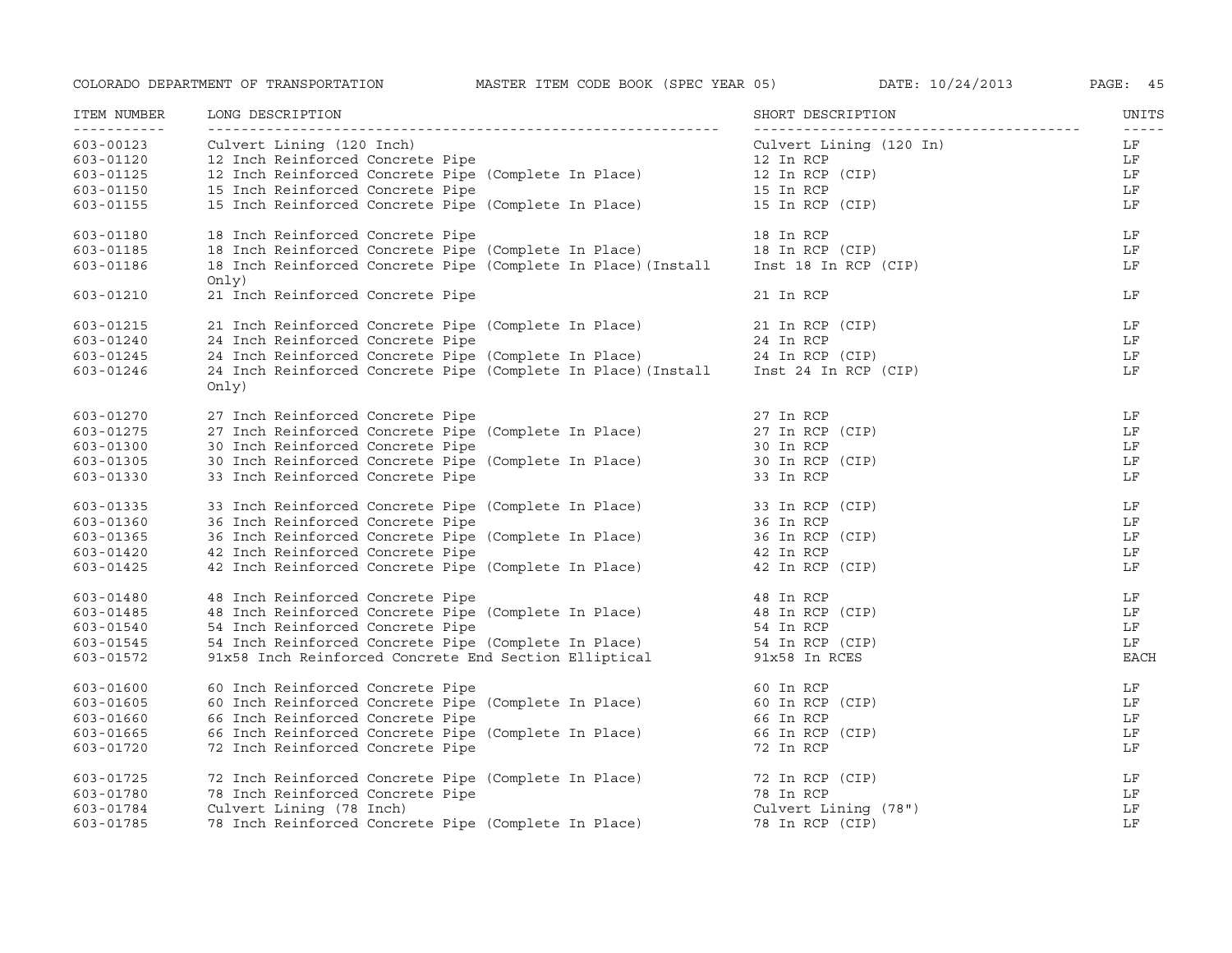| ITEM NUMBER<br>----------- | LONG DESCRIPTION                                                                                                                                                                     | SHORT DESCRIPTION       | UNITS |
|----------------------------|--------------------------------------------------------------------------------------------------------------------------------------------------------------------------------------|-------------------------|-------|
| 603-01840                  | 84 Inch Reinforced Concrete Pipe                                                                                                                                                     | 84 In RCP               | LF    |
| 603-01845                  | 84 Inch Reinforced Concrete Pipe (Complete In Place) 84 In RCP (CIP)                                                                                                                 |                         | LF    |
| 603-01900                  | 90 Inch Reinforced Concrete Pipe<br>90 Inch Reinforced Concrete Pipe (Complete In Place)<br>96 Inch Boinforced Concrete Pipe (Complete In Place)<br>96 Inch Boinforced Concrete Pipe |                         | LF    |
| 603-01905                  |                                                                                                                                                                                      |                         | LF    |
| 603-01960                  | 96 Inch Reinforced Concrete Pipe                                                                                                                                                     | 96 In RCP               | LF    |
| 603-01980                  | 108 Inch Reinforced Concrete Pipe                                                                                                                                                    | 108 In RCP              | LF    |
| 603-02180                  | 23x14 Inch Reinforced Concrete Pipe Elliptical                                                                                                                                       | 23x14 In RCP            | LF    |
| 603-02185                  | 23x14 Inch Reinforced Concrete Pipe (Complete In Place)                                                                                                                              | $23x14$ In RCP (CIP)    | LF    |
| $603 - 02240$              | 30x19 Inch Reinforced Concrete Pipe Elliptical                                                                                                                                       | $30x19 \text{ In } RCP$ | LF    |
| 603-02245                  | 30x19 Inch Reinforced Concrete Pipe Elliptical<br>(Complete In Place)                                                                                                                | 30x19 In RCP (CIP)      | LF    |
| 603-02246                  | 30x19 Inch Reinforced Concrete Pipe Elliptical (Complete In<br>Place) (Install Only)                                                                                                 | Inst 30x19 In RCP (CIP) | LF    |
| 603-02270                  | 34x22 Inch Reinforced Concrete Pipe Elliptical                                                                                                                                       | 34x22 In RCP            | LF    |
| 603-02300                  | 34x22 Inch Reinforced Concrete Pipe Elliptical<br>38x24 Inch Reinforced Concrete Pipe Elliptical<br>20x24 Inch Peinforced Concrete Pipe Elliptical                                   | 38x24 In RCP            | LF    |
| 603-02305                  | 38x24 Inch Reinforced Concrete Pipe Elliptical<br>(Complete In Place)                                                                                                                | 38x24 In RCP (CIP)      | LF    |
| 603-02306                  | 38x24 Inch Reinforced Concrete Pipe Elliptical (Complete In<br>Place) (Install Only)                                                                                                 | Inst 38x24 In RCP (CIP) | LF    |
| 603-02360                  | 45x29 Inch Reinforced Concrete Pipe Elliptical                                                                                                                                       | 45x29 In RCP            | LF    |
| 603-02365                  | 45x29 Inch Reinforced Concrete Pipe Elliptical<br>(Complete In Place)                                                                                                                | 45x29 In RCP (CIP)      | LF    |
| $603 - 02420$              | 53x34 Inch Reinforced Concrete Pipe Elliptical                                                                                                                                       | 53x34 In RCP            | LF    |
| $603 - 02425$              | 53x34 Inch Reinforced Concrete Pipe Elliptical<br>(Complete In Place)                                                                                                                | 53x34 In RCP (CIP)      | LF    |
| $603 - 02480$              | 60x38 Inch Reinforced Concrete Pipe Elliptical                                                                                                                                       | 60x38 In RCP            | LF    |
| 603-02485                  | 60x38 Inch Reinforced Concrete Pipe Elliptical (CIP)                                                                                                                                 | 60x38 In. RCP (CIP)     | LF    |
| $603 - 02540$              | 68x43 Inch Reinforced Concrete Pipe Elliptical                                                                                                                                       | 68x43 In RCP            | LF    |
| 603-02545                  | 68x43 Inch Reinforcement Concrete Pipe Elliptical<br>(Complete In Place)                                                                                                             | 68x43 In RCP (CIP)      | LF    |
| 603-02600                  | 76x48 Inch Reinforced Concrete Pipe Elliptical                                                                                                                                       | 76x48 In RCP            | LF    |
| 603-02605                  | 76x48 Inch Reinforced Concrete Pipe Elliptical<br>(Complete In Place)                                                                                                                | 76x48 In RCP (CIP)      | LF    |
| 603-02660                  | 83x53 Inch Reinforced Concrete Pipe Elliptical                                                                                                                                       | 83x53 In RCP            | LF    |
| 603-02665                  | 83X53 Inch Reinforced Concrete Pipe Elliptical<br>(Complete In Place                                                                                                                 | 83X53 In RCP (CIP)      | LF    |
| 603-02720                  | 91x58 Inch Reinforced Concrete Pipe Elliptical                                                                                                                                       | 91x58 In RCP            | LF    |
| 603-02780                  | 98x63 Inch Reinforced Concrete Pipe Elliptical                                                                                                                                       | 98x63 In RCP            | LF    |
| 603-02840                  | 106x68 Inch Reinforced Concrete Pipe Elliptical                                                                                                                                      | 106x68 In RCP           | LF    |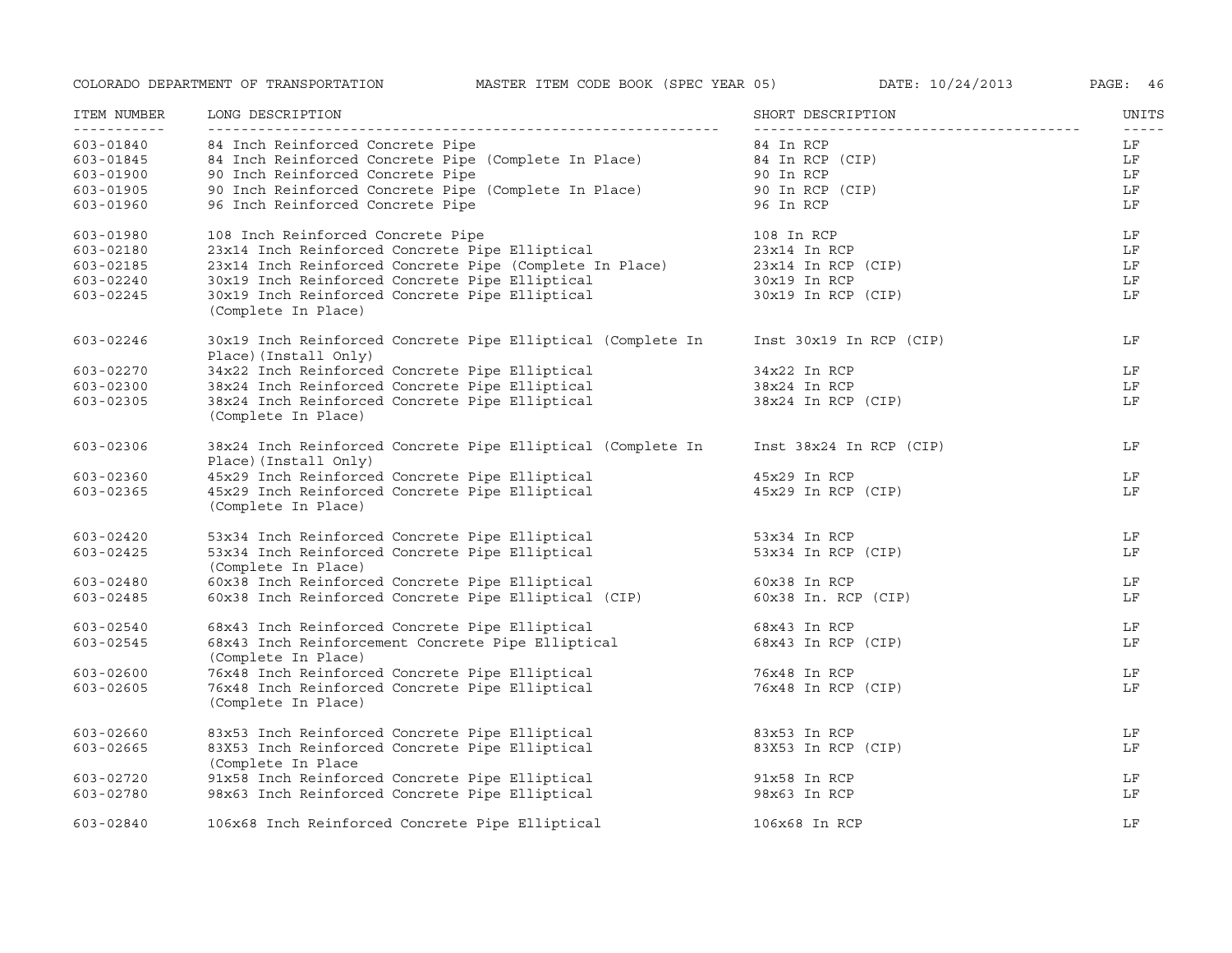| ITEM NUMBER<br>----------- | LONG DESCRIPTION                                        | SHORT DESCRIPTION     | UNITS       |
|----------------------------|---------------------------------------------------------|-----------------------|-------------|
| 603-02900                  | 113x72 Inch Reinforced Concrete Pipe Elliptical         | 113x72 In RCP         | LF          |
| 603-03120                  | 12 Inch Reinforced Concrete Pipe Special                | 12 In RCP Spec        | LF          |
| 603-03150                  | 15 Inch Reinforced Concrete Pipe Special                | 15 In RCP Spec        | LF          |
| 603-03180                  | 18 Inch Reinforced Concrete Pipe Special                | 18 In RCP Spec        | LF          |
| 603-03240                  | 24 Inch Reinforced Concrete Pipe Special                | 24 In RCP Spec        | LF          |
| 603-03300                  | 30 Inch Reinforced Concrete Pipe Special                | 30 In RCP Spec        | LF          |
| 603-03330                  | 33 Inch Reinforced Concrete Pipe Special                | 33 In RCP Spec        | LF          |
| 603-03360                  | 36 Inch Reinforced Concrete Pipe Special                | 36 In RCP Spec        | LF          |
| 603-03361                  | 36 Inch Reinforced Concrete Pipe Special (Install Only) | Inst 36 In RCP (Spec) | LF          |
| 603-03420                  | 42 Inch Reinforced Concrete Pipe Special                | 42 In RCP Spec        | LF          |
| 603-03480                  | 48 Inch Reinforced Concrete Pipe Special                | 48 In RCP Spec        | LF          |
| 603-03540                  | 54 Inch Reinforced Concrete Pipe Special                | 54 In RCP Spec        | LF          |
| 603-03541                  | 54 Inch Reinforced Concrete Pipe Special (Install Only) | Inst 54 In RCP (Spec) | LF          |
| 603-03601                  | 60 Inch Reinforced Concrete Pipe Special (Install Only) | Inst 60 In RCP (Spec) | LF          |
| 603-03660                  | 66 Inch Reinforced Concrete Pipe Special                | 66 In RCP Spec        | LF          |
| 603-03661                  | 66 Inch Reinforced Concrete Pipe Special (Install Only) | Inst 66 In RCP (Spec) | LF          |
| 603-03720                  | 72 Inch Reinforced Concrete Pipe Special                | 72 In RCP Spec        | LF          |
| 603-03721                  | 72 Inch RCP (Special) (Install Only)                    | Inst 72 In RCP (Spec) | LF          |
| 603-03780                  | 78 Inch Reinforced Concrete Pipe Special                | 78 In RCP Spec        | LF          |
| 603-03960                  | 96 Inch Reinforced Concrete Pipe Special                | 96 In RCP Spec        | LF          |
| 603-05012                  | 12 Inch Reinforced Concrete End Section                 | 12 In RCES            | EACH        |
| 603-05015                  | 15 Inch Reinforced Concrete End Section                 | 15 In RCES            | <b>EACH</b> |
| 603-05018                  | 18 Inch Reinforced Concrete End Section                 | 18 In RCES            | <b>EACH</b> |
| $603 - 05021$              | 21 Inch Reinforced Concrete End Section                 | 21 In RCES            | <b>EACH</b> |
| 603-05024                  | 24 Inch Reinforced Concrete End Section                 | 24 In RCES            | <b>EACH</b> |
| $603 - 05030$              | 30 Inch Reinforced Concrete End Section                 | 30 In RCES            | <b>EACH</b> |
| $603 - 05033$              | 33 Inch Reinforced Concrete End Section                 | 33 In RCES            | <b>EACH</b> |
| 603-05036                  | 36 Inch Reinforced Concrete End Section                 | 36 In RCES            | EACH        |
| 603-05042                  | 42 Inch Reinforced Concrete End Section                 | 42 In RCES            | <b>EACH</b> |
| 603-05048                  | 48 Inch Reinforced Concrete End Section                 | 48 In RCES            | <b>EACH</b> |
| $603 - 05054$              | 54 Inch Reinforced Concrete End Section                 | 54 In RCES            | EACH        |
| $603 - 05055$              | 54 Inch Reinforced Concrete End Section (Install Only)  | Inst 54 In RCES       | <b>EACH</b> |
| 603-05060                  | 60 Inch Reinforced Concrete End Section                 | 60 In RCES            | <b>EACH</b> |
| 603-05066                  | 66 Inch Reinforced Concrete End Section                 | 66 In RCES            | EACH        |
| 603-05067                  | 66 Inch Reinforced Concrete End Section (Install Only)  | Inst 66 In RCES       | <b>EACH</b> |
| 603-05072                  | 72 Inch Reinforced Concrete End Section                 | 72 In RCES            | EACH        |
| 603-05073                  | 72 Inch Reinforced Concrete End Section (Install Only)  | Inst 72 In RCES       | <b>EACH</b> |
| 603-05078                  | 78 Inch Reinforced Concrete End Section                 | 78 In RCES            | <b>EACH</b> |
| 603-05084                  | 84 Inch Reinforced Concrete End Section                 | 84 In RCES            | <b>EACH</b> |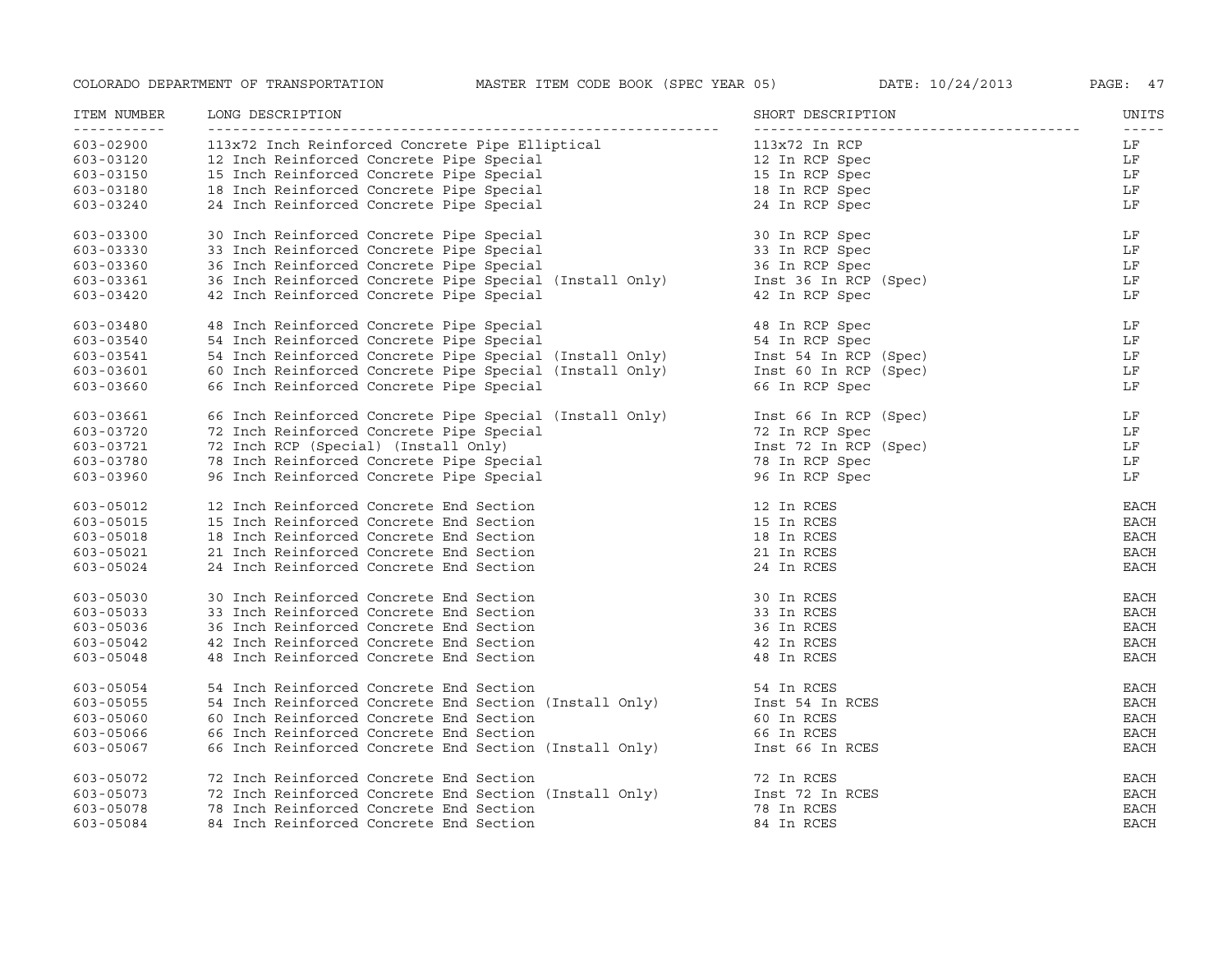| ITEM NUMBER<br>___________ | LONG DESCRIPTION                                      | SHORT DESCRIPTION   | UNITS<br>$- - - - -$ |
|----------------------------|-------------------------------------------------------|---------------------|----------------------|
| 603-05118                  | 23x14 Inch Reinforced Concrete End Section Elliptical | 23x14 In RCES       | EACH                 |
| 603-05124                  | 30x19 Inch Reinforced Concrete End Section Elliptical | 30x19 In RCES       | EACH                 |
| $603 - 05130$              | 38x24 Inch Reinforced Concrete End Section Elliptical | 38x24 In RCES       | EACH                 |
| 603-05136                  | 45x29 Inch Reinforced Concrete End Section Elliptical | 45x29 In RCES       | <b>EACH</b>          |
| $603 - 05142$              | 53x34 Inch Reinforced Concrete End Section Elliptical | 53x34 In RCES       | EACH                 |
| 603-05148                  | 60x38 Inch Reinforced Concrete End Section Elliptical | 60x38 In RCES       | <b>EACH</b>          |
| 603-05154                  | 68x43 Inch Reinforced Concrete End Section Elliptical | 68x43 In RCES       | $_{\rm EACH}$        |
| 603-05160                  | 76x48 Inch Reinforced Concrete End Section Elliptical | 76x48 In RCES       | EACH                 |
| 603-05166                  | 83x53 Inch Reinforced Concrete End Section Elliptical | 83x53 In RCES       | <b>EACH</b>          |
| 603-05172                  | 91x58 Inch Reinforced Concrete End Section Elliptical | 91x58 In RCES       | <b>EACH</b>          |
| 603-05200                  | Place Reinforced Concrete End Section                 | Place RCES          | EACH                 |
| 603-06236                  | Place 36 Inch Reinforced Concrete Pipe                | Place 36 In RCP     | LF                   |
| 603-07150                  | 15 Inch Reinforced Concrete Pipe (Jacked)             | 15 In RCP (Jacked)  | LF                   |
| 603-07180                  | 18 Inch Reinforced Concrete Pipe (Jacked)             | 18 In RCP (Jacked)  | LF                   |
| 603-07240                  | 24 Inch Reinforced Concrete Pipe (Jacked)             | 24 In RCP (Jacked)  | LF                   |
| 603-07300                  | 30 Inch Reinforced Concrete Pipe (Jacked)             | 30 In RCP (Jacked)  | LF                   |
| $603 - 07360$              | 36 Inch Reinforced Concrete Pipe (Jacked)             | 36 In RCP (Jacked)  | LF                   |
| 603-07420                  | 42 Inch Reinforced Concrete Pipe (Jacked)             | 42 In RCP (Jacked)  | LF                   |
| 603-07480                  | 48 Inch Reinforced Concrete Pipe (Jacked)             | 48 In RCP (Jacked)  | LF                   |
| $603 - 07540$              | 54 Inch Reinforced Concrete Pipe (Jacked)             | 54 In RCP (Jacked)  | LF                   |
| 603-07600                  | 60 Inch Reinforced Concrete Pipe (Jacked)             | 60 In RCP (Jacked)  | LF                   |
| 603-07660                  | 66 Inch Reinforced Concrete Pipe (Jacked)             | 66 In RCP (Jacked)  | LF                   |
| 603-07720                  | 72 Inch Reinforced Concrete Pipe (Jacked)             | 72 In RCP (Jacked)  | LF                   |
| 603-07780                  | 78 Inch Reinforced Concrete Pipe (Jacked)             | 78 In RCP (Jacked)  | LF                   |
| 603-07840                  | 84 Inch Reinforced Concrete Pipe (Jacked)             | 84 In RCP (Jacked)  | LF                   |
| 603-07960                  | 96 Inch Reinforced Concrete Pipe (Jacked)             | 96 In RCP (Jacked)  | LF                   |
| 603-07980                  | 108 Inch Reinforced Concrete Pipe (Jacked)            | 108 In RCP (Jacked) | LF                   |
| 603-10060                  | 6 Inch Corrugated Steel Pipe                          | 6 In CSP            | LF                   |
| 603-10080                  | 8 Inch Corrugated Steel Pipe                          | 8 In CSP            | LF                   |
| 603-10100                  | 10 Inch Corrugated Steel Pipe                         | 10 In CSP           | LF                   |
| 603-10109                  | 10 Inch Corrugated Steel Pipe Nestable                | 10 In CSP Nest      | LF                   |
| 603-10120                  | 12 Inch Corrugated Steel Pipe                         | 12 In CSP           | LF                   |
| 603-10150                  | 15 Inch Corrugated Steel Pipe                         | 15 In CSP           | LF                   |
| 603-10151                  | 15 Inch Corrugated Steel Pipe (Install Only)          | Inst 15 In CSP      | LF                   |
| 603-10180                  | 18 Inch Corrugated Steel Pipe                         | 18 In CSP           | LF                   |
| 603-10210                  | 21 Inch Corrugated Steel Pipe                         | 21 In CSP           | LF                   |
| 603-10240                  | 24 Inch Corrugated Steel Pipe                         | 24 In CSP           | LF                   |
| 603-10249                  | 24 Inch Corrugated Steel Pipe Nestable                | 24 In CSP Nest      | LF                   |
| 603-10300                  | 30 Inch Corrugated Steel Pipe                         | 30 In CSP           | LF                   |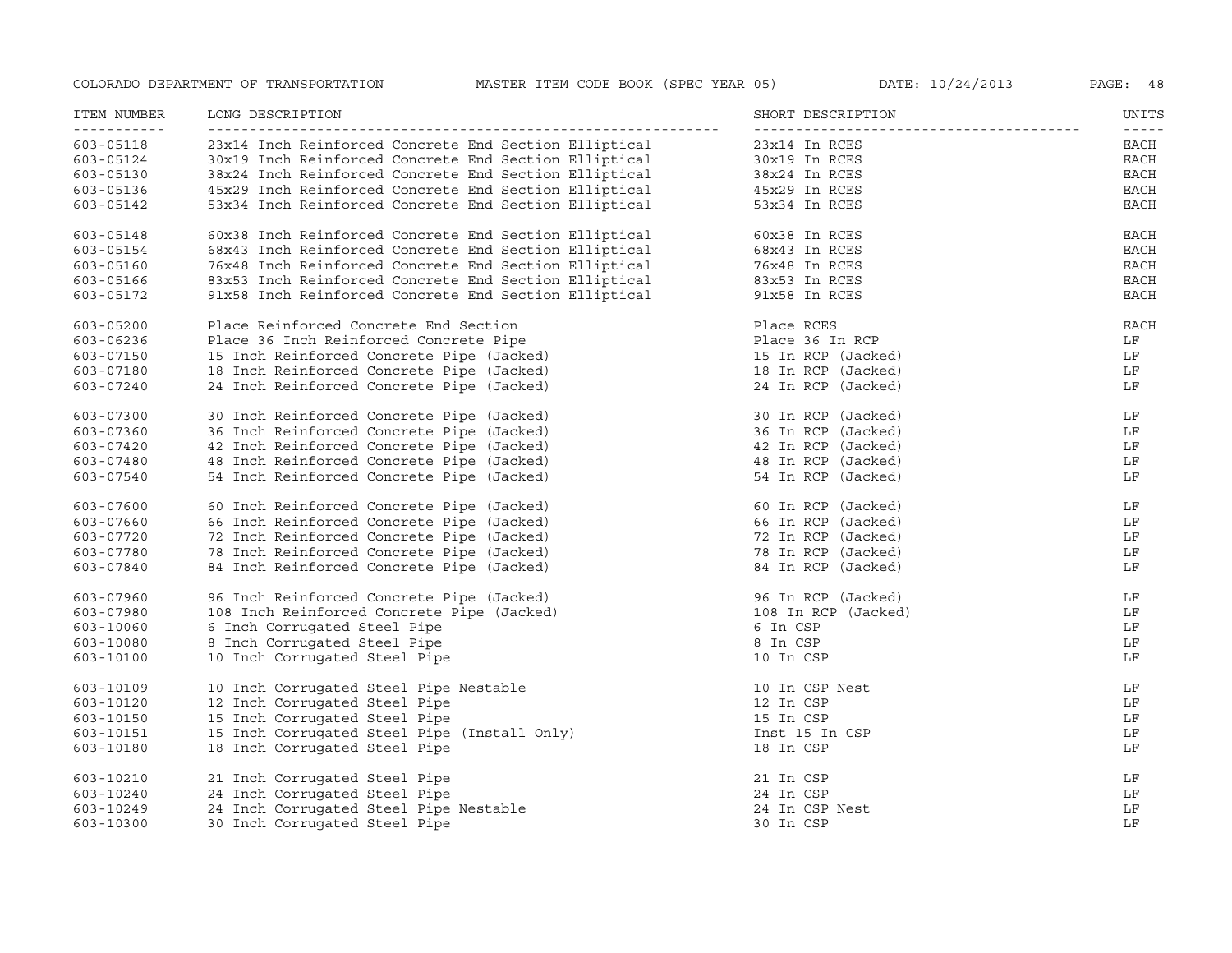| ITEM NUMBER              | LONG DESCRIPTION                                 | SHORT DESCRIPTION | UNITS               |
|--------------------------|--------------------------------------------------|-------------------|---------------------|
| -----------<br>603-10309 | 30 Inch Corrugated Steel Pipe Nestable           | 30 In CSP Nest    | $- - - - - -$<br>LF |
| 603-10360                | 36 Inch Corrugated Steel Pipe                    | 36 In CSP         | LF                  |
| 603-10420                | 42 Inch Corrugated Steel Pipe                    | 42 In CSP         | LF                  |
| 603-10480                | 48 Inch Corrugated Steel Pipe                    | 48 In CSP         | LF                  |
| 603-10540                | 54 Inch Corrugated Steel Pipe                    | 54 In CSP         | LF                  |
| 603-10600                | 60 Inch Corrugated Steel Pipe                    | 60 In CSP         | LF                  |
| 603-10660                | 66 Inch Corrugated Steel Pipe                    | 66 In CSP         | LF                  |
| 603-10720                | 72 Inch Corrugated Steel Pipe                    | 72 In CSP         | LF                  |
| 603-10780                | 78 Inch Corrugated Steel Pipe                    | 78 In CSP         | LF                  |
| 603-10840                | 84 Inch Corrugated Steel Pipe                    | 84 In CSP         | LF                  |
| 603-10900                | 90 Inch Corrugated Steel Pipe                    | 90 In CSP         | LF                  |
| 603-10960                | 96 Inch Corrugated Steel Pipe                    | 96 In CSP         | LF                  |
| 603-10970                | 102 Inch Corrugated Steel Pipe                   | 102 In CSP        | LF                  |
| 603-10980                | 108 Inch Corrugated Steel Pipe                   | 108 In CSP        | LF                  |
| 603-10992                | 120 Inch Corrugated Steel Pipe                   | 120 In CSP        | LF                  |
| 603-10999                | 138 Inch Corrugated Steel Pipe                   | 138 In CSP        | LF                  |
| 603-15015                | 15 Inch Equivalent Corrugated Steel Pipe Arch    | 15 In Equiv CSPA  | LF                  |
| 603-15018                | 18 Inch Equivalent Corrugated Steel Pipe Arch    | 18 In Equiv CSPA  | LF                  |
| 603-15021                | 21 Inch Equivalent Corrugated Steel Pipe Arch    | 21 In Equiv CSPA  | LF                  |
| 603-15024                | 24 Inch Equivalent Corrugated Steel Pipe Arch    | 24 In Equiv CSPA  | LF                  |
| 603-15030                | 30 Inch Equivalent Corrugated Steel Pipe Arch    | 30 In Equiv CSPA  | LF                  |
| 603-15036                | 36 Inch Equivalent Corrugated Steel Pipe Arch    | 36 In Equiv CSPA  | LF                  |
| 603-15042                | 42 Inch Equivalent Corrugated Steel Pipe Arch    | 42 In Equiv CSPA  | LF                  |
| 603-15048                | 48 Inch Equivalent Corrugated Steel Pipe Arch    | 48 In Equiv CSPA  | LF                  |
| 603-15054                | 54 Inch Equivalent Corrugated Steel Pipe Arch    | 54 In Equiv CSPA  | LF                  |
| 603-15060                | 60 Inch Equivalent Corrugated Steel Pipe Arch    | 60 In Equiv CSPA  | LF                  |
| 603-15066                | 66 Inch Equivalent Corrugated Steel Pipe Arch    | 66 In Equiv CSPA  | LF                  |
| 603-15072                | 72 Inch Equivalent Corrugated Steel Pipe Arch    | 72 In Equiv CSPA  | LF                  |
| 603-15078                | 78 Inch Equivalent Corrugated Steel Pipe Arch    | 78 In Equiv CSPA  | LF                  |
| 603-15084                | 84 Inch Equivalent Corrugated Steel Pipe Arch    | 84 In Equiv CSPA  | LF                  |
| 603-15090                | 90 Inch Equivalent Corrugated Steel Pipe Arch    | 90 In Equiv CSPA  | LF                  |
| 603-15096                | 96 Inch Equivalent Corrugated Steel Pipe Arch    | 96 In Equiv CSPA  | LF                  |
| 603-15102                | 102 Inch Equivalent Corrugated Steel Pipe Arch   | 102 In Equiv CSPA | LF                  |
| 603-15108                | 108 Inch Equivalent Corrugated Steel Pipe Arch   | 108 In Equiv CSPA | LF                  |
| 603-16018                | 18 Inch Equivalent Corrugated Aluminum Pipe Arch | 18 In Equiv CAPA  | LF                  |
| 603-16024                | 24 Inch Equivalent Corrugated Aluminum Pipe Arch | 24 In Equiv CAPA  | LF                  |
| 603-16030                | 30 Inch Equivalent Corrugated Aluminum Pipe Arch | 30 In Equiv CAPA  | LF                  |
| 603-30012                | 12 Inch Steel End Section                        | 12 In SES         | <b>EACH</b>         |
| 603-30015                | 15 Inch Steel End Section                        | 15 In SES         | <b>EACH</b>         |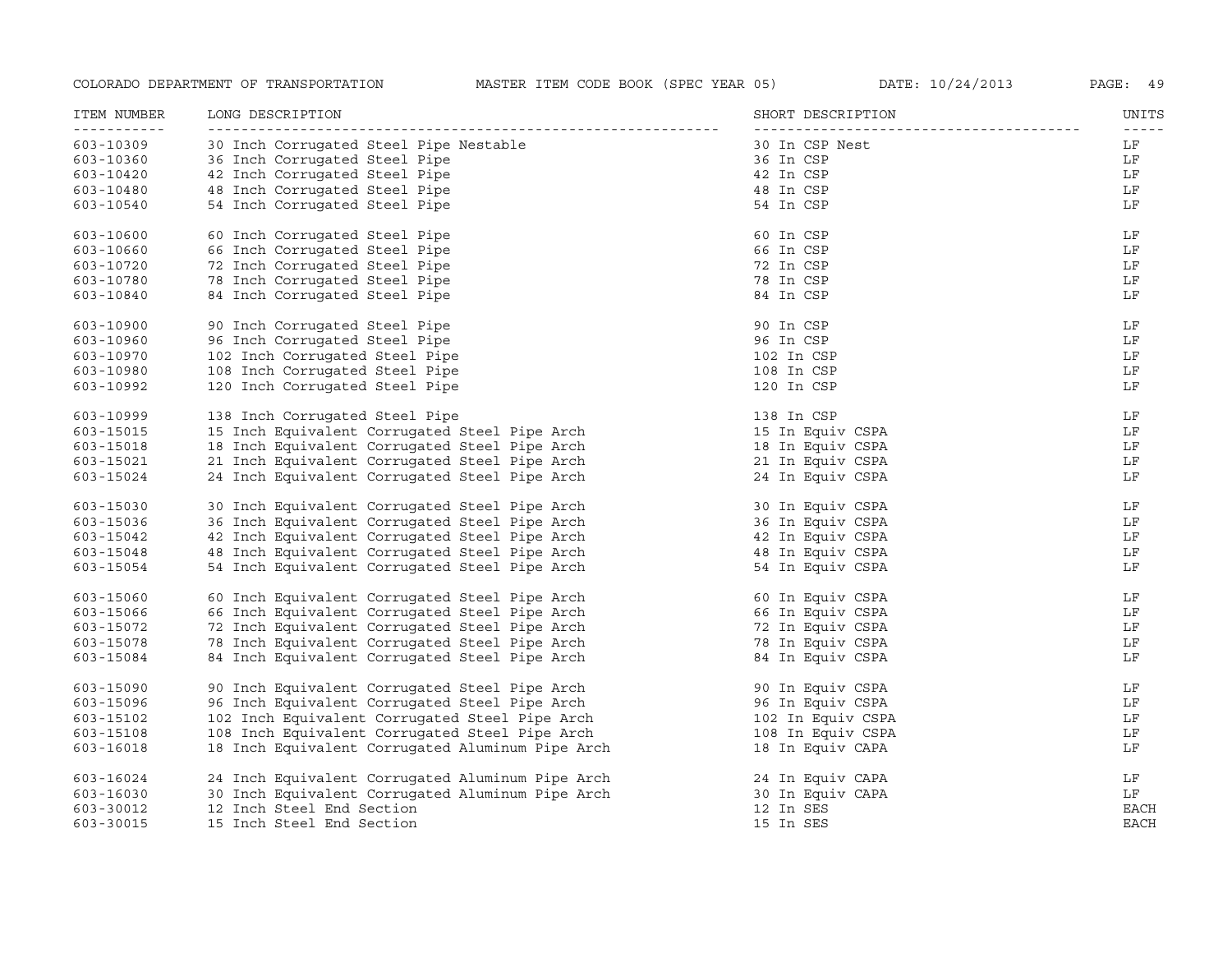| ITEM NUMBER | LONG DESCRIPTION                             | SHORT DESCRIPTION           | UNITS                 |
|-------------|----------------------------------------------|-----------------------------|-----------------------|
| 603-30018   | 18 Inch Steel End Section                    | 18 In SES                   | $- - - - - -$<br>EACH |
| 603-30021   | 21 Inch Steel End Section                    | 21 In SES                   | <b>EACH</b>           |
| 603-30024   | 24 Inch Steel End Section                    | 24 In SES                   | <b>EACH</b>           |
| 603-30030   | 30 Inch Steel End Section                    | 30 In SES                   | <b>EACH</b>           |
| 603-30036   | 36 Inch Steel End Section                    | 36 In SES                   | <b>EACH</b>           |
| 603-30042   | 42 Inch Steel End Section                    | 42 In SES                   | EACH                  |
| 603-30048   | 48 Inch Steel End Section                    | 48 In SES                   | <b>EACH</b>           |
| 603-30054   | 54 Inch Steel End Section                    | 54 In SES                   | <b>EACH</b>           |
| 603-30060   | 60 Inch Steel End Section                    | 60 In SES                   | EACH                  |
| 603-30066   | 66 Inch Steel End Section                    | 66 In SES                   | EACH                  |
| 603-30072   | 72 Inch Steel End Section                    | 72 In SES                   | EACH                  |
| 603-30078   | 78 Inch Steel End Section                    | 78 In SES                   | <b>EACH</b>           |
| 603-30084   | 84 Inch Steel End Section                    | 84 In SES                   | EACH                  |
| 603-31218   | 18 Inch Equivalent Arch Aluminum End Section | 18 In Equiv Arch AES        | <b>EACH</b>           |
| 603-31230   | 30 Inch Equivalent Arch Aluminum End Section | 30 In Equiv Arch AES        | EACH                  |
| 603-31315   | 15 Inch Equivalent Arch Steel End Section    | 15 In Equiv Arch SES        | EACH                  |
| 603-31318   | 18 Inch Equivalent Arch Steel End Section    | 18 In Equiv Arch SES        | EACH                  |
| 603-31321   | 21 Inch Equivalent Arch Steel End Section    | 21 In Equiv Arch SES        | <b>EACH</b>           |
| 603-31324   | 24 Inch Equivalent Arch Steel End Section    | 24 In Equiv Arch SES        | <b>EACH</b>           |
| 603-31330   | 30 Inch Equivalent Arch Steel End Section    | 30 In Equiv Arch SES        | <b>EACH</b>           |
| 603-31336   | 36 Inch Equivalent Arch Steel End Section    | 36 In Equiv Arch SES        | <b>EACH</b>           |
| 603-31342   | 42 Inch Equivalent Arch Steel End Section    | 42 In Equiv Arch SES        | <b>EACH</b>           |
| 603-31348   | 48 Inch Equivalent Arch Steel End Section    | 48 In Equiv Arch SES        | <b>EACH</b>           |
| 603-31354   | 54 Inch Equivalent Arch Steel End Section    | 54 In Equiv Arch SES        | EACH                  |
| 603-31360   | 60 Inch Equivalent Arch Steel End Section    | 60 In Equiv Arch SES        | EACH                  |
| 603-31366   | 66 Inch Equivalent Arch Steel End Section    | 66 In Equiv Arch SES        | EACH                  |
| 603-31372   | 72 Inch Equivalent Arch Steel End Section    | 72 In Equiv Arch SES        | EACH                  |
| 603-32018   | Place 18 Inch Steel End Section              | Place 18 In SES             | EACH                  |
| 603-32024   | Place 24 Inch Steel End Section              | Place 24 In SES             | <b>EACH</b>           |
| 603-32030   | Place 30 Inch Steel End Section              | Place 30 In SES             | EACH                  |
| 603-32036   | Place 36 Inch Steel End Section              | Place 36 In SES             | EACH                  |
| 603-32042   | Place 42 Inch Steel End Section              | Place 42 In SES             | EACH                  |
| 603-32048   | Place 48 Inch Steel End Section              | Place 48 In SES             | EACH                  |
| 603-32054   | Place 54 Inch Steel End Section              | Place 54 In SES             | <b>EACH</b>           |
| 603-32060   | Place 60 Inch Steel End Section              | Place 60 In SES             | EACH                  |
| 603-32066   | Place 66 Inch Steel End Section              | Place 66 In SES             | EACH                  |
| 603-33018   | 18 Inch Pipe Safety End Treatment            | 18 In Pipe Safety End Treat | EACH                  |
| 603-33024   | 24 Inch Pipe Safety End Treatment            | 24 In Pipe Safety End Treat | <b>EACH</b>           |
| 603-33030   | 30 Inch Pipe Safety End Treatment            | 30 In Pipe Safety End Treat | <b>EACH</b>           |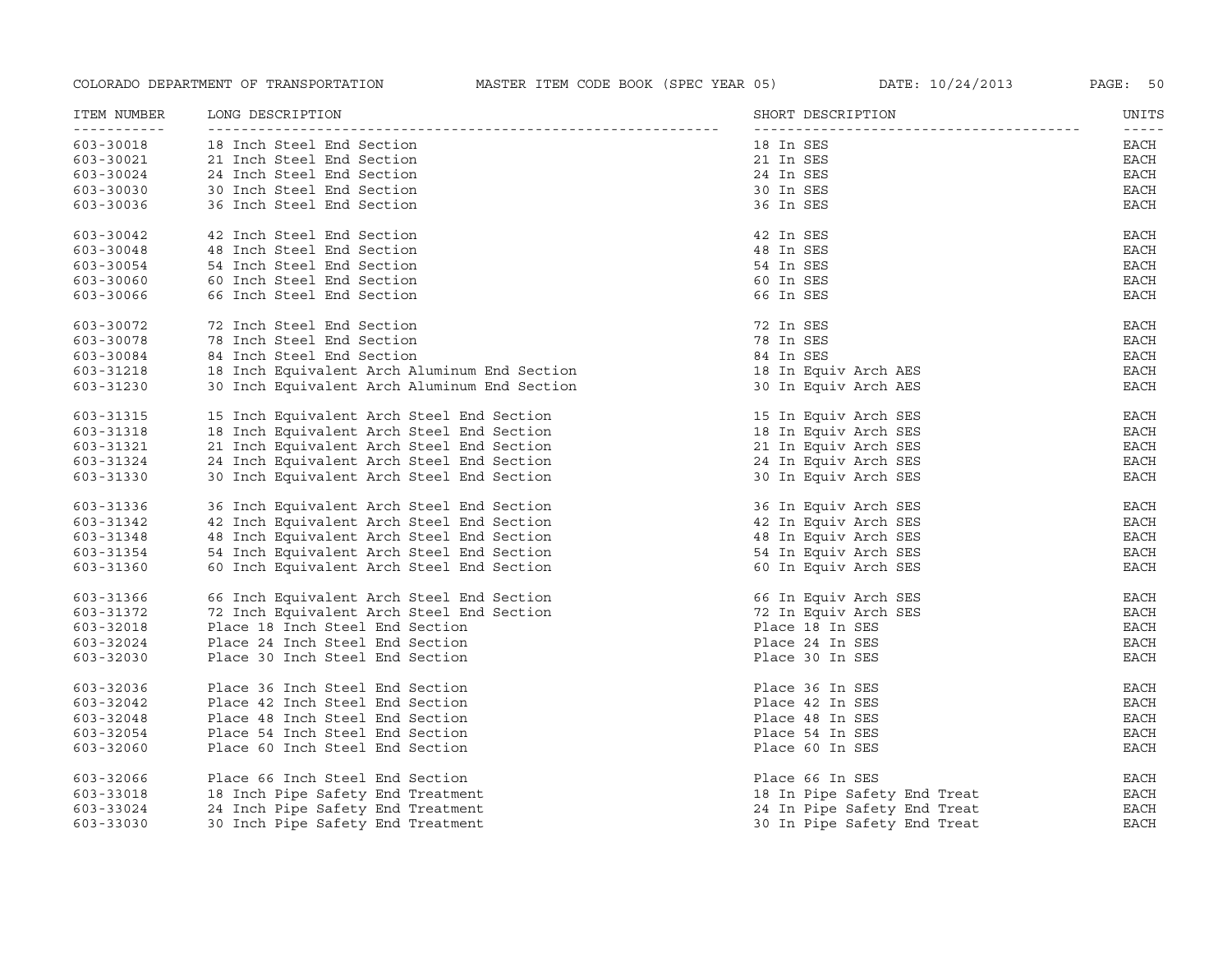| ITEM NUMBER<br><u>__________</u> | LONG DESCRIPTION                                     | SHORT DESCRIPTION                      | UNITS<br>$- - - - -$ |
|----------------------------------|------------------------------------------------------|----------------------------------------|----------------------|
| 603-33036                        | 36 Inch Pipe Safety End Treatment                    | 36 In Pipe Safety End Treat            | EACH                 |
| 603-33042                        | 42 Inch Pipe Safety End Treatment                    | 42 In Pipe Safety End Treat            | EACH                 |
| 603-33048                        | 48 Inch Pipe Safety End Treatment                    | 48 In Pipe Safety End Treat            | EACH                 |
| 603-33060                        | 60 Inch Pipe Safety End Treatment                    | 60 In Pipe Safety End Treat            | EACH                 |
| 603-33072                        | 72 Inch Pipe Safety End Treatment                    | 72 In Pipe Safety End Treat            | EACH                 |
| 603-34030                        | 30 Inch Equivalent Arch Pipe Safety End Treatment    | 30 In Equiv Arch Pipe Safety End Treat | <b>EACH</b>          |
| 603-34036                        | 36 Inch Equivalent Arch Pipe Safety End Treatment    | 36 In Equiv Arch Pipe Safety End Treat | <b>EACH</b>          |
| 603-34048                        | 48 Inch Equivalent Arch Pipe Safety End Treatment    | 48 In Equiv Arch Pipe Safety End Treat | <b>EACH</b>          |
| 603-36008                        | Place 8 Inch Corrugated Steel Pipe                   | Place 8 In CSP                         | LF                   |
| 603-36012                        | Place 12 Inch Corrugated Steel Pipe                  | Place 12 In CSP                        | LF                   |
| 603-36015                        | Place 15 Inch Corrugated Steel Pipe                  | Place 15 In CSP                        | LF                   |
| 603-36018                        | Place 18 Inch Corrugated Steel Pipe                  | Place 18 In CSP                        | LF                   |
| 603-36024                        | Place 24 Inch Corrugated Steel Pipe                  | Place 24 In CSP                        | LF                   |
| 603-36030                        | Place 30 Inch Corrugated Steel Pipe                  | Place 30 In CSP                        | LF                   |
| 603-36036                        | Place 36 Inch Corrugated Steel Pipe                  | Place 36 In CSP                        | LF                   |
| 603-36042                        | Place 42 Inch Corrugated Steel Pipe                  | Place 42 In CSP                        | LF                   |
| 603-36048                        | Place 48 Inch Corrugated Steel Pipe                  | Place 48 In CSP                        | LF                   |
| 603-36054                        | Place 54 Inch Corrugated Steel Pipe                  | Place 54 In CSP                        | LF                   |
| 603-36060                        | Place 60 Inch Corrugated Steel Pipe                  | Place 60 In CSP                        | LF                   |
| 603-36066                        | Place 66 Inch Corrugated Steel Pipe                  | Place 66 In CSP                        | LF                   |
| 603-36072                        | Place 72 Inch Corrugated Steel Pipe                  | Place 72 In CSP                        | LF                   |
| 603-36078                        | Place 78 Inch Corrugated Steel Pipe                  | Place 78 In CSP                        | LF                   |
| 603-36084                        | Place 84 Inch Corrugated Steel Pipe                  | Place 84 In CSP                        | LF                   |
| 603-36096                        | Place 96 Inch Corrugated Steel Pipe                  | Place 96 In CSP                        | LF                   |
| 603-36108                        | Place 108 Inch Corrugated Steel Pipe                 | Place 108 In CSP                       | LF                   |
| 603-36112                        | Place 12 Inch Corrugated Steel Pipe Nestable         | Place 12 In CSP Nest                   | LF                   |
| 603-37524                        | Place 24 Inch Equivalent Corrugated Steel Pipe Arch  | Place 24 In Equiv CSPA                 | LF                   |
| 603-37560                        | Place 60 Inch Equivalent Corrugated Steel Pipe Arch  | Place 60 In Equiv CSPA                 | LF                   |
| 603-37578                        | Place 78 Inch Equivalent Corrugated Steel Pipe Arch  | Place 78 In Equiv CSPA                 | LF                   |
| 603-40024                        | 24 Inch Corrugated Steel Ditch Liner                 | 24 In CS Ditch Liner                   | LF                   |
| 603-40030                        | 30 Inch Corrugated Steel Ditch Liner                 | 30 In CS Ditch Liner                   | LF                   |
| 603-40036                        | 36 Inch Corrugated Steel Ditch Liner                 | 36 In CS Ditch Liner                   | LF                   |
| 603-40042                        | 42 Inch Corrugated Steel Ditch Liner                 | 42 In CS Ditch Liner                   | LF                   |
| 603-40072                        | 72 Inch Corrugated Steel Pipe (Half Round) (Special) | 72 In CSP (Half) (Special)             | LF                   |
| 603-50001                        | 3 Inch Plastic Pipe (Install Only)                   | Inst 3 In Plastic Pipe                 | LF                   |
| 603-50002                        | 2 Inch Plastic Pipe                                  | 2 In Plastic Pipe                      | LF                   |
| 603-50003                        | 3 Inch Plastic Pipe                                  | 3 In Plastic Pipe                      | LF                   |
| 603-50004                        | 4 Inch Plastic Pipe                                  | 4 In Plastic Pipe                      | LF                   |
| 603-50006                        | 6 Inch Plastic Pipe                                  | 6 In Plastic Pipe                      | LF                   |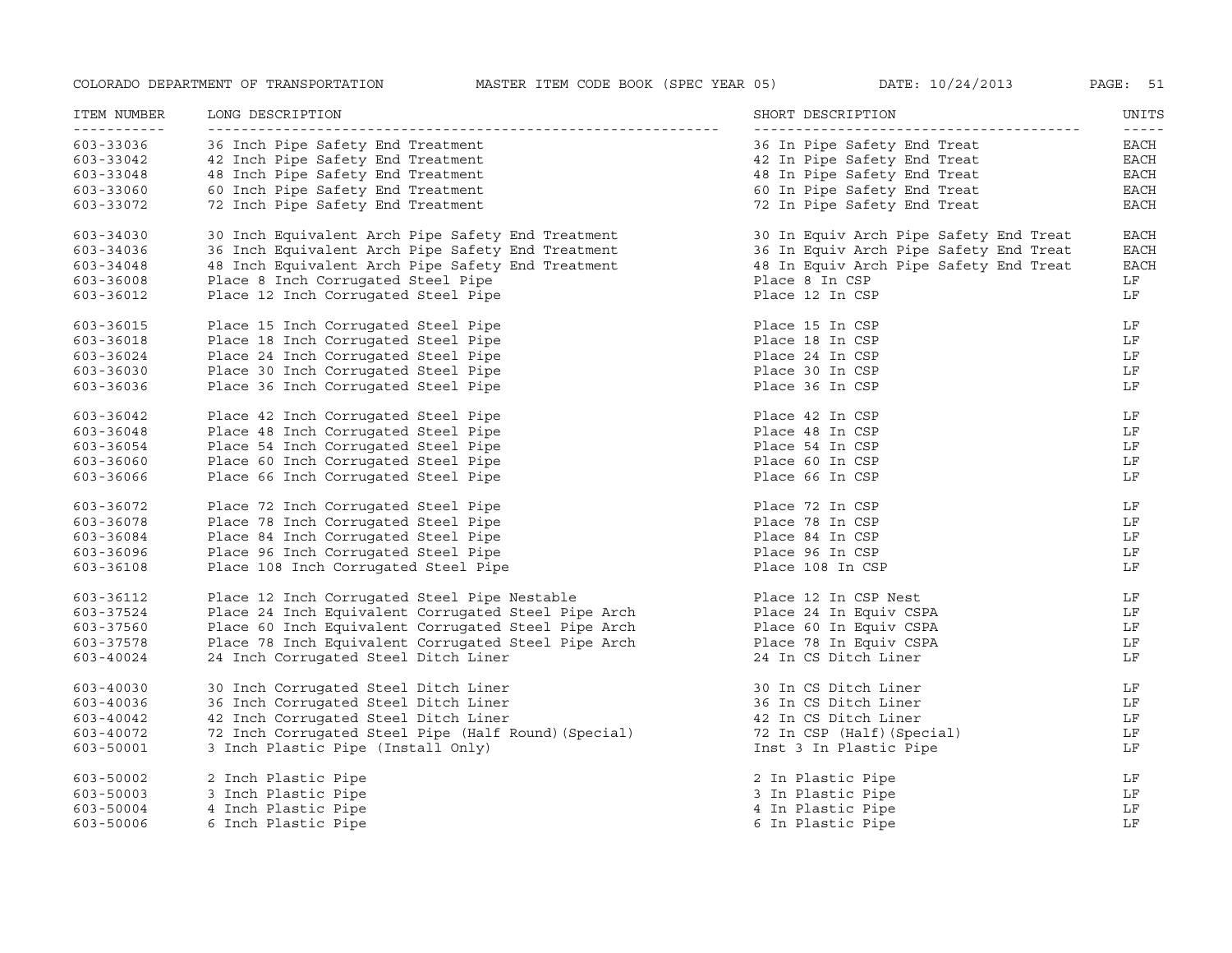| ITEM NUMBER<br>-----------          | LONG DESCRIPTION                        | SHORT DESCRIPTION         | UNITS<br>$\frac{1}{2} \frac{1}{2} \frac{1}{2} \frac{1}{2} \frac{1}{2} \frac{1}{2} \frac{1}{2} \frac{1}{2} \frac{1}{2} \frac{1}{2} \frac{1}{2} \frac{1}{2} \frac{1}{2} \frac{1}{2} \frac{1}{2} \frac{1}{2} \frac{1}{2} \frac{1}{2} \frac{1}{2} \frac{1}{2} \frac{1}{2} \frac{1}{2} \frac{1}{2} \frac{1}{2} \frac{1}{2} \frac{1}{2} \frac{1}{2} \frac{1}{2} \frac{1}{2} \frac{1}{2} \frac{1}{2} \frac{$ |
|-------------------------------------|-----------------------------------------|---------------------------|-------------------------------------------------------------------------------------------------------------------------------------------------------------------------------------------------------------------------------------------------------------------------------------------------------------------------------------------------------------------------------------------------------|
| 603-50007                           | 6 Inch Plastic Pipe (Special)           | 6 In Plastic Pipe (Spec)  | LF                                                                                                                                                                                                                                                                                                                                                                                                    |
| 603-50008<br>603-50010<br>603-50012 | 8 Inch Plastic Pipe                     | 8 In Plastic Pipe         | LF                                                                                                                                                                                                                                                                                                                                                                                                    |
|                                     | 10 Inch Plastic Pipe                    | 10 In Plastic Pipe        | LF                                                                                                                                                                                                                                                                                                                                                                                                    |
| 603-50012                           | 12 Inch Plastic Pipe                    | 12 In Plastic Pipe        | LF                                                                                                                                                                                                                                                                                                                                                                                                    |
| 603-50015                           | 15 Inch Plastic Pipe                    | 15 In Plastic Pipe        | LF                                                                                                                                                                                                                                                                                                                                                                                                    |
| 603-50016                           | 16 Inch Plastic Pipe                    | 16 In Plastic Pipe        | LF                                                                                                                                                                                                                                                                                                                                                                                                    |
| 603-50018                           | 18 Inch Plastic Pipe                    | 18 In Plastic Pipe        | LF                                                                                                                                                                                                                                                                                                                                                                                                    |
| 603-50024                           | 24 Inch Plastic Pipe                    | 24 In Plastic Pipe        | LF                                                                                                                                                                                                                                                                                                                                                                                                    |
| 603-50025                           | 24 Inch Plastic Pipe (Install Only)     | Inst 24 In Plastic Pipe   | LF                                                                                                                                                                                                                                                                                                                                                                                                    |
| 603-50027                           | 27 Inch Plastic Pipe                    | 27 In Plastic Pipe        | LF                                                                                                                                                                                                                                                                                                                                                                                                    |
| $603 - 50030$                       | 30 Inch Plastic Pipe                    | 30 In Plastic Pipe        | LF                                                                                                                                                                                                                                                                                                                                                                                                    |
| 603-50036                           | 36 Inch Plastic Pipe                    | 36 In Plastic Pipe        | LF                                                                                                                                                                                                                                                                                                                                                                                                    |
| 603-50042                           | 42 Inch Plastic Pipe                    | 42 Inch Plastic Pipe      | LF                                                                                                                                                                                                                                                                                                                                                                                                    |
| 603-50043                           | 42 Inch Plastic Pipe (Install Only)     | Inst 42 In Plastic Pipe   | LF                                                                                                                                                                                                                                                                                                                                                                                                    |
| $603 - 50048$                       | 48 Inch Plastic Pipe                    | 48 In Plastic Pipe        | LF                                                                                                                                                                                                                                                                                                                                                                                                    |
| 603-50072                           | 72 Inch Plastic Pipe                    | 72 In plastic Pipe        | LF                                                                                                                                                                                                                                                                                                                                                                                                    |
| 603-50100                           | Flap gate ( Inch)                       | Flap Gate ( Inch)         | <b>EACH</b>                                                                                                                                                                                                                                                                                                                                                                                           |
| 603-50106                           | Place 6 Inch Plastic Pipe               | Place 6 In Plastic Pipe   | LF                                                                                                                                                                                                                                                                                                                                                                                                    |
| 603-51206                           | Furnish 6 Inch Plastic Pipe             | Furn 6 In Plastic Pipe    | LF                                                                                                                                                                                                                                                                                                                                                                                                    |
| 603-60120                           | Place 12 Inch Flexible Pipe             | Place 12 In Flexible Pipe | LF                                                                                                                                                                                                                                                                                                                                                                                                    |
| 603-60180                           | Place 18 Inch Flexible Pipe             | Place 18 In Flexible Pipe | LF                                                                                                                                                                                                                                                                                                                                                                                                    |
| 603-60240                           | Place 24 Inch Flexible Pipe             | Place 24 In Flexible Pipe | LF                                                                                                                                                                                                                                                                                                                                                                                                    |
| 603-61108                           | 8 Inch Flexible Pipe                    | 8 In Flex Pipe            | LF                                                                                                                                                                                                                                                                                                                                                                                                    |
| 603-61120                           | 12 Inch Flexible Pipe                   | 12 In Flexible Pipe       | LF                                                                                                                                                                                                                                                                                                                                                                                                    |
| 603-61180                           | 18 Inch Flexible Pipe                   | 18 In Flexible Pipe       | LF                                                                                                                                                                                                                                                                                                                                                                                                    |
| 603-61210                           | 21 Inch Flexible Pipe                   | 21 In Flexible Pipe       | LF                                                                                                                                                                                                                                                                                                                                                                                                    |
| 603-61240                           | 24 Inch Flexible Pipe                   | 24 In Flexible Pipe       | LF                                                                                                                                                                                                                                                                                                                                                                                                    |
| 603-61300                           | 30 Inch Flexible Pipe                   | 30 In Flexible Pipe       | LF                                                                                                                                                                                                                                                                                                                                                                                                    |
| 603-65010                           | 10 Inch Aluminum Pipe (Special)         | 10 In Alum Pipe (Special) | LF                                                                                                                                                                                                                                                                                                                                                                                                    |
| 603-70303                           | 3x3 Foot Concrete Box Culvert (Precast) | 3x3 Ft CBC (Precast)      | LF                                                                                                                                                                                                                                                                                                                                                                                                    |
| 603-70402                           | 4X2 Foot Concrete Box Culvert (Precast) | 4X2 Ft CBC (Precast)      | LF                                                                                                                                                                                                                                                                                                                                                                                                    |
| 603-70404                           | 4X4 Foot Concrete Box Culvert (Precast) | 4X4 Ft CBC (Precast)      | LF                                                                                                                                                                                                                                                                                                                                                                                                    |
| 603-70502                           | 5x2 Foot Concrete Box Culvert (Precast) | 5x2 Ft CBC (Precast)      | LF                                                                                                                                                                                                                                                                                                                                                                                                    |
| 603-70503                           | 5x3 Foot Concrete Box Culvert (Precast) | 5x3 Ft CBC (Precast)      | LF                                                                                                                                                                                                                                                                                                                                                                                                    |
| 603-70504                           | 5x4 Foot Concrete Box Culvert (Precast) | 5x4 Ft CBC (Precast)      | LF                                                                                                                                                                                                                                                                                                                                                                                                    |
| 603-70505                           | 5x5 Foot Concrete Box Culvert (Precast) | 5x5 Ft CBC (Precast)      | LF                                                                                                                                                                                                                                                                                                                                                                                                    |
| 603-70603                           | 6x3 Foot Concrete Box Culvert (Precast) | 6x3 Ft CBC (Precast)      | LF                                                                                                                                                                                                                                                                                                                                                                                                    |
| 603-70604                           | 6x4 Foot Concrete Box Culvert (Precast) | 6x4 Ft CBC (Precast)      | LF                                                                                                                                                                                                                                                                                                                                                                                                    |
| 603-70606                           | 6x6 Foot Concrete Box Culvert (Precast) | 6x6 Ft CBC (Precast)      | LF                                                                                                                                                                                                                                                                                                                                                                                                    |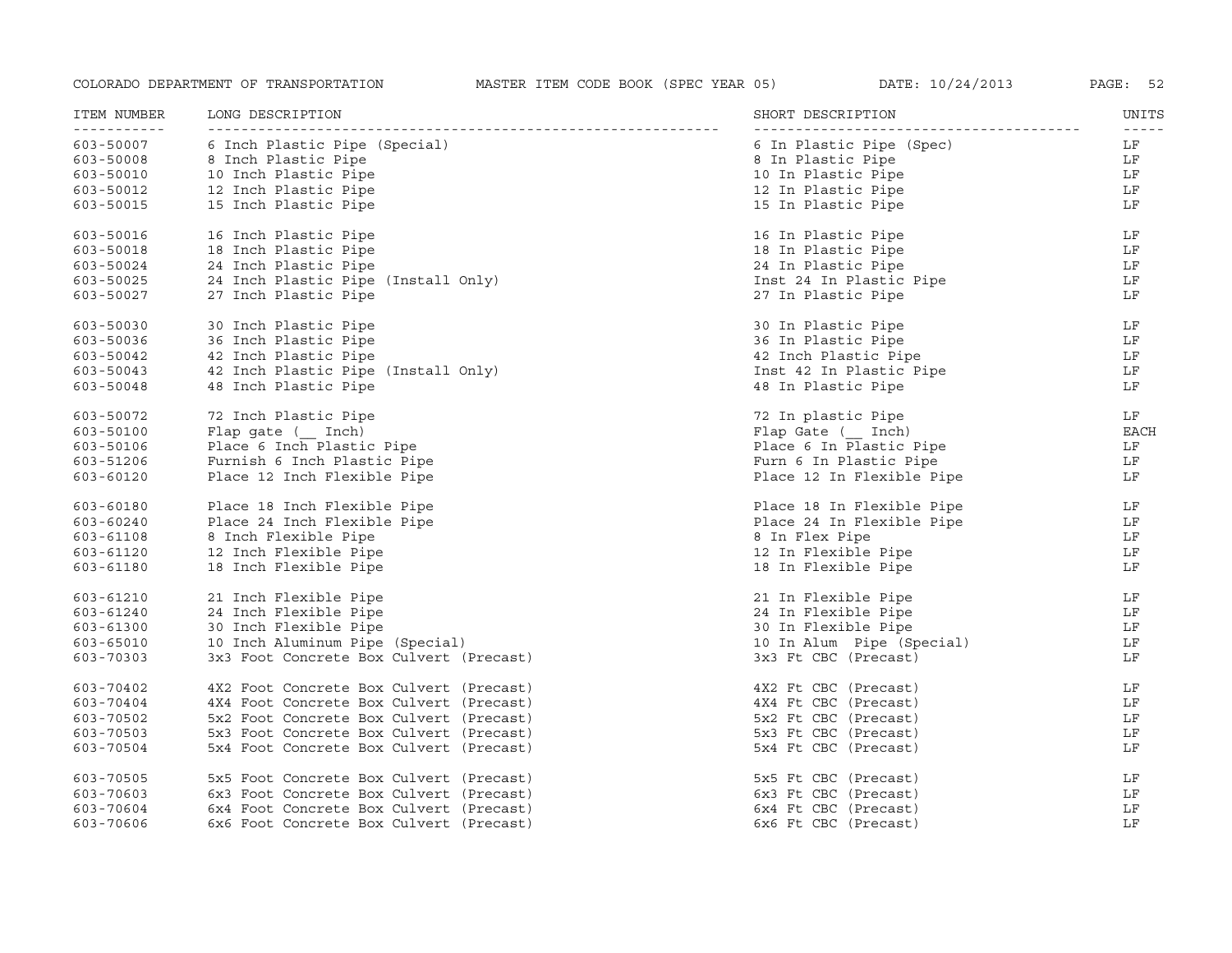| ITEM NUMBER | LONG DESCRIPTION                                   | SHORT DESCRIPTION                       | UNITS<br>$- - - - - -$ |
|-------------|----------------------------------------------------|-----------------------------------------|------------------------|
| 603-70607   | 6x7 Foot Concrete Box Culvert (Precast)            | 6x7 Ft CBC (Precast)                    | LF                     |
| 603-70703   | 7x3 Foot Concrete Box Culvert (Precast)            | 7x3 Ft CBC (Precast)                    | LF                     |
| 603-70704   | 7x4 Foot Concrete Box Culvert (Precast)            | 7x4 Ft CBC (Precast)                    | LF                     |
| 603-70705   | 7x5 Foot Concrete Box Culvert (Precast)            | 7x5 Ft CBC (Precast)                    | LF                     |
| 603-70707   | 7x7 Foot Concrete Box Culvert (Precast)            | 7x7 Ft CBC (Precast)                    | LF                     |
| 603-70803   | 8x3 Foot Concrete Box Culvert (Precast)            | 8x3 Ft CBC (Precast)                    | LF                     |
| 603-70804   | 8x4 Foot Concrete Box Culvert (Precast)            | 8x4 Ft CBC (Precast)                    | LF                     |
| 603-70805   | 8x5 Foot Concrete Box Culvert (Precast)            | 8x5 Ft CBC (Precast)                    | LF                     |
| 603-70806   | 8x6 Foot Concrete Box Culvert (Precast)            | 8x6 Ft CBC (Precast)                    | LF                     |
| 603-70808   | 8x8 Foot Concrete Box Culvert (Precast)            | 8x8 Ft CBC (Precast)                    | LF                     |
| 603-70905   | 9x5 Foot Concrete Box Culvert (Precast)            | 9x5 Ft CBC (Precast)                    | LF                     |
| 603-70906   | 9x6 Foot Concrete Box Culvert (Precast)            | 9x6 Ft CBC (Precast)                    | LF                     |
| 603-71004   | 10x4 Foot Concrete Box Culvert (Precast)           | 10x4 Ft CBC (Precast)                   | LF                     |
| 603-71005   | 10x5 Foot Concrete Box Culvert (Precast)           | 10x5 Ft CBC (Precast)                   | LF                     |
| 603-71006   | 10x6 Foot Concrete Box Culvert (Precast)           | 10x6 Ft CBC (Precast)                   | LF                     |
| 603-71007   | 10x7 Foot Concrete Box Culvert (Precast)           | 10x7 Ft CBC (Precast)                   | LF                     |
| 603-71008   | 10x8 Foot Concrete Box Culvert (Precast)           | 10x8 Ft CBC (Precast)                   | LF                     |
| 603-71010   | 10x10 Foot Concrete Box Culvert (Precast)          | 10x10 Ft CBC (Precast)                  | LF                     |
| 603-71204   | 12x4 Foot Concrete Box Culvert (Precast)           | 12x4 Ft CBC (Precast)                   | LF                     |
| 603-71206   | 12x6 Foot Concrete Box Culvert (Precast)           | 12x6 Ft CBC (Precast)                   | LF                     |
| 603-71208   | 12x8 Foot Concrete Box Culvert (Precast)           | 12x8 Ft CBC (Precast)                   | LF                     |
| 603-71210   | 12x10 Foot Concrete Box Culvert (Precast)          | 12x10 Ft CBC (Precast)                  | LF                     |
| 603-71307   | 13x7 Foot Concrete Box Culvert (Precast)           | 13x7 Ft CBC (Precast)                   | LF                     |
| 603-71405   | 14x5 Foot Concrete Box Culvert (Precast)           | 14x5 Ft CBC (Precast)                   | LF                     |
| 603-71406   | 14x6 Foot Concrete Box Culvert (Precast)           | 14x6 Ft CBC (Precast)                   | LF                     |
| 603-71408   | 14x8 Foot Concrete Box Culvert (Precast)           | 14x8 Ft CBC (Precast)                   | LF                     |
| 603-71505   | 15X5 Foot Concrete Box Culvert (Precast)           | 15X5 Ft CBC (Precast)                   | LF                     |
| 603-71604   | 16x4 Foot Concrete Box Culvert (3-Sided) (Precast) | 16x4 Ft CBC (3) (Precast)               | LF                     |
| 603-71606   | 16x6 Foot Concrete Box Culvert (Precast)           | 16x6 Ft CBC (Precast)                   | LF                     |
| 603-71607   | 16x7 Foot Concrete Box Culvert (Precast)           | 16x7 Ft CBC (Precast)                   | LF                     |
| 603-71608   | 16X8 Foot Concrete Box Culvert (3-Sided) (Precast) | 16X8 Ft CBC (3) (Precast)               | LF                     |
| 603-71610   | 16x10 Foot Concrete Box Culvert (Precast)          | 16x10 Ft CBC (Precast)                  | LF                     |
| 603-71611   | 16 x 11 Foot Concrete Box Culvert (Precast)        | 16x11 Ft CBC (Precast)                  | LF                     |
| 603-71806   | 18x6 Foot Concrete Box Culvert (Precast)           | 18x6 Ft CBC (Precast)                   | LF                     |
| 603-71812   | 18x12 Foot Concrete Box Culvert (Precast)          | 18x12 Ft CBC (Precast)                  | LF                     |
| 603-72008   | 20x8 Foot Concrete Box Culvert (Precast)           | 20x8 Ft CBC (Precast)                   | LF                     |
| 603-72009   | 20x9 Foot Concrete 3-Sided Culvert (Precast)       | 20x9 Ft Conc 3-Sided Culvert (Precast)  | LF                     |
| 603-72010   | 20x10 Ft Concrete 3-sided Culvert (Precast)        | 20x10 Ft Conc 3-sided Culvert (Precast) | LF                     |
| 603-73000   | Concrete Box Culvert (Design Build)                | CBC (Design Build)                      | <b>EACH</b>            |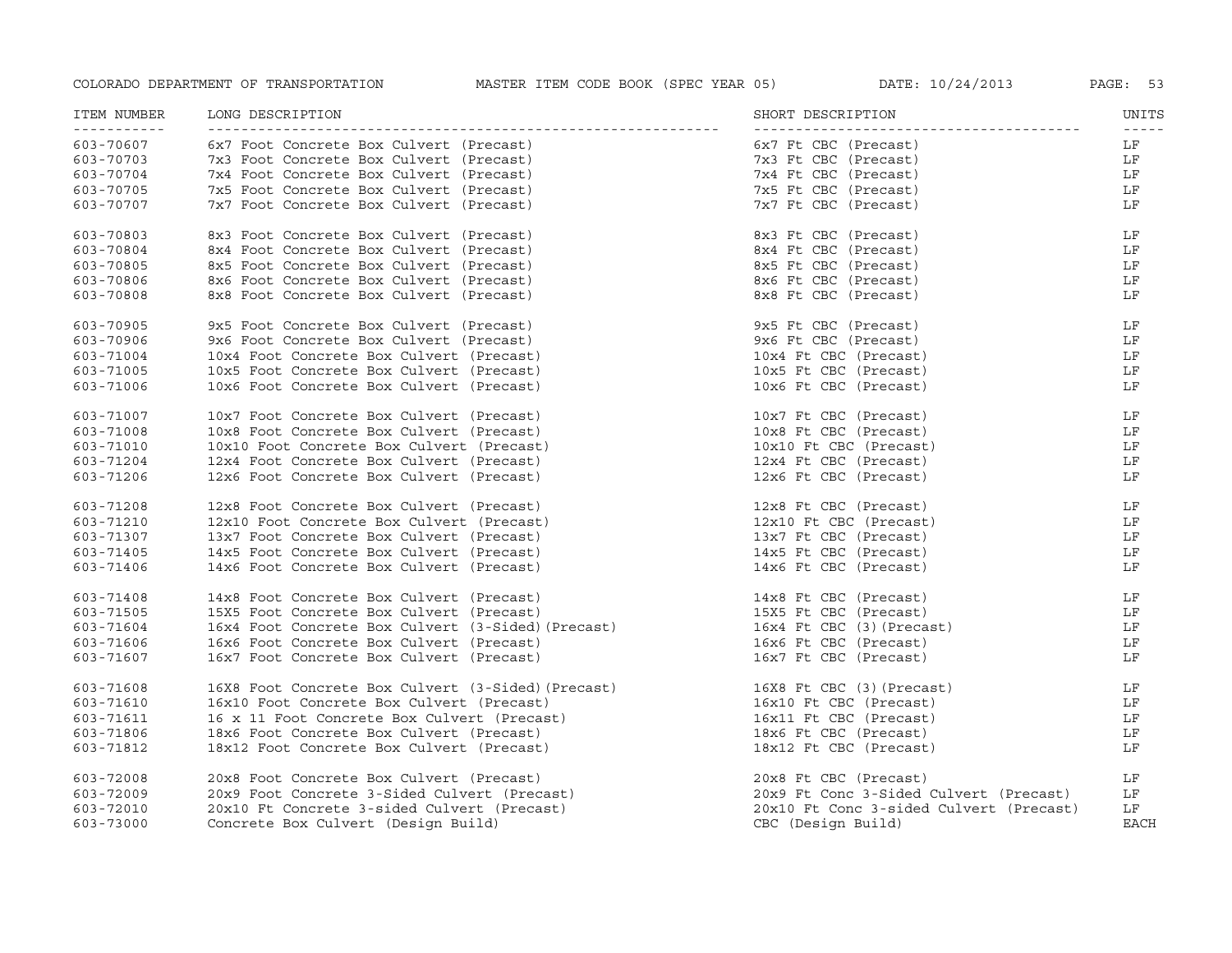| ITEM NUMBER              | LONG DESCRIPTION                              | SHORT DESCRIPTION                | UNITS                            |
|--------------------------|-----------------------------------------------|----------------------------------|----------------------------------|
| -----------<br>603-80705 | Place 7x5 Foot Concrete Box Culvert (Precast) | Place 7x5 CBC (Precast)          | $\omega = \omega = \omega$<br>LF |
| 603-80790                | 12X8 Foot Concrete Arch Culvert (Precast)     | 12X8 Ft Conc Arch Cul (Precast)  | LF                               |
| 603-80800                | 14x10 Foot Concrete Arch Culvert (Precast)    | 14x10 Ft Conc Arch Cul (Precast) | LF                               |
| 603-81004                | 4 Inch Cast Iron Pipe                         | 4 In Cast Iron Pipe              | LF                               |
| 603-81006                | 6 Inch Cast Iron Pipe                         | 6 In Cast Iron Pipe              | LF                               |
| 603-81008                | 8 Inch Cast Iron Pipe                         | 8 In Cast Iron Pipe              | LF                               |
| 603-81016                | 16 Inch Cast Iron Pipe                        | 16 In Cast Iron Pipe             | LF                               |
| 603-81018                | 18 Inch Cast Iron Pipe                        | 18 In Cast Iron Pipe             | LF                               |
| 603-82004                | 4 Inch Ductile Iron Pipe                      | 4 In Duct Iron Pipe              | LF                               |
| 603-82006                | 6 Inch Ductile Iron Pipe                      | 6 In Duct Iron Pipe              | LF                               |
| 603-82008                | 8 Inch Ductile Iron Pipe                      | 8 In Duct Iron Pipe              | LF                               |
| 603-82010                | 10 Inch Ductile Iron Pipe                     | 10 In Duct Iron Pipe             | LF                               |
| 603-82012                | 12 Inch Ductile Iron Pipe                     | 12 In Duct Iron Pipe             | LF                               |
| 603-82014                | 14 Inch Ductile Iron Pipe                     | 14 In Duct Iron Pipe             | LF                               |
| 603-82016                | 16 Inch Ductile Iron Pipe                     | 16 In Duct Iron Pipe             | LF                               |
| 603-82018                | 18 Inch Ductile Iron Pipe                     | 18 In Duct Iron Pipe             | LF                               |
| 603-82024                | 24 Inch Ductile Iron Pipe                     | 24 In Duct Iron Pipe             | LF                               |
| 603-82030                | 30 Inch Ductile Iron Pipe                     | 30 In Duct Iron Pipe             | LF                               |
| 603-82036                | 36 Inch Ductile Iron Pipe                     | 36 In Duct Iron Pipe             | LF                               |
| 603-82054                | 54 Inch Ductile Iron Pipe                     | 54 In Duct Iron Pipe             | LF                               |
| 603-83008                | 8 Inch Sewer Pipe                             | 8 In Sewer Pipe                  | LF                               |
| 603-83009                | 8 Inch Sewer Pipe (Special)                   | 8 In Sewer Pipe (Spec)           | LF                               |
| 603-83012                | 12 Inch Sewer Pipe                            | 12 In Sewer Pipe                 | LF                               |
| 603-83024                | 24 Inch Sewer Pipe                            | 24 In Sewer Pipe                 | LF                               |
| 604-00305                | Inlet Type C (5 Foot)                         | Inlet Ty $C$ (5 Ft)              | <b>EACH</b>                      |
| 604-00310                | Inlet Type C (10 Foot)                        | Inlet Ty $C(10 Ft)$              | EACH                             |
| 604-00315                | Inlet Type C (15 Foot)                        | Inlet Ty $C(15$ Ft)              | <b>EACH</b>                      |
| 604-00320                | Inlet Type C (20 Foot)                        | Inlet Ty $C(20 Ft)$              | EACH                             |
| 604-00330                | Inlet Type C (30 Foot)                        | Inlet Ty $C$ (30 Ft)             | <b>EACH</b>                      |
| 604-00350                | Inlet Type C (Special)                        | Inlet Ty C (Spec)                | EACH                             |
| 604-00405                | Inlet Type C (Double) (5 Foot)                | Inlet Ty $C(D)$ (5 Ft)           | EACH                             |
| 604-00455                | Inlet Type C (Triple) (5 Foot)                | Inlet Ty $C(T)$ (5 Ft)           | EACH                             |
| 604-00460                | Inlet Type C (Triple) (10 Foot)               | Inlet Ty $C(T)$ (10 Ft)          | EACH                             |
| 604-00505                | Inlet Type D (5 Foot)                         | Inlet Ty $D$ (5 Ft)              | EACH                             |
| 604-00506                | Inlet Type D (Special) (5 Foot)               | Inlet Ty D (Spec) (5 Ft)         | EACH                             |
| 604-00510                | Inlet Type D (10 Foot)                        | Inlet Ty $D(10 Ft)$              | EACH                             |
| 604-00511                | Inlet Type D (Special) (10 Foot)              | Inlet Ty D (Spec) (10 Ft)        | EACH                             |
| 604-00515                | Inlet Type D (15 Foot)                        | Inlet Ty $D$ (15 Ft)             | <b>EACH</b>                      |
| 604-00520                | Inlet Type D (20 Foot)                        | Inlet Ty $D(20 Ft)$              | <b>EACH</b>                      |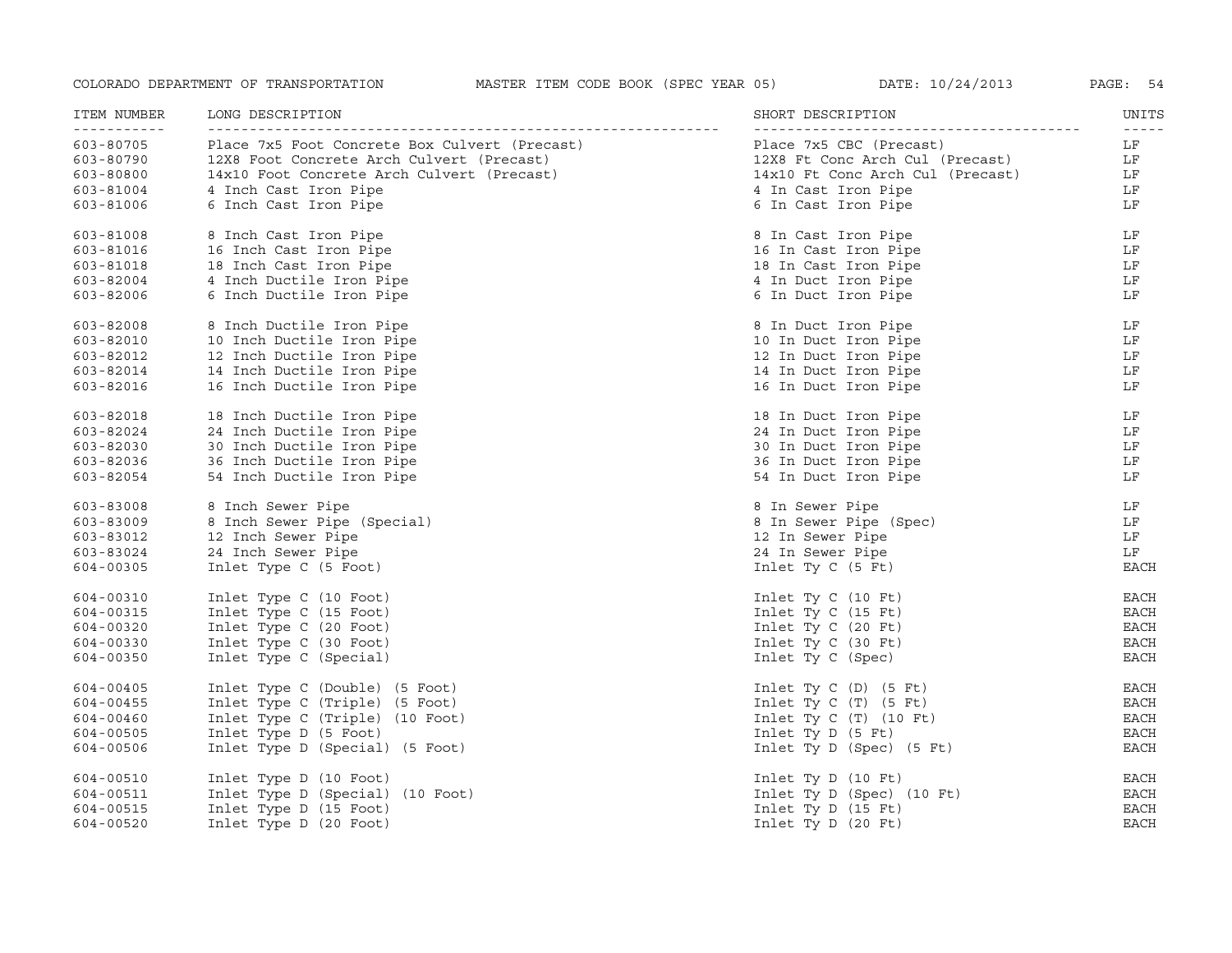| ITEM NUMBER              | LONG DESCRIPTION                           | SHORT DESCRIPTION                                         | UNITS<br>$\frac{1}{2} \frac{1}{2} \frac{1}{2} \frac{1}{2} \frac{1}{2} \frac{1}{2} \frac{1}{2} \frac{1}{2} \frac{1}{2} \frac{1}{2} \frac{1}{2} \frac{1}{2} \frac{1}{2} \frac{1}{2} \frac{1}{2} \frac{1}{2} \frac{1}{2} \frac{1}{2} \frac{1}{2} \frac{1}{2} \frac{1}{2} \frac{1}{2} \frac{1}{2} \frac{1}{2} \frac{1}{2} \frac{1}{2} \frac{1}{2} \frac{1}{2} \frac{1}{2} \frac{1}{2} \frac{1}{2} \frac{$ |
|--------------------------|--------------------------------------------|-----------------------------------------------------------|-------------------------------------------------------------------------------------------------------------------------------------------------------------------------------------------------------------------------------------------------------------------------------------------------------------------------------------------------------------------------------------------------------|
| -----------<br>604-00550 | Inlet Type D (Special)                     | Inlet Ty D (Spec)                                         | EACH                                                                                                                                                                                                                                                                                                                                                                                                  |
| 604-00605                | Inlet Type D (Double) (5 Foot)             | Inlet Ty $D(D)$ (5 Ft)                                    | EACH                                                                                                                                                                                                                                                                                                                                                                                                  |
| 604-00610                | Inlet Type D (Double) (10 Foot)            | Inlet Ty D $(D)$ $(10$ Ft)                                | $_{\rm EACH}$                                                                                                                                                                                                                                                                                                                                                                                         |
| 604-03005                | Inlet Type 3 (5 Foot)                      | Inlet Ty $3$ (5 Ft)                                       | <b>EACH</b>                                                                                                                                                                                                                                                                                                                                                                                           |
| 604-03010                | Inlet Type 3 (10 Foot)                     | Inlet Ty $3$ (10 Ft)                                      | EACH                                                                                                                                                                                                                                                                                                                                                                                                  |
| 604-03011                | Inlet Type 3 (Special) (10 Foot)           | Inlet Ty 3 (Spec) $(10$ Ft)                               | EACH                                                                                                                                                                                                                                                                                                                                                                                                  |
| 604-03015                | Inlet Type 3 (15 Foot)                     | Inlet Ty 3 $(15$ Ft)                                      | EACH                                                                                                                                                                                                                                                                                                                                                                                                  |
| 604-03505                | Inlet Type 3 (Double) (5 Foot)             | Inlet Ty 3 $(D)$ $(5$ Ft)                                 | $_{\rm EACH}$                                                                                                                                                                                                                                                                                                                                                                                         |
| 604-03510                | Inlet Type 3 (Double) (10 Foot)            | Inlet Ty 3 $(D)$ (10 Ft)                                  | EACH                                                                                                                                                                                                                                                                                                                                                                                                  |
| 604-03515                | Inlet Type 3 (Double) (15 Foot)            | Inlet Ty 3 $(D)$ $(15$ Ft)                                | $_{\rm EACH}$                                                                                                                                                                                                                                                                                                                                                                                         |
| 604-03605                | Inlet Type 3 (Triple) (5 Foot)             | Inlet Ty 3 $(T)$ $(5$ Ft)                                 | EACH                                                                                                                                                                                                                                                                                                                                                                                                  |
| 604-03610                | Inlet Type 3 (Triple) (10 Foot)            | Inlet Ty 3 $(T)$ (10 Ft)                                  | EACH                                                                                                                                                                                                                                                                                                                                                                                                  |
| 604-13005                | Inlet Type 13 (5 Foot)                     | Inlet Ty 13 $(5$ Ft)                                      | EACH                                                                                                                                                                                                                                                                                                                                                                                                  |
| 604-13006                | Inlet Type 13 (5 Foot) (Special)           | Inlet Ty 13 (5 Ft) (Spec)                                 | EACH                                                                                                                                                                                                                                                                                                                                                                                                  |
| 604-13010                | Inlet Type 13 (10 Foot)                    | Inlet Ty 13 $(10$ Ft)                                     | $_{\rm EACH}$                                                                                                                                                                                                                                                                                                                                                                                         |
| 604-13011                | Inlet Type 13 (10 Foot) (Special)          | Inlet Ty 13 $(10 \text{ Ft})$ $(Spec)$                    | EACH                                                                                                                                                                                                                                                                                                                                                                                                  |
| 604-13015                | Inlet Type 13 (15 Foot)                    | Inlet Ty 13 $(15$ Ft)                                     | EACH                                                                                                                                                                                                                                                                                                                                                                                                  |
| 604-13020                | Inlet Type 13 (20 Foot)                    | Inlet Ty 13 $(20$ Ft)                                     | $_{\rm EACH}$                                                                                                                                                                                                                                                                                                                                                                                         |
| 604-13025                | Inlet Type 13 (25 Foot)                    | Inlet Ty 13 $(25$ Ft)                                     | <b>EACH</b>                                                                                                                                                                                                                                                                                                                                                                                           |
| 604-13505                | Inlet Type 13 (Double) (5 Foot)            | Inlet Ty 13 $(D)$ $(5$ Ft)                                | EACH                                                                                                                                                                                                                                                                                                                                                                                                  |
| 604-13510                | Inlet Type 13 (Double) (10 Foot)           | Inlet Ty 13 $(D)$ $(10$ Ft)                               | $_{\rm EACH}$                                                                                                                                                                                                                                                                                                                                                                                         |
| 604-13515                | Inlet Type 13 (Double) (15 Foot)           | Inlet Ty 13 (D) (15 Ft)                                   | $_{\rm EACH}$                                                                                                                                                                                                                                                                                                                                                                                         |
| 604-13605                | Inlet Type 13 (Triple) (5 Foot)            | Inlet Ty 13 $(T)$ $(5$ Ft)                                | $_{\rm EACH}$                                                                                                                                                                                                                                                                                                                                                                                         |
| 604-13610                | Inlet Type 13 (Triple) (10 Foot)           | Inlet Ty 13 $(T)$ (10 Ft)                                 | EACH                                                                                                                                                                                                                                                                                                                                                                                                  |
| 604-13615                | Inlet Type 13 (Triple) (15 Foot)           | Inlet Ty 13 $(T)$ (15 Ft)                                 | $_{\rm EACH}$                                                                                                                                                                                                                                                                                                                                                                                         |
| 604-13651                | Inlet Type 13 (5 Foot) (Special) (1 Unit)  | Inlet Ty 13 $(5$ Ft $)$ (Spec) $(1$ Unit)                 | EACH                                                                                                                                                                                                                                                                                                                                                                                                  |
| 604-13652                | Inlet Type 13 (5 Foot) (Special) (2 Unit)  | Inlet Ty 13 $(5$ Ft) $(Spec)$ $(2$ Unit)                  | EACH                                                                                                                                                                                                                                                                                                                                                                                                  |
| 604-13653                | Inlet Type 13 (5 Foot) (Special) (3 Unit)  | Inlet Ty 13 $(5$ Ft $)$ (Spec) $(3$ Unit)                 | $_{\rm EACH}$                                                                                                                                                                                                                                                                                                                                                                                         |
| 604-13662                | Inlet Type 13 (5 Foot) (Sweeper) (2 Unit)  | Inlet Ty 13 $(5$ Ft $)$ (Swpr) $(2$ Unit)                 | $_{\rm EACH}$                                                                                                                                                                                                                                                                                                                                                                                         |
| 604-13663                | Inlet Type 13 (5 Foot) (Sweeper) (3 Unit)  | Inlet Ty 13 $(5$ Ft) $(Swpr)$ $(3$ Unit)                  | EACH                                                                                                                                                                                                                                                                                                                                                                                                  |
| 604-13671                | Inlet Type 13 (10 Foot) (Sweeper) (1 Unit) | Inlet Ty 13 $(10 \text{ Ft})$ (Swpr) $(1 \text{ Unit})$   | EACH                                                                                                                                                                                                                                                                                                                                                                                                  |
| 604-13672                | Inlet Type 13 (10 Foot) (Sweeper) (2 Unit) | Inlet Ty 13 $(10 \text{ Ft})$ $(Swpr)$ $(2 \text{ Unit})$ | EACH                                                                                                                                                                                                                                                                                                                                                                                                  |
| 604-13673                | Inlet Type 13 (10 Foot) (Sweeper) (3 Unit) | Inlet Ty 13 $(10 \text{ Ft})$ $(Swpr)$ $(3 \text{ Unit})$ | EACH                                                                                                                                                                                                                                                                                                                                                                                                  |
| 604-13674                | Inlet Type 13 (10 Foot) (Sweeper) (4 Unit) | Inlet Ty 13 $(10 \text{ Ft})$ $(Swpr)$ $(4 \text{ Unit})$ | EACH                                                                                                                                                                                                                                                                                                                                                                                                  |
| 604-13675                | Inlet Type 13 (10 Foot) (Sweeper) (5 Unit) | Inlet Ty 13 (10 Ft) (Swpr) (5 Unit)                       | $_{\rm EACH}$                                                                                                                                                                                                                                                                                                                                                                                         |
| 604-13676                | Inlet Type 13 (10 Foot) (Sweeper) (6 Unit) | Inlet Ty 13 $(10 \text{ Ft})$ (Swpr) $(6 \text{ Unit})$   | EACH                                                                                                                                                                                                                                                                                                                                                                                                  |
| 604-13681                | Inlet Type 13 (10 Foot) (Special) (1 Unit) | Inlet Ty 13 (10 Ft) (Spec) (1 Unit)                       | EACH                                                                                                                                                                                                                                                                                                                                                                                                  |
| 604-13683                | Inlet Type 13 (10 Foot) (Special) (3 Unit) | Inlet Ty 13 (10 Ft) (Spec) (3 Unit)                       | $_{\rm EACH}$                                                                                                                                                                                                                                                                                                                                                                                         |
| 604-14005                | Inlet Special (Double) (5 Foot)            | Inlet Spec $(D)$ $(5$ Ft)                                 | <b>EACH</b>                                                                                                                                                                                                                                                                                                                                                                                           |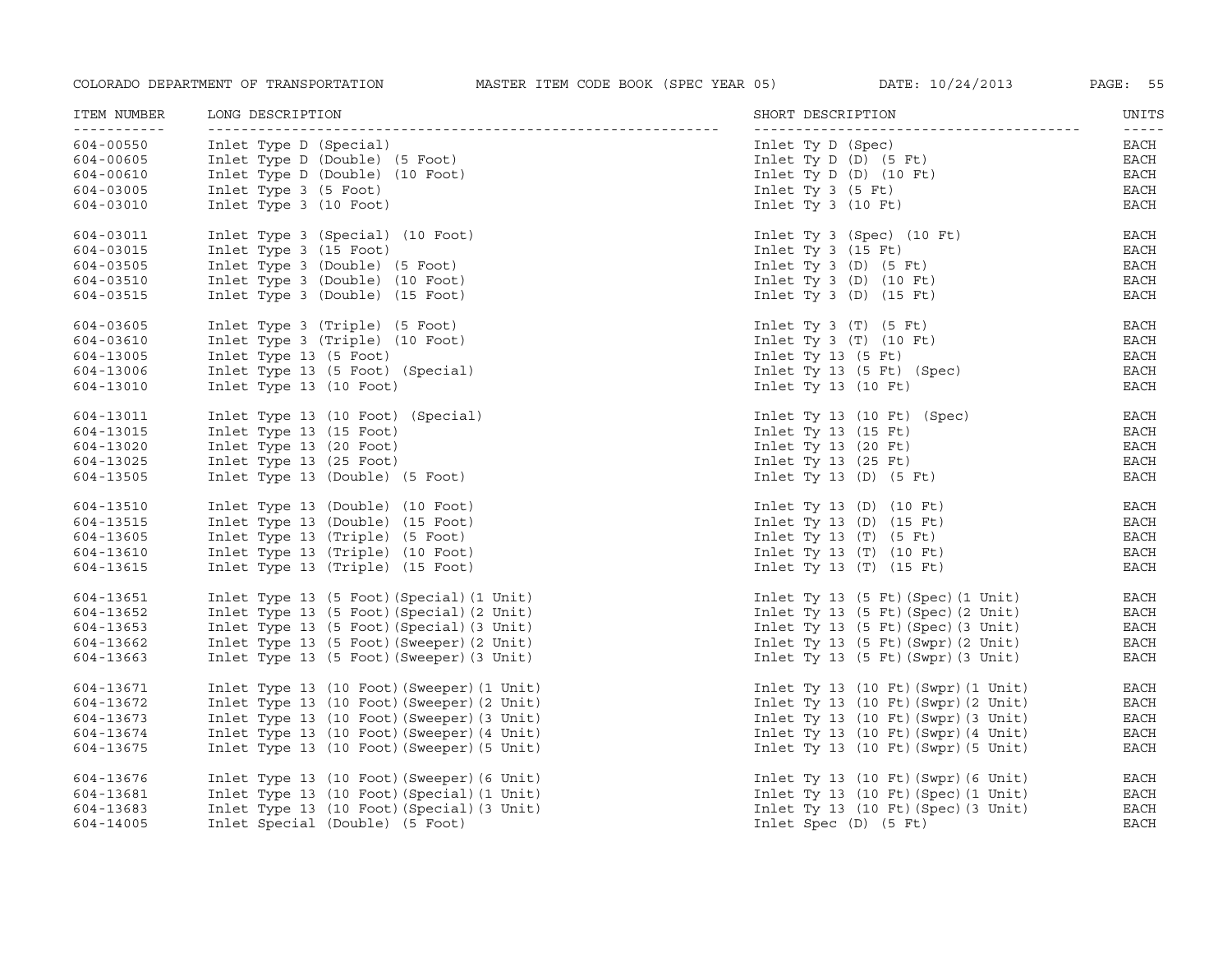| ITEM NUMBER<br>----------- | LONG DESCRIPTION                 | SHORT DESCRIPTION          | UNITS<br>$- - - - - -$ |
|----------------------------|----------------------------------|----------------------------|------------------------|
| 604-14010                  | Inlet Special (Double) (10 Foot) | Inlet Spec (D) (10 Ft)     | EACH                   |
| 604-14505                  | Inlet Special (Triple) (5 Foot)  | Inlet Spec (T) (5 Ft)      | $_{\rm EACH}$          |
| 604-14510                  | Inlet Special (Triple) (10 Foot) | Inlet $Spec (T) (10 Ft)$   | EACH                   |
| 604-14605                  | Inlet Special (Quad) (5 Foot)    | Inlet Spec $(Q)$ (5 Ft)    | EACH                   |
| 604-16005                  | Inlet Type 16 (5 Foot)           | Inlet Ty 16 $(5$ Ft)       | EACH                   |
| 604-16010                  | Inlet Type 16 (10 Foot)          | Inlet Ty 16 $(10$ Ft)      | EACH                   |
| 604-16015                  | Inlet Type 16 (15 Foot)          | Inlet Ty $16$ (15 Ft)      | EACH                   |
| 604-16050                  | Inlet Type 16 (Single) (Special) | Inlet Ty 16 (S) (Spec)     | EACH                   |
| 604-16505                  | Inlet Type 16 (Double) (5 Foot)  | Inlet Ty 16 $(D)$ $(5$ Ft) | EACH                   |
| 604-16510                  | Inlet Type 16 (Double) (10 Foot) | Inlet Ty $16(D)$ (10 Ft)   | EACH                   |
| 604-16515                  | Inlet Type 16 (Double) (15 Foot) | Inlet Ty 16 $(D)$ (15 Ft)  | EACH                   |
| 604-16550                  | Inlet Type 16 (Double) (Special) | Inlet Ty $16$ (D) (Spec)   | EACH                   |
| 604-16605                  | Inlet Type 16 (Triple) (5 Foot)  | Inlet Ty 16 $(T)$ $(5$ Ft) | EACH                   |
| 604-16610                  | Inlet Type 16 (Triple) (10 Foot) | Inlet Ty 16 $(T)$ (10 Ft)  | EACH                   |
| 604-16650                  | Inlet Type 16 (Triple) (Special) | Inlet Ty 16 (T) (Spec)     | EACH                   |
| 604-19000                  | Inlet Special                    | Inlet Spec                 | EACH                   |
| 604-19005                  | Inlet Special (5 Foot)           | Inlet Spec (5 Ft)          | EACH                   |
| 604-19010                  | Inlet Special (10 Foot)          | Inlet Spec (10 Ft)         | EACH                   |
| 604-19015                  | Inlet Special (15 Foot)          | Inlet Spec (15 Ft)         | EACH                   |
| 604-19020                  | Inlet Special (20 Foot)          | Inlet Spec (20 Ft)         | EACH                   |
| 604-19025                  | Inlet Special (25 Foot)          | Inlet Spec (25 Ft)         | <b>EACH</b>            |
| 604-19035                  | Inlet Special (35 Foot)          | Inlet Spec (35 Ft)         | EACH                   |
| 604-19105                  | Inlet Type R $L$ 5 (5 Foot)      | Inlet Ty R $L5$ (5 Ft)     | EACH                   |
| 604-19110                  | Inlet Type R L 5 (10 Foot)       | Inlet Ty R $L5$ (10 Ft)    | EACH                   |
| 604-19115                  | Inlet Type R L 5 (15 Foot)       | Inlet Ty R $L5$ (15 Ft)    | EACH                   |
| 604-19120                  | Inlet Type R $L$ 5 (20 Foot)     | Inlet Ty R $L5$ (20 Ft)    | EACH                   |
| 604-19205                  | Inlet Type R $L$ 10 (5 Foot)     | Inlet Ty R $L10$ (5 Ft)    | EACH                   |
| 604-19210                  | Inlet Type R L 10 (10 Foot)      | Inlet Ty R $L10$ (10 Ft)   | EACH                   |
| 604-19215                  | Inlet Type R L 10 (15 Foot)      | Inlet Ty R $L10$ (15 Ft)   | EACH                   |
| 604-19220                  | Inlet Type R L 10 (20 Foot)      | Inlet Ty R $L10$ (20 Ft)   | EACH                   |
| 604-19305                  | Inlet Type R L 15 (5 Foot)       | Inlet Ty R $L15$ (5 Ft)    | EACH                   |
| 604-19310                  | Inlet Type R L 15 (10 Foot)      | Inlet Ty R $L15$ (10 Ft)   | EACH                   |
| 604-19315                  | Inlet Type R L 15 (15 Foot)      | Inlet Ty R $L15$ (15 Ft)   | EACH                   |
| 604-19320                  | Inlet Type R $L$ 15 (20 Foot)    | Inlet Ty R $L15$ (20 Ft)   | EACH                   |
| 604-19405                  | Inlet Type R Special (5 Foot)    | Inlet Ty R Spec (5 Ft)     | EACH                   |
| 604-19410                  | Inlet Type R Special (10 Foot)   | Inlet Ty R Spec (10 Ft)    | EACH                   |
| 604-19415                  | Inlet Type R Special (15 Foot)   | Inlet Ty R Spec (15 Ft)    | EACH                   |
| 604-19505                  | Inlet Type R L 20 (5 Foot)       | Inlet Ty R $L20$ (5 Ft)    | EACH                   |
| 604-19510                  | Inlet Type R L 20 $(10$ Foot)    | Inlet Ty R $L20$ (10 Ft)   | EACH                   |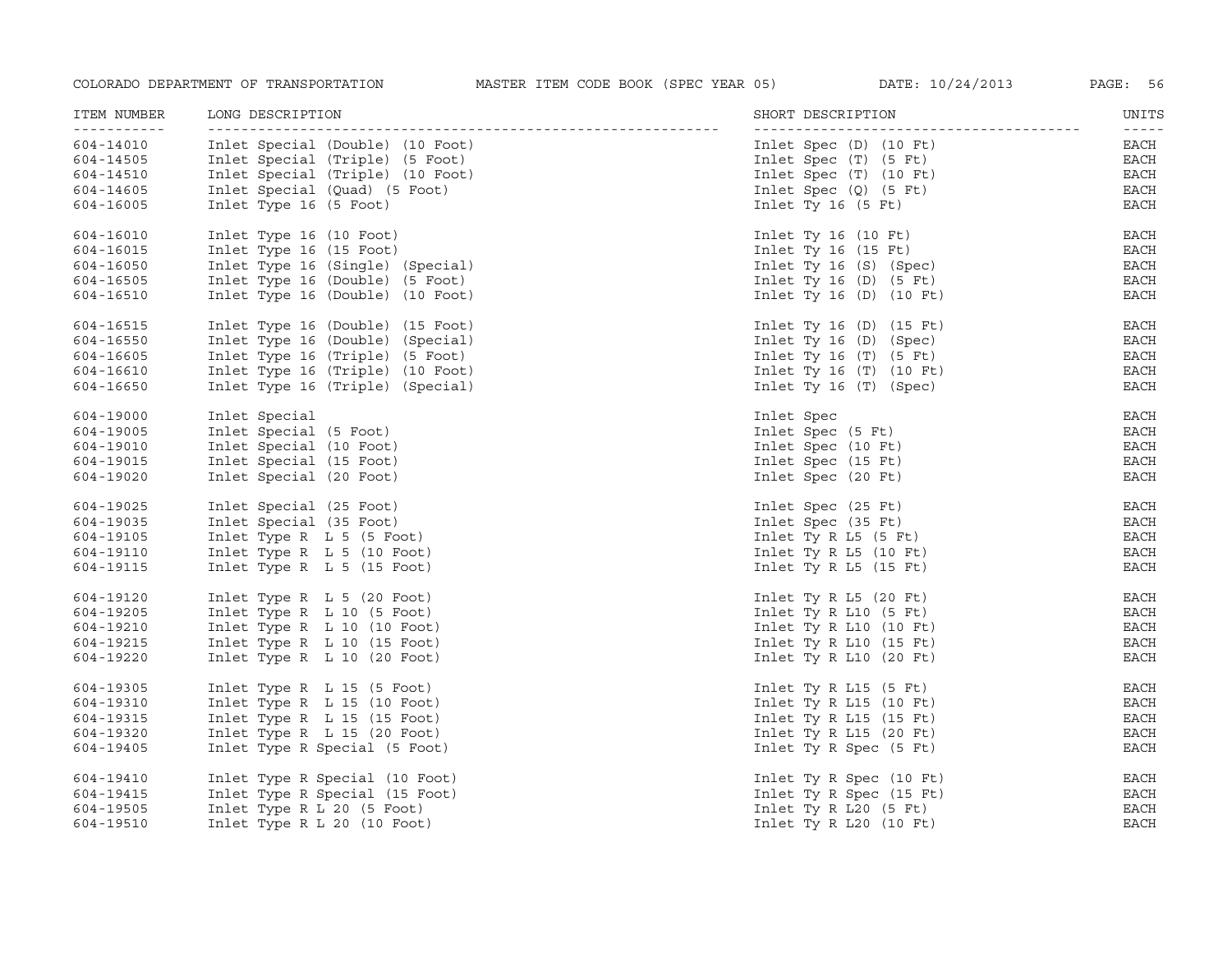| ITEM NUMBER                   | LONG DESCRIPTION                             | SHORT DESCRIPTION                    | UNITS         |
|-------------------------------|----------------------------------------------|--------------------------------------|---------------|
| <u> - - - - - - - - - - -</u> | <u>________________________</u>              |                                      | $- - - - -$   |
| 604-19515                     | Inlet Type R L20 (13 Foot)                   | Inlet Ty R $L20$ (13 Ft)             | EACH          |
| 604-19600                     | Inlet (Sand Filter)                          | Inlet (Sand Filter)                  | <b>EACH</b>   |
| 604-19704                     | Inlet Special (Trench Drain) (4 Inch Width)  | Inlet Spec (Trench) (4 Inch)         | LF            |
| 604-19710                     | Inlet Special (Trench Drain) (10 Inch Width) | Inlet Spec (Trench) (10 Inch)        | LF            |
| 604-19712                     | Inlet Special (Trench Drain) (12 Inch Width) | Inlet Spec (Trench) (12 In)          | LF            |
| 604-19724                     | Inlet Special (Trench Drain) (24 Inch Width) | Inlet Spec (Trench) (24 Inch)        | LF            |
| 604-19730                     | Inlet Special (Trench Drain) (30 Inch Width) | Inlet Spec (Trench) (30 Inch)        | LF            |
| 604-19900                     | Place Inlet                                  | Place Inlet                          | <b>EACH</b>   |
| 604-20000                     | Outlet Structure                             | Outlet Structure                     | EACH          |
| 604-20001                     | Outlet Structure                             | Outlet Structure                     | L S           |
| 604-20002                     | Outlet Structure (Special)                   | Outlet Structure (Spec)              | L S           |
| 604-20003                     | Outlet Structure (Special)                   | Outlet Structure (Spec)              | <b>EACH</b>   |
| 604-20010                     | Settling Basin                               | Settling Basin                       | <b>EACH</b>   |
| 604-25000                     | Vane Grate Inlet Special                     | Vane Grate Inlet Spec                | <b>EACH</b>   |
| 604-25001                     | Vane Grate Inlet Special                     | Vane Grate Inlet Spec                | LF            |
| 604-25005                     | Vane Grate Inlet (5 Foot)                    | Vane Grate Inlet (5 Ft)              | EACH          |
| 604-25006                     | Vane Grate Inlet Special (5 Foot)            | Vane Grate Inlet Spec (5 Ft)         | EACH          |
| 604-25007                     | Vane Grate Inlet Special (Double) (5 Foot)   | Vane Grate Inlet Spec (D) (5 Ft)     | EACH          |
| 604-25010                     | Vane Grate Inlet (10 Foot)                   | Vane Grate Inlet (10 Ft)             | <b>EACH</b>   |
| 604-25011                     | Vane Grate Inlet Special (10 Foot)           | Vane Grate Inlet Spec (10 Ft)        | <b>EACH</b>   |
| 604-25015                     | Vane Grate Inlet (15 Foot)                   | Vane Grate Inlet (15 Ft)             | EACH          |
| 604-25016                     | Vane Grate Inlet Special (15 Foot)           | Vane Grate Inlet Spec (15 Ft)        | <b>EACH</b>   |
| 604-25020                     | Vane Grate Inlet (20 Foot)                   | Vane Grate Inlet (20 Ft)             | EACH          |
| 604-25021                     | Vane Grate Inlet Special (20 Foot)           | Vane Grate Inlet Spec (20 Ft)        | EACH          |
| 604-25025                     | Vane Grate Inlet (25 Foot)                   | Vane Grate Inlet (25 Ft)             | EACH          |
| 604-26005                     | Vane Grate Inlet (Double) (5 Foot)           | Vane Grate Inlet (D) (5 Ft)          | EACH          |
| 604-26006                     | Vane Grate Inlet Special (Double) (5 Foot)   | Vane Grate Inlet Spec (D) (5 Ft)     | EACH          |
| 604-26010                     | Vane Grate Inlet (Double) (10 Foot)          | Vane Grate Inlet (D) (10 Ft)         | EACH          |
| 604-26011                     | Vane Grate Inlet Special (Double) (10 Foot)  | Vane Grate Inlet Special (D) (10 Ft) | <b>EACH</b>   |
| 604-26015                     | Vane Grate Inlet (Double) (15 Foot)          | Vane Grate Inlet (D) (15 Ft)         | <b>EACH</b>   |
| 604-26016                     | Vane Grate Inlet Special (Double) (15 Foot)  | Vane Grate Inlet Special (D) (15 Ft) | <b>EACH</b>   |
| 604-26020                     | Vane Grate Inlet (Double) (20 Foot)          | Vane Grate Inlet (D) (20 Ft.)        | <b>EACH</b>   |
| 604-26025                     | Vane Grate Inlet (Double) (25 Foot)          | Vane Grate Inlet (D) (25 Ft)         | $_{\rm EACH}$ |
| 604-26030                     | Vane Grate Inlet (Triple) (5 Foot)           | Vane Grate Inlet (T) (5 Ft)          | EACH          |
| 604-26035                     | Vane Grate Inlet (Triple) (10 Foot)          | Vane Grate Inlet (T) (10 Ft)         | EACH          |
| 604-30000                     | Manhole Slab Base (Special)                  | MH Slab Base (Spec)                  | EACH          |
| 604-30005                     | Manhole Slab Base (5 Foot)                   | MH Slab Base (5 Ft)                  | <b>EACH</b>   |
| 604-30010                     | Manhole Slab Base (10 Foot)                  | MH Slab Base (10 Ft)                 | <b>EACH</b>   |
| 604-30015                     | Manhole Slab Base (15 Foot)                  | MH Slab Base (15 Ft)                 | <b>EACH</b>   |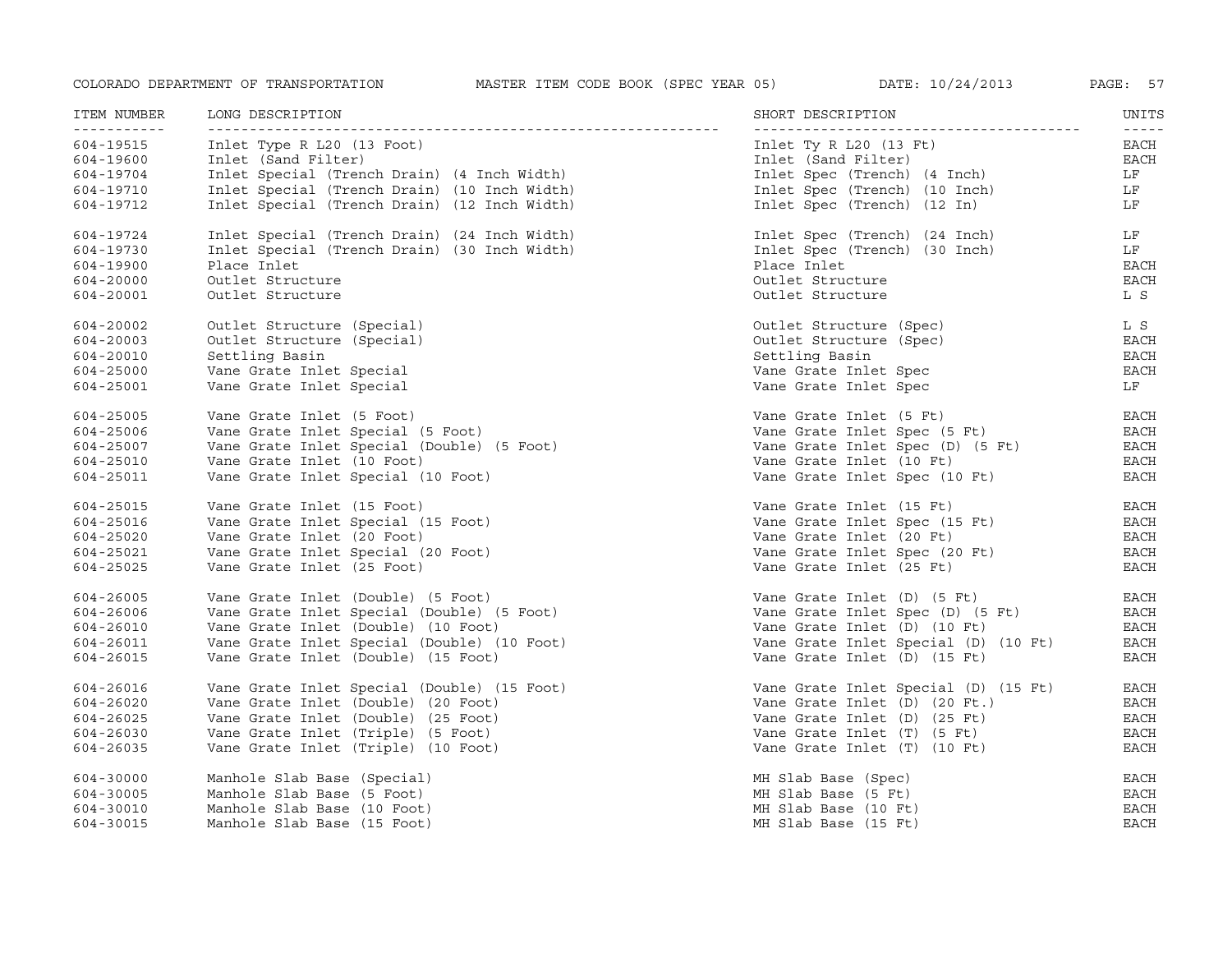| ITEM NUMBER<br>----------- | LONG DESCRIPTION<br>---------------      | SHORT DESCRIPTION<br>----------- | UNITS<br>$- - - - -$ |
|----------------------------|------------------------------------------|----------------------------------|----------------------|
| 604-30020                  | Manhole Slab Base (20 Foot)              | MH Slab Base (20 Ft)             | EACH                 |
| 604-30025                  | Manhole Slab Base (25 Foot)              | MH Slab Base (25 Ft)             | EACH                 |
| 604-30030                  | Manhole Slab Base (30 Foot)              | MH Slab Base (30 Ft)             | EACH                 |
| 604-31000                  | Manhole Box Base (Special)               | MH Box Base (Spec)               | EACH                 |
| 604-31005                  | Manhole Box Base (5 Foot)                | MH Box Base (5 Ft)               | <b>EACH</b>          |
| 604-31010                  | Manhole Box Base (10 Foot)               | MH Box Base (10 Ft)              | EACH                 |
| 604-31015                  | Manhole Box Base (15 Foot)               | MH Box Base (15 Ft)              | EACH                 |
| 604-31020                  | Manhole Box Base (20 Foot)               | MH Box Base (20 Ft)              | EACH                 |
| 604-31025                  | Manhole Box Base (25 Foot)               | MH Box Base (25 Ft)              | EACH                 |
| 604-31030                  | Manhole Box Base (30 Foot)               | MH Box Base (30 Ft)              | <b>EACH</b>          |
| 604-32010                  | Manhole T-Base (10 Foot)                 | MH T-Base (10 Ft)                | EACH                 |
| 604-32015                  | Manhole T-Base (15 Foot)                 | MH T-Base (15 Ft)                | EACH                 |
| 604-32020                  | Manhole T-Base (20 Foot)                 | MH T-Base (20 Ft)                | <b>EACH</b>          |
| 604-32025                  | Manhole T-Base (25 Foot)                 | MH T-Base (25 Ft)                | EACH                 |
| 604-39000                  | Manhole Special                          | MH Spec                          | EACH                 |
| 604-39005                  | Manhole Special (5 Foot)                 | MH Spec (5 Ft)                   | EACH                 |
| 604-39010                  | Manhole Special (10 Foot)                | MH Spec (10 Ft)                  | EACH                 |
| 604-39011                  | Manhole Special (10 Foot) (Install Only) | Inst MH Spec (10 Ft)             | EACH                 |
| 604-39015                  | Manhole Special (15 Foot)                | MH Spec (15 Ft)                  | EACH                 |
| 604-39020                  | Manhole Special (20 Foot)                | MH Spec (20 Ft)                  | EACH                 |
| 604-39025                  | Manhole Special (25 Foot)                | MH Spec (25 Ft)                  | <b>EACH</b>          |
| 604-39030                  | Manhole Special (30 Foot)                | MH Spec (30 Ft)                  | EACH                 |
| 604-39035                  | Manhole Special (35 Foot)                | MH Spec (35 Ft)                  | EACH                 |
| 604-39050                  | Manhole (Traffic Management System)      | MH (TMS)                         | EACH                 |
| 604-50000                  | Inlet Grating and Frame (Median)         | IG and F (Median)                | <b>EACH</b>          |
| 604-50003                  | Inlet Grating and Frame Type C           | IG and F Ty C                    | EACH                 |
| 604-50013                  | Number 13 Inlet Grating and Frame        | No.13 IG and F                   | <b>EACH</b>          |
| 604-50050                  | Inlet Grating and Frame Special          | IG and F Spec                    | EACH                 |
| 604-50060                  | Grating and Frame                        | Grating and Frame                | LF                   |
| 604-50062                  | Grating and Frame                        | Grating and Frame                | EACH                 |
| 604-50065                  | Place Grating and Frame                  | Place Grating and Frame          | LF                   |
| 604-50100                  | Galvanized Interlocking Grating          | Galv Interlock Grating           | LF                   |
| 604-50105                  | Place Grating                            | Place Grating                    | LF                   |
| 604-50110                  | Place Inlet Grating and Frame            | Place IG and F                   | EACH                 |
| 604-50150                  | Irrigation Structure Frame and Cover     | Irrig Str F and C                | <b>EACH</b>          |
| 604-50200                  | Manhole Ring and Cover                   | MH R and C                       | EACH                 |
| 604-50210                  | Place Manhole Ring and Cover             | Place MH R and C                 | EACH                 |
| 604-50300                  | Storm Sewer Ring and Cover               | Storm Sewer R and C              | <b>EACH</b>          |
| 604-50700                  | Meter Vault                              | Meter Vault                      | <b>EACH</b>          |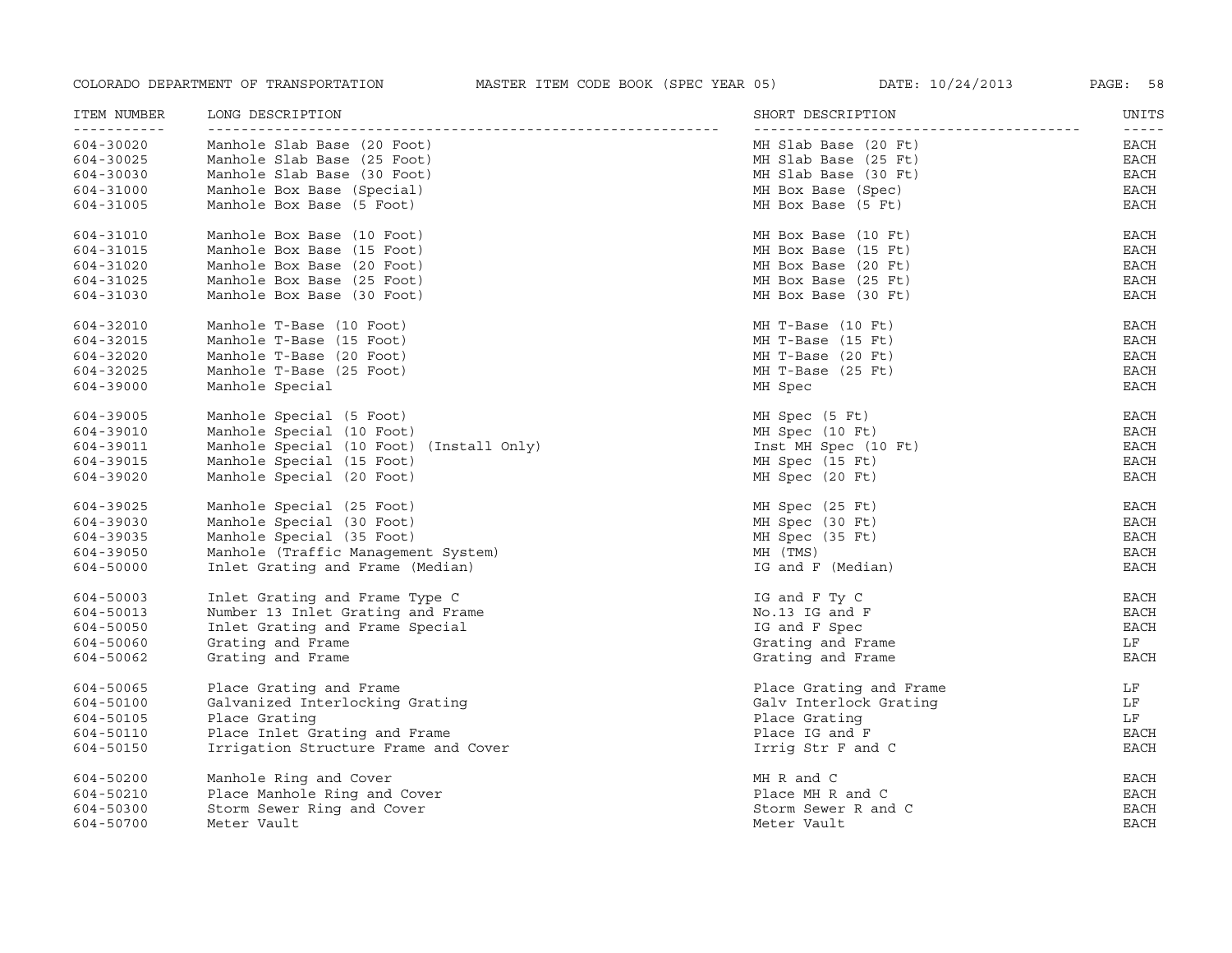| ITEM NUMBER              | LONG DESCRIPTION                                | SHORT DESCRIPTION            | UNITS                        |
|--------------------------|-------------------------------------------------|------------------------------|------------------------------|
| -----------<br>604-50750 | Sanitary Sewer Meter Box                        | San Sewer Meter Box          | $- - - - - -$<br><b>EACH</b> |
| 604-50800                | Sanitary Sewer Vault                            | San Sewer Vault              | <b>EACH</b>                  |
| 604-51012                | 12 Inch Slotted Pipe Inlet                      | 12 In Slot Pipe Inlet        | LF                           |
| 604-51015                | 15 Inch Slotted Pipe Inlet                      | 15 In Slot Pipe Inlet        | LF                           |
| 604-51018                | 18 Inch Slotted Pipe Inlet                      | 18 In Slot Pipe Inlet        | LF                           |
| 604-51021                | 21 Inch Slotted Pipe Inlet                      | 21 In Slot Pipe Inlet        | LF                           |
| 604-51024                | 24 Inch Slotted Pipe Inlet                      | 24 In Slot Pipe Inlet        | LF                           |
| 604-55018                | 18 Inch Aramid Fiber Bonded Slotted Pipe Inlet  | 18 In AFB Slot Pipe Inlet    | LF                           |
| 604-56000                | Slotted Vane Drain                              | Slot Vane Drain              | <b>EACH</b>                  |
| 604-83102                | 2 Inch Plastic Pipe Sewer (Polyvinylchloride)   | 2 In PPS (PVC)               | LF                           |
| 604-83108                | 8 Inch Plastic Pipe Sewer (Polyvinyl Chloride)  | 8 In PPS (PVC)               | LF                           |
| 604-83110                | 10 Inch Plastic Pipe Sewer (Polyvinyl Chloride) | 10 In PPS (PVC)              | LF                           |
| 604-83121                | 21 Inch Plastic Pipe Sewer (Polyvinyl Chloride) | 21 In PPS (PVC)              | LF                           |
| 604-84000                | Plastic Sliplining                              | Plastic Sliplining           | LF                           |
| 605-00004                | 4 Inch Non-Perforated Pipe Underdrain           | 4 In Underdrain              | LF                           |
| 605-00020                | 2 Inch Perforated Pipe Underdrain               | 2 Inch PP Underdrain         | LF                           |
| 605-00040                | 4 Inch Perforated Pipe Underdrain               | 4 In PP Underdrain           | LF                           |
| 605-00041                | 4 Inch Perforated Pipe Underdrain (Special)     | 4 In PP Underdrain (Special) | LF                           |
| 605-00060                | 6 Inch Perforated Pipe Underdrain               | 6 In PP Underdrain           | LF                           |
| 605-00061                | 6 Inch Perforated Pipe Underdrain (Special)     | 6 In PP Underdrain (Special) | LF                           |
| 605-00080                | 8 Inch Perforated Pipe Underdrain               | 8 In PP Underdrain           | LF                           |
| 605-00081                | 8 Inch Perforated Pipe Underdrain (Special)     | 8 In PP Underdrain (Special) | LF                           |
| 605-00100                | 10 Inch Perforated Pipe Underdrain              | 10 In PP Underdrain          | LF                           |
| 605-00120                | 12 Inch Perforated Pipe Underdrain              | 12 In PP Underdrain          | LF                           |
| 605-00180                | 18 Inch Perforated Pipe Underdrain              | 18 In PP Underdrain          | LF                           |
| 605-00240                | 24 Inch Perforated Pipe Underdrain              | 24 In PP Underdrain          | LF                           |
| 605-01020                | 2 Inch Horizontal Drain                         | 2 In Hor Drain               | LF                           |
| 605-01030                | 3 Inch Horizontal Drain                         | 3 In Hor Drain               | LF                           |
| 605-17000                | Vertical Drainage Wick                          | Vert Drain Wick              | LF                           |
| 605-18000                | Strip Drain, Horizontal                         | Strip Drain, Hor             | LF                           |
| 605-19000                | Passive Vent Riser                              | Pass Vent Riser              | EACH                         |
| 605-19200                | Low Permeability Soil Collar                    | Low Perm Soil Collar         | EACH                         |
| 605-20100                | Formation Drain                                 | Form Drain                   | LF                           |
| 605-82000                | Geocomposite Edge Drain                         | Geocomp Edge Drain           | LF                           |
| 605-82100                | Pipe Edge Drain                                 | Pipe Edge Drain              | LF                           |
| 605-82200                | French Drain                                    | French Drain                 | LF                           |
| 605-82306                | 6 Inch Drain Pipe                               | 6 In Drain Pipe              | LF                           |
| 605-83000                | Geocomposite Drain                              | Geocomp Drain                | SY                           |
| 605-83001                | Geocomposite Drain without Pipe                 | Geocomp Drain (w/o Pipe)     | SY                           |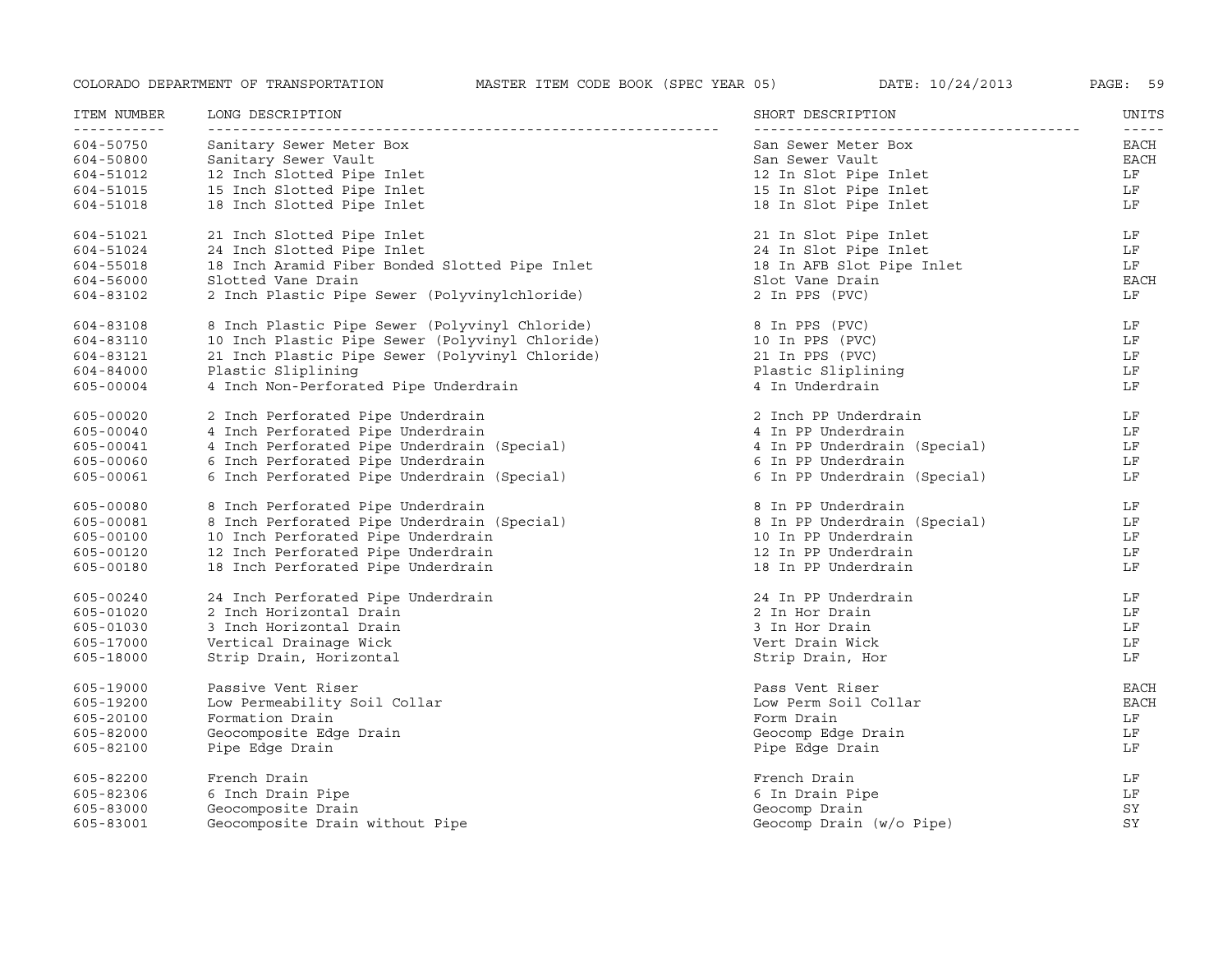| ITEM NUMBER                                         | LONG DESCRIPTION                                                                                          | SHORT DESCRIPTION                                                                          | UNITS                                 |
|-----------------------------------------------------|-----------------------------------------------------------------------------------------------------------|--------------------------------------------------------------------------------------------|---------------------------------------|
| ------------<br>605-83002<br>605-83500<br>605-83501 | Geocomposite Drain with Pipe<br>Geocomposite Underdrain<br>Geocomposite Drain (Tunnel)<br>Formation Drain | Geocomp Drain (w/ Pipe)<br>Geocomp Underdrain<br>Geocomp Drain (Tunnel)<br>Formation Drain | $- - - - - -$<br>SY<br>LF<br>SY<br>LF |
| 605-83505<br>605-83560                              | 6 Inch Pipe Underdrain                                                                                    | 6 In Pipe Underdrain                                                                       | LF                                    |
| 605-83580                                           | 8 Inch Pipe Underdrain                                                                                    | 8 In Pipe Underdrain                                                                       | LF                                    |
| 605-84000                                           | Subsurface Drain Outlet                                                                                   | Subsurface Drain Outlet                                                                    | LF                                    |
| 605-84100                                           | Subsurface Drain Outlet Structure                                                                         | Subsurface Drain Outlet Str                                                                | EACH                                  |
| 605-85000                                           | Surface Sand Filter                                                                                       | Surface Sand Filter                                                                        | SF                                    |
| 606-00300                                           | Wood Curb                                                                                                 | Wood Curb                                                                                  | LF                                    |
| 606-00301                                           | Guardrail Type 3 (6-3 Post Spacing)                                                                       | Gdrail Ty 3 $(6-3)$                                                                        | LF                                    |
| 606-00305                                           | Guardrail Type 3 (Special)                                                                                | Gdrail Ty 3 (Spec)                                                                         | LF                                    |
| 606-00310                                           | Guardrail Type 3A                                                                                         | Gdrail Ty 3A                                                                               | LF                                    |
| 606-00315                                           | Guardrail Type 3A (Special)                                                                               | Gdrail Ty 3A (Spec)                                                                        | LF                                    |
| 606-00350                                           | Guardrail Type 3 (Double) (6-3 Post Spacing)                                                              | Gdrail Ty 3 $(D)$ $(6-3)$                                                                  | LF                                    |
| 606-00355                                           | Guardrail Type 3 (Double) (6-3 Post Spacing) (Special)                                                    | Gdrail Ty 3 (D) (Spec)                                                                     | LF                                    |
| 606-00360                                           | Guardrail Type 3A (Double)                                                                                | Gdrail Ty 3A (D)                                                                           | LF                                    |
| 606-00365                                           | Guardrail Type 3 (Special) (Furnish Only)                                                                 | Guardrail Ty 3 (Spec) (Furn Only)                                                          | LF                                    |
| 606-00401                                           | Guardrail Type 4 (Install Only)                                                                           | Gdrail Ty 4 (Install Only)                                                                 | LF                                    |
| 606-00420                                           | Guardrail Type 4 (Style CA)                                                                               | Gdrail Ty 4 (Sty CA)                                                                       | LF                                    |
| 606-00501                                           | Precast Guardrail (Install Only)                                                                          | Install Precast Guardrail                                                                  | LF                                    |
| 606-00601                                           | Guardrail Type 6 (6-3 Post Spacing)                                                                       | Gdrail Ty $6(6-3)$                                                                         | LF                                    |
| 606-00650                                           | Guardrail Type 6 (Double) (6-3 Post Spacing)                                                              | Gdrail Ty $6(D)$ $(6-3)$                                                                   | LF                                    |
| 606-00705                                           | Guardrail Type 7 (Special)                                                                                | Gdrail Ty 7 (Spec)                                                                         | LF                                    |
| 606-00710                                           | Guardrail Type 7 (Style CA)                                                                               | Gdrail Ty 7 (Sty CA)                                                                       | LF                                    |
| 606-00715                                           | Guardrail Type 7 (Style CA) (Concrete Glare Screen)                                                       | Gdrail Ty 7 (Sty CA) (Conc Glare Screen)                                                   | LF                                    |
| 606-00716                                           | Guardrail Type 7 (Style CA) (Special)                                                                     | Gdrail Ty 7 (Sty CA) (Spec)                                                                | LF                                    |
| 606-00717                                           | Guardrail Type 7 (Style CA) (Concrete Glare Screen) (Special)                                             | Gdrail Ty 7 (Sty CA) (Conc Glr Scr) (Spec)                                                 | LF                                    |
| 606-00720                                           | Guardrail Type 7 (Style CC)                                                                               | Gdrail Ty 7 (Sty CC)                                                                       | LF                                    |
| 606-00721                                           | Guardrail Type 7 (Style CC) (Special)                                                                     | Gdrail Ty 7 (Sty CC) (Spec)                                                                | LF                                    |
| 606-00725                                           | Guardrail Type 7 (Style CC) (Concrete Glare Screen)                                                       | Gdrail Ty 7 (Sty CC) (Conc Glare Screen)                                                   | LF                                    |
| 606-00726                                           | Guardrail Type 7 (Style CC-HOV)                                                                           | Gdrail Ty 7 (Sty CC-HOV)                                                                   | LF                                    |
| 606-00730                                           | Guardrail Type 7 (Style CD)                                                                               | Gdrail Ty 7 (Sty CD)                                                                       | LF                                    |
| 606-00731                                           | Guardrail Type 7 (Style CD) (Special)                                                                     | Gdrail Ty 7 (Sty CD) (Spec)                                                                | LF                                    |
| 606-00735                                           | Guardrail Type 7 (Style CD) (Concrete Glare Screen)                                                       | Gdrail Ty 7 (Sty CD) (Conc Glare Screen)                                                   | LF                                    |
| 606-00737                                           | Guardrail Type 7 (Style CD) (Concrete Glare Screen) (Special)                                             | Gdrail Ty 7(Sty CD) (Conc Glr Scr) (Spec)                                                  | LF                                    |
| 606-00740                                           | Guardrail Type 7 (Style CE)                                                                               | Gdrail Ty 7 (Sty CE)                                                                       | LF                                    |
| 606-00741                                           | Guardrail Type 7 (Style CE) (Special)                                                                     | Gdrail Ty 7 (Sty CE) (Spec)                                                                | LF                                    |
| 606-00745                                           | Guardrail Type 7 (Style CE) (Concrete Glare Screen)                                                       | Gdrail Ty 7 (Sty CE) (Conc Glare Screen)                                                   | LF                                    |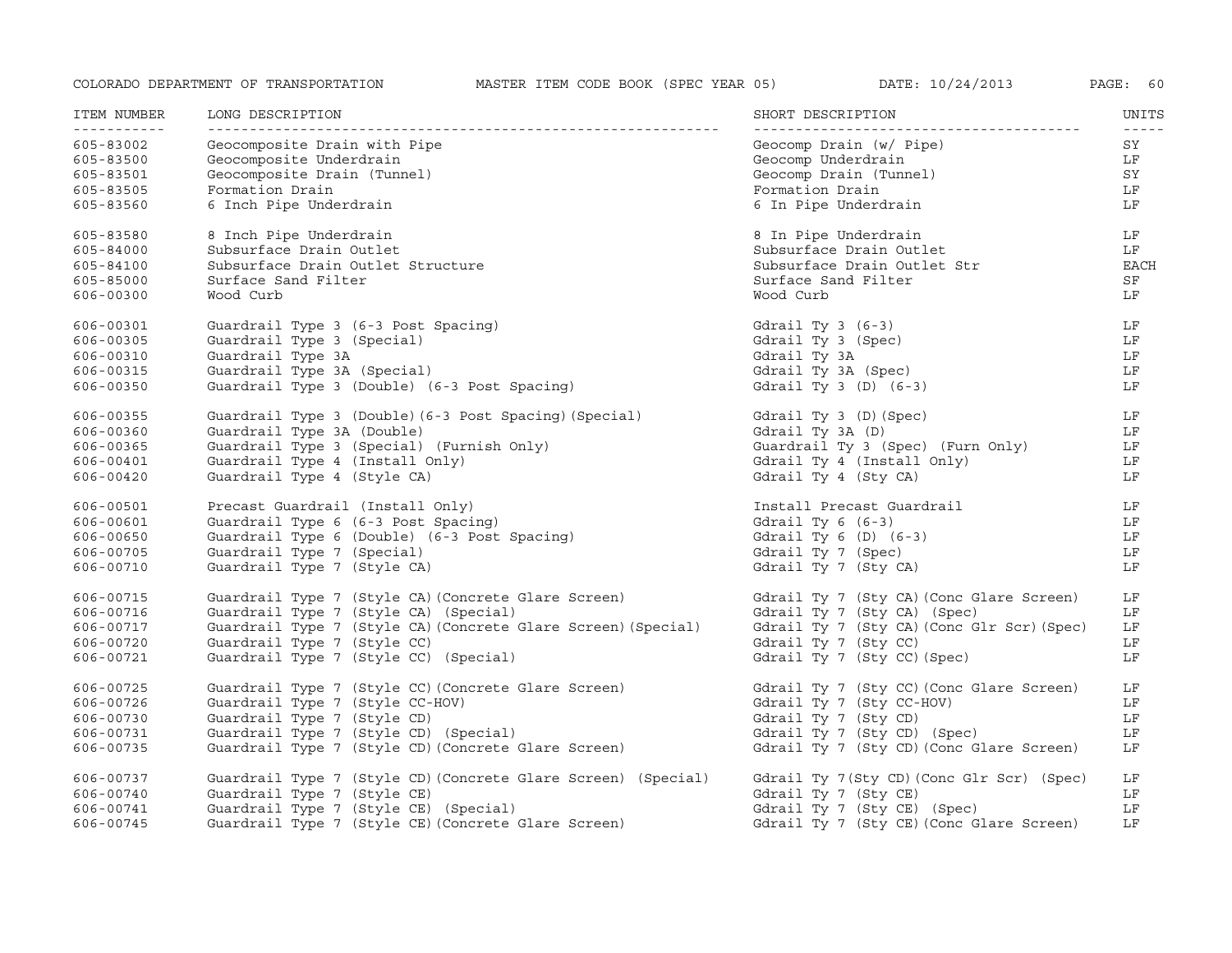| ITEM NUMBER<br>------------ | LONG DESCRIPTION                          | SHORT DESCRIPTION               | UNITS<br>$- - - - - -$ |
|-----------------------------|-------------------------------------------|---------------------------------|------------------------|
| 606-00747                   | Guardrail Type 7 (Style CD-HOV) (Special) | Gdrail Ty 7 (Sty CD-HOV) (Spec) | LF                     |
| 606-00750                   | Guardrail Type 7 (Style CL)               | Gdrail Ty 7 (Sty CL)            | LF                     |
| 606-00755                   | Concrete Glare Screen (Precast Type 7)    | Conc Glare Screen (Prec Ty 7)   | LF                     |
| 606-00787                   | Guardrail Type 7 (Style CL-HOV) (Special) | Gdrail Ty 7 (Sty CL-HOV) (Spec) | LF                     |
| 606-00900                   | Guardrail (Special)                       | Gdrail (Spec)                   | LF                     |
| 606-01320                   | End Anchorage Type 3B                     | End Anchor Ty 3B                | EACH                   |
| 606-01340                   | End Anchorage Type 3D                     | End Anchor Ty 3D                | $_{\rm EACH}$          |
| 606-01370                   | Transition Type 3G                        | Transition Ty 3G                | EACH                   |
| 606-01371                   | Transition Type 3G (Special)              | Transition Ty 3G (Spec)         | EACH                   |
| 606-01380                   | Transition Type 3H                        | Transition Ty 3H                | EACH                   |
| 606-01381                   | Transition Type 3H (Special)              | Transition Ty 3H (Spec)         | EACH                   |
| 606-01385                   | Transition Type 3J                        | Transition Ty 3J                | EACH                   |
| 606-01390                   | End Anchorage Type 3K                     | End Anchor Ty 3K                | EACH                   |
| 606-01395                   | Transition Type 3L                        | Transition Ty 3L                | EACH                   |
| 606-01460                   | Median Terminal                           | Median Terminal                 | EACH                   |
| 606-02000                   | End Anchorage (Special)                   | End Anchor (Spec)               | EACH                   |
| 606-02003                   | End Anchorage (Nonflared)                 | End Anchor (Nonflared)          | EACH                   |
| 606-02005                   | End Anchorage (Flared)                    | End Anchor (Flared)             | EACH                   |
| 606-08300                   | Place Guardrail Type 3                    | Place Gdrail Ty 3               | LF                     |
| 606-10200                   | Bridge Rail (Special)                     | Brdg Rail (Spec)                | LF                     |
| 606-10300                   | Bridge Rail Type 3                        | Brdg Rail Ty 3                  | LF                     |
| 606-10305                   | Bridge Rail Type 3 (Special)              | Brdg Rail Ty 3 (Spec)           | LF                     |
| 606-10325                   | Bridge Rail Type 3                        | Bridge Rail Ty 3                | LF                     |
| 606-10350                   | Bridge Rail Type 3R                       | Brdg Rail Ty 3R                 | LF                     |
| 606-10360                   | Bridge Rail Type 3R (Special)             | Brdg Rail Ty 3R (Spec)          | LF                     |
| 606-10400                   | Bridge Rail Type 4                        | Brdg Rail Ty 4                  | LF                     |
| 606-10405                   | Bridge Rail Type 4 (Special)              | Brdg Rail Ty 4 (Spec)           | LF                     |
| 606-10420                   | Bridge Rail Type 4 (Section A)            | Brdg Rail Ty 4 (Sect A)         | LF                     |
| 606-10421                   | Bridge Rail Type 4 (Section B)            | Brdg Rail Ty 4 (Sect B)         | LF                     |
| 606-10450                   | Bridge Rail Type 4R                       | Brdg Rail Ty 4R                 | LF                     |
| 606-10500                   | Bridge Rail Type 4 (Continuous Slope)     | Brdg Rail Ty 4 (Cont Sl)        | LF                     |
| 606-10650                   | Bridge Rail Type T6                       | Brdg Rail Ty T6                 | LF                     |
| 606-10700                   | Bridge Rail Type 7                        | Brdg Rail Ty 7                  | LF                     |
| 606-10705                   | Bridge Rail Type 7 (Special)              | Brdg Rail Ty 7 (Spec)           | LF                     |
| 606-10720                   | Bridge Rail Type 7 (Section A)            | Brdg Rail Ty 7 (Sect A)         | LF                     |
| 606-10742                   | Bridge Rail Type 7 (42")                  | Bridge Rail Ty 7 (42")          | LF                     |
| 606-10750                   | Bridge Rail Type 7R                       | Brdg Rail Ty 7R                 | LF                     |
| 606-10755                   | Bridge Rail Type 7R (Special)             | Brdg Rail Ty 7R (Spec)          | LF                     |
| 606-10800                   | Bridge Rail Type 8                        | Brdg Rail Ty 8                  | LF                     |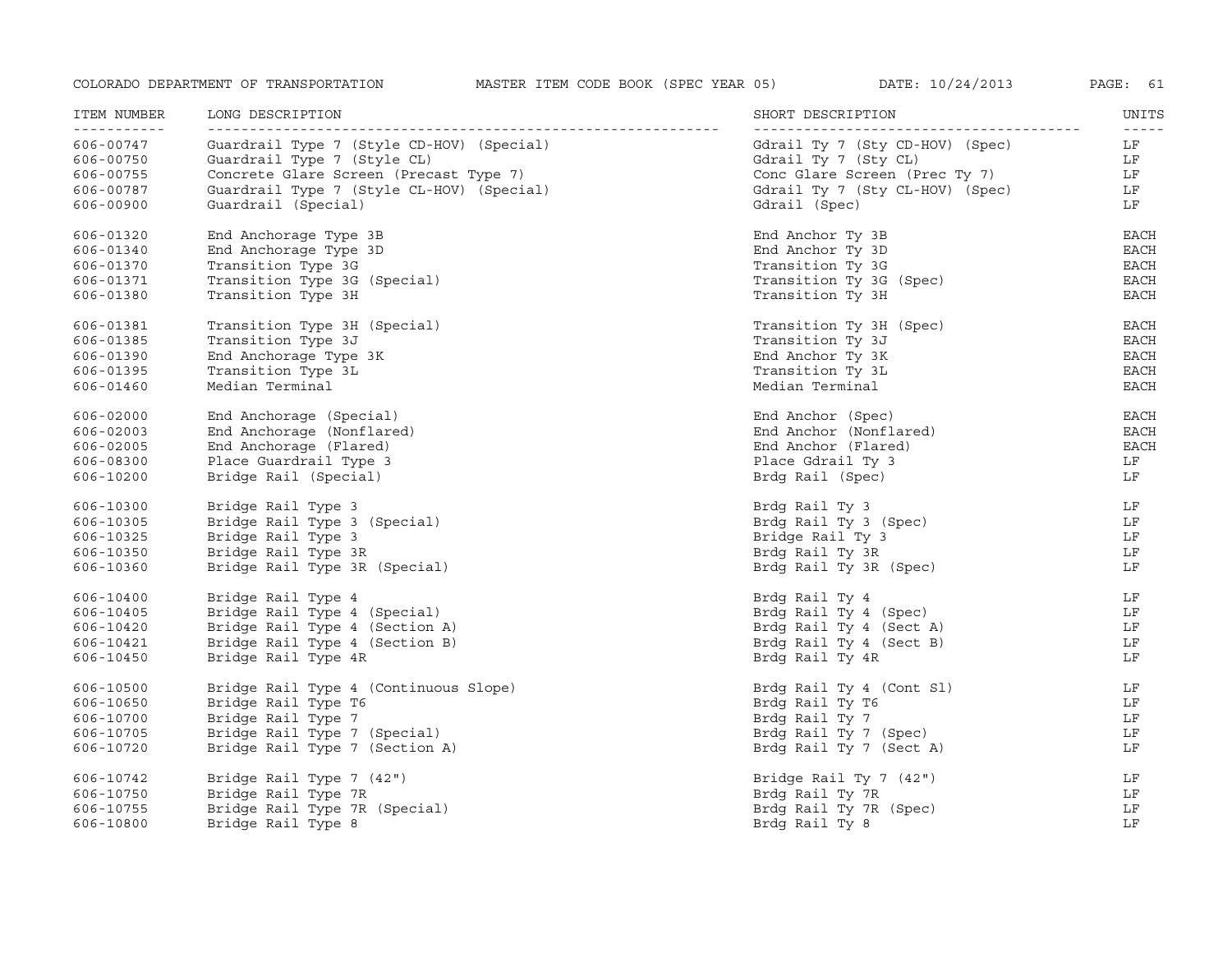| ITEM NUMBER<br>----------- | LONG DESCRIPTION                                      | SHORT DESCRIPTION                  | UNITS<br>$- - - - - -$ |
|----------------------------|-------------------------------------------------------|------------------------------------|------------------------|
| 606-10805                  | Bridge Rail Type 8 (Special)                          | Brdg Rail Ty 8 (Special)           | LF                     |
| 606-10950                  | Bridge Rail Type 9R                                   | Brdg Rail Ty 9R                    | LF                     |
| 606-11000                  | Bridge Rail Type 10                                   | Brdg Rail Ty 10                    | LF                     |
| 606-11005                  | Bridge Rail Type 10 (Special)                         | Brdg Rail Ty 10 (Spec)             | LF                     |
| 606-11010                  | Bridge Rail Type 10R                                  | Brdg Rail Ty 10R                   | LF                     |
| 606-11011                  | Bridge Rail Type 10R (Install Only)                   | Inst Brdg Rail Ty 10R              | LF                     |
| 606-11015                  | Bridge Rail Type 10R (Special)                        | Brdg Rail Ty 10R (Spec)            | LF                     |
| 606-11020                  | Bridge Rail Type 10H                                  | Brdg Rail Ty 10H                   | LF                     |
| 606-11025                  | Bridge Rail Type 10H (Special)                        | Brdg Rail Ty 10H (Spec)            | LF                     |
| 606-11030                  | Bridge Rail Type 10M                                  | Brdg Rail Ty 10M                   | LF                     |
| 606-11032                  | Bridge Rail Type 10M (Special)                        | Brdg Rail Ty 10M (Spec)            | LF                     |
| 606-11033                  | Bridge Rail Type 10M (Special) (Install Only)         | Brdg Rail Ty 10M(Spec) (Inst Only) | LF                     |
| 606-11900                  | Bridge Rail Post                                      | Brdg Rail Post                     | <b>EACH</b>            |
| 606-20010                  | Tensioned Cable Barrier                               | Tensioned Cable Barrier            | LF                     |
| 606-20013                  | Tensioned Cable Barrier (TL-3)                        | Tensioned Cable Barrier (TL-3)     | LF                     |
| 606-20014                  | Tensioned Cable Barrier (TL-4)                        | Tensioned Cable Barrier (TL-4)     | LF                     |
| 606-21010                  | End Anchorage (Tensioned Cable Barrier)               | End Anchor (Tens Cab Bar)          | EACH                   |
| 606-32405                  | Light Standard Steel (40 Foot) (2 Arm)                | Light Stand Steel (40 Ft) (2 Arm)  | EACH                   |
| 606-40400                  | Structural Concrete Stain                             | Struct Conc Stain                  | SY                     |
| 606-99998                  | Guardrail (Special)                                   | Gdrail (Spec)                      | SF                     |
| 606-99999                  | Guardrail Type 7 (Precast)                            | Gdrail Ty 7 (Precast)              | LF                     |
| 607-00000                  | Line Post                                             | Line Post                          | EACH                   |
| 607-00005                  | End Post                                              | End Post                           | EACH                   |
| 607-00006                  | End Post (Tubing)                                     | End Post (Tube)                    | EACH                   |
| 607-00010                  | Corner and Line Brace Post                            | Corner and Line Br Post            | EACH                   |
| 607-00011                  | Corner and Line Brace Post (Tubing)                   | Corner and Line Br Post (Tube)     | EACH                   |
| 607-00015                  | End Post (Special)                                    | End Post (Spec)                    | <b>EACH</b>            |
| 607-00020                  | Corner and Line Brace Post (Special)                  | Corner and Line Br Post (Spec)     | <b>EACH</b>            |
| 607-00030                  | Brace Post (Special)                                  | Br Post (Spec)                     | <b>EACH</b>            |
| 607-01000                  | Fence Barbed Wire with Metal Posts                    | Fence BW MP                        | LF                     |
| 607-01010                  | Fence Barbed Wire with Metal Posts (Special)          | Fence BW MP (Spec)                 | LF                     |
| 607-01025                  | Install Fence                                         | Inst Fence                         | LF                     |
| 607-01030                  | Fence (Furnish Only)                                  | Furnish Fence                      | LF                     |
| 607-01050                  | Fence Wire With Metal Posts                           | Fence Wire MP                      | LF                     |
| 607-01055                  | Fence Wire With Treated Wooden Posts                  | Fence Wire TWP                     | LF                     |
| 607-01100                  | Fence Barbed Wire With Treated Wooden Posts           | Fence BW TWP                       | LF                     |
| 607-01110                  | Fence Barbed Wire With Treated Wooden Posts (Special) | Fence BW TWP (Spec)                | LF                     |
| 607-11200                  | Fence Combination Wire With Metal Posts               | Fence CW MP                        | LF                     |
| 607-11210                  | Fence Combination Wire With Tubing Posts              | Fence CW TP                        | LF                     |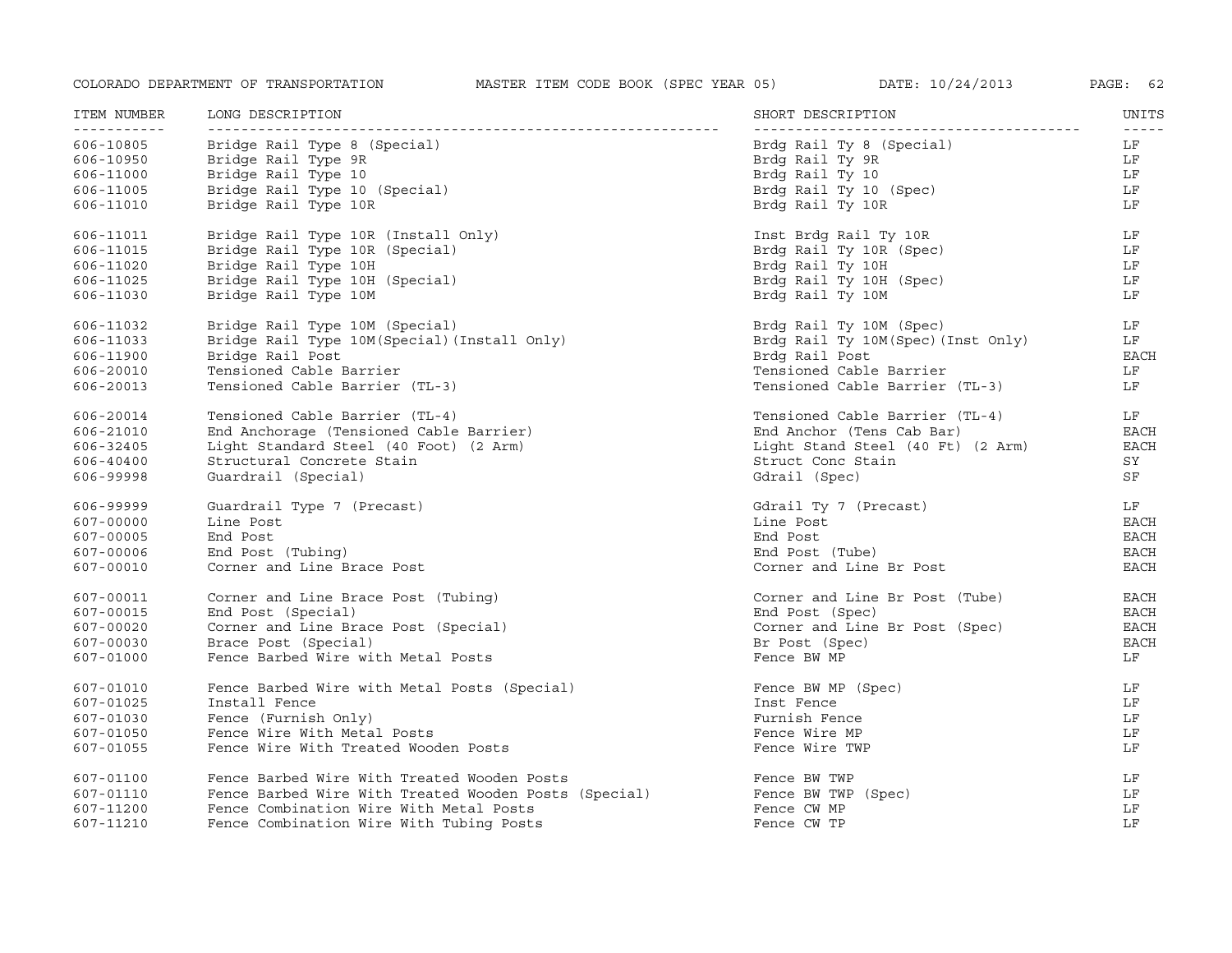|  | DATE: |  |  | 10/24/201 |
|--|-------|--|--|-----------|
|--|-------|--|--|-----------|

| ITEM NUMBER                          | LONG DESCRIPTION                                           | SHORT DESCRIPTION             | UNITS             |
|--------------------------------------|------------------------------------------------------------|-------------------------------|-------------------|
| - - - - - - - - - - - -<br>607-11220 | Fence Combination Wire With Metal Posts (Special)          | Fence CW MP (Spec)            | $- - - - -$<br>LF |
| 607-11300                            | Fence Combination Wire With Treated Wooden Posts           | Fence CW TWP                  | LF                |
| 607-11310                            | Fence Combination Wire With Treated Wooden Posts (Special) | Fence CW TWP (Spec)           | LF                |
| 607-11350                            | Fence Deer                                                 | Fence Deer                    | LF                |
| 607-11352                            | Fence Deer (Wire Mesh)                                     | Fence Deer (Wire Mesh)        | LF                |
| 607-11354                            | Fence Deer (Wooden Stays)                                  | Fence Deer (Wooden Stays)     | LF                |
| 607-11360                            | Fence Deer (Special)                                       | Fence Deer (Spec)             | LF                |
| 607-11400                            | Fence Picket                                               | Fence Picket                  | LF                |
| 607-11450                            | Fence Split Cedar                                          | Fence Split Cedar             | LF                |
| 607-11455                            | Fence Wood                                                 | Fence Wood                    | LF                |
| 607-11460                            | Fence Wood Railing                                         | Fence Wood Rail               | LF                |
| 607-11500                            | Fence Stockade                                             | Fence Stockade                | LF                |
| 607-11525                            | Fence (Plastic)                                            | Fence (Plastic)               | LF                |
| 607-11530                            | Fence (Special)                                            | Fence (Spec)                  | LF                |
| 607-11550                            | Screen Wall                                                | Screen Wall                   | LF                |
| 607-11560                            | Debris Barrier                                             | Debris Barrier                | SF                |
| 607-11575                            | Rock Fall Fence                                            | Rock Fall Fence               | LF                |
| 607-11576                            | Temporary Rockfall Containment System                      | Temp Rockfall Containment Sys | L S               |
| 607-11579                            | Tire Fender                                                | Tire Fender                   | SY                |
| 607-11580                            | Fence (Temporary)                                          | Fence (Temp)                  | LF                |
| 607-11581                            | Fence (Temporary) (Special)                                | Fence (Temp) (Spec)           | LF                |
| 607-11590                            | Flex Post Fence                                            | Flex Post Fence               | LF                |
| 607-11595                            | Flex Post Fence (Special)                                  | Flex Post Fence (Spec)        | LF                |
| 607-11598                            | Threadbar Fence                                            | Threadbar Fence               | LF                |
| 607-11600                            | Fence Wood (Sound Barrier)                                 | Fence Wood (Sound)            | SF                |
| 607-11648                            | Fence Wood (Sound Barrier) (48 Inch)                       | Fence Wood (Sound) (48 In)    | LF                |
| 607-11672                            | Fence Wood (Sound Barrier) (72 Inch)                       | Fence Wood (Sound) (72 In)    | LF                |
| 607-11696                            | Fence Wood (Sound Barrier) (96 Inch)                       | Fence Wood (Sound) (96 In)    | LF                |
| 607-11720                            | Fence Wood (Sound Barrier) (120 Inch)                      | Fence Wood (Sound) (120 In)   | LF                |
| 607-11744                            | Fence Wood (Sound Barrier) (144 Inch)                      | Fence Wood (Sound) (144 In)   | LF                |
| 607-11768                            | Fence Wood (Sound Barrier) (168 Inch)                      | Fence Wood (Sound) (168 In)   | LF                |
| 607-11799                            | Fence Wood (Sound Barrier) (Special)                       | Fence Wood (Sound) (Spec)     | LF                |
| 607-11924                            | Fence Metal (Sound Barrier) (24 Inch)                      | Fence Metal (Sound) (24 In)   | LF                |
| 607-11936                            | Fence Metal (Sound Barrier) (36 Inch)                      | Fence Metal (Sound) (36 In)   | LF                |
| 607-11937                            | Fence Metal (36 Inch)                                      | Fence Metal (36 In)           | LF                |
| 607-11942                            | Fence Metal (Sound Barrier) (42 Inch)                      | Fence Metal (Sound) (42 In)   | LF                |
| 607-11948                            | Fence Metal (Sound Barrier) (48 Inch)                      | Fence Metal (Sound) (48 In)   | LF                |
| 607-11960                            | Fence Metal (Sound Barrier) (60 Inch)                      | Fence Metal (Sound) (60 In)   | LF                |
| 607-11964                            | Fence Metal (Sound Barrier) (64 Inch)                      | Fence Metal (Sound) (64 In)   | LF                |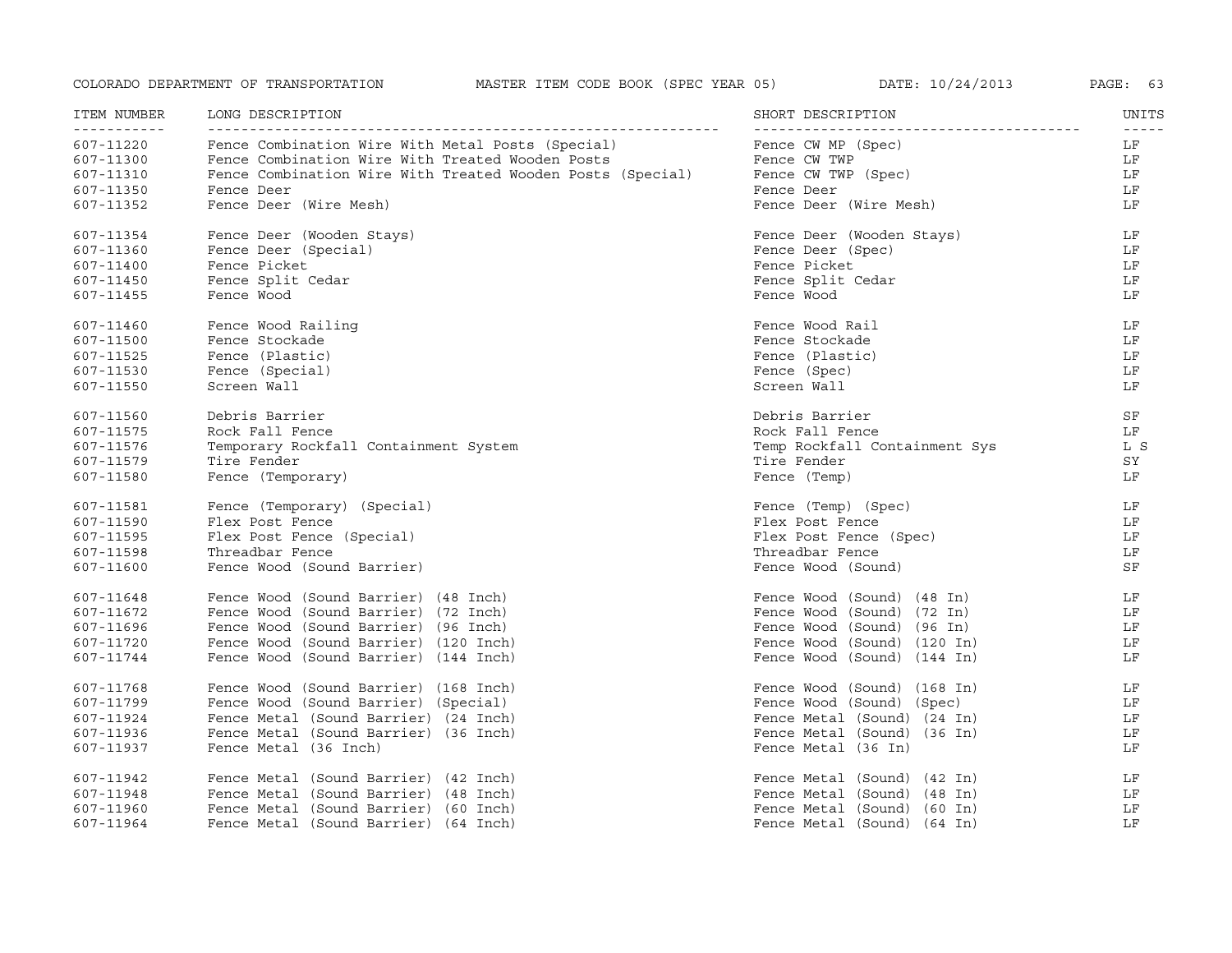| ITEM NUMBER<br>___________ | LONG DESCRIPTION                           | SHORT DESCRIPTION               | UNITS<br>$- - - - -$ |
|----------------------------|--------------------------------------------|---------------------------------|----------------------|
| 607-11972                  | Fence Metal (Sound Barrier) (72 Inch)      | Fence Metal (Sound) (72 In)     | LF                   |
| 607-11996                  | Fence Metal (Sound Barrier) (96 Inch)      | Fence Metal (Sound) (96 In)     | LF                   |
| 607-12120                  | Fence Metal (Sound Barrier) (120 Inch)     | Fence Metal (Sound) (120 In)    | LF                   |
| 607-12144                  | Fence Metal (Sound Barrier) (144 Inch)     | Fence Metal (Sound) (144 In)    | LF                   |
| 607-13000                  | Fence Masonry (Sound Barrier)              | Fence Msnry (Sound)             | SF                   |
| 607-13064                  | Fence Masonry (Sound Barrier) (64 Inch)    | Fence Msnry (Sound) (64 In)     | LF                   |
| 607-13072                  | Fence Masonry (Sound Barrier) (72 Inch)    | Fence Msnry (Sound) (72 In)     | LF                   |
| 607-13088                  | Fence Masonry (Sound Barrier) (88 Inch)    | Fence Msnry (Sound) (88 In)     | LF                   |
| 607-13096                  | Fence Masonry (Sound Barrier) (96 Inch)    | Fence Msnry (Sound) (96 In)     | LF                   |
| 607-13104                  | Fence Masonry (Sound Barrier) (104 Inch)   | Fence Msnry (Sound) (104 In)    | LF                   |
| 607-13112                  | Fence Masonry (Sound Barrier) (112 Inch)   | Fence Msnry (Sound) (112 In)    | LF                   |
| 607-13120                  | Fence Masonry (Sound Barrier) (120 Inch)   | Fence Msnry (Sound) (120 In)    | LF                   |
| 607-13144                  | Fence Masonry (Sound Barrier) (144 Inch)   | Fence Msnry (Sound) (144 In)    | LF                   |
| 607-13156                  | Fence Masonry (Sound Barrier) (156 Inch)   | Fence Msnry (Sound) (156 In)    | LF                   |
| 607-13168                  | Fence Masonry (Sound Barrier) (168 Inch)   | Fence Msnry (Sound) (168 In)    | LF                   |
| 607-13180                  | Fence Masonry (Sound Barrier) (180 Inch)   | Fence Msnry (Sound) (180 In)    | LF                   |
| 607-13196                  | Fence Masonry (Sound Barrier) (196 Inch)   | Fence Msnry (Sound) (196 In)    | LF                   |
| 607-14000                  | Fence Composite (Sound Barrier)            | Fence Comp (Sound)              | SF                   |
| 607-14090                  | Fence Composite (Sound Barrier) (90 Inch)  | Fence Comp (Sound) (90 In)      | LF                   |
| 607-14120                  | Fence Composite (Sound Barrier) (120 Inch) | Fence Comp (Sound) (120 In)     | LF                   |
| 607-14144                  | Fence Composite (Sound Barrier) (144 Inch) | Fence Comp (Sound) (144 In)     | LF                   |
| 607-15000                  | Fence Concrete (Sound Barrier)             | Fence Conc (Sound)              | SF                   |
| 607-15005                  | Fence Concrete (Special)                   | Fence Conc (Spec)               | SF                   |
| 607-15015                  | Fence Concrete (Sound) (Install Only)      | Fence Conc (Sound) (Inst)       | SF                   |
| 607-15100                  | Fence (Sound Barrier)                      | Fence (Sound)                   | SF                   |
| 607-15144                  | Fence Concrete (Sound Barrier) (144 Inch)  | Fence Concrete (Sound) (144 In) | LF                   |
| 607-15200                  | Fence (Sound Barrier) (Alternate)          | Fence (Sound) (Alt)             | SF                   |
| 607-16000                  | Sound Barrier Rehabilitation               | Sound Barrier Rehab             | SF                   |
| 607-20000                  | Safety Screen                              | Safety Screen                   | <b>EACH</b>          |
| 607-20100                  | Glare Screen (Modular)                     | Glare Screen (Modular)          | LF                   |
| 607-20124                  | Glare Screen (24 Inch)                     | Glare Screen (24 In)            | LF                   |
| 607-21300                  | Fence Barrier With Metal Posts             | Fence Barrier MP                | LF                   |
| 607-32000                  | Fence Picket Snow                          | Fence Picket Snow               | LF                   |
| 607-32100                  | Fence Steel Snow                           | Fence Steel Snow                | LF                   |
| 607-32210                  | Wood Snow Fence (10 Foot High)             | Wood Snow Fence (10 Ft)         | <b>EACH</b>          |
| 607-32212                  | Wood Snow Fence (12 Foot High)             | Wood Snow Fence (12 Ft)         | <b>EACH</b>          |
| 607-32300                  | Fence (Chain Link/Masonry)                 | Fence (CL/Msnry)                | LF                   |
| 607-52900                  | Line Post (Chain Link)                     | Line Post (CL)                  | EACH                 |
| 607-52905                  | End Post (Chain Link)                      | End Post (CL)                   | <b>EACH</b>          |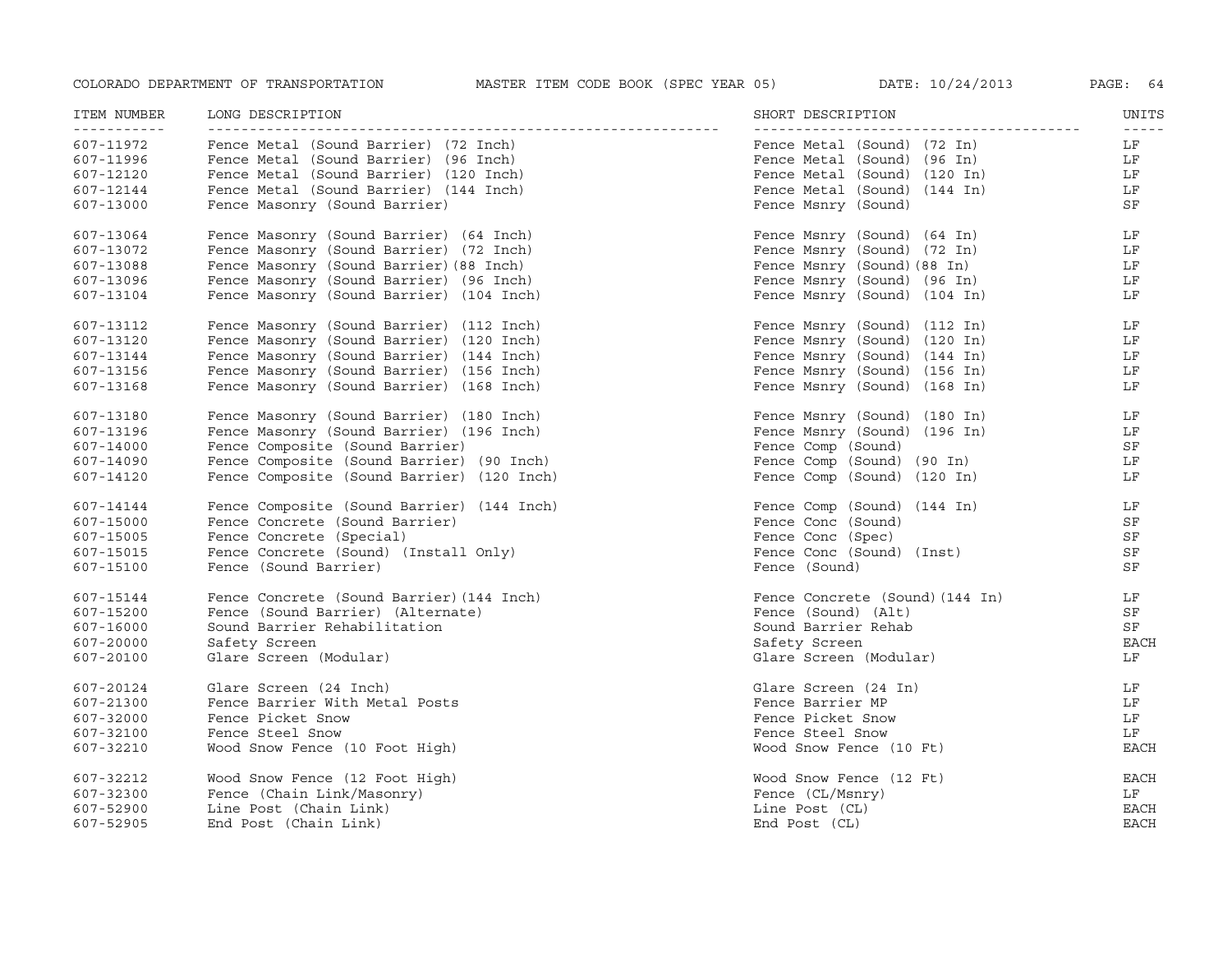| ITEM NUMBER<br>------------ | LONG DESCRIPTION                        | SHORT DESCRIPTION                                  | UNITS<br>$- - - - - -$ |
|-----------------------------|-----------------------------------------|----------------------------------------------------|------------------------|
| 607-52910                   | Corner and Line Brace Post (Chain Link) | Corner and Line Br Post (CL)                       | EACH                   |
| 607-53001                   | Fence Chain Link (PVC Coated)           | Fence CL (PVC)                                     | LF                     |
| 607-53005                   | Fence Chain Link (Special)              | Fence CL (Spec)                                    | LF                     |
| 607-53010                   | Fence Chain Link (Industrial)           | Fence CL (Indust)                                  | LF                     |
| 607-53136                   | Fence Chain Link (36 Inch)              | Fence CL (36 In)                                   | LF                     |
| 607-53137                   | Fence Chain Link (Special) (36 Inch)    | Fence CL (Spec) (36 In)                            | LF                     |
| 607-53142                   | Fence Chain Link (42 Inch)              | Fence CL (42 In)                                   | LF                     |
| 607-53143                   | Fence Chain Link (Special) (42 Inch)    | Fence CL (Spec) (42 In)                            | LF                     |
| 607-53148                   | Fence Chain Link (48 Inch)              | Fence CL (48 In)                                   | LF                     |
| 607-53149                   | Fence Chain Link (Special) (48 Inch)    | Fence CL (Spec) (48 In)                            | LF                     |
| 607-53155                   | Fence Chain Link (Special) (54 Inch)    | Fence CL (Spec) (54 In)                            | LF                     |
| 607-53160                   | Fence Chain Link (60 Inch)              | Fence CL (60 In)                                   | LF                     |
| 607-53161                   | Fence Chain Link (Special) (60 Inch)    | Fence CL (Spec) (60 In)<br>Fence CL (Spec) (60 In) | LF                     |
| 607-53169                   | Fence Chain Link (Special) (68 Inch)    | Fence CL (Spec) (68 In)                            | LF                     |
| 607-53172                   | Fence Chain Link (72 Inch)              | Fence CL (72 In)                                   | LF                     |
| 607-53173                   | Fence Chain Link (Special) (72 Inch)    | Fence CL (Spec) (72 In)                            | LF                     |
| 607-53178                   | Fence Chain Link (Spec) (78 In)         | Fence CL (Spec) (78 In)                            | LF                     |
| 607-53184                   | Fence Chain Link (84 Inch)              | Fence CL (84 In)                                   | LF                     |
| 607-53185                   | Fence Chain Link (Special) (84 Inch)    | Fence CL (Spec) (84 In)                            | LF                     |
| 607-53191                   | Fence Chain Link (Special) (92 Inch)    | Fence CL (Spec) (92 In)                            | LF                     |
| 607-53196                   | Fence Chain Link (96 Inch)              | Fence CL (96 In)                                   | LF                     |
| 607-53197                   | Fence Chain Link (Special) (96 Inch)    | Fence CL (Spec) (96 In)                            | LF                     |
| 607-53203                   | Fence Chain Link (Special) (102 Inch)   | Fence CL (Spec) (102 In)                           | LF                     |
| 607-53220                   | Fence Chain Link (120 Inch)             | Fence $CL$ $(120$ In)                              | LF                     |
| 607-53244                   | Fence Chain Link (144 Inch)             | Fence $CL$ $(144 \; In)$                           | LF                     |
| 607-53500                   | Fence Chain Link (Pedestrian)           | Fence CL (Pedest)                                  | LF                     |
| 607-54072                   | Fence Chain Link Screen (72 Inch)       | Fence CL Screen (72 In)                            | LF                     |
| 607-54096                   | Fence Chain Link Screen (96 Inch)       | Fence CL Screen (96 In)                            | LF                     |
| 607-54120                   | Fence Chain Link Screen (120 Inch)      | Fence CL Screen (120 In)                           | LF                     |
| 607-54144                   | Fence Chain Link Screen (144 Inch)      | Fence CL Screen (144 In)                           | LF                     |
| 607-55000                   | Fabric Chain Link                       | Fabric CL                                          | SF                     |
| 607-55001                   | Fabric Chain Link (PVC Coated)          | Fabric CL (PVC)                                    | SF                     |
| 607-55030                   | Mesh Post                               | Mesh Post                                          | EACH                   |
| 607-55031                   | Mesh Post (Special)                     | Mesh Post (Spec)                                   | EACH                   |
| 607-55040                   | Mesh Anchor                             | Mesh Anchor                                        | EACH                   |
| 607-55041                   | Mesh Anchor                             | Mesh Anchor                                        | LF                     |
| 607-55050                   | Mesh Anchor (Special)                   | Mesh Anchor (Spec)                                 | EACH                   |
| 607-55060                   | Mesh Pin                                | Mesh Pin                                           | <b>EACH</b>            |
| 607-55100                   | Wire Mesh                               | Wire Mesh                                          | SF                     |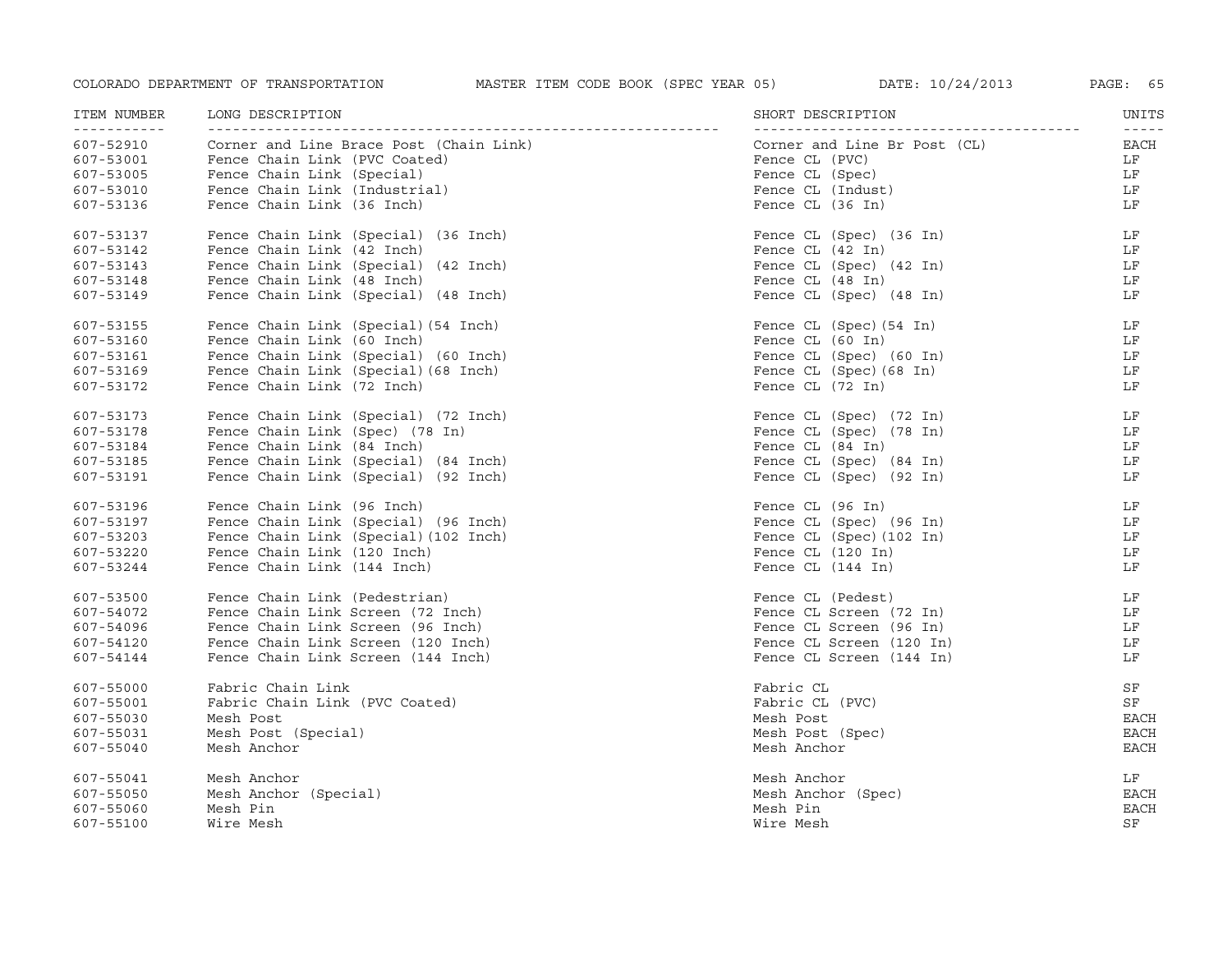| ITEM NUMBER<br>----------- | LONG DESCRIPTION                       | SHORT DESCRIPTION            | UNITS         |
|----------------------------|----------------------------------------|------------------------------|---------------|
| 607-55101                  | Cable Net $(1/2$ Inch)                 | Cable Net $(1/2 \text{ In})$ | SF            |
| 607-55102                  | Cable Net (5/16 Inch)                  | Cable Net $(5/16$ In)        | SF            |
| 607-55103                  | Cable Net (Special)                    | Cable Net (Spec)             | SF            |
| 607-55105                  | Cable Net Extension                    | Cable Net Extension          | SF            |
| 607-55200                  | Rock Anchor                            | Rock Anchor                  | LF            |
| 607-56001                  | Fence (Animal Protection)              | Fence (Animal Protect)       | LF            |
| 607-60000                  | Deer Gate                              | Deer Gate                    | <b>EACH</b>   |
| 607-60001                  | Pedestrian Gate (Special)              | Pedest Gate (Spec)           | <b>EACH</b>   |
| 607-60002                  | Game Ramp                              | Game Ramp                    | <b>EACH</b>   |
| 607-60003                  | 3 Foot Gate Walk                       | 3 Ft Gate Walk               | <b>EACH</b>   |
| 607-60004                  | 4 Foot Gate Walk                       | 4 Ft Gate Walk               | <b>EACH</b>   |
| 607-60005                  | 5 Foot Gate Walk                       | 5 Ft Gate Walk               | EACH          |
| 607-60006                  | 6 Foot Gate Walk                       | 6 Ft Gate Walk               | <b>EACH</b>   |
| 607-60010                  | Game Ramp (Lumber)                     | Game Ramp (Lumber)           | EACH          |
| 607-60012                  | Game Ramp (Backfill)                   | Game Ramp (Backfill)         | <b>EACH</b>   |
| 607-60014                  | Game Ramp (Seeding)                    | Game Ramp (Seeding)          | EACH          |
| 607-60103                  | 3 Foot Gate                            | 3 Ft Gate                    | <b>EACH</b>   |
| 607-60105                  | 4 Foot Gate (Special)                  | 4 Foot Gate (Spec)           | <b>EACH</b>   |
| 607-60108                  | 8 Foot Gate                            | 8 Ft Gate                    | <b>EACH</b>   |
| 607-60110                  | 10 Foot Gate                           | 10 Ft Gate                   | <b>EACH</b>   |
| 607-60112                  | 12 Foot Gate                           | 12 Ft Gate                   | EACH          |
| 607-60113                  | 12 Foot Gate (Special)                 | 12 Ft Gate (Spec)            | EACH          |
| 607-60114                  | 14 Foot Gate                           | 14 Ft Gate                   | <b>EACH</b>   |
| 607-60115                  | 14 Foot Gate (Chain Link) (PVC Coated) | 14 Ft Gate (CL) (PVC Coated) | <b>EACH</b>   |
| 607-60116                  | 16 Foot Gate                           | 16 Ft Gate                   | <b>EACH</b>   |
| 607-60117                  | 16 Foot Gate (Special)                 | 16 Ft Gate (Spec)            | <b>EACH</b>   |
| 607-60119                  | 18 Foot Gate (Special)                 | 18 Ft Gate (Spec)            | <b>EACH</b>   |
| 607-60120                  | 20 Foot Gate                           | 20 Ft Gate                   | $_{\rm EACH}$ |
| 607-60121                  | 20 Foot Gate (Special)                 | 20 Ft Gate (Spec)            | <b>EACH</b>   |
| 607-60153                  | 3 Foot Gate (Special)                  | 3 Ft Gate (Spec)             | <b>EACH</b>   |
| 607-60203                  | 3 Ft Gate Single (Chain Link)          | 3 Ft Gate S (CL)             | EACH          |
| 607-60208                  | 8 Ft Gate Single (Chain Link)          | 8 Ft Gate S (CL)             | <b>EACH</b>   |
| 607-60212                  | 12 Foot Gate Single (Chain Link)       | 12 Ft Gate S (CL)            | EACH          |
| 607-60215                  | 15 Foot Gate Single (Chain Link)       | 15 Ft Gate S (CL)            | <b>EACH</b>   |
| 607-60216                  | 16 Foot Gate Single (Chain Link)       | 16 Ft Gate S (CL)            | <b>EACH</b>   |
| 607-60218                  | 18 Foot Gate Single (Chain Link)       | 18 Ft Gate S (CL)            | <b>EACH</b>   |
| 607-60220                  | 20 Foot Gate Single (Chain Link)       | 20 Ft Gate S (CL)            | <b>EACH</b>   |
| 607-60230                  | 30 Foot Gate Single (Chain Link)       | 30 Ft Gate S (CL)            | <b>EACH</b>   |
| 607-60240                  | 40 Foot Gate Single (Chain Link)       | 40 Ft Gate S (CL)            | <b>EACH</b>   |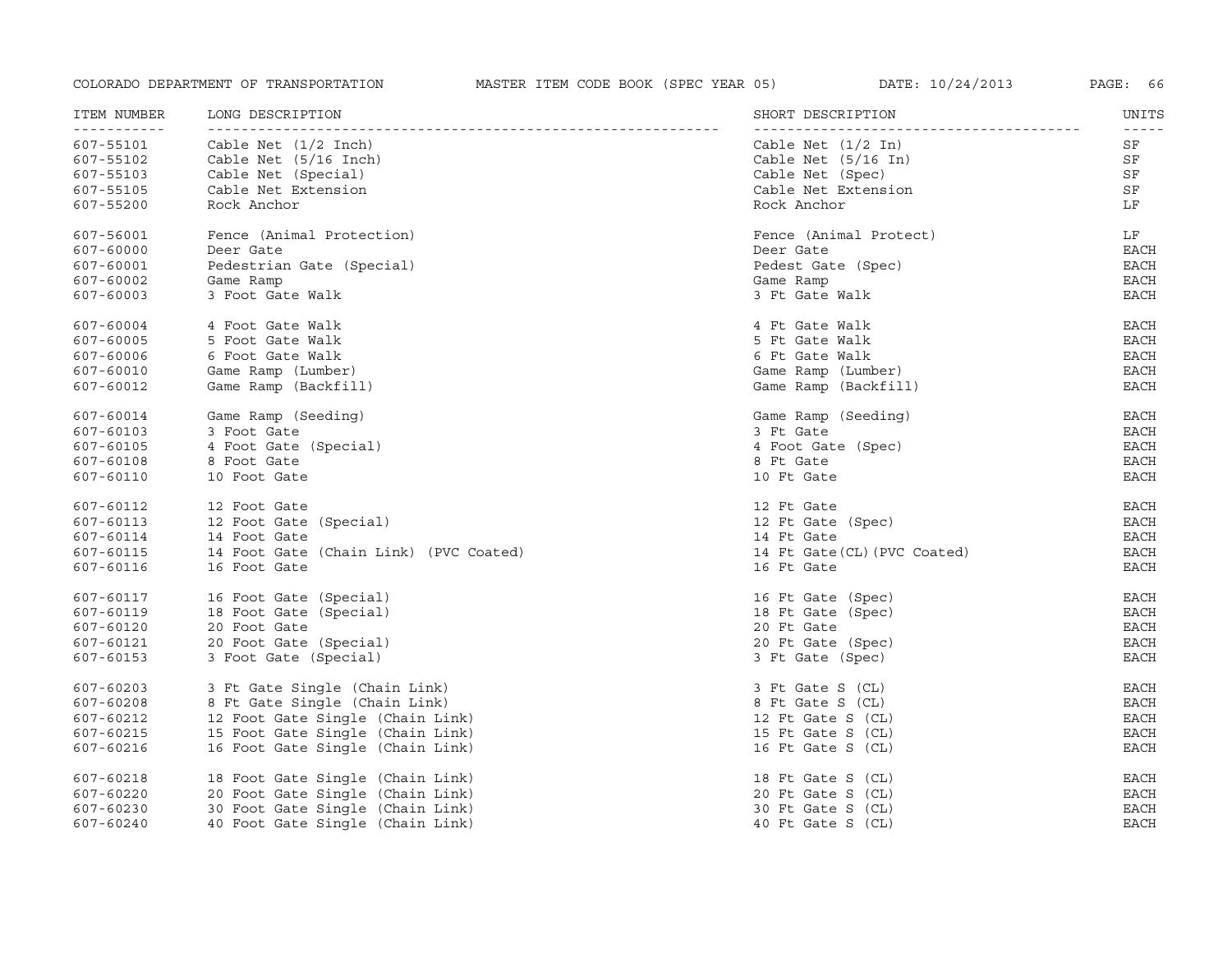| ITEM NUMBER<br><u> - - - - - - - - - - -</u> | LONG DESCRIPTION                              | SHORT DESCRIPTION                | UNITS<br>$- - - - - -$ |
|----------------------------------------------|-----------------------------------------------|----------------------------------|------------------------|
| 607-60266                                    | 16 Foot Gate Double (Chain Link)              | 16 Ft Gate D (CL)                | EACH                   |
| 607-60270                                    | 20 Foot Gate Double (Chain Link)              | 20 Ft Gate D (CL)                | EACH                   |
| 607-60271                                    | 20 Foot Gate Double (Chain Link) (PVC Coated) | 20 Ft Gate D (CL) (PVC Coated)   | <b>EACH</b>            |
| 607-60274                                    | 24 Foot Gate Double (Chain Link)              | 24 Ft Gate D (CL)                | EACH                   |
| 607-60276                                    | 26 Foot Gate Double (Chain Link)              | 26 Ft Gate D (CL)                | EACH                   |
| 607-60280                                    | 30 Foot Gate Double (Chain Link)              | 30 Ft Gate D (CL)                | <b>EACH</b>            |
| 607-60290                                    | 40 Foot Gate Double (Chain Link)              | 40 Ft Gate D (CL)                | <b>EACH</b>            |
| 607-60316                                    | 16 Foot Gate Twin                             | 16 Ft Gate Twin                  | <b>EACH</b>            |
| 607-60320                                    | 20 Foot Gate Twin                             | 20 Ft Gate Twin                  | <b>EACH</b>            |
| 607-60324                                    | 24 Foot Gate Twin                             | 24 Ft Gate Twin                  | <b>EACH</b>            |
| 607-60332                                    | 32 Foot Gate Twin                             | 32 Ft Gate Twin                  | <b>EACH</b>            |
| 607-60335                                    | 35 Foot Gate Twin                             | 35 Ft Gate Twin                  | EACH                   |
| 607-60340                                    | 40 Foot Gate Twin                             | 40 Ft Gate Twin                  | <b>EACH</b>            |
| 607-60420                                    | 20 Foot Gate Twin (Special)                   | 20 Ft Gate Twin (Spec)           | <b>EACH</b>            |
| 607-60424                                    | 24 Foot Gate Twin (Special)                   | 24 Ft Gate Twin (Spec)           | <b>EACH</b>            |
| 607-60516                                    | Place 16 Foot Gate                            | Place 16 Ft Gate                 | <b>EACH</b>            |
| 607-60520                                    | Place 20 Foot Gate                            | Place 20 Ft Gate                 | <b>EACH</b>            |
| 607-60600                                    | Security Gate                                 | Security Gate                    | <b>EACH</b>            |
| 607-60610                                    | Vehicle Gate                                  | Vehicle Gate                     | <b>EACH</b>            |
| 607-60620                                    | Road Closure Gate                             | Road Closure Gate                | <b>EACH</b>            |
| 607-60625                                    | Road Closure Gate (Install Only)              | Road Closure Gate (Install Only) | EACH                   |
| 607-60630                                    | HOV Gate                                      | HOV Gate                         | <b>EACH</b>            |
| 607-60635                                    | HOV Gate Foundation                           | HOV Gate Foundation              | <b>EACH</b>            |
| 607-60650                                    | HOV Gate Controller Cabinet                   | HOV Gate Ctrl Cab                | <b>EACH</b>            |
| 607-61216                                    | 16 Foot Gate Double Screen                    | 16 Ft Gate D S                   | <b>EACH</b>            |
| 607-61220                                    | 20 Foot Gate Double Screen                    | 20 Ft Gate D S                   | EACH                   |
| 607-61224                                    | 24 Foot Gate Double Screen                    | 24 Ft Gate D S                   | <b>EACH</b>            |
| 607-61232                                    | 32 Foot Gate Double Screen                    | 32 Ft Gate D S                   | <b>EACH</b>            |
| 607-62000                                    | Temporary Rockfall Containment System         | Temp Rock Contain Sys            | L S                    |
| 608-00000                                    | Concrete Sidewalk                             | Conc Sidewalk                    | SY                     |
| 608-00003                                    | Concrete Sidewalk (Fast Track)                | Conc Sidewalk (Fast Track)       | SY                     |
| 608-00005                                    | Concrete Sidewalk (Special)                   | Conc Sidewalk (Spec)             | SY                     |
| 608-00006                                    | Concrete Sidewalk (6 Inch)                    | Conc Sidewalk (6 In)             | SY                     |
| 608-00010                                    | Concrete Curb Ramp                            | Conc Curb Ramp                   | SY                     |
| 608-00011                                    | Curb Ramp (Fast Track)                        | Curb Ramp (Fast Track)           | SY                     |
| 608-00012                                    | Curb Ramp (Special)                           | Curb Ramp (Spec)                 | SΥ                     |
| 608-00015                                    | Detectable Warnings                           | Detectable Warnings              | SF                     |
| 608-00016                                    | Detectable Warnings (Install Only)            | Inst Detectable Warnings         | SF                     |
| 608-00020                                    | Concrete Bikeway                              | Conc Bikeway                     | SY                     |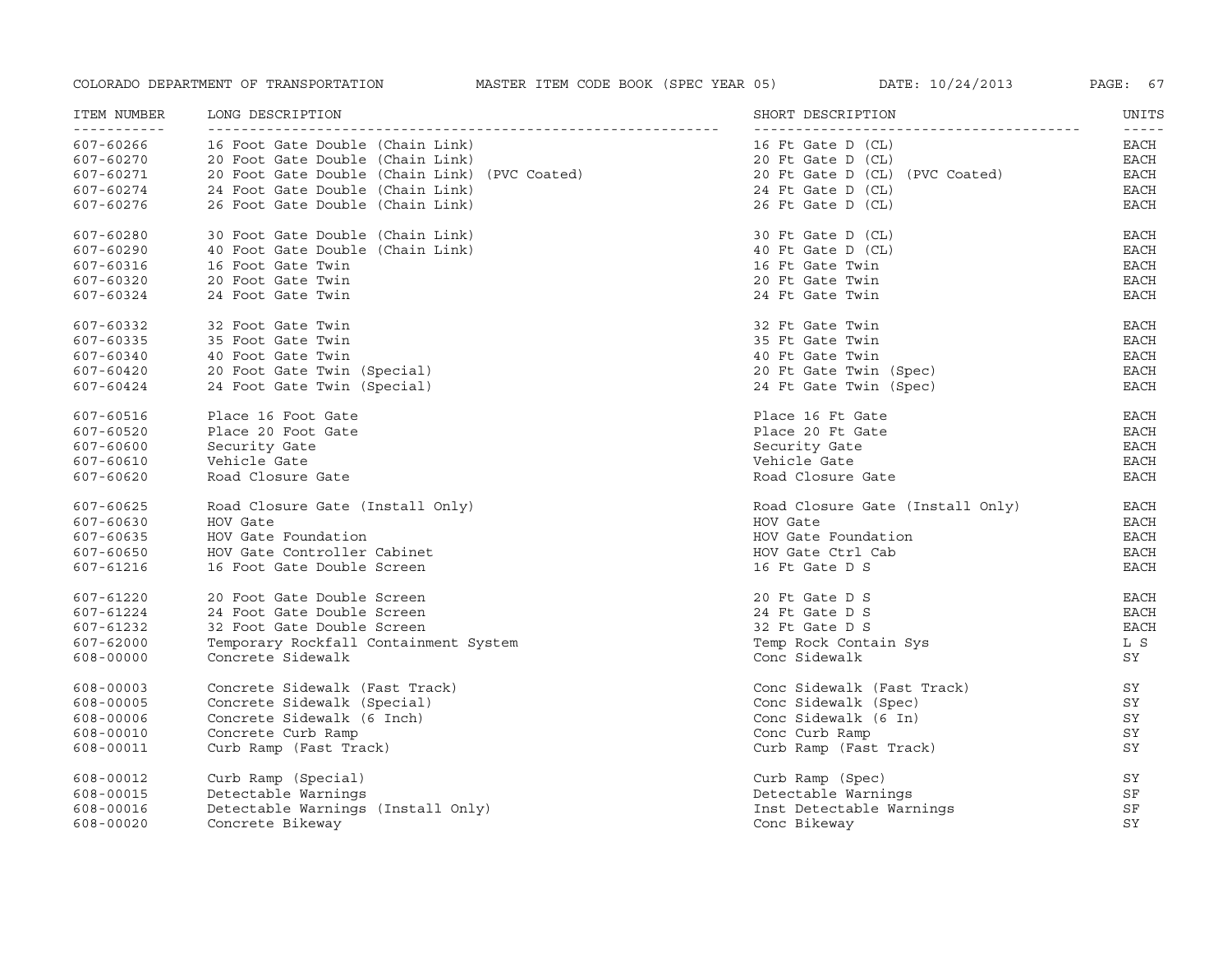| ITEM NUMBER<br><u> - - - - - - - - - - -</u> | LONG DESCRIPTION                                | SHORT DESCRIPTION        | UNITS<br>$- - - - -$ |
|----------------------------------------------|-------------------------------------------------|--------------------------|----------------------|
| 608-00024                                    | Concrete Bikeway (4 Inch)                       | Conc Bikeway (4 In)      | SY                   |
| 608-00025                                    | Concrete Bikeway (5 Inch)                       | Conc Bikeway (5 In)      | SY                   |
| 608-00026                                    | Concrete Bikeway (6 Inch)                       | Conc Bikeway (6 In)      | SY                   |
| 608-00028                                    | Concrete Bikeway (8 Inch)                       | Conc Bikeway (8 In)      | SY                   |
| 608-00040                                    | Concrete Bikeway (Special)                      | Conc Bikeway (Spec)      | SY                   |
| 608-00050                                    | Brick Pavers                                    | Brick Pavers             | SF                   |
| 608-00051                                    | Brick Pavers (Install Only)                     | Inst Brick Pavers        | SF                   |
| 608-00052                                    | Brick Pavers (Furnish Only)                     | Furn Brick Pavers        | SF                   |
| 608-00060                                    | Stone Pavers                                    | Stone Pavers             | SF                   |
| 608-00070                                    | Interlocking Pavers                             | Interlock Pavers         | SF                   |
| 608-00100                                    | Reinforced Grass/Concrete Porous Pavement       | Reinf Grass/Conc Pymt    | SY                   |
| 608-00110                                    | Reinforced Grass/Plastic Porous Pavement        | Reinf Grass/Plastic Pymt | SY                   |
| 608-00350                                    | Concrete Sidewalk (Colored)                     | Conc Sidewalk (C)        | SY                   |
| 608-00400                                    | Concrete Sidewalk (Colored) (Exposed Aqqreqate) | Conc Sidewalk (C) (EA)   | SY                   |
| 608-00500                                    | Concrete Sidewalk (Exposed Aggregate)           | Conc Sidewalk (EA)       | SY                   |
| 608-01000                                    | Bituminous Sidewalk                             | Bitum Sidewalk           | TON                  |
| 608-01010                                    | Bituminous Curb Ramp                            | Bitum Curb Ramp          | TON                  |
| 608-01500                                    | Bituminous Bikeway                              | Bitum Bikeway            | TON                  |
| 608-01550                                    | Place Asphalt Millings                          | Place Asph Millings      | SY                   |
| 608-01600                                    | Aggregate Walkway                               | Aggregate Walkway        | SY                   |
| 608-10000                                    | Sidewalk Drain                                  | Sidewalk Drain           | LF                   |
| 608-10010                                    | Sidewalk Drain                                  | Sidewalk Drain           | <b>EACH</b>          |
| 609-09015                                    | Modify Post-Tensioning System                   | Mod Post-Tens Sys        | <b>EACH</b>          |
| 609-20000                                    | Curb Type 2 (Section B) (Special)               | Curb Ty $2 B (Spec)$     | LF                   |
| 609-20010                                    | Curb Type 2 (Section B)                         | Curb Ty 2 B              | LF                   |
| 609-20011                                    | Curb Type 2 (Section M)                         | Curb Ty 2 M              | LF                   |
| 609-20100                                    | Curb Type 2 (Section-Variable)                  | Curb Ty 2 Variable       | LF                   |
| 609-20110                                    | Curb Type 2 (Colored)                           | Curb Ty $2$ (C)          | LF                   |
| 609-20120                                    | Curb Type 2 (Colored) (Exposed Aqqreqate)       | Curb Ty 2 $(C)$ $(EA)$   | LF                   |
| 609-21009                                    | Curb and Gutter Type 2 (Section I-B) (Colored)  | C and G Ty 2 I-B $(C)$   | LF                   |
| 609-21010                                    | Curb and Gutter Type 2 (Section I-B)            | C and G Ty $2$ I-B       | LF                   |
| 609-21011                                    | Curb and Gutter Type 2 (Section I-M)            | C and G Ty 2 I-M         | LF                   |
| 609-21012                                    | Curb and Gutter Type 2 (Section I-M) (Colored)  | C and G Ty $2$ I-M (C)   | LF                   |
| 609-21013                                    | Curb and Gutter Type 2 (Section I-M) (Special)  | C and G Ty 2 I-M (Spec)  | LF                   |
| 609-21020                                    | Curb and Gutter Type 2 (Section II-B)           | C and G Ty 2 II-B        | LF                   |
| 609-21021                                    | Curb and Gutter Type 2 (Section II-M)           | C and G Ty 2 II-M        | LF                   |
| 609-21022                                    | Curb and Gutter Type 2 (Section II-B) (Colored) | C and G Ty 2 II-B $(C)$  | LF                   |
| 609-21023                                    | Curb and Gutter Type 2 (Section II-B) (Special) | C and G Ty 2 II-B (Spec) | LF                   |
| 609-21025                                    | Curb and Gutter Type 2 (Section BS)             | C and G Ty 2 BS          | LF                   |
|                                              |                                                 |                          |                      |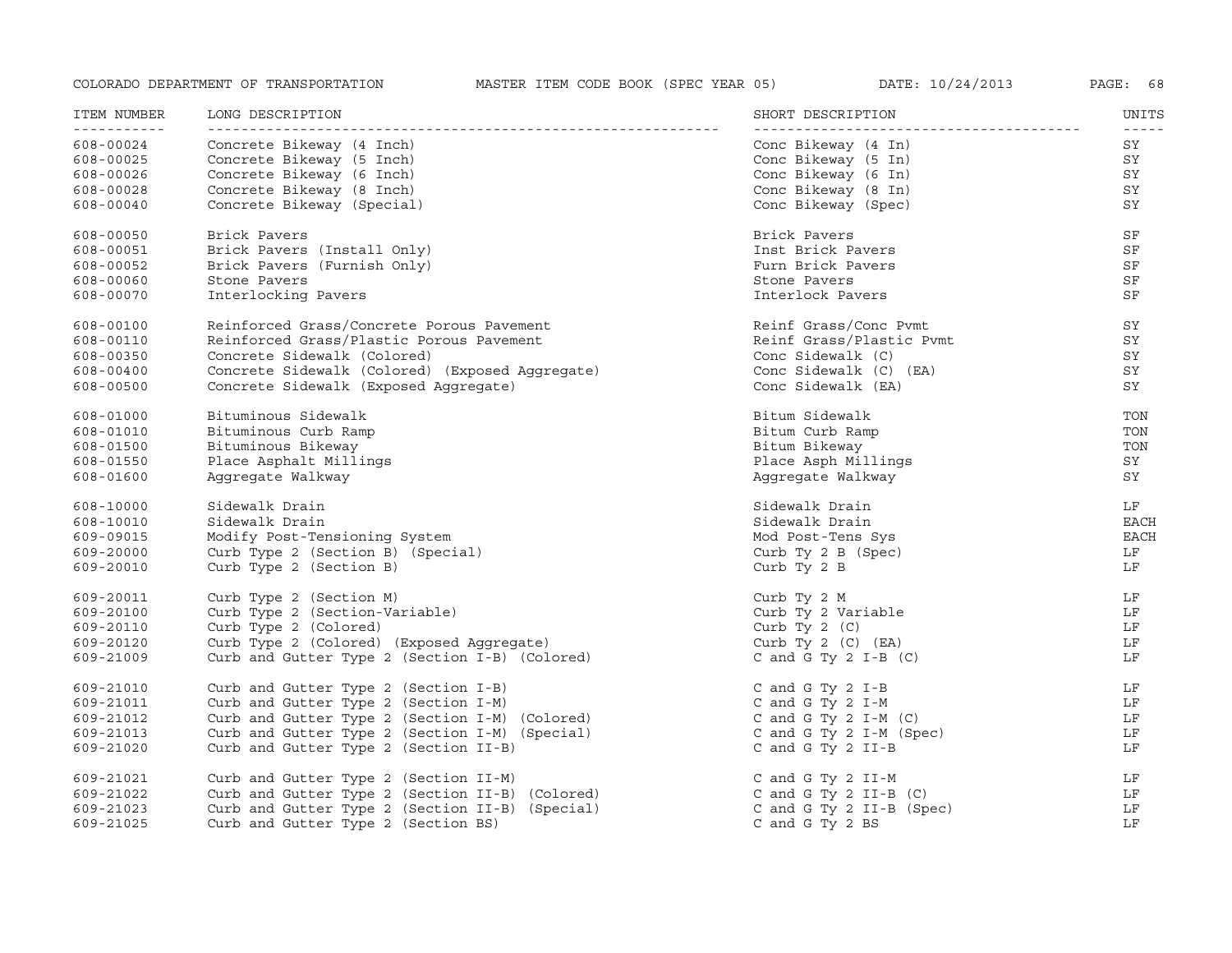| ITEM NUMBER<br>----------- | LONG DESCRIPTION                                     | SHORT DESCRIPTION                | UNITS<br>$- - - - -$ |
|----------------------------|------------------------------------------------------|----------------------------------|----------------------|
| 609-21100                  | Curb and Gutter Type 2 (Section-Variable)            | C and G Ty 2 Variable            | LF                   |
| 609-21110                  | Curb and Gutter Type 2 (Section I-B) (Special)       | $C$ & $G$ Ty $2$ I-B (Spec)      | LF                   |
| 609-21900                  | Curb and Gutter Type 2 (Special)                     | C and G Ty 2 (Spec)              | LF                   |
| 609-21920                  | Curb and Gutter Type 2 (Colored) (Exposed Aggregate) | C and G Ty 2 $(C)$ $(EA)$        | LF                   |
| 609-22021                  | Curb, Gutter and Sidewalk Type 2 (Section MS)        | CGS Ty 2 MS                      | LF                   |
| 609-22022                  | Curb, Gutter and Sidewalk Type 2 (Section II-B)      | CGS Ty 2 II-B                    | LF                   |
| 609-22025                  | Curb, Gutter and Sidewalk Type 2 (Section BS)        | CGS Ty 2 BS                      | LF                   |
| 609-22900                  | Curb, Gutter and Sidewalk (Special)                  | CGS (Spec)                       | LF                   |
| 609-23000                  | Gutter (Special)                                     | Gutter (Special)                 | LF                   |
| 609-24000                  | Gutter Type 2 (Special)                              | Gutter Ty 2 (Spec)               | LF                   |
| 609-24002                  | Gutter Type 2 (2 Foot)                               | Gutter Ty 2 (2 Ft)               | LF                   |
| 609-24003                  | Gutter Type 2 (3 Foot)                               | Gutter Ty 2 (3 Ft)               | LF                   |
| 609-24004                  | Gutter Type 2 (4 Foot)                               | Gutter Ty 2 (4 Ft)               | LF                   |
| 609-24005                  | Gutter Type 2 (5 Foot)                               | Gutter Ty 2 (5 Ft)               | LF                   |
| 609-24006                  | Gutter Type 2 (6 Foot)                               | Gutter Ty 2 (6 Ft)               | LF                   |
| 609-24008                  | Gutter Type 2 (8 Foot)                               | Gutter Ty 2 (8 Ft)               | LF                   |
| 609-24010                  | Gutter Type 2 (10 Foot)                              | Gutter Ty 2 (10 Ft)              | LF                   |
| 609-24020                  | Gutter Type 2 (20 Foot)                              | Gutter Ty 2 (20 Ft)              | LF                   |
| 609-24100                  | Gutter Type 2 (Variable)                             | Gutter Ty 2 Variable             | LF                   |
| 609-31010                  | Curb and Gutter Type 2 (Section I-B) (Fast Track)    | C and G Ty 2 I-B (Fast Track)    | LF                   |
| 609-31020                  | Curb and Gutter Type 2 (Section II-B) (Fast Track)   | C and G Ty 2 II-B (Fast Track)   | LF                   |
| 609-31025                  | Curb and Gutter Type 2 (Section II-M) (Fast Track)   | C and G Ty 2 II-M (Fast Track)   | LF                   |
| 609-34006                  | Gutter Type 2 (6 Foot) (Fast Track)                  | Gutter Ty 2 (6 Ft) (Fast Track)  | LF                   |
| 609-34008                  | Gutter Type 2 (8 Foot) (Fast Track)                  | Gutter Ty 2 (8 Ft) (Fast Track)  | LF                   |
| 609-34010                  | Gutter Type (10 Foot) (Fast Track)                   | Gutter Ty 2 (10 Ft) (Fast Track) | LF                   |
| 609-40010                  | Curb Type 4 (Section B)                              | Curb Ty 4 B                      | LF                   |
| 609-40011                  | Curb Type 4 (Section M)                              | Curb Ty 4 M                      | LF                   |
| 609-40021                  | Curb Type 4 (Section B) (Epoxy)                      | Curb Ty 4 B (Epoxy)              | LF                   |
| 609-40022                  | Curb Type 4 (Section M) (Epoxy)                      | Curb Ty 4 M (Epoxy)              | LF                   |
| 609-40031                  | Curb Type 4 (Section B) (Key-Way)                    | Curb Ty 4 B (Key-Way)            | LF                   |
| 609-40032                  | Curb Type 4 (Section M) (Key-Way)                    | Curb Ty 4 M (Key-Way)            | LF                   |
| 609-40041                  | Curb Type 4 (Special) (Sloping)                      | Curb Ty 4 (Special) (Sloping)    | LF                   |
| 609-40042                  | Curb Type 4 (Special) (Vertical)                     | Curb Ty 4 (Special) (Vertical)   | LF                   |
| 609-40100                  | Curb Type 4 (Section-Variable)                       | Curb Ty 4 Variable               | LF                   |
| 609-40110                  | Curb (Median) Type 4 (Section B)                     | Curb Median Ty 4 B               | LF                   |
| 609-40120                  | Curb (Median) (Special)                              | Curb Median Special              | SY                   |
| 609-40130                  | Curb (Median) (Special)                              | Curb Median Special              | LF                   |
| 609-60011                  | Curb Type 6 (Section M)                              | Curb Ty 6 M                      | LF                   |
| 609-60900                  | Curb Type 6 (Section M) Special                      | Curb Ty 6 M Special              | LF                   |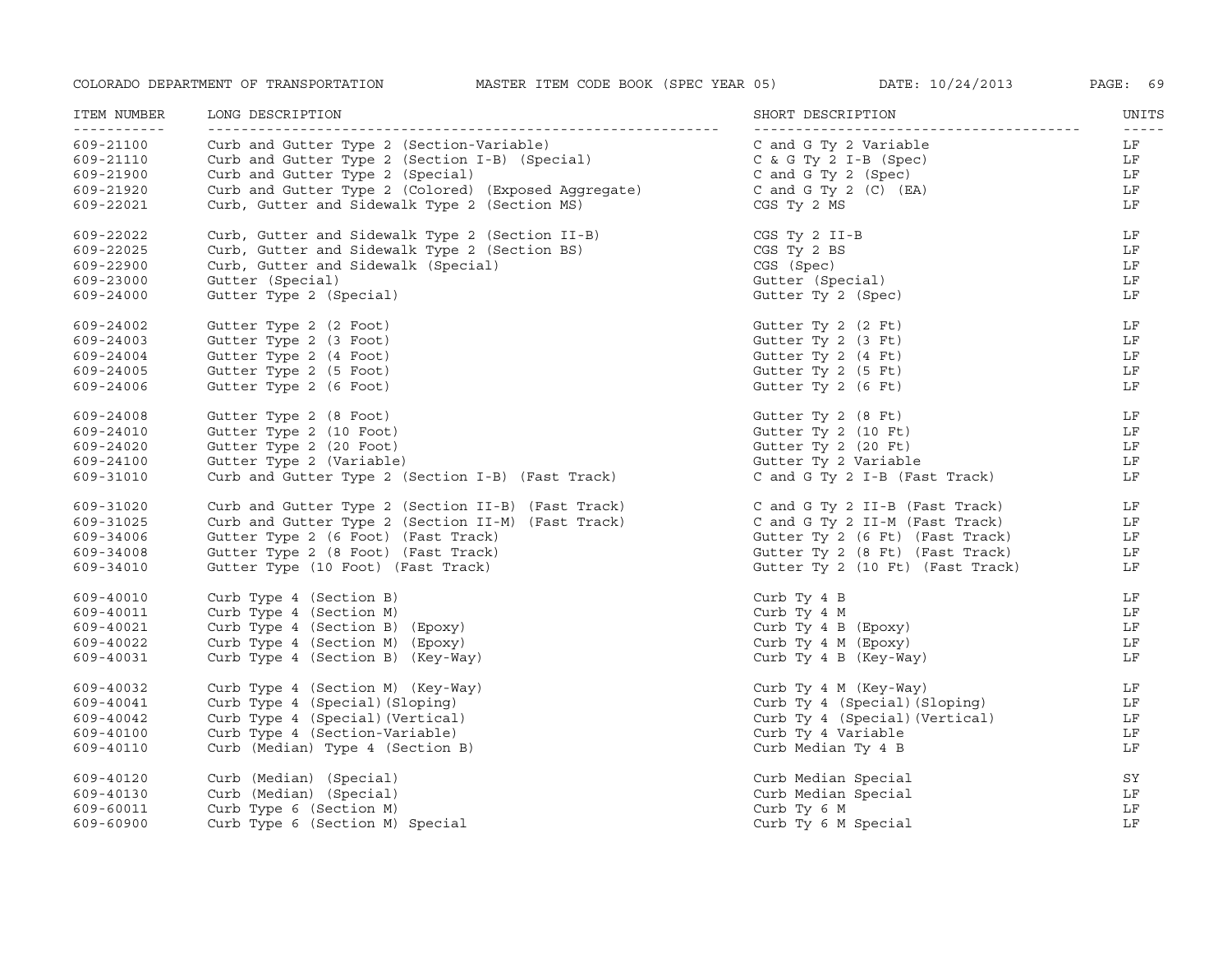| ITEM NUMBER               | LONG DESCRIPTION                                  | SHORT DESCRIPTION                | UNITS       |
|---------------------------|---------------------------------------------------|----------------------------------|-------------|
| ------------<br>609-70000 | Curb (Walkover)                                   | Curb (Walkover)                  | SF          |
| 609-70010                 | Curb (Tunnel)                                     | Curb (Tunnel)                    | LF          |
| 609-70020                 | Curb (8 Inch Vertical-Concrete)                   | Curb (8 In Vert)                 | LF          |
| 609-70030                 | Tall Curb (Style CA)                              | Tall Curb (Style CA)             | LF          |
| 609-70031                 | Tall Curb (Style CC)                              | Tall Curb (Style CC)             | LF          |
| 609-70040                 | Curb (Composite Material)                         | Curb (Composite Material)        | LF          |
| 609-71000                 | Curb (Special)                                    | Curb (Special)                   | LF          |
| 610-00010                 | Median Cover Material (Decorative)                | Median Cover Matl (Dec)          | SF          |
| 610-00020                 | Median Cover Material (Patterned Concrete)        | Median Cover (Pattern Conc)      | SF          |
| 610-00024                 | Median Cover Material (4 Inch Patterned Concrete) | Median Cover (4 In Pattern Conc) | SF          |
| 610-00026                 | Median Cover Material (6 Inch Patterned Concrete) | Median Cover (6 In Pattern Conc) | SF          |
| 610-00030                 | Median Cover Material (Concrete)                  | Median Cover Matl (Conc)         | SF          |
| 610-00040                 | Median Cover Material (Bituminous)                | Median Cover Matl (Bitum)        | TON         |
| 610-00050                 | Median Cover Material (Stone)                     | Median Cover Matl (Stone)        | TON         |
| 610-00051                 | Median Cover Material (Stone) (Special)           | Median Cover Matl (Stone) (Spec) | TON         |
| 610-00055                 | Median Cover Material (Stone)                     | Median Cover Matl (Stone)        | SF          |
| 610-00060                 | Median Cover Material (Brick Pavers)              | Median Cover Matl (Brick)        | SF          |
| 610-00100                 | Median Edging (Patterned Concrete)                | Median Edging (Pattern Conc)     | LF          |
| 610-00110                 | Median Edging                                     | Median Edging                    | LF          |
| 610-01000                 | Medallion                                         | Medallion                        | <b>EACH</b> |
| 611-00010                 | 10 Foot Cattle Guard                              | 10 Ft Cattle Gd                  | <b>EACH</b> |
| 611-00012                 | 12 Foot Cattle Guard                              | 12 Ft Cattle Gd                  | <b>EACH</b> |
| 611-00013                 | 12 Foot Deer Guard                                | 12 Ft Deer Gd                    | <b>EACH</b> |
| 611-00014                 | 14 Foot Cattle Guard                              | 14 Ft Cattle Gd                  | <b>EACH</b> |
| 611-00016                 | 16 Foot Cattle Guard                              | 16 Ft Cattle Gd                  | <b>EACH</b> |
| 611-00017                 | 16 Foot Deer Guard                                | 16 Ft Deer Gd                    | <b>EACH</b> |
| 611-00018                 | 18 Foot Cattle Guard                              | 18 Ft Cattle Gd                  | <b>EACH</b> |
| 611-00019                 | 18 Foot Deer Guard                                | 18 Ft Deer Gd                    | <b>EACH</b> |
| 611-00020                 | 20 Foot Cattle Guard                              | 20 Ft Cattle Gd                  | <b>EACH</b> |
| 611-00022                 | 22 Foot Cattle Guard                              | 22 Ft Cattle Gd                  | <b>EACH</b> |
| 611-00024                 | 24 Foot Cattle Guard                              | 24 Ft Cattle Gd                  | <b>EACH</b> |
| 611-00025                 | 24 Foot Deer Guard                                | 24 Ft Deer Gd                    | <b>EACH</b> |
| 611-00026                 | 26 Foot Cattle Guard                              | 26 Ft Cattle Gd                  | <b>EACH</b> |
| 611-00027                 | 26 Foot Deer Guard                                | 26 Ft Deer Gd                    | <b>EACH</b> |
| 611-00028                 | 28 Foot Cattle Guard                              | 28 Ft Cattle Gd                  | <b>EACH</b> |
| 611-00029                 | 28 Ft Deer Guard                                  | 28 Ft Deer Gd                    | EACH        |
| 611-00030                 | 30 Foot Cattle Guard                              | 30 Ft Cattle Gd                  | <b>EACH</b> |
| 611-00031                 | 30 Foot Deer Guard                                | 30 Ft Deer Gd                    | <b>EACH</b> |
| 611-00032                 | 32 Foot Cattle Guard                              | 32 Ft Cattle Gd                  | <b>EACH</b> |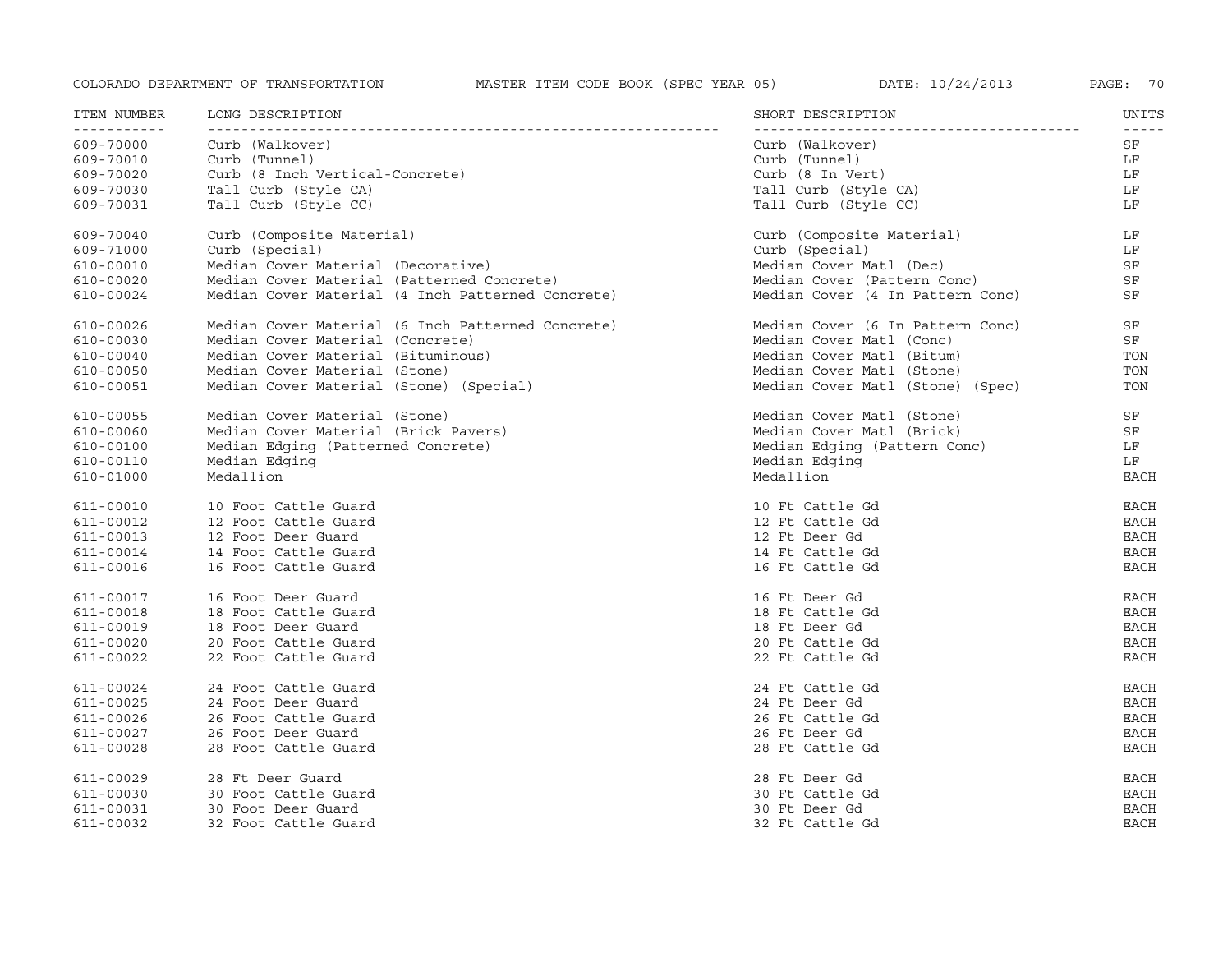| ITEM NUMBER | LONG DESCRIPTION                          | SHORT DESCRIPTION            | UNITS                                                                                                                                                                                                                                                                                                                                                                                                |
|-------------|-------------------------------------------|------------------------------|------------------------------------------------------------------------------------------------------------------------------------------------------------------------------------------------------------------------------------------------------------------------------------------------------------------------------------------------------------------------------------------------------|
| 611-00033   | 32 Foot Deer Guard                        | 32 Ft Deer Gd                | $\frac{1}{2} \frac{1}{2} \frac{1}{2} \frac{1}{2} \frac{1}{2} \frac{1}{2} \frac{1}{2} \frac{1}{2} \frac{1}{2} \frac{1}{2} \frac{1}{2} \frac{1}{2} \frac{1}{2} \frac{1}{2} \frac{1}{2} \frac{1}{2} \frac{1}{2} \frac{1}{2} \frac{1}{2} \frac{1}{2} \frac{1}{2} \frac{1}{2} \frac{1}{2} \frac{1}{2} \frac{1}{2} \frac{1}{2} \frac{1}{2} \frac{1}{2} \frac{1}{2} \frac{1}{2} \frac{1}{2} \frac{$<br>EACH |
| 611-00036   | 36 Foot Cattle Guard                      | 36 Ft Cattle Gd              | EACH                                                                                                                                                                                                                                                                                                                                                                                                 |
| 611-00039   | 38 Foot Deer Guard                        | 38 Ft Deer Gd                | $_{\rm EACH}$                                                                                                                                                                                                                                                                                                                                                                                        |
| 611-00040   | 40 Foot Cattle Guard                      | 40 Ft Cattle Gd              | $_{\rm EACH}$                                                                                                                                                                                                                                                                                                                                                                                        |
| 611-00041   | 40 Foot Deer Guard                        | 40 Ft Deer Gd                | EACH                                                                                                                                                                                                                                                                                                                                                                                                 |
| 611-00047   | 46 Foot Deer Guard                        | 46 Ft Deer Gd                | EACH                                                                                                                                                                                                                                                                                                                                                                                                 |
| 611-00057   | 56 Foot Deer Guard                        | 56 Ft Deer Gd                | EACH                                                                                                                                                                                                                                                                                                                                                                                                 |
| 611-00065   | 64 Foot Deer Guard                        | 64 Ft Deer Gd                | EACH                                                                                                                                                                                                                                                                                                                                                                                                 |
| 611-00073   | 72 Foot Deer Guard                        | 72 Ft Deer Gd                | <b>EACH</b>                                                                                                                                                                                                                                                                                                                                                                                          |
| 611-00085   | 84 Foot Deer Guard                        | 84 Ft Deer Gd                | <b>EACH</b>                                                                                                                                                                                                                                                                                                                                                                                          |
| 611-00500   | Place Cattle Guard                        | Place Cattle Gd              | EACH                                                                                                                                                                                                                                                                                                                                                                                                 |
| 611-01000   | Railroad Grade Crossing                   | Railroad Grade Crossing      | LF                                                                                                                                                                                                                                                                                                                                                                                                   |
| 611-01100   | Railroad Track                            | Railroad Track               | LF                                                                                                                                                                                                                                                                                                                                                                                                   |
| 612-00001   | Delineator (Type I)                       | Delin (Ty I)                 | EACH                                                                                                                                                                                                                                                                                                                                                                                                 |
| 612-00002   | Delineator (Type II)                      | Delin (Ty II)                | <b>EACH</b>                                                                                                                                                                                                                                                                                                                                                                                          |
| 612-00003   | Delineator (Type III)                     | Delin (Ty III)               | EACH                                                                                                                                                                                                                                                                                                                                                                                                 |
| 612-00010   | Delineator (Special)                      | Delin (Spec)                 | EACH                                                                                                                                                                                                                                                                                                                                                                                                 |
| 612-00011   | Delineator (Special) (Furnish Only)       | Delin (Spec) (Furn)          | <b>EACH</b>                                                                                                                                                                                                                                                                                                                                                                                          |
| 612-00021   | Delineator (Type I) (Barrier)             | Delin (Ty I) (Barrier)       | <b>EACH</b>                                                                                                                                                                                                                                                                                                                                                                                          |
| 612-00022   | Delineator (Type II) (Barrier)            | Delin (Ty II) (Barrier)      | <b>EACH</b>                                                                                                                                                                                                                                                                                                                                                                                          |
| 612-00023   | Delineator (Type III) (Barrier)           | Delin (Ty III) (Barrier)     | EACH                                                                                                                                                                                                                                                                                                                                                                                                 |
| 612-00031   | Delineator (Type I) (Extra Height)        | Delin (Ty I) (Extra Ht)      | EACH                                                                                                                                                                                                                                                                                                                                                                                                 |
| 612-00032   | Delineator (Type II) (Extra Height)       | Delin (Ty II) (Extra Ht)     | <b>EACH</b>                                                                                                                                                                                                                                                                                                                                                                                          |
| 612-00033   | Delineator (Type III) (Extra Height)      | Delin (Ty III) (Extra Ht)    | EACH                                                                                                                                                                                                                                                                                                                                                                                                 |
| 612-00036   | Delineator (Flexible) (Square Base)       | Delin (Flex) (Sq Base)       | <b>EACH</b>                                                                                                                                                                                                                                                                                                                                                                                          |
| 612-00037   | Delineator (Flexible) (Flat Mounted)      | Delin (Flex) (Flat Mount)    | EACH                                                                                                                                                                                                                                                                                                                                                                                                 |
| 612-00038   | Delineator (Flexible) (Clamp Mounted)     | Delin (Flex) (Clmp Mount)    | <b>EACH</b>                                                                                                                                                                                                                                                                                                                                                                                          |
| 612-00039   | Delineator (Flexible) (Surface Mounted)   | Delin (Flex) (Surf Mount)    | EACH                                                                                                                                                                                                                                                                                                                                                                                                 |
| 612-00041   | Delineator (Flexible) (Type I)            | Delin (Flex) (Ty I)          | <b>EACH</b>                                                                                                                                                                                                                                                                                                                                                                                          |
| 612-00042   | Delineator (Flexible) (Type II)           | Delin (Flex) (Ty II)         | <b>EACH</b>                                                                                                                                                                                                                                                                                                                                                                                          |
| 612-00043   | Delineator (Flexible) (Type III)          | Delin (Flex) (Ty III)        | EACH                                                                                                                                                                                                                                                                                                                                                                                                 |
| 612-00046   | Delineator (Flexible) (Special) (Type I)  | Delin (Flex) (Spec) (Ty I)   | EACH                                                                                                                                                                                                                                                                                                                                                                                                 |
| 612-00047   | Delineator (Flexible) (Special) (Type II) | Delin (Flex) (Spec) (Ty II)  | <b>EACH</b>                                                                                                                                                                                                                                                                                                                                                                                          |
| 612-00048   | Delineator (Flexible) (Special (Type III) | Delin (Flex) (Spec) (Ty III) | <b>EACH</b>                                                                                                                                                                                                                                                                                                                                                                                          |
| 612-00050   | Reflector (Type-3)                        | Reflector (Type-3)           | <b>EACH</b>                                                                                                                                                                                                                                                                                                                                                                                          |
| 612-00060   | Reflector (Median Barrier)                | Reflector (Median Barrier)   | EACH                                                                                                                                                                                                                                                                                                                                                                                                 |
| 612-00065   | Reflector Strip (1-1/2 Inch)              | Reflector Strip $(1-1/2$ In) | <b>EACH</b>                                                                                                                                                                                                                                                                                                                                                                                          |
| 612-00070   | Reflector Strip (4 Inch)                  | Reflector Strip (4 In)       | <b>EACH</b>                                                                                                                                                                                                                                                                                                                                                                                          |
| 612-00075   | Reflector Strip (6 Inch)                  | Reflector Strip (6 In)       | EACH                                                                                                                                                                                                                                                                                                                                                                                                 |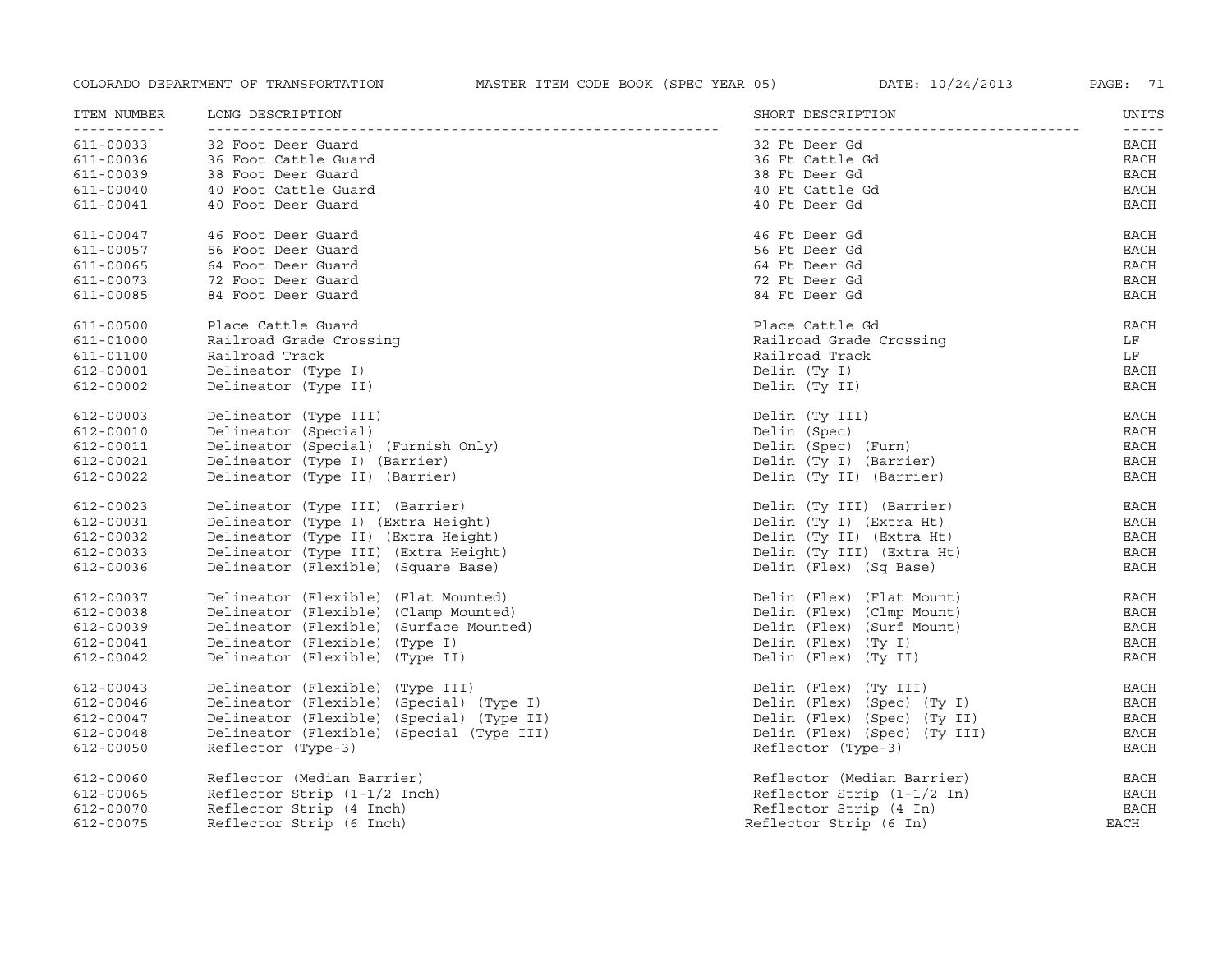| ITEM NUMBER                   | LONG DESCRIPTION                                                                                                                 | SHORT DESCRIPTION                                                        | UNITS                      |
|-------------------------------|----------------------------------------------------------------------------------------------------------------------------------|--------------------------------------------------------------------------|----------------------------|
| <u> - - - - - - - - - - -</u> |                                                                                                                                  |                                                                          | $- - - - -$                |
| 612-00081                     | Delineator (Post Mounted) (Type I)                                                                                               | Delin (PM) (Ty I)                                                        | EACH                       |
| 612-00082                     | Delineator (Post Mounted) (Type II)                                                                                              | Delin (PM) (Ty II)                                                       | EACH                       |
| 612-00083                     | Delineator (Post Mounted) (Type III)                                                                                             | Delin (PM) (Ty III)                                                      | EACH                       |
| 612-00101                     | Delineator (Drivable Concrete Installation) (Type I)                                                                             | Delin (Drv Conc Inst) (Ty I)                                             | $_{\rm EACH}$              |
| 612-00102                     | Delineator (Drivable Concrete Installation) (Type II)                                                                            | Delin (Drv Conc Inst) (Ty II)                                            | EACH                       |
| 612-00103<br>612-00104        | Delineator (Drivable Concrete Installation) (Type III)<br>Delineator (Drivable Concrete Installation) (Type I)<br>(Furnish Only) | Delin (Drv Conc Inst) (Ty III)<br>Delin (Drv Conc Inst) (Ty I) (Fr Only) | <b>EACH</b><br><b>EACH</b> |
| 612-00105                     | Delineator (Drivable Concrete Installation) (Type II)<br>(Furnish Only)                                                          | Delin (Drv Conc Inst) (Ty II) (Fr Only)                                  | EACH                       |
| 612-00106                     | Delineator (Drivable Concrete Installation) (Type III)<br>(Furnish Only)                                                         | Delin (Drv Conc Inst) (Ty III) (Fr Only)                                 | EACH                       |
| 612-00107                     | Delineator (Mounted) (Type III)                                                                                                  | Delin (Mounted) (Ty III)                                                 | EACH                       |
| 612-00108                     | Delineator (Mounted) (Type III) (Furnish Only)                                                                                   | Delin (Mounted) (Ty III) (Fr Only)                                       | EACH                       |
| 612-00111                     | Delineator (Drivable) (Type I)                                                                                                   | Delin (Drv) (Ty I)                                                       | <b>EACH</b>                |
| 612-00112                     | Delineator (Drivable) (Type II)                                                                                                  | Delin (Drv) (Ty II)                                                      | EACH                       |
| 612-00113                     | Delineator (Drivable) (Type III)                                                                                                 | Delin (Drv) (Ty III)                                                     | EACH                       |
| 612-00114                     | Delineator (Drivable) (Type I) (Furnish Only)                                                                                    | Delin (Drv) (Ty I) (Furn Only)                                           | EACH                       |
| 612-00115                     | Delineator (Drivable) (Type II) (Furnish Only)                                                                                   | Delin (Drv) (Ty II) (Furn Only)                                          | EACH                       |
| 612-00116                     | Delineator (Drivable) (Type III) (Furnish Only)                                                                                  | Delin (Drv) (Ty III) (Furn Only)                                         | EACH                       |
| 612-00250                     | Concrete Station Marker                                                                                                          | Conc Sta Marker                                                          | EACH                       |
| 612-00260                     | Location Marker (Fiber Optic) (Dome)                                                                                             | Loc Mark (Fib Opt) (Dome)                                                | EACH                       |
| 612-00266                     | Location Marker (Electronic) (Ball)                                                                                              | Loc Mark (Electronic) (Ball)                                             | <b>EACH</b>                |
| 612-00270                     | Location Marker (Utility) (Flat Slat)                                                                                            | Loc Mark (Util) (Flat Slat)                                              | $_{\rm EACH}$              |
| 612-00280                     | Location Marker (Fiber Optic) (Brass Cap)                                                                                        | Loc Mark (Fib Opt)(Brass Cap)                                            | EACH                       |
| 612-00300                     | Steel Guard Post                                                                                                                 | Steel Guard Post                                                         | EACH                       |
| 612-00500                     | Adjustable Control Point Box                                                                                                     | Adj Ctrl Point Box                                                       | EACH                       |
| 612-01080                     | Barrier Striping (6 Inch)                                                                                                        | Barrier Striping (6 In)                                                  | LF                         |
| 612-15000                     | Install Marker                                                                                                                   | Inst Marker                                                              | <b>EACH</b>                |
| 613-00001                     | Directional Boring Conduit                                                                                                       | Direct Bor Cond                                                          | LF                         |
| 613-00018                     | 8 Inch Cured-In-Place-Pipe                                                                                                       | 8 In CIPP Waterline                                                      | LF                         |
| 613-00025                     | 1-1/4 Inch HDPE Conduit                                                                                                          | $1-1/4$ In HDPE Cond                                                     | LF                         |
| 613-00026                     | 1-1/4 Inch HDPE Conduit (Bored)                                                                                                  | 1-1/4 Inch HDPE Conduit (Bored)                                          | LF                         |
| 613-00050                     | 1/2 Inch Electrical Conduit                                                                                                      | $1/2$ In Elec Cond                                                       | LF                         |
| 613-00075                     | 3/4 Inch Electrical Conduit                                                                                                      | 3/4 In Elec Cond                                                         | LF                         |
| 613-00100                     | 1 Inch Electrical Conduit                                                                                                        | 1 In Elec Cond                                                           | LF                         |
| 613-00104                     | 1 Inch Electrical Conduit (Multiduct)                                                                                            | 1 In Elec Cond (Multiduct)                                               | LF                         |
| 613-00125                     | 1-1/4 Inch Electrical Conduit                                                                                                    | $1-1/4$ In Elec Cond                                                     | LF                         |
| 613-00126                     | 1-1/4 Inch Electrical Conduit (Jacked)                                                                                           | 1-1/4 In Elec Cond (Jacked)                                              | LF                         |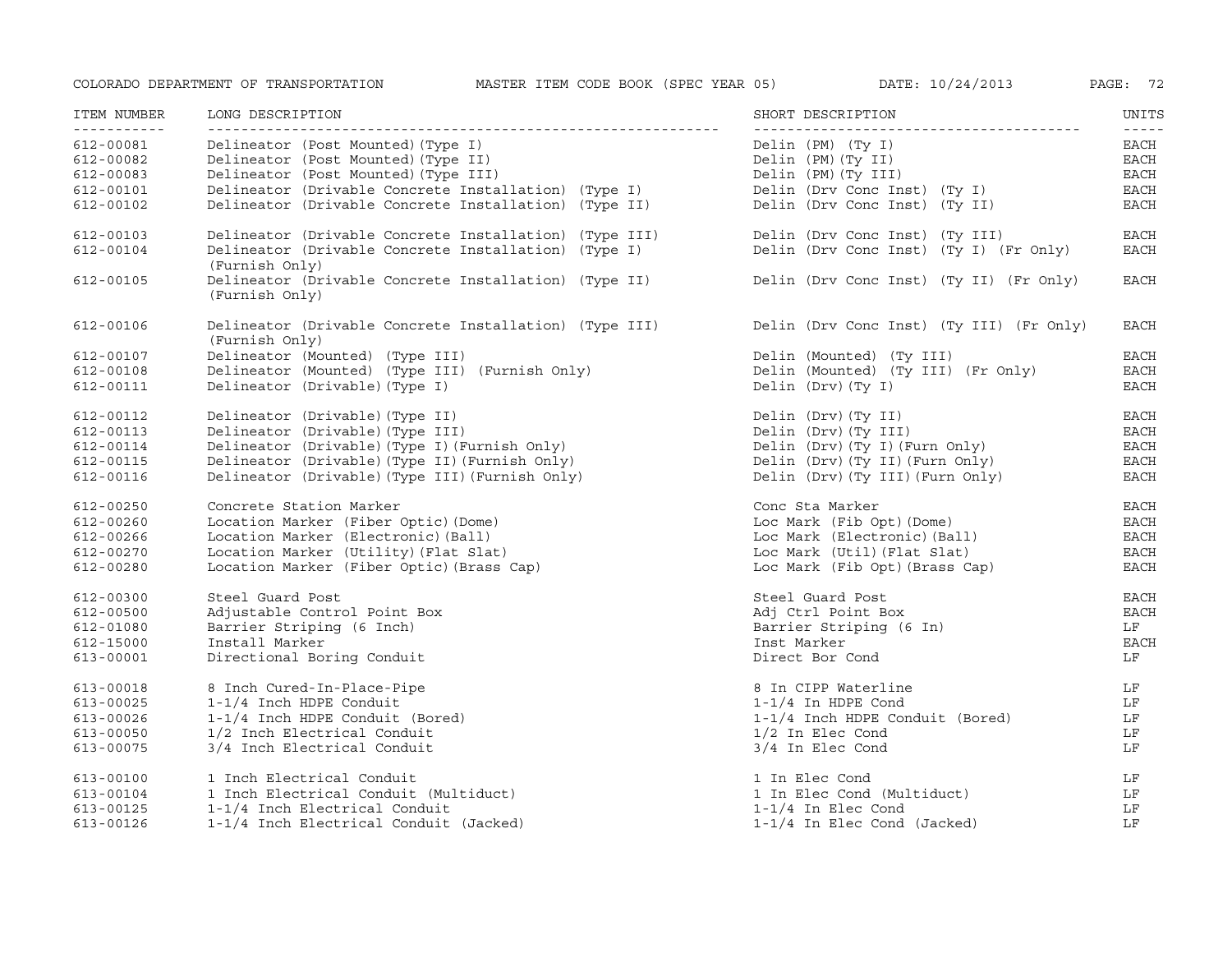| ITEM NUMBER                                  | LONG DESCRIPTION                                                                                                                                                            | SHORT DESCRIPTION                                             | UNITS                   |
|----------------------------------------------|-----------------------------------------------------------------------------------------------------------------------------------------------------------------------------|---------------------------------------------------------------|-------------------------|
| <u>___________</u><br>613-00127<br>613-00128 | 1-1/4 Inch Electrical Conduit (Plastic) (Special) 1-1/4 In Elec Cond (P) (Spec)<br>1 1/4 Inch Electrical Conduit (Multiduct) (Jacked) 1 1/4 Inch Elec Cond (Multi) (Jacked) |                                                               | $- - - - -$<br>LF<br>LF |
| 613-00150                                    | 1-1/2 Inch Electrical Conduit                                                                                                                                               | $1-1/2$ In Elec Cond                                          | LF                      |
| 613-00151                                    | 1-1/2 Inch Electrical Conduit (Jacked)                                                                                                                                      | $1-1/2$ In Elec Cond (Jacked)                                 | LF                      |
| 613-00155                                    | 38 mm Electrical Conduit (Innerduct)                                                                                                                                        | 38 mm Elec Cond (Innerduct)                                   | LF                      |
| 613-00200                                    | 2 Inch Electrical Conduit<br>2 Inch Electrical Conduit (Jacked)<br>2 Inch Electrical Conduit (Jacked) (Install Only)<br>2 Inch Electrical Conduit (Multiduct)(Jacked)       | 2 In Elec Cond                                                | LF                      |
| $613 - 00201$                                |                                                                                                                                                                             | 2 In Elec Cond (Jacked)                                       | LF                      |
| 613-00202                                    |                                                                                                                                                                             | Inst 2 In Elec Cond (Jacked)                                  | LF                      |
| 613-00203                                    |                                                                                                                                                                             | 2 Inch Elec Cond (Multi)(Jacked)                              | LF                      |
| 613-00206                                    | 2 Inch Electrical Conduit (Bored)                                                                                                                                           | 2 In Elec Cond (Bored)                                        | LF                      |
| 613-00207                                    | 2 Inch Electrical Conduit (Bored) (Special)<br>2-1/2 Inch Electrical Conduit (Bored) (Install Only)<br>2-1/2 Inch Electrical Conduit                                        | 2 In Elec Cond (Bridge) (Spec)<br>Inst 2 In Elec Cond (Bored) | LF                      |
| 613-00208                                    |                                                                                                                                                                             |                                                               | LF                      |
| 613-00250                                    |                                                                                                                                                                             | 2-1/2 In Elec Cond (Jacked)<br>3 In Elec Cond (Jacked)        | LF                      |
| 613-00251                                    | 2-1/2 Inch Electrical Conduit (Jacked)                                                                                                                                      |                                                               | LF                      |
| 613-00300                                    | 3 Inch Electrical Conduit                                                                                                                                                   | 3 In Elec Cond                                                | LF                      |
| 613-00301                                    |                                                                                                                                                                             | 3 In Elec Cond (Jacked)                                       | LF                      |
| 613-00302                                    |                                                                                                                                                                             | Inst 3 In Elec Cond (Jacked)                                  | LF                      |
| $613 - 00303$                                | 3 Inch Electrical Conduit (Jacked) (Install Only)<br>3 Inch Electrical Conduit (Jacked) (Install Only)                                                                      | 3 In Elec Cond Body (BUB)                                     | EACH                    |
| 613-00306                                    | 3 Inch Electrical Conduit (Bored)                                                                                                                                           | 3 In Elec Cond (Bored)                                        | LF                      |
| 613-00350                                    | 3-1/2 Inch Electrical Conduit                                                                                                                                               | 3-1/2 In Elec Cond                                            | LF                      |
| $613 - 00400$                                | 4 Inch Electrical Conduit                                                                                                                                                   | 4 In Elec Cond                                                | LF                      |
| 613-00401                                    | 4 Inch Electrical Conduit (Jacked)                                                                                                                                          | 4 In Elec Cond (Jacked)                                       | LF                      |
| $613 - 00402$                                | 4 Inch Electrical Conduit (Install Only)                                                                                                                                    | Inst 4 In Elec Cond                                           | LF                      |
| 613-00404                                    | 4 Inch Electrical Conduit (Multiduct)                                                                                                                                       | 4 In Elec Cond (Multiduct)                                    | LF                      |
| $613 - 00405$                                | 4 Inch Electrical Conduit (Special)                                                                                                                                         | 4 In Elec Cond (Spec)                                         | LF                      |
| 613-00406                                    | 4 Inch Electrical Conduit (Multiduct) (Jacked)                                                                                                                              | 4 In Elec Cond (Multiduct) (Jacked)                           | LF                      |
| 613-00407                                    | 4 Inch Electrical Conduit (Bridge) (Special)                                                                                                                                | 4 In Elec Cond (Brdg) (Spec)                                  | LF                      |
| $613 - 00408$                                | 4 Inch Electrical Conduit (Bored)                                                                                                                                           | 4 In Elec Cond (Bored)                                        | LF                      |
| 613-00500                                    | 5 Inch Electrical Conduit                                                                                                                                                   | 5 In Elec Cond                                                | LF                      |
| 613-00600                                    | 6 Inch Electrical Conduit                                                                                                                                                   | 6 In Elec Cond                                                | LF                      |
| 613-00601                                    | 6 Inch Electrical Conduit (Jacked)                                                                                                                                          | 6 In Elec Cond (Jacked)                                       | LF                      |
| 613-00602                                    | 6 Inch Electrical Conduit (Install Only)                                                                                                                                    | Inst 6 In Elec Cond                                           | LF.                     |
| 613-00607                                    | 6 Inch Electrical Conduit (Initial Control of The Marshall School (Special)<br>6 Inch Electrical Conduit (Bridge) (Install Only)                                            | 6 In Elec Cond (Brdg) (Spec)                                  | LF                      |
| 613-00608                                    |                                                                                                                                                                             | Inst 6 In Elect Cond (Bridge)                                 | LF                      |
| 613-00700                                    | Inspection Trip                                                                                                                                                             | Insp Trip                                                     | <b>EACH</b>             |
| 613-00800                                    | 8 Inch Electrical Conduit                                                                                                                                                   | 8 In Elec Cond                                                | LF                      |
| 613-00805                                    | 8 Inch Electrical Conduit (Innerduct)                                                                                                                                       | 8 In Elec Cond (Innerduct)                                    | LF                      |
| 613-01050                                    | 1/2 Inch Electrical Conduit (Plastic)                                                                                                                                       | $1/2$ In Elec Cond $(P)$                                      | LF                      |
| 613-01075                                    | 3/4 Inch Electrical Conduit (Plastic)                                                                                                                                       | $3/4$ In Elec Cond $(P)$                                      | LF                      |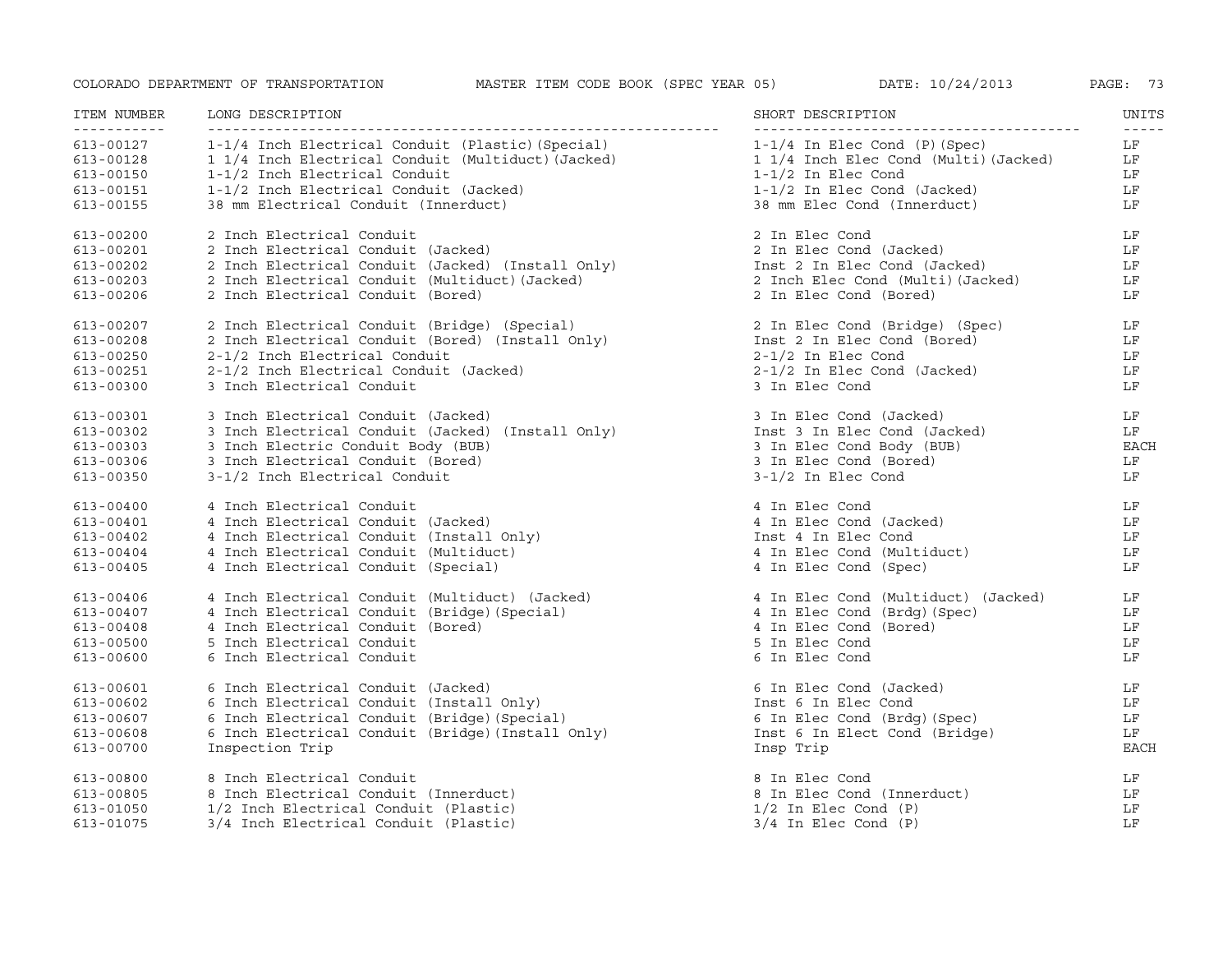| ITEM NUMBER   | LONG DESCRIPTION                                                                                         | SHORT DESCRIPTION                         | UNITS                                                                                                                                                                                                                                                                                                                                                                                              |
|---------------|----------------------------------------------------------------------------------------------------------|-------------------------------------------|----------------------------------------------------------------------------------------------------------------------------------------------------------------------------------------------------------------------------------------------------------------------------------------------------------------------------------------------------------------------------------------------------|
| 613-01100     | 1 Inch Electrical Conduit (Plastic)                                                                      | 1 In Elec Cond (P)                        | $\frac{1}{2} \frac{1}{2} \frac{1}{2} \frac{1}{2} \frac{1}{2} \frac{1}{2} \frac{1}{2} \frac{1}{2} \frac{1}{2} \frac{1}{2} \frac{1}{2} \frac{1}{2} \frac{1}{2} \frac{1}{2} \frac{1}{2} \frac{1}{2} \frac{1}{2} \frac{1}{2} \frac{1}{2} \frac{1}{2} \frac{1}{2} \frac{1}{2} \frac{1}{2} \frac{1}{2} \frac{1}{2} \frac{1}{2} \frac{1}{2} \frac{1}{2} \frac{1}{2} \frac{1}{2} \frac{1}{2} \frac{$<br>LF |
| 613-01125     | 1-1/4 Inch Electrical Conduit (Plastic)                                                                  | $1-1/4$ In Elec Cond (P)                  | LF                                                                                                                                                                                                                                                                                                                                                                                                 |
| 613-01150     | 1-1/2 Inch Electrical Conduit (Plastic)                                                                  | $1-1/2$ In Elec Cond $(P)$                | LF                                                                                                                                                                                                                                                                                                                                                                                                 |
| 613-01200     | 2 Inch Electrical Conduit (Plastic)                                                                      | 2 In Elec Cond (P)                        | LF                                                                                                                                                                                                                                                                                                                                                                                                 |
| 613-01201     | 2 Inch Electrical Conduit (Plastic) (Special)                                                            | 2 In Elec Cond (P) (Spec)                 | LF                                                                                                                                                                                                                                                                                                                                                                                                 |
| 613-01202     | 2 Inch Electrical Conduit (Plastic) (Install Only)                                                       | Inst 2 In Elec Cond (P)                   | LF                                                                                                                                                                                                                                                                                                                                                                                                 |
| 613-01250     | 2-1/2 Inch Electrical Conduit (Plastic)                                                                  | $2-1/2$ In Elec Cond $(P)$                | LF                                                                                                                                                                                                                                                                                                                                                                                                 |
| 613-01300     | 3 Inch Electrical Conduit (Plastic)                                                                      | 3 In Elec Cond (P)                        | LF                                                                                                                                                                                                                                                                                                                                                                                                 |
| 613-01301     | 3 Inch Electrical Conduit (Plastic) (Special)                                                            | 3 In Elec Cond (P) (Spec)                 | LF                                                                                                                                                                                                                                                                                                                                                                                                 |
| 613-01302     | 3 Inch Electrical Conduit (Plastic) (Install Only)                                                       | Inst 3 In Elec Cond (P)                   | LF                                                                                                                                                                                                                                                                                                                                                                                                 |
|               |                                                                                                          |                                           |                                                                                                                                                                                                                                                                                                                                                                                                    |
| 613-01350     | 3-1/2 Inch Electrical Conduit (Plastic)                                                                  | $3-1/2$ In Elec Cond (P)                  | LF                                                                                                                                                                                                                                                                                                                                                                                                 |
| 613-01400     | 4 Inch Electrical Conduit (Plastic)                                                                      | 4 In Elec Cond (P)                        | LF                                                                                                                                                                                                                                                                                                                                                                                                 |
| 613-01402     | 4 Inch Electrical Conduit (Plastic) (Install Only)                                                       | Inst 4 In Elec Cond (P)                   | LF                                                                                                                                                                                                                                                                                                                                                                                                 |
| $613 - 01450$ | 4-1/2 Inch Electrical Conduit (Plastic)                                                                  | $4-1/2$ In Elec Cond $(P)$                | LF                                                                                                                                                                                                                                                                                                                                                                                                 |
| 613-01500     | 5 Inch Electrical Conduit (Plastic)                                                                      | 5 In Elec Cond (P)                        | LF                                                                                                                                                                                                                                                                                                                                                                                                 |
| 613-01600     | 6 Inch Electrical Conduit (Plastic)                                                                      | 6 In Elec Cond (P)                        | LF                                                                                                                                                                                                                                                                                                                                                                                                 |
| 613-01602     | 6 Inch Electrical Conduit (Plastic) (Install Only)<br>8 Inch Electrical Conduit (Plastic) (Install Only) | Inst 6 In Elec Cond (P)                   | LF                                                                                                                                                                                                                                                                                                                                                                                                 |
| 613-01800     | 8 Inch Electrical Conduit (Plastic)                                                                      | 8 In Elec Cond (P)                        | LF                                                                                                                                                                                                                                                                                                                                                                                                 |
| 613-02075     | 3/4 Inch Electrical Conduit (Furnish Only)                                                               | Furn 3/4 In Elec Cond                     | LF                                                                                                                                                                                                                                                                                                                                                                                                 |
| $613 - 02100$ | 1 Inch Electrical Conduit (Furnish Only)                                                                 | Furn 1 In Elec Cond                       | LF                                                                                                                                                                                                                                                                                                                                                                                                 |
| $613 - 02150$ | 1-1/2 Inch Electrical Conduit (Furnish Only)                                                             | Furn $1-1/2$ In Elec Cond                 | LF                                                                                                                                                                                                                                                                                                                                                                                                 |
| 613-02200     | 2 Inch Electrical Conduit (Furnish Only)                                                                 | Furn 2 In Elec Cond                       | LF                                                                                                                                                                                                                                                                                                                                                                                                 |
| 613-02300     | 3 Inch Electrical Conduit (Furnish Only)                                                                 | Furn 3 In Elec Cond                       | LF                                                                                                                                                                                                                                                                                                                                                                                                 |
| 613-02400     | 4 Inch Electrical Conduit (Furnish Only)                                                                 | Furn 4 In Elec Cond                       | LF                                                                                                                                                                                                                                                                                                                                                                                                 |
| 613-03075     | 3/4 Inch Electrical Conduit (Plastic) (Furnish Only)                                                     | Furn $3/4$ In Elec Cond $(P)$             | LF                                                                                                                                                                                                                                                                                                                                                                                                 |
| 613-03100     | 1 Inch Electrical Conduit (Plastic) (Furnish Only)                                                       | Furn 1 In Elec Cond (P)                   | LF                                                                                                                                                                                                                                                                                                                                                                                                 |
| 613-03200     | 2 Inch Electrical Conduit (Plastic) (Furnish Only)                                                       | Furn 2 In Elec Cond (P)                   | LF                                                                                                                                                                                                                                                                                                                                                                                                 |
| 613-03250     | 2-1/2 Inch Electrical Conduit (Plastic) (Furnish Only)                                                   | Furn $2-1/2$ In Elec Con (P)              | LF                                                                                                                                                                                                                                                                                                                                                                                                 |
| 613-03400     | 4 Inch Electrical Conduit (Plastic) (Furnish Only)                                                       | Furn 4 In Elec Cond (P)                   | LF                                                                                                                                                                                                                                                                                                                                                                                                 |
|               | Electrical Conduit (Plastic) (Multiduct)                                                                 |                                           | LF                                                                                                                                                                                                                                                                                                                                                                                                 |
| 613-03491     |                                                                                                          | Elec Cond (P) (Mult)                      |                                                                                                                                                                                                                                                                                                                                                                                                    |
| 613-03492     | Electrical Conduit (Plastic) (Multiduct) (Bored)                                                         | Elec Cond (P)(Mult)(Bored)                | LF                                                                                                                                                                                                                                                                                                                                                                                                 |
| 613-03498     | Electrical Conduit (Plastic) (Multiduct) (Special) (2)                                                   | Elec Cond $(P)$ (Multi) $(Sp)$ $(2)$      | LF                                                                                                                                                                                                                                                                                                                                                                                                 |
| 613-03499     | Electrical Conduit (Plastic) (Multiduct) (Special) (Shared)                                              | Elec Cond (P) (Mult) (Spec) (Shrd)        | LF                                                                                                                                                                                                                                                                                                                                                                                                 |
| 613-03500     | Electrical Conduit (Plastic) (Multiduct) (Special)                                                       | Elec Cond (P) (Mult) (Spec)               | LF                                                                                                                                                                                                                                                                                                                                                                                                 |
| 613-03501     | HID Fixtures (Type M1 Tunnel Luminaire)                                                                  | HID Fixtures (Ty M1 Tunnel Luminaire)     | <b>EACH</b>                                                                                                                                                                                                                                                                                                                                                                                        |
|               |                                                                                                          |                                           |                                                                                                                                                                                                                                                                                                                                                                                                    |
| 613-03502     | HID Fixtures (Type M2 Tunnel Luminaire)                                                                  | HID Fixtures (Ty M2 Tunnel Luminaire)     | <b>EACH</b>                                                                                                                                                                                                                                                                                                                                                                                        |
| 613-03503     | HID Fixtures (Type M3 Tunnel Luminaire)                                                                  | HID Fixtures (Ty M3 Tunnel Luminaire)     | <b>EACH</b>                                                                                                                                                                                                                                                                                                                                                                                        |
| 613-03511     | HID Fixtures (Type M1 Tunnel Luminaire) (Furnish Only)                                                   | Furn HID Fixture (Ty M1 Tunnel Luminaire) | <b>EACH</b>                                                                                                                                                                                                                                                                                                                                                                                        |
| 613-04000     | Conduit (Install Only)                                                                                   | Inst Conduit                              | LF                                                                                                                                                                                                                                                                                                                                                                                                 |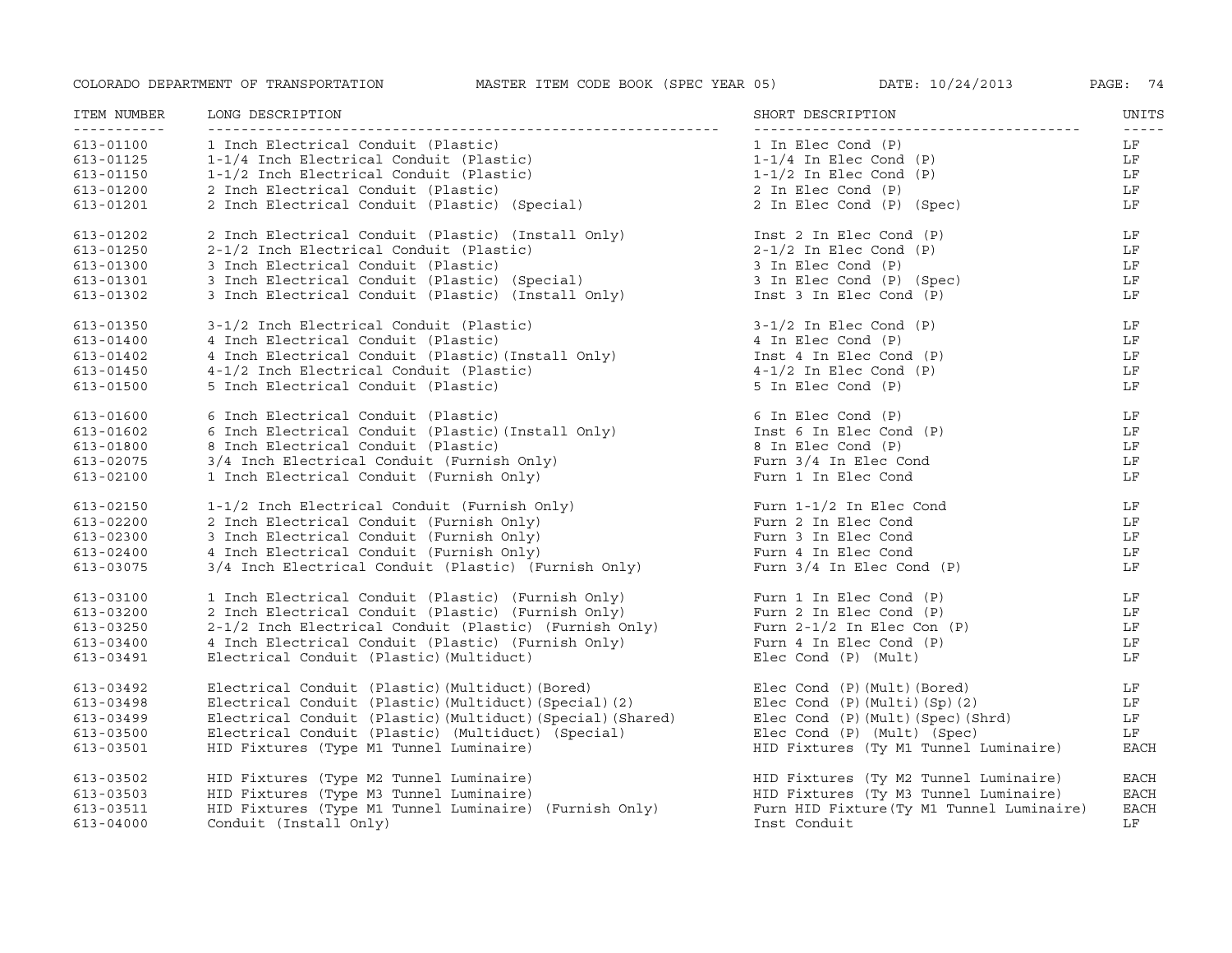| ITEM NUMBER              | LONG DESCRIPTION                                           | SHORT DESCRIPTION                        | UNITS<br>$- - - - -$ |
|--------------------------|------------------------------------------------------------|------------------------------------------|----------------------|
| -----------<br>613-04010 | Conduit                                                    | Conduit                                  | L S                  |
| 613-04020                | Hanger System                                              | Hanger System                            | L S                  |
| 613-04100                | Electrical System Modifications                            | Elect System Mods                        | L S                  |
| 613-04120                | 1 Inch Electrical Conduit (Liquidtight Flexible Metal)     | 1 In Elec Cond (Liquidtight Flx Met)     | LF                   |
| 613-04125                | 1-1/4 Inch Electrical Conduit (Liquidtight Flexible Metal) | 1-1/4 In Elec Cond (Liquidtight Flx Met) | LF                   |
| 613-04130                | 1-1/2 Inch Electrical Conduit (Liquidtight Flexible Metal) | 1-1/2 In Elec Cond (Liquidtight Flx Met) | LF                   |
| 613-04200                | 2 Inch Electrical Conduit (Liquidtight Flexible Metal)     | 2 In Elec Cond (Liquidtight Flx Met)     | LF                   |
| 613-04250                | 2-1/2 Inch Electrical Conduit (Liquidtight Flexible Metal) | 2-1/2 In Elec Cond (Liquidtight Flx Met) | LF                   |
| 613-04300                | 3 Inch Electric Conduit (Liquid tight Flex Metal)          | 3 In Elec Cond (Liquidtight Flx Met)     | LF                   |
| $613 - 05000$            | Direct-Burial Cable                                        | Dir Burial Cable                         | LF                   |
| 613-05001                | Direct Burial Cable (Install Only)                         | Inst Dir Burial Cable                    | LF                   |
| 613-05100                | Direct-Burial Cable (Fiber Optics) (Special)               | Dir Burial Cable (Fiber) (Spec)          | LF                   |
| 613-05150                | Wildlife Detection System                                  | Wildlife Detection System                | L S                  |
| $613 - 05151$            | Wildlife Detection System                                  | Wildlife Detection System                | <b>EACH</b>          |
| $613 - 05200$            | Heat Trace Cable                                           | Heat Trace Cable                         | LF                   |
|                          |                                                            |                                          |                      |
| 613-05500                | Wireway                                                    | Wireway                                  | LF                   |
| 613-05606                | 6 Inch Wide Cable Tray                                     | 6 In Wide Cable Tray                     | LF                   |
| 613-05612                | 12 Inch Wide Cable Tray                                    | 12 In Wide Cable Tray                    | LF                   |
| 613-05630                | 30 Inch Wide Cable Tray                                    | 30 In Wide Cable Tray                    | LF                   |
| 613-06000                | Meter Pole                                                 | Meter Pole                               | <b>EACH</b>          |
| 613-06500                | Motor Terminal Box                                         | Motor Term Box                           | <b>EACH</b>          |
| 613-07000                | Pull Box (Special)                                         | Pull Box (Spec)                          | <b>EACH</b>          |
| 613-07001                | Type One Pull Box                                          | Type One Pull Box                        | <b>EACH</b>          |
| 613-07002                | Type Two Pull Box                                          | Type Two Pull Box                        | <b>EACH</b>          |
| 613-07003                | Type Three Pull Box                                        | Type Three Pull Box                      | <b>EACH</b>          |
| 613-07004                | Type Four Pull Box                                         | Type Four Pull Box                       | <b>EACH</b>          |
| 613-07005                | Type Five Pull Box                                         | Type Five Pull Box                       | <b>EACH</b>          |
| 613-07010                | Pull Box (Surface Mounted)                                 | Pull Box (Surf Mtd)                      | <b>EACH</b>          |
| 613-07011                | Pull Box (11"x18"x12")                                     | Pull Box (11"x18"x12")                   | <b>EACH</b>          |
| 613-07016                | Pull Box (16"x16"x6")                                      | Pull Box (16"x16"x6")                    | <b>EACH</b>          |
| 613-07017                | Pull Box (16"x14"x6")                                      | Pull Box (16"x14"x6")                    | <b>EACH</b>          |
| 613-07018                | Pull Box (18"x12"x8")                                      | Pull Box $(18"x12"x8")$                  | <b>EACH</b>          |
| 613-07023                | Pull Box (24"x36"x24")                                     | Pull Box (24"x36"x24")                   | <b>EACH</b>          |
| 613-07024                | Pull Box (24"x24"x8")                                      | Pull Box $(24"x24"x8")$                  | <b>EACH</b>          |
| 613-07025                | Pull Box (24"x24"x14")                                     | Pull Box (24"x24"x14")                   | <b>EACH</b>          |
|                          |                                                            |                                          |                      |
| 613-07026                | Pull Box (16"x24"x12")                                     | Pull Box (16"x24"x12")                   | <b>EACH</b>          |
| 613-07027                | Pull Box (28"x28"x12")                                     | Pull Box (28"x28"x12")                   | EACH                 |
| 613-07029                | Pull Box (24"x24"x12")                                     | Pull Box $(24"x24"x12")$                 | <b>EACH</b>          |
| 613-07030                | Pull Box (24"x16"x24")                                     | Pull Box (24"x16"x24")                   | <b>EACH</b>          |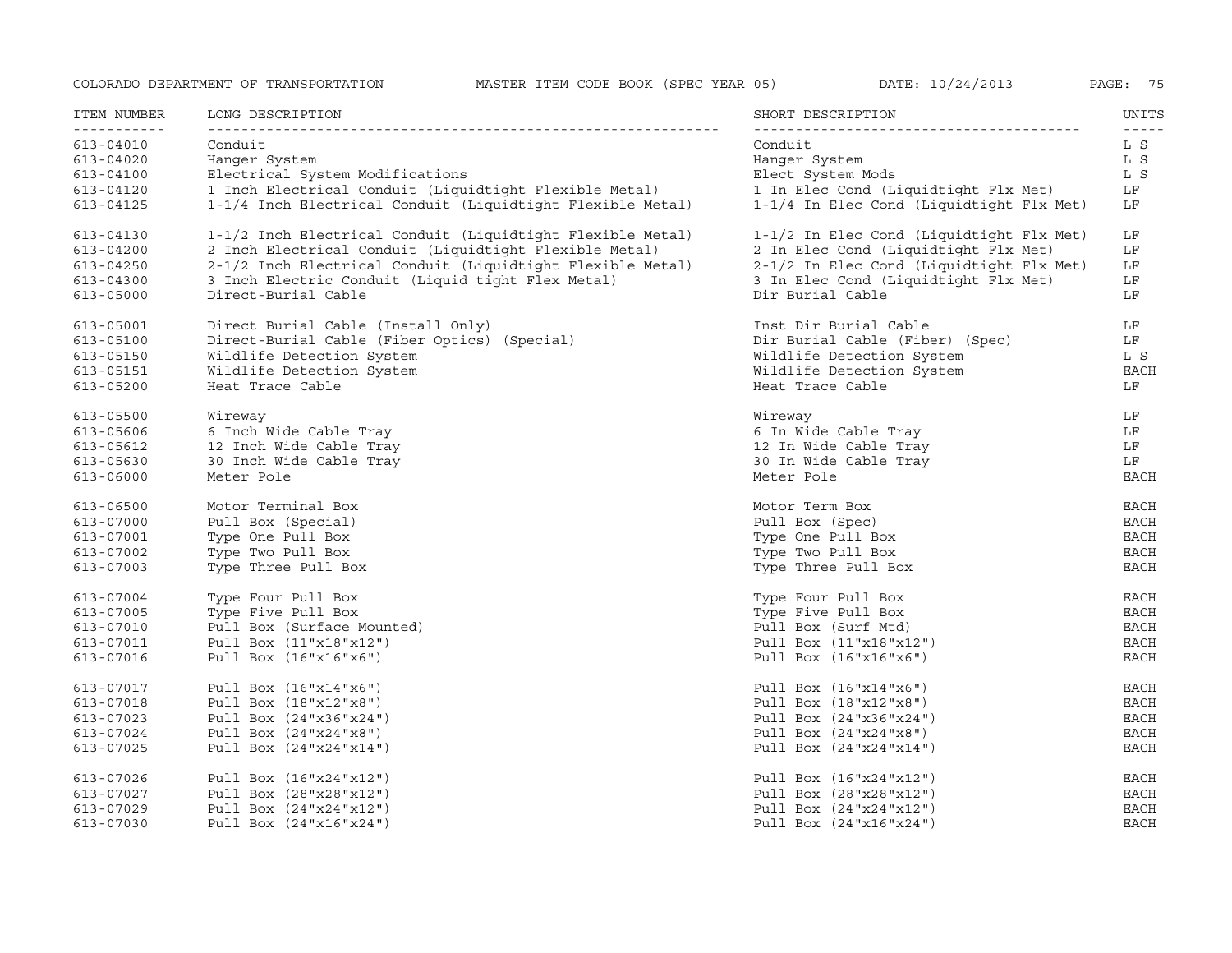| ITEM NUMBER<br><u> - - - - - - - - - - -</u> | LONG DESCRIPTION                                      | SHORT DESCRIPTION                  | UNITS<br>$- - - - -$ |
|----------------------------------------------|-------------------------------------------------------|------------------------------------|----------------------|
| 613-07032                                    | Pull Box (24"x24"x24")                                | Pull Box (24"x24"x24")             | EACH                 |
| 613-07033                                    | Pull Box (24"x20"x12")                                | Pull Box (24"x20"x12")             | EACH                 |
| 613-07034                                    | Pull Box (24"x36"x18")                                | Pull Box (24"x36"x18")             | EACH                 |
| 613-07035                                    | Pull Box (32"x24"x12")                                | Pull Box $(32"x24"x12")$           | EACH                 |
| 613-07036                                    | Pull Box (36"x24"x8")                                 | Pull Box $(36"x24"x8")$            | <b>EACH</b>          |
| 613-07037                                    | Pull Box (37"x37"x12")                                | Pull Box $(37"x37"x12")$           | EACH                 |
| 613-07038                                    | Pull Box (36"x48"x18")                                | Pull Box (36"x48"x18")             | EACH                 |
| 613-07039                                    | Pull Box (30"x48"x18")                                | Pull Box (30"x48"x18")             | <b>EACH</b>          |
| 613-07040                                    | Pull Box (30"x48"x24")                                | Pull Box (30"x48"x24")             | $_{\rm EACH}$        |
| 613-07044                                    | Pull Box (42"x30"x6")                                 | Pull Box $(42"x30"x6")$            | EACH                 |
|                                              |                                                       |                                    |                      |
| 613-07050                                    | Pull Box (13"x24"x18") Deep                           | Pull Box $(13"x24"x18")$ Deep      | EACH                 |
| 613-07060                                    | Pull Box $(18"x30"x18")$ Deep                         | Pull Box $(18"x30"x18")$ Deep      | EACH                 |
| 613-07070                                    | EMS Ball Marker                                       | EMS Ball Marker                    | EACH                 |
| 613-07075                                    | 3/4 Inch Electrical Conduit Body (Type LB)            | 3/4 In Elec Cond Body (Ty LB)      | $_{\rm EACH}$        |
| 613-07125                                    | 1 1/4 Inch Electrical Conduit Body (Type LB)          | 1 1/4 In Elec Cond Body (Ty LB)    | EACH                 |
| 613-07175                                    | 1 1/2 Inch Electrical Conduit Body (Type LB)          | 1 1/2 In Elec Cond Body (Ty LB)    | EACH                 |
| 613-07180                                    | Pull Box (24"x36"x36")                                | Pull Box $(24"x36"x36")$           | EACH                 |
| 613-07190                                    | Pull Box (36"x16"x12")                                | Pull Box (36"x16"x12")             | $_{\rm EACH}$        |
| 613-07192                                    | Pull Box (36"x12"x12")                                | Pull Box $(36"x12"x12")$           | EACH                 |
| 613-07199                                    | Pull Box (Install Only)                               | Inst Pull Box                      | EACH                 |
|                                              |                                                       |                                    |                      |
| 613-07200                                    | 2 Inch Electrical Body (Type LB)                      | 2 In Elec Cond Body (Ty LB)        | EACH                 |
| 613-07210                                    | 2 Inch Electrical Conduit Body (Type TEE)             | 2 In Elec Cond Body (Ty TEE)       | EACH                 |
| 613-07225                                    | 1 1/4 Inch Electrical Conduit Body (Type TEE)         | 1 1/4 In Elec Cond Body (Type TEE) | EACH                 |
| 613-07300                                    | 3 Inch Electrical Conduit Body (Type LB)              | 3 In Elec Cond Body (Ty LB)        | EACH                 |
| 613-08000                                    | Vault (Install Only)                                  | Inst Vault                         | <b>EACH</b>          |
| 613-08100                                    | Electric Vault (6'x5'x6.5') Deep                      | Elec Vault (6'x5'x6.5') Deep       | <b>EACH</b>          |
| 613-08110                                    | Electric Vault (7'x9'x7.5') Deep                      | Elec Vault (7'x9'x7.5') Deep       | <b>EACH</b>          |
| 613-08200                                    | 2 Inch Fiberglass Cable (Install Only)                | 2 In Fiber Cable (Install)         | LF                   |
| 613-10000                                    | Wiring                                                | Wiring                             | L S                  |
| 613-10010                                    | Wiring (Special)                                      | Wiring (Spec)                      | L S                  |
| 613-10015                                    | Breakaway Wiring System                               | Breakaway Wiring System            | EACH                 |
| 613-12000                                    | Luminaire Fluorescent (Tunnel)                        | Luminaire Fl (Tunnel)              | EACH                 |
| 613-12100                                    | Luminaire Fluorescent (Type F1 Tunnel)                | Luminaire Fl (Ty F1 Tunnel)        | $_{\rm EACH}$        |
| 613-12101                                    | Luminaire Fluorescent (Type F1 Tunnel) (Furnish Only) | Furn Luminaire Fl (Ty F1 Tunnel)   | EACH                 |
|                                              |                                                       |                                    |                      |
| 613-12200                                    | Luminaire Fluorescent (Type F2 Tunnel)                | Luminaire Fl (Ty F2 Tunnel)        | <b>EACH</b>          |
| 613-12201                                    | Luminaire Fluorescent (Type F2 Tunnel) (Furnish Only) | Furn Luminaire Fl (Ty F2 Tunnel)   | EACH                 |
| 613-12300                                    | Luminaire Fluorescent (Type F3 Tunnel)                | Luminaire Fl (Ty F3 Tunnel)        | <b>EACH</b>          |
| 613-12301                                    | Luminaire Fluorescent (Type F3 Tunnel) (Furnish Only) | Furn Luminaire Fl (Ty F3 Tunnel)   | <b>EACH</b>          |
| 613-13000                                    | Luminaire (LED)                                       | Luminaire (LED)                    | <b>EACH</b>          |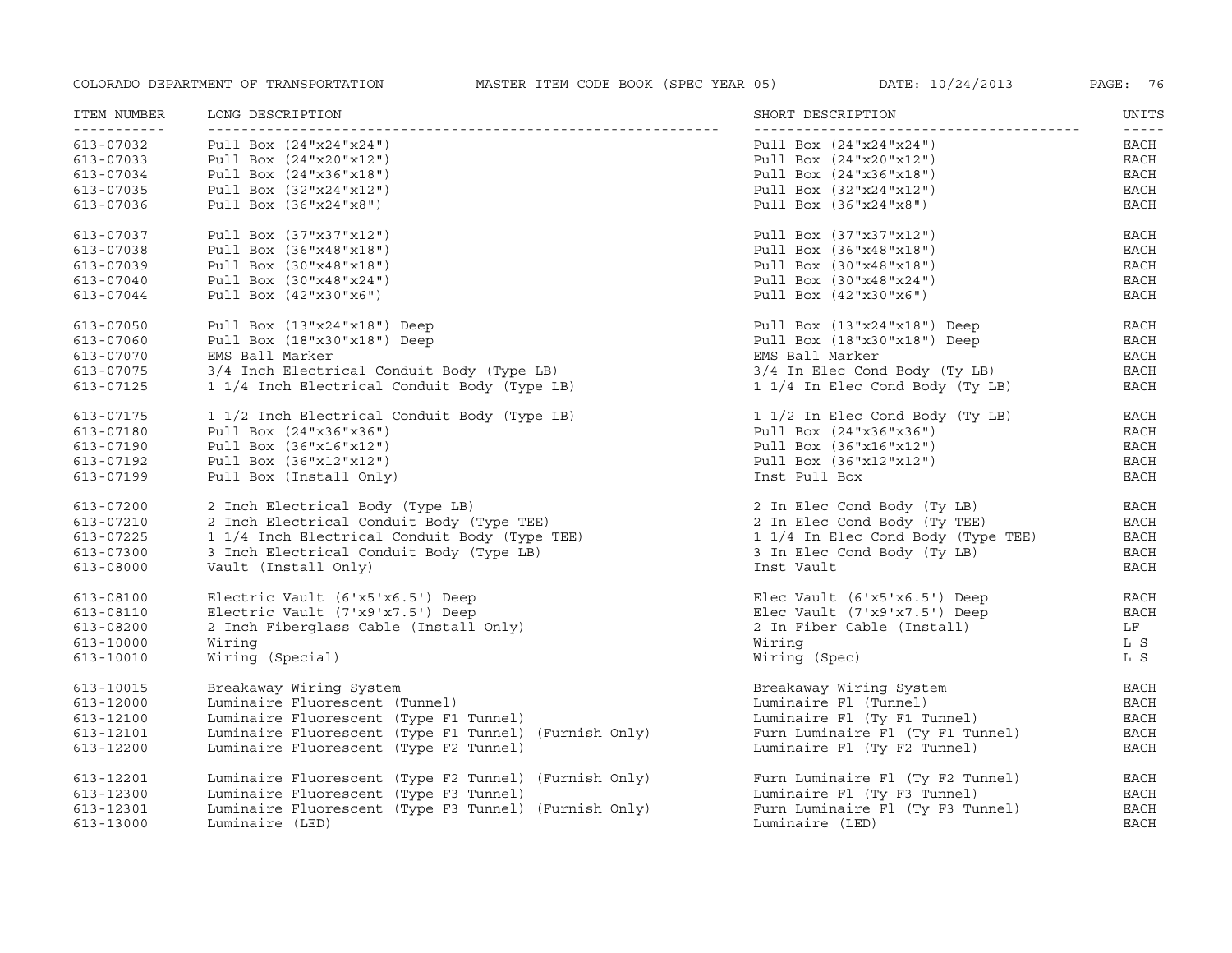| ITEM NUMBER                                                                  | LONG DESCRIPTION                                                                                                                                                                                       | SHORT DESCRIPTION                                                                                                                                   | UNITS                                                                                                                                                                                                                                                                                                                                                                                                                                         |
|------------------------------------------------------------------------------|--------------------------------------------------------------------------------------------------------------------------------------------------------------------------------------------------------|-----------------------------------------------------------------------------------------------------------------------------------------------------|-----------------------------------------------------------------------------------------------------------------------------------------------------------------------------------------------------------------------------------------------------------------------------------------------------------------------------------------------------------------------------------------------------------------------------------------------|
| -----------<br>613-13001<br>613-13002<br>613-13003<br>613-13004<br>613-13005 | Luminaire (Special ) (LED) (12 Watt)<br>Luminaire (Special) (LED) (24 Watt)<br>Luminaire (Special) (LED) (50 Watt)<br>Luminaire (Special) (LED) (130 Watt)<br>Luminaire (Special) (LED) (Step) (Light) | Lumin (Spec) (LED) (12W)<br>Lumin (Spec) (LED) (24W)<br>Lumin (Spec) (LED) (50 W)<br>Lumin (Spec) (LED) (130W)<br>Lumin (Spec) (LED) (Step) (Light) | $\frac{1}{2} \frac{1}{2} \frac{1}{2} \frac{1}{2} \frac{1}{2} \frac{1}{2} \frac{1}{2} \frac{1}{2} \frac{1}{2} \frac{1}{2} \frac{1}{2} \frac{1}{2} \frac{1}{2} \frac{1}{2} \frac{1}{2} \frac{1}{2} \frac{1}{2} \frac{1}{2} \frac{1}{2} \frac{1}{2} \frac{1}{2} \frac{1}{2} \frac{1}{2} \frac{1}{2} \frac{1}{2} \frac{1}{2} \frac{1}{2} \frac{1}{2} \frac{1}{2} \frac{1}{2} \frac{1}{2} \frac{$<br>EACH<br>EACH<br>EACH<br>$_{\rm EACH}$<br>EACH |
| 613-13006                                                                    | Luminare (LED) (8500 Lumens)                                                                                                                                                                           | Lumin (LED) (8500 Lumens)                                                                                                                           | <b>EACH</b>                                                                                                                                                                                                                                                                                                                                                                                                                                   |
| 613-13040                                                                    | Luminaire (LED) (20400 lumens)                                                                                                                                                                         | Lumin (LED) (20400 lumins)                                                                                                                          | $_{\rm EACH}$                                                                                                                                                                                                                                                                                                                                                                                                                                 |
| 613-13050                                                                    | Lumininaire Light Emitting Diode (258 Watt)                                                                                                                                                            | Lumin LED (258W)                                                                                                                                    | EACH                                                                                                                                                                                                                                                                                                                                                                                                                                          |
| 613-13100                                                                    | Luminare Mounting Support System                                                                                                                                                                       | Luminare Mounting Support System                                                                                                                    | L S                                                                                                                                                                                                                                                                                                                                                                                                                                           |
| 613-13101                                                                    | Luminare (LED) (Tunnel) (133 W)                                                                                                                                                                        | Lumin (LED) (Tunnel) (133 W)                                                                                                                        | <b>EACH</b>                                                                                                                                                                                                                                                                                                                                                                                                                                   |
| 613-13102                                                                    | Luminare (LED) (Tunnel) (133 W) (Furnish Only)                                                                                                                                                         | Lumin (LED) (Tunnel) (133 W) (Furn)                                                                                                                 | EACH                                                                                                                                                                                                                                                                                                                                                                                                                                          |
| 613-13103                                                                    | Luminare (LED) (Tunnel) (265 W)                                                                                                                                                                        | Lumin (LED) (Tunnel) (265 W)                                                                                                                        | EACH                                                                                                                                                                                                                                                                                                                                                                                                                                          |
| 613-13104                                                                    | Luminare (LED) (Tunnel) (265 W) (Furnish Only)                                                                                                                                                         | Lumin (LED) (Tunnel) (265 W) (Furn)                                                                                                                 | $_{\rm EACH}$                                                                                                                                                                                                                                                                                                                                                                                                                                 |
| 613-15000                                                                    | Floodlight                                                                                                                                                                                             | Floodlight                                                                                                                                          | <b>EACH</b>                                                                                                                                                                                                                                                                                                                                                                                                                                   |
| 613-15050                                                                    | Spot Light                                                                                                                                                                                             | Spot Light                                                                                                                                          | EACH                                                                                                                                                                                                                                                                                                                                                                                                                                          |
| 613-15100                                                                    | Recessed Light                                                                                                                                                                                         | Recessed Light                                                                                                                                      | <b>EACH</b>                                                                                                                                                                                                                                                                                                                                                                                                                                   |
| 613-15200                                                                    | Recessed Light (Special)                                                                                                                                                                               | Recessed Light (Spec)                                                                                                                               | EACH                                                                                                                                                                                                                                                                                                                                                                                                                                          |
| 613-15750                                                                    | HID Luminaire Mounting Support System                                                                                                                                                                  | HID Luminaire Mounting Support System                                                                                                               | L S                                                                                                                                                                                                                                                                                                                                                                                                                                           |
| 613-16000                                                                    | Luminaire (Special)                                                                                                                                                                                    | Luminaire (Spec)                                                                                                                                    | <b>EACH</b>                                                                                                                                                                                                                                                                                                                                                                                                                                   |
| 613-16010                                                                    | Light Standard and Luminaire (Decorative)                                                                                                                                                              | Light Std + Lumin (Dec)                                                                                                                             | EACH                                                                                                                                                                                                                                                                                                                                                                                                                                          |
| 613-16015                                                                    | Light Standard and Luminaire (Decorative) (Furnish Only)                                                                                                                                               | Light Std + Lumin (Dec) (Furn)                                                                                                                      | <b>EACH</b>                                                                                                                                                                                                                                                                                                                                                                                                                                   |
| 613-16020                                                                    | Luminaire (Special) Induction (165 Watt)                                                                                                                                                               | Luminaire (Spec) Ind (165 Watt)                                                                                                                     | $_{\rm EACH}$                                                                                                                                                                                                                                                                                                                                                                                                                                 |
| 613-16025                                                                    | Luminaire (Special) (LED) (Step Light)                                                                                                                                                                 | Luminaire (Spec) (LED) (Step Light)                                                                                                                 | <b>EACH</b>                                                                                                                                                                                                                                                                                                                                                                                                                                   |
| 613-20000                                                                    | Light Standard and Luminaire (Install Only)                                                                                                                                                            | Inst Light Std + Lumin                                                                                                                              | EACH                                                                                                                                                                                                                                                                                                                                                                                                                                          |
| 613-20100                                                                    | Light Standard (Install Only)                                                                                                                                                                          | Inst Light Std                                                                                                                                      | EACH                                                                                                                                                                                                                                                                                                                                                                                                                                          |
| 613-20200                                                                    | Luminaire (Install Only)                                                                                                                                                                               | Inst Lumin                                                                                                                                          | EACH                                                                                                                                                                                                                                                                                                                                                                                                                                          |
| 613-20210                                                                    | Luminaire (Special) (Install Only)                                                                                                                                                                     | Inst Lumin (Spec)                                                                                                                                   | <b>EACH</b>                                                                                                                                                                                                                                                                                                                                                                                                                                   |
| 613-20215                                                                    | Luminaire Arm (Install Only)                                                                                                                                                                           | Inst Lumin Arm                                                                                                                                      | <b>EACH</b>                                                                                                                                                                                                                                                                                                                                                                                                                                   |
| 613-20300                                                                    | Luminaire (Furnish Only)                                                                                                                                                                               | Furn Lumin                                                                                                                                          | <b>EACH</b>                                                                                                                                                                                                                                                                                                                                                                                                                                   |
| 613-20400                                                                    | Lens Assemblies (Furnish Only)                                                                                                                                                                         | Lens Assemblies (Furn)                                                                                                                              | <b>EACH</b>                                                                                                                                                                                                                                                                                                                                                                                                                                   |
| 613-30005                                                                    | Light Standard and Luminaire (Pedestrian)                                                                                                                                                              | Light Std + Lumin (Pedest)                                                                                                                          | EACH                                                                                                                                                                                                                                                                                                                                                                                                                                          |
| 613-30010                                                                    | Light Standard and Luminaire (Pedestrian) (Furnish Only)                                                                                                                                               | Light Std + Lumin (Pedest) (Furn)                                                                                                                   | EACH                                                                                                                                                                                                                                                                                                                                                                                                                                          |
| 613-30120                                                                    | Light Standard Aluminum (12 Foot)                                                                                                                                                                      | Light Std Alum (12 Ft)                                                                                                                              | <b>EACH</b>                                                                                                                                                                                                                                                                                                                                                                                                                                   |
| 613-30130                                                                    | Light Standard Aluminum (13 Foot)                                                                                                                                                                      | Light Std Alum (13 Ft)                                                                                                                              | <b>EACH</b>                                                                                                                                                                                                                                                                                                                                                                                                                                   |
| 613-30140                                                                    | Light Standard Aluminum (14 Foot)                                                                                                                                                                      | Light Std Alum (14 Ft)                                                                                                                              | <b>EACH</b>                                                                                                                                                                                                                                                                                                                                                                                                                                   |
| 613-30230                                                                    | Light Standard Aluminum (23 Foot)                                                                                                                                                                      | Light Std Alum (23 Ft)                                                                                                                              | EACH                                                                                                                                                                                                                                                                                                                                                                                                                                          |
| 613-30250                                                                    | Light Standard Aluminum (25 Foot)                                                                                                                                                                      | Light Std Alum (25 Ft)                                                                                                                              | EACH                                                                                                                                                                                                                                                                                                                                                                                                                                          |
| 613-30300                                                                    | Light Standard Aluminum (30 Foot)                                                                                                                                                                      | Light Std Alum (30 Ft)                                                                                                                              | <b>EACH</b>                                                                                                                                                                                                                                                                                                                                                                                                                                   |
| 613-30302                                                                    | Light Standard Aluminum (30 Foot) (2-Arm)                                                                                                                                                              | Light Std Alum $(30 \text{ Ft})$ $(2)$                                                                                                              | <b>EACH</b>                                                                                                                                                                                                                                                                                                                                                                                                                                   |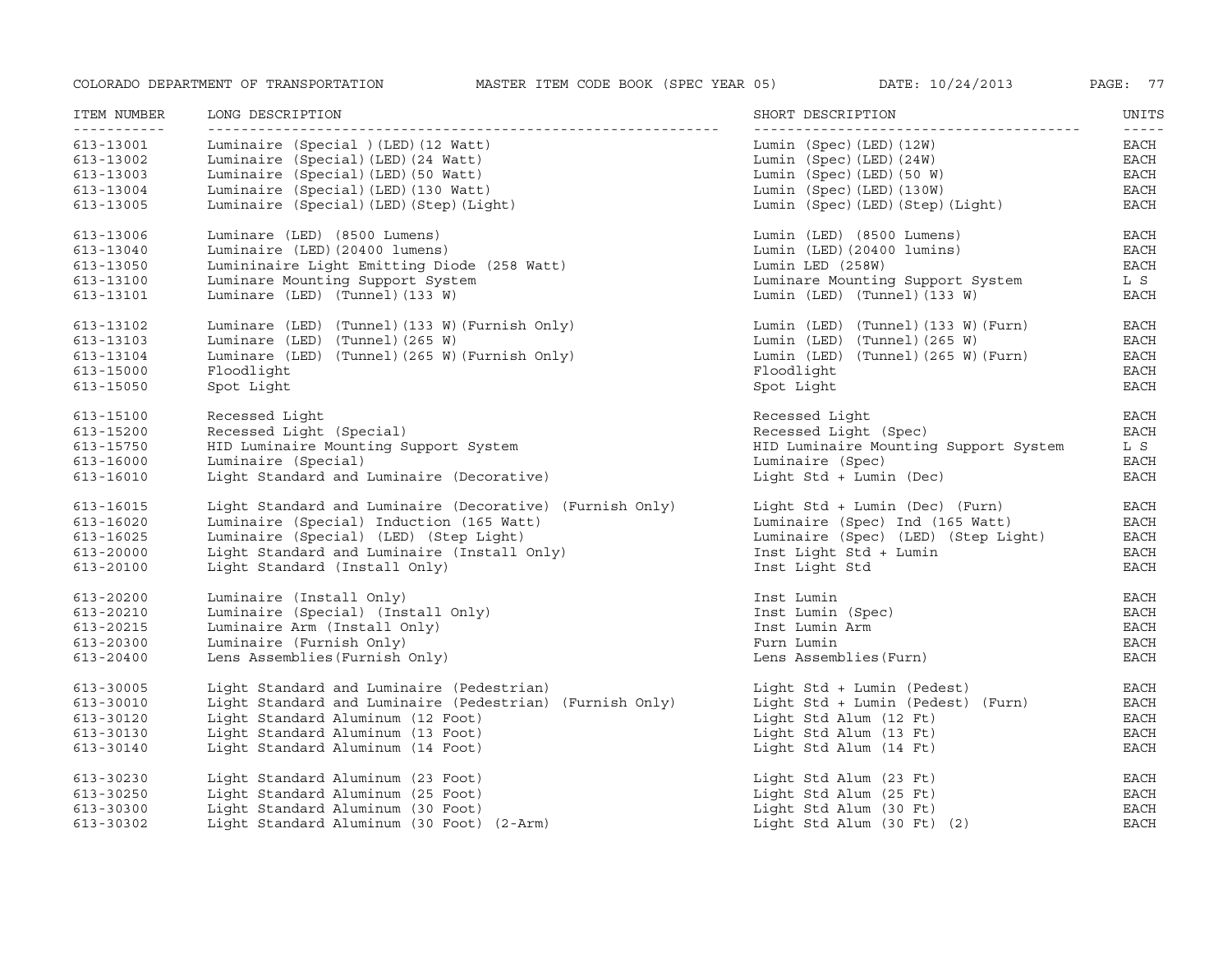| ITEM NUMBER<br>----------- | LONG DESCRIPTION                                      | SHORT DESCRIPTION                  | UNITS<br>$- - - - -$ |
|----------------------------|-------------------------------------------------------|------------------------------------|----------------------|
| 613-30350                  | Light Standard Aluminum (35 Foot)                     | Light Std Alum (35 Ft)             | EACH                 |
| 613-30352                  | Light Standard Aluminum (35 Foot) (2-Arm)             | Light Std Alum (35 Ft) (2)         | EACH                 |
| 613-30400                  | Light Standard Aluminum (40 Foot)                     | Light Std Alum (40 Ft)             | EACH                 |
| 613-30402                  | Light Standard Aluminum (40 Foot) (2-Arm)             | Light Std Alum (40 Ft) (2)         | <b>EACH</b>          |
| 613-31120                  | Light Standard Concrete (12 Foot)                     | Light Std Conc (12 Ft)             | EACH                 |
| 613-31300                  | Light Standard Concrete (30 Foot)                     | Light Std Conc (30 Ft)             | <b>EACH</b>          |
| 613-32116                  | Light Standard Steel (10 Foot)                        | Light Std Steel (10 Ft)            | $_{\rm EACH}$        |
| 613-32118                  | Light Standard Steel (10 Foot) (2-Arm)                | Light Std Steel (10 Ft) (2)        | EACH                 |
| 613-32122                  | Light Standard Steel (12 Foot) (2-Arm)                | Light Std Steel (12 Ft) (2)        | EACH                 |
| 613-32180                  | Light Standard Steel (18 Foot)                        | Light Std Steel (18 Ft)            | $_{\rm EACH}$        |
| 613-32200                  | Light Standard Steel (20 Foot) (2 Arm)                | Light Std Steel (20 Ft) (2)        | EACH                 |
| 613-32205                  | Light Standard Steel (20 Foot) (2-Arm) (Furnish Only) | Light Std Steel (20 Ft) (2) (Furn) | <b>EACH</b>          |
| 613-32250                  | Light Standard Steel (25 Foot)                        | Light Std Steel (25 Ft)            | EACH                 |
| 613-32252                  | Light Standard Steel (25 Foot) (2-Arm)                | Light Std Steel (25 Ft) (2)        | <b>EACH</b>          |
| 613-32254                  | Light Standard Steel (25 Foot) (4-Arm)                | Light Std Steel (25 Ft) (4)        | EACH                 |
| 613-32300                  | Light Standard Steel (30 Foot)                        | Light Std Steel (30 Ft)            | EACH                 |
| 613-32302                  | Light Standard Steel (30 Foot) (2-Arm)                | Light Std Steel (30 Ft) (2)        | <b>EACH</b>          |
| 613-32350                  | Light Standard Steel (35 Foot)                        | Light Std Steel (35 Ft)            | EACH                 |
| 613-32351                  | Light Standard Steel (35 Foot) (Furnish Only)         | Furn Light Std Steel (35 Ft)       | EACH                 |
| 613-32352                  | Light Standard Steel (35 Foot) (2-Arm)                | Light Std Steel (35 Ft) (2)        | <b>EACH</b>          |
| 613-32390                  | Light Standard Steel (39 Foot)                        | Light Std Steel (39 Ft)            | EACH                 |
| 613-32400                  | Light Standard Steel (40 Foot)                        | Light Std Steel (40 Ft)            | $_{\rm EACH}$        |
| 613-32405                  | Light Standard Steel (40 Foot) (2 Arm)                | Light Std Steel (40 Ft)            | EACH                 |
| 613-32500                  | Light Standard Steel (50 Foot)                        | Light Std Steel $(50 \text{ Ft})$  | EACH                 |
| 613-32650                  | Light Standard Steel (65 Foot)                        | Light Std Steel (65 Ft)            | <b>EACH</b>          |
| 613-32700                  | Light Standard Steel (70 Foot)                        | Light Std Steel (70 Ft)            | EACH                 |
| 613-33300                  | Light Standard Timber (30 Foot)                       | Light Std Timber (30 Ft)           | <b>EACH</b>          |
| 613-33400                  | Light Standard Timber (40 Foot)                       | Light Std Timber (40 Ft)           | EACH                 |
| 613-34120                  | Light Standard Metal (12 Foot)                        | Light Std Metal (12 Ft)            | EACH                 |
| 613-34122                  | Light Standard Metal (12 Foot) (2-Arm)                | Light Std Metal (12 Ft) (2)        | <b>EACH</b>          |
| 613-34140                  | Light Standard Metal (14 Foot)                        | Light Std Metal (14 Ft)            | EACH                 |
| 613-34150                  | Light Standard Metal (15 Foot)                        | Light Std Metal (15 Ft)            | EACH                 |
| 613-34180                  | Light Standard Metal (18 Foot)                        | Light Std Metal (18 Ft)            | EACH                 |
| 613-34250                  | Light Standard Metal (25 Foot)                        | Light Std Metal (25 Ft)            | <b>EACH</b>          |
| 613-34300                  | Light Standard Metal (30 Foot)                        | Light Std Metal (30 Ft)            | $_{\rm EACH}$        |
| 613-34302                  | Light Standard Metal (30 Foot) (2 Arm)                | Light Std Metal (30 Ft) (2)        | EACH                 |
| 613-34303                  | Light Standard Metal (30 Foot) (2 Arm) (Spec)         | Light Std Metal (30 Ft) (2) (Spec) | EACH                 |
| 613-34350                  | Light Standard Metal (35 Foot)                        | Light Std Metal (35 Ft)            | <b>EACH</b>          |
| 613-34351                  | Light Standard Metal (35 Foot) (Special) (1 Arm)      | Light Std Metal (35 Ft) (Spec) (1) | <b>EACH</b>          |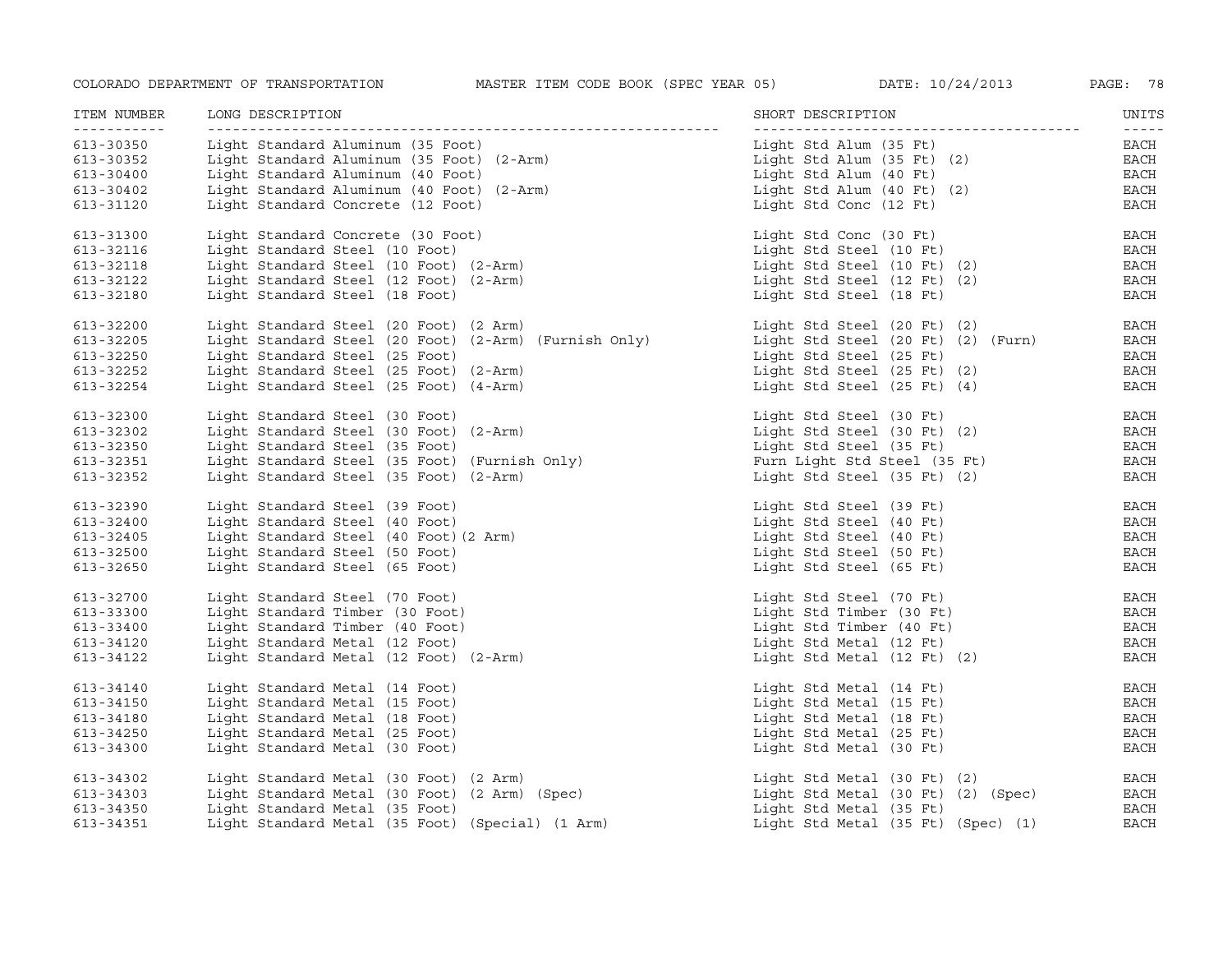| ITEM NUMBER<br>----------- | LONG DESCRIPTION                                 | SHORT DESCRIPTION                    | UNITS<br>$- - - - -$ |
|----------------------------|--------------------------------------------------|--------------------------------------|----------------------|
| 613-34352                  | Light Standard Metal (35 Foot) (Special) (2 Arm) | Light Std Metal (35 Ft) (Spec) (2)   | EACH                 |
| 613-34353                  | Light Standard Metal (35 Foot) (2 Arm)           | Light Std Metal (35 Ft) (2)          | EACH                 |
| 613-34400                  | Light Standard Metal (40 Foot)                   | Light Std Metal (40 Ft)              | EACH                 |
| 613-34401                  | Light Standard Metal (40 Foot) (Special)         | Light Std Metal (40 Ft) (Spec)       | EACH                 |
| 613-34402                  | Light Standard Metal (40 Foot) (2 Arm)           | Light Std Metal (40 Ft) (2)          | <b>EACH</b>          |
| 613-34500                  | Light Standard Metal (50 Foot)                   | Light Std Metal (50 Ft)              | EACH                 |
| 613-34502                  | Light Standard Metal (50 Foot) (2 Arm)           | Light Std Metal (50 Foot) (2)        | EACH                 |
| 613-34600                  | Light Standard Metal (60 Foot)                   | Light Std Metal (60 Ft)              | <b>EACH</b>          |
| 613-34700                  | Light Standard Metal (70 Foot)                   | Light Std Metal (70 Ft)              | $_{\rm EACH}$        |
| 613-35080                  | Light Standard Steel High Mast (80 Foot)         | Light Std Steel Hi Mast (80 Ft)      | <b>EACH</b>          |
| 613-35090                  | Light Standard Steel High Mast (90 Foot)         | Light Std Steel Hi Mast (90 Ft)      | EACH                 |
| 613-35100                  | Light Standard Steel High Mast (100 Foot)        | Light Std Steel Hi Mast (100 Ft)     | EACH                 |
| 613-35110                  | Light Standard Steel High Mast (110 Foot)        | Light Std Steel Hi Mast (110 Ft)     | EACH                 |
| 613-35120                  | Light Standard Steel High Mast (120 Foot)        | Light Std Steel Hi Mast (120 Ft)     | EACH                 |
| 613-35130                  | Light Standard Steel High Mast (130 Foot)        | Light Std Steel Hi Mast (130 Ft)     | <b>EACH</b>          |
| 613-35140                  | Light Standard Steel High Mast (140 Foot)        | Light Std Steel Hi Mast (140 Ft)     | EACH                 |
| 613-35500                  | Light Standard Steel High Mast (Install Only)    | Inst Light Std Steel Hi Mast         | LF                   |
| 613-40000                  | Concrete Foundation Pad                          | Conc Foundation Pad                  | EACH                 |
| 613-40005                  | Concrete Foundation Pad (Install Only)           | Inst Conc Foundation Pad             | EACH                 |
| 613-40010                  | Light Standard Foundation                        | Light Std Foundation                 | EACH                 |
| 613-40012                  | Light Standard Foundation Special                | Light Std Foundation Spec            | EACH                 |
| 613-40015                  | Light Standard Anchor                            | Light Std Anchor                     | EACH                 |
| 613-40020                  | Transformer Base Aluminum                        | Transformer Base Alum                | EACH                 |
| 613-40030                  | Transformer Base Aluminum (Install Only)         | Inst Transformer Base Alum           | EACH                 |
| 613-40300                  | Light Standard Aluminum (Furnish Only)           | Furn Light Std Alum                  | <b>EACH</b>          |
| 613-41300                  | Light Standard Concrete (Furnish Only)           | Furn Light Std Conc                  | EACH                 |
| 613-42300                  | Light Standard Steel (Furnish Only)              | Furn Light Std Steel                 | <b>EACH</b>          |
| 613-43300                  | Light Standard Timber (Furnish Only)             | Furn Light Std Timber                | <b>EACH</b>          |
| 613-44350                  | Light Standard Metal (Furnish Only)              | Furn Light Std Metal                 | <b>EACH</b>          |
| 613-45000                  | High Mast Foundation                             | Hi Mast Foundation                   | <b>EACH</b>          |
| 613-45042                  | High Mast Foundation (Drilled Caisson) (42 Inch) | Foundation (42 In Caisson)           | LF                   |
| 613-45048                  | High Mast Foundation (Drilled Caisson) (48 Inch) | Foundation (48 In Caisson)           | LF                   |
| 613-50000                  | Lowering Device                                  | Lowering Device                      | EACH                 |
| 613-50010                  | Photoelectric Cell                               | Photoel Cell                         | <b>EACH</b>          |
| 613-50050                  | Portable Power Unit                              | Port Power Unit                      | <b>EACH</b>          |
| 613-50060                  | Portable Power Generator                         | Port Power Generator                 | EACH                 |
| 613-50100                  | Lighting Control Center                          | Lighting Ctrl Center                 | EACH                 |
| 613-50102                  | Lighting Control Center (Install Only)           | Inst Lighting Ctrl Center            | <b>EACH</b>          |
| 613-50105                  | Lighting Control Center (Pedestal Only)          | Lighting Ctrl Center (Pedestal Only) | <b>EACH</b>          |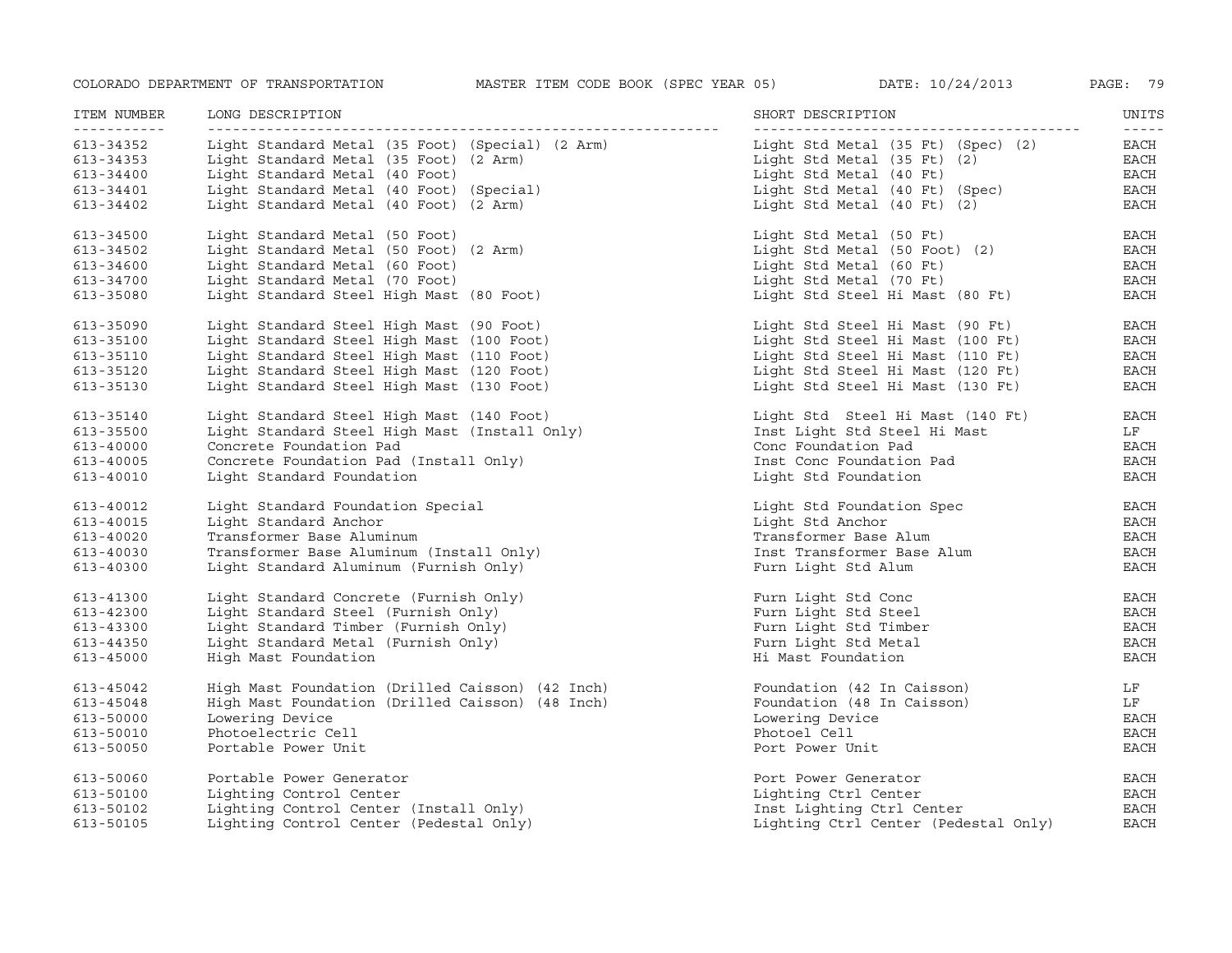| ATE : |  |  | 10/24/2013 |
|-------|--|--|------------|
|-------|--|--|------------|

| ITEM NUMBER                                           | LONG DESCRIPTION                                                                                                                                                   | SHORT DESCRIPTION                                                                                                            | UNITS                                        |
|-------------------------------------------------------|--------------------------------------------------------------------------------------------------------------------------------------------------------------------|------------------------------------------------------------------------------------------------------------------------------|----------------------------------------------|
| .<br>613-50106<br>613-50110<br>613-50125<br>613-50130 | Lighting Control Center (Special)<br>Lighting Fixture (Fluorescent) (Type A Tunnel Luminaire)<br>Control Center Box<br>4-Plex Receptacle (With Back Box and Cover) | Light Cont Center (Spec)<br>Lighting Fixture (Flor) (Ty A Tun Lumin)<br>Ctrl Center Box<br>4-Plex Rcptl (W/Back Box & Cover) | -----<br>EACH<br>EACH<br>EACH<br><b>EACH</b> |
| 613-50150                                             | Secondary Service Pedestal                                                                                                                                         | Secondary Serv Pedestal                                                                                                      | EACH                                         |
| 613-50155                                             | Secondary Service Pedestal (Install Only)                                                                                                                          | Inst Secondary Serv Pedestal                                                                                                 | <b>EACH</b>                                  |
| 613-50200                                             | Lighting System                                                                                                                                                    | Lighting System                                                                                                              | EACH                                         |
| 613-50210                                             | Temporary Lighting                                                                                                                                                 | Temporary Lighting                                                                                                           | L S                                          |
| 613-50225                                             | Interior Lighting (Concrete Box Girder)                                                                                                                            | Interior Lighting (Conc Box)                                                                                                 | EACH                                         |
| 613-50250                                             | Interior Lighting (Steel Box Girder)                                                                                                                               | Interior Lighting (Steel Box)                                                                                                | <b>EACH</b>                                  |
| 613-50300                                             | Tunnel Lighting System                                                                                                                                             | Tunnel Lighting System                                                                                                       | L S                                          |
| 613-50301                                             | Low-Induction Tunnel Lighting (Install Only)                                                                                                                       | Inst Low-Ind Tunnel Lighting                                                                                                 | <b>EACH</b>                                  |
| 613-50325                                             | Tunnel Lighting Control System                                                                                                                                     | Tunnel Lighting Control System                                                                                               | L S                                          |
| 613-50350                                             | Power Transformer                                                                                                                                                  | Power Transformer                                                                                                            | L S                                          |
| 613-50355                                             | Power Transformer                                                                                                                                                  | Power Transformer                                                                                                            | <b>EACH</b>                                  |
| 613-50357                                             | Power Transformer (150KVA, 480-2400V, 3 Phase)                                                                                                                     | Power Transformer (150KVA, 480-2400V, 3Ph)                                                                                   | <b>EACH</b>                                  |
| 613-50359                                             | Power Transformer (150KVA, 2400-480V, 3 Phase)                                                                                                                     | Power Transformer (150KVA, 2400-480V, 3Ph)                                                                                   | <b>EACH</b>                                  |
| 613-50362                                             | Power Transformer (300KVA, 480-2400V, 3 Phase)                                                                                                                     | Power Transformer (300KVA, 480-2400V, 3Ph)                                                                                   | <b>EACH</b>                                  |
| 613-50365                                             | Transformer Base                                                                                                                                                   | Transformer Base                                                                                                             | EACH                                         |
| 613-50375                                             | Solar Collection System                                                                                                                                            | Solar Collection System                                                                                                      | <b>EACH</b>                                  |
| 613-50400                                             | Light Standard Timber (Temporary)                                                                                                                                  | Light Std Timber (Temp)                                                                                                      | <b>EACH</b>                                  |
| $613 - 50410$                                         | Light Standard (Temporary)                                                                                                                                         | Light Std (Temp)                                                                                                             | <b>EACH</b>                                  |
| 613-60000                                             | Lamps                                                                                                                                                              | Lmps                                                                                                                         | <b>EACH</b>                                  |
| 613-60500                                             | Underground Repair                                                                                                                                                 | Underground Rep                                                                                                              | <b>EACH</b>                                  |
| 613-60600                                             | Lighting Repair                                                                                                                                                    | Lighting Repair                                                                                                              | <b>HOUR</b>                                  |
| 613-60700                                             | Troubleshooting                                                                                                                                                    | Troubleshooting                                                                                                              | <b>HOUR</b>                                  |
| 613-60800                                             | Locate Utilities                                                                                                                                                   | Locate Utilities                                                                                                             | <b>HOUR</b>                                  |
| 613-70100                                             | Luminaire High Pressure Sodium (100 Watt)                                                                                                                          | Lumin HPS $(100 W)$                                                                                                          | <b>EACH</b>                                  |
| 613-70150                                             | Luminaire High Pressure Sodium (150 Watt)                                                                                                                          | Lumin HPS $(150 W)$                                                                                                          | <b>EACH</b>                                  |
| 613-70151                                             | Luminaire High Pressure Sodium (150 Watt) (Install Only)                                                                                                           | Inst Lumin HPS (150 W)                                                                                                       | <b>EACH</b>                                  |
| 613-70152                                             | Luminaire High Pressure Sodium (150W) (Furnish Only)                                                                                                               | Furn Lumin HPS (150W)                                                                                                        | <b>EACH</b>                                  |
| 613-70175                                             | Luminaire High Pressure Sodium (175 Watt)                                                                                                                          | Lumin HPS $(175 W)$                                                                                                          | <b>EACH</b>                                  |
| 613-70200                                             | Luminaire High Pressure Sodium (200 Watt)                                                                                                                          | Lumin HPS $(200 W)$                                                                                                          | <b>EACH</b>                                  |
| 613-70250                                             | Luminaire High Pressure Sodium (250 Watt)                                                                                                                          | Lumin HPS $(250 W)$                                                                                                          | <b>EACH</b>                                  |
| 613-70251                                             | Luminaire High Pressure Sodium (250 Watt) (Install Only)                                                                                                           | Inst Lumin HPS (250 W)                                                                                                       | <b>EACH</b>                                  |
| 613-70252                                             | Luminaire High Pressure Sodium (250 Watt) (Furnish Only)                                                                                                           | Furn Lumin HPS (250 W)                                                                                                       | <b>EACH</b>                                  |
| 613-70255                                             | Fuses                                                                                                                                                              | Fus                                                                                                                          | <b>EACH</b>                                  |
| 613-70260                                             | Fuse Holder                                                                                                                                                        | Fus Holder                                                                                                                   | <b>EACH</b>                                  |
| 613-70400                                             | Luminaire High Pressure Sodium (400 Watt)                                                                                                                          | Lumin HPS $(400 W)$                                                                                                          | <b>EACH</b>                                  |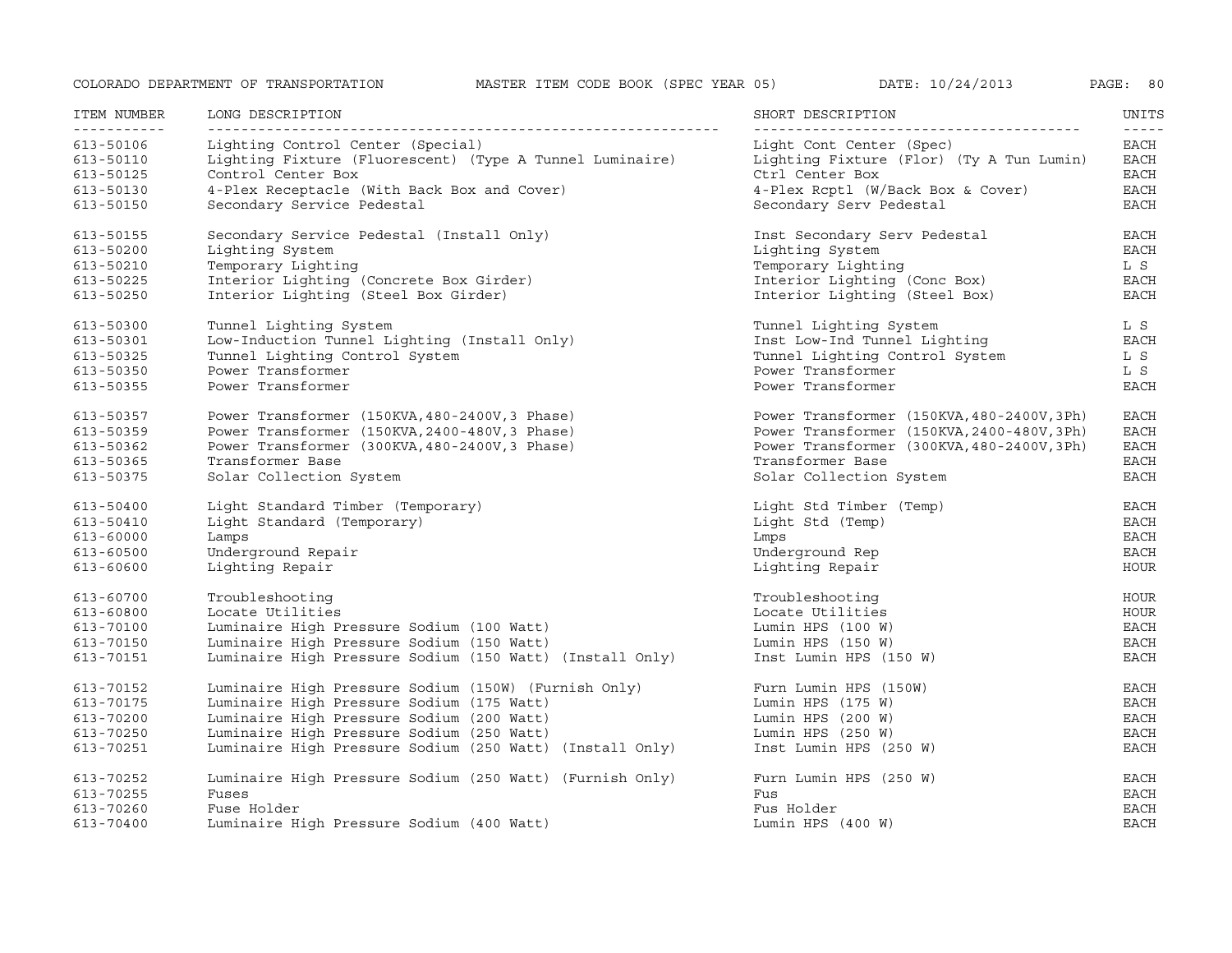| ITEM NUMBER<br><u>__________</u> | LONG DESCRIPTION                                         | SHORT DESCRIPTION<br>-------------------- | UNITS<br>$- - - - -$ |
|----------------------------------|----------------------------------------------------------|-------------------------------------------|----------------------|
| 613-70401                        | Luminaire High Pressure Sodium (400 Watt) (Install Only) | Inst Lumin HPS (400 W)                    | EACH                 |
| 613-70403                        | Luminaire High Pressure Sodium (400 Watt) (Special)      | Lumin HPS (400 W) (Spec)                  | EACH                 |
| 613-71000                        | Luminaire High Pressure Sodium (1000 Watt)               | Lumin HPS $(1000 W)$                      | <b>EACH</b>          |
| 613-71500                        | Luminaire High Pressure Sodium (Type B Tunnel Luminaire) | Lumin HPS (Ty B Tun Lumin)                | <b>EACH</b>          |
| 613-72000                        | Electrical Conduit Body (Type LB)                        | Elec Cond Body (Ty LB)                    | EACH                 |
| 613-72100                        | Luminaire High Pressure Sodium (Wall Type) (100 Watt)    | Lumin HPS (WT) (100 W)                    | <b>EACH</b>          |
| 613-72150                        | Luminaire High Pressure Sodium (Wall Type) (150 Watt)    | Lumin HPS (WT) (150 W)                    | $_{\rm EACH}$        |
| 613-72250                        | Luminaire High Pressure Sodium (Wall Type) (250 Watt)    | Lumin HPS $(WT)$ (250 W)                  | EACH                 |
| 613-73100                        | Luminaire High Pressure Sodium (Tunnel) (100 Watt)       | Lumin HPS $(T)$ (100 W)                   | <b>EACH</b>          |
| 613-73400                        | Luminaire High Pressure Sodium (Tunnel) (400 Watt)       | Lumin HPS $(T)$ $(400 W)$                 | <b>EACH</b>          |
| 613-74000                        | Light Mast Arm                                           | Light Mast Arm                            | EACH                 |
| 613-75100                        | Luminaire Metal Halide (100 Watt)                        | Lumin Metal Halide (100 W)                | <b>EACH</b>          |
| 613-75150                        | Luminaire Metal Halide (150 Watt)                        | Lumin Metal Halide (150 W)                | <b>EACH</b>          |
| 613-75175                        | Luminaire Metal Halide (175 Watt)                        | Lumin Metal Halide (175 W)                | <b>EACH</b>          |
| 613-75250                        | Luminaire Metal Halide (250 Watt)                        | Lumin Metal Halide (250 W)                | <b>EACH</b>          |
| 613-75400                        | Luminaire Metal Halide (400 Watt)                        | Lumin Metal Halide (400 W)                | EACH                 |
| 613-76100                        | Luminaire Metal Halide (Wall Type) (100 Watt)            | Lumin Metal Halide (WT) (100 W)           | EACH                 |
| 613-76150                        | Luminaire Metal Halide (Wall Type) (150 Watt)            | Lumin Metal Halide (WT) (150 W)           | $_{\rm EACH}$        |
| 613-76250                        | Luminaire Metal Halide (Wall Type) (250 Watt)            | Lumin Metal Halide (WT) (250 W)           | <b>EACH</b>          |
| 613-80010                        | Ballast Unit                                             | Ballast Un                                | <b>EACH</b>          |
| 613-80015                        | Circuit Breaker (150A, 3 Pole)                           | Circuit Breaker (150A, 3 Pole)            | <b>EACH</b>          |
| 613-80022                        | Circuit Breaker (225A, 3 Pole)                           | Circuit Breaker (225A, 3 Pole)            | EACH                 |
| $613 - 80040$                    | Circuit Breaker (400A, 3 Pole)                           | Circuit Breaker (400A, 3 Pole)            | EACH                 |
| 613-80045                        | Circuit Breaker (450A, 3 Pole)                           | Circ Breaker (450A, 3 Pole)               | EACH                 |
| 613-80100                        | Circuit Breaker (100A, 3 Pole)                           | Circ Breaker (100A, 3 Pole)               | <b>EACH</b>          |
| 613-80105                        | Circuit Breaker (30A, 2 Pole)                            | Circ Breaker (30A, 2 Pole)                | EACH                 |
| 613-80120                        | Circuit Breaker (Retrofit 1200A, 3 Pole)                 | Circuit Breaker (Retrofit 1200A, 3 Pole)  | <b>EACH</b>          |
| 613-80200                        | 2.4KV Motor Control Center Cubicle                       | 2.4KV Motor Control Center Cubicle        | $_{\rm EACH}$        |
| 613-80201                        | 2.4KV Motor Control Center Cubicle (Furnish Only)        | Furn 2.4KV Motor Control Center Cubicle   | L S                  |
| 613-80202                        | 2.4KV Motor Control Center Cubicle (Install Only)        | Inst 2.4KV Motor Control Center Cubicle   | L S                  |
| 613-80250                        | Automatic Transfer Switch                                | Automatic Transfer Switch                 | EACH                 |
| 613-80270                        | Medium Voltage Load Interrupter Switch                   | Medium Voltage Load Interrupter Switch    | <b>EACH</b>          |
| 613-80290                        | Storage Battery System                                   | Storage Battery System                    | L S                  |
| 613-80400                        | Exhaust Fan                                              | Exhaust Fan                               | EACH                 |
| 613-81022                        | Panelboard (225A, 277/480V, 3 Phase)                     | Panelboard (225A, 277/480V, 3 Ph)         | $_{\rm EACH}$        |
| 613-81100                        | Panelboard (1000A, 277/480V, 3 Phase)                    | Panelboard (1000A, 277/480V, 3 Ph)        | EACH                 |
| 613-81200                        | Panelboard (400A, 277/480V, 3 Phase, 4 Wire)             | Panelboard (400A, 277/480V, 3 Ph, 4 Wire  | EACH                 |
| 613-81500                        | Panelboard (5KVA Mini Load Center)                       | Panelboard (5KVA Mini Load Center)        | <b>EACH</b>          |
| 613-81600                        | 480V Switchgear                                          | 480V Switchgear                           | <b>EACH</b>          |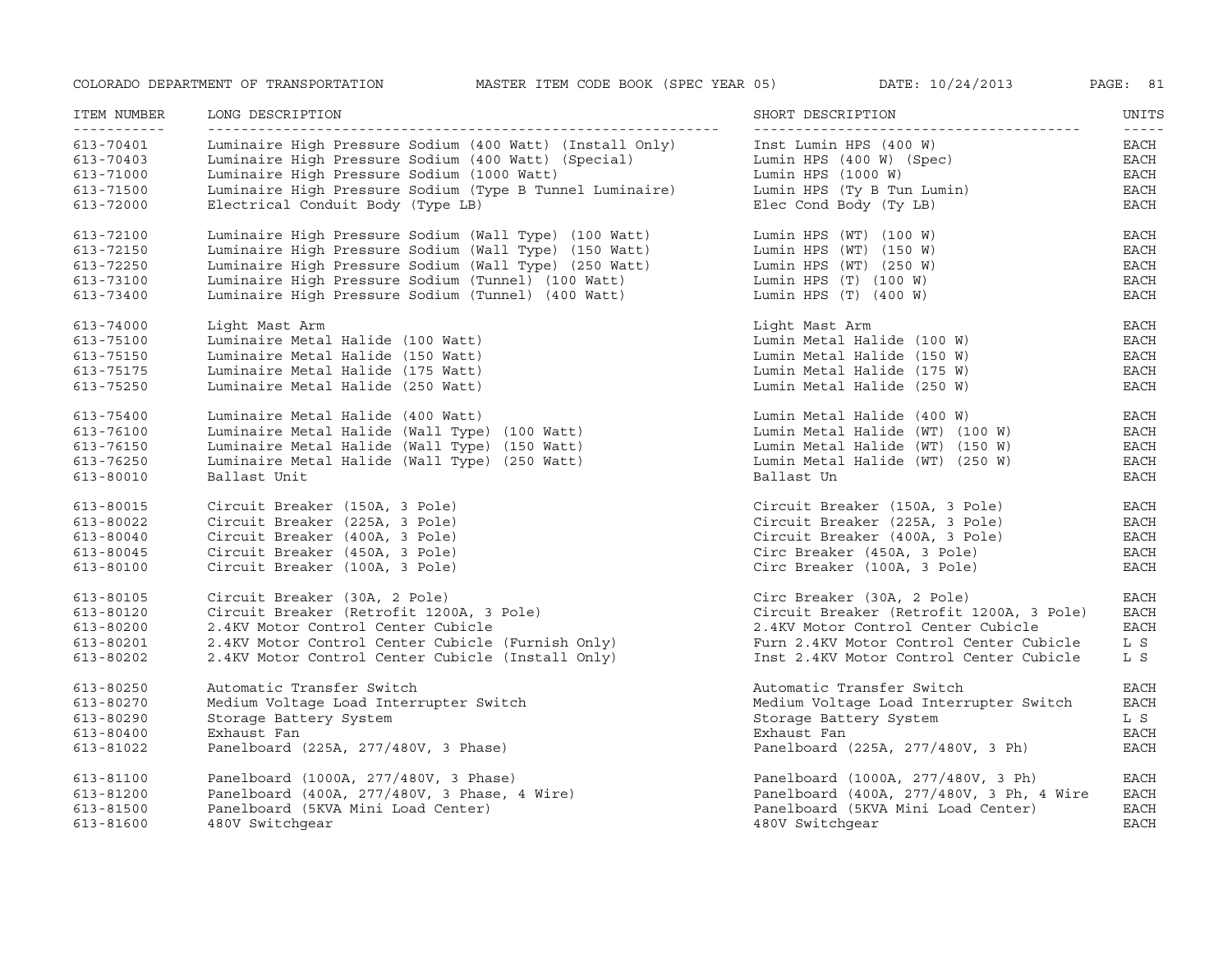| ITEM NUMBER<br>----------- | LONG DESCRIPTION                                                         | SHORT DESCRIPTION                    | UNITS               |
|----------------------------|--------------------------------------------------------------------------|--------------------------------------|---------------------|
| 613-81608                  | 1350 Ampere Bus Duct                                                     | 1350 A Bus Duct                      | $- - - - - -$<br>LF |
| 613-81610                  | 3000 Ampere Bus Duct                                                     | 3000 A Bus Duct                      | LF                  |
| 613-81611                  | 3000 Ampere Bus Duct (Temporary)                                         | 3000 A Bus Duct (Temp)               | LF                  |
| 613-81700                  | Safety Switch NEMA 3R, 60A, 2-pole, 240 V f (for VMS Maint<br>Disconnect | Safe Switch NEMA 3R 60A 2 Pole 240V  | EACH                |
| 613-81800                  | Branch Circuit Panel (Special)                                           | Branch Circuit Panel (Special)       | <b>EACH</b>         |
| 613-81900                  | Mobile Light Tower                                                       | Mobile Light Tower                   | EACH                |
| 614-00011                  | Sign Panel (Class I)                                                     | Sign Panel (CL I)                    | SF                  |
| 614-00012                  | Sign Panel (Class II)                                                    | Sign Panel (CL II)                   | SF                  |
| 614-00013                  | Sign Panel (Class III)                                                   | Sign Panel (CL III)                  | SF                  |
| 614-00014                  | Lighted Street Name Sign (Inst Only)                                     | Lighted Street Name Sign (Inst Only) | <b>EACH</b>         |
| 614-00021                  | Sign Panel (Class I) (Furnish Only)                                      | Furn Sign Panel (CL I)               | SF                  |
| 614-00025                  | Sign Panel (Class I) (Install Only)                                      | Inst Sign Panel (CL I)               | ${\rm SF}$          |
| 614-00026                  | Sign Panel (Class I) (Install Only)                                      | Inst Sign Panel (CL I)               | EACH                |
| 614-00027                  | Sign Panel (Class II) (Install Only)                                     | Inst Sign Panel (CL II)              | SF                  |
| 614-00028                  | Sign Panel (Class III) (Install Only)                                    | Inst Sign Panel (CL III)             | ${\rm SF}$          |
| 614-00029                  | Sign Panel (Class II) (Install Only)                                     | Inst Sign Panel (CL II)              | EACH                |
| 614-00030                  | Sign Panel (Class III) (Install Only)                                    | Inst Sign Panel (CL III)             | EACH                |
| 614-00035                  | Sign Panel (Special)                                                     | Sign Panel (Spec)                    | $\rm SF$            |
| 614-00037                  | Sign Panel (Special)                                                     | Sign Panel (Spec)                    | EACH                |
| 614-00040                  | Sign Post (Special)                                                      | Sign Post (Spec)                     | LF                  |
| 614-00041                  | Sign Post (Special)                                                      | Sign Post (Spec)                     | $_{\rm EACH}$       |
| 614-00042                  | Sign Post (Install Only)                                                 | Inst Sign Post                       | LF                  |
| 614-00044                  | Timber Sign Post 4x4 Inch                                                | Timber Sign Post (4x4 In)            | LF                  |
| 614-00066                  | Timber Sign Post 6x6 Inch                                                | Timber Sign Post (6x6 In)            | LF                  |
| 614-00200                  | Steel Sign Post (U-2)                                                    | Steel Sign Post (U-2)                | LF                  |
| 614-00214                  | Steel Sign Post (1.75x1.75 Inch Tubing)                                  | Steel Sign Post (1.75x1.75 In T)     | LF                  |
| 614-00216                  | Steel Sign Post (2x2 Inch Tubing)                                        | Steel Sign Post (2x2 In T)           | LF                  |
| 614-00218                  | Steel Sign Post (2.25x2.25 Inch Tubing)                                  | Steel Sign Post (2.25x2.25 In T)     | LF                  |
| 614-00220                  | Steel Sign Post (2.5x2.5 Inch Tubing)                                    | Steel Sign Post (2.5x2.5 In T)       | LF                  |
| 614-00222                  | Steel Sign Post (2.75x 2.75 Inch Tubing)                                 | Steel Sign Post (2.75x2.75 In T)     | LF                  |
| 614-00224                  | Steel Sign Post (3x3 Inch Tubing)                                        | Steel Sign Post (3x3 In T)           | LF                  |
| 614-00357                  | Steel Sign Post (S 3x5.7)                                                | Steel Sign Post (S 3x5.7)            | LF                  |
| 614-00375                  | Steel Sign Post (S 3x7.5)                                                | Steel Sign Post (S 3x7.5)            | LF                  |
| 614-00477                  | Steel Sign Post (S 4x7.7)                                                | Steel Sign Post (S 4x7.7)            | LF                  |
| 614-00510                  | Steel Sign Post (S 5x10)                                                 | Steel Sign Post (S 5x10)             | LF                  |
| 614-00612                  | Steel Sign Post (W 6x12)                                                 | Steel Sign Post (W 6x12)             | LF                  |
| 614-00615                  | Steel Sign Post (W 6x15)                                                 | Steel Sign Post (W 6x15)             | LF                  |
| 614-00818                  | Steel Sign Post (W 8x18)                                                 | Steel Sign Post (W 8x18)             | LF                  |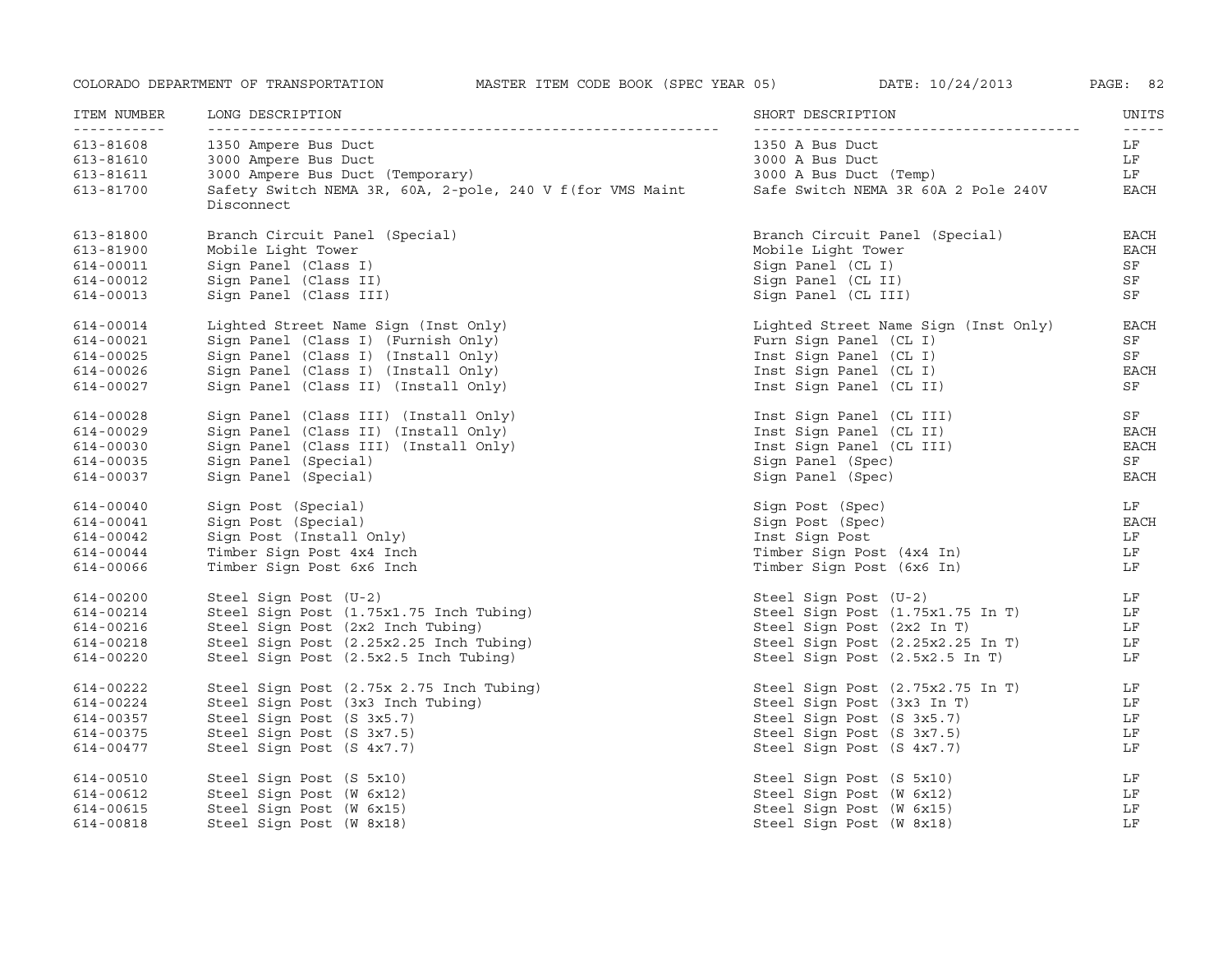| ITEM NUMBER<br>- - - - - - - - - - - | LONG DESCRIPTION                                                                  | SHORT DESCRIPTION                                | UNITS         |
|--------------------------------------|-----------------------------------------------------------------------------------|--------------------------------------------------|---------------|
| 614-00821                            | Steel Sign Post (W 8x21)                                                          | Steel Sign Post (W 8x21)                         | LF            |
| 614-01022                            | Steel Sign Post (W 10x22)                                                         | Steel Sign Post (W 10x22)                        | LF            |
| 614-01026                            | Steel Sign Post (W 10x26)                                                         | Steel Sign Post (W 10x26)                        | LF            |
| 614-01226                            | Steel Sign Post (W 12x26)                                                         | Steel Sign Post (W 12x26)                        | LF            |
| 614-01400                            | Steel Stub Base (36 Inch)                                                         | Steel Stub Base (36 In)                          | LF            |
| 614-01502                            | Steel Sign Support $(2\text{-}Inch$ Round) (Post & Socket)                        | Steel Sign Supp (2-In Rd) (Po&Sock)              | LF            |
| 614-01503                            | Steel Sign Support (2-Inch Round) (Post and Socket)                               | Steel Sign Supp (2-In Rd) (Po&Sock)              | <b>EACH</b>   |
| 614-01512                            | Steel Sign Support (2-Inch Round) (Post)                                          | Steel Sign Supp (2-In Rd) (Post)                 | LF            |
| 614-01513                            | Steel Sign Support (2-Inch Round) (Post) (Install Only)                           | Steel Sign Supp (2-In Rd) (Post) (Install)       | LF            |
| 614-01522                            | Steel Sign Support (2-Inch Round) (Socket)                                        | Steel Sign Supp (2-In Rd) (Sock)                 | <b>EACH</b>   |
| 614-01523                            | Steel Sign Support (2-Inch Round) (Socket) (Install Only)                         | Steel Sign Supp (2-In Rd) (Sock) (Install)       | EACH          |
| 614-01554                            | Steel Sign Post (4 Inch Round) (Slipbase)                                         | Steel Sign Post (4 In Rd) (Slip)                 | LF            |
| 614-01572                            | Steel Sign Support (2-1/2 Inch Round NP-40) (Post & Slipbase)                     | Steel Sign Supp (2-1/2 Rd NP40) (Po&Silp)        | LF            |
| 614-01573                            | Steel Sign Support (2-1/2 Inch Round NP-40) (Post & Slipbase)                     | Steel Sign Supp (2-1/2 Rd NP40) (Po&Slip)        | <b>EACH</b>   |
| 614-01575                            | Steel Sign Support (2-1/2 Inch Round NP-40) (Post)                                | Steel Sign Supp (2-1/2 In Rd NP40) (Po)          | LF            |
| 614-01578                            | Steel Sign Support $(2-1/2 \text{ inch Round NP-40})$ (Slipbase)                  | Steel Sign Supp (2-1/2 In Rd NP40) (Slip)        | EACH          |
| 614-01582                            | Steel Sign Support (2-1/2 Inch Round) (Post and Slipbase)                         | Steel Sign Supp (2-1/2 In Rd) (Po&Slip)          | LF            |
| 614-01583                            | Steel Sign Support (2-1/2 In Round Sch 80) (Post & Slipbase)                      | Stl Sign Supp (2-1/2 In Rd 80) (Po&Slip)         | EACH          |
| 614-01585                            | Steel Sign Support (2-1/2 Inch Round Sch 80) (Post)                               | Steel Sign Supp (2-1/2 In Rd 80) (Post)          | LF            |
| 614-01586                            | Steel Sign Support $(2-1/2 \text{ In } Rd \text{ Sch } 80)$ (Post) (Install Only) | Steel Sign Supp $(2-1/2$ In Rd 80 $)$ (Po) (Ins) | LF            |
| 614-01588                            | Steel Sign Support $(2-1/2 \text{ inch Round Sch } 80)$ (Slipbase)                | Steel Sign Supp (2-1/2 In Rd 80) (Slip)          | EACH          |
| 614-01589                            | Steel Sign Supp $(2-1/2 \text{ In } Rd \text{ Sch } 80)$ (Slip) (Install Only)    | Steel Sign Supp (2.5 In Rd Sch 80) (Ins)         | EACH          |
| 614-01736                            | Steel Sign Ground Stub Base (36 Inch)                                             | Steel Sign Ground Stub Base (36 In)              | EACH          |
| 614-03001                            | Concrete Footing (Type 1)                                                         | Conc Footing (Ty 1)                              | EACH          |
| 614-03002                            | Concrete Footing (Type 2)                                                         | Conc Footing (Ty 2)                              | <b>EACH</b>   |
| 614-03003                            | Concrete Footing (Type 3)                                                         | Conc Footing (Ty 3)                              | <b>EACH</b>   |
| 614-03004                            | Concrete Footing (Type 4)                                                         | Conc Footing (Ty 4)                              | $_{\rm EACH}$ |
| 614-03005                            | Concrete Footing (Type 5)                                                         | Conc Footing (Ty 5)                              | $_{\rm EACH}$ |
| 614-03006                            | Concrete Footing (Type 6)                                                         | Conc Footing (Ty 6)                              | <b>EACH</b>   |
| 614-03007                            | Concrete Footing (Type 7)                                                         | Conc Footing (Ty 7)                              | <b>EACH</b>   |
| 614-03100                            | Concrete Footing (Traffic Signal Pole)                                            | Conc Footing (Sig Pole)                          | EACH          |
| 614-07000                            | Mask Sign Legend                                                                  | Mask Sign Legend                                 | EACH          |
| 614-07100                            | Modification of Sign Legend                                                       | Mod Sign Legend                                  | L S           |
| 614-07105                            | Modification of Sign Legend                                                       | Mod Sign Legend                                  | <b>EACH</b>   |
| 614-07125                            | Modification of Steel Sign Post                                                   | Mod Steel Sign Post                              | <b>EACH</b>   |
| 614-10015                            | Overpass Mounted Sign Bracket                                                     | Overpass Mtd Sign Bracket                        | EACH          |
| 614-10030                            | Paint Overhead Sign Structure                                                     | Paint Overhead Sign Str                          | EACH          |
| 614-10035                            | Paint Ground Sign                                                                 | Paint Ground Sign                                | <b>EACH</b>   |
| 614-10050                            | Modification of Overhead Sign Structure                                           | Mod Overhead Sign Str                            | <b>EACH</b>   |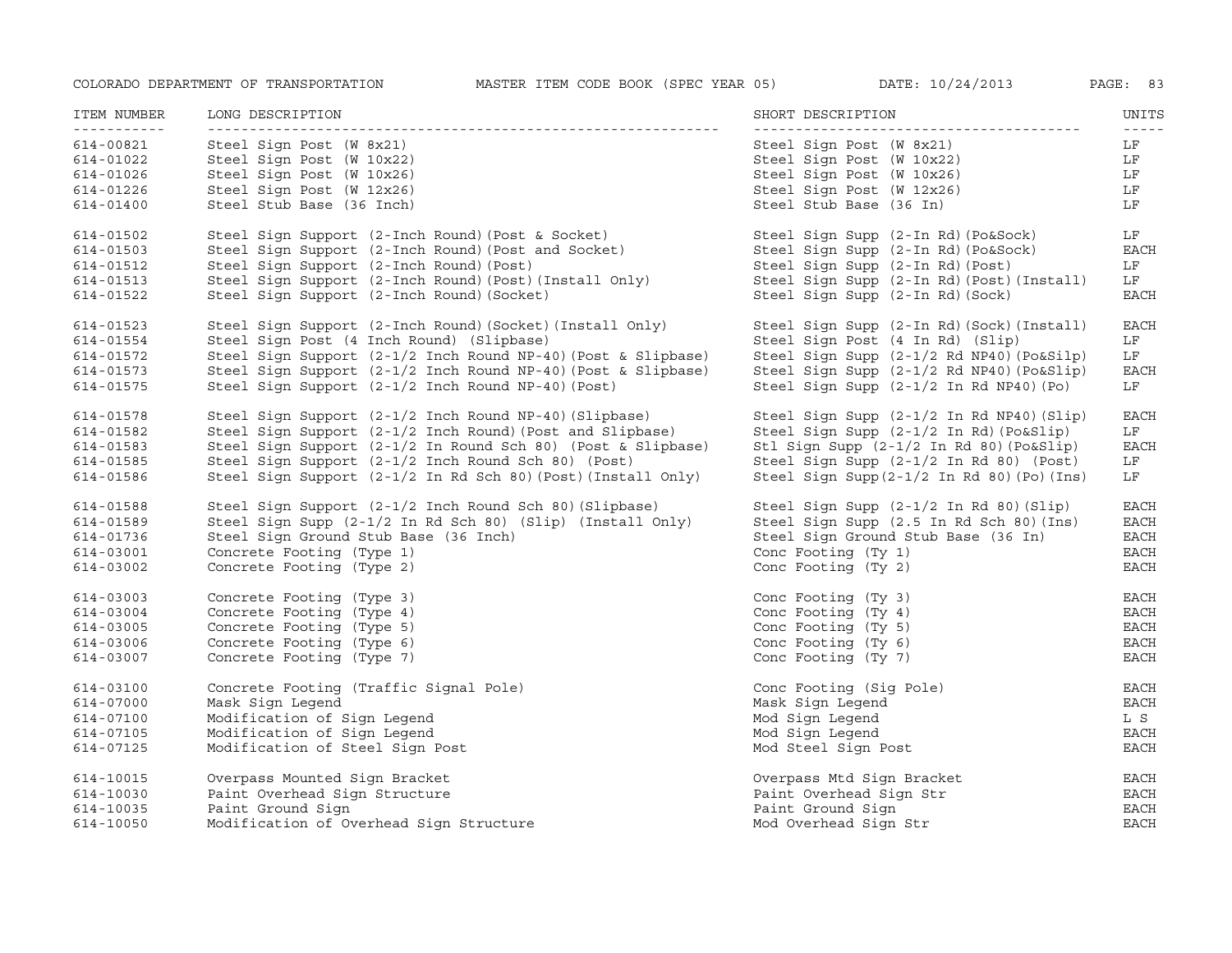| ITEM NUMBER | LONG DESCRIPTION                                       | SHORT DESCRIPTION                   | UNITS<br>$- - - - -$ |
|-------------|--------------------------------------------------------|-------------------------------------|----------------------|
| 614-10080   | Modification of Overpass Mounted Sign Bracket          | Mod Overpass Sign Bracket           | EACH                 |
| 614-10100   | Sign Bridge Structure (Install Only)                   | Inst Sign Brdg Str                  | EACH                 |
| 614-10110   | LED Warning Sign System ( Signs)                       | LED Warning Sign System ( Signs)    | EACH                 |
| 614-10115   | Dynamic Message Sign (Color LED) (Overhead)            | Dyn Mesg Sign (Color LED) $(0/H)$   | EACH                 |
| 614-10116   | Dynamic Message Sign Controller                        | Dyn Msg Sign Ctrl                   | EACH                 |
| 614-10117   | Dynamic Message Sign Equipment Cabinet (Type 1)        | Dyn Msg Sign Equip Cab (Ty 1)       | EACH                 |
| 614-10118   | Dynamic Message Sign Equipment Cabinet (Type 2)        | Dyn Msg Sign Equip Cab (Ty 2)       | EACH                 |
| 614-10120   | Variable Message Sign                                  | Var Mesg Sign                       | EACH                 |
| 614-10121   | Travel Time Module                                     | Travel Time Module                  | EACH                 |
| 614-10122   | Portable Message Sign Panel (Special)                  | Port Mesg Sign Panel (Spec)         | EACH                 |
| 614-10123   | Variable Message Sign (Install Only)                   | Inst Var Mesg Sign                  | EACH                 |
| 614-10124   | Variable Message Sign (Furnish Only)                   | Furn Var Mesq Siqn                  | EACH                 |
| 614-10125   | Variable Message Sign (Ground Mounted)                 | Var Mesq Siqn (Grnd Mtd)            | EACH                 |
| 614-10126   | Variable Message Sign (Fiber Optic)                    | Var Mesg Sign (Fib Opt)             | EACH                 |
| 614-10128   | Blankout Sign (Fiber Optic)                            | Blankout Sign (Fib Opt)             | EACH                 |
| 614-10129   | Blankout Sign (Fiber Optic) (Variable Speed Limit)     | Blankout Sign (Fib Opt) (VSL)       | EACH                 |
| 614-10130   | Illuminated Sign                                       | Illuminated Sign                    | EACH                 |
| 614-10135   | LED Variable Message Sign System                       | LED VMS System                      | EACH                 |
| 614-10137   | Film Module Variable Speed Limit Sign                  | Film Mod VSL Sign                   | EACH                 |
| 614-10138   | Full Matrix Variable Message Sign LED (Ground Mounted) | FM VMS LED (Grnd Mtd)               | EACH                 |
| 614-10139   | Radar Speed Display Sign (LED)                         | Radar Speed Disp Sgn (LED)          | EACH                 |
| 614-10140   | Variable Message Sign LED (Double Faced)               | VMS LED (Double Faced)              | EACH                 |
| 614-10141   | Variable Message Sign LED (Double Faced) (Furnish Only | VMS LED (Double Faced) (Furn)       | EACH                 |
| 614-10145   | Variable Message Sign LED (Single Faced)               | VMS LED (Single Faced)              | EACH                 |
| 614-10146   | Variable Message Sign (LED) (Ground Mounted)           | VMS (LED) (Ground Mounted)          | EACH                 |
| 614-10147   | Variable Message Sign LED (Overhead)                   | VMS LED (Overhead)                  | EACH                 |
| 614-10148   | Variable Message Sign LED (Speed Radar)                | VMS LED (Speed Radar)               | EACH                 |
| 614-10149   | Variable Message Sign (LED) (Warranty)                 | VMS (LED) (Warranty)                | EACH                 |
| 614-10150   | 12 Inch LED (Ball)                                     | 12 In LED (Ball)                    | $_{\rm EACH}$        |
| 614-10151   | 12 Inch LED (Ball) (Green)                             | 12 In LED (Ball) (Green)            | EACH                 |
| 614-10152   | 12 Inch LED (Ball) (Red)                               | 12 In LED (Ball) (Red)              | EACH                 |
| 614-10153   | 12 Inch LED (Ball) (Yellow)                            | 12 In LED (Ball) (Yellow)           | EACH                 |
| 614-10155   | 12 Inch LED (Arrow)                                    | 12 In LED (Arr)                     | EACH                 |
| 614-10156   | 12 Inch LED (Arrow) (Green)                            | 12 In LED (Arr) (Green)             | EACH                 |
| 614-10157   | 12 Inch LED (Arrow) (Red)                              | 12 In LED (Arr) (Red)               | EACH                 |
| 614-10158   | 12 Inch LED (Arrow) (Yellow)                           | 12 In LED (Arr) (Yellow)            | EACH                 |
| 614-10160   | Signal Head Backplates                                 | Sig Head B-Plates                   | EACH                 |
| 614-10161   | Signal Head B-Plates (Install Only)                    | Signal Head B-Plates (Install Only) | <b>EACH</b>          |
| 614-10162   | 8 Inch LED (Ball)                                      | 8 In LED (Ball)                     | <b>EACH</b>          |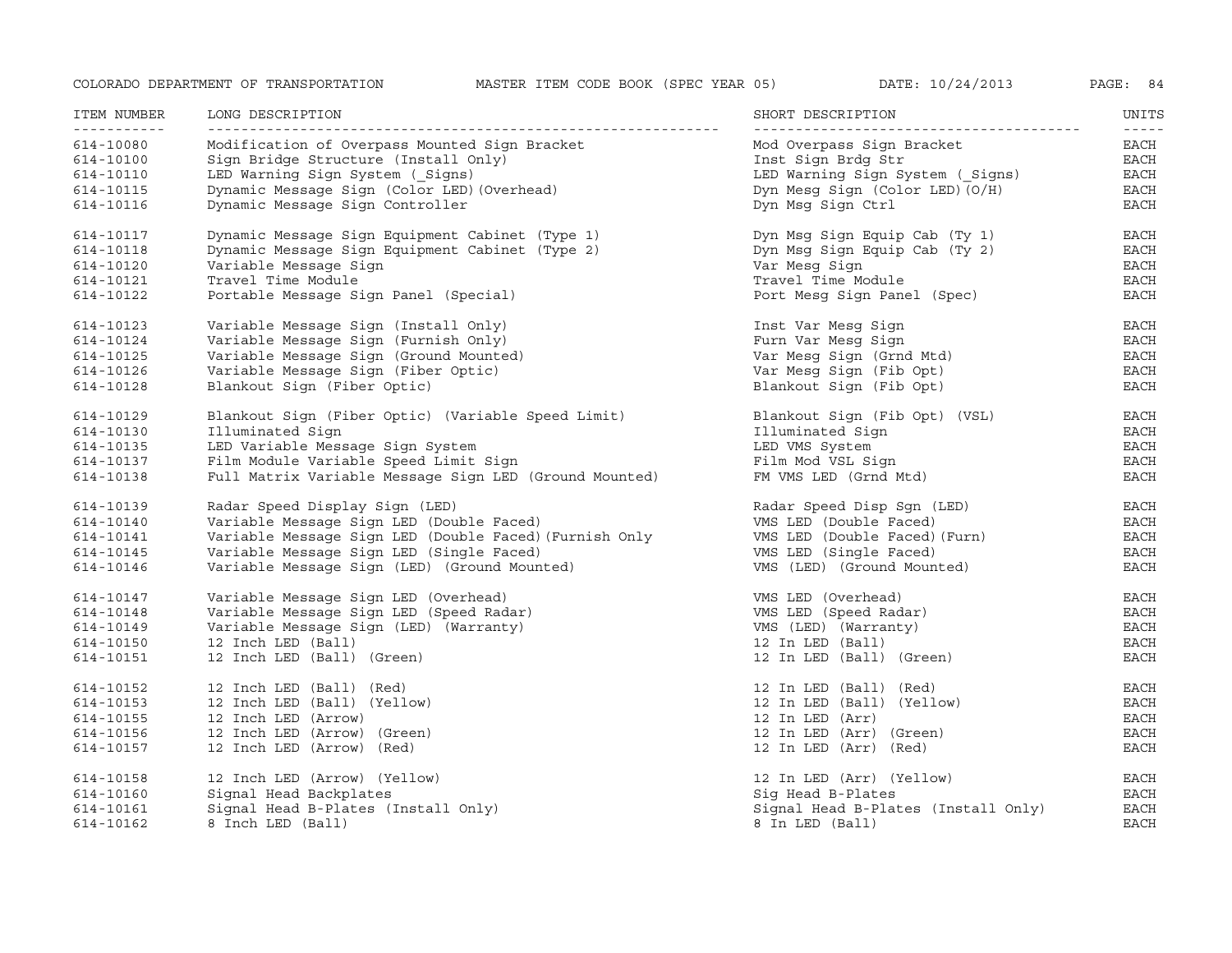| ITEM NUMBER<br>----------- | LONG DESCRIPTION                                              | SHORT DESCRIPTION                         | UNITS<br>$- - - - -$ |
|----------------------------|---------------------------------------------------------------|-------------------------------------------|----------------------|
| 614-10163                  | 8 Inch LED (Ball) (Green)                                     | 8 In LED (Ball) (Green)                   | EACH                 |
| 614-10164                  | 8 Inch LED (Ball) (Red)                                       | 8 In LED (Ball) (Red)                     | EACH                 |
| 614-10165                  | 8 Inch LED (Ball) (Yellow)                                    | 8 In LED (Ball) (Yellow)                  | $_{\rm EACH}$        |
| 614-10166                  | 8 Inch LED (Arrow)                                            | 8 In LED (Arr)                            | EACH                 |
| 614-10167                  | 8 Inch LED (Arrow) (Green)                                    | 8 In LED (Arr) (Green)                    | EACH                 |
| 614-10168                  | 8 Inch LED (Arrow) (Red)                                      | 8 In LED (Arr) (Red)                      | EACH                 |
| 614-10169                  | 8 Inch LED (Arrow) (Yellow)                                   | 8 In LED (Arr) (Yellow)                   | EACH                 |
| 614-10240                  | Lane Use Control Signal LED (Double Faced)                    | LUS LED (Double Faced)                    | EACH                 |
| 614-10242                  | Lane Use Control Signal LED (Double Faced) (Furnish Only)     | LUS LED (Double Faced) (Furn)             | EACH                 |
| 614-10245                  | Lane Use Control Signal LED (Single Faced)                    | LUS LED (Single Faced)                    | <b>EACH</b>          |
| 614-10246                  | Lane Use Control Signal LED (Single Faced) (Install Only)     | Inst LUS LED (Single Faced)               | <b>EACH</b>          |
| 614-10250                  | LED In-Pavement Marking Unit                                  | LED In-Pvmt Mkg Unit                      | <b>EACH</b>          |
| 614-10260                  | LED Master Controller                                         | LED Master Controller                     | <b>EACH</b>          |
| 614-10280                  | Adaptive Traffic Signal System                                | Adapt Traff Sig System                    | L S                  |
| 614-10300                  | VMS/LUS Management Software                                   | VMS/LUS Management Software               | L S                  |
| 614-10310                  | Traffic Management Software                                   | TMS Software                              | L S                  |
| 614-10320                  | System Integration and Testing                                | System Integration and Testing            | L S                  |
| 614-10350                  | VMS Mounting Support and Wiring (Double Faced)                | VMS Montig Sprt & Wiring (D Faced)        | EACH                 |
| 614-10351                  | VMS Mounting Support and Wiring (Double Faced) (Furnish Only) | VMS Montiq Sprt & Wiring (D Faced) (Furn) | <b>EACH</b>          |
| 614-10355                  | LUS Mounting Support and Wiring (Single Faced)                | LUS Montiq Sprt & Wiring (Single Faced)   | EACH                 |
| 614-10360                  | LUS Mounting Support and Wiring (Double Faced)                | LUS Montig Sprt & Wiring (D Faced)        | <b>EACH</b>          |
| 614-10370                  | VMS & LUS Mounting Support and Wiring (Single Faced)          | VMS & LUS Montig Sprt & Wiring (S Faced)  | $_{\rm EACH}$        |
| 614-10400                  | Sign Bridge (Special)                                         | Sign Brdg (Spec)                          | $_{\rm EACH}$        |
| 614-20862                  | VMS Support (Ground Mounted) (8.625 Inch) Diameter            | VMS Support (Grnd Mtd) (8.625 In)         | EACH                 |
| 614-21275                  | VMS Support (Ground Mounted) (12.75 Inch Diameter)            | VMS Support (Grnd Mtd) (12.75 In)         | <b>EACH</b>          |
| 614-21400                  | VMS Support (Ground Mounted) (14 Inch Diameter)               | VMS Support (Grnd Mtd) (14 In)            | <b>EACH</b>          |
| 614-21600                  | VMS Support (Ground Mounted) (16 Inch Diameter)               | VMS Support (Grnd Mtd) (16 In)            | EACH                 |
| 614-30010                  | Steel Spacetruss System                                       | Steel Spacetruss System                   | L S                  |
| 614-30110                  | Butterfly Structure                                           | Btrfly Str                                | <b>EACH</b>          |
| 614-30200                  | VMS Butterfly Support (Median)                                | VMS Butterfly Support (Median)            | EACH                 |
| 614-30205                  | VMS Butterfly Support (Roadside)                              | VMS Butterfly Support (Roadside)          | EACH                 |
| 614-31275                  | Monotube Overhead Sign Cantilever (12.75 Inch Diameter)       | Monotube Overhead Sign Cant (12.75In Dia) | <b>EACH</b>          |
| 614-31400                  | Monotube Overhead Sign Cantilever (14 Inch Diameter)          | Monotube Overhead Sign Cant (14 In Dia)   | EACH                 |
| 614-31600                  | Monotube Overhead Sign Cantilever (16 Inch Diameter)          | Monotube Overhead Sign Cant (16 In Dia)   | EACH                 |
| 614-31800                  | Monotube Overhead Sign Cantilever (18 Inch Diameter)          | Monotube Overhead Sign Cant (18 In Dia)   | EACH                 |
| 614-32000                  | Monotube Overhead Sign Cantilever (20 Inch Diameter)          | Monotube Overhead Sign Cant (20 In Dia)   | <b>EACH</b>          |
| 614-32400                  | Monotube Overhead Sign Cantilever (24 Inch Diameter)          | Monotube Overhead Sign Cant (24 In Dia)   | EACH                 |
| 614-32900                  | Monotube Overhead Sign Cantilever (Install Only)              | Inst Monotube Overhead Sign Cant          | <b>EACH</b>          |
| 614-33000                  | Monotube Overhead Sign Cantilever (30 Inch Diameter)          | Monotube Overhead Sign Cant (30 In Dia)   | <b>EACH</b>          |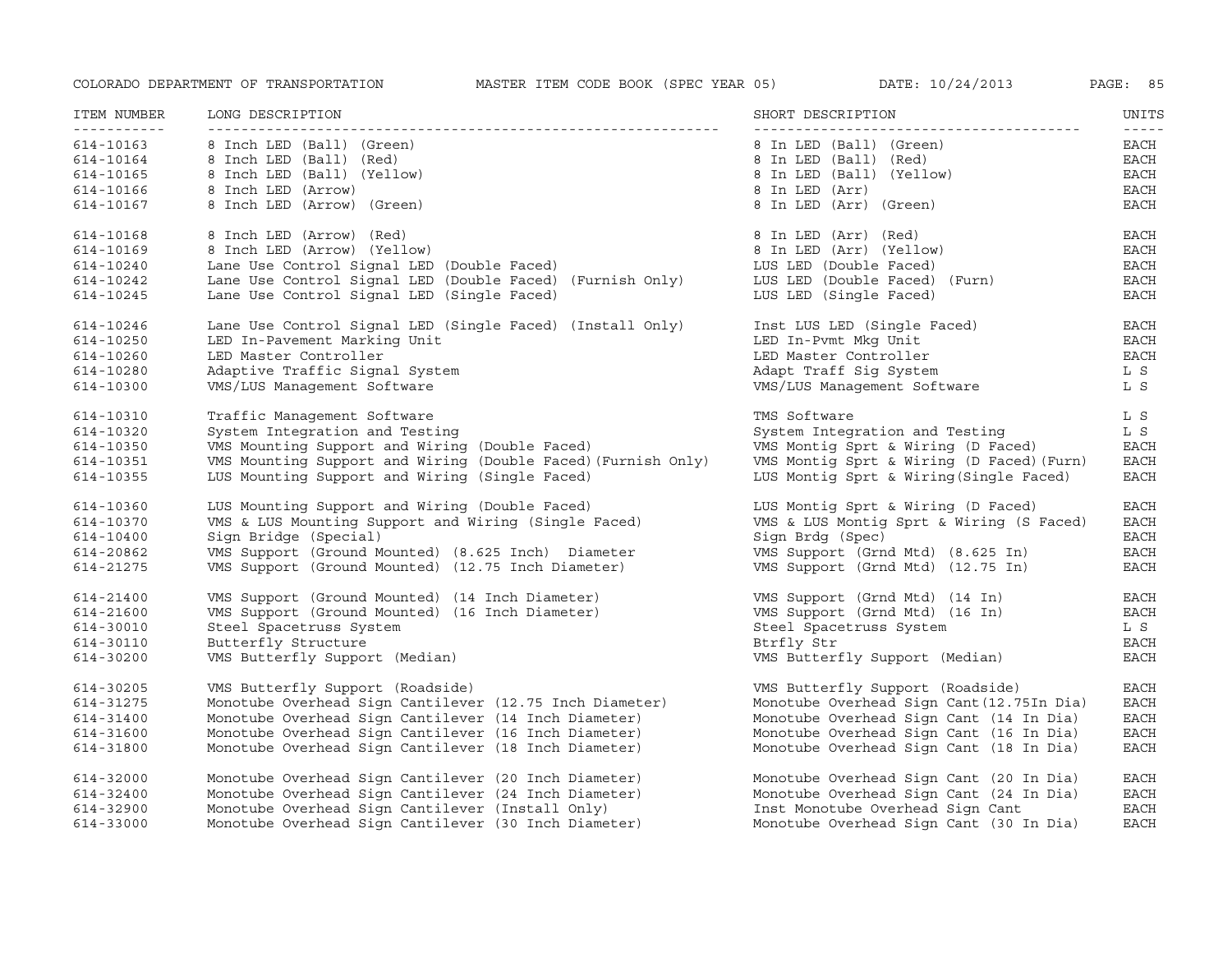ITEM NUMBER

-----------

614-40360

614-41800

614-43000

614-70000

614-43600

614-50000

614-50010

614-70010

614-70020

614-70021

614-70022

614-70112

614-70113

614-70116

614-70117

614-70118

614-70126

614-70150

614-70216

614-70224

614-70324

614-70328

614-70336

614-70225

614-70250

614-70337

614-40240

COLORADO DEPARTMENT OF TRANSPORTATION MASTER ITEM CODE BOOK (SPEC YEAR 05) DATE: 10/24/2013 PAGE: 86

 NUMBER LONG DESCRIPTION SHORT DESCRIPTION UNITS ------------------------------------------------------------- --------------------------------------- ----- Monotube Overhead Sign Bridge with Cantilever None Mono Over Sign Brdg w/ Cant (24 In Dia) BACH (24 Inch Diameter) Monotube Overhead Sign Bridge with Cantiliver Mono Over Sign Brdg w/ Cant (36 In Dia) EACH (36 Inch Diameter) 614-41275 Monotube Overhead Sign Bridge (12.75 Inch Diameter) Monotube Overhead Sign Brdg(12.75In Dia) EACH 614-41400 Monotube Overhead Sign Bridge (14 Inch Diameter) Monotube Overhead Sign Brdg (14 In Dia) EACH 614-41600 Monotube Overhead Sign Bridge (16 Inch Diameter) Monotube Overhead Sign Brdg (16 In Dia) EACH Monotube Overhead Sign Bridge (16 Inch Diameter) Monotube Overhead Sign Brdg (16 In Dia) EACH<br>Monotube Overhead Sign Bridge (20 Inch Diameter) Monotube Overhead Sign Brdg (18 In Dia) EACH<br>Monotube Overhead Sign Bridge (24 614-42000 Monotube Overhead Sign Bridge (20 Inch Diameter) Monotube Overhead Sign Brdg (20 In Dia) EACH 614-42400 Monotube Overhead Sign Bridge (24 Inch Diameter) Monotube Overhead Sign Brdg (24 In Dia) EACH 614-42500 Monotube Overhead Sign Bridge (Install Only) Monotube Overhead Sign Brdg (Inst Only) EACH Monotube Overhead Sign Bridge (30 Inch Diameter) Monotube Overhead Sign Brdg (30 In Dia) EACH Monotube Overhead Sign Bridge (36 Inch Diameter) Monotube Overhead Sign Brdg (36 In Dia) EACH 0 Truck Tip-Over Warning System Truck Tip-Over Warning System EACH Downhill Truck Speed Advisory System and the DTSAS DTSAS EACH Programmable Traffic Signal Face Prog Traf Sig Face EACH 0 Modification of Signal Face Mod Sig Face EACH Optical Unit Retrofit Kit Opt Unit Retrofit Kit EACH Optical Unit Retrofit Kit(Install Only) Optical Unit Retrofit Kit(Install Only) EACH Optical Unit Retrofit Kit (Special) Opt Unit Retrofit Kit (Spec) EACH Traffic Signal Face (12) Traf Sig Face (12) EACH Pedestrian Signal Face (12) Ped Sig Face (12) EACH Pedestrian Signal Face (16-16) Ped Sig Face (16-16) EACH 7 Pedestrian Signal Face(16) Ped Sig Face(16) EACH Pedestrian Signal Face (18) Ped Sig Face (18) EACH Pedestrian Signal Face (16-16)(LED Replacement) Ped Sig Face (16-16)(LED Repl) EACH Pedestrian Signal Face (16) (Countdown) Ped Sig Face (16) (Countdown) EACH Traffic Signal Face (8-8) Traf Sig Face (8-8) EACH Pedestrian Signal Face (12-12) Ped Sig Face (12-12) EACH Traffic Signal Face (12-12) Traf Sig Face (12-12) EACH Pedestrian Signal Face (16)(Countdown)(LED Replacement) Ped Sig Face (16)(Countdown)(LED Repl) EACH Traffic Signal Face (8-8-8) Traf Sig Face (8-8-8) EACH Traffic Signal Face (12-8-8) Traf Sig Face (12-8-8) EACH Traffic Signal Face (12-12-12) Traf Sig Face (12-12-12) EACH Traffic Signal Face (12-12-12) (Install Only) Traf Sig Face (12-12-12) (Inst Only) EACH

614-70432 Traffic Signal Face (8-8-8-8) Traf Sig Face (8-8-8-8) EACH 614-70448 Traffic Signal Face (12-12-12-12) Traf Sig Face (12-12-12-12) EACH 614-70450 Traffic Signal Face (12-12-12-12)(Install Only) Traf Sig Face (12-12-12-12)(Instal Only) EACH 614-70548Traffic Signal Face (8-8-8-12-12) Traf Sig Face (8-8-8-12-12) EACH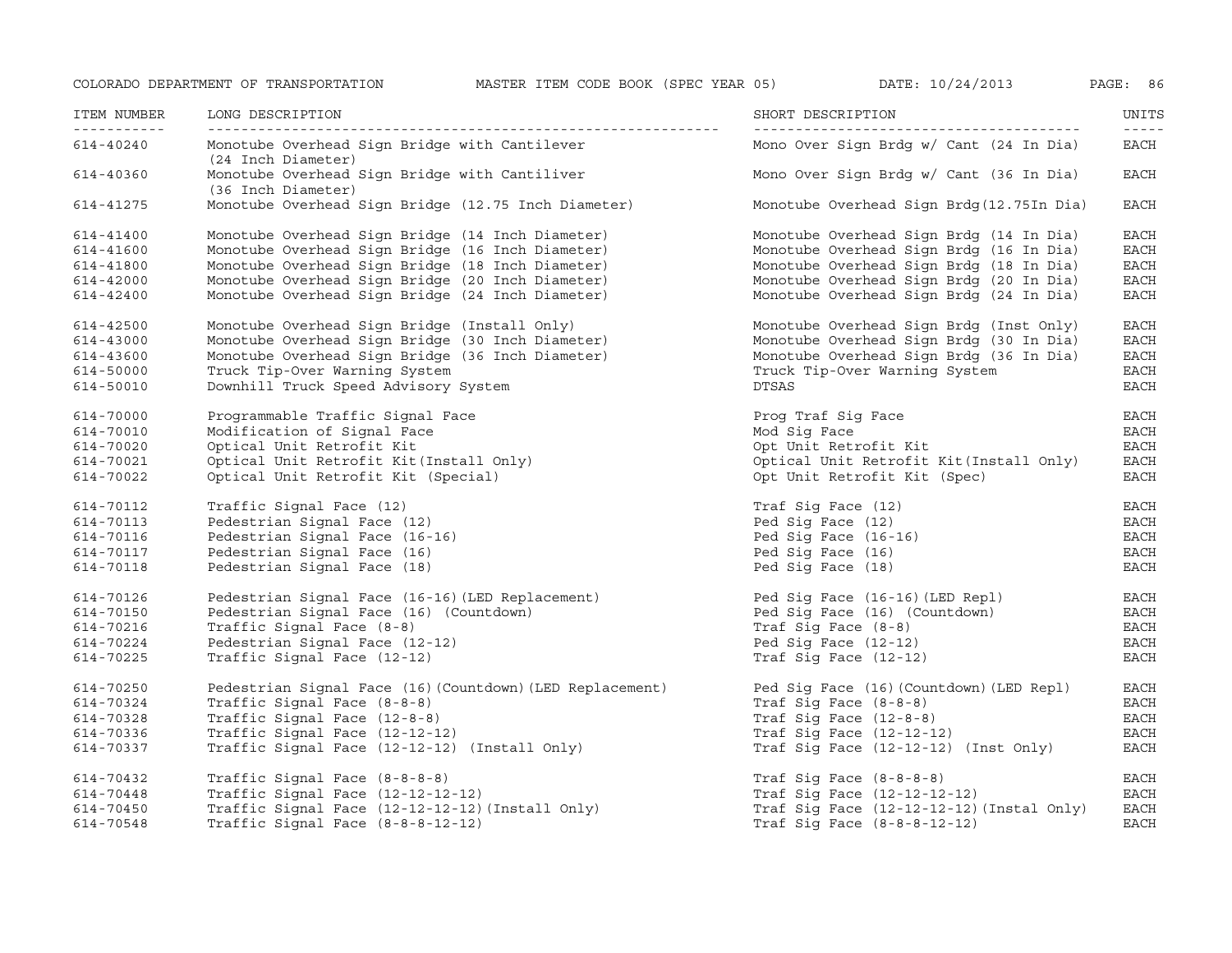| ITEM NUMBER                                      | LONG DESCRIPTION                                                                                                                                                                           | SHORT DESCRIPTION                                                                                              | UNITS<br>$- - - - -$            |
|--------------------------------------------------|--------------------------------------------------------------------------------------------------------------------------------------------------------------------------------------------|----------------------------------------------------------------------------------------------------------------|---------------------------------|
| 614-70560                                        | Traffic Signal Face (12-12-12-12-12)                                                                                                                                                       | Traf Sig Face (12-12-12-12-12)                                                                                 | EACH                            |
| 614-70565                                        | Traffic Signal Face (12-12-12-12-12-12)                                                                                                                                                    | Traf Sig Face (12-12-12-12-12-12)                                                                              | EACH                            |
| 614-72430                                        | Traffic Signal (24 Inch x 30 Inch Blankout LED Sign)                                                                                                                                       | Traf Sig (24x30 LED Sign)                                                                                      | $_{\rm EACH}$                   |
| 614-72480                                        | Traffic Signal (36 Inch X 40 Inch Blankout LED Sign)                                                                                                                                       | Traf Sig (36x40 LED Sign)                                                                                      | <b>EACH</b>                     |
| 614-72606                                        | Traffic Signal (60 Inch X 60 Inch Blankout LED Sign)                                                                                                                                       | Traf Sig (60x60 LED Sign)                                                                                      | <b>EACH</b>                     |
| 614-72740                                        | Blank Out Sign(LED) (Single Faced)                                                                                                                                                         | Blank Out Sign(LED) (Sing Fac)                                                                                 | EACH                            |
| 614-72741                                        | Blank Out Sign (LED) (SPEED RADAR)                                                                                                                                                         | Blank Out Sign (LED) (SPD RDR)                                                                                 | $_{\rm EACH}$                   |
| 614-72745                                        | Blank Out Sign Mounting Support & Wiring                                                                                                                                                   | Blank Out Sign Mntig Support & Wiring                                                                          | <b>EACH</b>                     |
| 614-72748                                        | Traffic Signal (48 Inch X 48 Inch Blankout Sign)                                                                                                                                           | Traf Sig (48x48 Blankout Sign)                                                                                 | <b>EACH</b>                     |
| 614-72760                                        | Traffic Signal (60 Inch X 60 Inch Blankout Sign)                                                                                                                                           | Traf Sig (60x60 Blankout Sign)                                                                                 | <b>EACH</b>                     |
| 614-72765                                        | Traffic Signal (24 Inch x 24 Inch Blankout LED Sign)                                                                                                                                       | Traf Sig (24x24 Blankout LED Sign)                                                                             | EACH                            |
| 614-72830                                        | Communications Cabinet                                                                                                                                                                     | Communications Cabinet                                                                                         | <b>EACH</b>                     |
| 614-72831                                        | Communications Cabinet (Type 1)                                                                                                                                                            | Comm Cabinet (Type 1)                                                                                          | <b>EACH</b>                     |
| 614-72832                                        | Communications Cabinet (Type 2)                                                                                                                                                            | Comm Cabinet (Type 2)                                                                                          | <b>EACH</b>                     |
| 614-72854                                        | Traffic Controller Cabinet                                                                                                                                                                 | Traf Ctrl Cabinet                                                                                              | <b>EACH</b>                     |
| 614-72855                                        | Traffic Signal Controller Cabinet                                                                                                                                                          | Traf Sig Ctrl Cabinet                                                                                          | EACH                            |
| 614-72856                                        | Recessed Control Cabinet                                                                                                                                                                   | Recessed Ctrl Cabinet                                                                                          | EACH                            |
| 614-72857                                        | Surface Mounted Control Cabinet                                                                                                                                                            | Surface Mounted Ctrl Cabinet                                                                                   | <b>EACH</b>                     |
| 614-72858                                        | Pedestal Pole (3 Foot 6 Inch)                                                                                                                                                              | Ped Pole (3.5 In)                                                                                              | <b>EACH</b>                     |
| 614-72859                                        | Surface Mounted Control Cabinet (Install Only)                                                                                                                                             | Surf Mount Ctrl Cab (Inst Only)                                                                                | EACH                            |
| 614-72860                                        | Pedestrian Push Button                                                                                                                                                                     | Ped Push Button                                                                                                | <b>EACH</b>                     |
| 614-72861                                        | Pedestrian Push Button (Install Only)                                                                                                                                                      | Ped Push Button (Inst Only)                                                                                    | <b>EACH</b>                     |
| 614-72862                                        | Pedestrian Push Button (Special)                                                                                                                                                           | Ped Push Button (Spec)                                                                                         | <b>EACH</b>                     |
| 614-72863                                        | Pedestrian Push Button Post Assembly                                                                                                                                                       | Ped Push Button Post Assem                                                                                     | EACH                            |
| 614-72864                                        | Fire Preemption Unit                                                                                                                                                                       | Fire Preempt Unit                                                                                              | EACH                            |
| 614-72865                                        | Pedestrian Interval Timer                                                                                                                                                                  | Ped Interval Timer                                                                                             | <b>EACH</b>                     |
| 614-72866                                        | Fire Preemption Unit and Timer                                                                                                                                                             | Fire Preempt Unit + Timer                                                                                      | <b>EACH</b>                     |
| 614-72868                                        | Bicycle and Pedestrian Traffic Counter                                                                                                                                                     | Bicycle and Ped Traf Count                                                                                     | <b>EACH</b>                     |
| 614-72870                                        | Coordination Unit                                                                                                                                                                          | Coordination Unit                                                                                              | EACH                            |
| 614-72871                                        | Loop Detector Wire (Prefab) Special                                                                                                                                                        | Loop Detect Wire (Prefab) Spec                                                                                 | LF                              |
| 614-72872<br>614-72873<br>614-72875<br>614-72876 | Loop Detector (Micro Type)<br>Loop Detector Wire Prefabricated (Install Only)<br>Loop Detector Wire<br>Traffic Signal Vehicle Detector Amplifier (Loop Type)<br>(2 Channel)                | Loop Detect (Micro Type)<br>Loop Detec Wire Prefab (Install Only)<br>Loop Detect Wire<br>Detect Amp (Loop) (2) | <b>EACH</b><br>LF<br>LF<br>EACH |
| 614-72878<br>614-72879<br>614-72880              | Traffic Signal Vehicle Detector Amplifier (Loop Type)<br>(4 Channel)<br>Traffic Signal Vehicle Detector Amplifier (Magnetic Type)<br>Traffic Signal Vehicle Detector Amplifier (Loop Type) | Detect Amp (Loop) (4)<br>Detect Amp (Magnetic)<br>Detect Amp (Loop)                                            | EACH<br>EACH<br><b>EACH</b>     |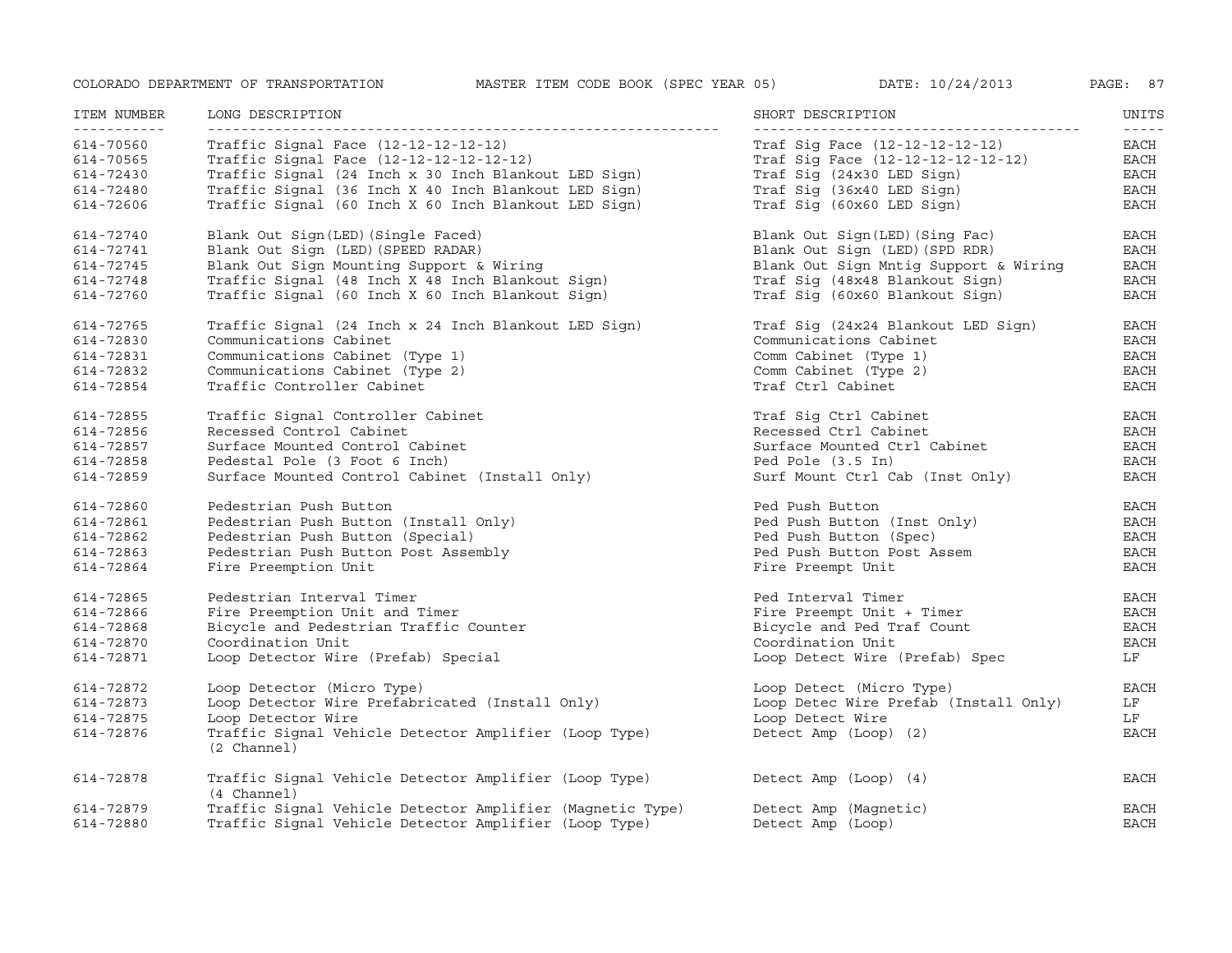| ITEM NUMBER | LONG DESCRIPTION                                            | SHORT DESCRIPTION                   | UNITS               |
|-------------|-------------------------------------------------------------|-------------------------------------|---------------------|
| 614-72882   | Traffic Signal Vehicle Detector (Micro Type)                | Detect (Micro)                      | $- - - - -$<br>EACH |
| 614-72884   | Traffic Signal Vehicle Detector (Micro Wave Type)           | Detect (Micro Wave)                 | EACH                |
| 614-72885   | Traffic Signal Vehicle Detector (Special)                   | Detect (Spec)                       | EACH                |
| 614-72886   | Intersection Detection System (Camera)                      | Intersection Detect Sys (Camera)    | <b>EACH</b>         |
| 614-72887   | Microwave Vehicle Radar Detector                            | Detect (Microwave Veh)              | <b>EACH</b>         |
| 614-72888   | Microwave Vehicle Radar Detector (Install Only)             | Detect (Microwave Veh) (Install)    | <b>EACH</b>         |
| 614-72889   | Traffic Signal Vehicle Detector (Micro Type) (Non-Invasive) | Detect (Micro) (Non-Invasive)       | <b>EACH</b>         |
| 614-72890   | Span Wire Cable                                             | Span Wire Cable                     | LF                  |
| 614-72891   | Telephone Interconnect Wire                                 | Tele Intercon Wire                  | LF                  |
| 614-72892   | Power Feed Wire                                             | Power Feed Wire                     | LF                  |
| 614-72893   | Signal Cable                                                | Signal Cable                        | LF                  |
| 614-72895   | Vehicle Detection System (Single Camera)                    | Vehicle Detect Sys (Single Camera)  | $_{\rm EACH}$       |
| 614-72896   | Intersection Detection System (Camera) (Install Only)       | Inst Intersect Detect Sys (Camera)  | EACH                |
| 614-72897   | Signal Cable (Install Only)                                 | Signal Cable (Install Only)         | LF                  |
| 614-72900   | Wireless Magnetometer Vehicle Detection system              | WL Magnet Vehicle Det Sys           | <b>EACH</b>         |
| 614-73005   | Piezo (Electric) (Class II)                                 | Piezo (Elec) (CL II)                | EACH                |
| 614-73010   | Piezo Electric Tube, Class 2 (Install Only)                 | Inst Piezo Elec Tube, CL 2          | <b>EACH</b>         |
| 614-75200   | Programmable Traffic Signal Face (Install Only)             | Inst Prog Traf Sig Face             | EACH                |
| 614-75216   | Pedestrian Signal Face (16) (Install Only)                  | Inst Ped Sig Face (16)              | EACH                |
| 614-75219   | Pedestrian Signal Face (18) (Countdown) (Install Only)      | Inst Ped Sig Face (18) (Countdown)  | <b>EACH</b>         |
| 614-75225   | Traffic Signal Face (12-12) (Install Only)                  | Inst Traf Sig Face (12-12)          | <b>EACH</b>         |
| 614-75226   | Traffic Signal Face (12) (Install Only)                     | Inst Traf Sig Face (12)             | $_{\rm EACH}$       |
| 614-75324   | Traffic Signal Face (8-8-8) (Install Only)                  | Inst Traf Sig Face (8-8-8)          | EACH                |
| 614-75332   | Pedestrian Signal Face (16-16) (Install Only)               | Inst Ped Sig Face (16-16)           | EACH                |
| 614-75336   | Traffic Signal Face (12-12-12) (Install Only)               | Inst Traf Sig Face (12-12-12)       | <b>EACH</b>         |
| 614-75560   | Traffic Signal Face $(12-12-12-12-12)$ (Install Only)       | Inst Traf Sig Face (12-12-12-12-12) | EACH                |
| 614-75840   | Traffic Signal Controller (Install Only)                    | Inst Traf Sig Ctrler                | <b>EACH</b>         |
| 614-75841   | Traffic Signal Controller (Type 170) (Install Only)         | Inst Traf Sig Ctrler (Ty 170)       | <b>EACH</b>         |
| 614-75848   | Traffic Signal Controller and Cabinet (Install Only)        | Inst Traf Sig Ctrler + Cab          | <b>EACH</b>         |
| 614-75855   | Traffic Signal Controller Cabinet (Install Only)            | Inst Traf Sig Ctrler Cab            | EACH                |
| 614-75860   | Pedestrian Push Button (Install Only)                       | Inst Ped Push Button                | <b>EACH</b>         |
| 614-75866   | Fire Preemption Unit and Timer (Install Only)               | Inst Fire Preempt Unit + Timer      | $_{\rm EACH}$       |
| 614-75867   | Railroad Preemption Unit (Install Only)                     | Inst RR Preempt Unit                | <b>EACH</b>         |
| 614-75868   | Fire Preemption Unit (Install Only)                         | Inst Fire Preempt Unit              | <b>EACH</b>         |
| 614-75869   | Fire Preemption Unit Emitter (Furnish Only)                 | Furn Fire Preempt Unit Emitter      | <b>EACH</b>         |
| 614-75870   | Coordination Unit (Install Only)                            | Inst Coordination Unit              | EACH                |
| 614-75875   | Loop Detector Wire (Install Only)                           | Inst Loop Detect Wire               | LF                  |
| 614-75877   | Loop Detector Wire Prefabricated (Special) (Install Only)   | Inst Prefab Loop Detect (Spec)      | LF                  |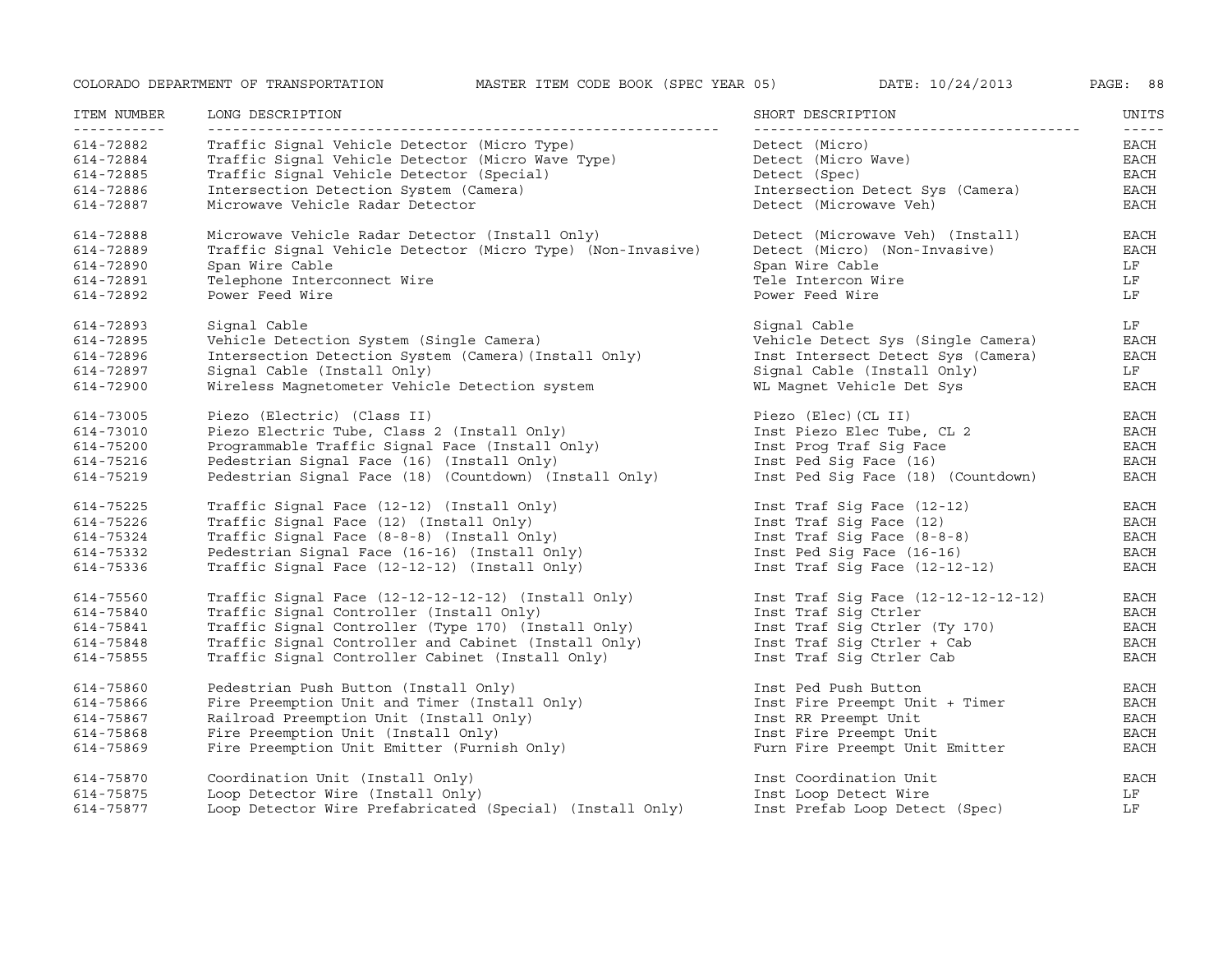ITEM NUMBER NUMBER LONG DESCRIPTION SHORT DESCRIPTION UNITS ----------- ------------------------------------------------------------- --------------------------------------- ----- 614-75880 Traffic Signal Vehicle Detector Amplifier (Loop Type) Inst Detect Amp (Loop) EACH (Install Only) 614-75881 Traffic Signal Detector Amplifier (Loop Type) (Install Only) Inst Traf Sig Detect Amp (Loop) EACH 614-75882 Traffic Signal Vehicle Detector (Magnetic Type) Inst Sig Veh Detect (Magnetic) EACH (Install Only) 614-75883 Traffic Signal Detector (Micro Type) (Install Only) Inst Traf Sig Detect (Micro) EACH 614-75890 Span Wire Cable (Install Only) Inst Span Wire Cable LF 614-75891 Telephone Interconnect Wire (Install Only) Inst Tele Intercon Wire LF 614-75892 Power Feed Wire (Install Only) Inst Pwr Feed Wire LF 614-79217 Pedestrian Signal Face (16) (Furnish Only) Furn Ped Sig Face (16) EACH 614-79328 Traffic Signal Face (12-8-8) (Furnish Only) Furn Traf Sig Face (12-8-8) EACH 614-79332 Pedestrian Signal Face (16-16) (Furnish Only) Furn Ped Sig Face (16-16) EACH 614-79336 Traffic Signal Face (12-12-12) (Furnish Only) Furn Traf Sig Face (12-12-12) EACH 614-79560 Traffic Signal Face (12-12-12-12-12) (Furnish Only) Furn Traf Sig Face (12-12-12-12-12) EACH 614-79840 Traffic Signal Controller (Furnish Only) Furn Traf Sig Ctrler EACH 614-79855 Traffic Signal Controller Cabinet (Furnish Only) Furn Traf Sig Ctrler Cab EACH 614-79858 Pedestal Pole (3 Foot 6 Inch) (Furnish Only) Furn Ped Pole (3.5 In) EACH 614-79860 Pedestrian Push Button (Furnish Only) Furn Ped Push Button EACH 614-79866 Fire Preemption Unit and Timer (Furnish Only) Furn Fire Preempt Unit <sup>+</sup> Timer EACH 614-79870 Coordination Unit (Furnish Only) Furn Coordination Unit EACH 614-79875 Loop Detector Wire (Furnish Only) Furn Loop Detect Wire LF 614-79876 Loop Detector Wire (Prefabricated) (Special) (Furnish Only) Furn Loop Detect Wire (Prefab) (Spec) LF 614-79878 Traffic Signal Vehicle Detector Amplifier (Loop Type) Furn Detect Amp (Loop) (4) EACH (4 Channel) (Furnish Only) 614-79879 Signal Cable (Furnish Only) Furn Sig Cable LF 614-79880 Traffic Signal Vehicle Detector Amplifier (Loop Type) Furn Detect Amp (Loop) EACH (Furnish Only) 614-79882 Traffic Signal Vehicle Detector (Magnetic Type) Furn Detect (Magnetic) EACH (Furnish Only) 614-79885 Traffic Signal Vehicle Detector (Micro Type) (Furnish Only) Furn Detect (Micro) EACH 614-79886 Intersection Detection System (Camera) (Furnish Only) Furn Int Detect Sys (Camera) EACH 614-79890 Span Wire Cable (Furnish Only) Furn Span Wire Cable LF 614-79891Span Wire Cable (Furnish Only) Furn Span Wire Cable All Form of the U.S. of the U.S. of the U.S. of the U.S. o<br>Telephone Interconnect Wire (Furnish Only) Furn Tele Intercon Wire All Form Tele Intercon Wire All Form I.S. O<br> 614-79892 Power Feed Wire (Furnish Only) Furn Pwr Feed Wire LF 614-79896Controller Interface Unit (Furnish Only) Furn Ctrler Interface EACH 614-80000 Flashing Beacon Flash Beacon EACH 614-80001 Flashing Beacon (Solar Powered) Flash Beacon (Solar Pwred) EACH 614-80002 Flashing Beacon (Install Only) Inst Flash Beacon EACH 614-80006 Surface Condition Analyzer Surface Condition Analyzer EACH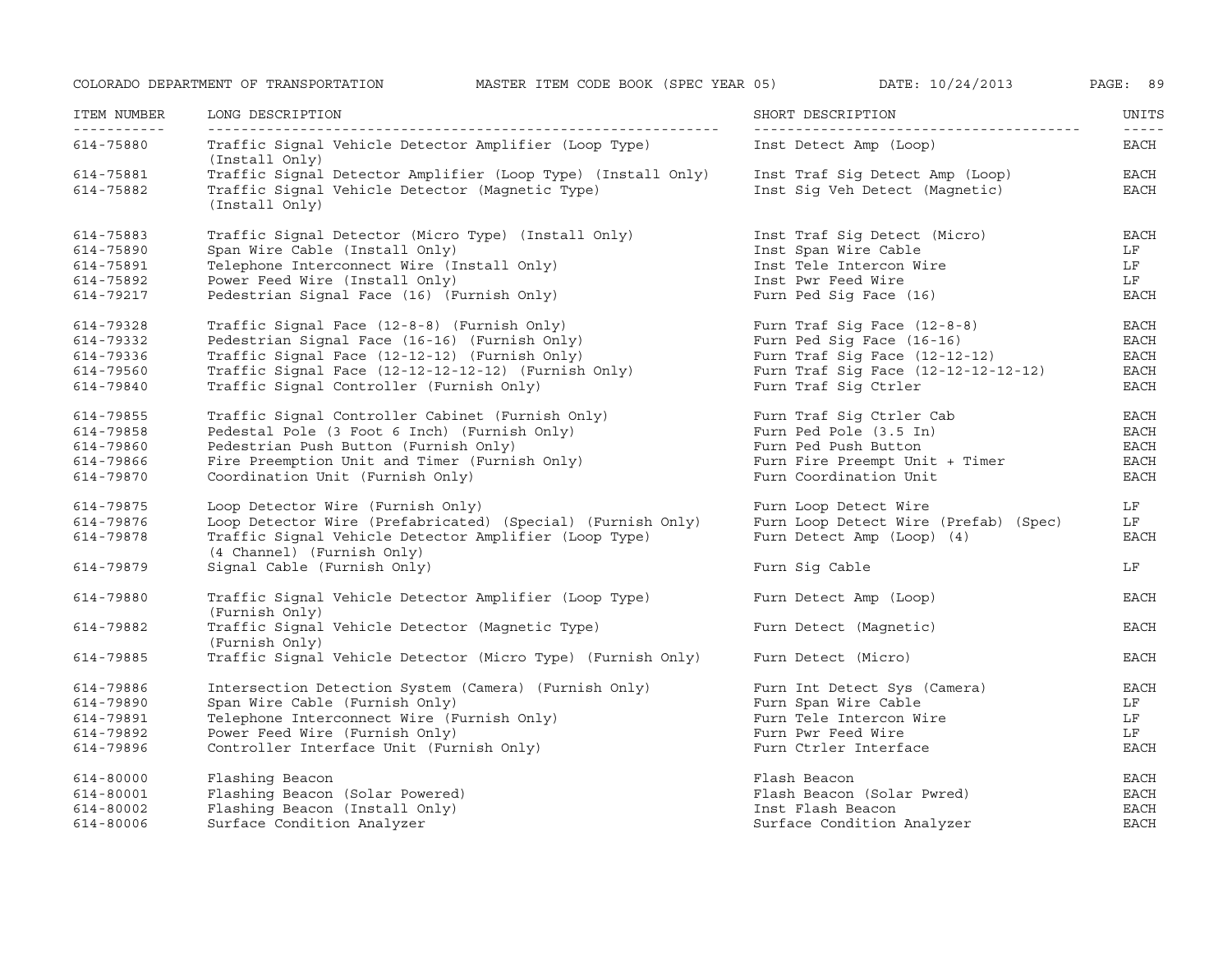| ITEM NUMBER<br>- - - - - - - - - - -                          | LONG DESCRIPTION                                                                                                                                               | SHORT DESCRIPTION                                                                                                                           | UNITS<br>$- - - - - -$               |
|---------------------------------------------------------------|----------------------------------------------------------------------------------------------------------------------------------------------------------------|---------------------------------------------------------------------------------------------------------------------------------------------|--------------------------------------|
| 614-80009<br>614-80010<br>614-80020<br>614-80311<br>614-80312 | Surface Condition Analyzer (Furnish Only)<br>Travel Time Indicator<br>Travel Time Indicator (Install Only)<br>Barricade (Type 3 F-A)<br>Barricade (Type 3 F-B) | Furn Surface Condition Analyzer<br>Travel Time Indicator<br>Travel Time Indicator (Install)<br>Barricade (Ty 3 F-A)<br>Barricade (Ty 3 F-B) | EACH<br>EACH<br>EACH<br>EACH<br>EACH |
| 614-80313                                                     | Barricade (Type 3 F-C)                                                                                                                                         | Barricade (Ty 3 F-C)                                                                                                                        | EACH                                 |
| 614-80314                                                     | Barricade (Type 3 F-D)                                                                                                                                         | Barricade (Ty 3 F-D)                                                                                                                        | EACH                                 |
| 614-80321<br>614-80322                                        | Barricade (Type 3 M-A)<br>Barricade (Type 3 M-B)                                                                                                               | Barricade (Ty 3 M-A)<br>Barricade (Ty 3 M-B)                                                                                                | EACH<br><b>EACH</b>                  |
| 614-80323                                                     | Barricade (Type 3 M-C)                                                                                                                                         | Barricade (Ty 3 M-C)                                                                                                                        | <b>EACH</b>                          |
| 614-80324                                                     | Barricade (Type 3 M-D)                                                                                                                                         | Barricade (Ty 3 M-D)                                                                                                                        | EACH                                 |
| 614-80355                                                     | Portable Message Sign Panel                                                                                                                                    | Portable Mesg Panel                                                                                                                         | <b>EACH</b>                          |
| 614-80385                                                     | Rumble Strip                                                                                                                                                   | Rumble Strip                                                                                                                                | LF                                   |
| 614-80386                                                     | Rumble Strip (Special)                                                                                                                                         | Rumble Strip (Spec)                                                                                                                         | LF                                   |
| 614-80387                                                     | Rumble Strip (Grinding)                                                                                                                                        | Rumble Strip (Grind)                                                                                                                        | LF                                   |
| 614-80391                                                     | Rumble Strip (Grinding) (Asphalt)                                                                                                                              | Rumble Strip (Grind) (Asphalt)                                                                                                              | LF                                   |
| 614-80392                                                     | Rumble Strip (Grinding) (Concrete)                                                                                                                             | Rumble Strip (Grind) (Conc)                                                                                                                 | LF                                   |
| 614-81000                                                     | Traffic Signal-Light Pole Steel                                                                                                                                | Sig-Light Pole Steel                                                                                                                        | EACH                                 |
| 614-81005                                                     | Traffic Signal-Light Pole Steel (Furnish Only)                                                                                                                 | Furn Sig-Light Pole Steel                                                                                                                   | <b>EACH</b>                          |
| 614-81010                                                     | Traffic Signal-Light Pole Steel (1 Mast Arm)                                                                                                                   | Sig-Light Pole Steel (1)                                                                                                                    | <b>EACH</b>                          |
| 614-81011                                                     | Traffic Signal-Light Pole Steel (1 Mast Arm) (Install Only)                                                                                                    | Inst Sig-Light Pole Steel (1)                                                                                                               | EACH                                 |
| 614-81012                                                     | Traffic Signal-Light Pole Steel (2 Mast Arm) (Install 0nly)                                                                                                    | Inst Sig-Light Pole Steel (2)                                                                                                               | EACH                                 |
| 614-81020                                                     | Traffic Signal-Light Pole Steel (2 Mast Arm)                                                                                                                   | Sig-Light Pole Steel (2)                                                                                                                    | EACH                                 |
| 614-81115                                                     | Traffic Signal Light Pole Steel (1-15 Foot Mast Arm)                                                                                                           | Sig-Light Pole Steel (1-15 Ft)                                                                                                              | <b>EACH</b>                          |
| 614-81120                                                     | Traffic Signal-Light Pole Steel (1-20 Foot Mast Arm)                                                                                                           | Sig-Light Pole Steel (1-20 Ft)                                                                                                              | <b>EACH</b>                          |
| 614-81125                                                     | Traffic Signal-Light Pole Steel (1-25 Foot Mast Arm)                                                                                                           | Sig-Light Pole Steel (1-25 Ft)                                                                                                              | EACH                                 |
| 614-81130                                                     | Traffic Signal-Light Pole Steel (1-30 Foot Mast Arm)                                                                                                           | Sig-Light Pole Steel (1-30 Ft)                                                                                                              | EACH                                 |
| 614-81135                                                     | Traffic Signal-Light Pole Steel (1-35 Foot Mast Arm)                                                                                                           | Sig-Light Pole Steel (1-35 Ft)                                                                                                              | EACH                                 |
| 614-81140                                                     | Traffic Signal-Light Pole Steel (1-40 Foot Mast Arm)                                                                                                           | Sig-Light Pole Steel (1-40 Ft)                                                                                                              | <b>EACH</b>                          |
| 614-81145                                                     | Traffic Signal-Light Pole Steel (1-45 Foot Mast Arm)                                                                                                           | Sig-Light Pole Steel (1-45 Ft)                                                                                                              | EACH                                 |
| 614-81150                                                     | Traffic Signal-Light Pole Steel (1-50 Foot Mast Arm)                                                                                                           | Sig-Light Pole Steel (1-50 Ft)                                                                                                              | EACH                                 |
| 614-81155                                                     | Traffic Signal-Light Pole Steel (1-55 Foot Mast Arm)                                                                                                           | Sig-Light Pole Steel (1-55 Ft)                                                                                                              | EACH                                 |
| 614-81160                                                     | Traffic Signal Light Pole Steel (1-60 Foot Mast Arm)                                                                                                           | Sig-Light Pole Steel (1-60 Ft)                                                                                                              | EACH                                 |
| 614-81165                                                     | Traffic Signal-Light Pole Steel (1-65 Foot Mast Arm)                                                                                                           | Sig-Light Pole Steel (1-65 Ft)                                                                                                              | EACH                                 |
| 614-81170                                                     | Traffic Signal-Light Pole Steel (1-70 Foot Mast Arm)                                                                                                           | Sig-Light Pole Steel (1-70 Ft)                                                                                                              | EACH                                 |
| 614-81175                                                     | Traffic Signal-Light Pole Steel (1-75 Foot Mast Arm)                                                                                                           | Sig-Light Pole Steel (1-75 Ft)                                                                                                              | EACH                                 |
| 614-81220                                                     | Traffic Signal-Light Pole Steel (2-20 Foot Mast Arm)                                                                                                           | Sig-Light Pole Steel (2-20 Ft)                                                                                                              | EACH                                 |
| 614-81230                                                     | Traffic Signal-Light Pole Steel (2-30 Foot Mast Arm)                                                                                                           | Sig-Light Pole Steel (2-30 Ft)                                                                                                              | $_{\rm EACH}$                        |
| 614-81240                                                     | Traffic Signal-Light Pole Steel (2-40 Foot Mast Arm)                                                                                                           | Sig-Light Pole Steel (2-40 Ft)                                                                                                              | <b>EACH</b>                          |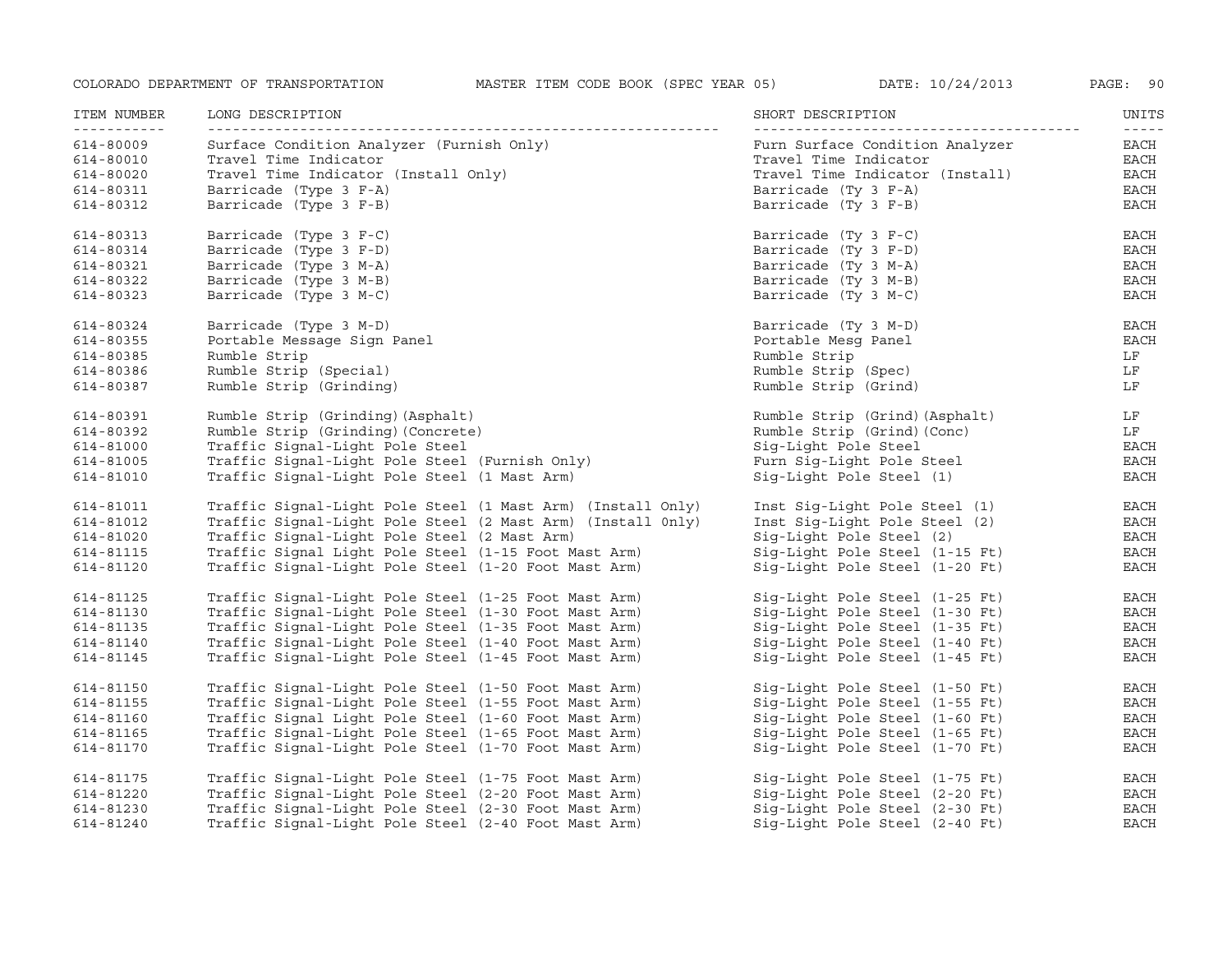| ITEM NUMBER<br>___________ | LONG DESCRIPTION                                                         | SHORT DESCRIPTION                     | UNITS<br>$- - - - - -$ |
|----------------------------|--------------------------------------------------------------------------|---------------------------------------|------------------------|
| 614-81250                  | Traffic Signal-Light Pole Steel (2-50 Foot Mast Arm)                     | Sig-Light Pole Steel (2-50 Ft)        | EACH                   |
| 614-81255                  | Traffic Signal Light Pole Steel (2-55 Foot Mast Arm)                     | Sig-Light Pole Steel (2-55 Ft)        | EACH                   |
| 614-81260                  | Traffic Signal Light Pole Steel (2-60 Foot Mast Arm)                     | Sig-Light Pole Steel (2-60 Ft)        | <b>EACH</b>            |
| 614-81265                  | Traffic Signal-Light Pole Steel (2-65 Foot Mast Arm)                     | Sig-Light Pole Steel (2-65 Ft)        | <b>EACH</b>            |
| 614-81275                  | Traffic Signal-Light Pole Steel (2-75 Foot Mast Arm)                     | Sig-Light Pole Steel (2-75 Ft)        | EACH                   |
| 614-81300                  | Traffic Signal-Light Pole (Install Only)                                 | Inst Sig-Light Pole                   | <b>EACH</b>            |
| 614-81301                  | Traffic Signal-Light Pole (1 Mast Arm) (Install Only)                    | Inst Sig-Light Pole (1)               | $_{\rm EACH}$          |
| 614-81302                  | Traffic Signal-Light Pole (2 Mast Arm) (Install Only)                    | Inst Sig-Light Pole (2)               | EACH                   |
| 614-81410                  | Traffic Signal-Light Pole Steel (1 Mast Arm) (Furnish Only)              | Furn Sig-Light Pole Steel (1)         | EACH                   |
| 614-81420                  | Traffic Signal-Light Pole Steel (2 Mast Arm) (Furnish Only)              | Furn Sig-Light Pole Steel (2)         | <b>EACH</b>            |
| 614-81430                  | Traffic Signal-Light Pole Steel (2 Mast Arm) (Special)<br>(Furnish Only) | Furn Sig-Light Pole Steel (2) (S)     | EACH                   |
| 614-81515                  | Traffic Signal-Light Pole Steel (2-15&20 Foot Mast Arm)                  | Sig-Light Pole Steel (2-15&20 Ft)     | EACH                   |
| 614-81525                  | Traffic Signal-Light Pole Steel (2-25&50 Foot Mast Arm)                  | Sig-Light Pole Steel (2-25&50 Ft)     | $_{\rm EACH}$          |
| 614-81535                  | Traffic Signal-Light Pole Steel (2-35&40 Foot Mast Arm)                  | Sig-Light Pole Steel (2-35&40 Ft)     | $_{\rm EACH}$          |
| 614-81540                  | Traffic Signal-Light Pole Steel (2-25&40 Foot Mast Arm)                  | Sig-Light Pole Steel (2-25&40 Ft)     | EACH                   |
| 614-82010                  | Traffic Signal Pole Steel (1 Mast Arm)                                   | Sig Pole Steel (1)                    | EACH                   |
| 614-82011                  | Traffic Signal Pole Steel (1 Mast Arm) (Install Only)                    | Inst Sig Pole Steel (1)               | EACH                   |
| 614-82015                  | Traffic Signal Pole Steel (1 Mast Arm) (Special)                         | Sig Pole Steel (1) (Spec)             | EACH                   |
| 614-82020                  | Traffic Signal Pole Steel (2 Mast Arm)                                   | Sig Pole Steel (2)                    | EACH                   |
| 614-82410                  | Traffic Signal Pole Steel (1 Mast Arm) (Furnish Only)                    | Furn Sig Pole Steel (1)               | EACH                   |
| 614-83000                  | Traffic Signal Mast Arm Steel                                            | Traf Sig Mast Arm Steel               | <b>EACH</b>            |
| 614-83200                  | Traffic Signal Pole (Install Only)                                       | Inst Traf Sig Pole                    | EACH                   |
| 614-83300                  | Traffic Signal Mast Arm (Install Only)                                   | Inst Traf Sig Mast Arm                | EACH                   |
| 614-83400                  | Traffic Signal Mast Arm Steel (Furnish Only)                             | Furn Traf Sig Mast Arm Steel          | <b>EACH</b>            |
| 614-84000                  | Traffic Signal Pedestal Pole Steel                                       | Traf Sig Ped Pole Steel               | EACH                   |
| 614-84100                  | Traffic Signal Pedestal Pole Aluminum                                    | Traf Sig Ped Pole Alum                | <b>EACH</b>            |
| 614-84400                  | Traffic Signal Pedestal Pole Steel (Furnish Only)                        | Furn Traf Sig Ped Pole Steel          | EACH                   |
| 614-84450                  | Traffic Signal Pedestal Pole Steel (Install Only)                        | Inst Traf Sig Ped Pole Steel          | EACH                   |
| 614-84455                  | Traffic Signal Pedestal Pole (Install Only)                              | Inst Traf Sig Ped Pole                | EACH                   |
| 614-85001                  | Impact Attenuator                                                        | Impact Atten                          | EACH                   |
| 614-85003                  | Impact Attenuator (Low Maintenance)                                      | Impact Atten (LM)                     | <b>EACH</b>            |
| 614-85005                  | Impact Attenuator (Sand Barrel Array)                                    | Impact Atten (Sand Barrel Array)      | <b>EACH</b>            |
| 614-85040                  | Impact Attenuator (Truck Mounted Attenuator)                             | Impact Atten (T-M-A)                  | <b>EACH</b>            |
| 614-85045                  | Truck with Mounted Attenuator and Flashing Arrow Panel                   | Truck w/Mtd Atten & Flash Arrow Panel | $_{\rm EACH}$          |
| 614-85125                  | Impact Attenuator (Quadguard) (Wide)                                     | Impact Atten (Quadquard) (Wide)       | EACH                   |
| 614-85130                  | Impact Attenuator (Quadguard II)                                         | Impact Atten (Quadguard II)           | EACH                   |
| 614-85159                  | Impact Attenuator (REACT)                                                | Impact Atten (REACT)                  | <b>EACH</b>            |
| 614-85165                  | Impact Attenuator (REACT) (Wide)                                         | Impact Atten (REACT) (Wide)           | <b>EACH</b>            |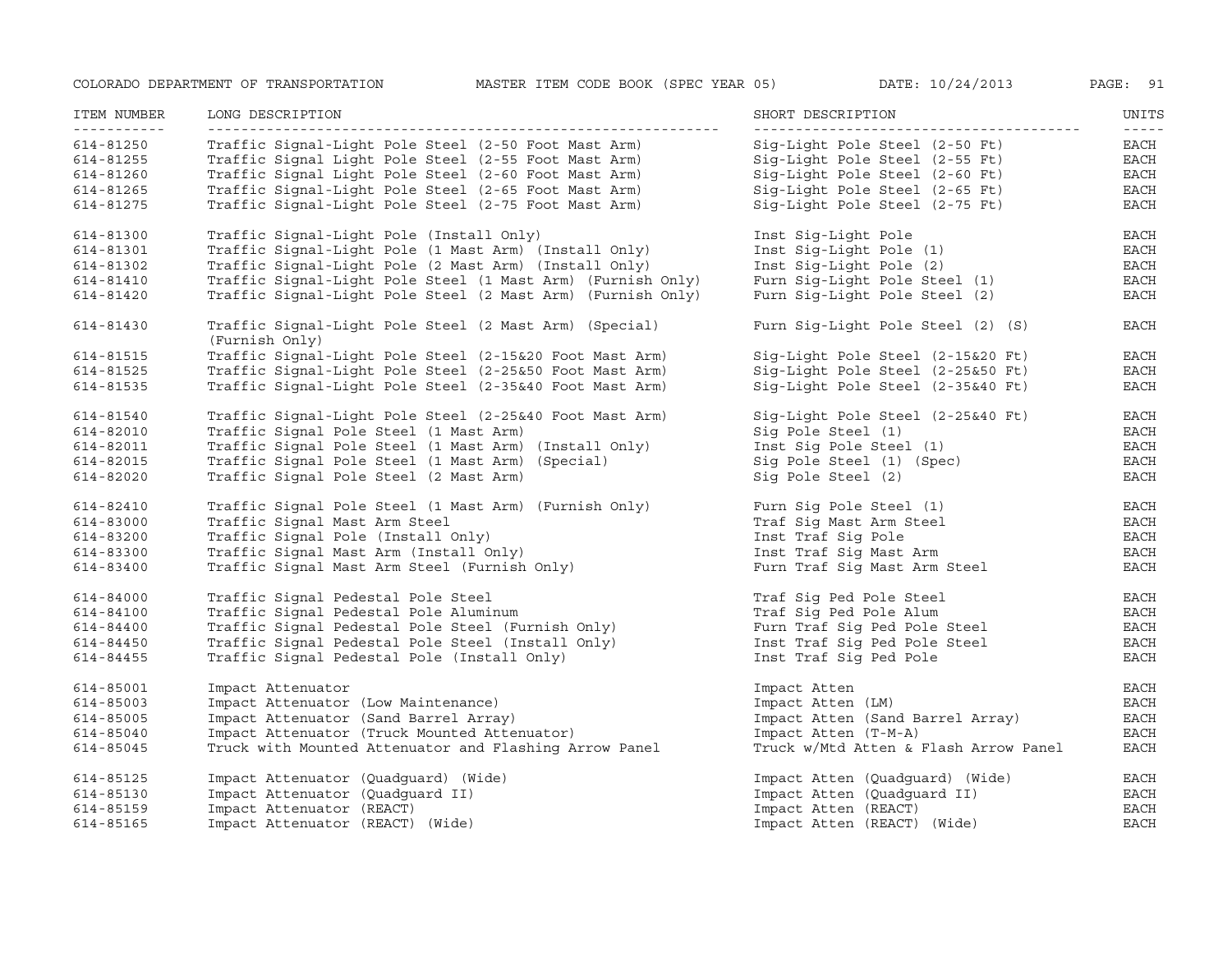| ITEM NUMBER | LONG DESCRIPTION                                                                | SHORT DESCRIPTION                       | UNITS             |
|-------------|---------------------------------------------------------------------------------|-----------------------------------------|-------------------|
| 614-85200   | Raised Traffic Separator System                                                 | Raised Traf Sep Sys                     | $- - - - -$<br>LF |
| 614-85312   | Traffic Signal Span Wire Pole (12 Inch)                                         | Span Wire Pole (12 In)                  | EACH              |
| 614-85316   | Traffic Signal Span Wire Pole (16 Inch)                                         | Span Wire Pole (16 In)                  | EACH              |
| 614-85340   | Traffic Signal Span Wire Pole (Install Only)                                    | Inst Span Wire Pole                     | EACH              |
| 614-85360   | Traffic Signal-Light Span Wire Pole (10 Inch)                                   | Sig-Light Span Wire Pole (10 In)        | EACH              |
| 614-85362   | Traffic Signal-Light Span Wire Pole (12 Inch)                                   | Sig-Light Span Wire Pole (12 In)        | <b>EACH</b>       |
| 614-85366   | Traffic Signal-Light Span Wire Pole (16 Inch)                                   | Sig-Light Span Wire Pole (16 In)        | EACH              |
| 614-85475   | Traffic Signal Span Wire Pole (Furnish Only)                                    | Furn Span Wire Pole                     | EACH              |
| 614-85510   | Traffic Signal Span Wire Pole (10 Inch) (Furnish Only)                          | Furn Span Wire Pole (10 In)             | EACH              |
| 614-85520   | Paint Traffic Signal Pole                                                       | Paint Traf Sig Pole                     | <b>EACH</b>       |
| 614-86000   | Traffic Signal Controller (Master)                                              | Traf Sig Ctrler (M)                     | <b>EACH</b>       |
| 614-86001   | Traffic Signal Controller (Master)                                              | Traf Sig Ctrler (M)                     | L S               |
| 614-86002   | Spread Spectrum Radio                                                           | Spread Spectrum Radio                   | EACH              |
| 614-86003   | Spread Spectrum Radio (Contact Closure)                                         | Spread Spectrum Radio (Contact Closure) | EACH              |
| 614-86004   | Spread Spectrum Radio (Install Only)                                            | Spread Spectrum Radio (Install)         | <b>EACH</b>       |
| 614-86005   | Telemetry (Master)                                                              | Telemetry (Master)                      | L S               |
| 614-86006   | Telemetry (Master)                                                              | Telemetry (Master)                      | EACH              |
| 614-86007   | Serial to IP Converter                                                          | Serial to IP Converter                  | EACH              |
| 614-86090   | Traffic Signal Repeater                                                         | Traffic Signal Repeater                 | EACH              |
| 614-86091   | Traffic Signal Repeater (Install Only)                                          | Inst Traf Sig Repeater                  | EACH              |
| 614-86101   | Wireless Mesh Router                                                            | Wireless Mesh Router                    | EACH              |
| 614-86102   | Wireless Device Router                                                          | Wireless Device Router                  | EACH              |
| 614-86103   | Wireless Router Controller                                                      | Wireless Router Controller              | EACH              |
| 614-86105   | Telemetry (Field)                                                               | Telemetry (Field)                       | EACH              |
| 614-86106   | Telemetry (Field) (Install Only)                                                | Telemetry (Field) (Install Only)        | <b>EACH</b>       |
| 614-86110   | Telemetry (Furnish Only)                                                        | Furn Telemetry                          | EACH              |
| 614-86112   | Traffic Signal Controller (Furnish Only)                                        | Furn Ctrler                             | EACH              |
| 614-86232   | Traffic Signal Controller (Solid State) (Full-Actuated)<br>(2 Phase)            | Ctrler $(S-S)$ $(F-A)$ $(2)$            | EACH              |
| 614-86238   | Traffic Signal Controller (Solid State) (Full-Actuated)<br>(8 Phase)            | Ctrler $(S-S)$ $(F-A)$ $(8)$            | EACH              |
| 614-86239   | Traffic Signal Controller (Solid State) (Full-Actuated)<br>$(12 \text{ Phase})$ | Ctrler $(S-S)$ $(F-A)$ $(12)$           | EACH              |
| 614-86240   | Traffic Signal Controller (Type 170)                                            | Ctrler (Ty 170)                         | EACH              |
| 614-86245   | Controller (Type 170E)                                                          | Ctrler (Ty 170E)                        | EACH              |
| 614-86246   | Controller (Type 170E-HC11)                                                     | Ctrler (Ty 170E-HC11)                   | EACH              |
| 614-86247   | Controller (Type 170E-HC11 W/W70SM Firmware)                                    | Ctrler (Ty 170E-HC11 W/W70SM Firmware)  | <b>EACH</b>       |
| 614-86250   | Ramp Metering Controller                                                        | Ctrler (Ramp Metering)                  | <b>EACH</b>       |
| 614-86255   | Ramp Metering Control System                                                    | Ramp Meter Ctrl System                  | L S               |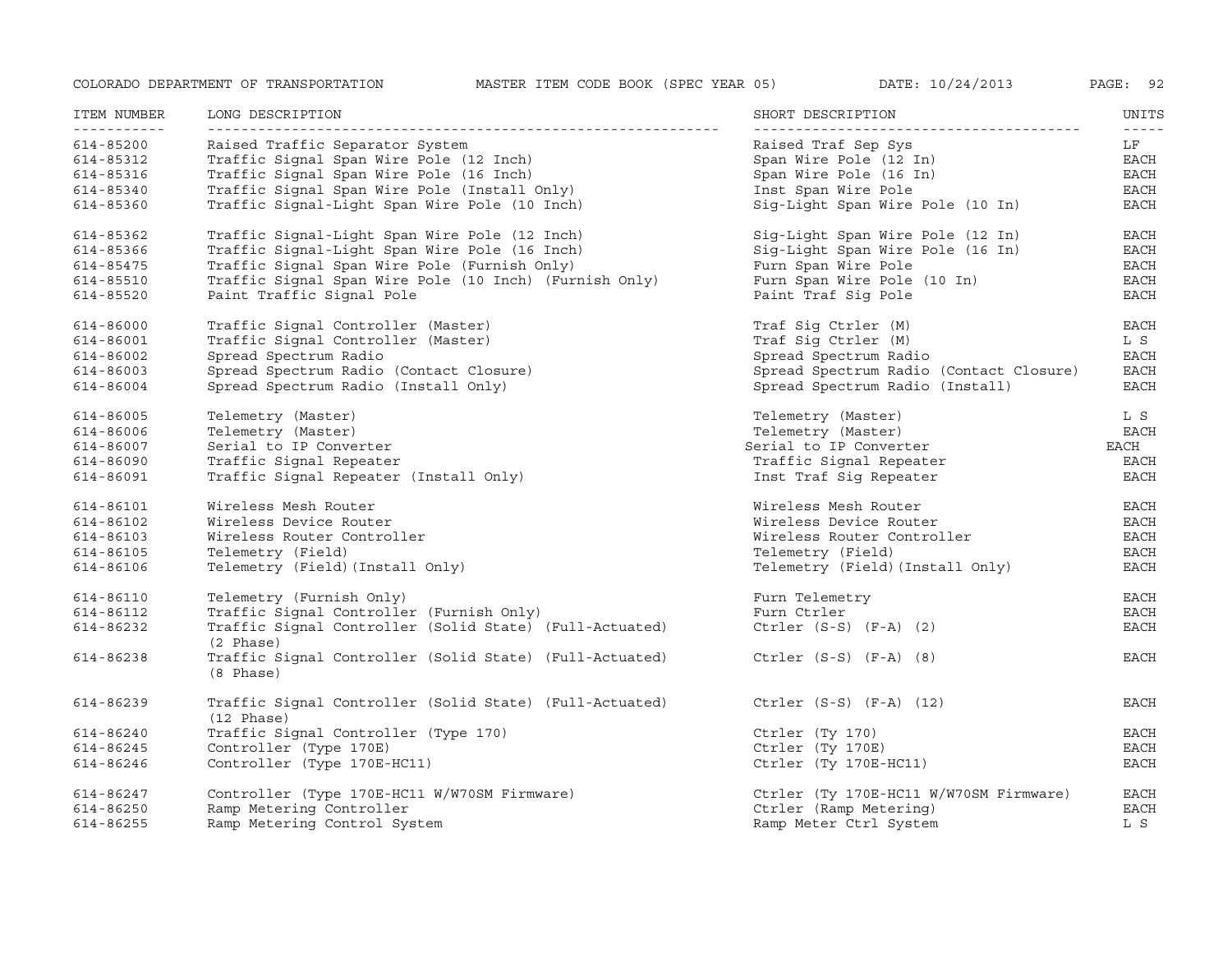| ITEM NUMBER<br>------------ | LONG DESCRIPTION                                                                    | SHORT DESCRIPTION                | UNITS               |
|-----------------------------|-------------------------------------------------------------------------------------|----------------------------------|---------------------|
| 614-86300                   | Traffic Siqnal Controller (Master) (Furnish Only)                                   | Furn Traf Sig Ctrler (M)         | $- - - - -$<br>EACH |
| 614-86538                   | Traffic Signal Controller (Solid State) (Full-Actuated)<br>(8 Phase) (Furnish Only) | Furn $Ctrler(S-S)$ $(F-A)$ $(8)$ | EACH                |
| 614-86550                   | Traffic Signal Controller (Solid State) (Full-Actuated)<br>(8 Phase) (Install Only) | Inst $Ctrler(S-S)$ $(F-A)$ (8)   | EACH                |
| 614-86600                   | Traffic Signal Controller (Master) (Install Only)                                   | Inst Traf Sig Ctrler (M)         | EACH                |
| 614-86650                   | Ramp Metering Controller (Furnish Only)                                             | Furn Ctrler (Ramp Metering)      | EACH                |
| 614-86660                   | Ramp Metering Controller (Install Only)                                             | Inst Ramp Meter Ctrler           | EACH                |
| 614-86700                   | Traffic Signal Equipment (Furnish Only)                                             | Furn Traf Sig Equip              | L S                 |
| 614-86705                   | Traffic Signal Equipment (Install Only)                                             | Inst Traf Sig Equip              | <b>HOUR</b>         |
| 614-86710                   | Traffic Signal Equipment                                                            | Traffic Sig Equip                | L S                 |
| 614-86715                   | Traffic Signal Equipment                                                            | Traffic Sig Equip                | <b>EACH</b>         |
| 614-86720                   | Mainline Weigh In Motion Sorter System                                              | ML WIM Sorter System             | L S                 |
| 614-86721                   | Weigh-In-Motion (LED) (Single Faced)                                                | WIM (LED) (Single Faced)         | <b>EACH</b>         |
| 614-86722                   | Weigh-In-Motion Station (Type II)                                                   | WIM Station (Ty II)              | L S                 |
| 614-86732                   | Weigh-In-Motion Station (Type II)                                                   | WIM Station (Ty II)              | EACH                |
| 614-86733                   | Weigh-In-Motion Station (Type III)                                                  | WIM Station (Ty III)             | L S                 |
| 614-86734                   | Weigh-In-Motion Station (Type III)                                                  | WIM Station (Ty III)             | EACH                |
| 614-86735                   | Weather Sensor                                                                      | Weather Sensor                   | L S                 |
| 614-86736                   | Visibility Sensor                                                                   | Visibility Sensor                | <b>EACH</b>         |
| 614-86740                   | Weather Monitoring System                                                           | Weather Monitor System           | L S                 |
| 614-86741                   | Weather Monitoring System                                                           | Weather Monitor System           | EACH                |
| 614-86748                   | Controller (Type 2070)                                                              | Ctrler (Ty 2070)                 | <b>EACH</b>         |
| 614-86749                   | Weather Monitoring System (Install Only)                                            | Inst Weather Monitoring System   | L S                 |
| 614-86750                   | Weather Monitoring System (Furnish Only)                                            | Furn Weather Monitor System      | L S                 |
| 614-86752                   | Fold-Over Tower (ITS)                                                               | Fold-Over Tower (ITS)            | EACH                |
| 614-86755                   | Deicing System                                                                      | Deicing System                   | L S                 |
| 614-86756                   | Anti-Icing System                                                                   | Anti-Icing Syst                  | L S                 |
| 614-86757                   | Deicing System                                                                      | Deicing Syst                     | EACH                |
| 614-86758                   | Anti-Icing System                                                                   | Anti-Icing Sys                   | SY                  |
| 614-86759                   | Anti-Icing Building                                                                 | Anti-Icing Building              | EACH                |
| 614-86760                   | Sequential Pavement Lighting System                                                 | Seq Pvmt Lighting System         | L S                 |
| 614-86770                   | Sequential Pavement Lighting Unit                                                   | Seq Pvmt Lighting Unit           | <b>EACH</b>         |
| 614-86800                   | Uninterrupted Power Supply                                                          | Uninterrupted Power Supply       | EACH                |
| 614-86900                   | Modification of Traffic Signal Controller                                           | Mod Traf Sig Ctrler              | EACH                |
| 614-86910                   | Modification of Traffic Signal Controller (Master)                                  | Mod Traf Sig Ctrler (M)          | <b>EACH</b>         |
| 614-86915                   | Modify Traffic Signal Pole                                                          | Mod Traf Sig Pole                | <b>EACH</b>         |
| 614-86920                   | Modification of Traffic Signal Controller Cabinet                                   | Mod Traf Sig Ctrler Cab          | <b>EACH</b>         |
| 614-87000                   | Work Stations and Software                                                          | Work Stations and Soft           | L S                 |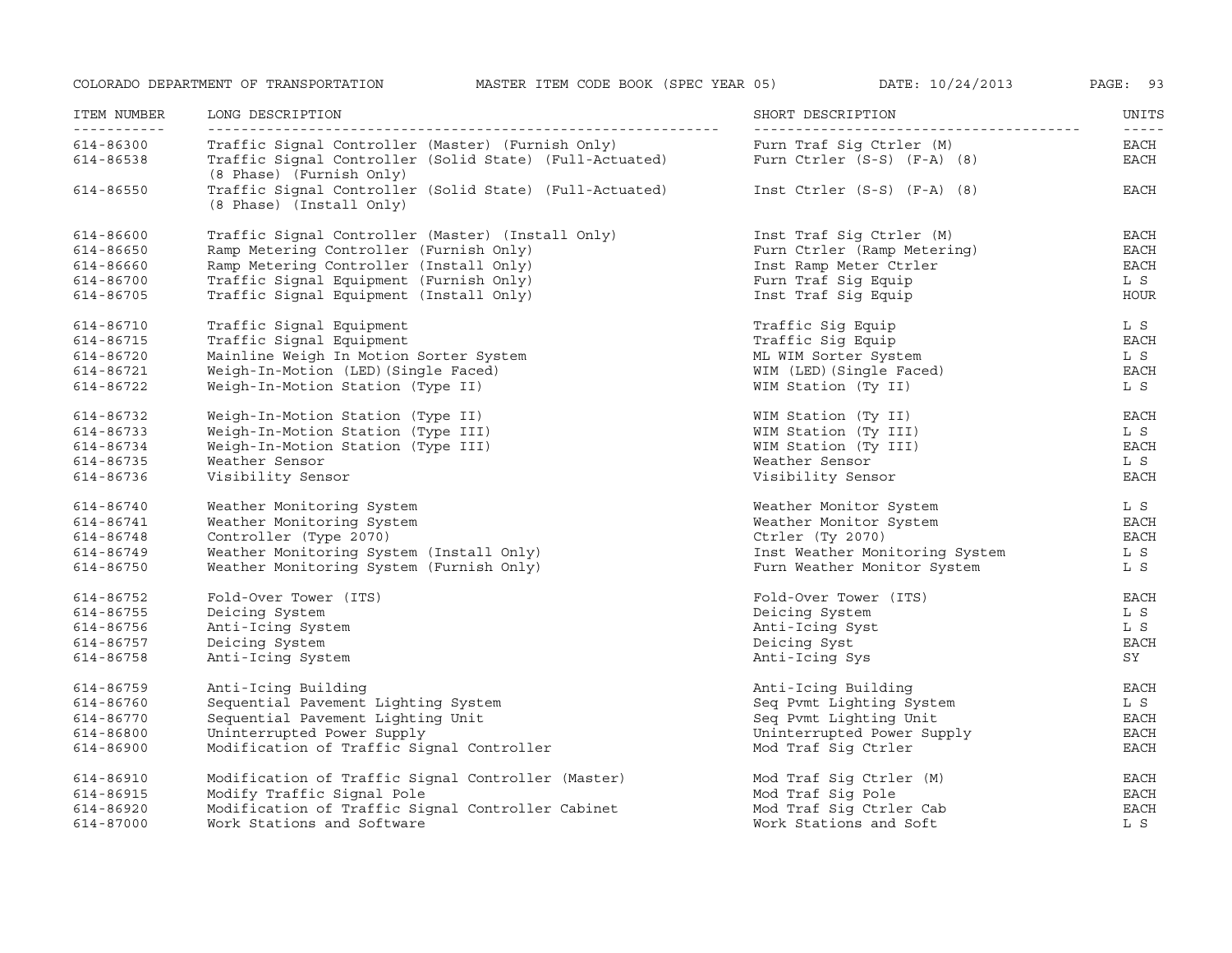| ITEM NUMBER<br><u>___________</u>                             | LONG DESCRIPTION                                                                                                                                                                                              | SHORT DESCRIPTION                                                                                                                                                                     | UNITS<br>$- - - - -$                                      |
|---------------------------------------------------------------|---------------------------------------------------------------------------------------------------------------------------------------------------------------------------------------------------------------|---------------------------------------------------------------------------------------------------------------------------------------------------------------------------------------|-----------------------------------------------------------|
| 614-87001<br>614-87006<br>614-87010<br>614-87011<br>614-87012 | Work Stations and Software<br>Fiber Optic Termination Panel (6 Fiber)<br>Fiber Optic Cable (Single Mode) (12 Fiber)<br>Fiber Optic Cable (Single Mode) (24 Fiber)<br>Fiber Optic Termination Panel (12 Fiber) | Work Stations and Software<br>Fiber Optic Term Panel (6 Fiber)<br>Fiber Optic Cable (S Mode) (12 Fiber)<br>Fiber Optic Cable (S Mode) (24 Fiber)<br>Fiber Optic Term Panel (12 Fiber) | <b>EACH</b><br>EACH<br>LF<br>LF<br>EACH                   |
| 614-87015<br>614-87020<br>614-87021<br>614-87024<br>614-87025 | Buffer Tube Fan Out Kit<br>Optical Transceiver<br>Optical Transceiver (Install Only)<br>Fiber Optic Termination Panel (24 Fiber)<br>Optical Transceiver Chassis                                               | Buffer Tube Fan Out Kit<br>Optical Transceiver<br>Inst Optical Transceiver<br>Fiber Optic Term Panel (24 Fiber)<br>Optic Transceiver Chassis                                          | EACH<br>EACH<br><b>EACH</b><br><b>EACH</b><br><b>EACH</b> |
| 614-87028<br>614-87030<br>614-87040<br>614-87100<br>614-87144 | Video Optical Transceiver<br>Four Channel Detector Card<br>Cable Innerduct (1 Inch)<br>Automatic Traffic Recording Station<br>Fiber Optic Termination Panel (144 Fiber)                                       | Video Optic Transceiver<br>Four Channel Detect Card<br>Cable Innerduct (1 In)<br>Auto Traf Rec Sta<br>Fiber Optic Termi Panel (144 Fiber)                                             | EACH<br>EACH<br>LF<br>EACH<br>EACH                        |
| 614-87300<br>614-87310<br>614-87315<br>614-87318<br>614-87320 | Traffic Management System Building<br>Traffic Management System Building Equipment<br>Software System<br>Master Computer and Software<br>Closed Circuit Television                                            | TMS Building<br>TMS Building Equip<br>Softwr System<br>Master Computer and Software<br><b>CCTV</b>                                                                                    | <b>EACH</b><br>L S<br>L S<br>L S<br><b>EACH</b>           |
| 614-87321<br>614-87325<br>614-87326<br>614-87330<br>614-87333 | Closed Circuit Television (Install Only)<br>Closed Circuit Television Pole<br>CCTV Pole (Install Only)<br>Remove and Relocate CCTV and Wiring<br>Closed Circuit Television Camera (Traffic Surveillance)      | CCTV (Inst)<br>CCTV Pole<br>CCTV Pole (Install Only)<br>Remove and Reloc CCTV and Wiring<br>CCTV Camera (Traf Surveil)                                                                | EACH<br>EACH<br>EACH<br>L S<br><b>EACH</b>                |
| 614-87335<br>614-87340<br>614-87350<br>614-87360<br>614-87362 | Video Matrix Switching System (Traffic Surveillance)<br>Test and Support Equipment<br>Test Fiber Optic Cable<br>Control Center Upgrade<br>Closed Circuit Television Pole with Lowering Device<br>$(40$ Feet)  | Video Switch (System)<br>Test and Support Equip<br>Test Fiber Optic Cable<br>Control Center Upgrade<br>CCTV Pole w Low Dev (40 Ft)                                                    | EACH<br>L S<br>L S<br>L S<br>EACH                         |
| 614-87364                                                     | Closed Circuit Television Pole with Lowering Device<br>$(50$ Feet)                                                                                                                                            | CCTV Pole w Low Dev (50 Ft)                                                                                                                                                           | EACH                                                      |
| 614-87366                                                     | Closed Circuit Television Pole with Lowering Device<br>$(60$ Feet)                                                                                                                                            | CCTV Pole w Low Dev (60 Ft)                                                                                                                                                           | EACH                                                      |
| 614-87368                                                     | Closed Circuit Television Pole with Lowering Device<br>$(70$ Feet)                                                                                                                                            | CCTV Pole w Low Dev (70 Ft)                                                                                                                                                           | EACH                                                      |
| 614-87370                                                     | Closed Circuit Television Pole with Lowering Device<br>$(80 \text{ feet})$                                                                                                                                    | CCTV Pole w Low Dev (80 Ft)                                                                                                                                                           | <b>EACH</b>                                               |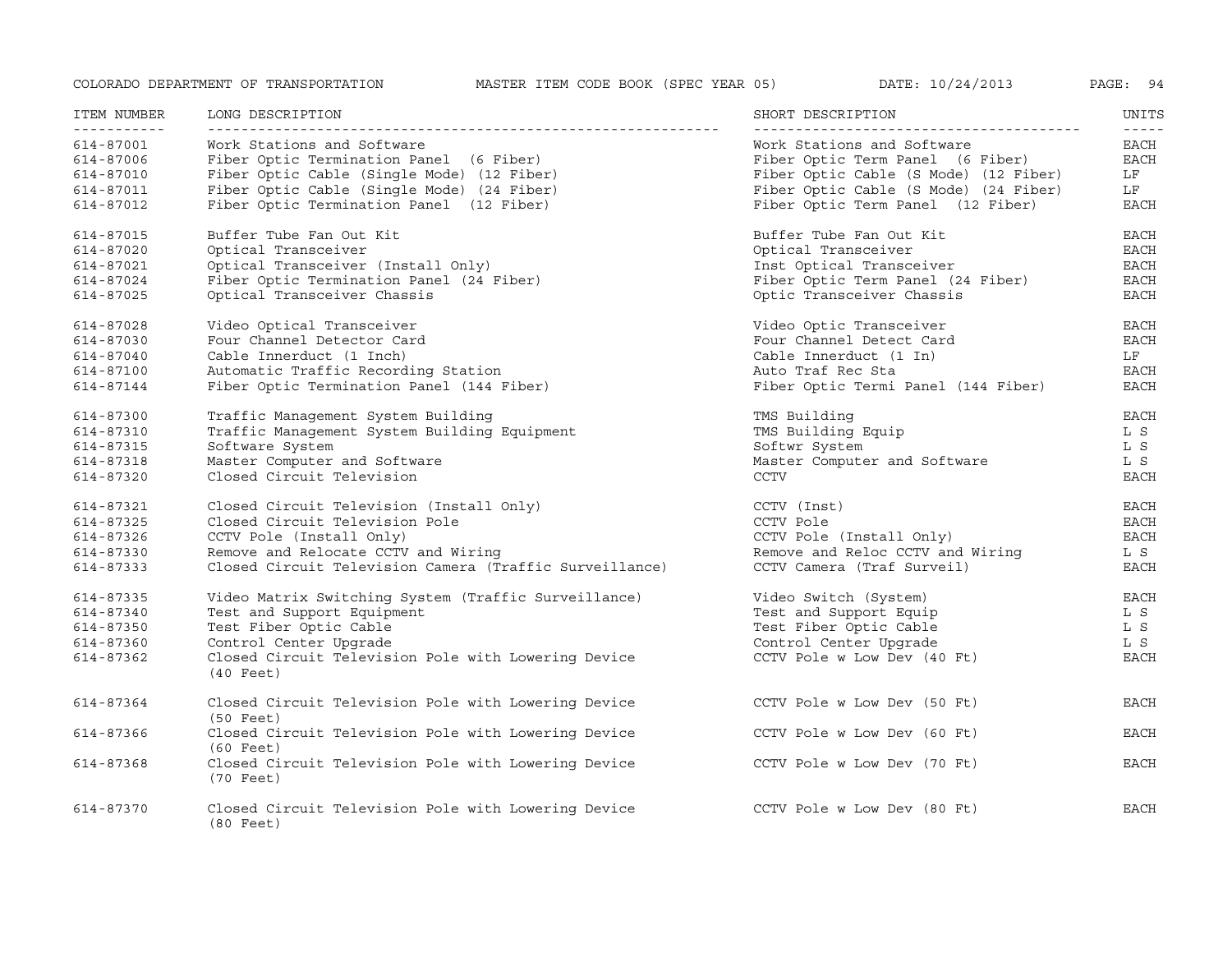| ITEM NUMBER<br><u> - - - - - - - - - - -</u> | LONG DESCRIPTION                                            | SHORT DESCRIPTION                        | UNITS<br>$- - - - -$ |
|----------------------------------------------|-------------------------------------------------------------|------------------------------------------|----------------------|
| 614-87401                                    | Fiber Optic Cable (Special)                                 | Fiber Optic Cable (Spec)                 | LF                   |
| 614-87406                                    | Fiber Optic Cable (Single Mode) (6 Strands)                 | Fiber Optic Cable (S Mode) (6 S)         | LF                   |
| 614-87407                                    | Fiber Optic Cable (Multi Mode) (6 Strands)                  | Fiber Optic Cable (M Mode) (6 S)         | LF                   |
| 614-87412                                    | Fiber Optic Cable (Single Mode) (12 Strands) (Install Only) | Fiber Optic Cable (S Mode) (12 S) (Inst) | LF                   |
| 614-87413                                    | Fiber Optic Cable (Multi Mode) (12 Strands)                 | Fiber Optic Cable (M Mode) (12 S)        | LF                   |
| 614-87424                                    | Fiber Optic Cable (Single Mode) (24 Strands)                | Fiber Optic Cable (S Mode) (24 S)        | LF                   |
| 614-87425                                    | Fiber Optic Cable (Multi Mode) (24 Strands)                 | Fiber Optic Cable (M Mode) (24 S)        | LF                   |
| 614-87448                                    | Fiber Optic Cable (Single Mode) (48 Strands)                | Fiber Optic Cable (S Mode) (48 S)        | LF                   |
| 614-87449                                    | Fiber Optic Cable (Multi Mode) (48 Strands)                 | Fiber Optic Cable (M Mode) (48 S)        | LF                   |
| 614-87472                                    | Fiber Optic Cable (S Mode) (72 S)                           | Fiber Optic Cable (S Mode) (72 S)        | LF                   |
| 614-87473                                    | Fiber Optic Cable Termination Panel (72 Strand)             | Fiber Optic Cable Term Panel (72 S)      | EACH                 |
| 614-87495                                    | Fiber Optic Cable (Single Mode) (96 Strands) (Install Only) | Fiber Optic Cable (S Mode) (96 S) (Inst) | LF                   |
| 614-87496                                    | Fiber Optic Cable (Single Mode) (96 Strands)                | Fiber Optic Cable (S Mode) (96 S)        | LF                   |
| 614-87497                                    | Fiber Optic Cable (Multi Mode) (96 Stands)                  | Fiber Optic Cable (M Mode) (96 S)        | LF                   |
| 614-87498                                    | Fiber Optic Cable (Single Mode) (144 Strands)               | Fiber Optic Cable (S Mode) (144 S)       | LF                   |
| 614-87499                                    | Fiber Optic Cable (Single Mode) (Install Only)              | Fiber Optic Cable (S Mode) (Inst)        | LF                   |
| 614-87500                                    | Call Box                                                    | Call Box                                 | EACH                 |
| 614-87501                                    | Splice Fiber Optic Cable (1 Strand)                         | Splice FO Cable (1 S)                    | <b>EACH</b>          |
| 614-87502                                    | Fiber Optic Cable (S Mode) (168 S)                          | Fiber Optic Cable (S Mode) (168 S)       | LF                   |
| 614-87506                                    | Splice Fiber Optic Cable (6 Strand)                         | Splice FO Cable (6 S)                    | <b>EACH</b>          |
| 614-87512                                    | Splice Fiber Optic Cable (12 Strand)                        | Splice FO Cable (12 S)                   | <b>EACH</b>          |
| 614-87524                                    | Splice Fiber Optic Cable (24 Strand)                        | Splice FO Cable (24 Strand)              | EACH                 |
| 614-87548                                    | Splice Fiber Optic Cable (48 Strand)                        | Splice FO Cable (48 Strand)              | EACH                 |
| 614-87601                                    | Terminate Fiber Optic Cable (1 Strand)                      | Term FO Cable (1S)                       | EACH                 |
| 614-87606                                    | Terminate Fiber Optic Cable (6 Strand)                      | Term FO Cable (6 Strand)                 | <b>EACH</b>          |
| 614-87612                                    | Terminate Fiber Optic Cable (12 Strand)                     | Term FO Cable (12 S)                     | EACH                 |
| 614-87624                                    | Terminate Fiber Optic Cable (24 Strand)                     | Term FO Cable (24 Strand)                | <b>EACH</b>          |
| 614-87644                                    | Fiber Optic Termination Panel - 144 Fiber                   | Term FO Cable (144 Strand)               | EACH                 |
| 614-87648                                    | Terminate Fiber Optic Cable (48 Strand)                     | Term FO Cable (48 Strand)                | <b>EACH</b>          |
| 614-87660                                    | Video Decoder                                               | Video Decoder                            | <b>EACH</b>          |
| 614-87661                                    | Video Encoder                                               | Video Encoder                            | EACH                 |
| 614-87670                                    | Tier II Multiplexer                                         | Tier II Multi                            | EACH                 |
| 614-87680                                    | Sonet Multiplexer                                           | Sonet Multi                              | EACH                 |
| 614-87690                                    | Ethernet Switch                                             | Ethernet Switch                          | EACH                 |
| 614-87700                                    | Ethernet Router                                             | Ethernet Router                          | <b>EACH</b>          |
| 614-87710                                    | Video Monitor                                               | Video Monitor                            | <b>EACH</b>          |
| 614-87720                                    | Video Controller                                            | Video Cont                               | EACH                 |
| 614-91155                                    | Traffic Signal-Light Pole Steel (1-55 Foot Mast Arm)        | Sig-Light Pole Steel (1-55 Ft)           | <b>EACH</b>          |
| 615-00030                                    | Embankment Protector Type 3                                 | Emb Prot Ty 3                            | <b>EACH</b>          |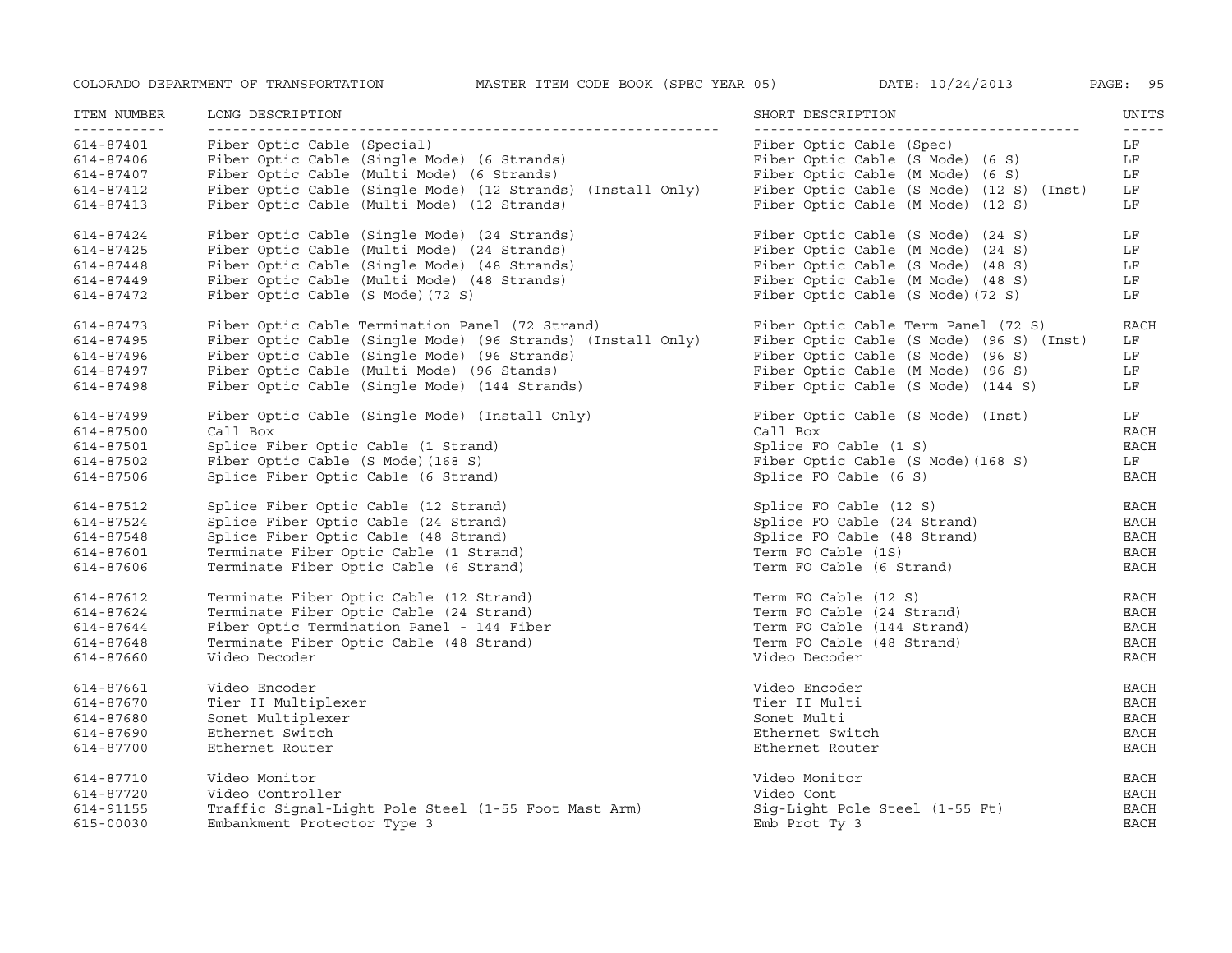| ITEM NUMBER | LONG DESCRIPTION                       | SHORT DESCRIPTION       | UNITS                                                                                                                                                                                                                                                                                                                                                                                                       |
|-------------|----------------------------------------|-------------------------|-------------------------------------------------------------------------------------------------------------------------------------------------------------------------------------------------------------------------------------------------------------------------------------------------------------------------------------------------------------------------------------------------------------|
| 615-00050   | Embankment Protector Type 5            | Emb Prot Ty 5           | $\frac{1}{2} \frac{1}{2} \frac{1}{2} \frac{1}{2} \frac{1}{2} \frac{1}{2} \frac{1}{2} \frac{1}{2} \frac{1}{2} \frac{1}{2} \frac{1}{2} \frac{1}{2} \frac{1}{2} \frac{1}{2} \frac{1}{2} \frac{1}{2} \frac{1}{2} \frac{1}{2} \frac{1}{2} \frac{1}{2} \frac{1}{2} \frac{1}{2} \frac{1}{2} \frac{1}{2} \frac{1}{2} \frac{1}{2} \frac{1}{2} \frac{1}{2} \frac{1}{2} \frac{1}{2} \frac{1}{2} \frac{$<br><b>EACH</b> |
| 615-00100   | Place Embankment Protector             | Place Emb Prot          | <b>EACH</b>                                                                                                                                                                                                                                                                                                                                                                                                 |
| 615-00150   | Embankment Protector (Special)         | Emb Prot (Spec)         | <b>EACH</b>                                                                                                                                                                                                                                                                                                                                                                                                 |
| 615-00500   | Erosion Protector                      | Erosion Prot            | LF                                                                                                                                                                                                                                                                                                                                                                                                          |
| 615-00600   | Log Dam                                | Log Dam                 | <b>EACH</b>                                                                                                                                                                                                                                                                                                                                                                                                 |
| 615-00620   | Log Deflector                          | Log Deflector           | EACH                                                                                                                                                                                                                                                                                                                                                                                                        |
| 615-10006   | 6 Inch Automatic Drain Gate            | 6 In Auto Drain Gate    | EACH                                                                                                                                                                                                                                                                                                                                                                                                        |
| 615-10008   | 8 Inch Automatic Drain Gate            | 8 In Auto Drain Gate    | EACH                                                                                                                                                                                                                                                                                                                                                                                                        |
| 615-10012   | 12 Inch Automatic Drain Gate           | 12 In Auto Drain Gate   | <b>EACH</b>                                                                                                                                                                                                                                                                                                                                                                                                 |
| 615-10015   | 15 Inch Automatic Drain Gate           | 15 In Auto Drain Gate   | <b>EACH</b>                                                                                                                                                                                                                                                                                                                                                                                                 |
| 615-10018   | 18 Inch Automatic Drain Gate           | 18 In Auto Drain Gate   | EACH                                                                                                                                                                                                                                                                                                                                                                                                        |
| 615-10021   | 21 Inch Automatic Drain Gate           | 21 In Auto Drain Gate   | <b>EACH</b>                                                                                                                                                                                                                                                                                                                                                                                                 |
| 615-10024   | 24 Inch Automatic Drain Gate           | 24 In Auto Drain Gate   | <b>EACH</b>                                                                                                                                                                                                                                                                                                                                                                                                 |
| 615-10030   | 30 Inch Automatic Drain Gate           | 30 In Auto Drain Gate   | <b>EACH</b>                                                                                                                                                                                                                                                                                                                                                                                                 |
| 615-10036   | 36 Inch Automatic Drain Gate           | 36 In Auto Drain Gate   | EACH                                                                                                                                                                                                                                                                                                                                                                                                        |
| 615-10042   | 42 Inch Automatic Drain Gate           | 42 In Auto Drain Gate   | EACH                                                                                                                                                                                                                                                                                                                                                                                                        |
| 615-10048   | 48 Inch Automatic Drain Gate           | 48 In Auto Drain Gate   | EACH                                                                                                                                                                                                                                                                                                                                                                                                        |
| 615-10054   | 54 Inch Automatic Drain Gate           | 54 In Auto Drain Gate   | <b>EACH</b>                                                                                                                                                                                                                                                                                                                                                                                                 |
| 615-10060   | 60 Inch Automatic Drain Gate           | 60 In Auto Drain Gate   | EACH                                                                                                                                                                                                                                                                                                                                                                                                        |
| 615-10066   | 66 Inch Automatic Drain Gate           | 66 In Auto Drain Gate   | EACH                                                                                                                                                                                                                                                                                                                                                                                                        |
| 615-20400   | 4 Inch Slide Headgate                  | 4 In Sl Hdgate          | <b>EACH</b>                                                                                                                                                                                                                                                                                                                                                                                                 |
| 615-20602   | 6 Inch Slide Headqate (2 Foot Frame)   | 6 In Sl Hdqate (2 Ft)   | <b>EACH</b>                                                                                                                                                                                                                                                                                                                                                                                                 |
| 615-20605   | 6 Inch Slide Headgate (5 Foot Frame)   | 6 In Sl Hdgate (5 Ft)   | EACH                                                                                                                                                                                                                                                                                                                                                                                                        |
| 615-20804   | 8 Inch Slide Headgate (4 Foot Frame)   | 8 In Sl Hdqate (4 Ft)   | <b>EACH</b>                                                                                                                                                                                                                                                                                                                                                                                                 |
| 615-20805   | 8 Inch Slide Headgate (5 Foot Frame)   | 8 In Sl Hdgate (5 Ft)   | EACH                                                                                                                                                                                                                                                                                                                                                                                                        |
| 615-20806   | 8 Inch Slide Headgate (6 Foot Frame)   | 8 In Sl Hdgate (6 Ft)   | EACH                                                                                                                                                                                                                                                                                                                                                                                                        |
| 615-20807   | 8 Inch Slide Headgate (7 Foot Frame)   | 8 In Sl Hdgate (7 Ft)   | EACH                                                                                                                                                                                                                                                                                                                                                                                                        |
| 615-20808   | 8 Inch Slide Headgate (8 Foot Frame)   | 8 In Sl Hdgate (8 Ft)   | EACH                                                                                                                                                                                                                                                                                                                                                                                                        |
| 615-20810   | 8 Inch Slide Headqate (10 Foot Frame)  | 8 In Sl Hdqate (10 Ft)  | <b>EACH</b>                                                                                                                                                                                                                                                                                                                                                                                                 |
| 615-20899   | 8 Inch Slide Headgate Special          | 8 In Sl Hdgate Spec     | EACH                                                                                                                                                                                                                                                                                                                                                                                                        |
| 615-21005   | 10 Inch Slide Headgate (5 Foot Frame)  | 10 In Sl Hdgate (5 Ft)  | EACH                                                                                                                                                                                                                                                                                                                                                                                                        |
| 615-21007   | 10 Inch Slide Headgate (7 Foot Frame)  | 10 In Sl Hdqate (7 Ft)  | EACH                                                                                                                                                                                                                                                                                                                                                                                                        |
| 615-21011   | 10 Inch Slide Headgate (11 Foot Frame) | 10 In Sl Hdgate (11 Ft) | EACH                                                                                                                                                                                                                                                                                                                                                                                                        |
| 615-21099   | 10 Inch Slide Headgate Special         | 10 In Sl Hdgate Spec    | EACH                                                                                                                                                                                                                                                                                                                                                                                                        |
| 615-21203   | 12 Inch Slide Headgate (3 Foot Frame)  | 12 In Sl Hdgate (3 Ft)  | EACH                                                                                                                                                                                                                                                                                                                                                                                                        |
| 615-21204   | 12 Inch Slide Headgate (4 Foot Frame)  | 12 In Sl Hdgate (4 Ft)  | EACH                                                                                                                                                                                                                                                                                                                                                                                                        |
| 615-21205   | 12 Inch Slide Headgate (5 Foot Frame)  | 12 In Sl Hdgate (5 Ft)  | EACH                                                                                                                                                                                                                                                                                                                                                                                                        |
| 615-21206   | 12 Inch Slide Headgate (6 Foot Frame)  | 12 In Sl Hdgate (6 Ft)  | <b>EACH</b>                                                                                                                                                                                                                                                                                                                                                                                                 |
| 615-21207   | 12 Inch Slide Headgate (7 Foot Frame)  | 12 In Sl Hdgate (7 Ft)  | <b>EACH</b>                                                                                                                                                                                                                                                                                                                                                                                                 |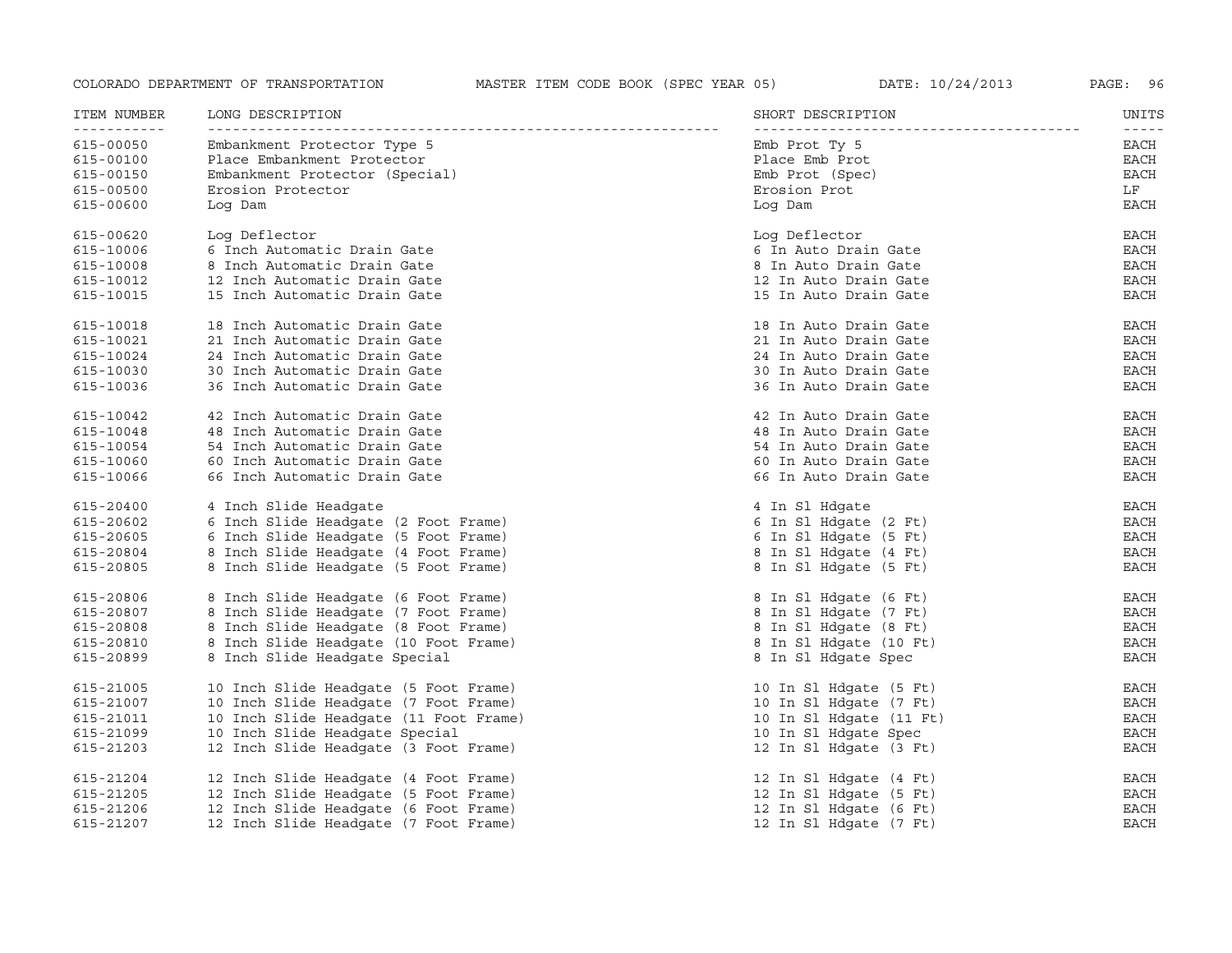| ITEM NUMBER<br>----------- | LONG DESCRIPTION                         | SHORT DESCRIPTION         | UNITS<br>$- - - - - -$ |
|----------------------------|------------------------------------------|---------------------------|------------------------|
| 615-21208                  | 12 Inch Slide Headgate (8 Foot Frame)    | 12 In Sl Hdqate (8 Ft)    | EACH                   |
| 615-21299                  | 12 Inch Slide Headgate Special           | 12 In Sl Hdgate Spec      | EACH                   |
| 615-21503                  | 15 Inch Slide Headgate (3 Foot Frame)    | 15 In Sl Hdqate (3 Ft)    | EACH                   |
| 615-21505                  | 15 Inch Slide Headgate (5 Foot Frame)    | 15 In Sl Hdgate (5 Ft)    | EACH                   |
| 615-21506                  | 15 Inch Slide Headgate (6 Foot Frame)    | 15 In Sl Hdgate (6 Ft)    | EACH                   |
| 615-21509                  | 15 Inch Slide Headgate (9 Foot Frame)    | 15 In Sl Hdgate (9 Ft)    | EACH                   |
| 615-21599                  | 15 Inch Slide Headgate Special           | 15 In Sl Hdgate Spec      | EACH                   |
| 615-21803                  | 18 Inch Slide Headgate (3 Foot Frame)    | 18 In Sl Hdgate (3 Ft)    | EACH                   |
| 615-21804                  | 18 Inch Slide Headgate (4 Foot Frame)    | 18 In Sl Hdgate (4 Ft)    | EACH                   |
| 615-21805                  | 18 Inch Slide Headgate (5 Foot Frame)    | 18 In Sl Hdgate (5 Ft)    | EACH                   |
| 615-21806                  | 18 Inch Slide Headgate (6 Foot Frame)    | 18 In Sl Hdgate (6 Ft)    | EACH                   |
| 615-21807                  | 18 Inch Slide Headgate (7 Foot Frame)    | 18 In Sl Hdgate (7 Ft)    | EACH                   |
| 615-21808                  | 18 Inch Slide Headgate (8 Foot Frame)    | 18 In Sl Hdqate (8 Ft)    | EACH                   |
| 615-21809                  | 18 Inch Slide Headgate (9 Foot Frame)    | 18 In Sl Hdqate (9 Ft)    | EACH                   |
| 615-21899                  | 18 Inch Slide Headgate Special           | 18 In Sl Hdqate Spec      | EACH                   |
| 615-22404                  | 24 Inch Slide Headgate (4 Foot Frame)    | 24 In Sl Hdqate (4 Ft)    | EACH                   |
| 615-22405                  | 24 Inch Slide Headgate (5 Foot Frame)    | 24 In Sl Hdgate (5 Ft)    | EACH                   |
| 615-22406                  | 24 Inch Slide Headgate (6 Foot Frame)    | 24 In Sl Hdgate (6 Ft)    | EACH                   |
| 615-22407                  | 24 Inch Slide Headgate (7 Foot Frame)    | 24 In Sl Hdgate (7 Ft)    | EACH                   |
| 615-22408                  | 24 Inch Slide Headgate (8 Foot Frame)    | 24 In Sl Hdgate (8 Ft)    | EACH                   |
| 615-22409                  | 24 Inch Slide Headgate (9 Foot Frame)    | 24 In Sl Hdgate (9 Ft)    | EACH                   |
| 615-22499                  | 24 Inch Slide Headgate Special           | 24 In Sl Hdgate Spec      | EACH                   |
| 615-23005                  | 30 Inch Slide Headgate (5 Foot Frame)    | 30 In Sl Hdgate (5 Ft)    | EACH                   |
| 615-23006                  | 30 Inch Slide Headgate (6 Foot Frame)    | 30 In Sl Hdgate (6 Ft)    | EACH                   |
| 615-23007                  | 30 Inch Slide Headgate (7 Foot Frame)    | 30 In Sl Hdgate (7 Ft)    | EACH                   |
| 615-23008                  | 30 Inch Slide Headgate (8 Foot Frame)    | 30 In Sl Hdqate (8 Ft)    | EACH                   |
| 615-23009                  | 30 Inch Slide Headqate (9 Foot Frame)    | 30 In Sl Hdqate (9 Ft)    | EACH                   |
| 615-23010                  | 30 Inch Slide Headgate (10 Foot Frame)   | 30 In Sl Hdqate (10 Ft)   | EACH                   |
| 615-23012                  | 30 Inch Slide Headgate (12 Foot Frame)   | 30 In Sl Hdqate (12 Ft)   | EACH                   |
| 615-23606                  | 36 Inch Slide Headgate (6 Foot Frame)    | 36 In Sl Hdgate (6 Ft)    | EACH                   |
| 615-23607                  | 36 Inch Slide Headgate (7 Foot Frame)    | 36 In Sl Hdgate (7 Ft)    | EACH                   |
| 615-23608                  | 36 Inch Slide Headgate (8 Foot Frame)    | 36 In Sl Hdgate (8 Ft)    | EACH                   |
| 615-23609                  | 36 Inch Slide Headgate (9 Foot Frame)    | 36 In Sl Hdgate (9 Ft)    | EACH                   |
| 615-23610                  | 36 Inch Slide Headgate (10 Foot Frame)   | 36 In Sl Hdgate (10 Ft)   | EACH                   |
| 615-23699                  | 36 Inch Slide Headgate Special           | 36 In Sl Hdgate Spec      | EACH                   |
| 615-24208                  | 42 Inch Slide Headgate (8 Foot Frame)    | 42 In Sl Hdgate (8 Ft)    | EACH                   |
| 615-24209                  | 42 Inch Slide Headgate (9 Foot Frame)    | 42 In Sl Hdgate (9 Ft)    | EACH                   |
| 615-25410                  | 54 Inch Slide Headqate (10 Foot Frame)   | 54 In Sl Hdqate (10 Ft)   | <b>EACH</b>            |
| 615-31504                  | 15x15 Inch Slide Headgate (4 Foot Frame) | 15x15 In Sl Hdqate (4 Ft) | EACH                   |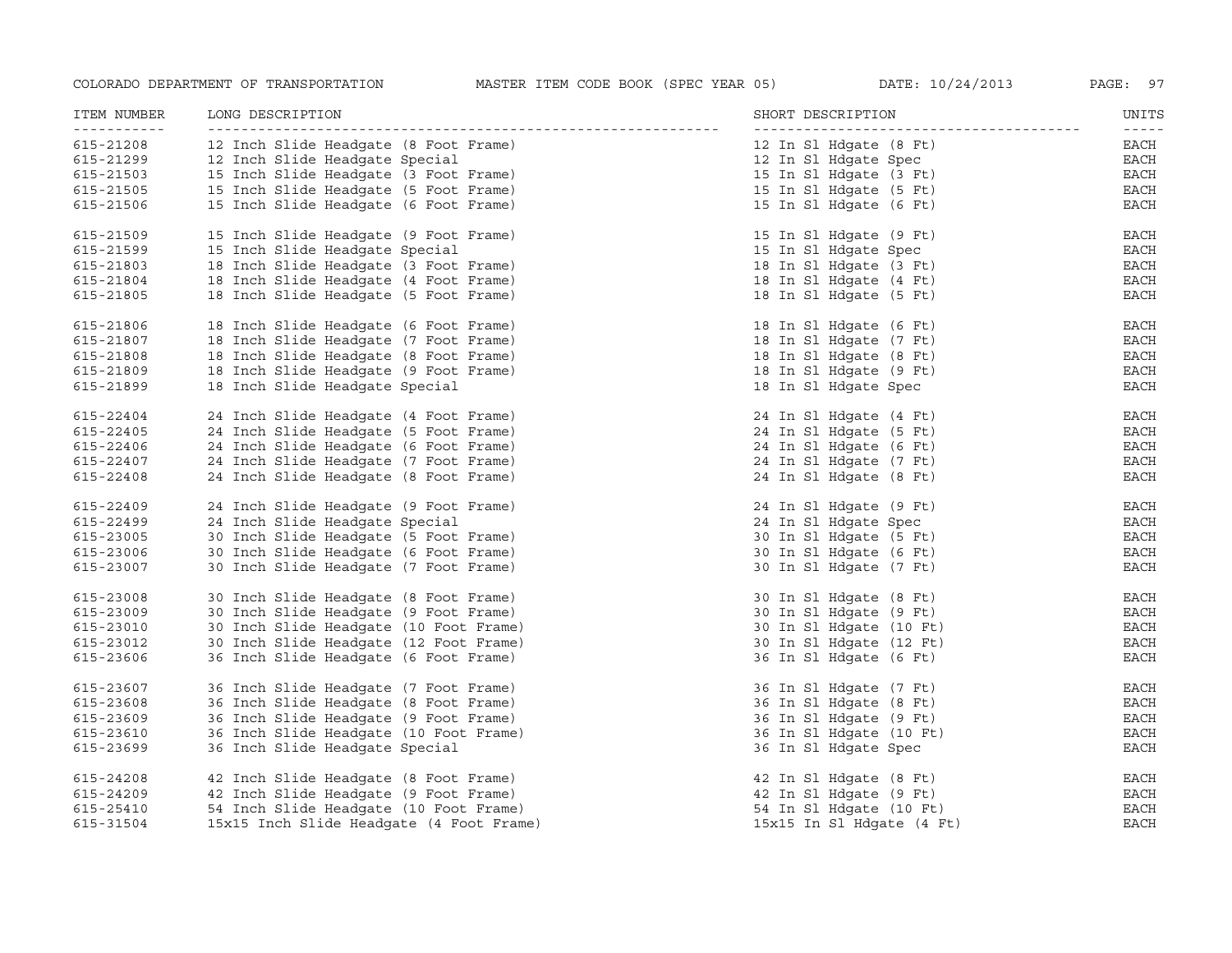| ITEM NUMBER<br>----------- | LONG DESCRIPTION                           | SHORT DESCRIPTION           | UNITS<br>$\frac{1}{2} \frac{1}{2} \frac{1}{2} \frac{1}{2} \frac{1}{2} \frac{1}{2} \frac{1}{2} \frac{1}{2} \frac{1}{2} \frac{1}{2} \frac{1}{2} \frac{1}{2} \frac{1}{2} \frac{1}{2} \frac{1}{2} \frac{1}{2} \frac{1}{2} \frac{1}{2} \frac{1}{2} \frac{1}{2} \frac{1}{2} \frac{1}{2} \frac{1}{2} \frac{1}{2} \frac{1}{2} \frac{1}{2} \frac{1}{2} \frac{1}{2} \frac{1}{2} \frac{1}{2} \frac{1}{2} \frac{$ |
|----------------------------|--------------------------------------------|-----------------------------|-------------------------------------------------------------------------------------------------------------------------------------------------------------------------------------------------------------------------------------------------------------------------------------------------------------------------------------------------------------------------------------------------------|
| 615-31804                  | 18x18 Inch Slide Headqate (4 Foot Frame)   | 18x18 In Sl Hdqate (4 Ft)   | EACH                                                                                                                                                                                                                                                                                                                                                                                                  |
| 615-31806                  | 18x18 Inch Slide Headqate (6 Foot Frame)   | 18x18 In Sl Hdqate (6 Ft)   | EACH                                                                                                                                                                                                                                                                                                                                                                                                  |
| 615-31807                  | 18x18 Inch Slide Headgate (7 Foot Frame)   | 18x18 In Sl Hdqate (7 Ft)   | EACH                                                                                                                                                                                                                                                                                                                                                                                                  |
| 615-32405                  | 24x24 Inch Slide Headgate (5 Foot Frame)   | $24x24$ In Sl Hdqate (5 Ft) | <b>EACH</b>                                                                                                                                                                                                                                                                                                                                                                                           |
| 615-32406                  | 24x24 Inch Slide Headgate (6 Foot Frame)   | 24x24 In Sl Hdgate (6 Ft)   | <b>EACH</b>                                                                                                                                                                                                                                                                                                                                                                                           |
| 615-32418                  | 24x18 Inch Slide Headgate                  | 24x18 In Sl Hdgate          | EACH                                                                                                                                                                                                                                                                                                                                                                                                  |
| 615-33018                  | 30x18 Inch Slide Headqate                  | 30x18 In Sl Hdqate          | EACH                                                                                                                                                                                                                                                                                                                                                                                                  |
| 615-33024                  | 30x24 Inch Slide Headgate                  | 30x24 In Sl Hdqate          | $_{\rm EACH}$                                                                                                                                                                                                                                                                                                                                                                                         |
| 615-33605                  | 36x36 Inch Slide Headgate (5 Foot Frame)   | 36x36 In Sl Hdqate (5 Ft)   | <b>EACH</b>                                                                                                                                                                                                                                                                                                                                                                                           |
| 615-34230                  | 42x30 Inch Slide Headgate                  | 42x30 In Sl Hdgate          | <b>EACH</b>                                                                                                                                                                                                                                                                                                                                                                                           |
| 615-34809                  | 48x48 Inch Slide Headgate (9 Foot Frame)   | 48x48 In Sl Hdgate (9 Ft)   | <b>EACH</b>                                                                                                                                                                                                                                                                                                                                                                                           |
| 615-34830                  | 48x30 Inch Slide Headqate                  | 48x30 In Slide Headqate     | EACH                                                                                                                                                                                                                                                                                                                                                                                                  |
| 615-36007                  | 60x36 Inch Slide Headgate (7 Foot Frame)   | 60x36 In Sl Hdqate (7 Ft)   | EACH                                                                                                                                                                                                                                                                                                                                                                                                  |
| 615-37209                  | 72x60 Inch Slide Headgate (9 Foot Frame)   | 72x60 In Sl Hdqate (9 Ft)   | <b>EACH</b>                                                                                                                                                                                                                                                                                                                                                                                           |
| 615-39210                  | 120x72 Inch Slide Headgate (10 Foot Frame) | 120x72 In Sl Hdgate (10 Ft) | <b>EACH</b>                                                                                                                                                                                                                                                                                                                                                                                           |
| 615-39900                  | Place Slide Headqate                       | Place Sl Hdqate             | EACH                                                                                                                                                                                                                                                                                                                                                                                                  |
| 615-41203                  | 12x3 Inch Cutthroat Measuring Flume        | 12x3 In Cutthroat Flume     | EACH                                                                                                                                                                                                                                                                                                                                                                                                  |
| 615-41208                  | 12x8 Inch Cutthroat Measuring Flume        | 12x8 In Cutthroat Flume     | EACH                                                                                                                                                                                                                                                                                                                                                                                                  |
| 615-50000                  | Parshall Measuring Flume                   | Parshall Flume              | <b>EACH</b>                                                                                                                                                                                                                                                                                                                                                                                           |
| 615-51503                  | 15x3 Inch Parshall Measuring Flume         | 15x3 In Parshall Flume      | EACH                                                                                                                                                                                                                                                                                                                                                                                                  |
| 615-51506                  | 15x6 Inch Parshall Measuring Flume         | 15x6 In Parshall Flume      | <b>EACH</b>                                                                                                                                                                                                                                                                                                                                                                                           |
| 615-51509                  | 15x9 Inch Parshall Measuring Flume         | 15x9 In Parshall Flume      | <b>EACH</b>                                                                                                                                                                                                                                                                                                                                                                                           |
| 615-51512                  | 15x12 Inch Parshall Measuring Flume        | 15x12 In Parshall Flume     | EACH                                                                                                                                                                                                                                                                                                                                                                                                  |
| 615-51812                  | 18x12 Inch Parshall Measuring Flume        | 18x12 In Parshall Flume     | EACH                                                                                                                                                                                                                                                                                                                                                                                                  |
| 615-51815                  | 18x15 Inch Parshall Measuring Flume        | 18x15 In Parshall Flume     | <b>EACH</b>                                                                                                                                                                                                                                                                                                                                                                                           |
| 615-51818                  | 18x18 Inch Parshall Measuring Flume        | 18x18 In Parshall Flume     | EACH                                                                                                                                                                                                                                                                                                                                                                                                  |
| 615-52412                  | 24x12 Inch Parshall Measuring Flume        | 24x12 In Parshall Flume     | <b>EACH</b>                                                                                                                                                                                                                                                                                                                                                                                           |
| 615-52418                  | 24x18 Inch Parshall Measuring Flume        | 24x18 In Parshall Flume     | $_{\rm EACH}$                                                                                                                                                                                                                                                                                                                                                                                         |
| 615-53630                  | 36x30 Inch Parshall Measuring Flume        | 36x30 In Parshall Flume     | <b>EACH</b>                                                                                                                                                                                                                                                                                                                                                                                           |
| 615-54830                  | 48x30 Inch Parshall Measuring Flume        | 48x30 In Parshall Flume     | <b>EACH</b>                                                                                                                                                                                                                                                                                                                                                                                           |
| 615-54836                  | 48x36 Inch Parshall Measuring Flume        | 48x36 In Parshall Flume     | <b>EACH</b>                                                                                                                                                                                                                                                                                                                                                                                           |
| 615-57236                  | 72x36 Inch Parshall Measuring Flume        | 72x36 In Parshall Flume     | EACH                                                                                                                                                                                                                                                                                                                                                                                                  |
| 615-59900                  | Place Parshall Measuring Flume             | Place Parshall Flume        | EACH                                                                                                                                                                                                                                                                                                                                                                                                  |
| 615-60000                  | Gatewell                                   | Gatewell                    | <b>EACH</b>                                                                                                                                                                                                                                                                                                                                                                                           |
| 615-65000                  | Precast Irrigation Structure               | Precast Irrig Str           | <b>EACH</b>                                                                                                                                                                                                                                                                                                                                                                                           |
| 615-65005                  | Irrigation Diversion Structure             | Irrig Diversion Str         | L S                                                                                                                                                                                                                                                                                                                                                                                                   |
| 615-70000                  | Metal Flume Structure                      | Metal Flume Str             | LF                                                                                                                                                                                                                                                                                                                                                                                                    |
| 615-80000                  | Stream Restoration                         | Stream Restoration          | L S                                                                                                                                                                                                                                                                                                                                                                                                   |
| 616-00120                  | 12 Inch Concrete Siphon Pipe               | 12 In Conc Siphon Pipe      | LF                                                                                                                                                                                                                                                                                                                                                                                                    |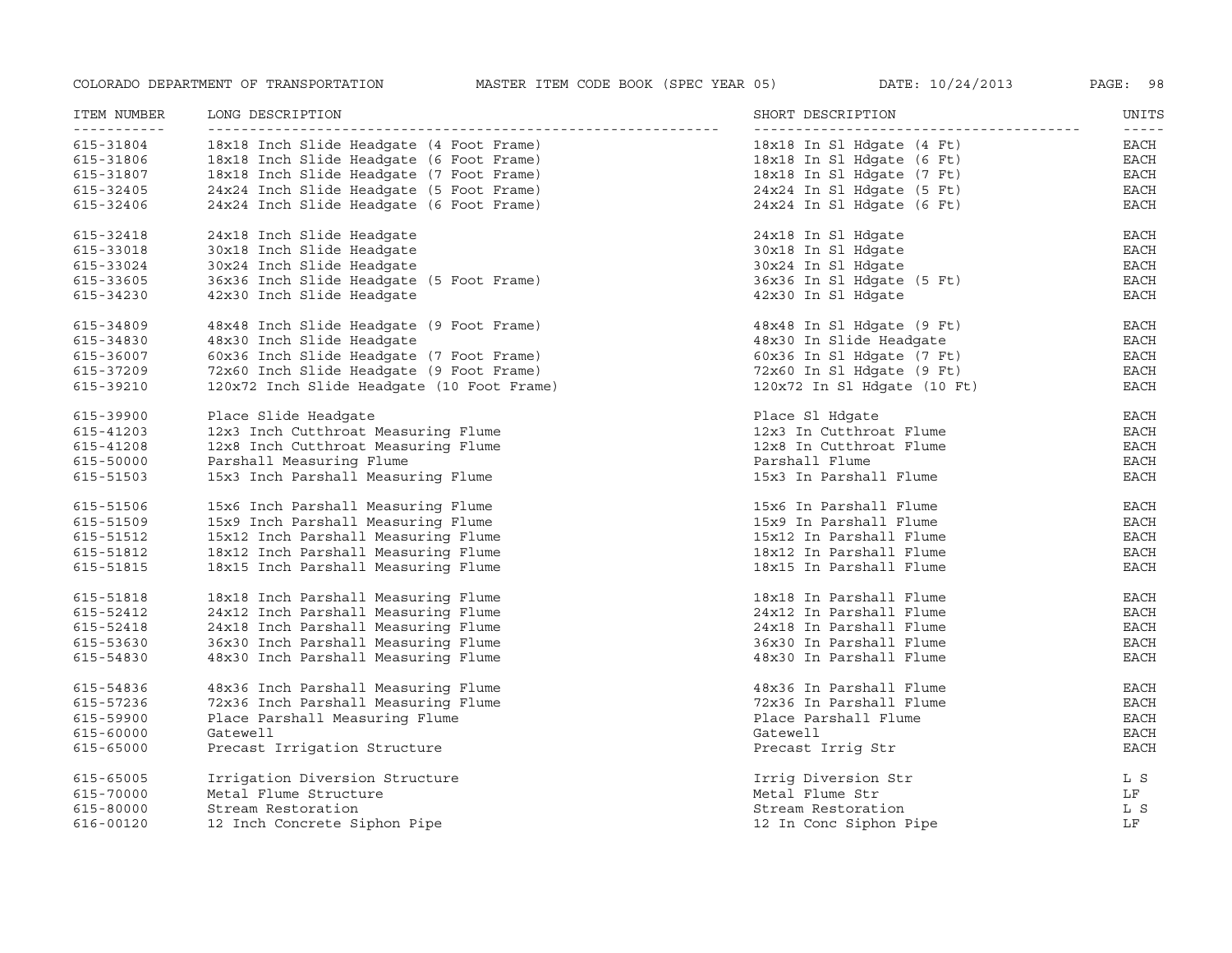| ITEM NUMBER<br>----------- | LONG DESCRIPTION                              | SHORT DESCRIPTION            | UNITS<br>$- - - - -$ |
|----------------------------|-----------------------------------------------|------------------------------|----------------------|
| 616-00150                  | 15 Inch Concrete Siphon Pipe                  | 15 In Conc Siphon Pipe       | LF                   |
| 616-00180                  | 18 Inch Concrete Siphon Pipe                  | 18 In Conc Siphon Pipe       | LF                   |
| 616-00210                  | 21 Inch Concrete Siphon Pipe                  | 21 In Conc Siphon Pipe       | LF                   |
| 616-00240                  | 24 Inch Concrete Siphon Pipe                  | 24 In Conc Siphon Pipe       | LF                   |
| 616-00300                  | 30 Inch Concrete Siphon Pipe                  | 30 In Conc Siphon Pipe       | LF                   |
| 616-00360                  | 36 Inch Concrete Siphon Pipe                  | 36 In Conc Siphon Pipe       | LF                   |
| 616-00420                  | 42 Inch Concrete Siphon Pipe                  | 42 In Conc Siphon Pipe       | LF                   |
| 616-00480                  | 48 Inch Concrete Siphon Pipe                  | 48 In Conc Siphon Pipe       | LF                   |
| 616-00600                  | 60 Inch Concrete Siphon Pipe                  | 60 In Conc Siphon Pipe       | LF                   |
| 616-10120                  | 12 Inch Aramid Fiber Bonded Steel Siphon Pipe | 12 In AFBSSP                 | LF                   |
| 616-10150                  | 15 Inch Aramid Fiber Bonded Steel Siphon Pipe | 15 In AFBSSP                 | LF                   |
| 616-10180                  | 18 Inch Aramid Fiber Bonded Steel Siphon Pipe | 18 In AFBSSP                 | LF                   |
| 616-10240                  | 24 Inch Aramid Fiber Bonded Steel Siphon Pipe | 24 In AFBSSP                 | LF                   |
| 616-10300                  | 30 Inch Aramid Fiber Bonded Steel Siphon Pipe | 30 In AFBSSP                 | LF                   |
| 616-10360                  | 36 Inch Aramid Fiber Bonded Steel Siphon Pipe | 36 In AFBSSP                 | LF                   |
| 616-10420                  | 42 Inch Aramid Fiber Bonded Steel Siphon Pipe | 42 In AFBSSP                 | LF                   |
| 616-10480                  | 48 Inch Aramid Fiber Bonded Steel Siphon Pipe | 48 In AFBSSP                 | LF                   |
| 616-10540                  | 54 Inch Aramid Fiber Bonded Steel Siphon Pipe | 54 In AFBSSP                 | LF                   |
| 616-10780                  | 78 Inch Aramid Fiber Bonded Steel Siphon Pipe | 78 In AFBSSP                 | LF                   |
| 616-10900                  | 90 Inch Aramid Fiber Bonded Steel Siphon Pipe | 90 In AFBSSP                 | LF                   |
| 616-20080                  | 8 Inch Bituminous Coated Steel Siphon Pipe    | 8 In BCSSP                   | LF                   |
| 616-20100                  | 10 Inch Bituminous Coated Steel Siphon Pipe   | 10 In BCSSP                  | LF                   |
| 616-20120                  | 12 Inch Bituminous Coated Steel Siphon Pipe   | 12 In BCSSP                  | LF                   |
| 616-20150                  | 15 Inch Bituminous Coated Steel Siphon Pipe   | 15 In BCSSP                  | LF                   |
| 616-20180                  | 18 Inch Bituminous Coated Steel Siphon Pipe   | 18 In BCSSP                  | LF                   |
| 616-20240                  | 24 Inch Bituminous Coated Steel Siphon Pipe   | 24 In BCSSP                  | LF                   |
| 616-20300                  | 30 Inch Bituminous Coated Steel Siphon Pipe   | 30 In BCSSP                  | LF                   |
| 616-20360                  | 36 Inch Bituminous Coated Steel Siphon Pipe   | 36 In BCSSP                  | LF                   |
| 616-20420                  | 42 Inch Bituminous Coated Steel Siphon Pipe   | 42 In BCSSP                  | LF                   |
| 616-20480                  | 48 Inch Bituminous Coated Steel Siphon Pipe   | 48 In BCSSP                  | LF                   |
| 616-20540                  | 54 Inch Bituminous Coated Steel Siphon Pipe   | 54 In BCSSP                  | LF                   |
| 616-21120                  | 12 Inch Welded Steel Siphon Pipe              | 12 In W Steel Siphon Pipe    | LF                   |
| 616-21160                  | 16 Inch Welded Steel Siphon Pipe              | 16 In W Steel Siphon Pipe    | LF                   |
| 616-21180                  | 18 Inch Welded Steel Siphon Pipe              | 18 In W Steel Siphon Pipe    | LF                   |
| 616-21240                  | 24 Inch Welded Steel Siphon Pipe              | 24 In W Steel Siphon Pipe    | LF                   |
| 616-22843                  | 84 Inch Steel Siphon Pipe (Install Only)      | Inst 84 In Steel Siphon Pipe | LF                   |
| 616-22845                  | 84 Inch Steel Siphon Pipe (Furnish Only)      | Furn 84 In Steel Siphon Pipe | LF                   |
| 616-23180                  | 18 Inch Plastic Siphon Pipe                   | 18 In Plastic Siphon Pipe    | LF                   |
| 616-23240                  | 24 Inch Plastic Siphon Pipe                   | 24 In Plastic Siphon Pipe    | LF                   |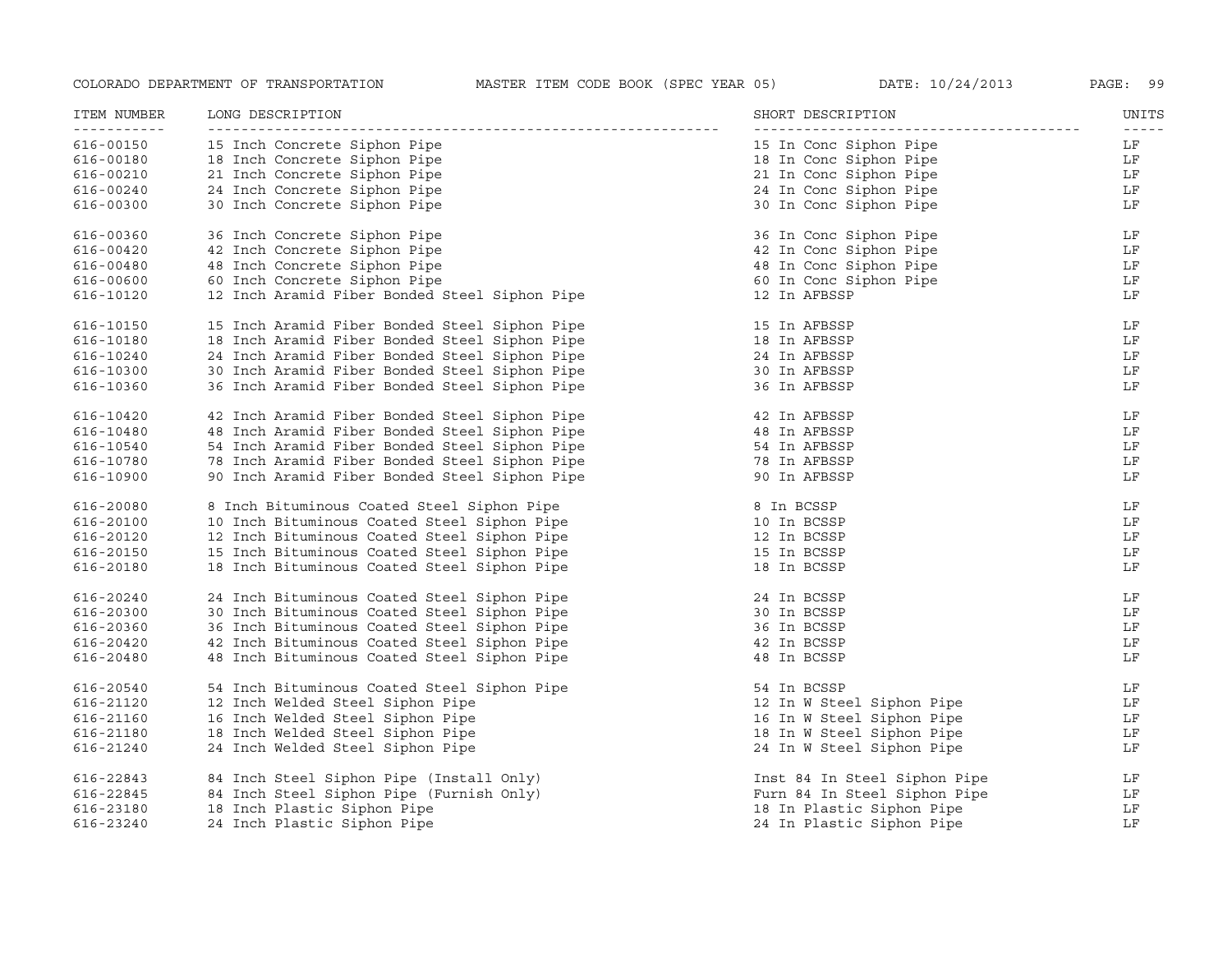| ITEM NUMBER | LONG DESCRIPTION                       | SHORT DESCRIPTION         | UNITS<br>$- - - - - -$ |
|-------------|----------------------------------------|---------------------------|------------------------|
| 616-29180   | 18 Inch Culvert Siphon Pipe            | 18 In Culvert Siphon Pipe | LF                     |
| 616-30012   | 12 Inch Trash Guard                    | 12 In Trash Guard         | EACH                   |
| 616-30015   | 15 Inch Trash Guard                    | 15 In Trash Guard         | <b>EACH</b>            |
| 616-30018   | 18 Inch Trash Guard                    | 18 In Trash Guard         | <b>EACH</b>            |
| 616-30021   | 21 Inch Trash Guard                    | 21 In Trash Guard         | EACH                   |
| 616-30024   | 24 Inch Trash Guard                    | 24 In Trash Guard         | <b>EACH</b>            |
| 616-30030   | 30 Inch Trash Guard                    | 30 In Trash Guard         | <b>EACH</b>            |
| 616-30036   | 36 Inch Trash Guard                    | 36 In Trash Guard         | <b>EACH</b>            |
| 616-30042   | 42 Inch Trash Guard                    | 42 In Trash Guard         | <b>EACH</b>            |
| 616-30048   | 48 Inch Trash Guard                    | 48 In Trash Guard         | <b>EACH</b>            |
| 616-30054   | 54 Inch Trash Guard                    | 54 In Trash Guard         | EACH                   |
| 616-30060   | 60 Inch Trash Guard                    | 60 In Trash Guard         | EACH                   |
| 616-30066   | 66 Inch Trash Guard                    | 66 In Trash Guard         | <b>EACH</b>            |
| 616-30078   | 78 Inch Trash Guard                    | 78 In Trash Guard         | <b>EACH</b>            |
| 616-30118   | 22x13 Inch Trash Guard                 | 22x13 In Trash Guard      | EACH                   |
| 616-30121   | 25x16 Inch Trash Guard                 | 25x16 In Trash Guard      | EACH                   |
| 616-30124   | 29x18 Inch Trash Guard                 | 29x18 In Trash Guard      | EACH                   |
| 616-30130   | 36x22 Inch Trash Guard                 | 36x22 In Trash Guard      | <b>EACH</b>            |
| 616-30136   | 43x27 Inch Trash Guard                 | 43x27 In Trash Guard      | <b>EACH</b>            |
| 616-30142   | 50x31 Inch Trash Guard                 | 50x31 In Trash Guard      | <b>EACH</b>            |
| 616-30148   | 58x36 Inch Trash Guard                 | 58x36 In Trash Guard      | EACH                   |
| 616-30154   | 65x40 Inch Trash Guard                 | 65x40 In Trash Guard      | EACH                   |
| 616-30160   | 72x44 Inch Trash Guard                 | 72x44 In Trash Guard      | EACH                   |
| 616-30499   | Trash Guard Special                    | Trash Guard Spec          | <b>EACH</b>            |
| 616-50024   | 3 Inch Valve and Valve Box             | 3 In Valve and Box        | <b>EACH</b>            |
| 616-50032   | 4 Inch Valve and Valve Box             | 4 In Valve and Box        | EACH                   |
| 616-50048   | 6 Inch Valve and Valve Box             | 6 In Valve and Box        | <b>EACH</b>            |
| 616-50064   | 8 Inch Valve and Valve Box             | 8 In Valve and Box        | <b>EACH</b>            |
| 616-50128   | 16 Inch Valve and Valve Box            | 16 In Valve and Box       | <b>EACH</b>            |
| 616-76193   | 24 Inch Butterfly Valve (Install Only) | Inst 24 In Btrfly Valve   | EACH                   |
| 618-00000   | Prestressing Steel Bar                 | Prestress Steel Bar       | LB                     |
| 618-00001   | Prestressing Steel Strand              | Prestress Steel Strand    | LB                     |
| 618-00002   | Prestressing Steel Strand              | Prestress Steel Strand    | MKFT                   |
| 618-00003   | Prestressing Steel                     | Prestress Steel           | MKFT                   |
| 618-00005   | Prestressing Steel Bar                 | Prestress Steel Bar       | MKFT                   |
| 618-00007   | Grout (Strand) (Duct)                  | Grout (Strand) (Duct)     | CF                     |
| 618-00142   | Prestressed Concrete I (BT42)          | Prestress Conc I (BT42)   | LF                     |
| 618-00154   | Prestressed Concrete I (BT54)          | Prestress Conc I (BT54)   | LF                     |
| 618-00163   | Prestressed Concrete I (BT63)          | Prestress Conc I (BT63)   | LF                     |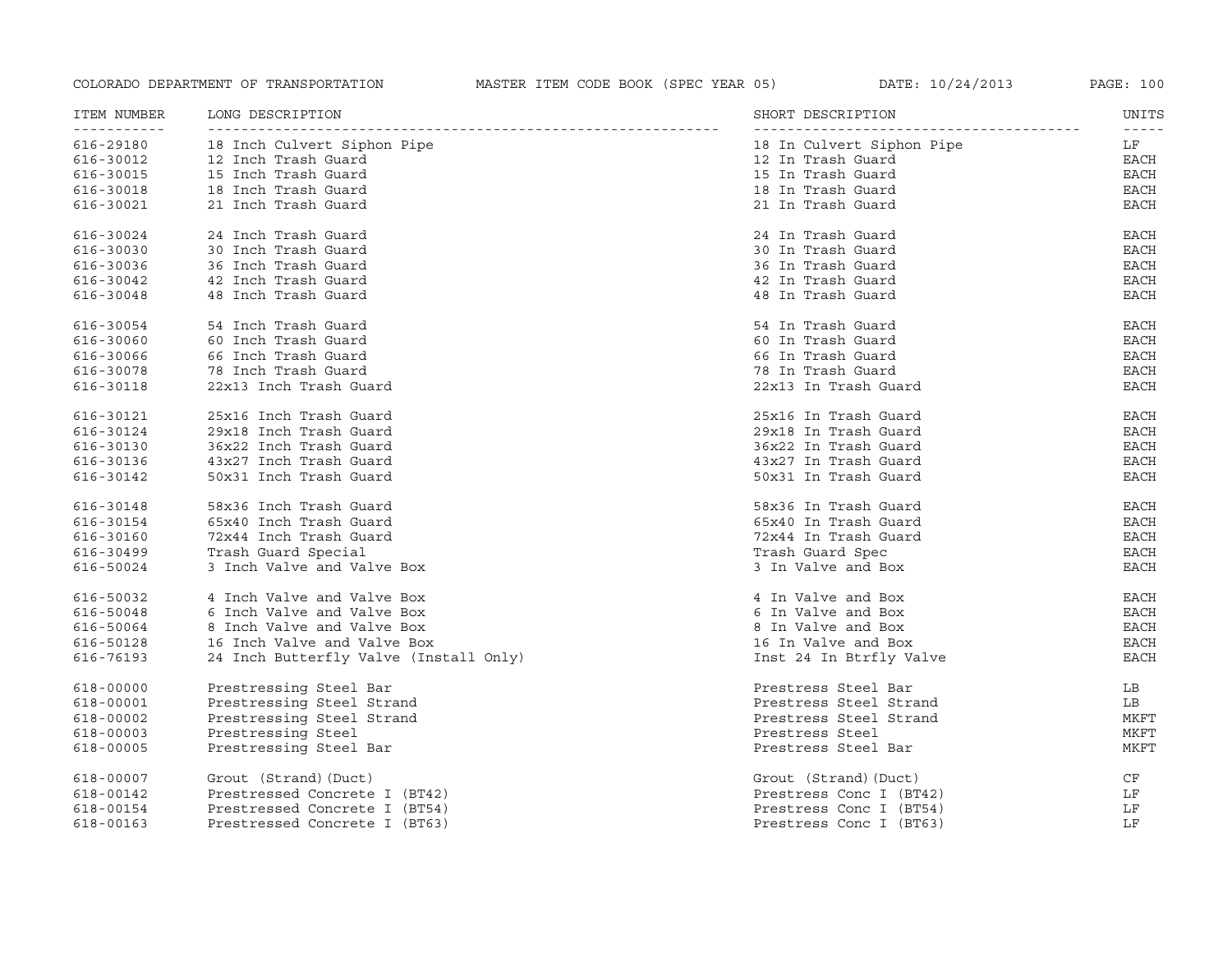| ITEM NUMBER<br><u> - - - - - - - - - - -</u> | LONG DESCRIPTION                                         | SHORT DESCRIPTION                        | UNITS       |
|----------------------------------------------|----------------------------------------------------------|------------------------------------------|-------------|
| 618-00172                                    | Prestressed Concrete I (BT72)                            | Prestress Conc I (BT72)                  | LF          |
| 618-00178                                    | Prestressed Concrete I (BT78)                            | Prestress Conc I (BT78)                  | LF          |
| 618-00184                                    | Prestressed Concrete I (BT84)                            | Prestress Conc I (BT84)                  | LF          |
| 618-00500                                    | Prestressed Concrete I (BT Variable)                     | Prestress Conc I (BT Variable)           | LF          |
| 618-00510                                    | Prestressed Concrete I (Special)                         | Prestress Conc I (Spec)                  | LF          |
| 618-01992                                    | Prestressed Concrete Box (Depth Less Than 32 Inches)     | Prestress Conc Box (Depth Less Than 32") | SF          |
| 618-01994                                    | Prestressed Concrete Box (Depth 32" Through 48")         | Prestress Conc Box (Depth 32" Thru 48")  | SF          |
| 618-01996                                    | Prestressed Concrete Box (Depth Greater Than 48 Inches)  | Prestress Conc Box (Depth Gr Than 48")   | SF          |
| 618-01997                                    | Prestressed Concrete Box (Special)                       | Prestress Conc Box (Spec)                | LF          |
| 618-01998                                    | Prestressed Concrete Box (Special)                       | Prestress Conc Box (Spec)                | SF          |
| 618-01999                                    | Prestressed Concrete Box (Special)                       | Prestress Conc Box (Spec)                | <b>EACH</b> |
| 618-02000                                    | Prestressed Concrete T                                   | Prestress Conc T                         | SF          |
| 618-02080                                    | Prestressed Concrete T (Special)                         | Prestress Conc T (Spec)                  | SF          |
| 618-03000                                    | Prestressed Concrete Double T                            | Prestress Conc TT                        | SF          |
| 618-03010                                    | Prestressed Concrete Double T (Special)                  | Prestress Conc TT (Spec)                 | SF          |
| 618-04001                                    | Precast Superstructure (Box Section)                     | Precast Superstr (Box)                   | SF          |
| 618-05001                                    | Place Prestressed Concrete Unit                          | Place Prestress Conc Unit                | EACH        |
| 618-05010                                    | Reset Prestressed Concrete Unit                          | Reset Prestress Conc Unit                | EACH        |
| 618-05025                                    | Prestressed Concrete Unit (Special)                      | Prestress Conc Unit (Spec)               | SF          |
| 618-05030                                    | Prestressed Concrete Unit (Special)                      | Prestress Conc Unit (Spec)               | LF          |
| 618-05035                                    | Prestressed Concrete Unit (Special)                      | Prestress Conc Unit (Spec)               | CF          |
| 618-06032                                    | Prestressed Concrete Slab (Depth Less Than 6 Inches)     | Prestress Conc Slab (Depth Less Than 6") | SF          |
| 618-06034                                    | Prestressed Concrete Slab (Depth 6" Through 13")         | Prestress Conc Slab (Depth 6" Thru 13")  | SF          |
| 618-06036                                    | Prestressed Concrete Slab (Depth Greater Than 13 Inches) | Prestress Conc Slab (Depth Gr Than 13")  | SF          |
| 618-06038                                    | Prestressed Concrete Slab (Special)                      | Prestress Conc Slab (Spec)               | SF          |
| 618-08900                                    | Ground Anchor                                            | Ground Anchor                            | LF          |
| 618-09000                                    | Post-Tensioning Bench Test                               | Post-Ten Bench Test                      | EACH        |
| 618-09010                                    | Post-Tensioning Dynamic Test                             | Post-Ten Dynamic Test                    | <b>EACH</b> |
| 618-09015                                    | Modify Post-Tensioning System                            | Mod Post-Ten Sys                         | <b>EACH</b> |
| 618-09020                                    | Prestressing Test                                        | Prestress Test                           | <b>EACH</b> |
| 618-09030                                    | Performance Test                                         | Performance Test                         | <b>EACH</b> |
| 618-09040                                    | Anchor Test                                              | Anchor Test                              | <b>EACH</b> |
| 618-09105                                    | Provide for Future Prestressing                          | Provide for Future Prestr                | LF          |
| 618-10000                                    | Precast Concrete U Girder (Pre-Tensioned)                | Precast Conc U Girder (Pre-Ten)          | LF          |
| 618-10048                                    | Precast Concrete U Girder (U48) (Pre-Tensioned)          | Precast Conc U Girder (U48) (Pre-Ten)    | LF          |
| 618-10054                                    | Precast Concrete U Girder (U54) (Pre-Tensioned)          | Precast Conc U Girder (U54) (Pre-Ten)    | LF          |
| 618-10060                                    | Precast Concrete U Girder (U60) (Pre-Tensioned)          | Precast Conc U Girder (U60) (Pre-Ten)    | LF          |
| 618-10072                                    | Precast Concrete U Girder (U72) (Pre-Tensioned)          | Precast Conc U Girder (U72) (Pre-Ten)    | LF          |
| 618-10084                                    | Precast Concrete U Girder (U84) (Pre-Tensioned)          | Precast Conc U Girder (U84) (Pre-Ten)    | LF          |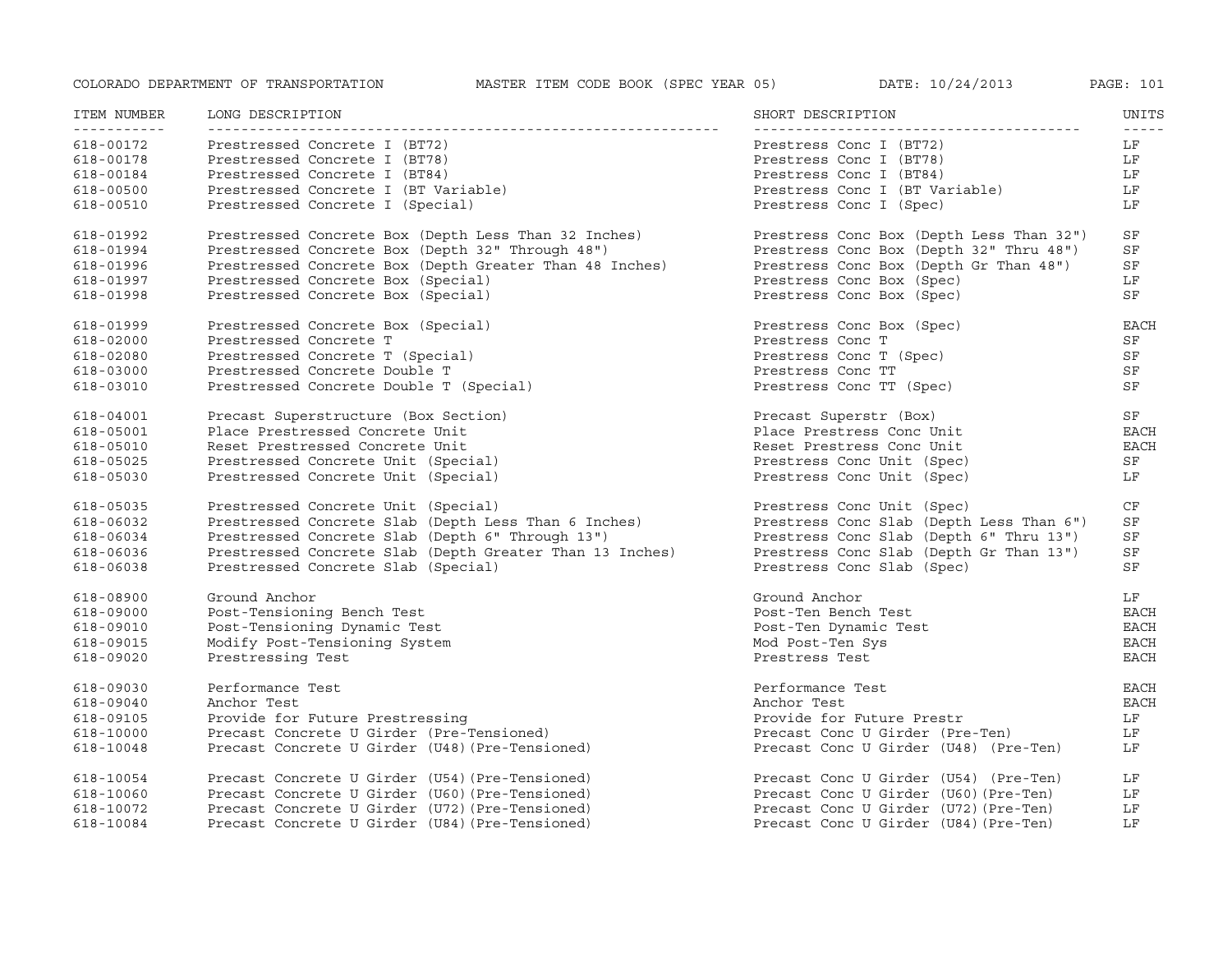| ITEM NUMBER<br>----------- | LONG DESCRIPTION                                             | SHORT DESCRIPTION                         | UNITS<br>$\frac{1}{2}$ |
|----------------------------|--------------------------------------------------------------|-------------------------------------------|------------------------|
| 618-10096                  | Precast Concrete U Girder (U96) (Pre-Tensioned)              | Precast Conc U Girder (U96) (Pre-Ten)     | LF                     |
| 618-10100                  | Precast Concrete U Girder (Post-Tensioned)                   | Precast Conc U Girder (Post-Ten)          | LF                     |
| 618-10200                  | Precast Concrete U Girder (Pre-Tensioned and Post-Tensioned) | Precast Conc U Girder (Pre and Post-Ten)  | LF                     |
| 618-10300                  | Precast Concrete U Girder (Special)                          | Precast Conc U Girder (Spec)              | LF                     |
| 618-10370                  | Precast Concrete U Girder (U70) (Curved with Top Slab)       | Precast Conc U Girder (U70) (Curved w/TS) | LF                     |
| 618-10372                  | Precast Concrete U Girder (U72) (Curved)                     | Precast Concrete U Girder (U72) (Curved)  | LF                     |
| 618-10384                  | Precast Concrete U Girder (U84) (Curved)                     | Precast Concrete U Girder (U84) (Curved)  | LF                     |
| 618-10396                  | Precast Concrete U Girder (U96) (Curved)                     | Precast Concrete U Girder (U96) (Curved)  | LF                     |
| 618-11052                  | Ridestop Building (Temporary)                                | Ridestop Bldg (Temp)                      | <b>EACH</b>            |
| 618-20002                  | Prestressing (Fiber Reinforced Plastic)                      | Prestressing (FRP)                        | <b>MKFT</b>            |
| 618-30000                  | Move Bridge                                                  | Move Bridge                               | L S                    |
| 619-00000                  | Water Meter and Vault                                        | Water Meter and Vault                     | EACH                   |
| 619-00001                  | Water Meter                                                  | Water Meter                               | EACH                   |
| 619-00002                  | Water Service                                                | Water Service                             | EACH                   |
| 619-00003                  | Water Meter and Vault (Furnish Only)                         | Furn Water Meter and Vault                | EACH                   |
| 619-00005                  | Water Line                                                   | Water Line                                | L S                    |
| 619-00007                  | Connect To Existing Waterline                                | Connect To Existing Waterline             | <b>EACH</b>            |
| 619-00008                  | 12 Inch Waterline (Fittings)                                 | 12 In Waterline (Fittings)                | EACH                   |
| 619-00010                  | Water Line (Special)                                         | Water Line (Spec)                         | L S                    |
| 619-00013                  | 3 Inch Cured-In-Place-Pipe Waterline                         | 3 In CIPP Waterline                       | LF                     |
| 619-00018                  | 8 Inch Cured-In-Place-Pipe Waterline                         | 8 In CIPP Waterline                       | LF                     |
| 619-00020                  | 2 Inch Cast Iron Pipe                                        | 2 In Cast Iron Pipe                       | LF                     |
| 619-00030                  | 3 Inch Cast Iron Pipe                                        | 3 In Cast Iron Pipe                       | LF                     |
| 619-00040                  | 4 Inch Cast Iron Pipe                                        | 4 In Cast Iron Pipe                       | LF                     |
| 619-00060                  | 6 Inch Cast Iron Pipe                                        | 6 In Cast Iron Pipe                       | LF                     |
| 619-00067                  | 6 Inch Cast Iron Pipe (Jacked)                               | 6 In Cast Iron Pipe (Jacked)              | LF                     |
| 619-00080                  | 8 Inch Cast Iron Pipe                                        | 8 In Cast Iron Pipe                       | LF                     |
| 619-00100                  | 10 Inch Cast Iron Pipe                                       | 10 In Cast Iron Pipe                      | LF                     |
| 619-00120                  | 12 Inch Cast Iron Pipe                                       | 12 In Cast Iron Pipe                      | LF                     |
| 619-00160                  | 16 Inch Cast Iron Pipe                                       | 16 In Cast Iron Pipe                      | LF                     |
| 619-00360                  | 36 Inch Cast Iron Pipe                                       | 36 In Cast Iron Pipe                      | LF                     |
| 619-03060                  | Place 6 Inch Cast Iron Pipe                                  | Place 6 In Cast Iron Pipe                 | LF                     |
| 619-03100                  | Place 10 Inch Cast Iron Pipe                                 | Place 10 In Cast Iron Pipe                | LF                     |
| 619-06030                  | 3 Inch Ductile Iron Pipe                                     | 3 In Duct Iron Pipe                       | LF                     |
| 619-06040                  | 4 Inch Ductile Iron Pipe                                     | 4 In Duct Iron Pipe                       | LF                     |
| 619-06060                  | 6 Inch Ductile Iron Pipe                                     | 6 In Duct Iron Pipe                       | LF                     |
| 619-06080                  | 8 Inch Ductile Iron Pipe                                     | 8 In Duct Iron Pipe                       | LF                     |
| 619-06090                  | 8 Inch Ductile Iron Pipe (Fittings)                          | 8 In Duct Iron Pipe (Fit)                 | <b>EACH</b>            |
| 619-06100                  | 10 Inch Ductile Iron Pipe                                    | 10 In Duct Iron Pipe                      | LF                     |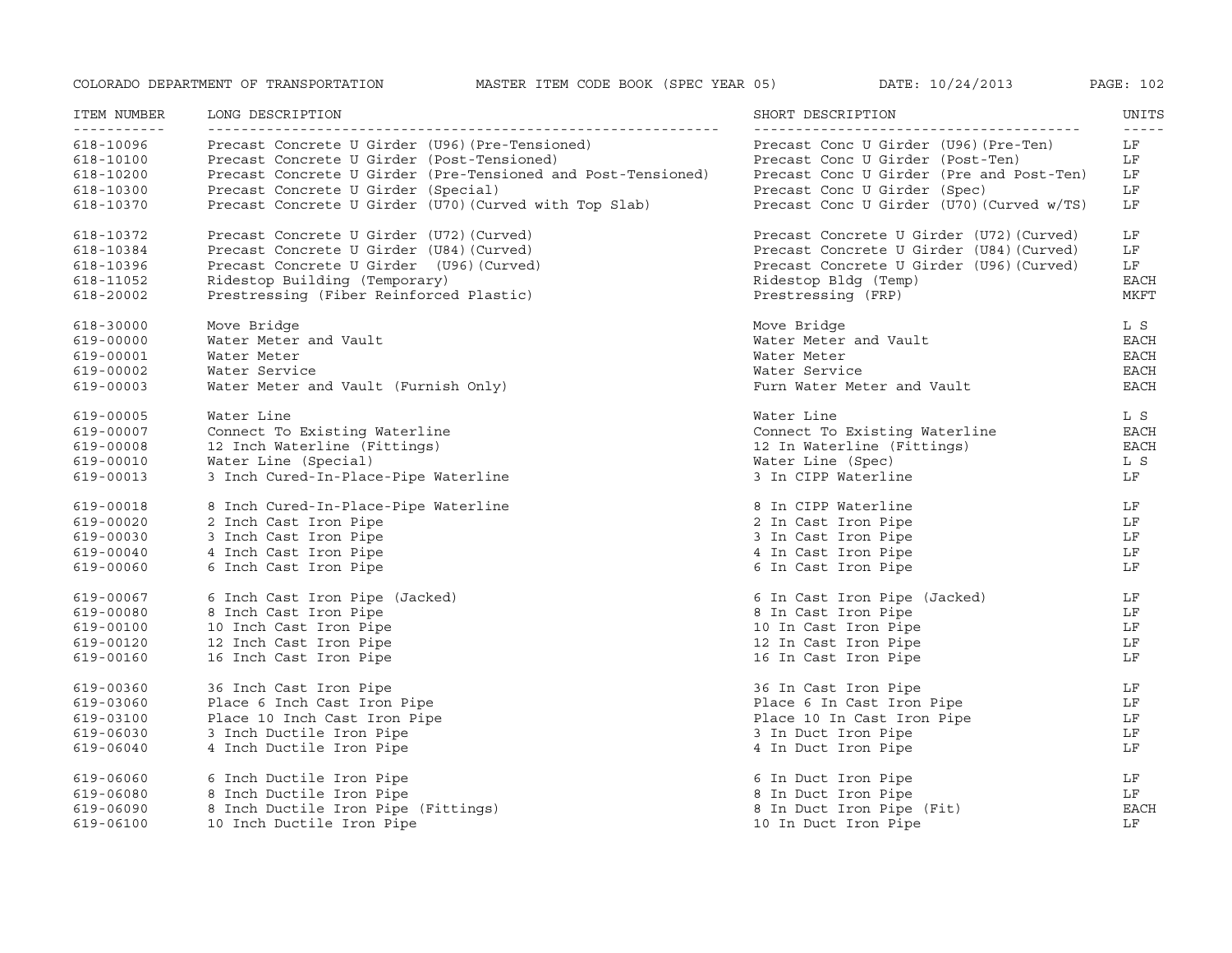| ITEM NUMBER              | LONG DESCRIPTION                         | SHORT DESCRIPTION               | UNITS               |
|--------------------------|------------------------------------------|---------------------------------|---------------------|
| -----------<br>619-06110 | 10 Inch Ductile Iron Pipe (Preinsulated) | 10 In Duct Iron Pipe (Preinsul) | $- - - - - -$<br>LF |
| 619-06120                | 12 Inch Ductile Iron Pipe                | 12 In Duct Iron Pipe            | LF                  |
| 619-06125                | 12-Inch Ductile Iron Pipe (Preinsulated) | 12-In Duct Iron Pipe (Preinsul) | LF                  |
| 619-06140                | 14 Inch Ductile Iron Pipe                | 14 In Duct Iron Pipe            | LF                  |
| 619-06160                | 16 Inch Ductile Iron Pipe                | 16 In Duct Iron Pipe            | LF                  |
| 619-06161                | 16 Inch Ductile Iron Pipe (Auger Bored)  | 16 In Duct Iron Pipe (AB)       | LF                  |
| 619-06180                | 18 Inch Ductile Iron Pipe                | 18 In Duct Iron Pipe            | LF                  |
| 619-06200                | 20 Inch Ductile Iron Pipe                | 20 In Duct Iron Pipe            | LF                  |
| 619-06210                | 21 Inch Ductile Iron Pipe                | 21 In Duct Iron Pipe            | LF                  |
| 619-06240                | 24 Inch Ductile Iron Pipe                | 24 In Duct Iron Pipe            | LF                  |
| 619-06300                | 30 Inch Ductile Iron Pipe                | 30 In Duct Iron Pipe            | LF                  |
| 619-06360                | 36 Inch Ductile Iron Pipe                | 36 In Duct Iron Pipe            | LF                  |
| 619-07060                | Place 6 Inch Ductile Iron Pipe           | Place 6 In Duct Iron Pipe       | LF                  |
| 619-07080                | Place 8 Inch Ductile Iron Pipe           | Place 8 In Duct Iron Pipe       | LF                  |
| 619-07100                | Place 10 Inch Ductile Iron Pipe          | Place 10 In Duct Iron Pipe      | LF                  |
| 619-07120                | Place 12 Inch Ductile Iron Pipe          | Place 12 In Duct Iron Pipe      | LF                  |
| 619-07160                | Place 16 Inch Ductile Iron Pipe          | Place 16 In Duct Iron Pipe      | LF                  |
| 619-07200                | Place 20 Inch Ductile Iron Pipe          | Place 20 In Duct Iron Pipe      | LF                  |
| 619-07360                | Place 36 Inch Ductile Iron Pipe          | Place 36 In Duct Iron Pipe      | LF                  |
| 619-10000                | Temporary Water Line                     | Temp Water Line                 | LF                  |
| 619-10020                | 2 Inch Welded Steel Pipe                 | 2 In Weld Steel Pipe            | LF                  |
| 619-10027                | 2 Inch Welded Steel Pipe (Jacked)        | 2 In Weld Steel Pipe (J)        | LF                  |
| 619-10040                | 4 Inch Welded Steel Pipe                 | 4 In Weld Steel Pipe            | LF                  |
| 619-10047                | 4 Inch Welded Steel Pipe (Jacked)        | 4 In Weld Steel Pipe (J)        | LF                  |
| 619-10060                | 6 Inch Welded Steel Pipe                 | 6 In Weld Steel Pipe            | LF                  |
| 619-10067                | 6 Inch Welded Steel Pipe (Jacked)        | 6 In Weld Steel Pipe (J)        | LF                  |
| 619-10080                | 8 Inch Welded Steel Pipe                 | 8 In Weld Steel Pipe            | LF                  |
| 619-10087                | 8 Inch Welded Steel Pipe (Jacked)        | 8 In Weld Steel Pipe (J)        | LF                  |
| 619-10100                | 10 Inch Welded Steel Pipe                | 10 In Weld Steel Pipe           | LF                  |
| 619-10120                | 12 Inch Welded Steel Pipe                | 12 In Weld Steel Pipe           | LF                  |
| 619-10127                | 12 Inch Welded Steel Pipe (Jacked)       | 12 In Weld Steel Pipe (J)       | LF                  |
| 619-10140                | 14 Inch Welded Steel Pipe                | 14 In Weld Steel Pipe           | LF                  |
| 619-10160                | 16 Inch Welded Steel Pipe                | 16 In Weld Steel Pipe           | LF                  |
| 619-10161                | 16 Inch Welded Steel Pipe (Install Only) | Inst 16 In Weld Steel Pipe      | LF                  |
| 619-10167                | 16 Inch Welded Steel Pipe (Jacked)       | 16 In Weld Steel Pipe (J)       | LF                  |
| 619-10180                | 18 Inch Welded Steel Pipe                | 18 In Weld Steel Pipe           | LF                  |
| 619-10187                | 18 Inch Welded Steel Pipe (Jacked)       | 18 In Weld Steel Pipe (J)       | LF                  |
| 619-10200                | 20 Inch Welded Steel Pipe                | 20 In Weld Steel Pipe           | LF                  |
| 619-10201                | 20 Inch Welded Steel Pipe (Special)      | 20 In Welded Steel Pipe (Spec.) | LF                  |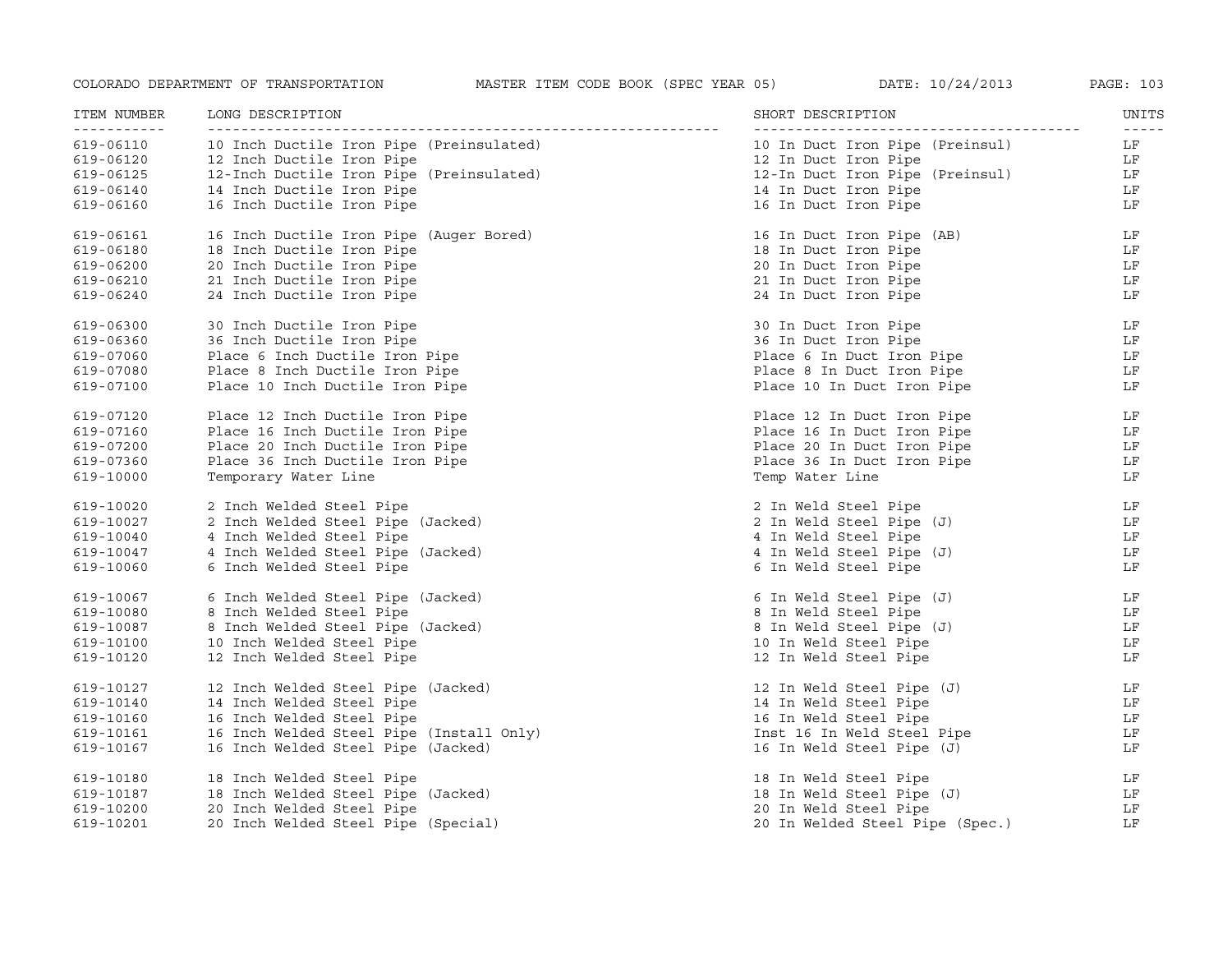| ITEM NUMBER<br>----------- | LONG DESCRIPTION                                                                                                                         | SHORT DESCRIPTION                                                                                                                             | UNITS                  |
|----------------------------|------------------------------------------------------------------------------------------------------------------------------------------|-----------------------------------------------------------------------------------------------------------------------------------------------|------------------------|
| 619-10207                  | 20 Inch Welded Steel Pipe (Jacked)                                                                                                       | 20 In Weld Steel Pipe (J)                                                                                                                     | LF                     |
| 619-10220                  |                                                                                                                                          | 22 In Weld Steel Pipe                                                                                                                         | LF                     |
| 619-10227                  |                                                                                                                                          | 22 In Weld Steel Pipe (J)                                                                                                                     | LF                     |
| 619-10240                  |                                                                                                                                          | 24 In Weld Steel Pipe                                                                                                                         | LF                     |
| 619-10241                  | 22 Inch Welded Steel Pipe<br>22 Inch Welded Steel Pipe<br>22 Inch Welded Steel Pipe (Jacked)<br>24 Inch Welded Steel Pipe (Install Only) | 24 In Weld Steel Pipe (IO)                                                                                                                    | EACH                   |
| 619-10247                  | 24 Inch Welded Steel Pipe (Jacked)                                                                                                       | 24 In Weld Steel Pipe (J)                                                                                                                     | LF                     |
| 619-10270                  | 27 Inch Welded Steel Pipe                                                                                                                | 27 In Weld Steel Pipe                                                                                                                         | LF                     |
| 619-10277                  | 27 Inch Welded Steel Pipe (Jacked)                                                                                                       | 27 In Weld Steel Pipe (J)                                                                                                                     | LF                     |
| 619-10300                  | 30 Inch Welded Steel Pipe                                                                                                                | 30 In Weld Steel Pipe                                                                                                                         | LF                     |
| 619-10307                  | 30 Inch Welded Steel Pipe (Jacked)                                                                                                       | 30 In Weld Steel Pipe (J)                                                                                                                     | LF                     |
| 619-10310                  | 32 Inch Welded Steel Pipe                                                                                                                | 32 In Weld Steel Pipe                                                                                                                         | LF                     |
| 619-10360                  | 36 Inch Welded Steel Pipe                                                                                                                |                                                                                                                                               | LF                     |
| 619-10367                  | 36 Inch Welded Steel Pipe<br>36 Inch Welded Steel Pipe (Jacked)<br>36 Inch Welded Steel Pipe (Jacked) (Install Only)                     | 36 In Weld Steel Pipe<br>36 In Weld Steel Pipe (J)<br>36 In Weld Steel Pipe (J) (IO)                                                          | LF                     |
| 619-10368                  |                                                                                                                                          |                                                                                                                                               | LF                     |
| 619-10400                  | 40 Inch Welded Steel Pipe                                                                                                                | 40 In Weld Steel Pipe                                                                                                                         | LF                     |
| 619-10420                  | 42 Inch Welded Steel Pipe                                                                                                                | 42 In Weld Steel Pipe<br>42 In Weld Steel Pipe (S L)                                                                                          | LF                     |
| 619-10423                  | 42 Inch Welded Steel Pipe (Slip Lined)                                                                                                   |                                                                                                                                               | LF                     |
| 619-10425                  | 42 Inch Welded Steel Pipe (Special)                                                                                                      | 42 In Weld Steel Pipe (Spec)<br>42 In Weld Steel Pipe (J)                                                                                     | LF                     |
| 619-10427                  | 42 Inch Welded Steel Pipe (Jacked)                                                                                                       | 42 In Weld Steel Pipe (J)                                                                                                                     | LF                     |
| 619-10480                  | 48 Inch Welded Steel Pipe                                                                                                                | 48 In Weld Steel Pipe                                                                                                                         | LF                     |
| 619-10481                  | 48 Inch Welded Steel Pipe (Install Only)                                                                                                 | Inst 48 In Weld Steel Pipe<br>48 In Weld Steel Pipe (J)<br>54 In Weld Steel Pipe (Spec)<br>54 In Weld Steel Pipe (J)<br>60 In Weld Steel Pipe | LF                     |
| 619-10487                  | 48 Inch Welded Steel Pipe (Jacked)                                                                                                       |                                                                                                                                               | LF                     |
| 619-10545                  | 54 Inch Welded Steel Pipe (Special)                                                                                                      |                                                                                                                                               | LF                     |
| 619-10547                  | 54 Inch Welded Steel Pipe (Jacked)                                                                                                       |                                                                                                                                               | LF                     |
| 619-10600                  | 60 Inch Welded Steel Pipe                                                                                                                | 60 In Weld Steel Pipe                                                                                                                         | LF                     |
| 619-10607                  | 60 Inch Welded Steel Pipe (Jacked)                                                                                                       | 60 In Wed Steel Pipe (J)                                                                                                                      | LF                     |
| 619-10640                  | 64 Inch Welded Steel Pipe                                                                                                                | 64 In Weld Steel Pipe                                                                                                                         | LF                     |
| 619-10660                  | 66 Inch Welded Steel Pipe                                                                                                                | 66 In Weld Steel Pipe                                                                                                                         | LF                     |
| 619-10665                  | 66 Inch Welded Steel Pipe (Jacked)                                                                                                       | 66 In Weld Steel Pipe (J)                                                                                                                     | LF                     |
| 619-10720                  | 72 Inch Welded Steel Pipe                                                                                                                | 72 In Weld Steel Pipe                                                                                                                         | LF                     |
| 619-10727                  | 72 Inch Welded Steel Pipe (Jacked)                                                                                                       | 72 In Weld Steel Pipe (J)<br>72 In Weld Steel Pipe (J) (IO)                                                                                   | LF                     |
| 619-10728                  | 72 Inch Welded Steel Pipe (Jacked) (Install Only)                                                                                        |                                                                                                                                               | LF                     |
| 619-10730                  | 78 Inch Welded Steel Pipe (Jacked) (Install Only)                                                                                        | 78 In Weld Steel Pipe (J) (IO)                                                                                                                | LF                     |
| 619-10847                  | 84 Inch Welded Steel Pipe (Jacked)                                                                                                       | 84 In Weld Steel Pipe (J)                                                                                                                     | LF                     |
| 619-10900                  | 90 Inch Welded Steel Pipe                                                                                                                | 90 In Weld Steel Pipe                                                                                                                         | LF                     |
| 619-11085                  | 108 Inch Welded Steel Pipe (Special)                                                                                                     | 108 In Weld Steel Pipe (Spec)                                                                                                                 | $\mathbf{L}\mathbf{F}$ |
| 619-11087                  | 108 Inch Welded Steel Pipe (Jacked)                                                                                                      | 108 In Weld Steel Pipe (J)                                                                                                                    | LF                     |
| 619-11120                  | Place 12 Inch Welded Steel Pipe                                                                                                          | Place 12 In Weld Steel Pipe                                                                                                                   | LF                     |
| 619-11160                  | Place 16 Inch Welded Steel Pipe                                                                                                          | Pl 16 In Weld Steel Pipe                                                                                                                      | LF                     |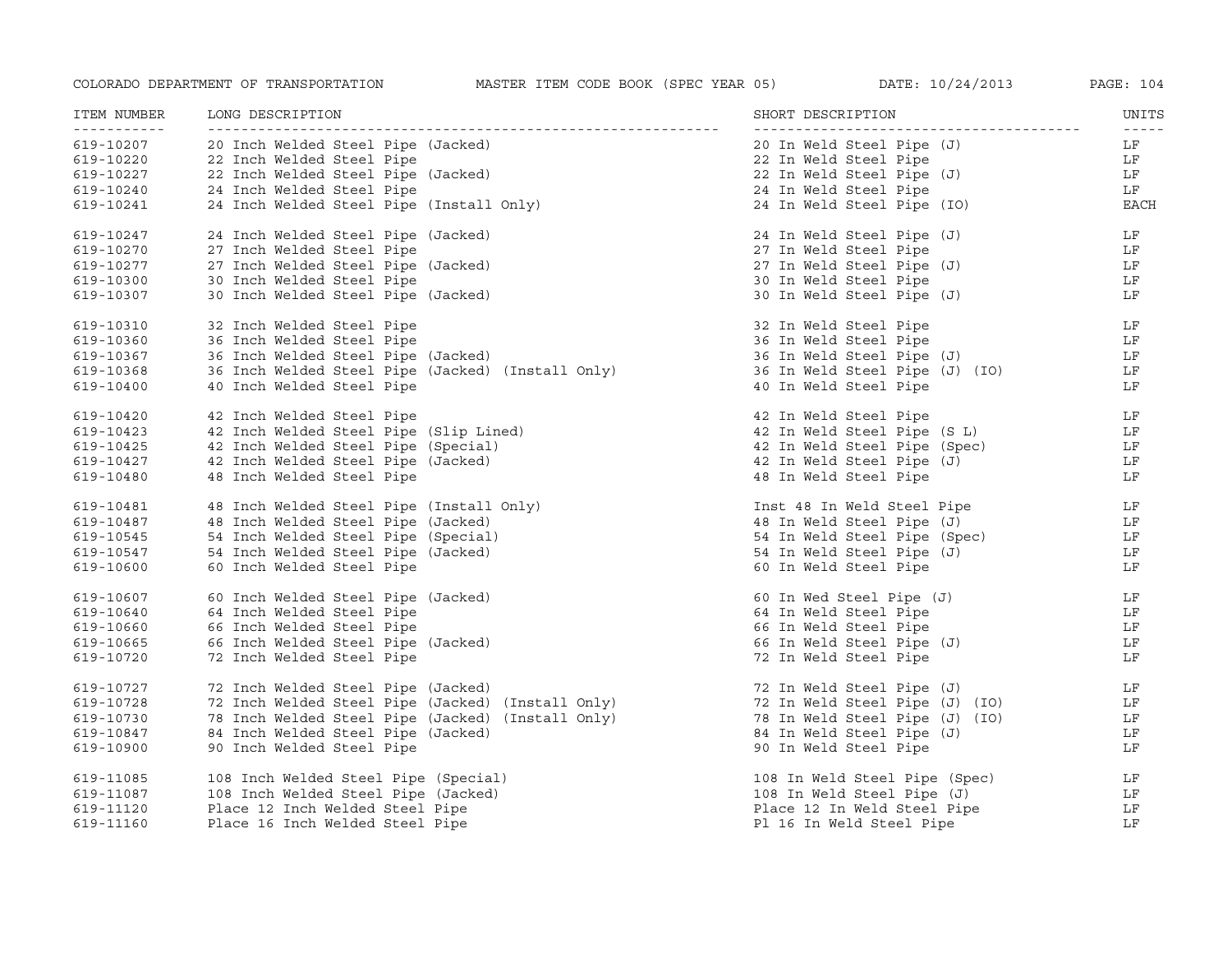| ITEM NUMBER                        | LONG DESCRIPTION                     | SHORT DESCRIPTION           | UNITS |
|------------------------------------|--------------------------------------|-----------------------------|-------|
| - - - - - - - - - - -<br>619-11200 | Place 20 Inch Welded Steel Pipe      | Place 20 In Weld Steel Pipe | LF    |
| 619-11240                          | Place 24 Inch Welded Steel Pipe      | Place 24 In Weld Steel Pipe | LF    |
| 619-11300                          | Place 30 Inch Welded Steel Pipe      | Place 30 In Weld Steel Pipe | LF    |
| 619-12040                          | 4 Inch Water Well Pipe               | 4 In Water Well Pipe        | LF    |
| 619-21270                          | 27 Inch Water Transmission Line      | 27 In Water Trans Line      | LF    |
| 619-21300                          | 30 Inch Water Transmission Line      | 30 In Water Trans Line      | LF    |
| 619-21360                          | 36 Inch Water Transmission Line      | 36 In Water Trans Line      | LF    |
| 619-30000                          | 60 Inch Internal Joint Seals         | 60 In Internal Joint Seals  | EACH  |
| 619-30040                          | 1/2 Inch Galvanized Pipe             | 1/2 In Galv Pipe            | LF    |
| 619-30060                          | 3/4 Inch Galvanized Pipe             | 3/4 In Galv Pipe            | LF    |
| 619-30080                          | 1 Inch Galvanized Pipe               | 1 In Galv Pipe              | LF    |
| 619-30100                          | 1-1/4 Inch Galvanized Pipe           | $1-1/4$ In Galv Pipe        | LF    |
| 619-30120                          | 1-1/2 Inch Galvanized Pipe           | $1-1/2$ In Galv Pipe        | LF    |
| 619-30160                          | 2 Inch Galvanized Pipe               | 2 In Galv Pipe              | LF    |
| 619-30200                          | 2-1/2 Inch Galvanized Pipe           | $2-1/2$ In Galv Pipe        | LF    |
| 619-30240                          | 3 Inch Galvanized Pipe               | 3 In Galv Pipe              | LF    |
| 619-30320                          | 4 Inch Galvanized Pipe               | 4 In Galv Pipe              | LF    |
| 619-30480                          | 6 Inch Galvanized Pipe               | 6 In Galv Pipe              | LF    |
| 619-30481                          | 1 Inch Black Steel Pipe              | 1 In Blk Steel Pipe         | LF    |
| 619-30482                          | 1-1/4 Inch Black Steel Pipe          | 1-1/4 In Blk Steel Pipe     | LF    |
| 619-30485                          | 6 Inch Black Steel Pipe              | 6 In Blk Steel Pipe         | LF    |
| 619-30640                          | 8 Inch Galvanized Pipe               | 8 In Galv Pipe              | LF    |
| 619-30800                          | 10 Inch Galvanized Pipe              | 10 In Galv Pipe             | LF    |
| 619-40060                          | 3/4 Inch Copper Pipe                 | 3/4 In Copper Pipe          | LF    |
| 619-40065                          | 3/4 Inch Copper Pipe (Furnish Only)  | Furn 3/4 In Copper Pipe     | LF    |
| 619-40080                          | 1 Inch Copper Pipe                   | 1 In Copper Pipe            | LF    |
| 619-40100                          | 1-1/4 Inch Copper Pipe               | 1-1/4 In Copper Pipe        | LF    |
| 619-40120                          | 1-1/2 Inch Copper Pipe               | 1-1/2 In Copper Pipe        | LF    |
| 619-40160                          | 2 Inch Copper Pipe                   | 2 In Copper Pipe            | LF    |
| 619-40200                          | 2-1/2 Inch Copper Pipe               | $2-1/2$ In Copper Pipe      | LF    |
| 619-40240                          | 3 Inch Copper Pipe                   | 3 In Copper Pipe            | LF    |
| 619-40250                          | 4 Inch Copper Pipe                   | 4 In Copper Pipe            | LF    |
| 619-50020                          | 1/4 Inch Plastic Pipe                | 1/4 In Plastic Pipe         | LF    |
| 619-50030                          | 3/8 Inch Plastic Pipe                | 3/8 In Plastic Pipe         | LF    |
| 619-50040                          | 1/2 Inch Plastic Pipe                | 1/2 In Plastic Pipe         | LF    |
| 619-50060                          | 3/4 Inch Plastic Pipe                | 3/4 In Plastic Pipe         | LF    |
| 619-50061                          | 3/4 Inch Plastic Pipe (Install Only) | Inst 3/4 In Plastic Pipe    | LF    |
| 619-50080                          | 1 Inch Plastic Pipe                  | 1 In Plastic Pipe           | LF    |
| 619-50100                          | 1-1/4 Inch Plastic Pipe              | 1-1/4 In Plastic Pipe       | LF    |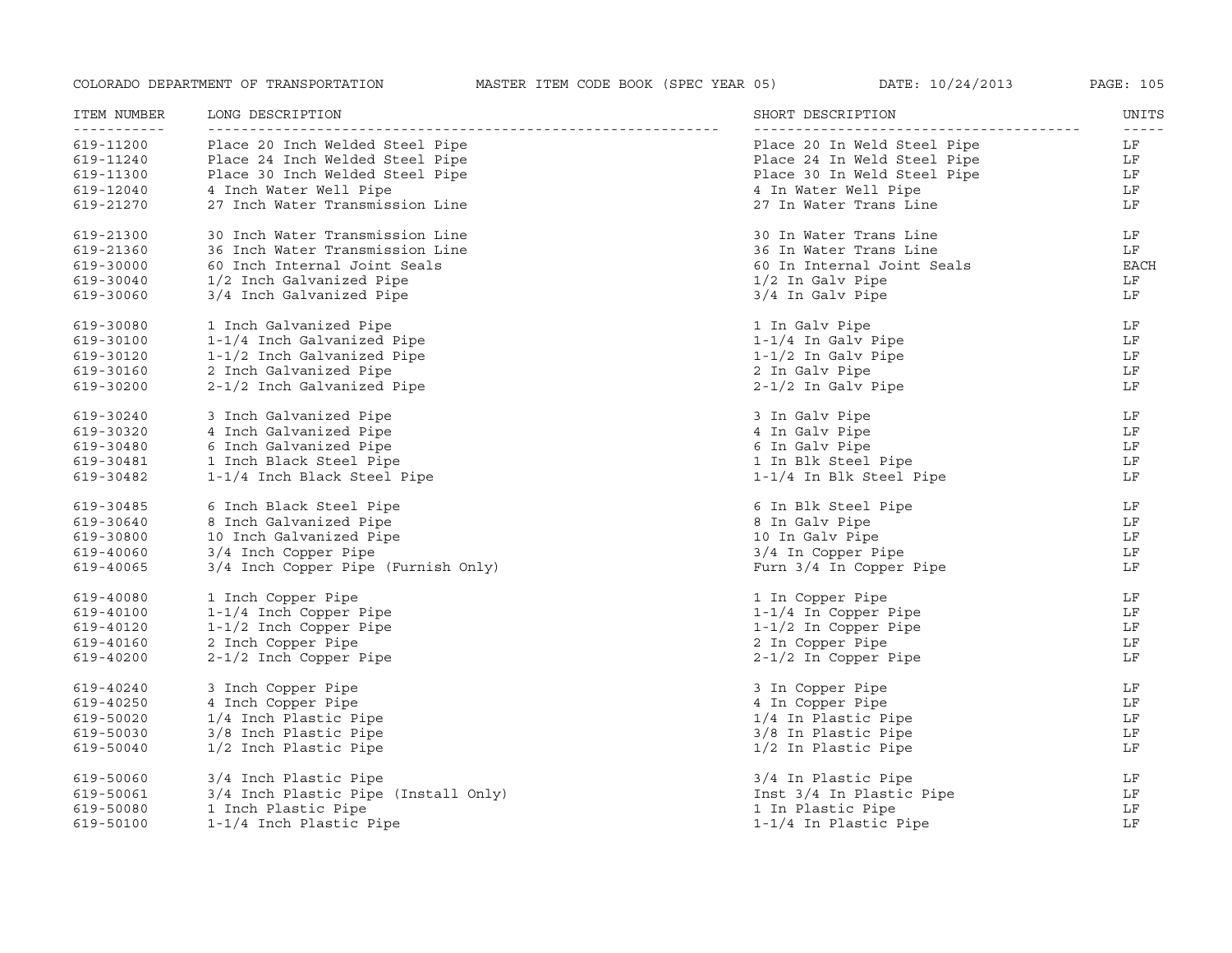| ITEM NUMBER<br>----------- | LONG DESCRIPTION                    | SHORT DESCRIPTION            | UNITS<br>$- - - - - -$ |
|----------------------------|-------------------------------------|------------------------------|------------------------|
| 619-50120                  | 1-1/2 Inch Plastic Pipe             | 1-1/2 In Plastic Pipe        | LF                     |
| 619-50160                  | 2 Inch Plastic Pipe                 | 2 In Plastic Pipe            | LF                     |
| 619-50200                  | 2-1/2 Inch Plastic Pipe             | $2-1/2$ In Plastic Pipe      | LF                     |
| 619-50235                  | 3 Inch Plastic Pipe (Special)       | 3 In Plastic Pipe (Spec)     | LF                     |
| 619-50240                  | 3 Inch Plastic Pipe                 | 3 In Plastic Pipe            | LF                     |
| 619-50320                  | 4 Inch Plastic Pipe                 | 4 In Plastic Pipe            | LF                     |
| 619-50321                  | 4 Inch Plastic Pipe (Install Only)  | Inst 4 In Plastic Pipe       | LF                     |
| 619-50325                  | 4 Inch Plastic Pipe (Special)       | 4 In Plastic Pipe (Spec)     | LF                     |
| 619-50480                  | 6 Inch Plastic Pipe                 | 6 In Plastic Pipe            | LF                     |
| 619-50481                  | 6 Inch Plastic Pipe (Install Only)  | Inst 6 In Plastic Pipe       | LF                     |
| 619-50640                  | 8 Inch Plastic Pipe                 | 8 In Plastic Pipe            | LF                     |
| 619-50641                  | 8 Inch Plastic Pipe (Install Only)  | Inst 8 In Plastic Pipe       | LF                     |
| 619-50800                  | 10 Inch Plastic Pipe                | 10 In Plastic Pipe           | LF                     |
| 619-50960                  | 12 Inch Plastic Pipe                | 12 In Plastic Pipe           | LF                     |
| 619-50961                  | 12 Inch Plastic Pipe (Install Only) | Inst 12 In Plastic Pipe      | LF                     |
| 619-50962                  | 12 Inch Plastic Pipe (Fusible)      | 12 In Plastic Pipe (Fusible) | LF                     |
| 619-51100                  | 14 Inch Plastic Pipe                | 14 In Plastic Pipe           | LF                     |
| 619-51200                  | 15 Inch Plastic Pipe                | 15 In Plastic Pipe           | LF                     |
| 619-51280                  | 16 Inch Plastic Pipe                | 16 In Plastic Pipe           | LF                     |
| 619-51290                  | 18 Inch Plastic Pipe                | 18 In Plastic Pipe           | LF                     |
| 619-51291                  | 18 Inch Plastic Pipe (Install Only) | Inst 18 In Plastic Pipe      | LF                     |
| 619-51300                  | 20 Inch Plastic Pipe                | 20 In Plastic Pipe           | LF                     |
| 619-51320                  | 24 Inch Plastic Pipe                | 24 In Plastic Pipe           | LF                     |
| 619-51330                  | 27 Inch Plastic Pipe                | 27 In Plastic Pipe           | LF                     |
| 619-62480                  | 6 Inch Water Supply Pipe            | 6 In Water Sup Pipe          | LF                     |
| 619-71000                  | Place Valve                         | Place Valve                  | <b>EACH</b>            |
| 619-71508                  | 1 Inch Air and Vacuum Valve         | 1 In Air and Vacuum Valve    | <b>EACH</b>            |
| 619-71516                  | 2 Inch Air and Vacuum Valve         | 2 In Air and Vacuum Valve    | EACH                   |
| 619-71524                  | 3 Inch Air and Vacuum Valve         | 3 In Air and Vacuum Valve    | <b>EACH</b>            |
| 619-71532                  | 4 Inch Air and Vacuum Valve         | 4 In Air and Vacuum Valve    | EACH                   |
| 619-71548                  | 6 Inch Air and Vacuum Valve         | 6 In Air and Vacuum Valve    | EACH                   |
| 619-71596                  | 12 Inch Air and Vacuum Valve        | 12 In Air and Vacuum Valve   | EACH                   |
| 619-71628                  | 16 Inch Air and Vacuum Valve        | 16 In Air and Vacuum Valve   | EACH                   |
| 619-72024                  | 3 Inch Pressure Reducing Valve      | 3 In Press Reducing Valve    | <b>EACH</b>            |
| 619-72048                  | 6 Inch Pressure Reducing Valve      | 6 In Press Reducing Valve    | <b>EACH</b>            |
| 619-72644                  | 18 Inch Pressure Regulating Valve   | 18 In Press Regulating Valve | EACH                   |
| 619-73008                  | 1 Inch Blow Off                     | 1 In Blow Off                | <b>EACH</b>            |
| 619-73016                  | 2 Inch Blow Off                     | 2 In Blow Off                | <b>EACH</b>            |
| 619-73032                  | 4 Inch Blow Off                     | 4 In Blow Off                | <b>EACH</b>            |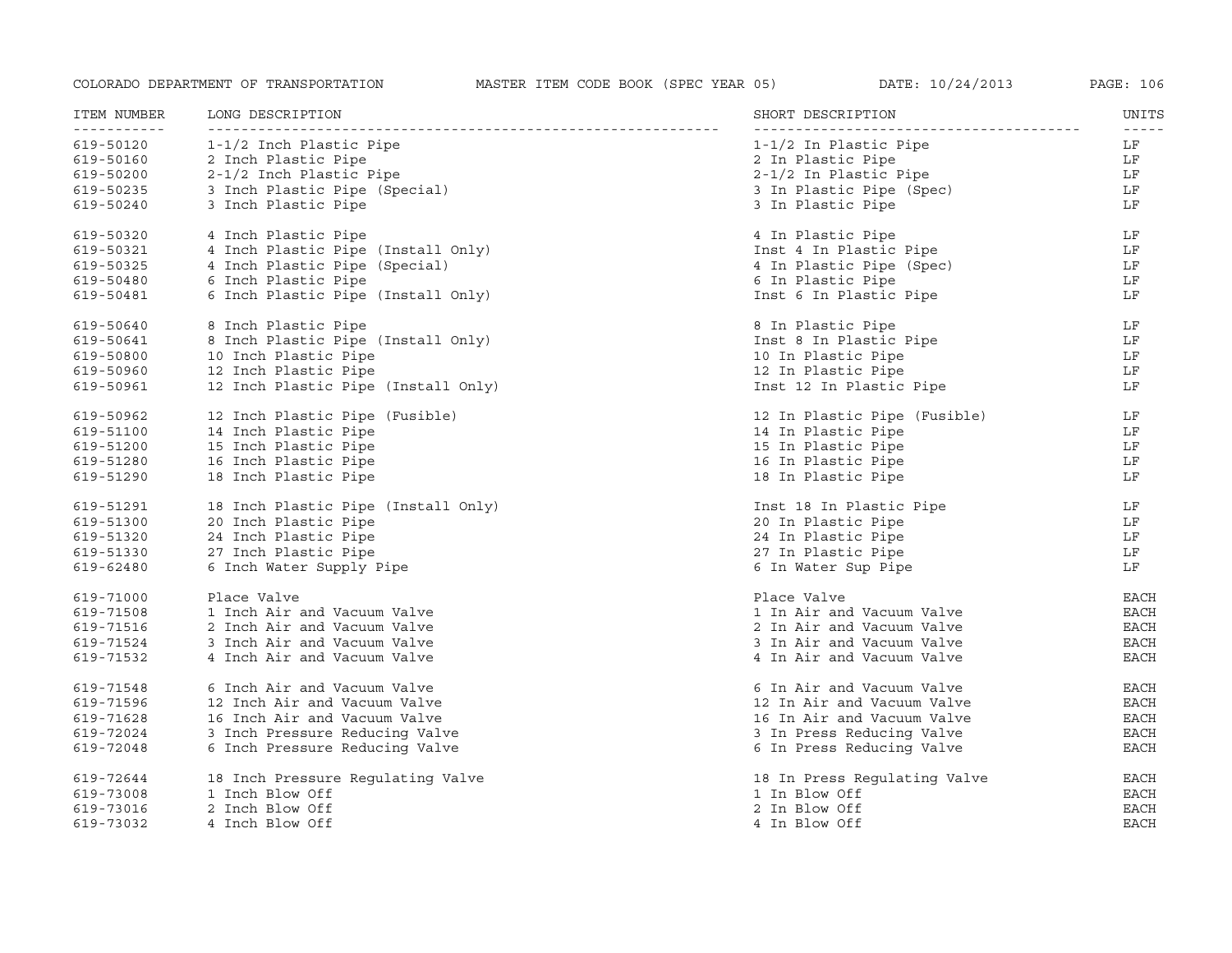| ITEM NUMBER              | LONG DESCRIPTION                            | SHORT DESCRIPTION            | UNITS                                                                                                                                                                                                                                                                                                                                                                                                |
|--------------------------|---------------------------------------------|------------------------------|------------------------------------------------------------------------------------------------------------------------------------------------------------------------------------------------------------------------------------------------------------------------------------------------------------------------------------------------------------------------------------------------------|
| -----------<br>619-73048 | 6 Inch Tangential Blow Off                  | 6 In Tangent Blow Off        | $\frac{1}{2} \frac{1}{2} \frac{1}{2} \frac{1}{2} \frac{1}{2} \frac{1}{2} \frac{1}{2} \frac{1}{2} \frac{1}{2} \frac{1}{2} \frac{1}{2} \frac{1}{2} \frac{1}{2} \frac{1}{2} \frac{1}{2} \frac{1}{2} \frac{1}{2} \frac{1}{2} \frac{1}{2} \frac{1}{2} \frac{1}{2} \frac{1}{2} \frac{1}{2} \frac{1}{2} \frac{1}{2} \frac{1}{2} \frac{1}{2} \frac{1}{2} \frac{1}{2} \frac{1}{2} \frac{1}{2} \frac{$<br>EACH |
| 619-73050                | 6 Inch Blow Off Valve and Vault             | 6 In Blow Off and Vault      | EACH                                                                                                                                                                                                                                                                                                                                                                                                 |
| 619-73051                | 6 Inch Air Valve Access Manhole Assembly    | 6 In Air Val Accs Mnhle Assm | EACH                                                                                                                                                                                                                                                                                                                                                                                                 |
| 619-73064                | 8 Inch Tangential Blow Off                  | 8 In Tangent Blow Off        | EACH                                                                                                                                                                                                                                                                                                                                                                                                 |
| 619-75000                | Cast Iron Valve Box                         | Cast Iron Valve Box          | EACH                                                                                                                                                                                                                                                                                                                                                                                                 |
| 619-75003                | 1/2 Inch Relief Valve                       | 1/2 In Relief Valve          | <b>EACH</b>                                                                                                                                                                                                                                                                                                                                                                                          |
| 619-75004                | 1/2 Inch Gate Valve                         | 1/2 In Gate Valve            | EACH                                                                                                                                                                                                                                                                                                                                                                                                 |
| 619-75008                | 1 Inch Gate Valve                           | 1 In Gate Valve              | <b>EACH</b>                                                                                                                                                                                                                                                                                                                                                                                          |
| 619-75012                | 1-1/2 Inch Gate Valve                       | $1-1/2$ In Gate Valve        | <b>EACH</b>                                                                                                                                                                                                                                                                                                                                                                                          |
| 619-75016                | 2 Inch Gate Valve                           | 2 In Gate Valve              | <b>EACH</b>                                                                                                                                                                                                                                                                                                                                                                                          |
| 619-75020                | 2-1/2 Inch Gate Valve                       | $2-1/2$ In Gate Valve        | <b>EACH</b>                                                                                                                                                                                                                                                                                                                                                                                          |
| 619-75024                | 3 Inch Gate Valve                           | 3 In Gate Valve              | <b>EACH</b>                                                                                                                                                                                                                                                                                                                                                                                          |
| 619-75032                | 4 Inch Gate Valve                           | 4 In Gate Valve              | <b>EACH</b>                                                                                                                                                                                                                                                                                                                                                                                          |
| 619-75048                | 6 Inch Gate Valve                           | 6 In Gate Valve              | <b>EACH</b>                                                                                                                                                                                                                                                                                                                                                                                          |
| 619-75064                | 8 Inch Gate Valve                           | 8 In Gate Valve              | <b>EACH</b>                                                                                                                                                                                                                                                                                                                                                                                          |
| 619-75080                | 10 Inch Gate Valve                          | 10 In Gate Valve             | <b>EACH</b>                                                                                                                                                                                                                                                                                                                                                                                          |
| 619-75096                | 12 Inch Gate Valve                          | 12 In Gate Valve             | <b>EACH</b>                                                                                                                                                                                                                                                                                                                                                                                          |
| 619-75112                | 14 Inch Gate Valve                          | 14 In Gate Valve             | <b>EACH</b>                                                                                                                                                                                                                                                                                                                                                                                          |
| 619-75116                | 16 Inch Gate Valve                          | 16 In Gate Valve             | <b>EACH</b>                                                                                                                                                                                                                                                                                                                                                                                          |
| 619-75160                | 20 Inch Gate Valve                          | 20 In Gate Valve             | <b>EACH</b>                                                                                                                                                                                                                                                                                                                                                                                          |
| 619-75161                | 20 Inch Gate Valve (Install Only)           | Inst 20 In Gate Valve        | <b>EACH</b>                                                                                                                                                                                                                                                                                                                                                                                          |
| 619-75192                | 24 Inch Gate Valve                          | 24 In Gate Valve             | EACH                                                                                                                                                                                                                                                                                                                                                                                                 |
| 619-76096                | 12 Inch Eccentric Plug Valve                | 12 In Eccentric Plug Valve   | <b>EACH</b>                                                                                                                                                                                                                                                                                                                                                                                          |
| 619-76120                | 12 Inch Butterfly Valve                     | 12 In Btrfly Valve           | <b>EACH</b>                                                                                                                                                                                                                                                                                                                                                                                          |
| 619-76124                | 14 Inch Butterfly Valve                     | 14 In Btrfly Valve           | <b>EACH</b>                                                                                                                                                                                                                                                                                                                                                                                          |
| 619-76128                | 16 Inch Butterfly Valve                     | 16 In Btrfly Valve           | <b>EACH</b>                                                                                                                                                                                                                                                                                                                                                                                          |
| 619-76129                | 16 Inch Butterfly Valve (Install Only)      | Inst 16 In Btrfly Valve      | EACH                                                                                                                                                                                                                                                                                                                                                                                                 |
| 619-76144                | 18 Inch Butterfly Valve                     | 18 In Btrfly Valve           | EACH                                                                                                                                                                                                                                                                                                                                                                                                 |
| 619-76160                | 20 Inch Butterfly Valve                     | 20 In Btrfly Valve           | <b>EACH</b>                                                                                                                                                                                                                                                                                                                                                                                          |
| 619-76192                | 24 Inch Butterfly Valve                     | 24 In Btrfly Valve           | <b>EACH</b>                                                                                                                                                                                                                                                                                                                                                                                          |
| 619-76193                | 24 Inch Butterfly Valve                     | Inst 24 In Btrfly Valve      | EACH                                                                                                                                                                                                                                                                                                                                                                                                 |
| 619-76240                | 30 Inch Butterfly Valve                     | 30 In Btrfly Valve           | EACH                                                                                                                                                                                                                                                                                                                                                                                                 |
| 619-76241                | 30 Inch Butterfly Valve (Install Only)      | Inst 30 In Btrfly Valve      | EACH                                                                                                                                                                                                                                                                                                                                                                                                 |
| 619-76288                | 36 Inch Butterfly Valve                     | 36 In Btrfly Valve           | <b>EACH</b>                                                                                                                                                                                                                                                                                                                                                                                          |
| 619-76384                | 48 Inch Butterfly Valve                     | 48 In Btrfly Valve           | <b>EACH</b>                                                                                                                                                                                                                                                                                                                                                                                          |
| 619-76932                | 4 Inch Ball Valve                           | 4 In Ball Valve              | EACH                                                                                                                                                                                                                                                                                                                                                                                                 |
| 619-77064                | 8 Inch Check Valve                          | 8 In Check Valve             | <b>EACH</b>                                                                                                                                                                                                                                                                                                                                                                                          |
| 619-77100                | 24 Inch x 30 Inch Ductile Iron Pipe Reducer | 24 In x 30 In DIP Reducer    | <b>EACH</b>                                                                                                                                                                                                                                                                                                                                                                                          |
| 619-77200                | 8 Inch Restrained Plug                      | 8 In Restrained Plug         | <b>EACH</b>                                                                                                                                                                                                                                                                                                                                                                                          |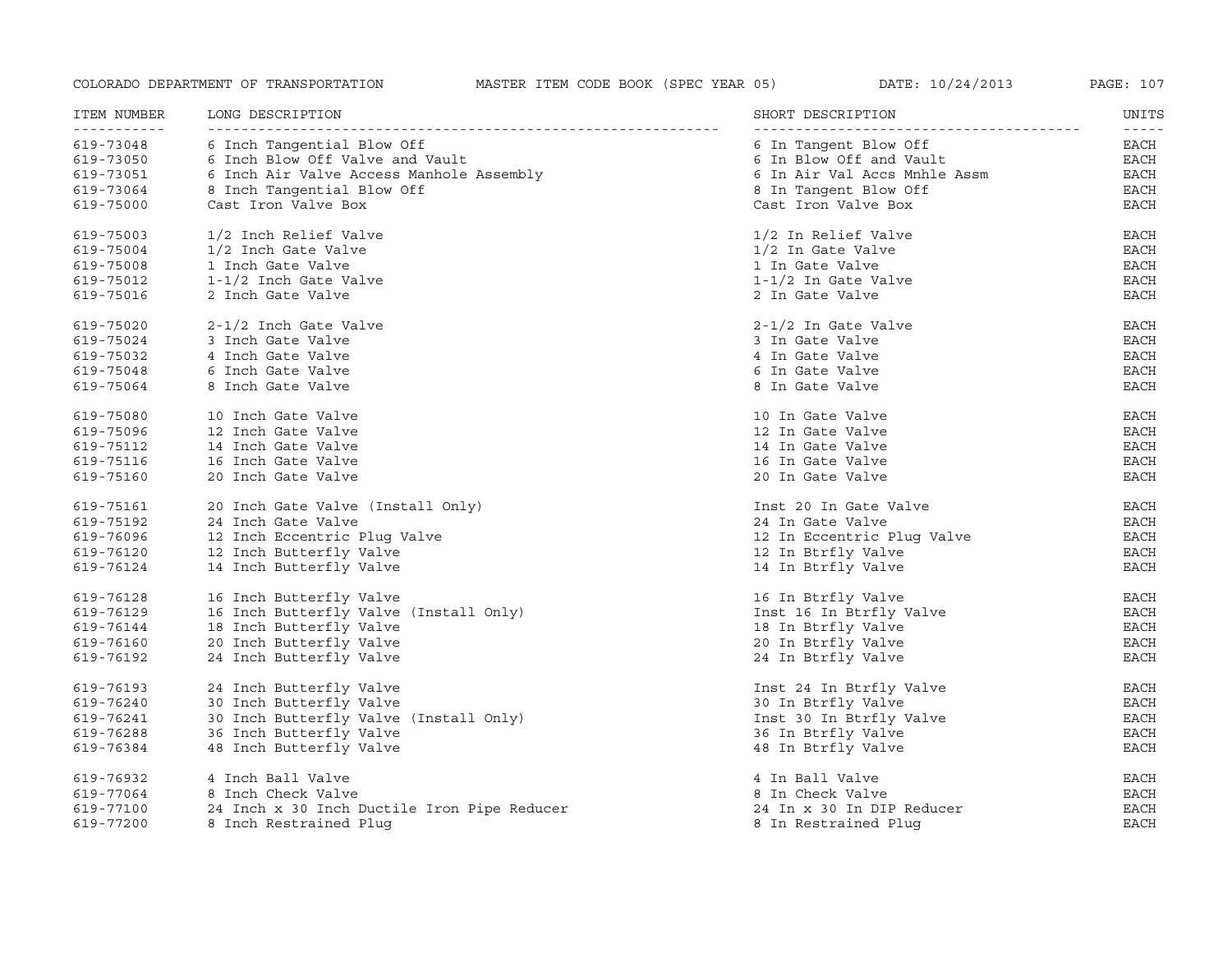| ITEM NUMBER<br><u> - - - - - - - - - - -</u> | LONG DESCRIPTION<br>___________________      | SHORT DESCRIPTION                    | UNITS                 |
|----------------------------------------------|----------------------------------------------|--------------------------------------|-----------------------|
| 619-77210                                    | Restrained Pluq (Special)                    | Restrained Pluq (Spec)               | $- - - - - -$<br>EACH |
| 619-77300                                    | Corporation Stop                             | Corporation Stop                     | EACH                  |
| 619-77400                                    | Curb Stop and Box                            | Curb Stop and Box                    | EACH                  |
| 619-78005                                    | Concrete Pad with Fire Department Connection | Conc Pad w/Fire Dept Connect         | L S                   |
| 619-78034                                    | 4-1/4 Inch Fire Hydrant                      | 4-1/4 In Fire Hydrant                | EACH                  |
| 619-78036                                    | 4-1/2 Inch Fire Hydrant                      | $4-1/2$ In Fire Hydrant              | <b>EACH</b>           |
| 619-78042                                    | 5-1/4 Inch Fire Hydrant                      | 5-1/4 In Fire Hydrant                | $_{\rm EACH}$         |
| 619-78048                                    | 6 Inch Fire Hydrant                          | 6 In Fire Hydrant                    | EACH                  |
| 619-78049                                    | 6 Inch Fire Hydrant (Install Only)           | Inst 6 In Fire Hydrant               | EACH                  |
| 619-79064                                    | 8 Inch Expansion Joint (Single Slip)         | 8 In Expan Joint (S Slip)            | <b>EACH</b>           |
| 619-79065                                    | 8 Inch Expansion Joint (Double Slip)         | 8 In Expan Joint (D Slip)            | EACH                  |
| 619-79070                                    | 12 Inch Expansion Joint (Single Slip)        | 12 In Expan Joint (S Slip)           | EACH                  |
| 619-80000                                    | Cathodic Protection                          | Cathodic Protection                  | L S                   |
| 619-80005                                    | Cathodic Protection (Special)                | Cathodic Protection (Spec)           | L S                   |
| 620-00001                                    | Field Office (Class 1)                       | Field Office (CL 1)                  | <b>EACH</b>           |
| 620-00002                                    | Field Office (Class 2)                       | Field Office (CL 2)                  | EACH                  |
| 620-00005                                    | Field Office (Special)                       | Field Office (Spec)                  | <b>EACH</b>           |
| 620-00009                                    | Field Office (State Furnished)               | Field Office (State Furn)            | <b>EACH</b>           |
| 620-00011                                    | Field Laboratory (Class 1)                   | Field Lab (CL 1)                     | EACH                  |
| 620-00012                                    | Field Laboratory (Class 2)                   | Field Lab (CL 2)                     | EACH                  |
| 620-00013                                    | Field Laboratory (Class 3)                   | Field Lab (CL 3)                     | <b>EACH</b>           |
| 620-00014                                    | Field Laboratory (Special)                   | Field Lab (Spec)                     | EACH                  |
| 620-00015                                    | Field Laboratory (State Furnished)           | Field Lab (State Furn)               | EACH                  |
| 620-00018                                    | Field Office and Laboratory Facility         | Field Office + Lab Facil             | L S                   |
| $620 - 00020$                                | Sanitary Facility                            | Sanitary Facility                    | <b>EACH</b>           |
| 620-00035                                    | Sand Storage Facility                        | Sand Storage Facility                | L S                   |
| $620 - 00040$                                | Liquidated Damages                           | Liquidated Damages                   | DOL                   |
| 620-00045                                    | Liquidated Damages                           | Liquidated Damaqes                   | DAY                   |
| 621-00110                                    | Railroad Track (Ballasted) (133 Lb)          | RR Track (Ballasted) (133Lb)         | LF                    |
| 621-00115                                    | No.10 Railroad Crossover (Ballasted) (CIP)   | No.10 RR Crossover (Ballasted) (CIP) | <b>EACH</b>           |
| 621-00120                                    | No.10 Railroad Turnout (Ballasted) (CIP)     | No.10 RR Turnout (Ballasted) (CIP)   | EACH                  |
| 621-00200                                    | Haul Road                                    | Haul Road                            | L S                   |
| 621-00202                                    | Haul Road (Special)                          | Haul Road (Spec)                     | SY                    |
| 621-00300                                    | Haul Road Bridge                             | Haul Road Brdg                       | EACH                  |
| 621-00400                                    | Detour Bridge                                | Detour Brdg                          | <b>EACH</b>           |
| 621-00411                                    | Structure Temporary Access Road (Location 1) | Str Temp Acc Rd (Loc 1)              | L S                   |
| 621-00412                                    | Structure Temporary Access Road (Location 2) | Str Temp Acc Rd (Loc 2)              | L S                   |
| 621-00425                                    | Detour                                       | Detour                               | L S                   |
| 621-00430                                    | Detour                                       | Detour                               | SY                    |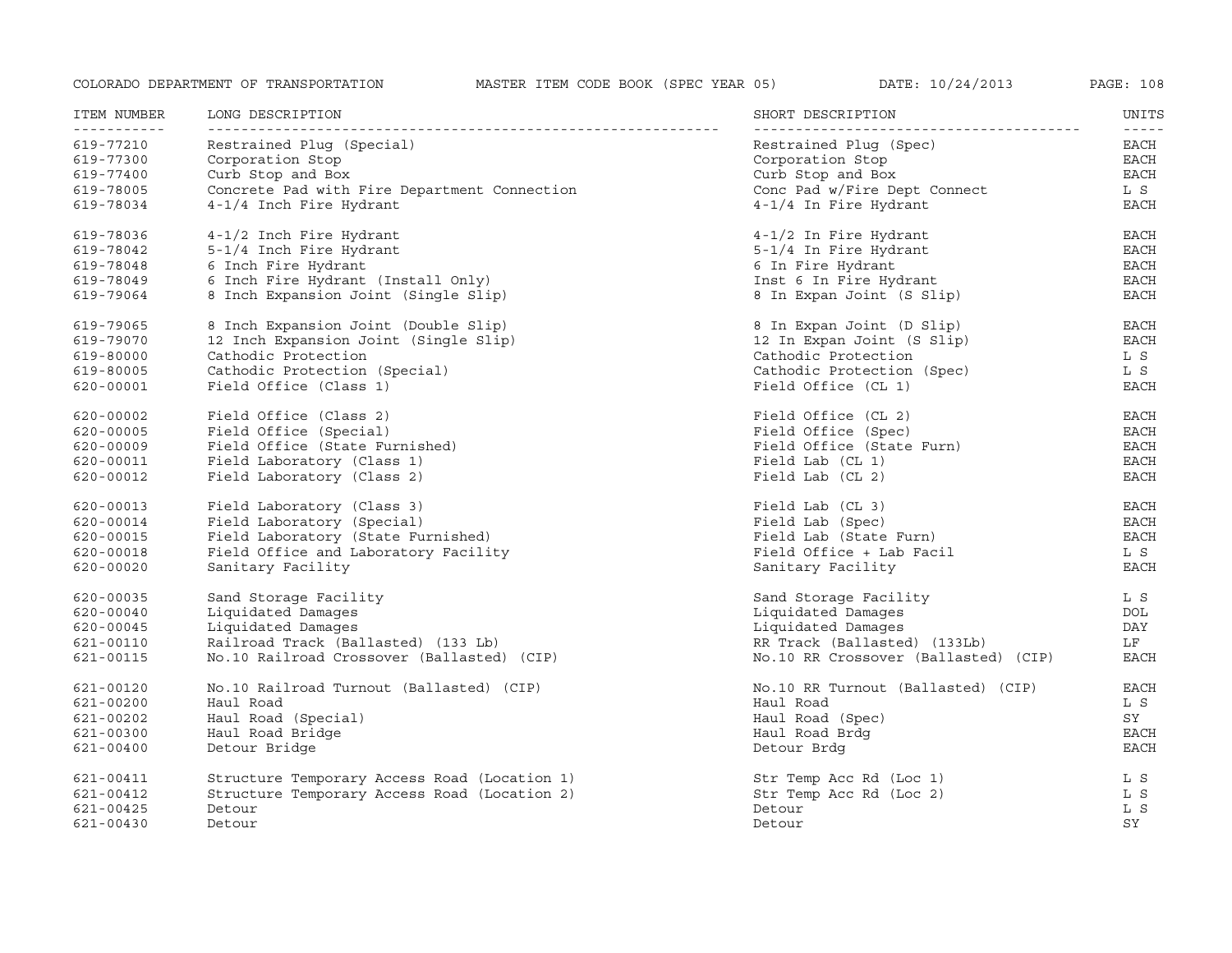| ITEM NUMBER   | LONG DESCRIPTION                                | SHORT DESCRIPTION                 | UNITS             |
|---------------|-------------------------------------------------|-----------------------------------|-------------------|
| 621-00450     | Detour Pavement                                 | Detour Pymt                       | $- - - - -$<br>SY |
| 621-00475     | Maintenance of Detours                          | Maint of Detours                  | L S               |
| 621-00500     | Temporary Bridge                                | Temp Brdg                         | L S               |
| 621-00510     | Temporary Bridge                                | Temp Bridge                       | SF                |
| 621-00520     | Temporary Abutment                              | Temp Abutment                     | L S               |
| 621-00600     | Pedestrian Overpass                             | Ped Overpass                      | L S               |
| 621-00650     | Pedestrian Stair Structure                      | Ped Stair Str                     | L S               |
| 621-00675     | Pedestrian Shed Assembly                        | Ped Shed Assembly                 | <b>EACH</b>       |
| 621-00700     | Pedestrian Pathway                              | Ped Pathway                       | L S               |
| 621-00800     | Temporary Straddle Bent                         | Temp Straddle Bent                | <b>EACH</b>       |
| 622-00010     | Bicycle Rack                                    | Bicycle Rack                      | EACH              |
| 622-00011     | Bicycle Locker                                  | Bicycle Locker                    | <b>EACH</b>       |
| 622-00020     | Motorcycle Rack                                 | Motorcycle Rack                   | <b>EACH</b>       |
| 622-00023     | Glyphs                                          | Glyphs                            | <b>EACH</b>       |
| 622-00024     | Entry Sign                                      | Entry Sign                        | <b>EACH</b>       |
| 622-00025     | Information Sign Board                          | Info Sign Board                   | EACH              |
| 622-00026     | Information Sign Board (Install Only)           | Inst Info Sign Board              | EACH              |
| 622-00031     | Information Sign Board (Special) (Install Only) | Inst Info Sign Board (Spec)       | <b>EACH</b>       |
| 622-00042     | Historical Sign Structure (2 Panel)             | Historic Sign Str (2 Panel)       | <b>EACH</b>       |
| 622-00044     | Historical Sign Structure (4 Panel)             | Historic Sign Str (4 Panel)       | $_{\rm EACH}$     |
| 622-00046     | Historical Sign Structure (4 Panel) (Tee)       | Historic Sign Str (4 Panel) (Tee) | EACH              |
| 622-00050     | Information Center                              | Info Center                       | EACH              |
| 622-00060     | Sign Panel (Original) (Type A) (Furnish Only)   | Furn Sign Panel (Orig) (Ty A)     | <b>EACH</b>       |
| 622-00062     | Sign Panel (Original) (Type B) (Furnish Only)   | Furn Sign Panel (Orig) (Ty B)     | <b>EACH</b>       |
| 622-00064     | Sign Panel (Copy) (Furnish Only)                | Furn Sign Panel (Copy)            | <b>EACH</b>       |
| 622-00066     | Sign Panel (Install Only)                       | Inst Sign Panel                   | <b>EACH</b>       |
| 622-00100     | Shade Shelter                                   | Shade Shelter                     | <b>EACH</b>       |
| 622-00101     | Shade Shelter Double                            | Shade Shelter Double              | <b>EACH</b>       |
| 622-00150     | Planter Box                                     | Planter Box                       | <b>EACH</b>       |
| 622-00155     | Planter Box (Special)                           | Planter Box (Spec)                | <b>EACH</b>       |
| 622-00160     | Concrete Planter Box Base (Colored)             | Conc Planter Box Base (Col)       | EACH              |
| 622-00200     | Table                                           | Table                             | EACH              |
| 622-00201     | Table (Install Only)                            | Inst Table                        | <b>EACH</b>       |
| 622-00250     | Bench                                           | Bench                             | <b>EACH</b>       |
| 622-00251     | Bench (Install Only)                            | Inst Bench                        | <b>EACH</b>       |
| 622-00270     | Bollard                                         | Bollard                           | EACH              |
| 622-00300     | Barbecue Grill                                  | BBO Grill                         | <b>EACH</b>       |
| $622 - 00301$ | Barbecue Grill (Install Only)                   | Inst BBQ Grill                    | <b>EACH</b>       |
| 622-00350     | Trash Receptacle                                | Trash Receptacle                  | <b>EACH</b>       |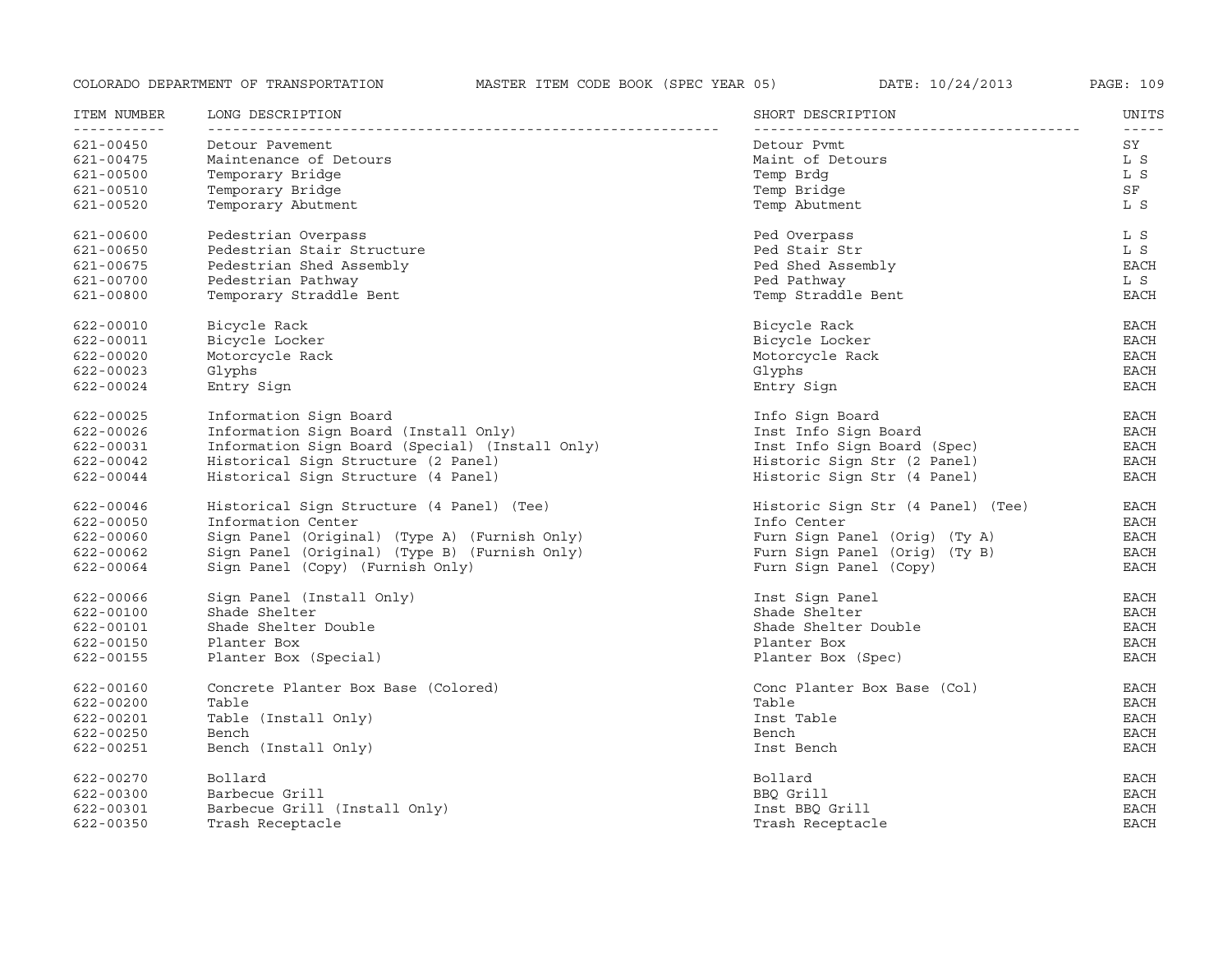| ITEM NUMBER              | LONG DESCRIPTION                         | SHORT DESCRIPTION                        | UNITS         |
|--------------------------|------------------------------------------|------------------------------------------|---------------|
| -----------<br>622-00400 | Drinking Fountain                        | Drinking Fountain                        | -----<br>EACH |
| 622-00450                | Ash Urn                                  | Ash Urn                                  | EACH          |
| 622-00500                | Trailer Pad                              | Trailer Pad                              | <b>EACH</b>   |
| 622-00540                | Wheel Stop                               | Wheel Stop                               | EACH          |
| 622-00550                | Wheel Stop (Concrete)                    | Wheel Stop (Conc)                        | <b>EACH</b>   |
| 622-00560                | Wheel Stop (Timber)                      | Wheel Stop (Timber)                      | <b>EACH</b>   |
| 622-00600                | Pump Pit                                 | Pump Pit                                 | <b>EACH</b>   |
| 622-00606                | 6 Inch Pump                              | 6 In Pump                                | <b>EACH</b>   |
| 622-00612                | 12 Inch Pump                             | 12 In Pump                               | <b>EACH</b>   |
| 622-00700                | Pump House                               | Pump House                               | <b>EACH</b>   |
| 622-00705                | Guard House                              | Guard House                              | L S           |
| 622-00710                | Well Pump                                | Well Pump                                | <b>EACH</b>   |
| 622-00715                | Monitoring Wells                         | Monitor Wells                            | LF            |
| 622-00720                | Pump Station                             | Pump Station                             | L S           |
| 622-00750                | Sewage Lift Station                      | Sewage Lift Station                      | <b>EACH</b>   |
| 622-00800                | Comfort Station                          | Comfort Station                          | <b>EACH</b>   |
| 622-00802                | Comfort Station (2x2)                    | Comfort Station (2x2)                    | <b>EACH</b>   |
| 622-00803                | Comfort Station (3x3)                    | Comfort Station (3x3)                    | <b>EACH</b>   |
| 622-00804                | Comfort Station (4x4)                    | Comfort Station (4x4)                    | <b>EACH</b>   |
| 622-00805                | Comfort Station (5x5)                    | Comfort Station (5x5)                    | <b>EACH</b>   |
| 622-00806                | Comfort Station (6x6)                    | Comfort Station (6x6)                    | <b>EACH</b>   |
| 622-00810                | Comfort Station (10x10)                  | Comfort Station (10x10)                  | <b>EACH</b>   |
| 622-00820                | Comfort Station Buildings With Utilities | Comfort Station Buildings With Utilities | L S           |
| 622-00825                | Modify Building                          | Mod Building                             | L S           |
| 622-00826                | Ceramic Tile & Grout                     | Ceramic Tile & Grout                     | SF            |
| 622-00830                | Remodel Building (Brick)                 | Remodel Building (Brick)                 | <b>EACH</b>   |
| 622-00835                | Remodel Building (Metal)                 | Remodel Building (Metal)                 | EACH          |
| 622-00850                | Trailer Sanitary Station                 | Trailer Sani Station                     | EACH          |
| 622-00860                | Trailer Sanitary Station (Dry Vault)     | Trailer Sani Station (Dry Vlt)           | <b>EACH</b>   |
| 622-00870                | Sewage Receiving Facility                | Sewage Receiving Facil                   | L S           |
| 622-00900                | Control Building                         | Control Building                         | L S           |
| 622-01000                | Leaching Field                           | Leaching Field                           | SY            |
| 622-01005                | Leaching Field                           | Leaching Field                           | LF            |
| 622-01010                | Leaching Field Distribution System       | Leach Field Dist Sys                     | L S           |
| 622-01015                | 4 Inch Automatic Control Valve           | 4 In Auto Ctrl Valve                     | <b>EACH</b>   |
| 622-01025                | Pond Lining                              | Pond Lining                              | SY            |
| 622-01050                | Septic Tank (500 Gal)                    | Septic Tank (500 Gal)                    | <b>EACH</b>   |
| 622-01060                | Septic Tank (600 Gal)                    | Septic Tank (600 Gal)                    | <b>EACH</b>   |
| 622-01080                | Septic Tank (800 Gal)                    | Septic Tank (800 Gal)                    | <b>EACH</b>   |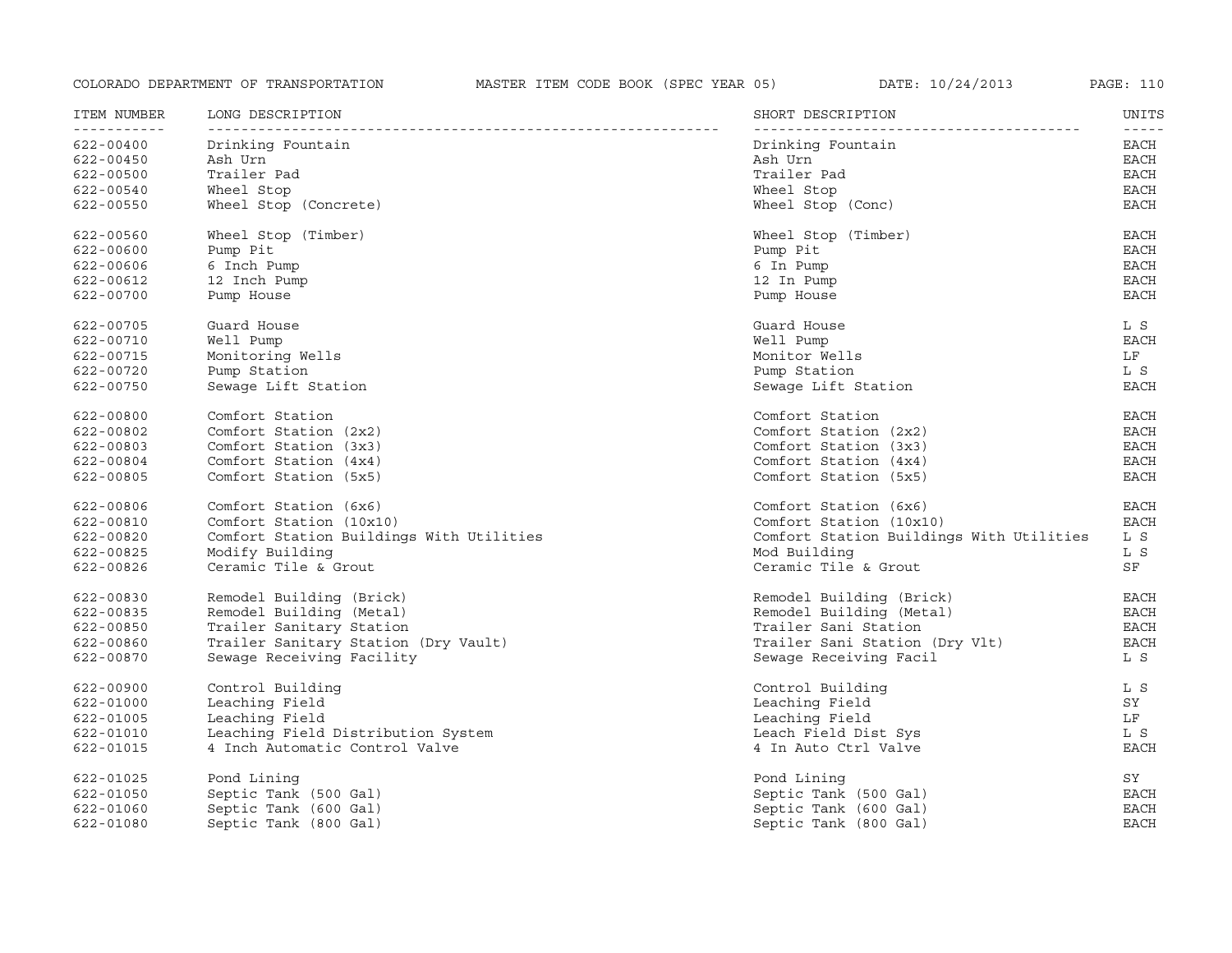| ITEM NUMBER<br>----------- | LONG DESCRIPTION                                 | SHORT DESCRIPTION                      | UNITS<br>$- - - - -$ |
|----------------------------|--------------------------------------------------|----------------------------------------|----------------------|
| 622-01100                  | Septic Tank (1000 Gal)                           | Septic Tank (1000 Gal)                 | EACH                 |
| 622-01125                  | Septic Tank (1250 Gal)                           | Septic Tank (1250 Gal)                 | EACH                 |
| 622-01200                  | Septic Tank (2000 Gal)                           | Septic Tank (2000 Gal)                 | EACH                 |
| 622-01250                  | Septic Tank (2500 Gal)                           | Septic Tank (2500 Gal)                 | EACH                 |
| 622-01300                  | Septic Tank (3000 Gal)                           | Septic Tank (3000 Gal)                 | <b>EACH</b>          |
| 622-01400                  | Septic Tank (4000 Gal)                           | Septic Tank (4000 Gal)                 | EACH                 |
| 622-01500                  | Septic Tank (5000 Gal)                           | Septic Tank (5000 Gal)                 | EACH                 |
| 622-01550                  | Septic Tank (5500 Gal)                           | Septic Tank (5500 Gal)                 | EACH                 |
| 622-01700                  | Septic Tank (7000 Gal)                           | Septic Tank (7000 Gal)                 | EACH                 |
| 622-01800                  | Septic Tank (8000 Gal)                           | Septic Tank (8000 Gal)                 | EACH                 |
| 622-02200                  | Septic Tank (22000 Gal)                          | Septic Tank (22000 Gal)                | EACH                 |
| 622-02500                  | Sewage Holding Tank (5000 Gal)                   | Sewage Tank (5000 Gal)                 | EACH                 |
| 622-03000                  | Sewage Treatment Plant Building                  | Sewaqe Treat Plant Bldq                | EACH                 |
| 622-03010                  | Clean Existing Treatment Plant                   | Clean Exist Treat Plant                | L S                  |
| 622-03030                  | Sewage Treatment Plant (3000 Gal)                | Sewage Treat Plant (3000 Gal)          | <b>EACH</b>          |
| 622-03060                  | Sewage Treatment Plant (6000 Gal)                | Sewage Treat Plant (6000 Gal)          | EACH                 |
| 622-03080                  | Sewage Treatment Plant (8000 Gal)                | Sewage Treat Plant (8000 Gal)          | <b>EACH</b>          |
| 622-03250                  | Sewage Treatment Plant (25000 Gal)               | Sewage Treat Plant (25000 Gal)         | EACH                 |
| 622-03260                  | Sanitary Sewer Vault                             | Sani Sewer Vault                       | L S                  |
| 622-03270                  | Wastewater System                                | Waste System                           | L S                  |
| 622-03300                  | Percolation Test                                 | Percolation Test                       | <b>EACH</b>          |
| 622-03550                  | Alum Feed System                                 | Alum Feed System                       | L S                  |
| 622-03600                  | Potable Water Filter System                      | Potable Water Filter System            | L S                  |
| 622-04000                  | Water Treatment Plant                            | Water Treat Plant                      | L S                  |
| 622-04025                  | Water Supply for Existing Sewage Treatment Plant | Water Sup for Exist Sewage Treat Plant | L S                  |
| 622-04035                  | Water Storage Facility                           | Water Storage Facility                 | L S                  |
| 622-04100                  | Cistern (1000 Gal)                               | Cistern (1000 Gal)                     | <b>EACH</b>          |
| 622-04200                  | Cistern (2000 Gal)                               | Cistern (2000 Gal)                     | EACH                 |
| 622-05150                  | Storage Tank (1500 Gal)                          | Storage Tank (1500 Gal)                | <b>EACH</b>          |
| 622-05500                  | Storage Tank (500 Gal)                           | Storage Tank (500 Gal)                 | <b>EACH</b>          |
| 622-05501                  | Storage Tank (1000 Gal)                          | Storage Tank (1000 Gal)                | EACH                 |
| 622-05503                  | Storage Tank (3000 Gal)                          | Storage Tank (3000 Gal)                | EACH                 |
| 622-05506                  | Storage Tank (6000 Gal)                          | Storage Tank (6000 Gal)                | <b>EACH</b>          |
| 622-05513                  | Storage Tank (13000 Gal)                         | Storage Tank (13000 Gal)               | <b>EACH</b>          |
| 622-05540                  | Storage Tank (40000 Gal)                         | Storage Tank (40000 Gal)               | <b>EACH</b>          |
| 622-06000                  | Spring Box                                       | Spring Box                             | EACH                 |
| 622-06150                  | Polishing Tank (15000 Gal)                       | Polishing Tank (15000 Gal)             | <b>EACH</b>          |
| 622-06200                  | Aeration Pump and Diffuser                       | Aeration Pump + Diffuser               | <b>EACH</b>          |
| 622-06300                  | Chlorine Contact Basin                           | Chlorine Contact Basin                 | <b>EACH</b>          |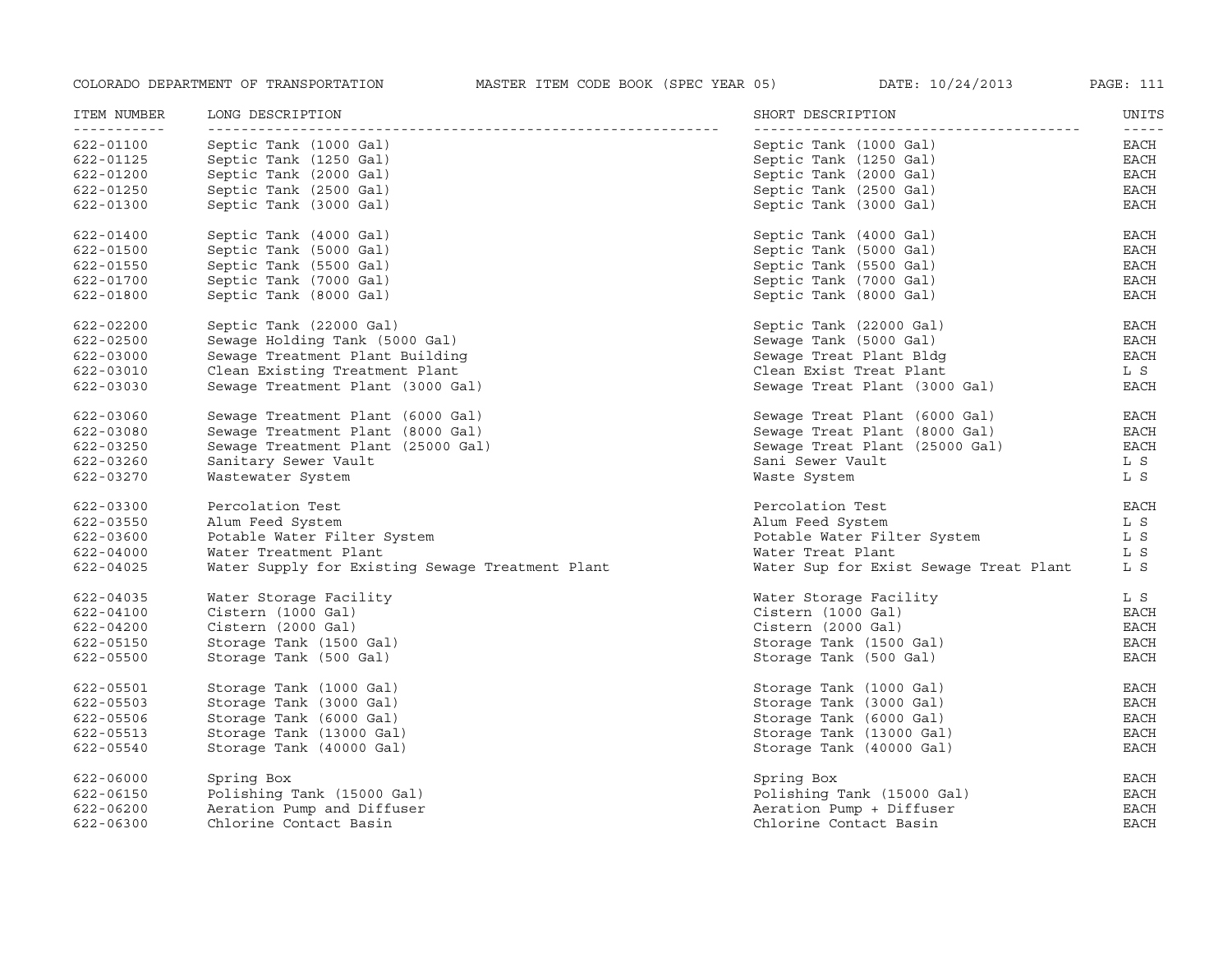| ITEM NUMBER<br>----------- | LONG DESCRIPTION                            | SHORT DESCRIPTION              | UNITS<br>$- - - - -$ |
|----------------------------|---------------------------------------------|--------------------------------|----------------------|
| 622-07100                  | Propane Tank (1000 Gal)                     | Propane Tank (1000 Gal)        | EACH                 |
| 622-10000                  | Port of Entry Building                      | Port of Entry Bldg             | EACH                 |
| 622-10090                  | Scale Pit and Scales                        | Scale Pit and Scales           | EACH                 |
| 622-10100                  | Scale Pit and Approach Slabs                | Scale Pit + Approach Slabs     | EACH                 |
| 622-10110                  | Scale Pit and Weigh Beam                    | Scale Pit and Weigh Beam       | L S                  |
| 622-10200                  | Sump Pump                                   | Sump Pump                      | <b>EACH</b>          |
| 622-11010                  | Maintenance Building                        | Maint Bldg                     | L S                  |
| 622-11020                  | Entry Station Building                      | Entry Station Bldg             | L S                  |
| 622-11050                  | Ridestop Building                           | Ridestop Bldg                  | EACH                 |
| 622-11052                  | Ridestop Building (Temporary)               | Ridestop Bldg (Temp)           | <b>EACH</b>          |
| 622-11055                  | Truck Inspection Pit                        | Truck Inspect Pit              | EACH                 |
| 622-11060                  | Welcome Center Building                     | Welcome Center Bldg            | L S                  |
| 622-11080                  | Parking Structure                           | Parking Structure              | L S                  |
| 622-11100                  | Storage Building                            | Storage Bldg                   | <b>EACH</b>          |
| 622-11150                  | Building Foundation                         | Bldg Foundation                | L S                  |
| 622-11160                  | Erect Building                              | Erect Bldg                     | L S                  |
| 622-11170                  | <b>HVAC</b>                                 | HVA                            | L S                  |
| 622-11180                  | Building Plumbing Piping Systems            | Bldg Plumbing Piping System    | L S                  |
| 622-20080                  | Flagpole                                    | Flagpole                       | EACH                 |
| 622-20100                  | Precast Colored Concrete Cap                | Prec Col Conc Cap              | LF                   |
| 622-20200                  | Skate Board Protection                      | Skate Bd Prot                  | EACH                 |
| 623-00050                  | Hose Swivel                                 | Hose Swivel                    | EACH                 |
| 623-00060                  | Hose Bib                                    | Hose Bib                       | EACH                 |
| 623-00154                  | Shrubbery Spray and Flood Irrigator         | Shrub Spray + Flood Irrig      | EACH                 |
| 623-00156                  | Irrigation Bubbler                          | Irrig Bubbler                  | <b>EACH</b>          |
| 623-00162                  | Drip Emitter Tubing                         | Drip Emit Tubing               | LF                   |
| 623-00163                  | Multi-Outlet Drip Emitter (w/Access Sleeve) | Multi-Out Drip Emit (w/Sleeve) | <b>EACH</b>          |
| 623-00164                  | Drip Emitter                                | Drip Emit                      | EACH                 |
| 623-00165                  | Emitter Valve Assembly                      | Emit Valve Assembly            | EACH                 |
| 623-00166                  | 3/4 Inch Emitter Valve Assembly             | 3/4 In Emit Valve Assembly     | <b>EACH</b>          |
| 623-00168                  | 1 Inch Emitter Valve Assembly               | 1 In Emit Valve Assembly       | EACH                 |
| 623-00184                  | 1/2 Inch Flush Unit                         | $1/2$ In Flush Unit            | EACH                 |
| 623-00185                  | 1/2 Inch Air Relief Unit                    | 1/2 In Air Relief Unit         | EACH                 |
| 623-00186                  | 3/4 Inch Flush Unit                         | 3/4 In Flush Unit              | <b>EACH</b>          |
| 623-00187                  | 3/4 Inch Air Relief Unit                    | 3/4In Air Relief Unit          | <b>EACH</b>          |
| 623-00200                  | Sprinkler Head Protector                    | Sprinkler Head Protector       | EACH                 |
| 623-00204                  | Pop-Up Lawn Spray                           | Pop-Up Lawn Spray              | <b>EACH</b>          |
| $623 - 00205$              | 4 Inch Pop-Up Spray Sprinkler               | 4 In Pop-Up Spray Spr          | <b>EACH</b>          |
| $623 - 00206$              | 6 Inch Pop-Up Spray Sprinkler               | 6 In Pop-Up Spray Spr          | <b>EACH</b>          |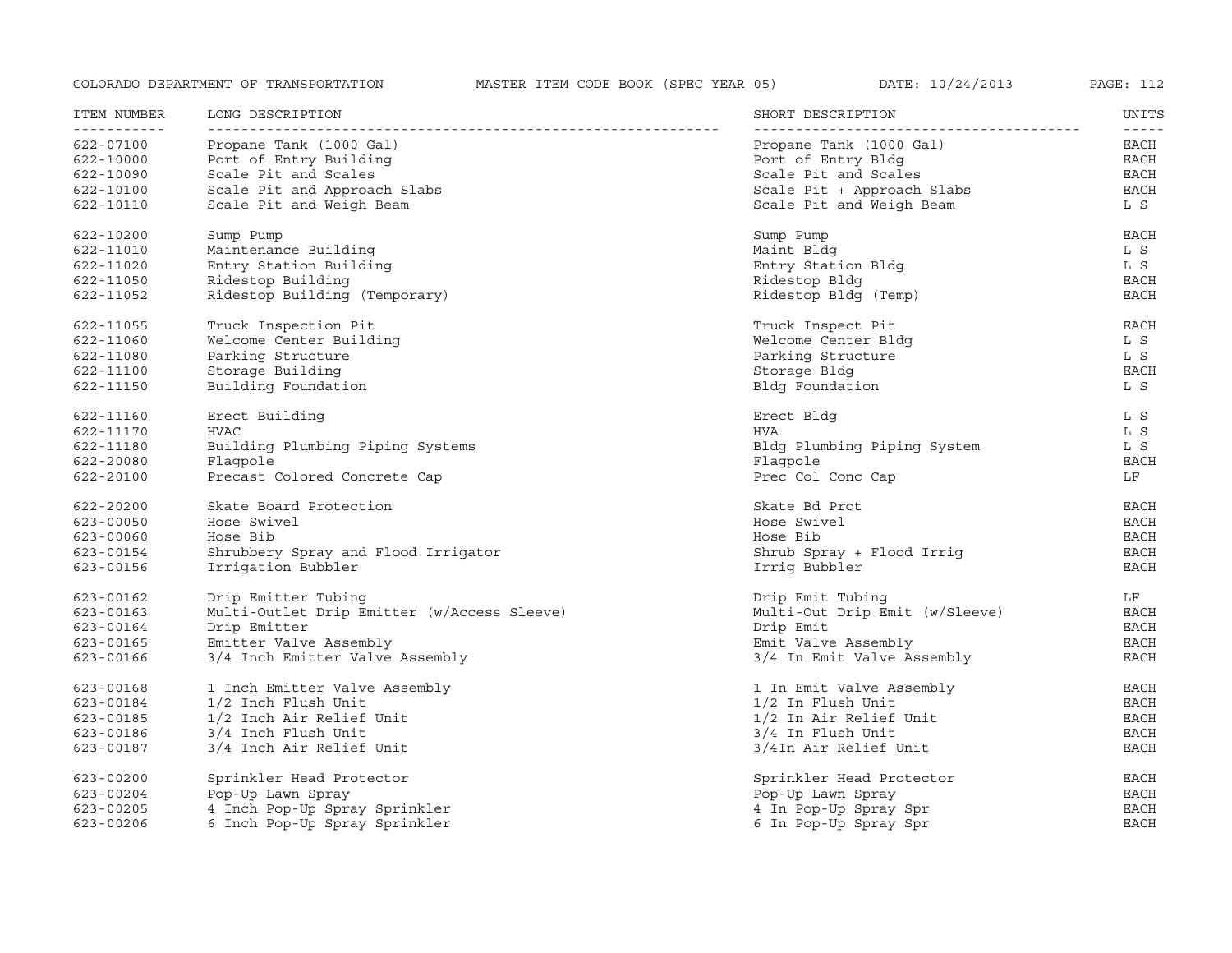| ITEM NUMBER<br><u> - - - - - - - - - - -</u> | LONG DESCRIPTION                                                     | SHORT DESCRIPTION                                    | UNITS<br>$- - - - - -$     |
|----------------------------------------------|----------------------------------------------------------------------|------------------------------------------------------|----------------------------|
| 623-00212                                    | 12 Inch Pop-Up Spray Sprinkler                                       | 12 In Pop-Up Spray Spr                               | EACH                       |
| 623-00304                                    | 1/2 Inch Pop-Up Rotary Sprinkler                                     | 1/2 In Pop-Up Rotary Spr                             | EACH                       |
| 623-00306                                    | 3/4 Inch Pop-Up Rotary Sprinkler                                     | 3/4 In Pop-Up Rotary Spr                             | EACH                       |
| 623-00308                                    | 1 Inch Pop-Up Rotary Sprinkler                                       | 1 In Pop-Up Rotary Spr                               | EACH                       |
| 623-00310                                    | 1-1/4 Inch Pop-Up Rotary Sprinkler                                   | 1-1/4 In Pop-Up Rotary Spr                           | EACH                       |
| 623-00312                                    | 1-1/2 Inch Pop-Up Rotary Sprinkler                                   | $1-1/2$ In Pop-Up Rotary Spr                         | EACH                       |
| 623-00328                                    | 3-1/2 Inch Pop-Up Rotary Sprinkler                                   | 3-1/2 In Pop-Up Rotary Spr                           | EACH                       |
| 623-00332                                    | 4 Inch Pop-Up Rotary Sprinkler                                       | 4 In Pop-Up Rotary Spr                               | EACH                       |
| 623-00404                                    | 1/2 Inch Above Ground Rotary Sprinkler                               | 1/2 In Above Grnd Rotary Spr                         | EACH                       |
| 623-00406                                    | 3/4 Inch Above Ground Rotary Sprinkler                               | 3/4 In Above Grnd Rotary Spr                         | EACH                       |
| 623-00408                                    | 1 Inch Above Ground Rotary Sprinkler                                 | 1 In Above Grnd Rotary Spr                           | EACH                       |
| 623-00410                                    | 1-1/4 Inch Above Ground Rotary Sprinkler                             | 1-1/4 In Above Grnd Rotary Spr                       | <b>EACH</b>                |
| $623 - 00412$                                | 1-1/2 Inch Above Ground Rotary Sprinkler                             | 1-1/2 In Above Grnd Rotary Spr                       | <b>EACH</b>                |
| $623 - 00500$                                | Sprinkler Head Protector                                             | Sprinkler Head Protector                             | EACH                       |
| $623 - 00505$                                | 5/8 Inch Hose                                                        | $5/8$ In Hose                                        | LF                         |
| 623-00610                                    | 10 Inch Plastic Pipe                                                 | 10 In Plastic Pipe                                   | LF                         |
| 623-01506                                    | 3/4 Inch Check Valve                                                 | 3/4 In Check Valve                                   | EACH                       |
| 623-01512                                    | 1-1/2 Inch Check Valve                                               | $1-1/2$ In Check Valve                               | EACH                       |
| 623-01706                                    | 3/4 Inch Backflow Preventer                                          | 3/4 In Backflow Preventer                            | EACH                       |
| 623-01708                                    | 1 Inch Backflow Preventer                                            | 1 Inch Backflow Preventer                            | <b>EACH</b>                |
| 623-01710                                    | 1-1/4 Inch Backflow Preventer                                        | 1-1/4 In Backflow Preventer                          | EACH                       |
| 623-01712                                    | 1-1/2 Inch Backflow Preventer                                        | 1-1/2 In Backflow Preventer                          | EACH                       |
| 623-01716                                    | 2 Inch Backflow Preventer                                            | 2 In Backflow Preventer                              | EACH                       |
| 623-01720                                    | 2-1/2 Inch Backflow Preventer                                        | 2-1/2 In Backflow Preventer                          | EACH                       |
| 623-01724                                    | 3 Inch Backflow Preventer                                            | 3 In Backflow Preventer                              | <b>EACH</b>                |
| 623-01732                                    | 4 Inch Backflow Preventer                                            | 4 In Backflow Preventer                              | EACH                       |
| 623-01748                                    | 6 Inch Backflow Preventer                                            | 6 In Backflow Preventer                              | EACH                       |
| 623-01806                                    | 3/4 Inch Pressure Reducing Valve                                     | 3/4 In Press Reduc Valve                             | EACH                       |
| 623-01808<br>623-01810                       | 1 Inch Pressure Reducing Valve<br>1-1/4 Inch Pressure Reducing Valve | 1 In Press Reduc Valve<br>1-1/4 In Press Reduc Valve | <b>EACH</b><br><b>EACH</b> |
|                                              |                                                                      |                                                      |                            |
| 623-01812                                    | 1-1/2 Inch Pressure Reducing Valve                                   | 1-1/2 In Press Reduc Valve                           | EACH                       |
| 623-01816                                    | 2 Inch Pressure Reducing Valve                                       | 2 In Press Reduc Valve                               | EACH                       |
| 623-01824                                    | 3 Inch Pressure Reducing Valve                                       | 3 In Press Reduc Valve                               | <b>EACH</b>                |
| 623-01832                                    | 4 Inch Pressure Reducing Valve                                       | 4 In Press Reduc Valve                               | EACH                       |
| 623-01848                                    | 6 Inch Pressure Reducing Valve                                       | 6 In Press Reduc Valve                               | <b>EACH</b>                |
| 623-01906                                    | 3/4 Inch Strainer                                                    | 3/4 In Strainer                                      | EACH                       |
| 623-01908                                    | 1 Inch Strainer                                                      | 1 In Strainer                                        | EACH                       |
| 623-01910                                    | $1-1/4$ Inch Strainer                                                | $1-1/4$ In Strainer                                  | <b>EACH</b>                |
| 623-01912                                    | $1-1/2$ Inch Strainer                                                | $1-1/2$ In Strainer                                  | <b>EACH</b>                |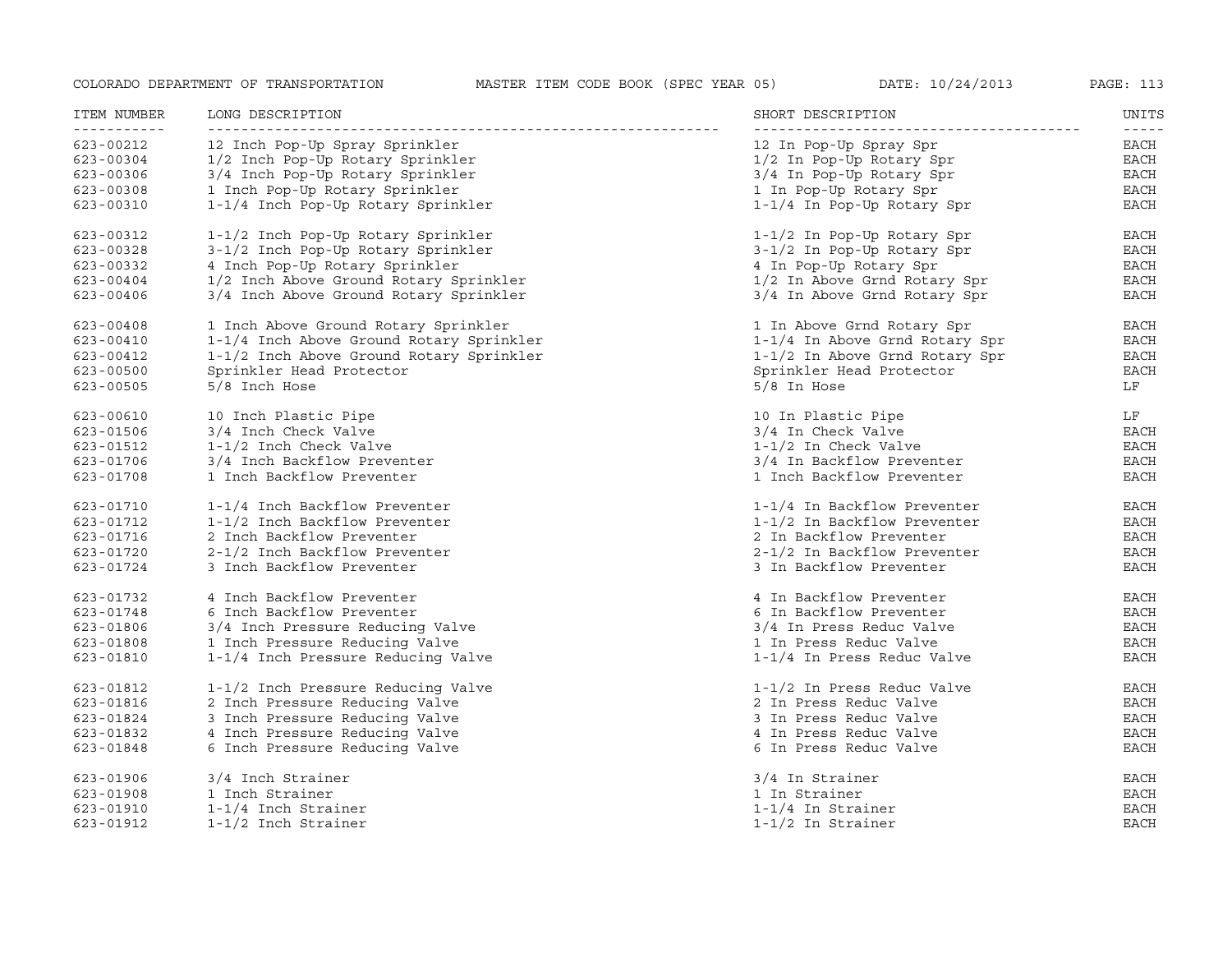| ITEM NUMBER<br>. | LONG DESCRIPTION                   | SHORT DESCRIPTION           | UNITS<br>$- - - - -$ |
|------------------|------------------------------------|-----------------------------|----------------------|
| 623-01916        | 2 Inch Strainer                    | 2 In Strainer               | EACH                 |
| 623-01924        | 3 Inch Strainer                    | 3 In Strainer               | EACH                 |
| 623-01932        | 4 Inch Strainer                    | 4 In Strainer               | EACH                 |
| $623 - 02004$    | 1/2 Inch Drain Valve               | 1/2 In Drain Valve          | EACH                 |
| 623-02006        | 3/4 Inch Drain Valve               | 3/4 In Drain Valve          | <b>EACH</b>          |
| 623-02008        | 1 Inch Drain Valve                 | 1 In Drain Valve            | <b>EACH</b>          |
| 623-02010        | 1-1/4 Inch Drain Valve             | 1-1/4 In Drain Valve        | EACH                 |
| 623-02012        | 1-1/2 Inch Drain Valve             | $1-1/2$ In Drain Valve      | <b>EACH</b>          |
| 623-02016        | 2 Inch Drain Valve                 | 2 In Drain Valve            | <b>EACH</b>          |
| 623-02104        | 1/2 Inch Automatic Drain Valve     | 1/2 In Auto Drain Valve     | EACH                 |
| 623-03004        | 3/4 In Drip Zone Control Valve     | 3/4 In Drip Zone Crtl Valve | EACH                 |
| 623-03006        | 3/4 Inch Manual Control Valve      | 3/4 In Manual Ctrl Valve    | <b>EACH</b>          |
| 623-03008        | 1 Inch Manual Control Valve        | 1 In Manual Ctrl Valve      | <b>EACH</b>          |
| 623-03010        | 1-1/4 Inch Manual Control Valve    | 1-1/4 In Manual Ctrl Valve  | EACH                 |
| 623-03012        | 1-1/2 Inch Manual Control Valve    | 1-1/2 In Manual Ctrl Valve  | <b>EACH</b>          |
| 623-03016        | 2 Inch Manual Control Valve        | 2 In Manual Ctrl Valve      | EACH                 |
| 623-03020        | 2-1/2 Inch Manual Control Valve    | 2-1/2 In Manual Ctrl Valve  | EACH                 |
| 623-03024        | 3 Inch Manual Control Valve        | 3 In Manual Ctrl Valve      | <b>EACH</b>          |
| 623-03106        | 3/4 Inch Automatic Control Valve   | 3/4 In Auto Ctrl Valve      | <b>EACH</b>          |
| 623-03108        | 1 Inch Automatic Control Valve     | 1 In Auto Ctrl Valve        | <b>EACH</b>          |
| 623-03110        | 1-1/4 Inch Automatic Control Valve | 1-1/4 In Auto Ctrl Val      | EACH                 |
| 623-03112        | 1-1/2 Inch Automatic Control Valve | 1-1/2 In Auto Ctrl Val      | <b>EACH</b>          |
| 623-03116        | 2 Inch Automatic Control Valve     | 2 In Auto Ctrl Valve        | <b>EACH</b>          |
| 623-03120        | 2-1/2 Inch Automatic Control Valve | 2-1/2 In Auto Ctrl Val      | EACH                 |
| 623-03124        | 3 Inch Automatic Control Valve     | 3 In Auto Ctrl Valve        | EACH                 |
| 623-03132        | 4 Inch Automatic Control Valve     | 4 In Auto Ctrl Valve        | <b>EACH</b>          |
| $623 - 04000$    | Control Wire 24 Volt               | Ctrl Wire 24 Volt           | LF                   |
| 623-04002        | Power Source Wire                  | Power Source Wire           | LF                   |
| 623-04003        | Controller Communication Cable     | Ctrler Comm Cable           | LF                   |
| 623-04006        | 3/4 Inch Quick-Coupler Valve       | 3/4 In Quick-Coupler        | <b>EACH</b>          |
| 623-04008        | 1 Inch Quick-Coupler Valve         | 1 In Quick-Coupler          | EACH                 |
| 623-04010        | 1-1/4 Inch Quick-Coupler Valve     | 1-1/4 In Quick-Coupler      | EACH                 |
| 623-04012        | 1-1/2 Inch Quick-Coupler Valve     | 1-1/2 In Quick-Coupler      | <b>EACH</b>          |
| 623-04016        | 2 Inch Quick-Coupler Valve         | 2 In Quick-Coupler          | <b>EACH</b>          |
| 623-04510        | 3/4 Inch Ball Valve                | 3/4 In Ball Valve           | <b>EACH</b>          |
| 623-04520        | 2 Inch Ball Valve                  | 2 In Ball Valve             | <b>EACH</b>          |
| 623-05006        | 3/4 Inch Gate Valve                | 3/4 In Gate Valve           | <b>EACH</b>          |
| 623-05008        | 1 Inch Gate Valve                  | 1 Inch Gate Valve           | <b>EACH</b>          |
| $623 - 05010$    | 1-1/4 Inch Gate Valve              | $1-1/4$ In Gate Valve       | <b>EACH</b>          |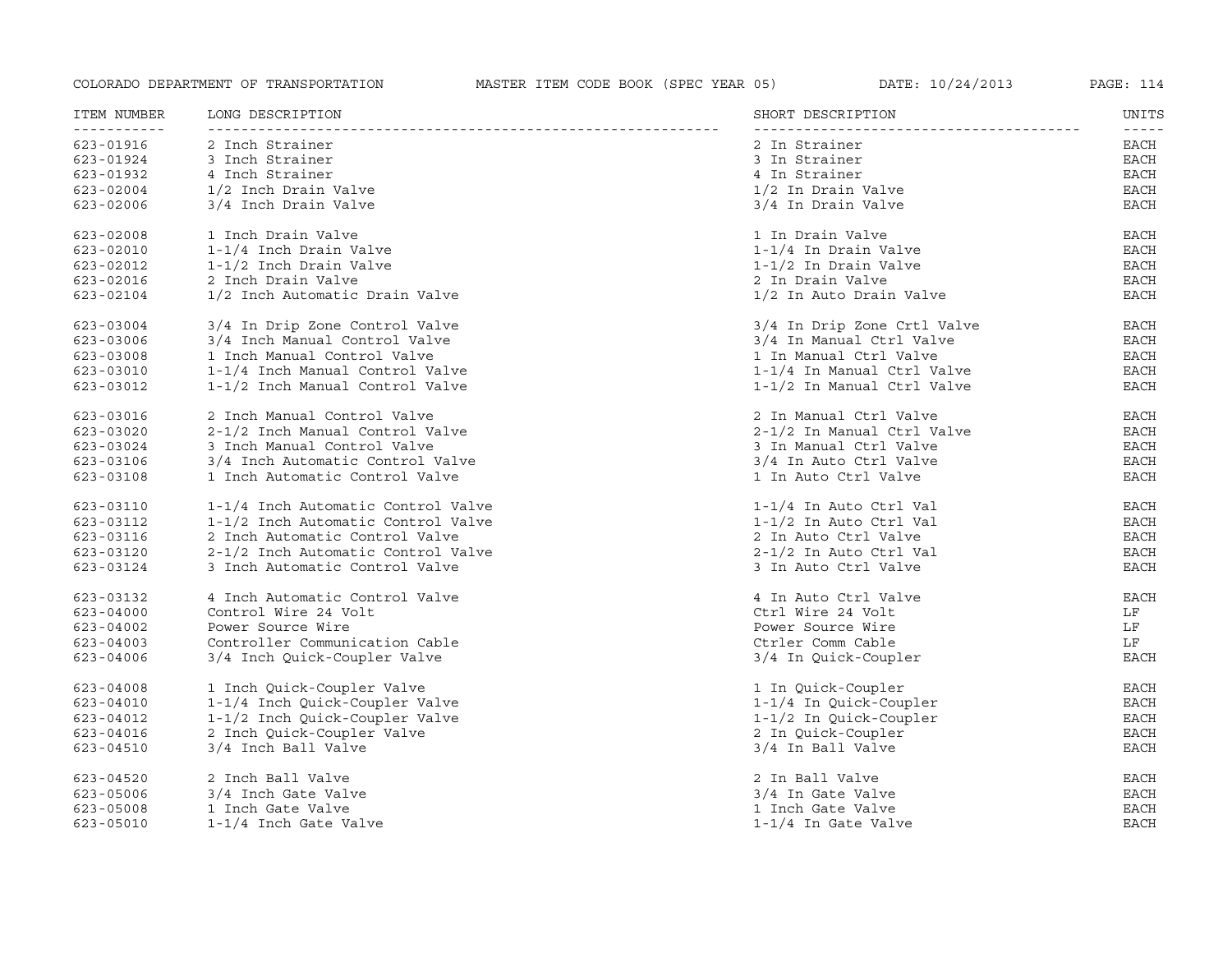| ITEM NUMBER   | LONG DESCRIPTION                | SHORT DESCRIPTION      | UNITS         |
|---------------|---------------------------------|------------------------|---------------|
| $623 - 05012$ | 1-1/2 Inch Gate Valve           | 1-1/2 In Gate Valve    | -----<br>EACH |
| 623-05016     | 2 Inch Gate Valve               | 2 In Gate Valve        | EACH          |
| 623-05020     | 2-1/2 Inch Gate Valve           | $2-1/2$ In Gate Valve  | EACH          |
| 623-05024     | 3 Inch Gate Valve               | 3 In Gate Valve        | <b>EACH</b>   |
| 623-05032     | 4 Inch Gate Valve               | 4 In Gate Valve        | <b>EACH</b>   |
| 623-05048     | 6 Inch Gate Valve               | 6 In Gate Valve        | EACH          |
| 623-05064     | 8 Inch Gate Valve               | 8 In Gate Valve        | <b>EACH</b>   |
| 623-05096     | 12 Inch Gate Valve              | 12 In Gate Valve       | <b>EACH</b>   |
| 623-05128     | 16 Inch Gate Valve              | 16 In Gate Valve       | EACH          |
| 623-05548     | 6 Inch Check Valve              | 6 In Check Valve       | EACH          |
| 623-06128     | 16 Inch Butterfly Valve         | 16 In Btrfly Valve     | EACH          |
| 623-06502     | 2 Leq Flow Manifold             | 2 Leg Flow Manifold    | EACH          |
| 623-06503     | 3 Leq Flow Manifold             | 3 Leq Flow Manifold    | EACH          |
| 623-06900     | Valve Box                       | Valve Box              | <b>EACH</b>   |
| 623-06901     | Valve Box (Special)             | Valve Box (Special)    | <b>EACH</b>   |
| 623-07006     | 3/4 Inch Water Meter            | 3/4 In Water Meter     | EACH          |
| 623-07008     | 1 Inch Water Meter              | 1 In Water Meter       | EACH          |
| 623-07012     | 1-1/2 Inch Water Meter          | 1-1/2 In Water Meter   | <b>EACH</b>   |
| 623-07016     | 2 Inch Water Meter              | 2 In Water Meter       | EACH          |
| 623-07024     | 3 Inch Water Meter              | 3 In Water Meter       | EACH          |
| 623-07032     | 4 Inch Water Meter              | 4 In Water Meter       | EACH          |
| 623-07048     | 6 Inch Water Meter              | 6 In Water Meter       | EACH          |
| $623 - 07500$ | Soil Moisture Sensor            | Soil Moisture Sensor   | <b>EACH</b>   |
| 623-07510     | Weather Station                 | Weather Station        | <b>EACH</b>   |
| 623-07600     | $1-1/2$ Inch Flow Sensor        | $1-1/2$ In Flow Sensor | <b>EACH</b>   |
| 623-07601     | 1 Inch Flow Sensor              | 1 In Flow Sensor       | EACH          |
| 623-07602     | 2 Inch Flow Sensor              | 2 In Flow Sensor       | <b>EACH</b>   |
| 623-07603     | 3 Inch Flow Sensor              | 3 In Flow Sensor       | <b>EACH</b>   |
| 623-07604     | 4 Inch Flow Sensor              | 4 In Flow Sensor       | <b>EACH</b>   |
| 623-07605     | 5 Inch Flow Sensor              | 5 In Flow Sensor       | EACH          |
| 623-07606     | 6 Inch Flow Sensor              | 6 In Flow Sensor       | EACH          |
| 623-08103     | 3 Station Automatic Controller  | 3 Station Auto Ctrler  | <b>EACH</b>   |
| 623-08104     | 4 Station Automatic Controller  | 4 Station Auto Ctrler  | <b>EACH</b>   |
| 623-08105     | 5 Station Automatic Controller  | 5 Station Auto Ctrler  | <b>EACH</b>   |
| 623-08106     | 6 Station Automatic Controller  | 6 Station Auto Ctrler  | <b>EACH</b>   |
| 623-08107     | 7 Station Automatic Controller  | 7 Station Auto Ctrler  | EACH          |
| 623-08108     | 8 Station Automatic Controller  | 8 Station Auto Ctrler  | EACH          |
| 623-08109     | 9 Station Automatic Controller  | 9 Station Auto Ctrler  | <b>EACH</b>   |
| 623-08110     | 10 Station Automatic Controller | 10 Station Auto Ctrler | <b>EACH</b>   |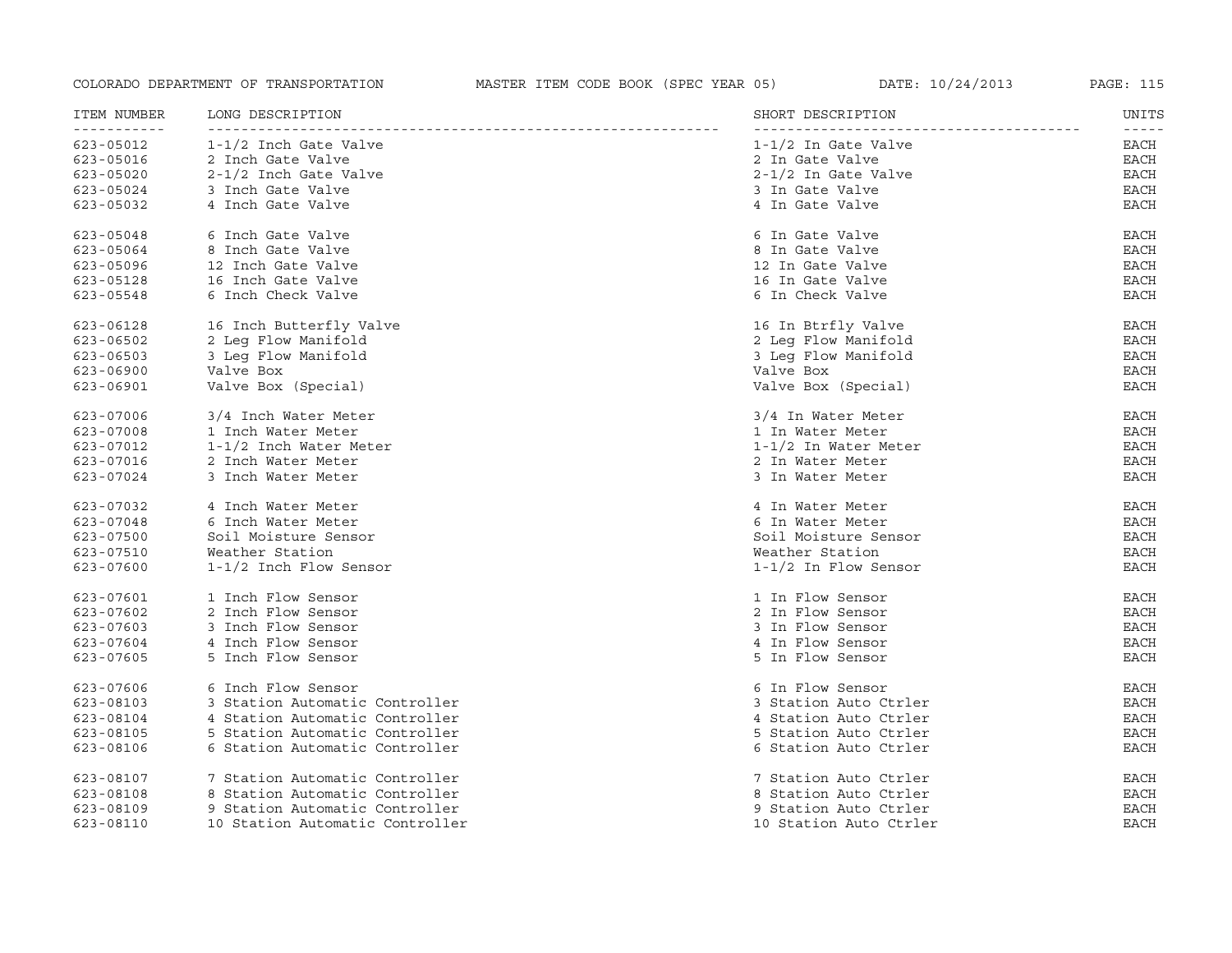| ITEM NUMBER | LONG DESCRIPTION                                    | SHORT DESCRIPTION                 | UNITS                                                                                                                                                                                                                                                                                                                                                                                                |
|-------------|-----------------------------------------------------|-----------------------------------|------------------------------------------------------------------------------------------------------------------------------------------------------------------------------------------------------------------------------------------------------------------------------------------------------------------------------------------------------------------------------------------------------|
| 623-08111   | 11 Station Automatic Controller                     | 11 Station Auto Ctrler            | $\frac{1}{2} \frac{1}{2} \frac{1}{2} \frac{1}{2} \frac{1}{2} \frac{1}{2} \frac{1}{2} \frac{1}{2} \frac{1}{2} \frac{1}{2} \frac{1}{2} \frac{1}{2} \frac{1}{2} \frac{1}{2} \frac{1}{2} \frac{1}{2} \frac{1}{2} \frac{1}{2} \frac{1}{2} \frac{1}{2} \frac{1}{2} \frac{1}{2} \frac{1}{2} \frac{1}{2} \frac{1}{2} \frac{1}{2} \frac{1}{2} \frac{1}{2} \frac{1}{2} \frac{1}{2} \frac{1}{2} \frac{$<br>EACH |
| 623-08112   | 12 Station Automatic Controller                     | 12 Station Auto Ctrler            | EACH                                                                                                                                                                                                                                                                                                                                                                                                 |
| 623-08114   | 14 Station Automatic Controller                     | 14 Station Auto Ctrler            | <b>EACH</b>                                                                                                                                                                                                                                                                                                                                                                                          |
| 623-08116   | 16 Station Automatic Controller                     | 16 Station Auto Ctrler            | EACH                                                                                                                                                                                                                                                                                                                                                                                                 |
| 623-08118   | 18 Station Automatic Controller                     | 18 Station Auto Ctrler            | <b>EACH</b>                                                                                                                                                                                                                                                                                                                                                                                          |
| 623-08120   | 20 Station Automatic Controller                     | 20 Station Auto Ctrler            | EACH                                                                                                                                                                                                                                                                                                                                                                                                 |
| 623-08124   | 24 Station Automatic Controller                     | 24 Station Auto Ctrler            | <b>EACH</b>                                                                                                                                                                                                                                                                                                                                                                                          |
| 623-08126   | 26 Station Automatic Controller                     | 26 Station Auto Ctrler            | <b>EACH</b>                                                                                                                                                                                                                                                                                                                                                                                          |
| 623-08130   | 30 Station Automatic Controller                     | 30 Station Auto Ctrler            | <b>EACH</b>                                                                                                                                                                                                                                                                                                                                                                                          |
| 623-08132   | 32 Station Automatic Controller                     | 32 Station Auto Ctrler            | <b>EACH</b>                                                                                                                                                                                                                                                                                                                                                                                          |
| 623-08136   | 36 Station Automatic Controller                     | 36 Station Auto Ctrler            | EACH                                                                                                                                                                                                                                                                                                                                                                                                 |
| 623-08140   | 40 Station Automatic Controller                     | 40 Station Auto Ctrler            | <b>EACH</b>                                                                                                                                                                                                                                                                                                                                                                                          |
| 623-08148   | 48 Station Automatic Controller                     | 48 Station Auto Ctrler            | <b>EACH</b>                                                                                                                                                                                                                                                                                                                                                                                          |
| 623-08152   | 52 Station Automatic Controller                     | 52 Station Auto Ctrler            | <b>EACH</b>                                                                                                                                                                                                                                                                                                                                                                                          |
| 623-08200   | Master Controller                                   | Master Ctrler                     | <b>EACH</b>                                                                                                                                                                                                                                                                                                                                                                                          |
| 623-08210   | Automatic Controller Transmitter/Receiver Unit      | Auto Ctrler T/R Unit              | <b>EACH</b>                                                                                                                                                                                                                                                                                                                                                                                          |
| 623-08218   | 18 Station Automatic Controller (Furnish Only)      | Furn 18 Station Auto Ctrler       | EACH                                                                                                                                                                                                                                                                                                                                                                                                 |
| 623-08226   | 26 Station Automatic Controller (Furnish Only)      | Furn 26 Station Auto Ctrler       | <b>EACH</b>                                                                                                                                                                                                                                                                                                                                                                                          |
| 623-08232   | 32 Station Automatic Controller (Furnish Only)      | Furn 32 Station Auto Ctrler       | <b>EACH</b>                                                                                                                                                                                                                                                                                                                                                                                          |
| 623-08252   | 52 Station Automatic Controller (Furnish Only)      | Furn 52 Station Auto Ctrler       | <b>EACH</b>                                                                                                                                                                                                                                                                                                                                                                                          |
| 623-08308   | 8 Station Automatic Controller (Install Only)       | Inst 8 Station Auto Ctrler        | <b>EACH</b>                                                                                                                                                                                                                                                                                                                                                                                          |
| 623-08416   | 16 Station Satellite Controller                     | 16 Station Satellite Ctrler       | <b>EACH</b>                                                                                                                                                                                                                                                                                                                                                                                          |
| 623-08432   | 32 Station Satellite Controller                     | 32 Station Satellite Ctrler       | <b>EACH</b>                                                                                                                                                                                                                                                                                                                                                                                          |
| 623-08448   | 48 Station Satellite Controller                     | 48 Station Satellite Ctrler       | <b>EACH</b>                                                                                                                                                                                                                                                                                                                                                                                          |
| 623-09000   | Booster Pump                                        | Booster Pump                      | <b>EACH</b>                                                                                                                                                                                                                                                                                                                                                                                          |
| 623-09100   | Submersible Pump (w/Valving and Controls)           | Submersible Pump $(w/Val & Ctr1)$ | <b>EACH</b>                                                                                                                                                                                                                                                                                                                                                                                          |
| 623-09900   | Sprinkler System                                    | Sprinkler System                  | L S                                                                                                                                                                                                                                                                                                                                                                                                  |
| 623-09905   | Irrigation Assembly                                 | Irrig Assembly                    | EACH                                                                                                                                                                                                                                                                                                                                                                                                 |
| 623-09907   | Infiltration Gallery                                | Infiltration Gallery              | EACH                                                                                                                                                                                                                                                                                                                                                                                                 |
| 623-09910   | Portable Sprinkling System                          | Portable Sprinkling System        | HOUR                                                                                                                                                                                                                                                                                                                                                                                                 |
| 623-09950   | Irrigation Wells                                    | Irrigation Wells                  | LF                                                                                                                                                                                                                                                                                                                                                                                                   |
| 623-09960   | Pump System                                         | Pump System                       | L S                                                                                                                                                                                                                                                                                                                                                                                                  |
| 624-20006   | 6 Inch Drainage Pipe (Class 0)                      | 6 In Drainage Pipe (CL 0)         | LF                                                                                                                                                                                                                                                                                                                                                                                                   |
| 624-20007   | 6 Inch Drainage Pipe (Class 0) (Complete In Place)  | 6 In Drainage Pipe (CL 0) (CIP)   | LF                                                                                                                                                                                                                                                                                                                                                                                                   |
| 624-20008   | 8 Inch Drainage Pipe (Class 0)                      | 8 In Drainage Pipe (CL 0)         | LF                                                                                                                                                                                                                                                                                                                                                                                                   |
| 624-20009   | 8 Inch Drainage Pipe (Class 0) (Complete In Place)  | 8 In Drainage Pipe (CL 0) (CIP)   | LF                                                                                                                                                                                                                                                                                                                                                                                                   |
| 624-20010   | 10 Inch Drainage Pipe (Class 0)                     | 10 In Drainage Pipe (CL 0)        | LF                                                                                                                                                                                                                                                                                                                                                                                                   |
| 624-20011   | 10 Inch Drainage Pipe (Class 0) (Complete In Place) | 10 In Drainage Pipe (CL 0) (CIP)  | LF                                                                                                                                                                                                                                                                                                                                                                                                   |
| 624-20012   | 12 Inch Drainage Pipe (Class 0)                     | 12 In Drainage Pipe (CL 0)        | LF                                                                                                                                                                                                                                                                                                                                                                                                   |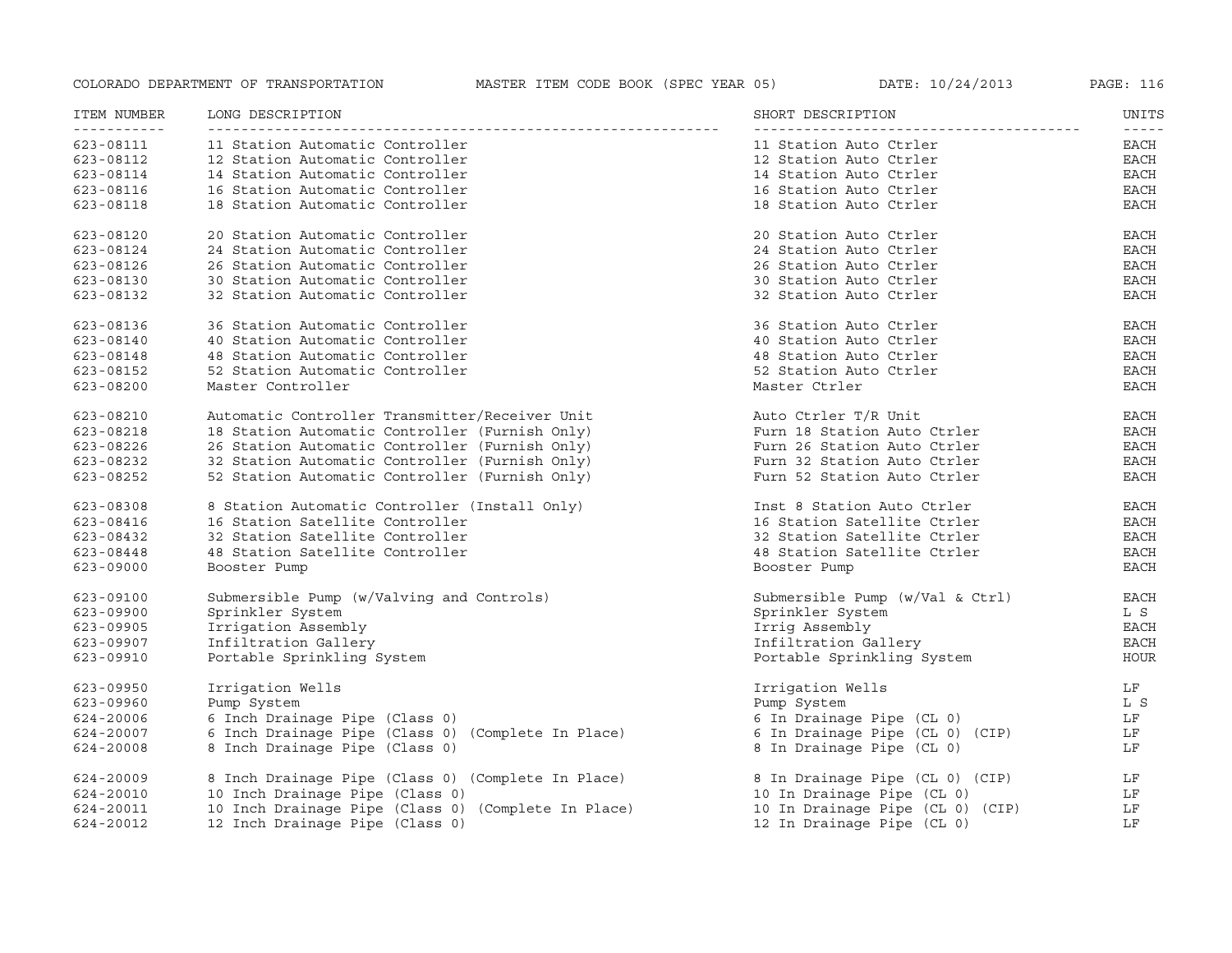| ITEM NUMBER<br><u> - - - - - - - - - - -</u> | LONG DESCRIPTION                                                                                           | SHORT DESCRIPTION                 | UNITS<br>$\frac{1}{2} \frac{1}{2} \frac{1}{2} \frac{1}{2} \frac{1}{2} \frac{1}{2} \frac{1}{2} \frac{1}{2} \frac{1}{2} \frac{1}{2} \frac{1}{2} \frac{1}{2} \frac{1}{2} \frac{1}{2} \frac{1}{2} \frac{1}{2} \frac{1}{2} \frac{1}{2} \frac{1}{2} \frac{1}{2} \frac{1}{2} \frac{1}{2} \frac{1}{2} \frac{1}{2} \frac{1}{2} \frac{1}{2} \frac{1}{2} \frac{1}{2} \frac{1}{2} \frac{1}{2} \frac{1}{2} \frac{$ |
|----------------------------------------------|------------------------------------------------------------------------------------------------------------|-----------------------------------|-------------------------------------------------------------------------------------------------------------------------------------------------------------------------------------------------------------------------------------------------------------------------------------------------------------------------------------------------------------------------------------------------------|
| 624-20013                                    | 12 Inch Drainage Pipe (Class 0) (Complete In Place)                                                        | 12 In Drainage Pipe (CL 0) (CIP)  | LF                                                                                                                                                                                                                                                                                                                                                                                                    |
| 624-20014                                    | 12 Inch Drainage Pipe End Section                                                                          | 12 In Drain Pipe End Sect         | EACH                                                                                                                                                                                                                                                                                                                                                                                                  |
| 624-20015                                    | 15 Inch Drainage Pipe (Class 0)                                                                            | 15 In Drainage Pipe (CL 0)        | LF                                                                                                                                                                                                                                                                                                                                                                                                    |
| 624-20016                                    | 15 Inch Drainage Pipe (Class 0) (Complete In Place)<br>15 Inch Drainage Pipe (Class 0) (Complete In Place) | 15 In Drainage Pipe (CL 0) (CIP)  | LF                                                                                                                                                                                                                                                                                                                                                                                                    |
| 624-20017                                    | 15 Inch Drainage Pipe End Section                                                                          | 15 In Drain Pipe End Sect         | <b>EACH</b>                                                                                                                                                                                                                                                                                                                                                                                           |
| 624-20018                                    | 18 Inch Drainage Pipe (Class 0)                                                                            | 18 In Drainage Pipe (CL 0)        | LF                                                                                                                                                                                                                                                                                                                                                                                                    |
| 624-20019                                    | 18 Inch Drainage Pipe (Class 0) (Complete In Place)                                                        | 18 In Drainage Pipe (CL 0) (CIP)  | LF                                                                                                                                                                                                                                                                                                                                                                                                    |
| 624-20021                                    | 21 Inch Drainage Pipe (Class 0)                                                                            | 21 In Drainage Pipe (CL 0)        | LF                                                                                                                                                                                                                                                                                                                                                                                                    |
| 624-20022                                    | 21 Inch Drainage Pipe (Class 0) (Complete In Place)                                                        | 21 In Drainage Pipe (CL 0) (CIP)  | LF                                                                                                                                                                                                                                                                                                                                                                                                    |
| 624-20024                                    | 24 Inch Drainage Pipe (Class 0)                                                                            | 24 In Drainage Pipe (CL 0)        | LF                                                                                                                                                                                                                                                                                                                                                                                                    |
| 624-20025                                    | 24 Inch Drainage Pipe (Class 0) (Complete In Place)                                                        | 24 In Drainage Pipe (CL 0) (CIP)  | LF                                                                                                                                                                                                                                                                                                                                                                                                    |
| 624-20027                                    | 27 Inch Drainage Pipe (Class 0)                                                                            | 27 In Drainage Pipe (CL 0)        | LF                                                                                                                                                                                                                                                                                                                                                                                                    |
| 624-20028                                    | 27 Inch Drainage Pipe (Class 0) (Complete In Place)                                                        | 27 In Drainage Pipe (CL 0) (CIP)  | LF                                                                                                                                                                                                                                                                                                                                                                                                    |
| 624-20030                                    | 30 Inch Drainage Pipe (Class 0)                                                                            | 30 In Drainage Pipe (CL 0)        | LF                                                                                                                                                                                                                                                                                                                                                                                                    |
| 624-20031                                    | 30 Inch Drainage Pipe (Class 0) (Complete In Place)                                                        | 30 In Drainage Pipe (CL 0) (CIP)  | LF                                                                                                                                                                                                                                                                                                                                                                                                    |
| 624-20036                                    | 36 Inch Drainage Pipe (Class 0)                                                                            | 36 In Drainage Pipe (CL 0)        | LF                                                                                                                                                                                                                                                                                                                                                                                                    |
| 624-20037                                    | 36 Inch Drainage Pipe (Class 0) (Complete In Place)                                                        | 36 In Drainage Pipe (CL 0) (CIP)  | LF                                                                                                                                                                                                                                                                                                                                                                                                    |
| 624-20042                                    | 42 Inch Drainage Pipe (Class 0)                                                                            | 42 In Drainage Pipe (CL 0)        | LF                                                                                                                                                                                                                                                                                                                                                                                                    |
| 624-20043                                    | 42 Inch Drainage Pipe (Class 0) (Complete In Place)                                                        | 42 In Drainage Pipe (CL 0) (CIP)  | LF                                                                                                                                                                                                                                                                                                                                                                                                    |
| 624-20048                                    | 48 Inch Drainage Pipe (Class 0)                                                                            | 48 In Drainage Pipe (CL 0)        | LF                                                                                                                                                                                                                                                                                                                                                                                                    |
| 624-20049                                    | 48 Inch Drainage Pipe (Class 0) (Complete In Place)                                                        | 48 In Drainage Pipe (CL 0) (CIP)  | LF                                                                                                                                                                                                                                                                                                                                                                                                    |
| 624-20054                                    | 54 Inch Drainage Pipe (Class 0)                                                                            | 54 In Drainage Pipe (CL 0)        | LF                                                                                                                                                                                                                                                                                                                                                                                                    |
| 624-20055                                    | 54 Inch Drainage Pipe (Class 0) (Complete In Place)                                                        | 54 In Drainage Pipe (CL 0) (CIP)  | LF                                                                                                                                                                                                                                                                                                                                                                                                    |
| 624-20060                                    | 60 Inch Drainage Pipe (Class 0)                                                                            | 60 In Drainage Pipe (CL 0)        | LF                                                                                                                                                                                                                                                                                                                                                                                                    |
| 624-20061                                    | 60 Inch Drainage Pipe (Class 0) (Complete In Place)                                                        | 60 In Drainage Pipe (CL 0) (CIP)  | LF                                                                                                                                                                                                                                                                                                                                                                                                    |
| 624-20066                                    | 66 Inch Drainage Pipe (Class 0)                                                                            | 66 In Drainage Pipe (CL 0)        | LF                                                                                                                                                                                                                                                                                                                                                                                                    |
| 624-20067                                    | 66 Inch Drainage Pipe (Class 0) (Complete In Place)                                                        | 66 In Drainage Pipe (CL 0) (CIP)  | LF                                                                                                                                                                                                                                                                                                                                                                                                    |
| 624-20072                                    | 72 Inch Drainage Pipe (Class 0)                                                                            | 72 In Drainage Pipe (CL 0)        | LF                                                                                                                                                                                                                                                                                                                                                                                                    |
| 624-20073                                    | 72 Inch Drainage Pipe (Class 0) (Complete In Place)                                                        | 72 In Drainage Pipe (CL 0) (CIP)  | LF                                                                                                                                                                                                                                                                                                                                                                                                    |
| 624-20078                                    | 78 Inch Drainage Pipe (Class 0)                                                                            | 78 In Drainage Pipe (CL 0)        | LF                                                                                                                                                                                                                                                                                                                                                                                                    |
| 624-20079                                    | 78 Inch Drainage Pipe (Class 0) (Complete In Place)                                                        | 78 In Drainage Pipe (CL 0) (CIP)  | LF                                                                                                                                                                                                                                                                                                                                                                                                    |
| 624-20084                                    | 84 Inch drainage Pipe (Class 0)                                                                            | 84 In Drainage Pipe (CL 0)        | LF                                                                                                                                                                                                                                                                                                                                                                                                    |
| 624-20085                                    | 84 Inch Drainage Pipe (Class 0) (Complete In Place)                                                        | 84 In Drainage Pipe (CL 0) (CIP)  | LF                                                                                                                                                                                                                                                                                                                                                                                                    |
| 624-20090                                    | 90 Inch Drainage Pipe (Class 0)                                                                            | 90 In Drainage Pipe (CL 0)        | LF                                                                                                                                                                                                                                                                                                                                                                                                    |
| 624-20091                                    | 90 Inch Drainage Pipe (Class 0) (Complete In Place)                                                        | 90 In Drainage Pipe (CL 0) (CIP)  | LF                                                                                                                                                                                                                                                                                                                                                                                                    |
| 624-20096                                    | 96 Inch Drainage Pipe (Class 0)                                                                            | 96 In Drainage Pipe (CL 0)        | LF                                                                                                                                                                                                                                                                                                                                                                                                    |
| 624-20097                                    | 96 Inch Drainage Pipe (Class 0) (Complete In Place)                                                        | 96 In Drainage Pipe (CL 0) (CIP)  | LF                                                                                                                                                                                                                                                                                                                                                                                                    |
| 624-20108                                    | 108 Inch Drainage Pipe (Class 0)                                                                           | 108 In Drainage Pipe (CL 0)       | LF                                                                                                                                                                                                                                                                                                                                                                                                    |
| 624-20109                                    | 108 Inch Drainage Pipe (Class 0) (Complete In Place)                                                       | 108 In Drainage Pipe (CL 0) (CIP) | LF                                                                                                                                                                                                                                                                                                                                                                                                    |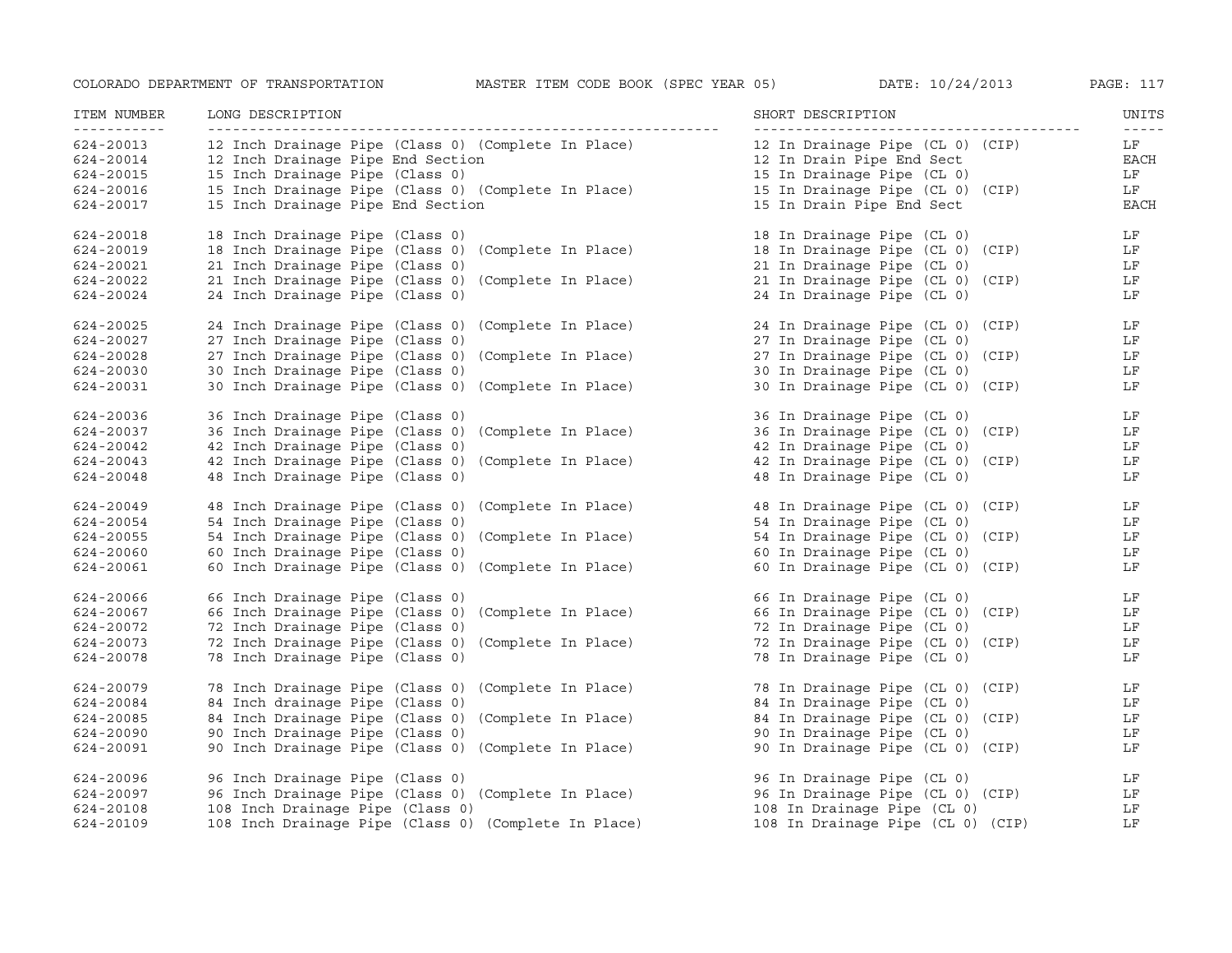| ITEM NUMBER<br>----------- | LONG DESCRIPTION                                     | SHORT DESCRIPTION                 | UNITS<br>$- - - - - -$ |
|----------------------------|------------------------------------------------------|-----------------------------------|------------------------|
| 624-20114                  | 114 Inch Drainage Pipe (Class 0)                     | 114 In Drainage Pipe (CL 0)       | LF                     |
| 624-20115                  | 114 Inch Drainage Pipe (Class 0) (Complete In Place) | 114 In Drainage Pipe (CL 0) (CIP) | LF                     |
| 624-20120                  | 120 Inch Drainage Pipe (Class 0)                     | 120 In Drainage Pipe (CL 0)       | LF                     |
| 624-20121                  | 120 Inch Drainage Pipe (Class 0) (Complete In Place) | 120 In Drainage Pipe (CL 0) (CIP) | LF                     |
| 624-20300                  | Detour Drainage Pipe (Class 0)                       | Detour Drainage Pipe (CL 0)       | LF                     |
| 624-20301                  | Detour Drainage Pipe (Class 0)                       | Detour Drainage Pipe (CL 0)       | L S                    |
| 624-21006                  | 6 Inch Drainage Pipe (Class 1)                       | 6 In Drainage Pipe (CL 1)         | LF                     |
| 624-21007                  | 6 Inch Drainage Pipe (Class 1) (Complete In Place)   | 6 In Drainage Pipe (CL 1) (CIP)   | LF                     |
| 624-21008                  | 8 Inch Drainage Pipe (Class 1)                       | 8 In Drainage Pipe (CL 1)         | LF                     |
| 624-21009                  | 8 Inch Drainage Pipe (Class 1) (Complete In Place)   | 8 In Drainage Pipe (CL 1) (CIP)   | LF                     |
| 624-21010                  | 10 Inch Drainage Pipe (Class 1)                      | 10 In Drainage Pipe (CL 1)        | LF                     |
| 624-21011                  | 10 Inch Drainage Pipe (Class 1) (Complete In Place)  | 10 In Drainage Pipe (CL 1) (CIP)  | LF                     |
| 624-21012                  | 12 Inch Drainage Pipe (Class 1)                      | 12 in Drainage Pipe (CL 1)        | LF                     |
| 624-21013                  | 12 Inch Drainage Pipe (Class 1) (Complete In Place)  | 12 In Drainage Pipe (CL 1) (CIP)  | LF                     |
| 624-21015                  | 15 Inch Drainage Pipe (Class 1)                      | 15 In Drainage Pipe (CL 1)        | LF                     |
| 624-21016                  | 15 Inch Drainage Pipe (Class 1) (Complete In Place)  | 15 In Drainage Pipe (CL 1) (CIP)  | $L_F$                  |
| 624-21018                  | 18 Inch Drainage Pipe (Class 1)                      | 18 In Drainage Pipe (CL 1)        | LF                     |
| 624-21019                  | 18 Inch Drainage Pipe (Class 1) (Complete In Place)  | 18 In Drainage Pipe (CL 1) (CIP)  | LF                     |
| 624-21021                  | 21 Inch Drainage Pipe (Class 1)                      | 21 In Drainage Pipe (CL 1)        | LF                     |
| 624-21022                  | 21 Inch Drainage Pipe (Class 1) (Complete In Place)  | 21 In Drainage Pipe (CL 1) (CIP)  | LF                     |
| 624-21024                  | 24 Inch Drainage Pipe (Class 1)                      | 24 In Drainage Pipe (CL 1)        | LF                     |
| 624-21025                  | 24 Inch Drainage Pipe (Class 1) (Complete In Place)  | 24 In Drainage Pipe (CL1) (CIP)   | LF                     |
| 624-21027                  | 27 Inch Drainage Pipe (Class 1)                      | 27 In Drainage Pipe (CL 1)        | LF                     |
| 624-21028                  | 27 Inch Drainage Pipe (Class 1) (Complete In Place)  | 27 In Drainage Pipe (CL 1) (CIP)  | LF                     |
| 624-21030                  | 30 Inch Drainage Pipe (Class 1)                      | 30 In Drainage Pipe (CL 1)        | LF                     |
| 624-21031                  | 30 Inch Drainage Pipe (Class 1) (Complete In Place)  | 30 In Drainage Pipe (CL 1) (CIP)  | LF                     |
| 624-21036                  | 36 Inch Drainage Pipe (Class 1)                      | 36 In Drainage Pipe (CL 1)        | LF                     |
| 624-21037                  | 36 Inch Drainage Pipe (Class 1) (Complete In Place)  | 36 In Drainage Pipe (CL 1) (CIP)  | LF                     |
| 624-21042                  | 42 Inch Drainage Pipe (Class 1)                      | 42 In Drainage Pipe (CL 1)        | LF                     |
| 624-21043                  | 42 Inch Drainage Pipe (Class 1) (Complete In Place)  | 42 In Drainage Pipe (CL 1) (CIP)  | LF                     |
| 624-21048                  | 48 Inch Drainage Pipe (Class 1)                      | 48 In Drainage Pipe (CL 1)        | LF                     |
| 624-21049                  | 48 Inch Drainage Pipe (Class 1) (Complete In Place)  | 48 In Drainage Pipe (CL 1) (CIP)  | LF                     |
| 624-21054                  | 54 Inch Drainage Pipe (Class 1)                      | 54 In Drainage Pipe (CL 1)        | LF                     |
| 624-21055                  | 54 Inch Drainage Pipe (Class 1) (Complete In Place)  | 54 In Drainage Pipe (CL 1) (CIP)  | LF                     |
| 624-21060                  | 60 Inch Drainage Pipe (Class 1)                      | 60 In Drainage Pipe (CL 1)        | LF                     |
| 624-21061                  | 60 Inch Drainage Pipe (Class 1) (Complete In Place)  | 60 In Drainage Pipe (CL 1) (CIP)  | LF                     |
| 624-21066                  | 66 Inch Drainage Pipe (Class 1)                      | 66 In Drainage Pipe (CL 1)        | LF                     |
| 624-21067                  | 66 Inch Drainage Pipe (Class 1) (Complete In Place)  | 66 In Drainage Pipe (CL 1) (CIP)  | LF                     |
| 624-21072                  | 72 Inch Drainage Pipe (Class 1)                      | 72 In Drainage Pipe (CL 1)        | LF                     |
|                            |                                                      |                                   |                        |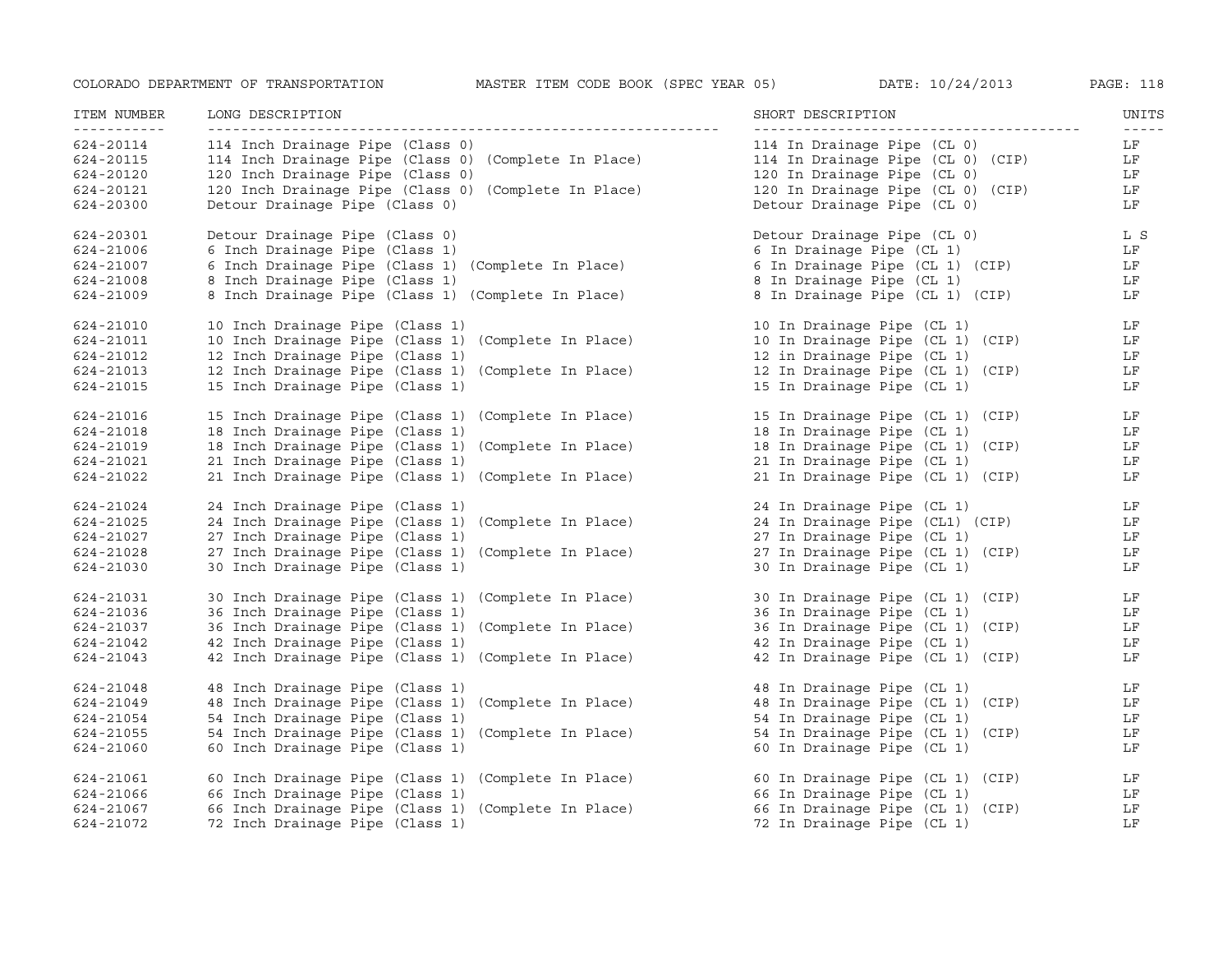| ITEM NUMBER<br>------------ | LONG DESCRIPTION                                     | SHORT DESCRIPTION                                            | UNITS               |
|-----------------------------|------------------------------------------------------|--------------------------------------------------------------|---------------------|
| 624-21073                   | 72 Inch Drainage Pipe (Class 1) (Complete In Place)  | 72 In Drainage Pipe (CL 1) (CIP)                             | $- - - - - -$<br>LF |
| 624-21078                   | 78 Inch Drainage Pipe (Class 1)                      | 78 In Drainage Pipe (CL 1)                                   | LF                  |
| 624-21079                   | 78 Inch Drainage Pipe (Class 1) (Complete In Place)  | 78 In Drainage Pipe (CL 1) (CIP)                             | LF                  |
| 624-21084                   | 84 Inch Drainage Pipe (Class 1)                      | 84 In Drainage Pipe (CL 1)                                   | LF                  |
| 624-21085                   | 84 Inch Drainage Pipe (Class 1) (Complete In Place)  | 84 In Drainage Pipe (CL 1) (CIP)                             | LF                  |
| 624-21090                   | 90 Inch Drainage Pipe (Class 1)                      | 90 In Drainage Pipe (CL 1)                                   | LF                  |
| 624-21091                   | 90 Inch Drainage Pipe (Class 1) (Complete In Place)  | 90 In Drainage Pipe (CL 1) (CIP)                             | LF                  |
| 624-21096                   | 96 Inch Drainage Pipe (Class 1)                      | 96 In Drainage Pipe (CL 1)                                   | LF                  |
| 624-21097                   | 96 Inch Drainage Pipe (Class 1) (Complete In Place)  | 96 In Drainage Pipe (CL 1) (CIP)                             | LF                  |
| 624-21108                   | 108 Inch Drainage Pipe (Class 1)                     | 108 In Drainage Pipe (CL 1)                                  | LF                  |
| 624-21109                   | 108 Inch Drainage Pipe (Class 1) (Complete In Place) | 108 In Drainage Pipe (CL 1) (CIP)                            | LF                  |
| 624-21114                   | 114 Inch Drainage Pipe (Class 1)                     | 114 In Drainage Pipe (CL 1)                                  | LF                  |
| 624-21115                   | 114 Inch Drainage Pipe (Class 1) (Complete In Place) | 114 In Drainage Pipe (CL 1) (CIP)                            | LF                  |
| 624-21120                   | 120 Inch Drainage Pipe (Class 1)                     | 120 In Drainage Pipe (CL 1)                                  | LF                  |
| 624-21121                   | 120 Inch Drainage Pipe (Class 1) (Complete In Place) | 120 In Drainage Pipe (CL 1) (CIP)                            | LF                  |
| 624-22006                   | 6 Inch Drainage Pipe (Class 2)                       | 6 In Drainage Pipe (CL 2)                                    | LF                  |
| 624-22007                   | 6 Inch Drainage Pipe (Class 2) (Complete In Place)   | 6 In Drainage Pipe (CL 2)<br>6 In Drainage Pipe (CL 2) (CIP) | LF                  |
| 624-22008                   | 8 Inch Drainage Pipe (Class 2)                       | 8 In Drainage Pipe (CL 2)<br>8 In Drainage Pipe (CL 2) (CIP) | LF                  |
| 624-22009                   | 8 Inch Drainage Pipe (Class 2) (Complete In Place)   |                                                              | LF                  |
| 624-22010                   | 10 Inch Drainage Pipe (Class 2)                      | 10 In Drainage Pipe (CL 2)                                   | LF                  |
| 624-22011                   | 10 Inch Drainage Pipe (Class 2) (Complete In Place)  | 10 In Drainage Pipe (CL 2) (CIP)                             | LF                  |
| 624-22012                   | 12 Inch Drainage Pipe (Class 2)                      | 12 In Drainage Pipe (CL 2)                                   | LF                  |
| 624-22013                   | 12 Inch Drainage Pipe (Class 2) (Complete In Place)  | 12 In Drainage Pipe (CL 2) (CIP)                             | LF                  |
| 624-22015                   | 15 Inch Drainage Pipe (Class 2)                      | 15 In Drainage Pipe (CL 2)                                   | LF                  |
| 624-22016                   | 15 Inch Drainage Pipe (Class 2) (Complete In Place)  | 15 In Drainage Pipe (CL 2) (CIP)                             | LF                  |
| 624-22018                   | 18 Inch Drainage Pipe (Class 2)                      | 18 In Drainage Pipe (CL 2)                                   | LF                  |
| 624-22019                   | 18 Inch Drainage Pipe (Class 2) (Complete In Place)  | 18 In Drainage Pipe (CL 2) (CIP)                             | LF                  |
| 624-22021                   | 21 Inch Drainage Pipe (Class 2)                      | 21 In Drainage Pipe (CL 2)                                   | LF                  |
| 624-22022                   | 21 Inch Drainage Pipe (Class 2) (Complete In Place)  | 21 In Drainage Pipe (CL 2) (CIP)                             | LF                  |
| 624-22024                   | 24 Inch Drainage Pipe (Class 2)                      | 24 In Drainage Pipe (CL 2)                                   | LF                  |
| 624-22025                   | 24 Inch Drainage Pipe (Class 2) (Complete In Place)  | 24 In Drainage Pipe (CL 2) (CIP)                             | $L_F$               |
| 624-22027                   | 27 Inch Drainage Pipe (Class 2)                      | 27 In Drainage Pipe (CL 2)                                   | LF                  |
| 624-22028                   | 27 Inch Drainage Pipe (Class 2) (Complete In Place)  | 27 In Drainage Pipe (CL 2) (CIP)                             | LF                  |
| 624-22030                   | 30 Inch Drainage Pipe (Class 2)                      | 30 In Drainage Pipe (CL 2)                                   | LF                  |
| 624-22031                   | 30 Inch Drainage Pipe (Class 2) (Complete In Place)  | 30 In Drainage Pipe (CL 2) (CIP)                             | LF                  |
| 624-22036                   | 36 Inch Drainage Pipe (Class 2)                      | 36 In Drainage Pipe (CL 2)                                   | LF                  |
| 624-22037                   | 36 Inch Drainage Pipe (Class 2) (Complete In Place)  | 36 In Drainage Pipe (CL 2) (CIP)                             | LF                  |
| 624-22042                   | 42 Inch Drainage Pipe (Class 2)                      | 42 In Drainage Pipe (CL 2)                                   | LF                  |
| 624-22043                   | 42 Inch Drainage Pipe (Class 2) (Complete In Place)  | 42 In Drainage Pipe (CL 2) (CIP)                             | LF                  |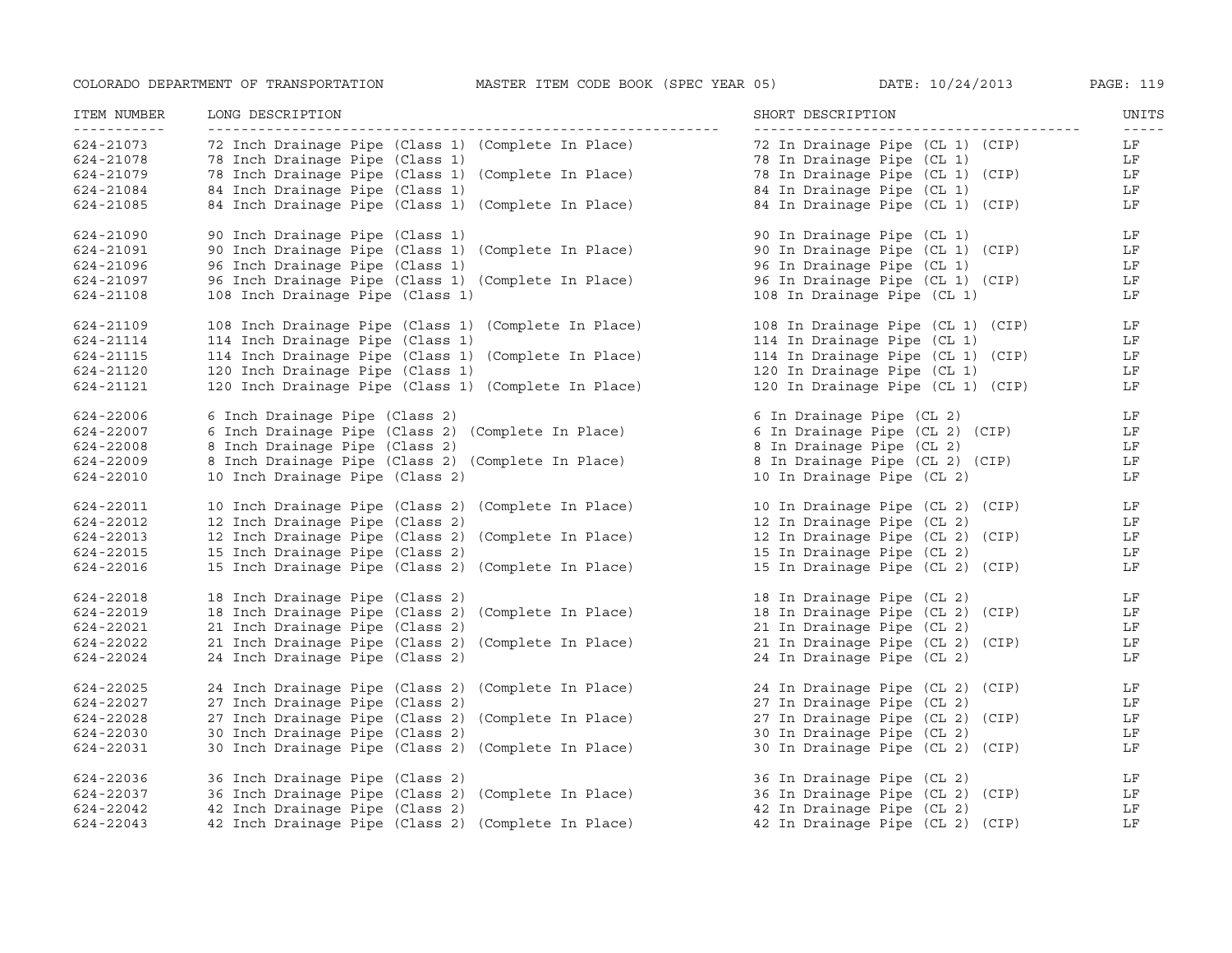| ITEM NUMBER<br><u>___________</u> | LONG DESCRIPTION                                     | SHORT DESCRIPTION                 | UNITS               |
|-----------------------------------|------------------------------------------------------|-----------------------------------|---------------------|
| 624-22048                         | 48 Inch Drainage Pipe (Class 2)                      | 48 In Drainage Pipe (CL 2)        | $- - - - - -$<br>LF |
| 624-22049                         | 48 Inch Drainage Pipe (Class 2) (Complete In Place)  | 48 In Drainage Pipe (CL 2) (CIP)  | LF                  |
| 624-22054                         | 54 Inch Drainage Pipe (Class 2)                      | 54 In Drainage Pipe (CL 2)        | LF                  |
| 624-22055                         | 54 Inch Drainage Pipe (Class 2) (Complete In Place)  | 54 In Drainage Pipe (CL 2) (CIP)  | LF                  |
| 624-22060                         | 60 Inch Drainage Pipe (Class 2)                      | 60 In Drainage Pipe (CL 2)        | LF                  |
| 624-22061                         | 60 Inch Drainage Pipe (Class 2) (Complete In Place)  | 60 In Drainage Pipe (CL 2) (CIP)  | LF                  |
| 624-22066                         | 66 Inch Drainage Pipe (Class 2)                      | 66 In Drainage Pipe (CL 2)        | LF                  |
| 624-22067                         | 66 Inch Drainage Pipe (Class 2) (Complete In Place)  | 66 In Drainage Pipe (CL 2) (CIP)  | LF                  |
| 624-22072                         | 72 Inch Drainage Pipe (Class 2)                      | 72 In Drainage Pipe (CL 2)        | LF                  |
| 624-22073                         | 72 Inch Drainage Pipe (Class 2) (Complete In Place)  | 72 In Drainage Pipe (CL 2) (CIP)  | LF                  |
| 624-22078                         | 78 Inch Drainage Pipe (Class 2)                      | 78 In Drainage Pipe (CL 2)        | LF                  |
| 624-22079                         | 78 Inch Drainage Pipe (Class 2) (Complete In Place)  | 78 In Drainage Pipe (CL 2) (CIP)  | LF                  |
| 624-22084                         | 84 Inch Drainage Pipe (Class 2)                      | 84 In Drainage Pipe (CL 2)        | LF                  |
| 624-22085                         | 84 Inch Drainage Pipe (Class 2) (Complete In Place)  | 84 In Drainage Pipe (CL 2) (CIP)  | LF                  |
| 624-22090                         | 90 Inch Drainage Pipe (Class 2)                      | 90 In Drainage Pipe (CL2)         | LF                  |
| 624-22091                         | 90 Inch Drainage Pipe (Class 2) (Complete In Place)  | 90 In Drainage Pipe (CL 2) (CIP)  | LF                  |
| 624-22096                         | 96 Inch Drainage Pipe (Class 2)                      | 96 In Drainage Pipe (CL 2)        | LF                  |
| 624-22097                         | 96 Inch Drainage Pipe (Class 2) (Complete In Place)  | 96 In Drainage Pipe (CL 2) (CIP)  | LF                  |
| 624-22108                         | 108 Inch Drainage Pipe (Class 2)                     | 108 In Drainage Pipe (CL 2)       | LF                  |
| 624-22109                         | 108 Inch Drainage Pipe (Class 2) (Complete In Place) | 108 In Drainage Pipe (CL 2) (CIP) | LF                  |
| 624-22114                         | 114 Inch Drainage Pipe (Class 2)                     | 114 In Drainage Pipe (CL 2)       | LF                  |
| 624-22115                         | 114 Inch Drainage Pipe (Class 2) (Complete In Place) | 114 In Drainage Pipe (CL 2) (CIP) | LF                  |
| 624-22120                         | 120 Inch Drainage Pipe (Class 2)                     | 120 In Drainage Pipe (CL 2)       | LF                  |
| 624-22121                         | 120 Inch Drainage Pipe (Class 2) (Complete In Place) | 120 In Drainage Pipe (CL 2) (CIP) | LF                  |
| 624-23006                         | 6 Inch Drainage Pipe (Class 3)                       | 6 In Drainage Pipe (CL 3)         | LF                  |
| 624-23007                         | 6 Inch Drainage Pipe (Class 3) (Complete In Place)   | 6 In Drainage Pipe (CL 3) (CIP)   | LF                  |
| 624-23008                         | 8 Inch Drainage Pipe (Class 3)                       | 8 In Drainage Pipe (CL 3)         | LF                  |
| 624-23009                         | 8 Inch Drainage Pipe (Class 3) (Complete In Place)   | 8 In Drainage Pipe (CL 3) (CIP)   | LF                  |
| 624-23010                         | 10 Inch Drainage Pipe (Class 3)                      | 10 In Drainage Pipe (CL 3)        | LF                  |
| 624-23011                         | 10 Inch Drainage Pipe (Class 3) (Complete In Place)  | 10 In Drainage Pipe (CL 3) (CIP)  | LF                  |
| 624-23012                         | 12 Inch Drainage Pipe (Class 3)                      | 12 In Drainage Pipe (CL 3)        | LF                  |
| 624-23013                         | 12 Inch Drainage Pipe (Class 3) (Complete In Place)  | 12 In Drainage Pipe (CL 3) (CIP)  | LF                  |
| 624-23015                         | 15 Inch Drainage Pipe (Class 3)                      | 15 In Drainage Pipe (CL 3)        | LF                  |
| 624-23016                         | 15 Inch Drainage Pipe (Class 3) (Complete In Place)  | 15 In Drainage Pipe (CL3) (CIP)   | LF                  |
| 624-23018                         | 18 Inch Drainage Pipe (Class 3)                      | 18 In Drainage Pipe (CL 3)        | LF                  |
| 624-23019                         | 18 Inch Drainage Pipe (Class 3) (Complete In Place)  | 18 In Drainage Pipe (CL 3) (CIP)  | LF                  |
| 624-23021                         | 21 Inch Drainage Pipe (Class 3)                      | 21 In Drainage Pipe (CL 3)        | LF                  |
| 624-23022                         | 21 Inch Drainage Pipe (Class 3) (Complete In Place)  | 21 In Drainage Pipe (CL 3) (CIP)  | LF                  |
| 624-23024                         | 24 Inch Drainage Pipe (Class 3)                      | 24 In Drainage Pipe (CL 3)        | LF                  |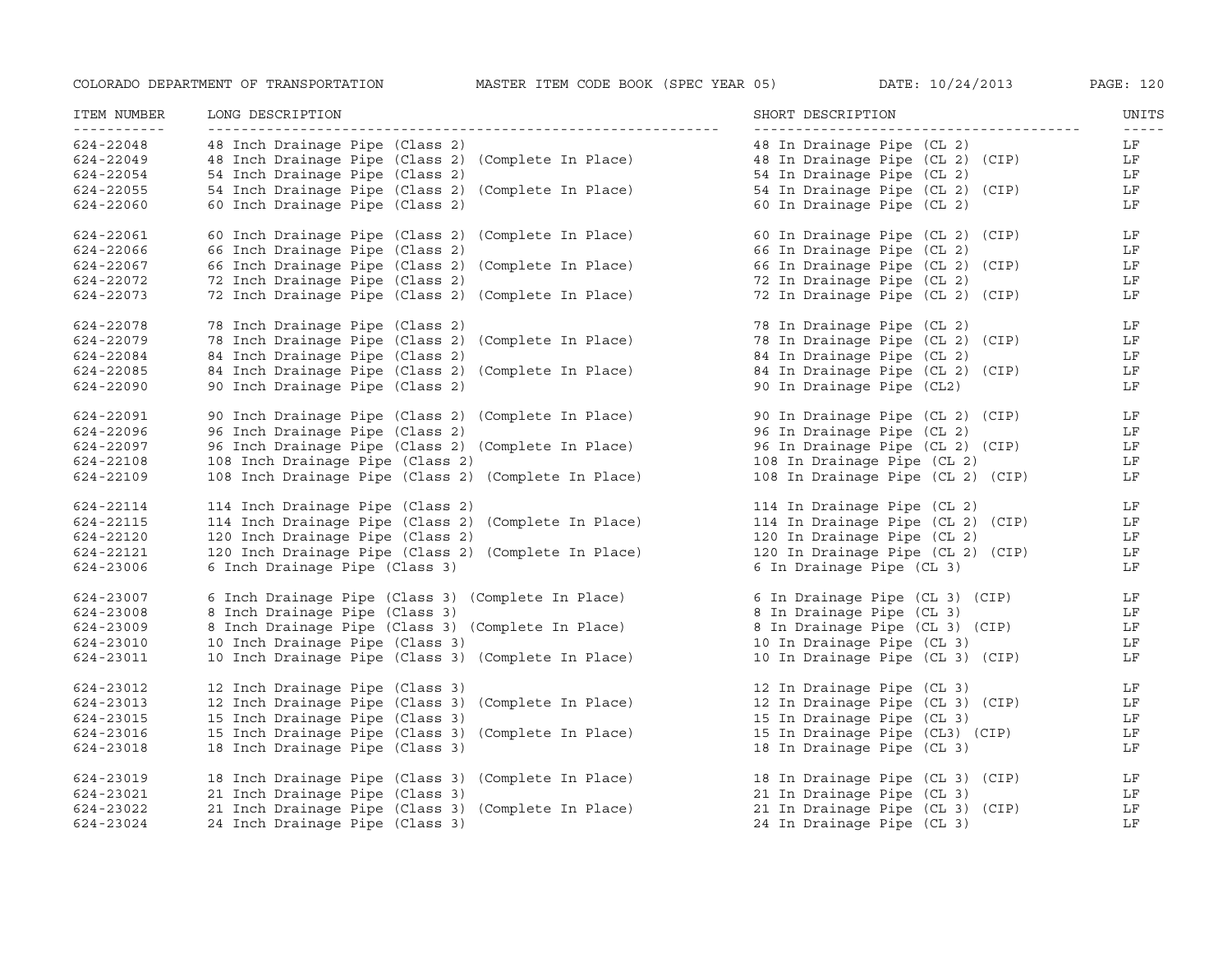| ITEM NUMBER<br>----------- | LONG DESCRIPTION                                     | SHORT DESCRIPTION                                                                            | UNITS<br>$\frac{1}{2} \frac{1}{2} \frac{1}{2} \frac{1}{2} \frac{1}{2} \frac{1}{2} \frac{1}{2} \frac{1}{2} \frac{1}{2} \frac{1}{2} \frac{1}{2} \frac{1}{2} \frac{1}{2} \frac{1}{2} \frac{1}{2} \frac{1}{2} \frac{1}{2} \frac{1}{2} \frac{1}{2} \frac{1}{2} \frac{1}{2} \frac{1}{2} \frac{1}{2} \frac{1}{2} \frac{1}{2} \frac{1}{2} \frac{1}{2} \frac{1}{2} \frac{1}{2} \frac{1}{2} \frac{1}{2} \frac{$ |
|----------------------------|------------------------------------------------------|----------------------------------------------------------------------------------------------|-------------------------------------------------------------------------------------------------------------------------------------------------------------------------------------------------------------------------------------------------------------------------------------------------------------------------------------------------------------------------------------------------------|
| 624-23025                  | 24 Inch Drainage Pipe (Class 3) (Complete In Place)  | 24 In Drainage Pipe (CL 3) (CIP)                                                             | LF                                                                                                                                                                                                                                                                                                                                                                                                    |
| 624-23027                  | 27 Inch Drainage Pipe (Class 3)                      | 27 In Drainage Pipe (CL 3)                                                                   | LF                                                                                                                                                                                                                                                                                                                                                                                                    |
| 624-23028                  | 27 Inch Drainage Pipe (Class 3) (Complete In Place)  | 27 In Drainage Pipe (CL 3) (CIP)<br>30 In Drainage Pipe (CL 3)                               | $$\,{\rm LF}$$                                                                                                                                                                                                                                                                                                                                                                                        |
| 624-23030                  | 30 Inch Drainage Pipe (Class 3)                      | 30 In Drainage Pipe (CL 3)                                                                   | LF                                                                                                                                                                                                                                                                                                                                                                                                    |
| 624-23031                  | 30 Inch Drainage Pipe (Class 3) (Complete In Place)  | 30 In Drainage Pipe (CL 3) (CIP)                                                             | LF                                                                                                                                                                                                                                                                                                                                                                                                    |
| 624-23036                  | 36 Inch Drainage Pipe (Class 3)                      | 36 In Drainage Pipe (CL 3)                                                                   | $L_F$                                                                                                                                                                                                                                                                                                                                                                                                 |
| 624-23037                  | 36 Inch Drainage Pipe (Class 3) (Complete In Place)  | 36 In Drainage Pipe (CL 3) (CIP)                                                             | LF                                                                                                                                                                                                                                                                                                                                                                                                    |
| 624-23042                  | 42 Inch Drainage Pipe (Class 3)                      | 42 In Drainage Pipe (CL 3)                                                                   | LF                                                                                                                                                                                                                                                                                                                                                                                                    |
| 624-23043                  | 42 Inch Drainage Pipe (Class 3) (Complete In Place)  | 42 In Drainage Pipe (CL 3) (CIP)                                                             | LF                                                                                                                                                                                                                                                                                                                                                                                                    |
| 624-23048                  | 48 Inch Drainage Pipe (Class 3)                      | 48 In Drainage Pipe (CL 3)                                                                   | LF                                                                                                                                                                                                                                                                                                                                                                                                    |
| 624-23049                  | 48 Inch Drainage Pipe (Class 3) (Complete In Place)  | 48 In Drainage Pipe (CL 3) (CIP) LF                                                          |                                                                                                                                                                                                                                                                                                                                                                                                       |
| 624-23054                  | 54 Inch Drainage Pipe (Class 3)                      | 54 In Drainage Pipe (CL 3)                                                                   | LF                                                                                                                                                                                                                                                                                                                                                                                                    |
| 624-23055                  | 54 Inch Drainage Pipe (Class 3) (Complete In Place)  | 54 In Drainage Pipe (CL 3) (CIP)                                                             | LF                                                                                                                                                                                                                                                                                                                                                                                                    |
| 624-23060                  | 60 Inch Drainage Pipe (Class 3)                      | 60 In Drainage Pipe (CL 3)                                                                   | LF                                                                                                                                                                                                                                                                                                                                                                                                    |
| 624-23061                  | 60 Inch Drainage Pipe (Class 3) (Complete In Place)  | 60 In Drainage Pipe (CL 3) (CIP)                                                             | LF                                                                                                                                                                                                                                                                                                                                                                                                    |
| 624-23066                  | 66 Inch Drainage Pipe (Class 3)                      | 66 In Drainage Pipe (CL 3)<br>66 In Drainage Pipe (CL 3)<br>66 In Drainage Pipe (CL 3) (CIP) | LF                                                                                                                                                                                                                                                                                                                                                                                                    |
| 624-23067                  | 66 Inch Drainage Pipe (Class 3) (Complete In Place)  |                                                                                              | LF                                                                                                                                                                                                                                                                                                                                                                                                    |
| 624-23072                  | 72 Inch Drainage Pipe (Class 3)                      | 72 In Drainage Pipe (CL 3)                                                                   | LF                                                                                                                                                                                                                                                                                                                                                                                                    |
| 624-23073                  | 72 Inch Drainage Pipe (Class 3) (Complete In Place)  | 72 In Drainage Pipe (CL 3) (CIP)                                                             | LF                                                                                                                                                                                                                                                                                                                                                                                                    |
| 624-23078                  | 78 Inch Drainage Pipe (Class 3)                      | 78 In Drainage Pipe (CL 3)                                                                   | LF                                                                                                                                                                                                                                                                                                                                                                                                    |
| 624-23079                  | 78 Inch Drainage Pipe (Class 3) (Complete In Place)  | 78 In Drainage Pipe (CL 3) (CIP) LF                                                          |                                                                                                                                                                                                                                                                                                                                                                                                       |
| 624-23084                  | 84 Inch Drainage Pipe (Class 3)                      | 84 In Drainage Pipe (CL 3)                                                                   | $L_F$                                                                                                                                                                                                                                                                                                                                                                                                 |
| 624-23085                  | 84 Inch Drainage Pipe (Class 3) (Complete In Place)  | 84 In Drainage Pipe (CL 3) (CIP) LF                                                          |                                                                                                                                                                                                                                                                                                                                                                                                       |
| 624-23090                  | 90 Inch Drainage Pipe (Class 3)                      | 90 In Drainage Pipe (CL 3)<br>90 In Drainage Pipe (CL 3) (CIP)                               | LF                                                                                                                                                                                                                                                                                                                                                                                                    |
| 624-23091                  | 90 Inch Drainage Pipe (Class 3) (Complete In Place)  |                                                                                              | LF                                                                                                                                                                                                                                                                                                                                                                                                    |
| 624-23096                  | 96 Inch Drainage Pipe (Class 3)                      | 96 In Drainage Pipe (CL 3)                                                                   | $L_F$                                                                                                                                                                                                                                                                                                                                                                                                 |
| 624-23097                  | 96 Inch Drainage Pipe (Class 3) (Complete In Place)  | 96 In Drainage Pipe (CL 3) (CIP)                                                             | LF                                                                                                                                                                                                                                                                                                                                                                                                    |
| 624-23108                  | 108 Inch Drainage Pipe (Class 3)                     | 108 In Drainage Pipe (CL 3)                                                                  | LF                                                                                                                                                                                                                                                                                                                                                                                                    |
| 624-23109                  | 108 Inch Drainage Pipe (Class 3) (Complete In Place) | 108 In Drainage Pipe (CL 3) (CIP) LF                                                         |                                                                                                                                                                                                                                                                                                                                                                                                       |
| 624-23114                  | 114 Inch Drainage Pipe (Class 3)                     | 114 In Drainage Pipe (CL 3)                                                                  | LF                                                                                                                                                                                                                                                                                                                                                                                                    |
| 624-23115                  | 114 Inch Drainage Pipe (Class 3) (Complete In Place) | 114 In Drainage Pipe (CL 3) (CIP)                                                            | $\mathbf{L}\mathbf{F}$                                                                                                                                                                                                                                                                                                                                                                                |
| 624-23120                  | 120 Inch Drainage Pipe (Class 3)                     | 120 In Drainage Pipe (CL 3)                                                                  | LF                                                                                                                                                                                                                                                                                                                                                                                                    |
| 624-23121                  | 120 Inch Drainage Pipe (Class 3) (Complete In Place) | 120 In Drainage Pipe (CL 3) (CIP) LF                                                         |                                                                                                                                                                                                                                                                                                                                                                                                       |
| 624-24006                  | 6 Inch Drainage Pipe (Class 4)                       | 6 In Drainage Pipe (CL 4)                                                                    | LF                                                                                                                                                                                                                                                                                                                                                                                                    |
| 624-24007                  | 6 Inch Drainage Pipe (Class 4) (Complete In Place)   | 6 In Drainage Pipe (CL 4) (CIP)                                                              | LF                                                                                                                                                                                                                                                                                                                                                                                                    |
| 624-24008                  | 8 Inch Drainage Pipe (Class 4)                       | 8 In Drainage Pipe (CL 4)                                                                    | LF                                                                                                                                                                                                                                                                                                                                                                                                    |
| 624-24009                  | 8 Inch Drainage Pipe (Class 4) (Complete In Place)   | 8 In Drainage Pipe (CL 4) (CIP)                                                              | LF                                                                                                                                                                                                                                                                                                                                                                                                    |
| 624-24010                  | 10 Inch Drainage Pipe (Class 4)                      | 10 In Drainage Pipe (CL 4)                                                                   | LF                                                                                                                                                                                                                                                                                                                                                                                                    |
| 624-24011                  | 10 Inch Drainage Pipe (Class 4) (Complete In Place)  | 10 In Drainage Pipe (CL 4) (CIP)                                                             | LF                                                                                                                                                                                                                                                                                                                                                                                                    |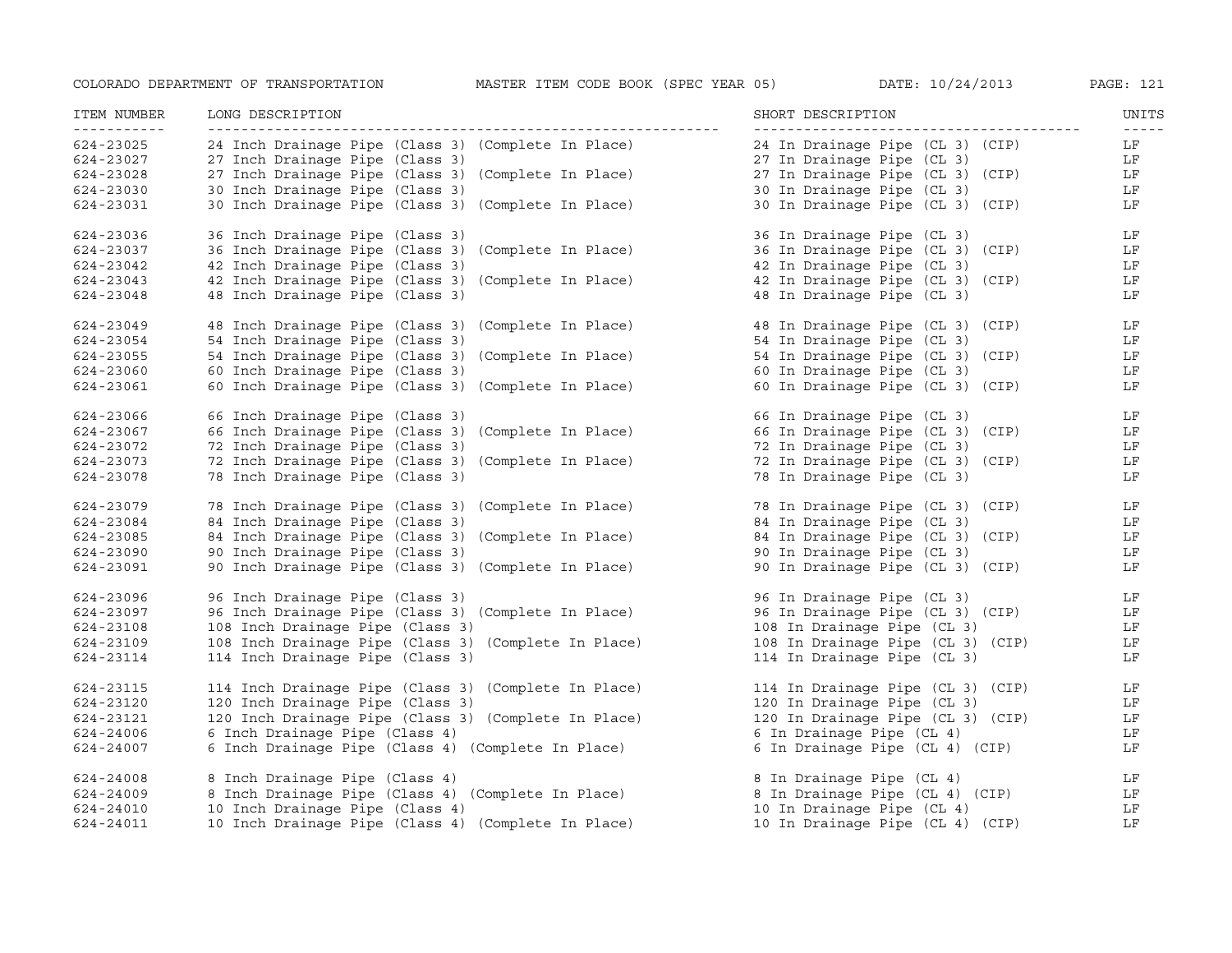| ITEM NUMBER<br>----------- | LONG DESCRIPTION                                       | SHORT DESCRIPTION                 | UNITS<br>$- - - - - -$ |
|----------------------------|--------------------------------------------------------|-----------------------------------|------------------------|
| 624-24012                  | 12 Inch Drainage Pipe (Class 4)                        | 12 In Drainage Pipe (CL 4)        | LF                     |
| 624-24013                  | (Complete In Place)<br>12 Inch Drainage Pipe (Class 4) | 12 In Drainage Pipe (CL 4) (CIP)  | LF                     |
| 624-24015                  | 15 Inch Drainage Pipe (Class 4)                        | 15 In Drainage Pipe (CL 4)        | LF                     |
| 624-24016                  | 15 Inch Drainage Pipe (Class 4) (Complete In Place)    | 15 In Drainage Pipe (CL4) (CIP)   | LF                     |
| 624-24018                  | 18 Inch Drainage Pipe (Class 4)                        | 18 In Drainage Pipe (CL 4)        | LF                     |
| 624-24019                  | 18 Inch Drainage Pipe (Class 4) (Complete In Place)    | 18 In Drainage Pipe (CL 4) (CIP)  | LF                     |
| 624-24021                  | 21 Inch Drainage Pipe (Class 4)                        | 21 In Drainage Pipe (CL 4)        | LF                     |
| 624-24022                  | 21 Inch Drainage Pipe (Class 4)<br>(Complete In Place) | 21 In Drainage Pipe (CL 4) (CIP)  | LF                     |
| 624-24024                  | 24 Inch Drainage Pipe (Class 4)                        | 24 In Drainage Pipe (CL 4)        | LF                     |
| 624-24025                  | 24 Inch Drainage Pipe (Class 4) (Complete In Place)    | 24 In Drainage Pipe (CL 4) (CIP)  | LF                     |
| 624-24027                  | 27 Inch Drainage Pipe (Class 4)                        | 27 In Drainage Pipe (CL 4)        | LF                     |
| 624-24028                  | 27 Inch Drainage Pipe (Class 4)<br>(Complete In Place) | 27 In Drainage Pipe (CL 4) (CIP)  | LF                     |
| 624-24030                  | 30 Inch Drainage Pipe (Class 4)                        | 30 In Drainage Pipe (CL 4)        | LF                     |
| 624-24031                  | 30 Inch Drainage Pipe (Class 4)<br>(Complete In Place) | 30 In Drainage Pipe (CL 4) (CIP)  | LF                     |
| 624-24036                  | 36 Inch Drainage Pipe (Class 4)                        | 36 In Drainage Pipe (CL 4)        | LF                     |
| 624-24037                  | 36 Inch Drainage Pipe (Class 4)<br>(Complete In Place) | 36 In Drainage Pipe (CL 4) (CIP)  | LF                     |
| 624-24042                  | 42 Inch Drainage Pipe (Class 4)                        | 42 In Drainage Pipe (CL 4)        | LF                     |
| 624-24043                  | 42 Inch Drainage Pipe (Class 4)<br>(Complete In Place) | 42 In Drainage Pipe (CL 4) (CIP)  | LF                     |
| 624-24048                  | 48 Inch Drainage Pipe (Class 4)                        | 48 In Drainage Pipe (CL 4)        | LF                     |
| 624-24049                  | 48 Inch Drainage Pipe (Class 4) (Complete In Place)    | 48 In Drainage Pipe (CL 4) (CIP)  | LF                     |
| 624-24054                  | 54 Inch Drainage Pipe (Class 4)                        | 54 In Drainage Pipe (CL 4)        | LF                     |
| 624-24055                  | 54 Inch Drainage Pipe (Class 4)<br>(Complete In Place) | 54 In Drainage Pipe (CL 4) (CIP)  | LF                     |
| 624-24060                  | 60 Inch Drainage Pipe (Class 4)                        | 60 In Drainage Pipe (CL 4)        | LF                     |
| 624-24061                  | 60 Inch Drainage Pipe (Class 4) (Complete In Place)    | 60 In Drainage Pipe (CL 4) (CIP)  | LF                     |
| 624-24066                  | 66 Inch Drainage Pipe (Class 4)                        | 66 In Drainage Pipe (CL 4)        | LF                     |
| 624-24067                  | 66 Inch Drainage Pipe (Class 4) (Complete In Place)    | 66 In Drainage Pipe (CL 4) (CIP)  | LF                     |
| 624-24072                  | 72 Inch Drainage Pipe (Class 4)                        | 72 In Drainage Pipe (CL 4)        | LF                     |
| 624-24073                  | 72 Inch Drainage Pipe (Class 4)<br>(Complete In Place) | 72 In Drainage Pipe (CL 4) (CIP)  | LF                     |
| 624-24078                  | 78 Inch Drainage Pipe (Class 4)                        | 78 in Drainage Pipe (CL 4)        | LF                     |
| 624-24079                  | 78 Inch Drainage Pipe (Class 4) (Complete In Place)    | 78 In Drainage Pipe (CL 4) (CIP)  | LF                     |
| 624-24084                  | 84 Inch Drainage Pipe (Class 4)                        | 84 In Drainage Pipe (CL 4)        | LF                     |
| 624-24085                  | 84 Inch Drainage Pipe (Class 4)<br>(Complete In Place) | 84 In Drainage Pipe (CL 4) (CIP)  | LF                     |
| 624-24090                  | 90 Inch Drainage Pipe (Class 4)                        | 90 In Drainage Pipe (CL 4)        | LF                     |
| 624-24091                  | 90 Inch Drainage Pipe (Class 4) (Complete In Place)    | 90 In Drainage Pipe (CL 4) (CIP)  | LF                     |
| 624-24096                  | 96 Inch Drainage Pipe (Class 4)                        | 96 In Drainage Pipe (CL 4)        | LF                     |
| 624-24097                  | 96 Inch Drainage Pipe (Class 4) (Complete In Place)    | 96 In Drainage Pipe (CL 4) (CIP)  | LF                     |
| 624-24108                  | 108 Inch Drainage Pipe (Class 4)                       | 108 In Drainage Pipe (CL 4)       | LF                     |
| 624-24109                  | 108 Inch Drainage Pipe (Class 4) (Complete In Place)   | 108 In Drainage Pipe (CL 4) (CIP) | LF                     |
| 624-24114                  | 114 Inch Drainage Pipe (Class 4)                       | 114 In Drainage Pipe (CL 4)       | LF                     |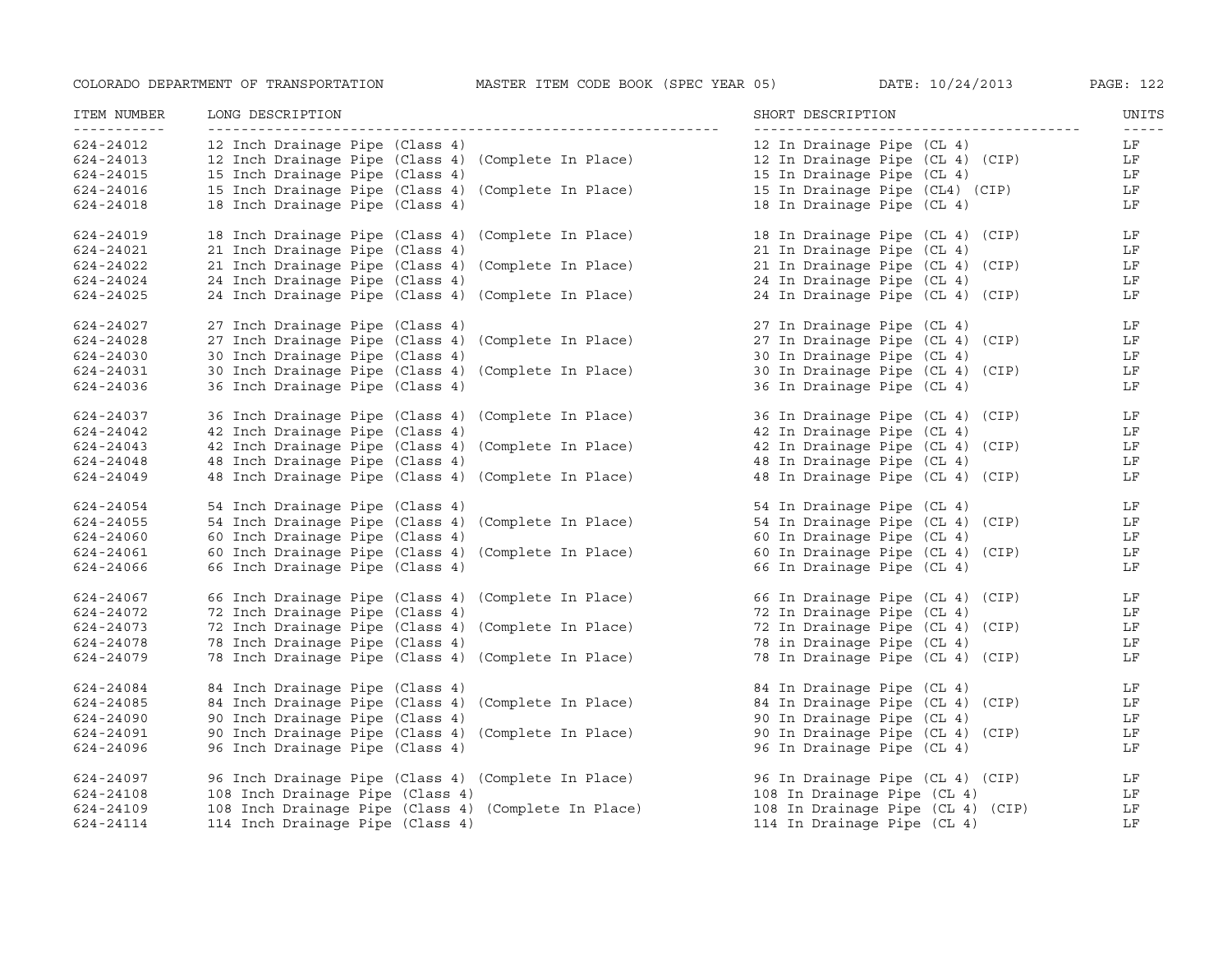| ITEM NUMBER<br>____________ | LONG DESCRIPTION                                     | SHORT DESCRIPTION                 | UNITS<br>$- - - - - -$    |
|-----------------------------|------------------------------------------------------|-----------------------------------|---------------------------|
| 624-24115                   | 114 Inch Drainage Pipe (Class 4) (Complete In Place) | 114 In Drainage Pipe (CL 4) (CIP) | LF                        |
| 624-24120                   | 120 Inch Drainage Pipe (Class 4)                     | 120 In Drainage Pipe (CL 4)       | LF                        |
| 624-24121                   | 120 Inch Drainage Pipe (Class 4) (Complete In Place) | 120 In Drainage Pipe (CL 4) (CIP) | LF                        |
| 624-25006                   | 6 Inch Drainage Pipe (Class 5)                       | 6 In Drainage Pipe (CL 5)         | LF                        |
| 624-25007                   | 6 Inch Drainage Pipe (Class 5) (Complete In Place)   | 6 In Drainage Pipe (CL 5) (CIP)   | LF                        |
| 624-25008                   | 8 Inch Drainage Pipe (Class 5)                       | 8 In Drainage Pipe (CL 5)         | LF                        |
| 624-25009                   | 8 Inch Drainage Pipe (Class 5) (Complete In Place)   | 8 In Drainage Pipe (CL 5) (CIP)   | LF                        |
| 624-25010                   | 10 Inch Drainage Pipe (Class 5)                      | 10 In Drainage pipe (CL 5)        | LF                        |
| 624-25011                   | 10 Inch Drainage Pipe (Class 5) (Complete In Place)  | 10 In Drainage Pipe (CL 5) (CIP)  | LF                        |
| 624-25012                   | 12 Inch Drainage Pipe (Class 5)                      | 12 In Drainage Pipe (CL 5)        | LF                        |
| 624-25013                   | 12 Inch Drainage Pipe (Class 5) (Complete In Place)  | 12 In Drainage Pipe (CL 5) (CIP)  | $\mathbf{L}$ $\mathbf{F}$ |
| 624-25015                   | 15 Inch Drainage Pipe (Class 5)                      | 15 In Drainage Pipe (CL 5)        | LF                        |
| 624-25016                   | 15 Inch Drainage Pipe (Class 5) (Complete In Place)  | 15 In Drainage Pipe (CL 5) (CIP)  | LF                        |
| 624-25018                   | 18 Inch Drainage Pipe (Class 5)                      | 18 In Drainage Pipe (CL 5)        | LF                        |
| 624-25019                   | 18 Inch Drainage Pipe (Class 5) (Complete In Place)  | 18 In Drainage Pipe (CL 5) (CIP)  | LF                        |
| 624-25021                   | 21 Inch Drainage Pipe (Class 5)                      | 21 In Drainage Pipe (CL 5)        | LF                        |
| 624-25022                   | 21 Inch Drainage Pipe (Class 5) (Complete In Place)  | 21 In Drainage Pipe (CL 5) (CIP)  | $L_F$                     |
| 624-25024                   | 24 Inch Drainage Pipe (Class 5)                      | 24 In Drainage Pipe (CL 5)        | LF                        |
| 624-25025                   | 24 Inch Drainage Pipe (Class 5) (Complete In Place)  | 24 In Drainage Pipe (CL 5) (CIP)  | LF                        |
| 624-25027                   | 27 Inch Drainage Pipe (Class 5)                      | 27 In Drainage Pipe (CL 5)        | LF                        |
| 624-25028                   | 27 Inch Drainage Pipe (Class 5) (Complete In Place)  | 27 In Drainage Pipe (CL 5) (CIP)  | LF                        |
| 624-25030                   | 30 Inch Drainage Pipe (Class 5)                      | 30 In Drainage Pipe (CL 5)        | LF                        |
| 624-25031                   | 30 Inch Drainage Pipe (Class 5) (Complete In Place)  | 30 In Drainage Pipe (CL 5) (CIP)  | LF                        |
| 624-25036                   | 36 Inch Drainage Pipe (Class 5)                      | 36 In Drainage Pipe (CL 5)        | LF                        |
| 624-25037                   | 36 Inch Drainage Pipe (Class 5) (Complete In Place)  | 36 In Drainage Pipe (CL 5) (CIP)  | LF                        |
| 624-25042                   | 42 Inch Drainage Pipe (Class 5)                      | 42 In Drainage Pipe (CL 5)        | LF                        |
| 624-25043                   | 42 Inch Drainage Pipe (Class 5) (Complete In Place)  | 42 In Drainage Pipe (CL 5) (CIP)  | LF                        |
| 624-25048                   | 48 Inch Drainage Pipe (Class 5)                      | 48 In Drainage Pipe (CL 5)        | LF                        |
| 624-25049                   | 48 Inch Drainage Pipe (Class 5) (Complete In Place)  | 48 In Drainage Pipe (CL 5) (CIP)  | LF                        |
| 624-25054                   | 54 Inch Drainage Pipe (Class 5)                      | 54 In Drainage Pipe (CL 5)        | LF                        |
| 624-25055                   | 54 Inch Drainage Pipe (Class 5) (Complete In Place)  | 54 In Drainage Pipe (CL 5) (CIP)  | LF                        |
| 624-25060                   | 60 Inch Drainage Pipe (Class 5)                      | 60 In Drainage Pipe (CL 5)        | LF                        |
| 624-25061                   | 60 Inch Drainage Pipe (Class 5) (Complete In Place)  | 60 In Drainage Pipe (CL 5) (CIP)  | LF                        |
| 624-25066                   | 66 Inch Drainage Pipe (Class 5)                      | 66 In Drainage Pipe (CL 5)        | LF                        |
| 624-25067                   | 66 Inch Drainage Pipe (Class 5) (Complete In Place)  | 66 In Drainage Pipe (CL 5) (CIP)  | LF                        |
| 624-25072                   | 72 Inch Drainage Pipe (Class 5)                      | 72 In Drainage Pipe (CL 5)        | LF                        |
| 624-25073                   | 72 Inch Drainage Pipe (Class 5) (Complete In Place)  | 72 In Drainage Pipe (CL 5) (CIP)  | LF                        |
| 624-25078                   | 78 Inch Drainage Pipe (Class 5)                      | 78 In Drainage Pipe (CL 5)        | LF                        |
| 624-25079                   | 78 Inch Drainage Pipe (Class 5) (Complete In Place)  | 78 In Drainage Pipe (CL 5) (CIP)  | LF                        |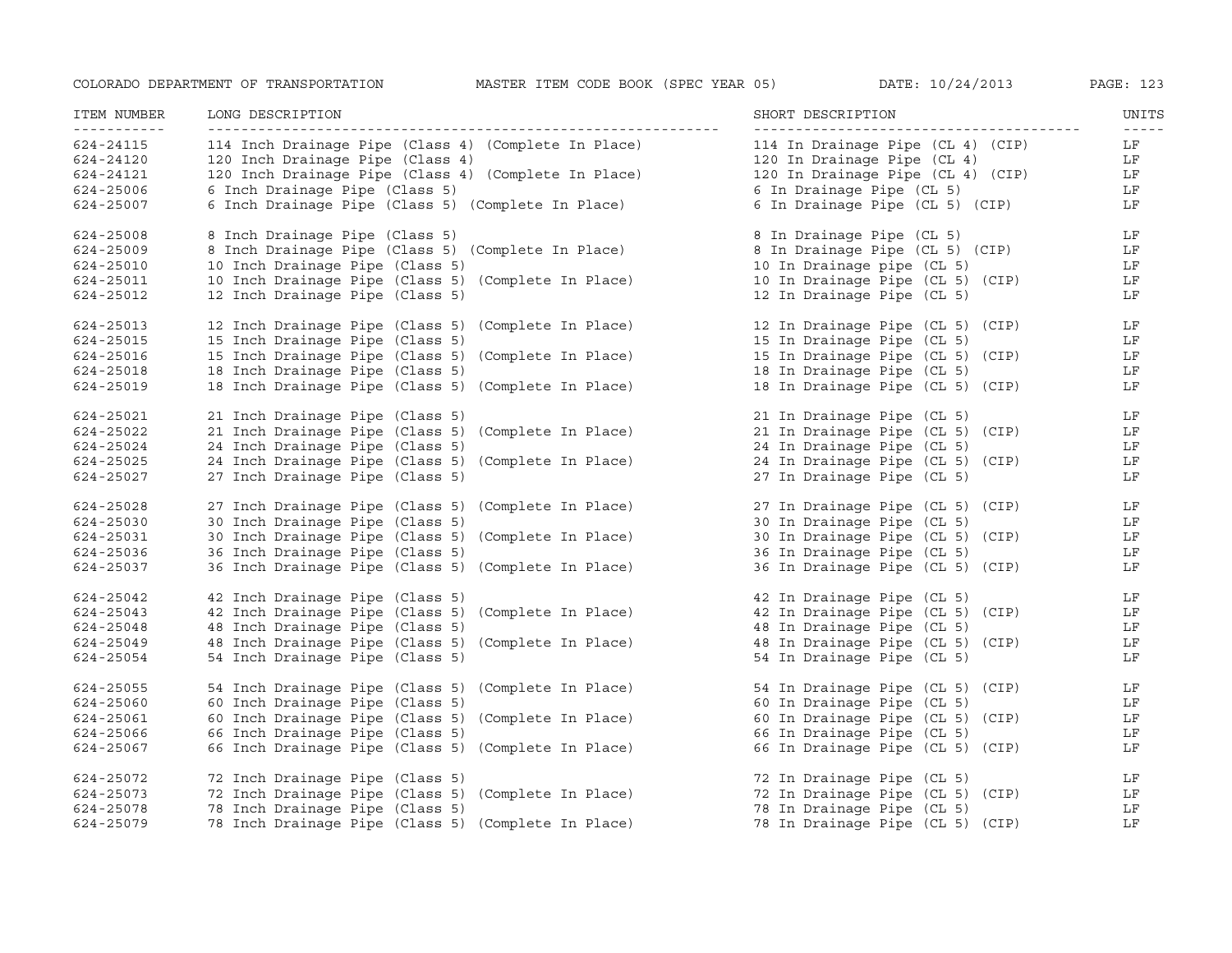| ITEM NUMBER<br><u>___________</u> | LONG DESCRIPTION                                     | SHORT DESCRIPTION                 | UNITS<br>$- - - - - -$ |
|-----------------------------------|------------------------------------------------------|-----------------------------------|------------------------|
| 624-25084                         | 84 Inch Drainage Pipe (Class 5)                      | 84 In Drainage Pipe (CL 5)        | LF                     |
| 624-25085                         | 84 Inch Drainage Pipe (Class 5) (Complete In Place)  | 84 In Drainage Pipe (CL 5) (CIP)  | LF                     |
| 624-25090                         | 90 Inch Drainage Pipe (Class 5)                      | 90 In Drainage Pipe (CL 5)        | LF                     |
| 624-25091                         | 90 Inch Drainage Pipe (Class 5) (Complete In Place)  | 90 In Drainage Pipe (CL 5) (CIP)  | LF                     |
| 624-25096                         | 96 Inch Drainage Pipe (Class 5)                      | 96 In Drainage Pipe (CL 5)        | LF                     |
| 624-25097                         | 96 Inch Drainage Pipe (Class 5) (Complete In Place)  | 96 In Drainage Pipe (CL 5) (CIP)  | LF                     |
| 624-25108                         | 108 Inch Drainage Pipe (Class 5)                     | 108 In Drainage Pipe (CL 5)       | LF                     |
| 624-25109                         | 108 Inch Drainage Pipe (Class 5) (Complete In Place) | 108 In Drainage Pipe (CL 5) (CIP) | LF                     |
| 624-25114                         | 114 Inch Drainage Pipe (Class 5)                     | 114 In Drainage Pipe (CL 5)       | LF                     |
| 624-25115                         | 114 Inch Drainage Pipe (Class 5) (Complete In Place) | 114 In Drainage Pipe (CL 5) (CIP) | LF                     |
| 624-25120                         | 120 Inch Drainage Pipe (Class 5)                     | 120 In Drainage Pipe (CL 5)       | LF                     |
| 624-25121                         | 120 Inch Drainage Pipe (Class 5) (Complete In Place) | 120 In Drainage Pipe (CL 5) (CIP) | LF                     |
| 624-26006                         | 6 Inch Drainage Pipe (Class 6)                       | 6 In Drainage Pipe (CL 6)         | LF                     |
| 624-26007                         | 6 Inch Drainage Pipe (Class 6) (Complete In Place)   | 6 In Drainage Pipe (CL 6) (CIP)   | LF                     |
| 624-26008                         | 8 Inch Drainage Pipe (Class 6)                       | 8 In Drainage Pipe (CL 6)         | LF                     |
| 624-26009                         | 8 Inch Drainage Pipe (Class 6) (Complete In Place)   | 8 In Drainage Pipe (CL 6) (CIP)   | LF                     |
| 624-26010                         | 10 Inch Drainage Pipe (Class 6)                      | 10 In Drainage Pipe (CL 6)        | LF                     |
| 624-26011                         | 10 Inch Drainage Pipe (Class 6) (Complete In Place)  | 10 In Drainage Pipe (CL 6) (CIP)  | LF                     |
| 624-26012                         | 12 Inch Drainage Pipe (Class 6)                      | 12 In Drainage Pipe (CL 6)        | LF                     |
| 624-26013                         | 12 Inch Drainage Pipe (Class 6) (Complete In Place)  | 12 In Drainage Pipe (CL 6) (CIP)  | LF                     |
| 624-26015                         | 15 Inch Drainage Pipe (Class 6)                      | 15 In Drainage Pipe (CL 6)        | LF                     |
| 624-26016                         | 15 Inch Drainage Pipe (Class 6) (Complete In Place)  | 15 In Drainage Pipe (CL 6) (CIP)  | LF                     |
| 624-26018                         | 18 Inch Drainage Pipe (Class 6)                      | 18 In Drainage Pipe (CL 6)        | LF                     |
| 624-26019                         | 18 Inch Drainage Pipe (Class 6) (Complete In Place)  | 18 In Drainage Pipe (CL 6) (CIP)  | LF                     |
| 624-26021                         | 21 Inch Drainage Pipe (Class 6)                      | 21 In Drainage Pipe (CL 6)        | LF                     |
| 624-26022                         | 21 Inch Drainage Pipe (Class 6) (Complete In Place)  | 21 In Drainage Pipe (CL 6) (CIP)  | LF                     |
| 624-26024                         | 24 Inch Drainage Pipe (Class 6)                      | 24 In Drainage Pipe (CL 6)        | LF                     |
| 624-26025                         | 24 Inch Drainage Pipe (Class 6) (Complete In Place)  | 24 In Drainage Pipe (CL 6) (CIP)  | LF                     |
| 624-26027                         | 27 Inch Drainage Pipe (Class 6)                      | 27 In Drainage Pipe (CL 6)        | LF                     |
| 624-26028                         | 27 Inch Drainage Pipe (Class 6) (Complete In Place)  | 27 In Drainage Pipe (CL 6) (CIP)  | LF                     |
| 624-26030                         | 30 Inch Drainage Pipe (Class 6)                      | 30 In Drainage Pipe (CL 6)        | LF                     |
| 624-26031                         | 30 Inch Drainage Pipe (Class 6) (Complete In Place)  | 30 In Drainage Pipe (CL 6) (CIP)  | LF                     |
| 624-26036                         | 36 Inch Drainage Pipe (Class 6)                      | 36 In Drainage Pipe (CL 6)        | LF                     |
| 624-26037                         | 36 Inch Drainage Pipe (Class 6) (Complete In Place)  | 36 In Drainage Pipe (CL 6) (CIP)  | LF                     |
| 624-26042                         | 42 Inch Drainage Pipe (Class 6)                      | 42 In Drainage Pipe (CL 6)        | LF                     |
| 624-26043                         | 42 Inch Drainage Pipe (Class 6) (Complete In Place)  | 42 In Drainage Pipe (CL 6) (CIP)  | LF                     |
| 624-26048                         | 48 Inch Drainage Pipe (Class 6)                      | 48 In Drainage Pipe (CL 6)        | LF                     |
| 624-26049                         | 48 Inch Drainage Pipe (Class 6) (Complete In Place)  | 48 In Drainage Pipe (CL 6) (CIP)  | LF                     |
| 624-26054                         | 54 Inch Drainage Pipe (Class 6)                      | 54 In Drainage Pipe (CL 6)        | LF                     |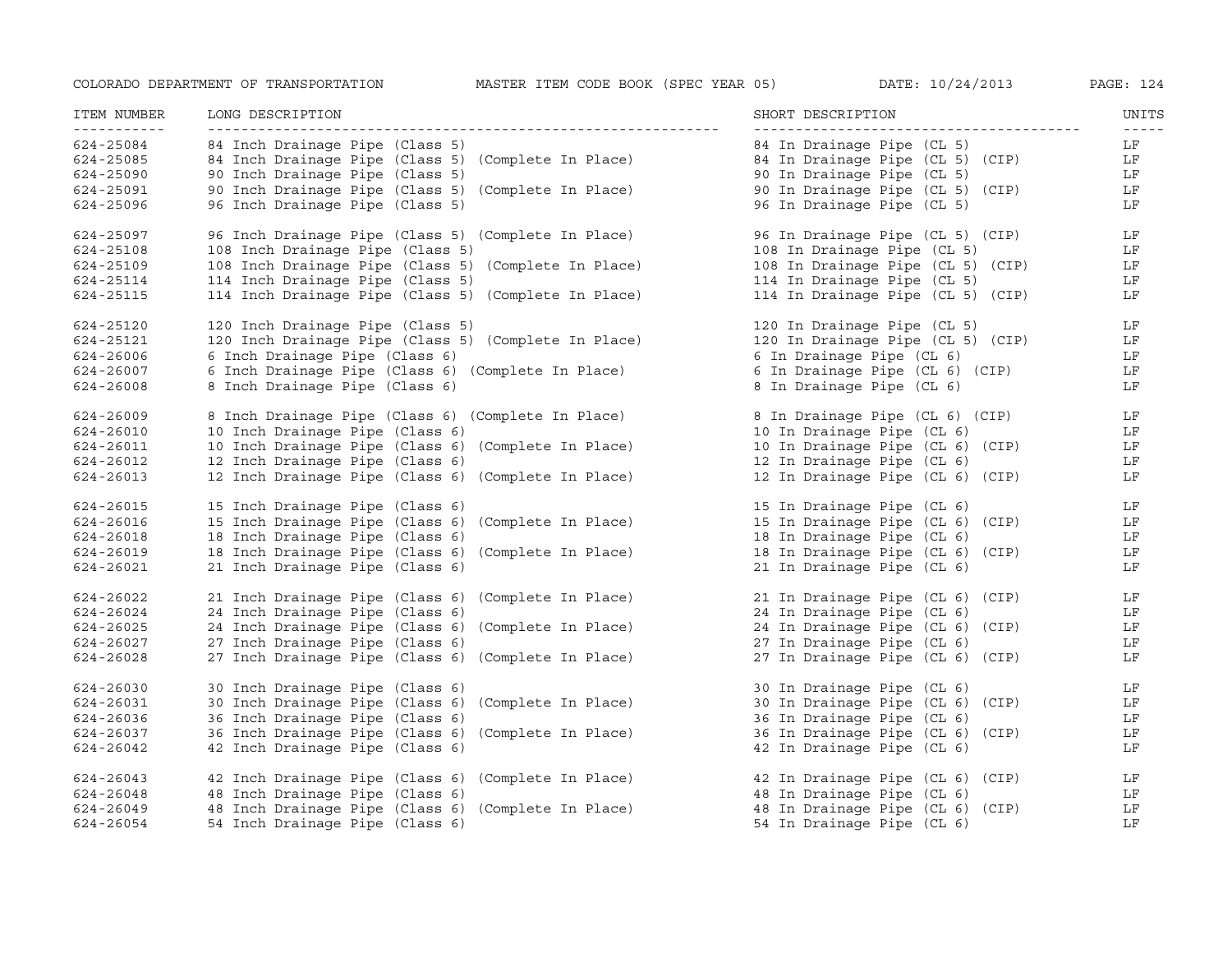| ITEM NUMBER<br>------------ | LONG DESCRIPTION                                     | SHORT DESCRIPTION                                            | UNITS<br>$- - - - - -$ |
|-----------------------------|------------------------------------------------------|--------------------------------------------------------------|------------------------|
| 624-26055                   | 54 Inch Drainage Pipe (Class 6) (Complete In Place)  | 54 In Drainage Pipe (CL 6) (CIP)                             | LF                     |
| 624-26060                   | 60 Inch Drainage Pipe (Class 6)                      | 60 In Drainage Pipe (CL 6)                                   | LF                     |
| 624-26061                   | 60 Inch Drainage Pipe (Class 6) (Complete In Place)  | 60 In Drainage Pipe (CL 6) (CIP)                             | LF                     |
| 624-26066                   | 66 Inch Drainage Pipe (Class 6)                      | 66 In Drainage Pipe (CL 6)                                   | LF                     |
| 624-26067                   | 66 Inch Drainage Pipe (Class 6) (Complete In Place)  | 66 In Drainage Pipe (CL 6) (CIP)                             | LF                     |
| 624-26072                   | 72 Inch Drainage Pipe (Class 6)                      | 72 In Drainage Pipe (CL 6)                                   | LF                     |
| 624-26073                   | 72 Inch Drainage Pipe (Class 6) (Complete In Place)  | 72 In Drainage Pipe (CL 6) (CIP)                             | LF                     |
| 624-26078                   | 78 Inch Drainage Pipe (Class 6)                      | 78 In Drainage Pipe (CL 6)                                   | LF                     |
| 624-26079                   | 78 Inch Drainage Pipe (Class 6) (Complete In Place)  | 78 In Drainage Pipe (CL 6) (CIP)                             | LF                     |
| 624-26084                   | 84 Inch Drainage Pipe (Class 6)                      | 84 In Drainage Pipe (CL 6)                                   | LF                     |
| 624-26085                   | 84 Inch Drainage Pipe (Class 6) (Complete In Place)  | 84 In Drainage Pipe (CL 6) (CIP)                             | LF                     |
| 624-26090                   | 90 Inch Drainage Pipe (Class 6)                      | 90 In Drainage Pipe (CL 6)                                   | LF                     |
| 624-26091                   | 90 Inch Drainage Pipe (Class 6) (Complete In Place)  | 90 In Drainage Pipe (CL 6) (CIP)                             | LF                     |
| 624-26096                   | 96 Inch Drainage Pipe (Class 6)                      | 96 In Drainage Pipe (CL 6)                                   | LF                     |
| 624-26097                   | 96 Inch Drainage Pipe (Class 6) (Complete In Place)  | 96 In Drainage Pipe (CL 6) (CIP)                             | LF                     |
| 624-26108                   | 108 Inch Drainage Pipe (Class 6)                     | 108 In Drainage Pipe (CL 6)                                  | LF                     |
| 624-26109                   | 108 Inch Drainage Pipe (Class 6) (Complete In Place) | 108 In Drainage Pipe (CL 6) (CIP)                            | LF                     |
| 624-26114                   | 114 Inch Drainage Pipe (Class 6)                     | 114 In Drainage Pipe (CL 6)                                  | LF                     |
| 624-26115                   | 114 Inch Drainage Pipe (Class 6) (Complete In Place) | 114 In Drainage Pipe (CL 6) (CIP)                            | LF                     |
| 624-26120                   | 120 Inch Drainage Pipe (Class 6)                     | 120 In Drainage Pipe (CL 6)                                  | LF                     |
| 624-26121                   | 120 Inch Drainage Pipe (Class 6) (Complete In Place) | 120 In Drainage Pipe (CL 6) (CIP)                            | LF                     |
| 624-27006                   | 6 Inch Drainage Pipe (Class 7)                       | 6 In Drainage Pipe (CL 7)                                    | LF                     |
| 624-27007                   | 6 Inch Drainage Pipe (Class 7) (Complete In Place)   | 6 In Drainage Pipe (CL 7) (CIP)                              | LF                     |
| 624-27008                   | 8 Inch Drainage Pipe (Class 7)                       |                                                              | LF                     |
| 624-27009                   | 8 Inch Drainage Pipe (Class 7) (Complete In Place)   | ø in Drainage Pipe (CL 7)<br>8 In Drainage Pipe (CL 7) (CIP) | LF                     |
| 624-27010                   | 10 Inch Drainage Pipe (Class 7)                      | 10 In Drainage Pipe (CL 7)                                   | LF                     |
| 624-27011                   | 10 Inch Drainage Pipe (Class 7) (Complete In Place)  | 10 In Drainage Pipe (CL 7) (CIP)                             | LF                     |
| 624-27012                   | 12 Inch Drainage Pipe (Class 7)                      | 12 In Drainage Pipe (CL 7)                                   | LF                     |
| 624-27013                   | 12 Inch Drainage Pipe (Class 7) (Complete In Place)  | 12 In Drainage Pipe (CL 7) (CIP)                             | LF                     |
| 624-27015                   | 15 Inch Drainage Pipe (Class 7)                      | 15 In Drainage Pipe (CL 7)                                   | LF                     |
| 624-27016                   | 15 Inch Drainage Pipe (Class 7) (Complete In Place)  | 15 In Drainage Pipe (CL 7) (CIP)                             | LF                     |
| 624-27018                   | 18 Inch Drainage Pipe (Class 7)                      | 18 In Drainage Pipe (CL 7)                                   | LF                     |
| 624-27019                   | 18 Inch Drainage Pipe (Class 7) (Complete In Place)  | 18 In Drainage Pipe (CL 7) (CIP)                             | LF                     |
| 624-27021                   | 21 Inch Drainage Pipe (Class 7)                      | 21 In Drainage Pipe (CL 7)                                   | LF                     |
| 624-27022                   | 21 Inch Drainage Pipe (Class 7) (Complete In Place)  | 21 In Drainage Pipe (CL 7) (CIP)                             | LF                     |
| 624-27024                   | 24 Inch Drainage Pipe (Class 7)                      | 24 In Drainage Pipe (CL 7)                                   | LF                     |
| 624-27025                   | 24 Inch Drainage Pipe (Class 7) (Complete In Place)  | 24 In Drainage Pipe (CL 7) (CIP)                             | LF                     |
| 624-27027                   | 27 Inch Drainage Pipe (Class 7)                      | 27 In Drainage Pipe (CL 7)                                   | LF                     |
| 624-27028                   | 27 Inch Drainage Pipe (Class 7) (Complete In Place)  | 27 In Drainage Pipe (CL 7) (CIP)                             | LF                     |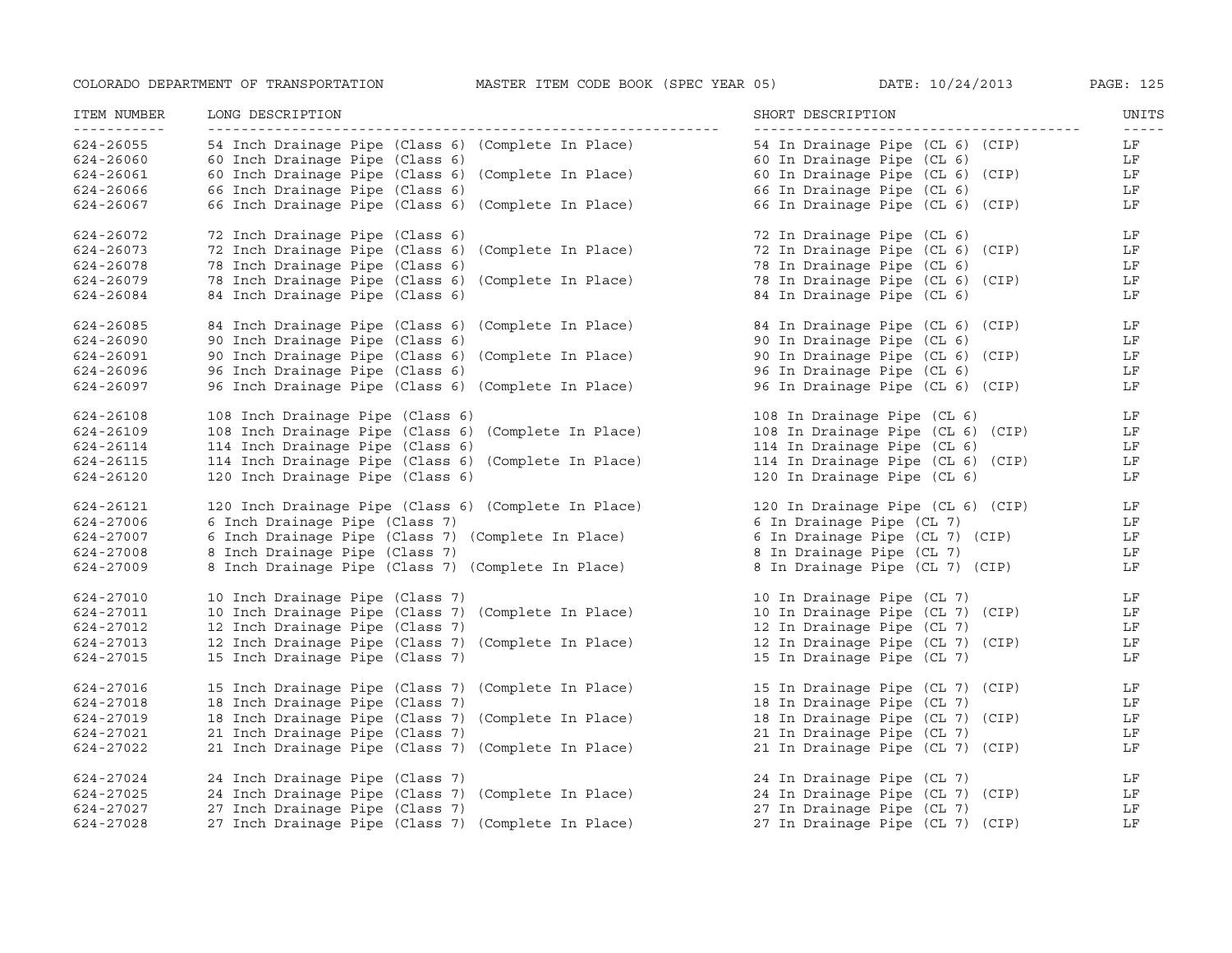| ITEM NUMBER<br>----------- | LONG DESCRIPTION                                     | SHORT DESCRIPTION                 | UNITS<br>$- - - - -$ |
|----------------------------|------------------------------------------------------|-----------------------------------|----------------------|
| 624-27030                  | 30 Inch Drainage Pipe (Class 7)                      | 30 In Drainage Pipe (CL 7)        | LF                   |
| 624-27031                  | 30 Inch Drainage Pipe (Class 7) (Complete In Place)  | 30 In Drainage Pipe (CL 7) (CIP)  | LF                   |
| 624-27036                  | 36 Inch Drainage Pipe (Class 7)                      | 36 In Drainage Pipe (CL 7)        | LF                   |
| 624-27037                  | 36 Inch Drainage Pipe (Class 7) (Complete In Place)  | 36 In Drainage Pipe (CL 7) (CIP)  | LF                   |
| 624-27042                  | 42 Inch Drainage Pipe (Class 7)                      | 42 In Drainage Pipe (CL 7)        | LF                   |
| 624-27043                  | 42 Inch Drainage Pipe (Class 7) (Complete In Place)  | 42 In Drainage Pipe (CL 7) (CIP)  | LF                   |
| 624-27048                  | 48 Inch Drainage Pipe (Class 7)                      | 48 In Drainage Pipe (CL 7)        | LF                   |
| 624-27049                  | 48 Inch Drainage Pipe (Class 7) (Complete In Place)  | 48 In Drainage Pipe (CL 7) (CIP)  | LF                   |
| 624-27054                  | 54 Inch Drainage Pipe (Class 7)                      | 54 In Drainage Pipe (CL 7)        | LF                   |
| 624-27055                  | 54 Inch Drainage Pipe (Class 7) (Complete In Place)  | 54 In Drainage Pipe (CL 7) (CIP)  | LF                   |
| 624-27060                  | 60 Inch Drainage Pipe (Class 7)                      | 60 In Drainage Pipe (CL 7)        | LF                   |
| 624-27061                  | 60 Inch Drainage Pipe (Class 7) (Complete In Place)  | 60 In Drainage Pipe (CL 7) (CIP)  | LF                   |
| 624-27066                  | 66 Inch Drainage Pipe (Class 7)                      | 66 In Drainage Pipe (CL 7)        | LF                   |
| 624-27067                  | 66 Inch Drainage Pipe (Class 7) (Complete In Place)  | 66 In Drainage Pipe (CL 7) (CIP)  | LF                   |
| 624-27072                  | 72 Inch Drainage Pipe (Class 7)                      | 72 In Drainage Pipe (CL 7)        | LF                   |
| 624-27073                  | 72 Inch Drainage Pipe (Class 7) (Complete In Place)  | 72 In Drainage Pipe (CL 7) (CIP)  | LF                   |
| 624-27078                  | 78 Inch Drainage Pipe (Class 7)                      | 78 In Drainage Pipe (CL 7)        | LF                   |
| 624-27079                  | 78 Inch Drainage Pipe (Class 7) (Complete In Place)  | 78 In Drainage Pipe (CL 7) (CIP)  | LF                   |
| 624-27084                  | 84 Inch Drainage Pipe (Class 7)                      | 84 In Drainage Pipe (CL 7)        | LF                   |
| 624-27085                  | 84 Inch Drainage Pipe (Class 7) (Complete In Place)  | 84 In Drainage Pipe (CL 7) (CIP)  | LF                   |
| 624-27090                  | 90 Inch Drainage Pipe (Class 7)                      | 90 In Drainage Pipe (CL 7)        | LF                   |
| 624-27091                  | 90 Inch Drainage Pipe (Class 7) (Complete In Place)  | 90 In Drainage Pipe (CL 7) (CIP)  | LF                   |
| 624-27096                  | 96 Inch Drainage Pipe (Class 7)                      | 96 In Drainage Pipe (CL 7)        | LF                   |
| 624-27097                  | 96 Inch Drainage Pipe (Class 7) (Complete In Place)  | 96 In Drainage Pipe (CL 7) (CIP)  | LF                   |
| 624-27108                  | 108 Inch Drainage Pipe (Class 7)                     | 108 In Drainage Pipe (CL 7)       | LF                   |
| 624-27109                  | 108 Inch Drainage Pipe (Class 7) (Complete In Place) | 108 In Drainage Pipe (CL 7) (CIP) | LF                   |
| 624-27114                  | 114 Inch Drainage Pipe (Class 7)                     | 114 In Drainage Pipe (CL 7)       | LF                   |
| 624-27115                  | 114 Inch Drainage Pipe (Class 7) (Complete In Place) | 114 In Drainage Pipe (CL 7) (CIP) | LF                   |
| 624-27120                  | 120 Inch Drainage Pipe (Class 7)                     | 120 In Drainage Pipe (CL 7)       | LF                   |
| 624-27121                  | 120 Inch Drainage Pipe (Class 7) (Complete In Place) | 120 In Drainage Pipe (CL 7) (CIP) | LF                   |
| 624-28006                  | 6 Inch Drainage Pipe (Class 8)                       | 6 In Drainage Pipe (CL 8)         | LF                   |
| 624-28007                  | 6 Inch Drainage Pipe (Class 8) (Complete In Place)   | 6 In Drainage Pipe (CL 8) (CIP)   | LF                   |
| 624-28008                  | 8 Inch Drainage Pipe (Class 8)                       | 8 In Drainage Pipe (CL 8)         | LF                   |
| 624-28009                  | 8 Inch Drainage Pipe (Class 8) (Complete In Place)   | 8 In Drainage Pipe (CL 8) (CIP)   | LF                   |
| 624-28010                  | 10 Inch Drainage Pipe (Class 8)                      | 10 In Drainage Pipe (CL 8)        | LF                   |
| 624-28011                  | 10 Inch Drainage Pipe (Class 8) (Complete In Place)  | 10 In Drainage Pipe (CL 8) (CIP)  | LF                   |
| 624-28012                  | 12 Inch Drainage Pipe (Class 8)                      | 12 In Drainage Pipe (CL 8)        | LF                   |
| 624-28013                  | 12 Inch Drainage Pipe (Class 8) (Complete In Place)  | 12 In Drainage Pipe (CL 8) (CIP)  | LF                   |
| 624-28015                  | 15 Inch Drainage Pipe (Class 8)                      | 15 In Drainage Pipe (CL 8)        | LF                   |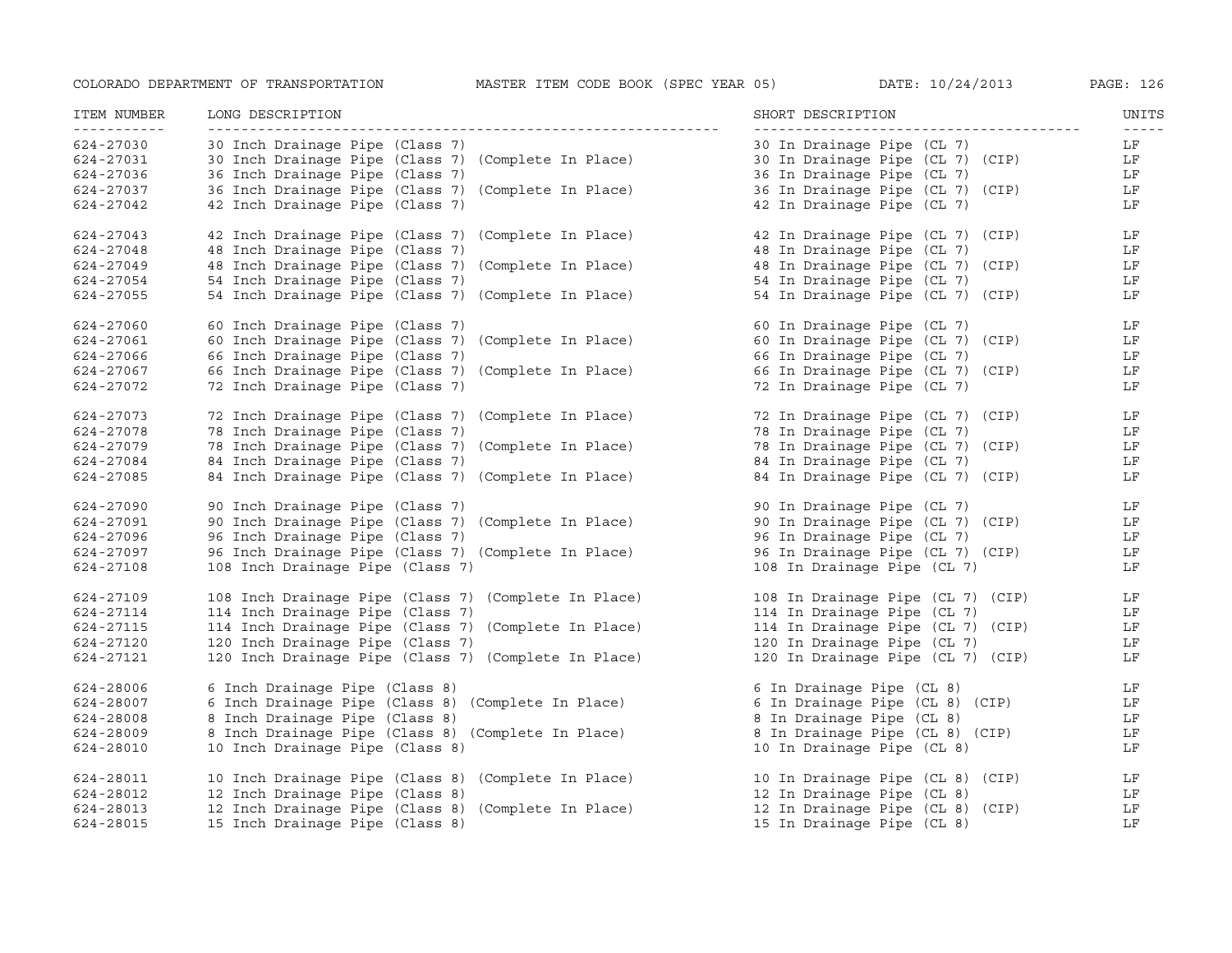| ITEM NUMBER<br>----------- | LONG DESCRIPTION                                     | SHORT DESCRIPTION                                              | UNITS<br>$\frac{1}{2} \frac{1}{2} \frac{1}{2} \frac{1}{2} \frac{1}{2} \frac{1}{2} \frac{1}{2} \frac{1}{2} \frac{1}{2} \frac{1}{2} \frac{1}{2} \frac{1}{2} \frac{1}{2} \frac{1}{2} \frac{1}{2} \frac{1}{2} \frac{1}{2} \frac{1}{2} \frac{1}{2} \frac{1}{2} \frac{1}{2} \frac{1}{2} \frac{1}{2} \frac{1}{2} \frac{1}{2} \frac{1}{2} \frac{1}{2} \frac{1}{2} \frac{1}{2} \frac{1}{2} \frac{1}{2} \frac{$ |
|----------------------------|------------------------------------------------------|----------------------------------------------------------------|-------------------------------------------------------------------------------------------------------------------------------------------------------------------------------------------------------------------------------------------------------------------------------------------------------------------------------------------------------------------------------------------------------|
| 624-28016                  | 15 Inch Drainage Pipe (Class 8) (Complete in Place)  | 15 In Drainage Pipe (CL 8) (CIP)                               | LF                                                                                                                                                                                                                                                                                                                                                                                                    |
| 624-28018                  | 18 Inch Drainage Pipe (Class 8)                      | 18 In Drainage Pipe (CL 8)                                     | LF                                                                                                                                                                                                                                                                                                                                                                                                    |
| 624-28019                  | 18 Inch Drainage Pipe (Class 8) (Complete in Place)  | 18 In Drainage Pipe (CL 8) (CIP)<br>21 In Drainage Pipe (CL 8) | LF                                                                                                                                                                                                                                                                                                                                                                                                    |
| 624-28021                  | 21 Inch Drainage Pipe (Class 8)                      | 21 In Drainage Pipe (CL 8)                                     | LF                                                                                                                                                                                                                                                                                                                                                                                                    |
| 624-28022                  | 21 Inch Drainage Pipe (Class 8) (Complete In Place)  | 21 In Drainage Pipe (CL 8) (CIP)                               | LF                                                                                                                                                                                                                                                                                                                                                                                                    |
| 624-28024                  | 24 Inch Drainage Pipe (Class 8)                      | 24 In Drainage Pipe (CL 8)                                     | LF                                                                                                                                                                                                                                                                                                                                                                                                    |
| 624-28025                  | 24 Inch Drainage Pipe (Class 8) (Complete in Place)  | 24 In Drainage Pipe (CL 8) (CIP)                               | LF                                                                                                                                                                                                                                                                                                                                                                                                    |
| 624-28027                  | 27 Inch Drainage Pipe (Class 8)                      | 27 In Drainage Pipe (CL 8)                                     | LF                                                                                                                                                                                                                                                                                                                                                                                                    |
| $624 - 28028$              | 27 Inch Drainage Pipe (Class 8) (Complete In Place)  | 27 In Drainage Pipe (CL 8) (CIP)                               | LF                                                                                                                                                                                                                                                                                                                                                                                                    |
| 624-28030                  | 30 Inch Drainage Pipe (Class 8)                      | 30 In Drainage Pipe (CL 8)                                     | LF                                                                                                                                                                                                                                                                                                                                                                                                    |
| 624-28031                  | 30 Inch Drainage Pipe (Class 8) (Complete in Place)  | 30 In Drainage Pipe (CL 8) (CIP)                               | LF                                                                                                                                                                                                                                                                                                                                                                                                    |
| 624-28036                  | 36 Inch Drainage Pipe (Class 8)                      | 36 In Drainage Pipe (CL 8)                                     | LF                                                                                                                                                                                                                                                                                                                                                                                                    |
| 624-28037                  | 36 Inch Drainage Pipe (Class 8) (Complete in Place)  | 36 In Drainage Pipe (CL 8) (CIP)                               | LF                                                                                                                                                                                                                                                                                                                                                                                                    |
| 624-28042                  | 42 Inch Drainage Pipe (Class 8)                      | 42 In Drainage Pipe (CL 8)                                     | LF                                                                                                                                                                                                                                                                                                                                                                                                    |
| 624-28043                  | 42 Inch Drainage Pipe (Class 8) (Complete in Place)  | 42 In Drainage Pipe (CL 8) (CIP)                               | LF                                                                                                                                                                                                                                                                                                                                                                                                    |
| 624-28048                  | 48 Inch Drainage Pipe (Class 8)                      | 48 In Drainage Pipe (CL 8)                                     | LF                                                                                                                                                                                                                                                                                                                                                                                                    |
| 624-28049                  | 48 Inch Drainage Pipe (Class 8) (Complete in Place)  | 48 In Drainage Pipe (CL 8) (CIP)                               | LF                                                                                                                                                                                                                                                                                                                                                                                                    |
| 624-28054                  | 54 Inch Drainage Pipe (Class 8)                      | 54 In Drainage Pipe (CL 8)                                     | LF                                                                                                                                                                                                                                                                                                                                                                                                    |
| 624-28055                  | 54 Inch Drainage Pipe (Class 8) (Complete in Place)  | 54 In Drainage Pipe (CL 8) (CIP)                               | LF                                                                                                                                                                                                                                                                                                                                                                                                    |
| 624-28060                  | 60 Inch Drainage Pipe (Class 8)                      | 60 In Drainage Pipe (CL 8)                                     | LF                                                                                                                                                                                                                                                                                                                                                                                                    |
| 624-28061                  | 60 Inch Drainage Pipe (Class 8) (Complete In Place)  | 60 In Drainage Pipe (CL 8) (CIP)                               | LF                                                                                                                                                                                                                                                                                                                                                                                                    |
| 624-28066                  | 66 Inch Drainage Pipe (Class 8)                      | 66 In Drainage Pipe (CL 8)                                     | LF                                                                                                                                                                                                                                                                                                                                                                                                    |
| 624-28067                  | 66 Inch Drainage Pipe (Class 8) (Complete In Place)  | 66 In Drainage Pipe (CL 8) (CIP)                               | LF                                                                                                                                                                                                                                                                                                                                                                                                    |
| 624-28072                  | 72 Inch Drainage Pipe (Class 8)                      | 72 In Drainage Pipe (CL 8)                                     | LF                                                                                                                                                                                                                                                                                                                                                                                                    |
| 624-28073                  | 72 Inch Drainage Pipe (Class 8) (Complete In Place)  | 72 In Drainage Pipe (CL 8) (CIP)                               | LF                                                                                                                                                                                                                                                                                                                                                                                                    |
| 624-28078                  | 78 Inch Drainage Pipe (Class 8)                      | 78 In Drainage Pipe (CL 8)                                     | LF                                                                                                                                                                                                                                                                                                                                                                                                    |
| 624-28079                  | 78 Inch Drainage Pipe (Class 8) (Complete In Place)  | 78 In Drainage Pipe (CL 8) (CIP)                               | LF                                                                                                                                                                                                                                                                                                                                                                                                    |
| 624-28084                  | 84 Inch Drainage Pipe (Class 8)                      | 84 In Drainage Pipe (CL 8)                                     | LF                                                                                                                                                                                                                                                                                                                                                                                                    |
| 624-28085                  | 84 Inch Drainage Pipe (Class 8) (Complete In Place)  | 84 In Drainage Pipe (CL 8) (CIP)                               | LF                                                                                                                                                                                                                                                                                                                                                                                                    |
| 624-28090                  | 90 Inch Drainage Pipe (Class 8)                      | 90 In Drainage Pipe (CL 8)                                     | LF                                                                                                                                                                                                                                                                                                                                                                                                    |
| 624-28091                  | 90 Inch Drainage Pipe (Class 8) (Complete In Place)  | 90 In Drainage Pipe (CL 8) (CIP)                               | LF                                                                                                                                                                                                                                                                                                                                                                                                    |
| 624-28096                  | 96 Inch Drainage Pipe (Class 8)                      | 96 In Drainage Pipe (CL 8)                                     | LF                                                                                                                                                                                                                                                                                                                                                                                                    |
| 624-28097                  | 96 Inch Drainage Pipe (Class 8) (Complete In Place)  | 96 In Drainage Pipe (CL 8) (CIP)                               | LF                                                                                                                                                                                                                                                                                                                                                                                                    |
| 624-28108                  | 108 Inch Drainage Pipe (Class 8)                     | 108 In Drainage Pipe (CL 8)                                    | LF                                                                                                                                                                                                                                                                                                                                                                                                    |
| 624-28109                  | 108 Inch Drainage Pipe (Class 8) (Complete In Place) | 108 In Drainage Pipe (CL 8) (CIP)                              | LF                                                                                                                                                                                                                                                                                                                                                                                                    |
| 624-28114                  | 114 Inch Drainage Pipe (Class 8)                     | 114 In Drainage Pipe (CL 8)                                    | LF                                                                                                                                                                                                                                                                                                                                                                                                    |
| 624-28115                  | 114 Inch Drainage Pipe (Class 8) (Complete In Place) | 114 In Drainage Pipe (CL 8) (CIP)                              | LF                                                                                                                                                                                                                                                                                                                                                                                                    |
| 624-28120                  | 120 Inch Drainage Pipe (Class 8)                     | 120 In Drainage Pipe (CL 8)                                    | LF                                                                                                                                                                                                                                                                                                                                                                                                    |
| 624-28121                  | 120 Inch Drainage Pipe (Class 8) (Complete In Place) | 120 In Drainage Pipe (CL 8) (CIP)                              | LF                                                                                                                                                                                                                                                                                                                                                                                                    |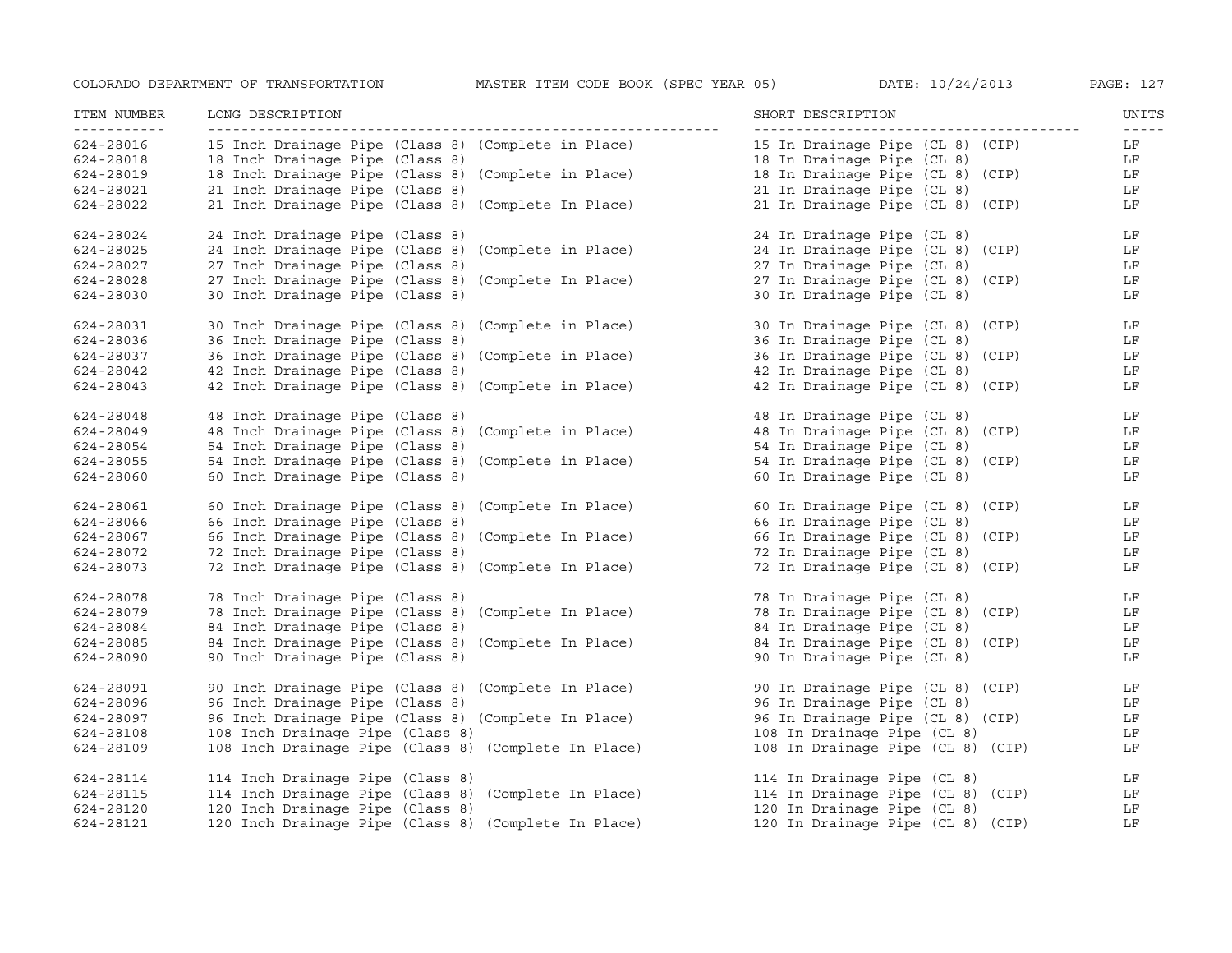| ITEM NUMBER<br>----------- | LONG DESCRIPTION                                    | SHORT DESCRIPTION                | UNITS<br>$\frac{1}{2} \frac{1}{2} \frac{1}{2} \frac{1}{2} \frac{1}{2} \frac{1}{2} \frac{1}{2} \frac{1}{2} \frac{1}{2} \frac{1}{2} \frac{1}{2} \frac{1}{2} \frac{1}{2} \frac{1}{2} \frac{1}{2} \frac{1}{2} \frac{1}{2} \frac{1}{2} \frac{1}{2} \frac{1}{2} \frac{1}{2} \frac{1}{2} \frac{1}{2} \frac{1}{2} \frac{1}{2} \frac{1}{2} \frac{1}{2} \frac{1}{2} \frac{1}{2} \frac{1}{2} \frac{1}{2} \frac{$ |
|----------------------------|-----------------------------------------------------|----------------------------------|-------------------------------------------------------------------------------------------------------------------------------------------------------------------------------------------------------------------------------------------------------------------------------------------------------------------------------------------------------------------------------------------------------|
| 624-29006                  | 6 Inch Drainage Pipe (Class 9)                      | 6 In Drainage Pipe (CL 9)        | LF                                                                                                                                                                                                                                                                                                                                                                                                    |
| 624-29007                  | 6 Inch Drainage Pipe (Class 9) (Complete In Place)  | 6 In Drainage Pipe (CL 9) (CIP)  | LF                                                                                                                                                                                                                                                                                                                                                                                                    |
| 624-29008                  | 8 Inch Drainage Pipe (Class 9)                      | 8 In Drainage Pipe (CL 9)        | LF                                                                                                                                                                                                                                                                                                                                                                                                    |
| 624-29009                  | 8 Inch Drainage Pipe (Class 9) (Complete In Place)  | 8 In Drainage Pipe (CL 9) (CIP)  | LF                                                                                                                                                                                                                                                                                                                                                                                                    |
| 624-29010                  | 10 Inch Drainage Pipe (Class 9)                     | 10 In Drainage Pipe (CL 9)       | LF                                                                                                                                                                                                                                                                                                                                                                                                    |
| 624-29011                  | 10 Inch Drainage Pipe (Class 9) (Complete In Place) | 10 In Drainage Pipe (CL 9) (CIP) | LF                                                                                                                                                                                                                                                                                                                                                                                                    |
| 624-29012                  | 12 Inch Drainage Pipe (Class 9)                     | 12 In Drainage Pipe (CL 9)       | LF                                                                                                                                                                                                                                                                                                                                                                                                    |
| 624-29013                  | 12 Inch Drainage Pipe (Class 9) (Complete In Place) | 12 In Drainage Pipe (CL 9) (CIP) | LF                                                                                                                                                                                                                                                                                                                                                                                                    |
| 624-29015                  | 15 Inch Drainage Pipe (Class 9)                     | 15 In Drainage Pipe (CL 9)       | LF                                                                                                                                                                                                                                                                                                                                                                                                    |
| 624-29016                  | 15 Inch Drainage Pipe (Class 9) (Complete In Place) | 15 In Drainage Pipe (CL 9) (CIP) | LF                                                                                                                                                                                                                                                                                                                                                                                                    |
| 624-29018                  | 18 Inch Drainage Pipe (Class 9)                     | 18 In Drainage Pipe (CL 9)       | LF                                                                                                                                                                                                                                                                                                                                                                                                    |
| 624-29019                  | 18 Inch Drainage Pipe (Class 9) (Complete In Place) | 18 In Drainage Pipe (CL 9) (CIP) | LF                                                                                                                                                                                                                                                                                                                                                                                                    |
| 624-29021                  | 21 Inch Drainage Pipe (Class 9)                     | 21 In Drainage Pipe (CL 9)       | LF                                                                                                                                                                                                                                                                                                                                                                                                    |
| 624-29022                  | 21 Inch Drainage Pipe (Class 9) (Complete In Place) | 21 In Drainage Pipe (CL 9) (CIP) | LF                                                                                                                                                                                                                                                                                                                                                                                                    |
| 624-29024                  | 24 Inch Drainage Pipe (Class 9)                     | 24 In Drainage Pipe (CL 9)       | LF                                                                                                                                                                                                                                                                                                                                                                                                    |
| 624-29025                  | 24 Inch Drainage Pipe (Class 9) (Complete In Place) | 24 In Drainage Pipe (CL 9) (CIP) | LF                                                                                                                                                                                                                                                                                                                                                                                                    |
| 624-29027                  | 27 Inch Drainage Pipe (Class 9)                     | 27 In Drainage Pipe (CL 9)       | LF                                                                                                                                                                                                                                                                                                                                                                                                    |
| 624-29028                  | 27 Inch Drainage Pipe (Class 9) (Complete In Place) | 27 In Drainage Pipe (CL 9) (CIP) | LF                                                                                                                                                                                                                                                                                                                                                                                                    |
| 624-29030                  | 30 Inch Drainage Pipe (Class 9)                     | 30 In Drainage Pipe (CL 9)       | LF                                                                                                                                                                                                                                                                                                                                                                                                    |
| 624-29031                  | 30 Inch Drainage Pipe (Class 9) (Complete In Place) | 30 In Drainage Pipe (CL 9) (CIP) | LF                                                                                                                                                                                                                                                                                                                                                                                                    |
| 624-29036                  | 36 Inch Drainage Pipe (Class 9)                     | 36 In Drainage Pipe (CL 9)       | LF                                                                                                                                                                                                                                                                                                                                                                                                    |
| 624-29037                  | 36 Inch Drainage Pipe (Class 9) (Complete In Place) | 36 In Drainage Pipe (CL 9) (CIP) | LF                                                                                                                                                                                                                                                                                                                                                                                                    |
| 624-29042                  | 42 Inch Drainage Pipe (Class 9)                     | 42 In Drainage Pipe (CL 9)       | LF                                                                                                                                                                                                                                                                                                                                                                                                    |
| 624-29043                  | 42 Inch Drainage Pipe (Class 9) (Complete In Place) | 42 In Drainage Pipe (CL 9) (CIP) | LF                                                                                                                                                                                                                                                                                                                                                                                                    |
| 624-29048                  | 48 Inch Drainage Pipe (Class 9)                     | 48 In Drainage Pipe (CL 9)       | LF                                                                                                                                                                                                                                                                                                                                                                                                    |
| 624-29049                  | 48 Inch Drainage Pipe (Class 9) (Complete In Place) | 48 In Drainage Pipe (CL 9) (CIP) | LF                                                                                                                                                                                                                                                                                                                                                                                                    |
| 624-29054                  | 54 Inch Drainage Pipe (Class 9)                     | 54 In Drainage Pipe (CL 9)       | LF                                                                                                                                                                                                                                                                                                                                                                                                    |
| 624-29055                  | 54 Inch Drainage Pipe (Class 9) (Complete In Place) | 54 In Drainage Pipe (CL 9) (CIP) | LF                                                                                                                                                                                                                                                                                                                                                                                                    |
| 624-29060                  | 60 Inch Drainage Pipe (Class 9)                     | 60 In Drainage Pipe (CL 9)       | LF                                                                                                                                                                                                                                                                                                                                                                                                    |
| 624-29061                  | 60 Inch Drainage Pipe (Class 9) (Complete In Place) | 60 In Drainage Pipe (CL 9) (CIP) | LF                                                                                                                                                                                                                                                                                                                                                                                                    |
| 624-29066                  | 66 Inch Drainage Pipe (Class 9)                     | 66 In Drainage Pipe (CL 9)       | LF                                                                                                                                                                                                                                                                                                                                                                                                    |
| 624-29067                  | 66 Inch Drainage Pipe (Class 9) (Complete In Place) | 66 In Drainage Pipe (CL 9) (CIP) | LF                                                                                                                                                                                                                                                                                                                                                                                                    |
| 624-29072                  | 72 Inch Drainage Pipe (Class 9)                     | 72 In Drainage Pipe (CL 9)       | LF                                                                                                                                                                                                                                                                                                                                                                                                    |
| 624-29073                  | 72 Inch Drainage Pipe (Class 9) (Complete In Place) | 72 In Drainage Pipe (CL 9) (CIP) | LF                                                                                                                                                                                                                                                                                                                                                                                                    |
| 624-29078                  | 78 Inch Drainage Pipe (Class 9)                     | 78 In Drainage Pipe (CL 9)       | LF                                                                                                                                                                                                                                                                                                                                                                                                    |
| 624-29079                  | 78 Inch Drainage Pipe (Class 9) (Complete In Place) | 78 In Drainage Pipe (CL 9) (CIP) | LF                                                                                                                                                                                                                                                                                                                                                                                                    |
| 624-29084                  | 84 Inch Drainage Pipe (Class 9)                     | 84 In Drainage Pipe (CL 9)       | LF                                                                                                                                                                                                                                                                                                                                                                                                    |
| 624-29085                  | 84 Inch Drainage Pipe (Class 9) (Complete In Place) | 84 In Drainage Pipe (CL 9) (CIP) | LF                                                                                                                                                                                                                                                                                                                                                                                                    |
| 624-29090                  | 90 Inch Drainage Pipe (Class 9)                     | 90 In Drainage Pipe (CL 9)       | LF                                                                                                                                                                                                                                                                                                                                                                                                    |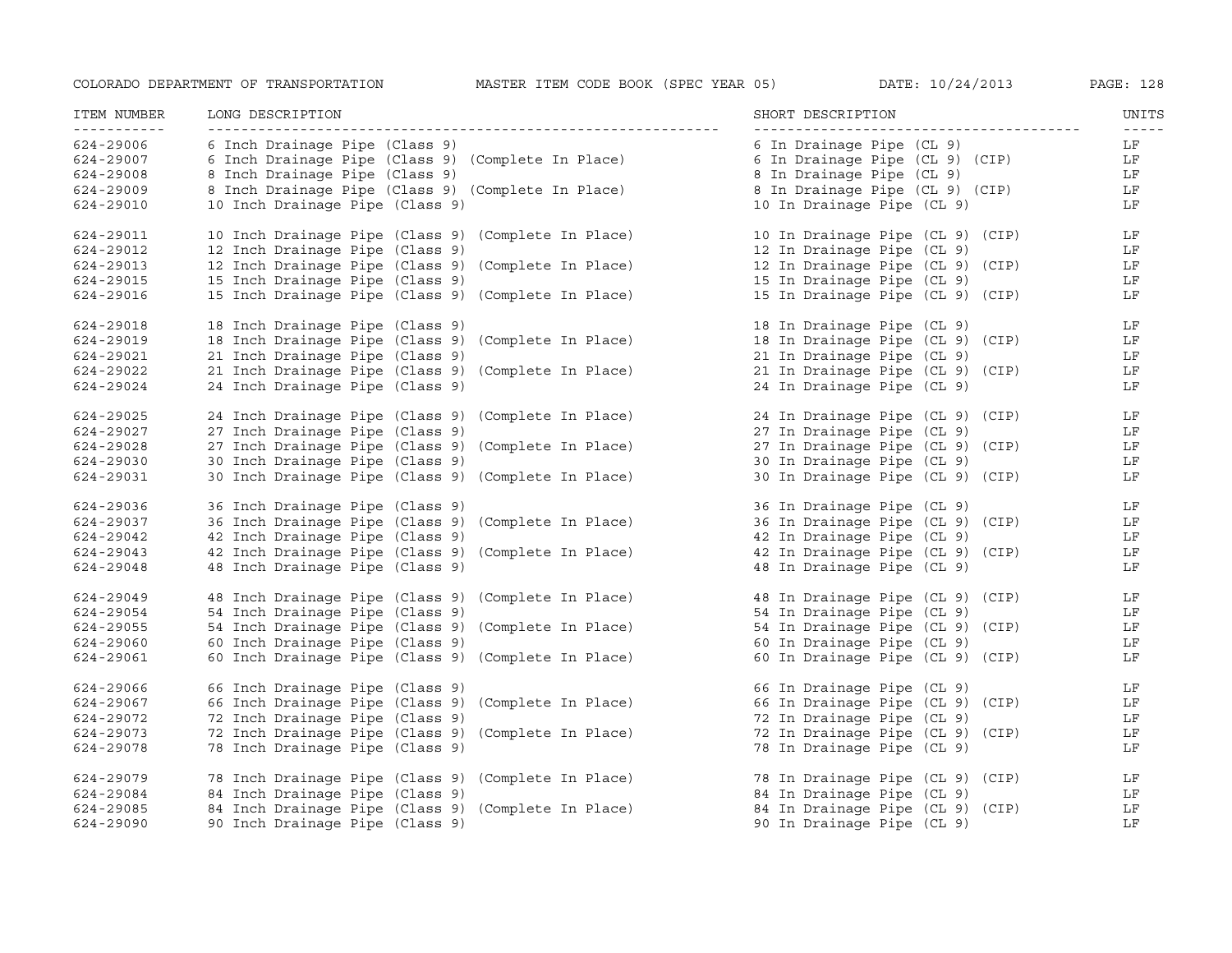| ITEM NUMBER<br><u>___________</u> | LONG DESCRIPTION                                     | SHORT DESCRIPTION                 | UNITS               |
|-----------------------------------|------------------------------------------------------|-----------------------------------|---------------------|
| 624-29091                         | 90 Inch Drainage Pipe (Class 9) (Complete In Place)  | 90 In Drainage Pipe (CL 9) (CIP)  | $- - - - - -$<br>LF |
| 624-29096                         | 96 Inch Drainage Pipe (Class 9)                      | 96 In Drainage Pipe (CL 9)        | LF                  |
| 624-29097                         | 96 Inch Drainage Pipe (Class 9) (Complete In Place)  | 96 In Drainage Pipe (CL 9) (CIP)  | LF                  |
| 624-29108                         | 108 Inch Drainage Pipe (Class 9)                     | 108 In Drainage Pipe (CL 9)       | LF                  |
| 624-29109                         | 108 Inch Drainage Pipe (Class 9) (Complete In Place) | 108 In Drainage Pipe (CL 9) (CIP) | LF                  |
| 624-29114                         | 114 Inch Drainage Pipe (Class 9)                     | 114 In Drainage Pipe (CL 9)       | LF                  |
| 624-29115                         | 114 Inch Drainage Pipe (Class 9) (Complete In Place) | 114 In Drainage Pipe (CL 9) (CIP) | LF                  |
| 624-29120                         | 120 Inch Drainage Pipe (Class 9)                     | 120 In Drainage Pipe (CL 9)       | LF                  |
| 624-29121                         | 120 Inch Drainage Pipe (Class 9) (Complete In Place) | 120 In Drainage Pipe (CL 9) (CIP) | LF                  |
| 624-30006                         | 6 Inch Drainage Pipe (Class 10)                      | 6 In Drainage Pipe (CL 10)        | LF                  |
| 624-30007                         | 6 Inch Drainage Pipe (Class 10) (Complete In Place)  | 6 In Drainage Pipe (CL 10) (CIP)  | LF                  |
| 624-30008                         | 8 Inch Drainage Pipe (Class 10)                      | 8 In Drainage Pipe (CL 10)        | LF                  |
| 624-30009                         | 8 Inch Drainage Pipe (Class 10) (Complete In Place)  | 8 In Drainage Pipe (CL 10) (CIP)  | LF                  |
| 624-30010                         | 10 Inch Drainage Pipe (Class 10)                     | 10 In Drainage Pipe (CL 10)       | LF                  |
| 624-30011                         | 10 Inch Drainage Pipe (Class 10) (Complete In Place) | 10 In Drainage Pipe (CL 10) (CIP) | LF                  |
| 624-30012                         | 12 Inch Drainage Pipe Class 10)                      | 12 In Drainage Pipe (CL 10)       | LF                  |
| 624-30013                         | 12 Inch Drainage Pipe (Class 10) (Complete In Place) | 12 In Drainage Pipe (CL 10) (CIP) | LF                  |
| 624-30015                         | 15 Inch Drainage Pipe (Class 10)                     | 15 In Drainage Pipe (CL 10)       | LF                  |
| 624-30016                         | 15 Inch Drainage Pipe (Class 10) (Complete In Place) | 15 In Drainage Pipe (CL 10) (CIP) | LF                  |
| 624-30018                         | 18 Inch Drainage Pipe (Class 10)                     | 18 In Drainage Pipe (CL 10)       | LF                  |
| 624-30019                         | 18 Inch Drainage Pipe (Class 10) (Complete In Place) | 18 In Drainage Pipe (CL 10) (CIP) | LF                  |
| 624-30021                         | 21 Inch Drainage Pipe (Class 10)                     | 21 In Drainage Pipe (CL 10)       | LF                  |
| 624-30022                         | 21 Inch Drainage Pipe (Class 10) (Complete In Place) | 21 In Drainage Pipe (CL 10) (CIP) | LF                  |
| 624-30024                         | 24 Inch Drainage Pipe (Class 10)                     | 24 In Drainage Pipe (CL 10)       | LF                  |
| 624-30025                         | 24 Inch Drainage Pipe (Class 10) (Complete In Place) | 24 In Drainage Pipe (CL 10) (CIP) | LF                  |
| 624-30027                         | 27 Inch Drainage Pipe (Class 10)                     | 27 In Drainage Pipe (CL 10)       | LF                  |
| 624-30028                         | 27 Inch Drainage Pipe (Class 10) (Complete In Place) | 27 In Drainage Pipe (CL 10) (CIP) | LF                  |
| 624-30030                         | 30 Inch Drainage Pipe (Class 10)                     | 30 In Drainage Pipe (CL 10)       | LF                  |
| 624-30031                         | 30 Inch Drainage Pipe (Class 10) (Complete In Place) | 30 In Drainage Pipe (CL 10) CIP)  | LF                  |
| 624-30036                         | 36 Inch Drainage Pipe (Class 10)                     | 36 In Drainage Pipe (CL 10)       | LF                  |
| 624-30037                         | 36 Inch Drainage Pipe (Class 10) (Complete In Place) | 36 In Drainage Pipe (CL 10) (CIP) | LF                  |
| 624-30042                         | 42 Inch Drainage Pipe (Class 10)                     | 42 In Drainage Pipe (CL 10)       | LF                  |
| 624-30043                         | 42 Inch Drainage Pipe (Class 10) (Complete In Place) | 42 In Drainage Pipe (CL 10) (CIP) | LF                  |
| 624-30048                         | 48 Inch Drainage Pipe (Class 10)                     | 48 In Drainage Pipe (CL 10)       | LF                  |
| 624-30049                         | 48 Inch Drainage Pipe (Class 10) (Complete In Place) | 48 In Drainage Pipe (CL 10) (CIP) | LF                  |
| 624-30054                         | 54 Inch Drainage Pipe (Class 10)                     | 54 In Drainage Pipe (CL 10)       | LF                  |
| 624-30055                         | 54 Inch Drainage Pipe (Class 10) (Complete In Place) | 54 In Drainage Pipe (CL 10) (CIP) | LF                  |
| 624-30060                         | 60 Inch Drainage Pipe (Class 10)                     | 60 In Drainage Pipe (CL 10)       | LF                  |
| 624-30061                         | 60 Inch Drainage Pipe (Class 10) (Complete In Place) | 60 In Drainage Pipe (CL 10) (CIP) | LF                  |
|                                   |                                                      |                                   |                     |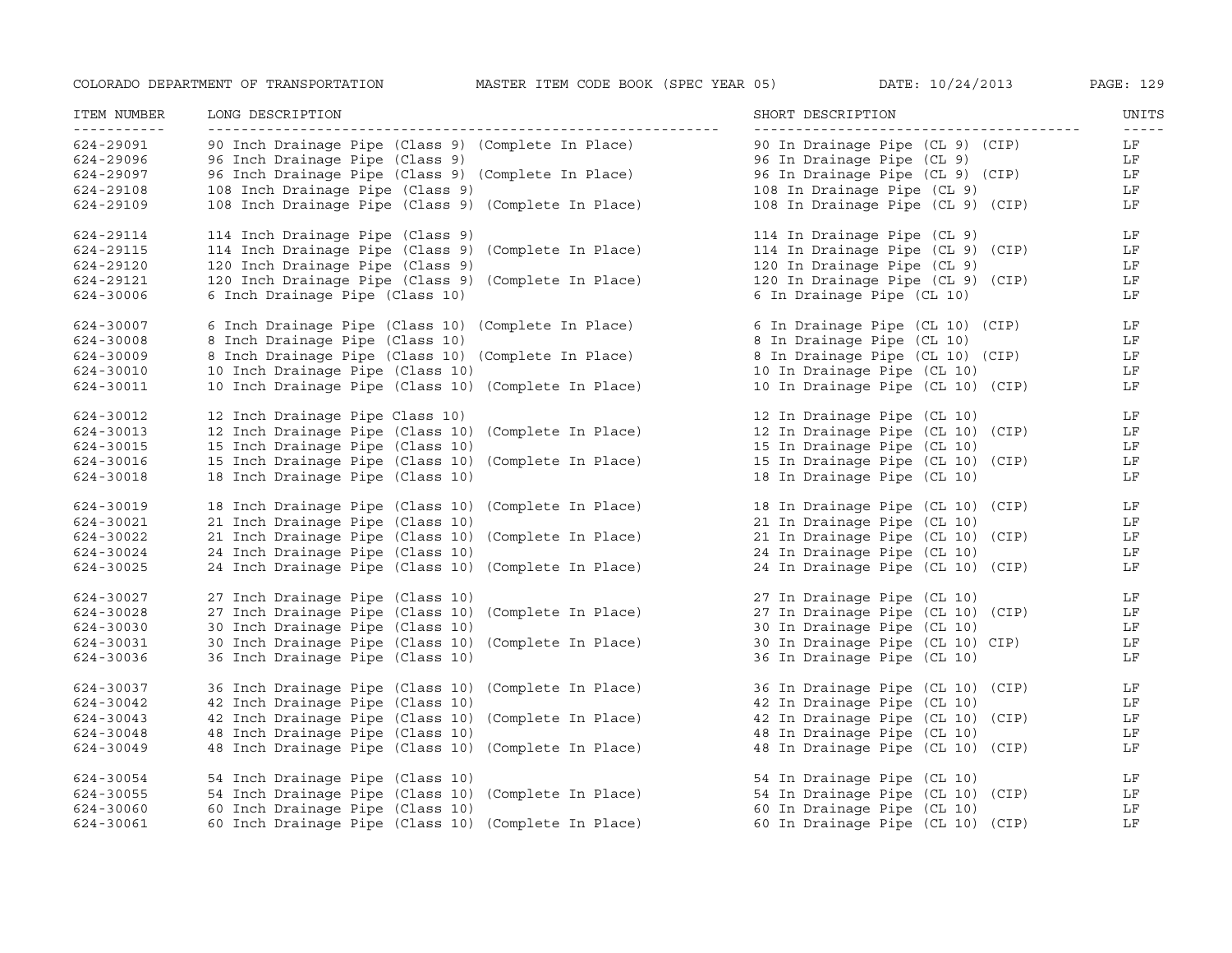| ITEM NUMBER                                        | LONG DESCRIPTION                                                                                                                                                        | SHORT DESCRIPTION                                                                                        | UNITS                                                                                                                                                                                                                                                                                                                                                                                                          |
|----------------------------------------------------|-------------------------------------------------------------------------------------------------------------------------------------------------------------------------|----------------------------------------------------------------------------------------------------------|----------------------------------------------------------------------------------------------------------------------------------------------------------------------------------------------------------------------------------------------------------------------------------------------------------------------------------------------------------------------------------------------------------------|
| -----------<br>624-30066<br>624-30067<br>624-30072 | 66 Inch Drainage Pipe (Class 10)<br>66 Inch Drainage Pipe (Class 10) (Complete In Place)<br>72 Inch Drainage Pipe (Class 10)                                            | 66 In Drainage Pipe (CL 10)<br>66 In Drainage Pipe (CL 10) (CIP)<br>72 In Drainage Pipe (CL 10)          | $\frac{1}{2} \frac{1}{2} \frac{1}{2} \frac{1}{2} \frac{1}{2} \frac{1}{2} \frac{1}{2} \frac{1}{2} \frac{1}{2} \frac{1}{2} \frac{1}{2} \frac{1}{2} \frac{1}{2} \frac{1}{2} \frac{1}{2} \frac{1}{2} \frac{1}{2} \frac{1}{2} \frac{1}{2} \frac{1}{2} \frac{1}{2} \frac{1}{2} \frac{1}{2} \frac{1}{2} \frac{1}{2} \frac{1}{2} \frac{1}{2} \frac{1}{2} \frac{1}{2} \frac{1}{2} \frac{1}{2} \frac{$<br>LF<br>LF<br>LF |
| 624-30073<br>624-30078                             | 72 Inch Drainage Pipe (Class 10) (Complete In Place)<br>78 Inch Drainage Pipe (Class 10)                                                                                | 72 In Drainage Pipe (CL 10) (CIP)<br>78 In Drainage Pipe (CL 10)                                         | LF<br>LF                                                                                                                                                                                                                                                                                                                                                                                                       |
| 624-30079<br>624-30084                             | 78 Inch Drainage Pipe (Class 10) (Complete In Place)<br>84 Inch Drainage Pipe (Class 10)                                                                                | 78 In Drainage Pipe (CL 10) (CIP)<br>84 In Drainage Pipe (CL 10)                                         | LF<br>LF                                                                                                                                                                                                                                                                                                                                                                                                       |
| 624-30085<br>624-30090<br>624-30091                | 84 Inch Drainage Pipe (Class 10) (Complete In Place)<br>90 Inch Drainage Pipe (Class 10)<br>90 Inch Drainage Pipe (Class 10) (Complete In Place)                        | 84 In Drainage Pipe (CL 10) (CIP)<br>90 In Drainage Pipe (CL 10)<br>90 In Drainage Pipe (CL 10) (CIP)    | LF<br>LF<br>LF                                                                                                                                                                                                                                                                                                                                                                                                 |
| 624-30096<br>624-30097                             | 96 Inch Drainage Pipe (Class 10)<br>96 Inch Drainage Pipe (Class 10) (Complete In Place)                                                                                | 96 In Drainage Pipe (CL 10)<br>96 In Drainage Pipe (CL 10) (CIP)                                         | LF<br>LF                                                                                                                                                                                                                                                                                                                                                                                                       |
| 624-30108<br>624-30109<br>624-30114                | 108 Inch Drainage Pipe (Class 10)<br>108 Inch Drainage Pipe (Class 10) (Complete In Place)<br>114 Inch Drainage Pipe (Class 10)                                         | 108 In Drainage Pipe (CL 10)<br>108 In Drainage Pipe (CL 10) (CIP)<br>114 In Drainage Pipe (CL 10)       | LF<br>LF<br>LF                                                                                                                                                                                                                                                                                                                                                                                                 |
| 624-30115<br>624-30120                             | 114 Inch Drainage Pipe (Class 10) (Complete In Place)<br>120 Inch Drainage Pipe (Class 10)                                                                              | 114 In Drainage Pipe (CL 10) (CIP)<br>120 In Drainage Pipe (CL 10)                                       | LF<br>LF                                                                                                                                                                                                                                                                                                                                                                                                       |
| 624-30121<br>624-40018<br>624-40019                | 120 Inch Drainage Pipe (Class 10) (Complete In Place)<br>18 Inch Equivalent Drainage Pipe Elliptical (Class 0)<br>18 Inch Equivalent Drainage Pipe Elliptical (Class 0) | 120 In Drainage Pipe (CL 10) (CIP)<br>18 In Equiv Drain Pipe E (CL 0)<br>18 In Equiv Pipe E (CL 0) (CIP) | LF<br>LF<br>LF                                                                                                                                                                                                                                                                                                                                                                                                 |
|                                                    | (Complete In Place)                                                                                                                                                     |                                                                                                          |                                                                                                                                                                                                                                                                                                                                                                                                                |
| 624-40021<br>624-40022                             | 21 Inch Equivalent Drainage Pipe Elliptical (Class 0)<br>21 Inch Equivalent Drainage Pipe Elliptical (Class 0)<br>(Complete In Place)                                   | 21 In Equiv Drain Pipe E (CL 0)<br>21 In Equiv Drain Pipe E (CL 0) (CIP)                                 | LF<br>LF                                                                                                                                                                                                                                                                                                                                                                                                       |
| 624-40024<br>624-40025                             | 24 Inch Equivalent Drainage Pipe Elliptical (Class 0)<br>24 Inch Equivalent Drainage Pipe Elliptical (Class 0)<br>(Complete In Place)                                   | 24 In Equiv Drain Pipe E (CL 0)<br>24 In Equiv Drain Pipe E (CL 0) (CIP)                                 | LF<br>LF                                                                                                                                                                                                                                                                                                                                                                                                       |
| 624-40027<br>624-40028                             | 27 Inch Equivalent Drainage Pipe Elliptical (Class 0)<br>27 Inch Equivalent Drainage Pipe Elliptical (Class 0)<br>(Complete In Place)                                   | 27 In Equiv Drain Pipe E (CL 0)<br>27 In Equiv Drain Pipe E (CL 0) (CIP)                                 | LF<br>LF                                                                                                                                                                                                                                                                                                                                                                                                       |
| 624-40030<br>624-40031                             | 30 Inch Equivalent Drainage Pipe Elliptical (Class 0)<br>30 Inch Equivalent Drainage Pipe Elliptical (Class 0)<br>(Complete In Place)                                   | 30 In Equiv Drain Pipe E (CL 0)<br>30 In Equiv Drain Pipe E (CL 0) (CIP)                                 | LF<br>LF                                                                                                                                                                                                                                                                                                                                                                                                       |
| 624-40036<br>624-40037                             | 36 Inch Equivalent Drainage Pipe Elliptical (Class 0)<br>36 Inch Equivalent Drainage Pipe Elliptical (Class 0)                                                          | 36 In Equiv Drain Pipe E (CL 0)<br>36 In Equiv Drain Pipe E (CL 0) (CIP)                                 | LF<br>LF                                                                                                                                                                                                                                                                                                                                                                                                       |
| 624-40042<br>624-40043                             | (Complete In Place)<br>42 Inch Equivalent Drainage Pipe Elliptical (Class 0)<br>42 Inch Equivalent Drainage Pipe Elliptical (Class 0)<br>(Complete In Place)            | 42 In Equiv Drain Pipe E (CL 0)<br>42 In Equiv Drain Pipe E (CL 0) (CIP)                                 | LF<br>LF                                                                                                                                                                                                                                                                                                                                                                                                       |
| 624-40048                                          | 48 Inch Equivalent Drainage Pipe Elliptical (Class 0)                                                                                                                   | 48 In Equiv Drain Pipe E (CL 0)                                                                          | LF                                                                                                                                                                                                                                                                                                                                                                                                             |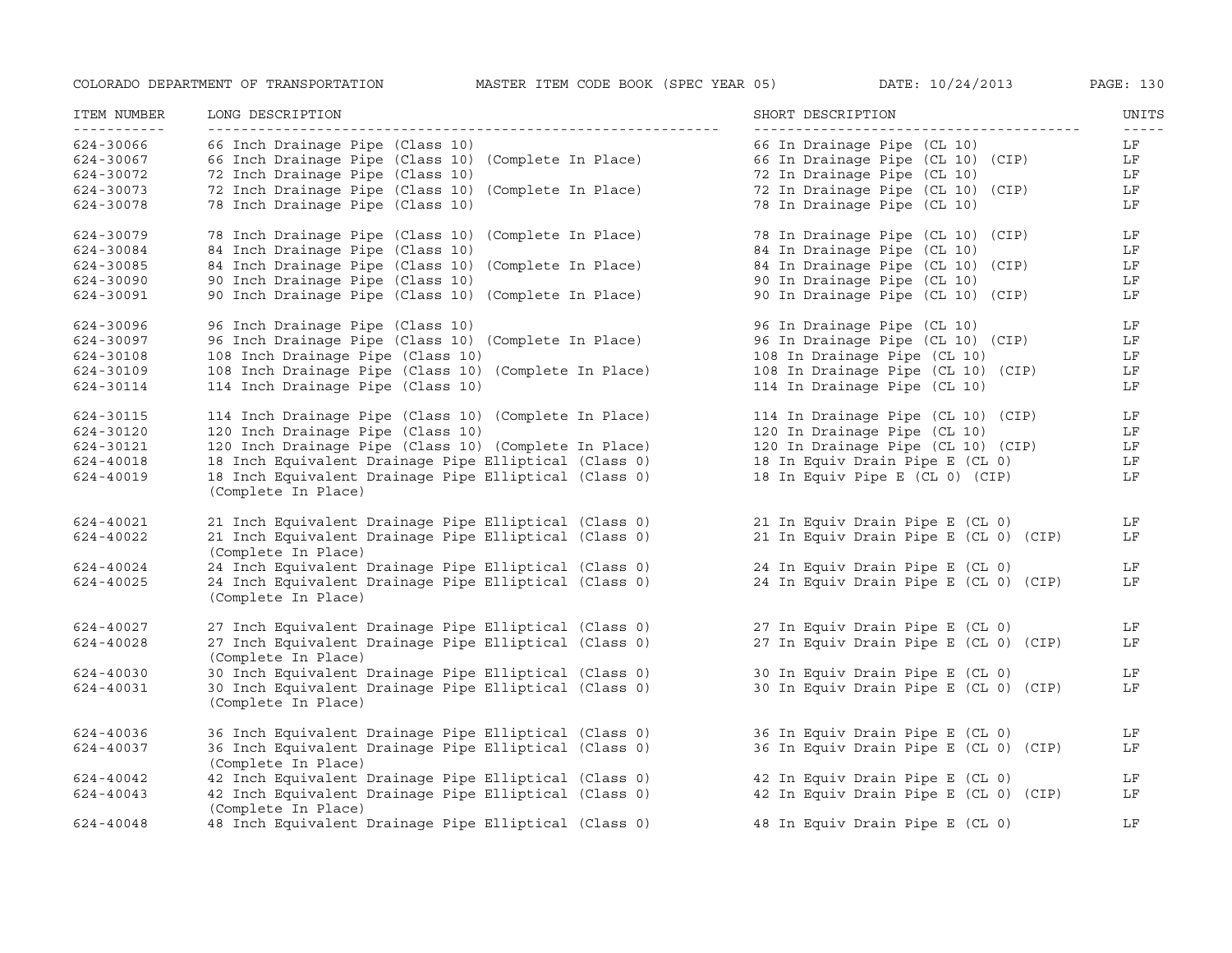| ITEM NUMBER | LONG DESCRIPTION                                                              | SHORT DESCRIPTION                      | UNITS |
|-------------|-------------------------------------------------------------------------------|----------------------------------------|-------|
| 624-40049   | 48 Inch Equivalent Drainage Pipe Elliptical (Class 0)<br>(Complete In Place)  | 48 In Equiv Drain Pipe E (CL 0) (CIP)  | LF    |
| 624-40054   | 54 Inch Equivalent Drainage Pipe Elliptical (Class 0)                         | 54 In Equiv Drain Pipe E (CL 0)        | LF    |
| 624-40055   | 54 Inch Equivalent Drainage Pipe Elliptical (Class 0)<br>(Complete In Place)  | 54 In Equiv Drain Pipe E (CL 0) (CIP)  | LF    |
| 624-40060   | 60 Inch Equivalent Drainage Pipe Elliptical (Class 0)                         | 60 In Equiv Drain Pipe E (CL 0)        | LF    |
| 624-40061   | 60 Inch Equivalent Drainage Pipe Elliptical (Class 0)<br>(Complete In Place)  | 60 In Equiv Drain Pipe E (CL 0) (CIP)  | LF    |
| 624-40066   | 66 Inch Equivalent Drainage Pipe Elliptical (Class 0)                         | 66 In Equiv Drain Pipe E (CL 0)        | LF    |
| 624-40067   | 66 Inch Equivalent Drainage Pipe Elliptical (Class 0)<br>(Complete In Place)  | 66 In Equiv Drain Pipe E (CL 0) (CIP)  | LF    |
| 624-40072   | 72 Inch Equivalent Drainage Pipe Elliptical (Class 0)                         | 72 In Equiv Drain Pipe E (CL 0)        | LF    |
| 624-40073   | 72 Inch Equivalent Drainage Pipe Elliptical (Class 0)<br>(Complete In Place)  | 72 In Equiv Drain Pipe E (CL 0)        | LF    |
| 624-40078   | 78 Inch Equivalent Drainage Pipe Elliptical (Class 0)                         | 78 In Equiv Drain Pipe E (CL 0)        | LF    |
| 624-40079   | 78 Inch Equivalent Drainage Pipe Elliptical (Class 0)<br>(Complete In Place)  | 78 In Equiv Drain Pipe E (CL 0) (CIP)  | LF    |
| 624-40084   | 84 Inch Equivalent Drainage Pipe Elliptical (Class 0)                         | 84 In Equiv Drain Pipe E (CL 0)        | LF    |
| 624-40085   | 84 Inch Equivalent Drainage Pipe Elliptical (Class 0)<br>(Complete In Place)  | 84 In Equiv Drain Pipe E (CL 0) (CIP)  | LF    |
| 624-40090   | 90 Inch Equivalent Drainage Pipe Elliptical (Class 0)                         | 90 In Equiv Drain Pipe E (CL 0)        | LF    |
| 624-40091   | 90 Inch Equivalent Drainage Pipe Elliptical (Class 0)<br>(Complete In Place)  | 90 In Equiv Drain Pipe E (CL 0) (CIP)  | LF    |
| 624-40096   | 96 Inch Equivalent Drainage Pipe Elliptical (Class 0)                         | 96 In Equiv Drain Pipe E (CL 0)        | LF    |
| 624-40097   | 96 Inch Equivalent Drainage Pipe Elliptical (Class 0)<br>(Complete In Place)  | 96 In Equiv Drain Pipe E (CL 0) (CIP)  | LF    |
| 624-40102   | 102 Inch Equivalent Drainage Pipe Elliptical (Class 0)                        | 102 In Equiv Drain Pipe E (CL 0)       | LF    |
| 624-40103   | 102 Inch Equivalent Drainage Pipe Elliptical (Class 0)<br>(Complete In Place) | 102 In Equiv Drain Pipe E (CL 0) (CIP) | LF    |
| 624-40108   | 108 Inch Equivalent Drainage Pipe Elliptical (Class 0)                        | 108 In Equiv Drain Pipe E (CL 0)       | LF    |
| 624-40109   | 108 Inch Equivalent Drainage Pipe Elliptical (Class 0)<br>(Complete In Place) | 108 In Equiv Drain Pipe E (CL 0) (CIP) | LF    |
| 624-41018   | 18 Inch Equivalent Drainage Pipe Elliptical (Class 1)                         | 18 In Equiv Drain Pipe E (CL 1)        | LF    |
| 624-41019   | 18 Inch Equivalent Drainage Pipe Elliptical (Class 1)<br>(Complete In Place)  | 18 In Equiv Drain Pipe E (CL 1) (CIP)  | LF    |
| 624-41021   | 21 Inch Equivalent Drainage Pipe Elliptical (Class 1)                         | 21 In Equiv Drain Pipe E (CL 1)        | LF    |
| 624-41022   | 21 Inch Equivalent Drainage Pipe Elliptical (Class 1)<br>(Complete In Place)  | 21 In Equiv Drain Pipe E (CL 1) (CIP)  | LF    |
| 624-41024   | 24 Inch Equivalent Drainage Pipe Elliptical (Class 1)                         | 24 In Equiv Drain Pipe E (CL 1)        | LF    |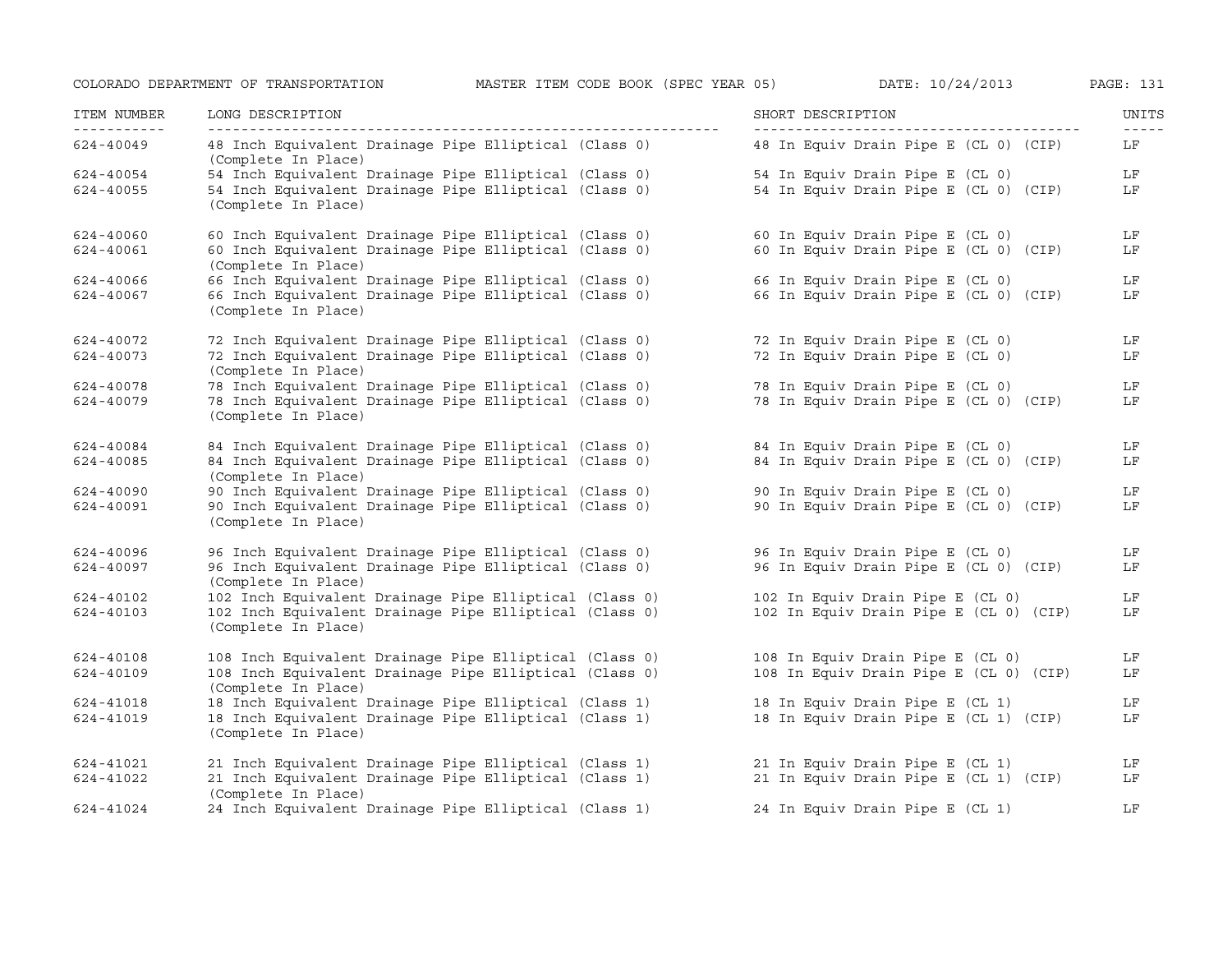| ITEM NUMBER | LONG DESCRIPTION                                                             | SHORT DESCRIPTION                     | UNITS<br>$\frac{1}{2} \frac{1}{2} \frac{1}{2} \frac{1}{2} \frac{1}{2} \frac{1}{2} \frac{1}{2} \frac{1}{2} \frac{1}{2} \frac{1}{2} \frac{1}{2} \frac{1}{2} \frac{1}{2} \frac{1}{2} \frac{1}{2} \frac{1}{2} \frac{1}{2} \frac{1}{2} \frac{1}{2} \frac{1}{2} \frac{1}{2} \frac{1}{2} \frac{1}{2} \frac{1}{2} \frac{1}{2} \frac{1}{2} \frac{1}{2} \frac{1}{2} \frac{1}{2} \frac{1}{2} \frac{1}{2} \frac{$ |
|-------------|------------------------------------------------------------------------------|---------------------------------------|-------------------------------------------------------------------------------------------------------------------------------------------------------------------------------------------------------------------------------------------------------------------------------------------------------------------------------------------------------------------------------------------------------|
| 624-41025   | 24 Inch Equivalent Drainage Pipe Elliptical (Class 1)<br>(Complete In Place) | 24 In Equiv Drain Pipe E (CL 1) (CIP) | LF                                                                                                                                                                                                                                                                                                                                                                                                    |
| 624-41027   | 27 Inch Equivalent Drainage Pipe Elliptical (Class 1)                        | 27 In Equiv Drain Pipe E (CL 1)       | LF                                                                                                                                                                                                                                                                                                                                                                                                    |
| 624-41028   | 27 Inch Equivalent Drainage Pipe Elliptical (Class 1)<br>(Complete In Place) | 27 In Equiv Drain Pipe E (CL 1) (CIP) | LF                                                                                                                                                                                                                                                                                                                                                                                                    |
| 624-41030   | 30 Inch Equivalent Drainage Pipe Elliptical (Class 1)                        | 30 In Equiv Drain Pipe E (CL 1)       | LF                                                                                                                                                                                                                                                                                                                                                                                                    |
| 624-41031   | 30 Inch Equivalent Drainage Pipe Elliptical (Class 1)<br>(Complete In Place) | 30 In Equiv Drain Pipe E (CL 1) (CIP) | LF                                                                                                                                                                                                                                                                                                                                                                                                    |
| 624-41036   | 36 Inch Equivalent Drainage Pipe Elliptical (Class 1)                        | 36 In Equiv Drain Pipe E (CL 1)       | LF                                                                                                                                                                                                                                                                                                                                                                                                    |
| 624-41037   | 36 Inch Equivalent Drainage Pipe Elliptical (Class 1)<br>(Complete In Place) | 36 In Equiv Drain Pipe E (CL 1) (CIP) | LF                                                                                                                                                                                                                                                                                                                                                                                                    |
| 624-41042   | 42 Inch Equivalent Drainage Pipe Elliptical (Class 1)                        | 42 In Equiv Drain Pipe E (CL 1)       | LF                                                                                                                                                                                                                                                                                                                                                                                                    |
| 624-41043   | 42 Inch Equivalent Drainage Pipe Elliptical (Class 1)<br>(Complete In Place) | 42 In Equiv Drain Pipe E (CL 1) (CIP) | LF                                                                                                                                                                                                                                                                                                                                                                                                    |
| 624-41048   | 48 Inch Equivalent Drainage Pipe Elliptical (Class 1)                        | 48 In Equiv Drain Pipe E (CL 1)       | LF                                                                                                                                                                                                                                                                                                                                                                                                    |
| 624-41049   | 48 Inch Equivalent Drainage Pipe Elliptical (Class 1)<br>(Complete In Place) | 48 In Equiv Drain Pipe E (CL 1) (CIP) | LF                                                                                                                                                                                                                                                                                                                                                                                                    |
| 624-41054   | 54 Inch Equivalent Drainage Pipe Elliptical (Class 1)                        | 54 In Equiv Drain Pipe E (CL 1)       | LF                                                                                                                                                                                                                                                                                                                                                                                                    |
| 624-41055   | 54 Inch Equivalent Drainage Pipe Elliptical (Class 1)<br>(Complete In Place) | 54 In Equiv Drain Pipe E (CL 1) (CIP) | LF                                                                                                                                                                                                                                                                                                                                                                                                    |
| 624-41060   | 60 Inch Equivalent Drainage Pipe Elliptical (Class 1)                        | 60 In Equiv Drain Pipe E (CL 1)       | LF                                                                                                                                                                                                                                                                                                                                                                                                    |
| 624-41061   | 60 Inch Equivalent Drainage Pipe Elliptical (Class 1)<br>(Complete In Place) | 60 In Equiv Drain Pipe E (CL 1) (CIP) | LF                                                                                                                                                                                                                                                                                                                                                                                                    |
| 624-41066   | 66 Inch Equivalent Drainage Pipe Elliptical (Class 1)                        | 66 In Equiv Drain Pipe E (CL 1)       | LF                                                                                                                                                                                                                                                                                                                                                                                                    |
| 624-41067   | 66 Inch Equivalent Drainage Pipe Elliptical (Class 1)<br>(Complete In Place) | 66 In Equiv Drain Pipe E (CL 1) (CIP) | LF                                                                                                                                                                                                                                                                                                                                                                                                    |
| 624-41072   | 72 Inch Equivalent Drainage Pipe Elliptical (Class 1)                        | 72 In Equiv Drain Pipe E (CL 1)       | LF                                                                                                                                                                                                                                                                                                                                                                                                    |
| 624-41073   | 72 Inch Equivalent Drainage Pipe Elliptical (Class 1)<br>(Complete In Place) | 72 In Equiv Drain Pipe E (CL 1) (CIP) | LF                                                                                                                                                                                                                                                                                                                                                                                                    |
| 624-41078   | 78 Inch Equivalent Drainage Pipe Elliptical (Class 1)                        | 78 In Equiv Drain Pipe E (CL 1)       | LF                                                                                                                                                                                                                                                                                                                                                                                                    |
| 624-41079   | 78 Inch Equivalent Drainage Pipe Elliptical (Class 1)<br>(Complete In Place) | 78 In Equiv Drain Pipe E (CL 1) (CIP) | LF                                                                                                                                                                                                                                                                                                                                                                                                    |
| 624-41084   | 84 Inch Equivalent Drainage Pipe Elliptical (Class 1)                        | 84 In Equiv Drain Pipe E (CL 1)       | LF                                                                                                                                                                                                                                                                                                                                                                                                    |
| 624-41085   | 84 Inch Equivalent Drainage Pipe Elliptical (Class 1)<br>(Complete In Place) | 84 In Equiv Drain Pipe E (CL 1) (CIP) | LF                                                                                                                                                                                                                                                                                                                                                                                                    |
| 624-41090   | 90 Inch Equivalent Drainage Pipe Elliptical (Class 1)                        | 90 In Equiv Drain Pipe E (CL 1)       | LF                                                                                                                                                                                                                                                                                                                                                                                                    |
| 624-41091   | 90 Inch Equivalent Drainage Pipe Elliptical (Class 1)<br>(Complete In Place) | 90 In Equiv Drain Pipe E (CL 1) (CIP) | LF                                                                                                                                                                                                                                                                                                                                                                                                    |
| 624-41096   | 96 Inch Equivalent Drainage Pipe Elliptical (Class 1)                        | 96 In Equiv Drain Pipe E (CL 1)       | LF                                                                                                                                                                                                                                                                                                                                                                                                    |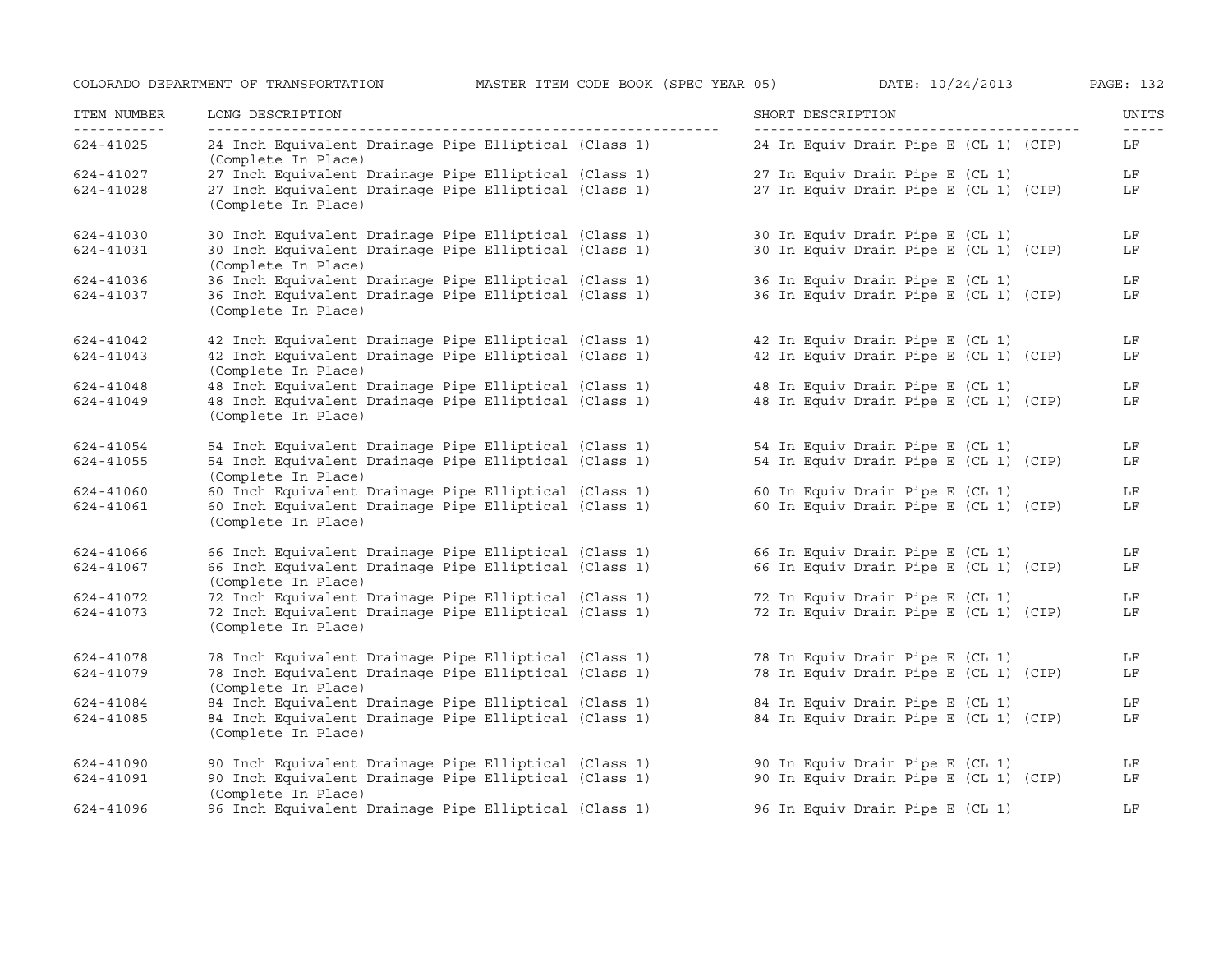| ITEM NUMBER<br>------------ | LONG DESCRIPTION<br>__________________                                        | SHORT DESCRIPTION                      | UNITS<br>$- - - - -$ |
|-----------------------------|-------------------------------------------------------------------------------|----------------------------------------|----------------------|
| 624-41097                   | 96 Inch Equivalent Drainage Pipe Elliptical (Class 1)<br>(Complete In Place)  | 96 In Equiv Drain Pipe E (CL 1) (CIP)  | LF                   |
| 624-41102                   | 102 Inch Equivalent Drainage Pipe Elliptical (Class 1)                        | 102 In Equiv Drain Pipe E (CL 1)       | LF                   |
| 624-41103                   | 102 Inch Equivalent Drainage Pipe Elliptical (Class 1)<br>(Complete In Place) | 102 In Equiv Drain Pipe E (CL 1) (CIP) | LF                   |
| 624-41108                   | 108 Inch Equivalent Drainage Pipe Elliptical (Class 1)                        | 108 In Equiv Drain Pipe E (CL 1)       | LF                   |
| 624-41109                   | 108 Inch Equivalent Drainage Pipe Elliptical (Class 1)<br>(Complete In Place) | 108 In Equiv Drain Pipe E (CL 1) (CIP) | LF                   |
| 624-42018                   | 18 Inch Equivalent Drainage Pipe Elliptical (Class 2)                         | 18 In Equiv Drain Pipe E (CL 2)        | LF                   |
| 624-42019                   | 18 Inch Equivalent Drainage Pipe Elliptical (Class 2)<br>(Complete In Place)  | 18 In Equiv Drain Pipe E (CL 2) (CIP)  | LF                   |
| 624-42021                   | 21 Inch Equivalent Drainage Pipe Elliptical (Class 2)                         | 21 In Equiv Drain Pipe E (CL 2)        | LF                   |
| 624-42022                   | 21 Inch Equivalent Drainage Pipe Elliptical (Class 2)<br>(Complete In Place)  | 21 In Equiv Drain Pipe E (CL 2) (CIP)  | LF                   |
| 624-42024                   | 24 Inch Equivalent Drainage Pipe Elliptical (Class 2)                         | 24 In Equiv Drain Pipe E (CL 2)        | LF                   |
| 624-42025                   | 24 Inch Equivalent Drainage Pipe Elliptical (Class 2)<br>(Complete In Place)  | 24 In Equiv Drain Pipe E (CL 2) (CIP)  | LF                   |
| 624-42027                   | 27 Inch Equivalent Drainage Pipe Elliptical (Class 2)                         | 27 In Equiv Drain Pipe E (CL 2)        | LF                   |
| 624-42028                   | 27 Inch Equivalent Drainage Pipe Elliptical (Class 2)<br>(Complete In Place)  | 27 In Equiv Drain Pipe E (CL 2) (CIP)  | LF                   |
| 624-42030                   | 30 Inch Equivalent Drainage Pipe Elliptical (Class 2)                         | 30 In Equiv Drain Pipe E (CL 2)        | LF                   |
| 624-42031                   | 30 Inch Equivalent Drainage Pipe Elliptical (Class 2)<br>(Complete In Place)  | 30 In Equiv Drain Pipe E (CL 2) (CIP)  | LF                   |
| 624-42036                   | 36 Inch Equivalent Drainage Pipe Elliptical (Class 2)                         | 36 In Equiv Drain Pipe E (CL 2)        | LF                   |
| 624-42037                   | 36 Inch Equivalent Drainage Pipe Elliptical (Class 2)<br>(Complete In Place)  | 36 In Equiv Drain Pipe E (CL 2) (CIP)  | LF                   |
| 624-42042                   | 42 Inch Equivalent Drainage Pipe Elliptical (Class 2)                         | 42 In Equiv Drain Pipe E (CL 2)        | LF                   |
| 624-42043                   | 42 Inch Equivalent Drainage Pipe Elliptical (Class 2)<br>(Complete In Place)  | 42 In Equiv Drain Pipe E (CL 2) (CIP)  | LF                   |
| 624-42048                   | 48 Inch Equivalent Drainage Pipe Elliptical (Class 2)                         | 48 In Equiv Drain Pipe E (CL 2)        | LF                   |
| 624-42049                   | 48 Inch Equivalent Drainage Pipe Elliptical (Class 2)<br>(Complete In Place)  | 48 In Equiv Drain Pipe E (CL 2) (CIP)  | LF                   |
| 624-42054                   | 54 Inch Equivalent Drainage Pipe Elliptical (Class 2)                         | 54 In Equiv Drain Pipe E (CL 2)        | LF                   |
| 624-42055                   | 54 Inch Equivalent Drainage Pipe Elliptical (Class 2)<br>(Complete In Place)  | 54 In Equiv Drain Pipe E (CL 2) (CIP)  | LF                   |
| 624-42060                   | 60 Inch Equivalent Drainage Pipe Elliptical (Class 2)                         | 60 In Equiv Drain Pipe E (CL 2)        | LF                   |
| 624-42061                   | 60 Inch Equivalent Drainage Pipe Elliptical (Class 2)<br>(Complete In Place)  | 60 In Equiv Drain Pipe E (CL 2) (CIP)  | LF                   |
| 624-42066                   | 66 Inch Equivalent Drainage Pipe Elliptical (Class 2)                         | 66 In Equiv Drain Pipe E (CL 2)        | LF                   |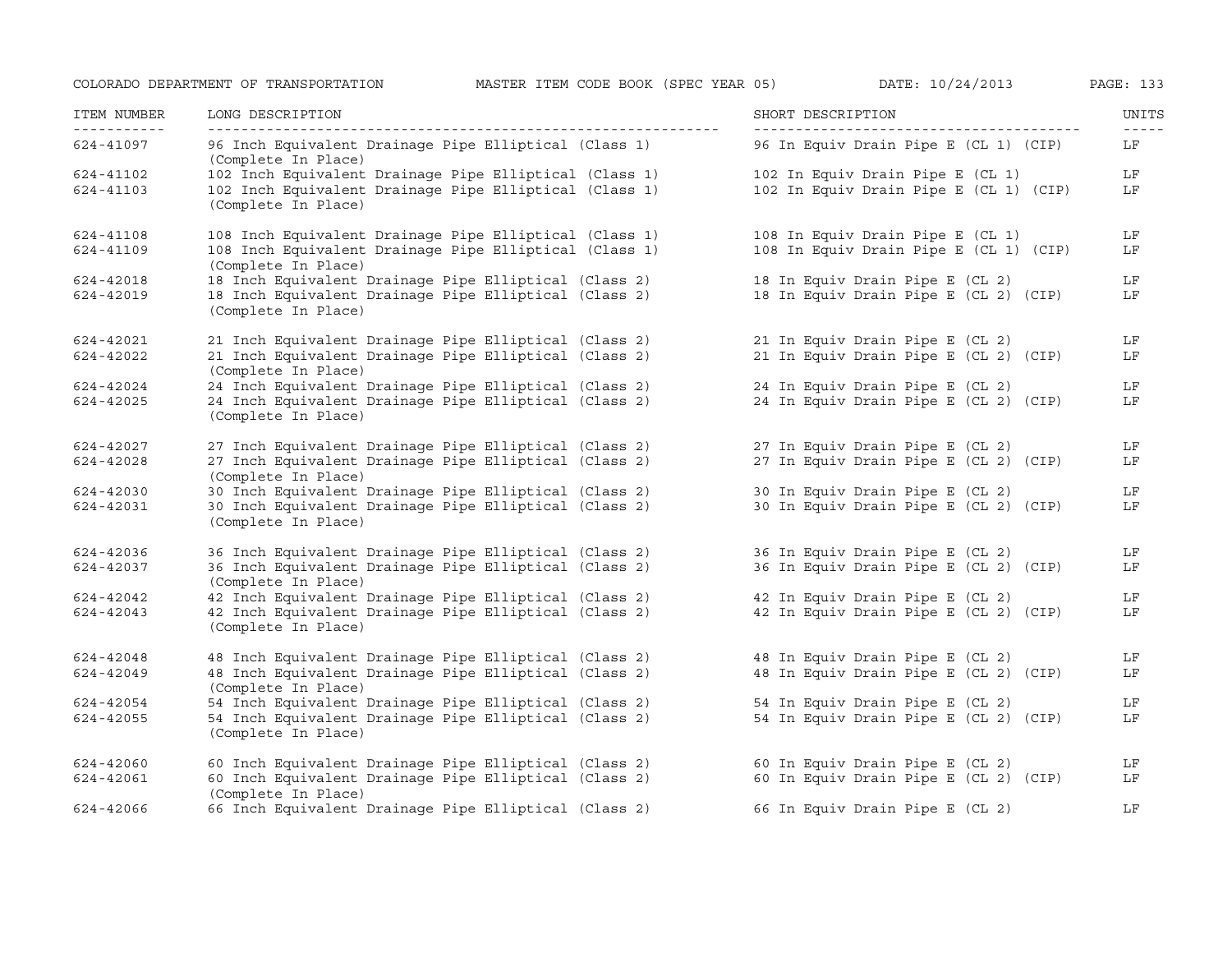| ITEM NUMBER<br>___________ | LONG DESCRIPTION                                                              | SHORT DESCRIPTION                      | UNITS<br>$- - - - -$ |
|----------------------------|-------------------------------------------------------------------------------|----------------------------------------|----------------------|
| 624-42073                  | 72 Inch Equivalent Drainage Pipe Elliptical (Class 2)<br>(Complete In Place)  | 72 In Equiv Drain Pipe E (CL 2) (CIP)  | LF                   |
| 624-42078                  | 78 Inch Equivalent Drainage Pipe Elliptical (Class 2)                         | 78 In Equiv Drain Pipe E (CL 2)        | LF                   |
| 624-42079                  | 78 Inch Equivalent Drainage Pipe Elliptical (Class 2)<br>(Complete In Place)  | 78 In Equiv Drain Pipe E (CL 2) (CIP)  | LF                   |
| 624-42084                  | 84 Inch Equivalent Drainage Pipe Elliptical (Class 2)                         | 84 In Equiv Drain Pipe E (CL 2)        | LF                   |
| 624-42085                  | 84 Inch Equivalent Drainage Pipe Elliptical (Class 2)<br>(Complete In Place)  | 84 In Equiv Drain Pipe E (CL 2) (CIP)  | LF                   |
| 624-42090                  | 90 Inch Equivalent Drainage Pipe Elliptical (Class 2)                         | 90 In Equiv Drain Pipe E (CL 2)        | LF                   |
| 624-42091                  | 90 Inch Equivalent Drainage Pipe Elliptical (Class 2)<br>Complete-In-Place    | 90 In Equiv Drain Pipe E (CL2) (CIP)   | LF                   |
| 624-42096                  | 96 Inch Equivalent Drainage Pipe Elliptical (Class 2)                         | 96 In Equiv Drain Pipe E (CL 2)        | LF                   |
| 624-42097                  | 96 Inch Equivalent Drainage Pipe Elliptical (Class 2)<br>(Complete In Place)  | 96 In Equiv Drain Pipe E (CL 2) (CIP)  | LF                   |
| 624-42102                  | 102 Inch Equivalent Drainage Pipe Elliptical (Class 2)                        | 102 In Equiv Drain Pipe E (CL 2)       | LF                   |
| 624-42103                  | 102 Inch Equivalent Drainage Pipe Elliptical (Class 2)<br>(Complete In Place) | 102 In Equiv Drain Pipe E (CL 2) (CIP) | LF                   |
| 624-42108                  | 108 Inch Equivalent Drainage Pipe Elliptical (Class 2)                        | 108 In Equiv Drain Pipe E (CL 2)       | LF                   |
| 624-42109                  | 108 Inch Equivalent Drainage Pipe Elliptical (Class 2)<br>(Complete In Place) | 108 In Equiv Drain Pipe E (CL 2) (CIP) | LF                   |
| 624-43018                  | 18 Inch Equivalent Drainage Pipe Elliptical (Class 3)                         | 18 In Equiv Drain Pipe E (CL 3)        | LF                   |
| 624-43019                  | 18 Inch Equivalent Drainage Pipe Elliptical (Class 3)<br>(Complete In Place)  | 18 In Equiv Drain Pipe E (CL 3) (CIP)  | LF                   |
| 624-43021                  | 21 Inch Equivalent Drainage Pipe Elliptical (Class 3)                         | 21 In Equiv Drain Pipe E (CL 3)        | LF                   |
| 624-43022                  | 21 Inch Equivalent Drainage Pipe Elliptical (Class 3)<br>(Complete In Place)  | 21 In Equiv Drain Pipe E (CL 3) (CIP)  | LF                   |
| 624-43024                  | 24 Inch Equivalent Drainage Pipe Elliptical (Class 3)                         | 24 In Equiv Drain Pipe E (CL 3)        | LF                   |
| 624-43025                  | 24 Inch Equivalent Drainage Pipe Elliptical (Class 3)<br>(Complete In Place)  | 24 In Equiv Drain Pipe E (CL 3) (CIP)  | LF                   |
| 624-43027                  | 27 Inch Equivalent Drainage Pipe Elliptical (Class 3)                         | 27 In Equiv Drain Pipe E (CL 3)        | LF                   |
| 624-43028                  | 27 Inch Equivalent Drainage Pipe Elliptical (Class 3)<br>(Complete In Place)  | 27 In Equiv Drain Pipe E (CL 3) (CIP)  | LF                   |
| 624-43030                  | 30 Inch Equivalent Drainage Pipe Elliptical (Class 3)                         | 30 In Equiv Drain Pipe E (CL 3)        | LF                   |
| 624-43031                  | 30 Inch Equivalent Drainage Pipe Elliptical (Class 3)<br>(Complete In Place)  | 30 In Equiv Drain Pipe E (CL 3) (CIP)  | LF                   |
| 624-43036                  | 36 Inch Equivalent Drainage Pipe Elliptical (Class 3)                         | 36 In Equiv Drain Pipe E (CL 3)        | LF                   |
| 624-43037                  | 36 Inch Equivalent Drainage Pipe Elliptical (Class 3)<br>(Complete In Place)  | 36 In Equiv Drain Pipe E (CL 3) (CIP)  | LF                   |
| 624-43042                  | 42 Inch Equivalent Drainage Pipe Elliptical (Class 3)                         | 42 In Equiv Drain Pipe E (CL 3)        | LF                   |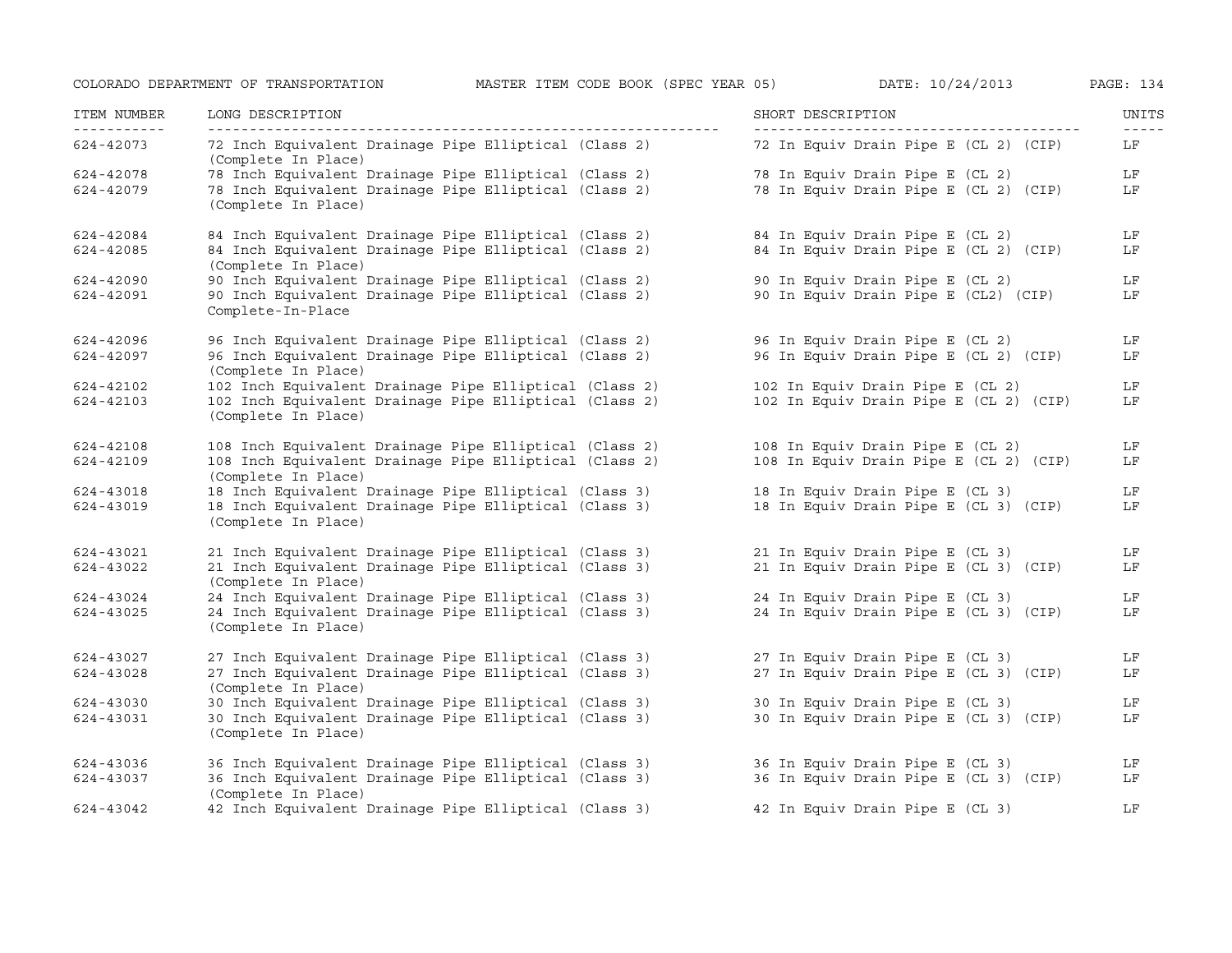| ITEM NUMBER<br>----------- | LONG DESCRIPTION                                                              | SHORT DESCRIPTION                      | UNITS<br>$- - - - -$ |
|----------------------------|-------------------------------------------------------------------------------|----------------------------------------|----------------------|
| 624-43043                  | 42 Inch Equivalent Drainage Pipe Elliptical (Class 3)<br>(Complete In Place)  | 42 In Equiv Drain Pipe E (CL 3) (CIP)  | LF                   |
| 624-43048                  | 48 Inch Equivalent Drainage Pipe Elliptical (Class 3)                         | 48 In Equiv Drain Pipe E (CL 3)        | LF                   |
| 624-43049                  | 48 Inch Equivalent Drainage Pipe Elliptical (Class 3)<br>(Complete In Place)  | 48 In Equiv Drain Pipe E (CL 3) (CIP)  | LF                   |
| 624-43054                  | 54 Inch Equivalent Drainage Pipe Elliptical (Class 3)                         | 54 In Equiv Drain Pipe E (CL 3)        | LF                   |
| 624-43055                  | 54 Inch Equivalent Drainage Pipe Elliptical (Class 3)<br>(Complete In Place)  | 54 In Equiv Drain Pipe E (CL 3) (CIP)  | LF                   |
| 624-43060                  | 60 Inch Equivalent Drainage Pipe Elliptical (Class 3)                         | 60 In Equiv Drain Pipe E (CL 3)        | LF                   |
| 624-43061                  | 60 Inch Equivalent Drainage Pipe Elliptical (Class 3)<br>(Complete In Place)  | 60 In Equiv Drain Pipe E (CL 3) (CIP)  | LF                   |
| 624-43066                  | 66 Inch Equivalent Drainage Pipe Elliptical (Class 3)                         | 66 In Equiv Drain Pipe E (CL 3)        | LF                   |
| 624-43067                  | 66 Inch Equivalent Drainage Pipe Elliptical (Class 3)<br>(Complete In Place)  | 66 In Equiv Drain Pipe E (CL 3) (CIP)  | LF                   |
| 624-43072                  | 72 Inch Equivalent Drainage Pipe Elliptical (Class 3)                         | 72 In Equiv Drain Pipe E (CL 3)        | LF                   |
| 624-43073                  | 72 Inch Equivalent Drainage Pipe Elliptical (Class 3)                         | 72 In Equiv Drain Pipe E (CL 3) (CIP)  | LF                   |
|                            | (Complete In Place)                                                           |                                        |                      |
| 624-43078                  | 78 Inch Equivalent Drainage Pipe Elliptical (Class 3)                         | 78 In Equiv Drain Pipe E (CL 3)        | LF                   |
| 624-43079                  | 78 Inch Equivalent Drainage Pipe Elliptical (Class 3)<br>(Complete In Place)  | 78 In Equiv Drain Pipe E (CL 3) (CIP)  | LF                   |
| 624-43084                  | 84 Inch Equivalent Drainage Pipe Elliptical (Class 3)                         | 84 In Equiv Drain Pipe E (CL 3)        | LF                   |
| 624-43085                  | 84 Inch Equivalent Drainage Pipe Elliptical (Class 3)<br>(Complete In Place)  | 84 In Equiv Drain Pipe E (CL 3) (CIP)  | LF                   |
| 624-43090                  | 90 Inch Equivalent Drainage Pipe Elliptical (Class 3)                         | 90 In Equiv Drain Pipe E (CL 3)        | LF                   |
| 624-43091                  | 90 Inch Equivalent Drainage Pipe Elliptical (Class 3)<br>(Complete In Place)  | 90 In Equiv Drain Pipe E (CL 3) (CIP)  | LF                   |
| 624-43096                  | 96 Inch Equivalent Drainage Pipe Elliptical (Class 3)                         | 96 In Equiv Drain Pipe E (CL 3)        | LF                   |
| 624-43097                  | 96 Inch Equivalent Drainage Pipe Elliptical (Class 3)<br>(Complete In Place)  | 96 In Equiv Drain Pipe E (CL 3) (CIP)  | LF                   |
| 624-43102                  | 102 Inch Equivalent Drainage Pipe Elliptical (Class 3)                        | 102 In Equiv Drain Pipe E (CL 3)       | LF                   |
| 624-43103                  | 102 Inch Equivalent Drainage Pipe Elliptical (Class 3)<br>(Complete In Place) | 102 In Equiv Drain Pipe E (CL 3) (CIP) | LF                   |
| 624-43108                  | 108 Inch Equivalent Drainage Pipe Elliptical (Class 3)                        | 108 In Equiv Drain Pipe E (CL 3)       | LF                   |
| 624-43109                  | 108 Inch Equivalent Drainage Pipe Elliptical (Class 3)<br>(Complete In Place) | 108 In Equiv Drain Pipe E (CL 3) (CIP) | LF                   |
| 624-44018                  | 18 Inch Equivalent Drainage Pipe Elliptical (Class 4)                         | 18 In Equiv Drain Pipe E (CL 4)        | LF                   |
| 624-44019                  | 18 Inch Equivalent Drainage Pipe Elliptical (Class 4)<br>(Complete In Place)  | 18 In Equiv Drain Pipe E (CL 4) (CIP)  | LF                   |
| 624-44021                  | 21 Inch Equivalent Drainage Pipe Elliptical (Class 4)                         | 21 In Equiv Drain Pipe E (CL 4)        | LF                   |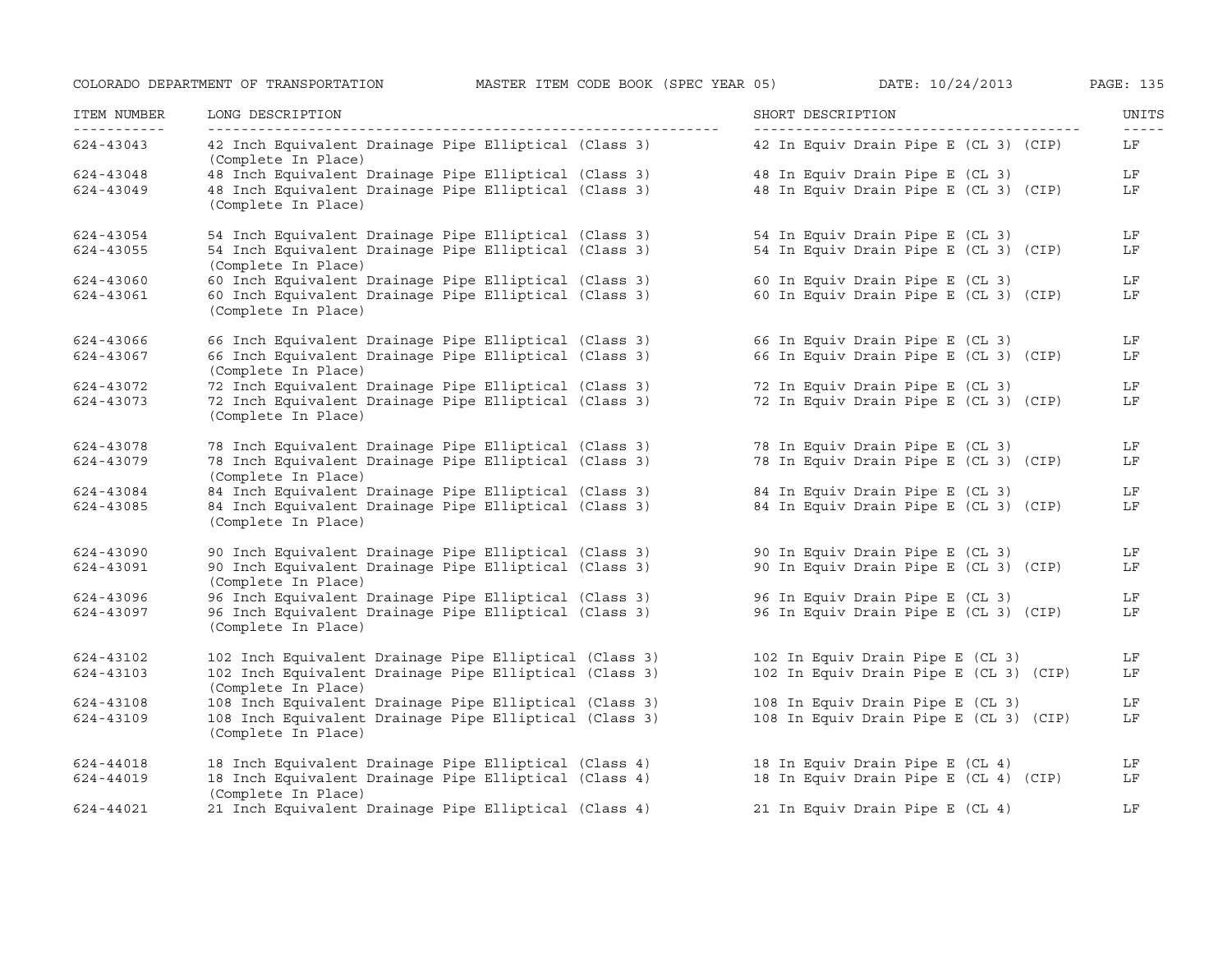| ITEM NUMBER<br>------------ | LONG DESCRIPTION<br>-----------------                                        | SHORT DESCRIPTION                     | UNITS<br>$\frac{1}{2} \frac{1}{2} \frac{1}{2} \frac{1}{2} \frac{1}{2} \frac{1}{2} \frac{1}{2} \frac{1}{2} \frac{1}{2} \frac{1}{2} \frac{1}{2} \frac{1}{2} \frac{1}{2} \frac{1}{2} \frac{1}{2} \frac{1}{2} \frac{1}{2} \frac{1}{2} \frac{1}{2} \frac{1}{2} \frac{1}{2} \frac{1}{2} \frac{1}{2} \frac{1}{2} \frac{1}{2} \frac{1}{2} \frac{1}{2} \frac{1}{2} \frac{1}{2} \frac{1}{2} \frac{1}{2} \frac{$ |
|-----------------------------|------------------------------------------------------------------------------|---------------------------------------|-------------------------------------------------------------------------------------------------------------------------------------------------------------------------------------------------------------------------------------------------------------------------------------------------------------------------------------------------------------------------------------------------------|
| 624-44022                   | 21 Inch Equivalent Drainage Pipe Elliptical (Class 4)<br>(Complete In Place) | 21 In Equiv Drain Pipe E (CL 4) (CIP) | LF                                                                                                                                                                                                                                                                                                                                                                                                    |
| 624-44024                   | 24 Inch Equivalent Drainage Pipe Elliptical (Class 4)                        | 24 In Equiv Drain Pipe E (CL 4)       | LF                                                                                                                                                                                                                                                                                                                                                                                                    |
| 624-44025                   | 24 Inch Equivalent Drainage Pipe Elliptical (Class 4)<br>(Complete In Place) | 24 In Equiv Drain Pipe E (CL 4) (CIP) | LF                                                                                                                                                                                                                                                                                                                                                                                                    |
| 624-44027                   | 27 Inch Equivalent Drainage Pipe Elliptical (Class 4)                        | 27 In Equiv Drain Pipe E (CL 4)       | LF                                                                                                                                                                                                                                                                                                                                                                                                    |
| 624-44028                   | 27 Inch Equivalent Drainage Pipe Elliptical (Class 4)<br>(Complete In Place) | 27 In Equiv Drain Pipe E (CL 4) (CIP) | LF                                                                                                                                                                                                                                                                                                                                                                                                    |
| 624-44030                   | 30 Inch Equivalent Drainage Pipe Elliptical (Class 4)                        | 30 In Equiv Drain Pipe E (CL 4)       | LF                                                                                                                                                                                                                                                                                                                                                                                                    |
| 624-44031                   | 30 Inch Equivalent Drainage Pipe Elliptical (Class 4)<br>(Complete In Place) | 30 In Equiv Drain Pipe E (CL 4) (CIP) | LF                                                                                                                                                                                                                                                                                                                                                                                                    |
| 624-44036                   | 36 Inch Equivalent Drainage Pipe Elliptical (Class 4)                        | 36 In Equiv Drain Pipe E (CL 4)       | LF                                                                                                                                                                                                                                                                                                                                                                                                    |
| 624-44037                   | 36 Inch Equivalent Drainage Pipe Elliptical (Class 4)<br>(Complete In Place) | 36 In Equiv Drain Pipe E (CL 4) (CIP) | LF                                                                                                                                                                                                                                                                                                                                                                                                    |
| 624-44042                   | 42 Inch Equivalent Drainage Pipe Elliptical (Class 4)                        | 42 In Equiv Drain Pipe E (CL 4)       | LF                                                                                                                                                                                                                                                                                                                                                                                                    |
| 624-44043                   | 42 Inch Equivalent Drainage Pipe Elliptical (Class 4)<br>(Complete In Place) | 42 In Equiv Drain Pipe E (CL 4) (CIP) | LF                                                                                                                                                                                                                                                                                                                                                                                                    |
| 624-44048                   | 48 Inch Equivalent Drainage Pipe Elliptical (Class 4)                        | 48 In Equiv Drain Pipe E (CL 4)       | LF                                                                                                                                                                                                                                                                                                                                                                                                    |
| 624-44049                   | 48 Inch Equivalent Drainage Pipe Elliptical (Class 4)<br>(Complete In Place) | 48 In Equiv Drain Pipe E (CL 4) (CIP) | LF                                                                                                                                                                                                                                                                                                                                                                                                    |
| 624-44054                   | 54 Inch Equivalent Drainage Pipe Elliptical (Class 4)                        | 54 In Equiv Drain Pipe E (CL 4)       | LF                                                                                                                                                                                                                                                                                                                                                                                                    |
| 624-44055                   | 54 Inch Equivalent Drainage Pipe Elliptical (Class 4)<br>(Complete In Place) | 54 In Equiv Drain Pipe E (CL 4) (CIP) | LF                                                                                                                                                                                                                                                                                                                                                                                                    |
| 624-44060                   | 60 Inch Equivalent Drainage Pipe Elliptical (Class 4)                        | 60 In Equiv Drain Pipe E (CL 4)       | LF                                                                                                                                                                                                                                                                                                                                                                                                    |
| 624-44061                   | 60 Inch Equivalent Drainage Pipe Elliptical (Class 4)<br>(Complete In Place) | 60 In Equiv Drain Pipe E (CL 4) (CIP) | LF                                                                                                                                                                                                                                                                                                                                                                                                    |
| 624-44066                   | 66 Inch Equivalent Drainage Pipe Elliptical (Class 4)                        | 66 In Equiv Drain Pipe E (CL 4)       | LF                                                                                                                                                                                                                                                                                                                                                                                                    |
| 624-44072                   | 72 Inch Equivalent Drainage Pipe Elliptical (Class 4)                        | 72 In Equiv Drain Pipe E (CL 4)       | LF                                                                                                                                                                                                                                                                                                                                                                                                    |
| 624-44073                   | 72 Inch Equivalent Drainage Pipe Elliptical (Class 4)<br>(Complete In Place) | 72 In Equiv Drain Pipe E (CL 4) (CIP) | LF                                                                                                                                                                                                                                                                                                                                                                                                    |
| 624-44078                   | 78 Inch Equivalent Drainage Pipe Elliptical (Class 4)                        | 78 In Equiv Drain Pipe E (CL 4)       | LF                                                                                                                                                                                                                                                                                                                                                                                                    |
| 624-44079                   | 78 Inch Equivalent Drainage Pipe Elliptical (Class 4)<br>(Complete In Place) | 78 In Equiv Drain Pipe E (CL 4) (CIP) | LF                                                                                                                                                                                                                                                                                                                                                                                                    |
| 624-44084                   | 84 Inch Equivalent Drainage Pipe Elliptical (Class 4)                        | 84 In Equiv Drain Pipe E (CL 4)       | LF                                                                                                                                                                                                                                                                                                                                                                                                    |
| 624-44085                   | 84 Inch Equivalent Drainage Pipe Elliptical (Class 4)<br>(Complete In Place) | 84 In Equiv Drain Pipe E (CL 4) (CIP) | LF                                                                                                                                                                                                                                                                                                                                                                                                    |
| 624-44090                   | 90 Inch Equivalent Drainage Pipe Elliptical (Class 4)                        | 90 In Equiv Drain Pipe E (CL 4)       | LF                                                                                                                                                                                                                                                                                                                                                                                                    |
| 624-44091                   | 90 Inch Equivalent Drainage Pipe Elliptical (Class 4)<br>(Complete In Place) | 90 In Equiv Drain Pipe E (CL 4) (CIP) | LF                                                                                                                                                                                                                                                                                                                                                                                                    |
| 624-44096                   | 96 Inch Equivalent Drainage Pipe Elliptical (Class 4)                        | 96 In Equiv Drain Pipe E (CL 4)       | LF                                                                                                                                                                                                                                                                                                                                                                                                    |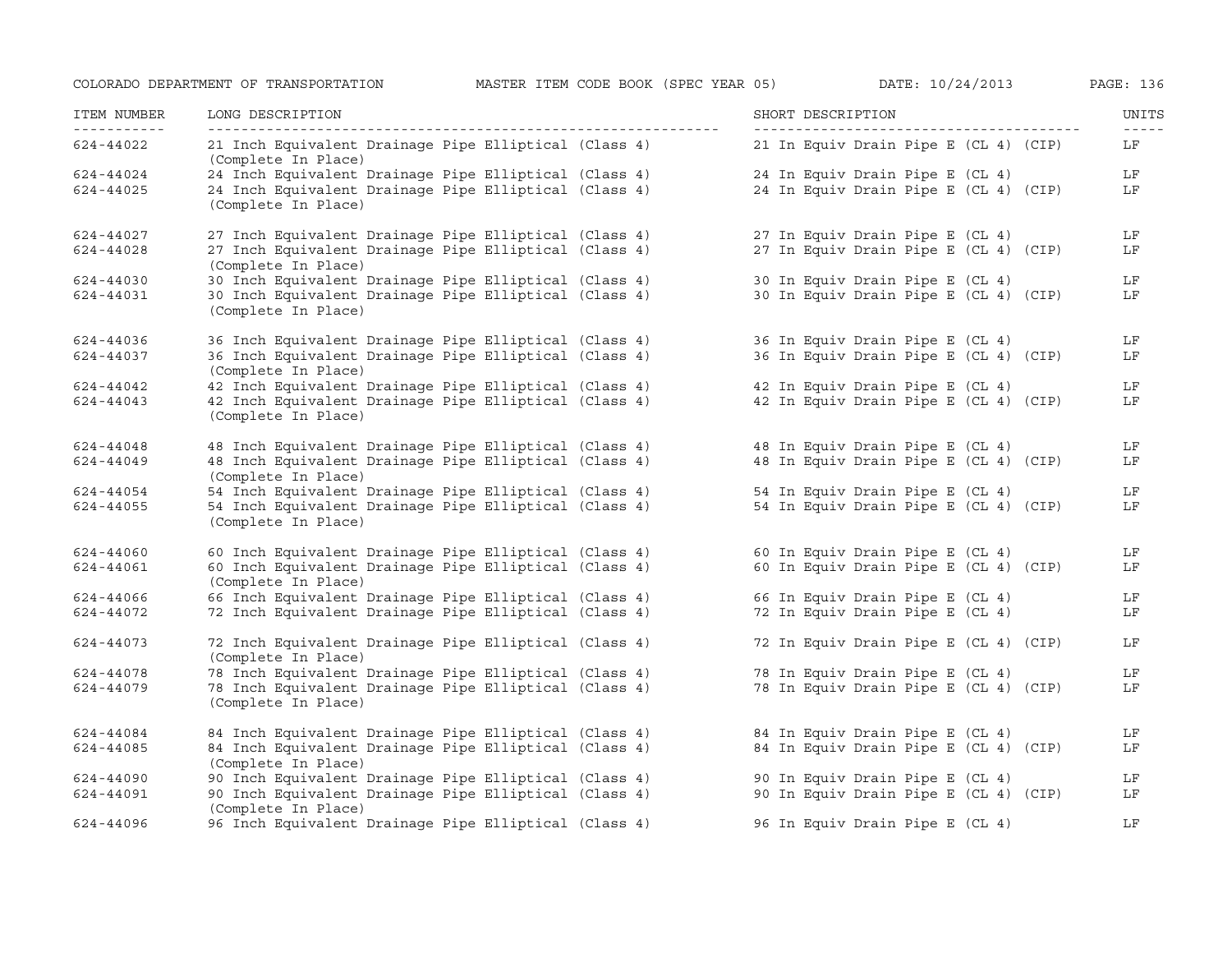| ITEM NUMBER<br>----------- | LONG DESCRIPTION<br>__________________                                        | SHORT DESCRIPTION                      | UNITS<br>$- - - - -$ |
|----------------------------|-------------------------------------------------------------------------------|----------------------------------------|----------------------|
| 624-44097                  | 96 Inch Equivalent Drainage Pipe Elliptical (Class 4)<br>(Complete In Place)  | 96 In Equiv Drain Pipe E (CL 4) (CIP)  | LF                   |
| 624-44102                  | 102 Inch Equivalent Drainage Pipe Elliptical (Class 4)                        | 102 In Equiv Drain Pipe E (CL 4)       | LF                   |
| 624-44103                  | 102 Inch Equivalent Drainage Pipe Elliptical (Class 4)<br>(Complete In Place) | 102 In Equiv Drain Pipe E (CL 4) (CIP) | LF                   |
| 624-44108                  | 108 Inch Equivalent Drainage Pipe Elliptical (Class 4)                        | 108 In Equiv Drain Pipe E (CL 4)       | LF                   |
| 624-44109                  | 108 Inch Equivalent Drainage Pipe Elliptical (Class 4)<br>(Complete In Place) | 108 In Equiv Drain Pipe E (CL 4) (CIP) | LF                   |
| 624-45018                  | 18 Inch Equivalent Drainage Pipe Elliptical (Class 5)                         | 18 In Equiv Drain Pipe E (CL 5)        | LF                   |
| 624-45019                  | 18 Inch Equivalent Drainage Pipe Elliptical (Class 5)<br>(Complete In Place)  | 18 In Equiv Drain Pipe E (CL 5) (CIP)  | LF                   |
| 624-45021                  | 21 Inch Equivalent Drainage Pipe Elliptical (Class 5)                         | 21 In Equiv Drain Pipe E (CL 5)        | LF                   |
| 624-45022                  | 21 Inch Equivalent Drainage Pipe Elliptical (Class 5)<br>(Complete In Place)  | 21 In Equiv Drain Pipe E (CL 5) (CIP)  | LF                   |
| 624-45024                  | 24 Inch Equivalent Drainage Pipe Elliptical (Class 5)                         | 24 In Equiv Drain Pipe E (CL 5)        | LF                   |
| 624-45025                  | 24 Inch Equivalent Drainage Pipe Elliptical (Class 5)<br>(Complete In Place)  | 24 In Equiv Drain Pipe E (CL 5) (CIP)  | LF                   |
| 624-45027                  | 27 Inch Equivalent Drainage Pipe Elliptical (Class 5)                         | 27 In Equiv Drain Pipe E (CL 5)        | LF                   |
| 624-45028                  | 27 Inch Equivalent Drainage Pipe Elliptical (Class 5)<br>(Complete In Place)  | 27 In Equiv Drain Pipe E (CL 5) (CIP)  | LF                   |
| 624-45030                  | 30 Inch Equivalent Drainage Pipe Elliptical (Class 5)                         | 30 In Equiv Drain Pipe E (CL 5)        | LF                   |
| 624-45031                  | 30 Inch Equivalent Drainage Pipe Elliptical (Class 5)<br>(Complete In Place)  | 30 In Equiv Drain Pipe E (CL 5) (CIP)  | LF                   |
| 624-45036                  | 36 Inch Equivalent Drainage Pipe Elliptical (Class 5)                         | 36 In Equiv Drain Pipe E (CL 5)        | LF                   |
| 624-45037                  | 36 Inch Equivalent Drainage Pipe Elliptical (Class 5)<br>(Complete In Place)  | 36 In Equiv Drain Pipe E (CL 5) (CIP)  | LF                   |
| 624-45042                  | 42 Inch Equivalent Drainage Pipe Elliptical (Class 5)                         | 42 In Equiv Drain Pipe E (CL 5)        | LF                   |
| 624-45043                  | 42 Inch Equivalent Drainage Pipe Elliptical (Class 5)<br>(Complete In Place)  | 42 In Equiv Drain Pipe E (CL 5) (CIP)  | LF                   |
| 624-45048                  | 48 Inch Equivalent Drainage Pipe Elliptical (Class 5)                         | 48 In Equiv Drain Pipe E (CL 5)        | LF                   |
| 624-45049                  | 48 Inch Equivalent Drainage Pipe Elliptical (Class 5)<br>(Complete In Place)  | 48 In Equiv Drain Pipe E (CL 5) (CIP)  | LF                   |
| 624-45054                  | 54 Inch Equivalent Drainage Pipe Elliptical (Class 5)                         | 54 In Equiv Drain Pipe E (CL 5)        | LF                   |
| 624-45055                  | 54 Inch Equivalent Drainage Pipe Elliptical (Class 5)<br>(Complete In Place)  | 54 In Equiv Drain Pipe E (CL 5) (CIP)  | LF                   |
| 624-45060                  | 60 Inch Equivalent Drainage Pipe Elliptical (Class 5)                         | 60 In Equiv Drain Pipe E (CL 5)        | LF                   |
| 624-45061                  | 60 Inch Equivalent Drainage Pipe Elliptical (Class 5)<br>(Complete In Place)  | 60 In Equiv Drain Pipe E (CL 5) (CIP)  | LF                   |
| 624-45066                  | 66 Inch Equivalent Drainage Pipe Elliptical (Class 5)                         | 66 In Equiv Drain Pipe E (CL 5)        | LF                   |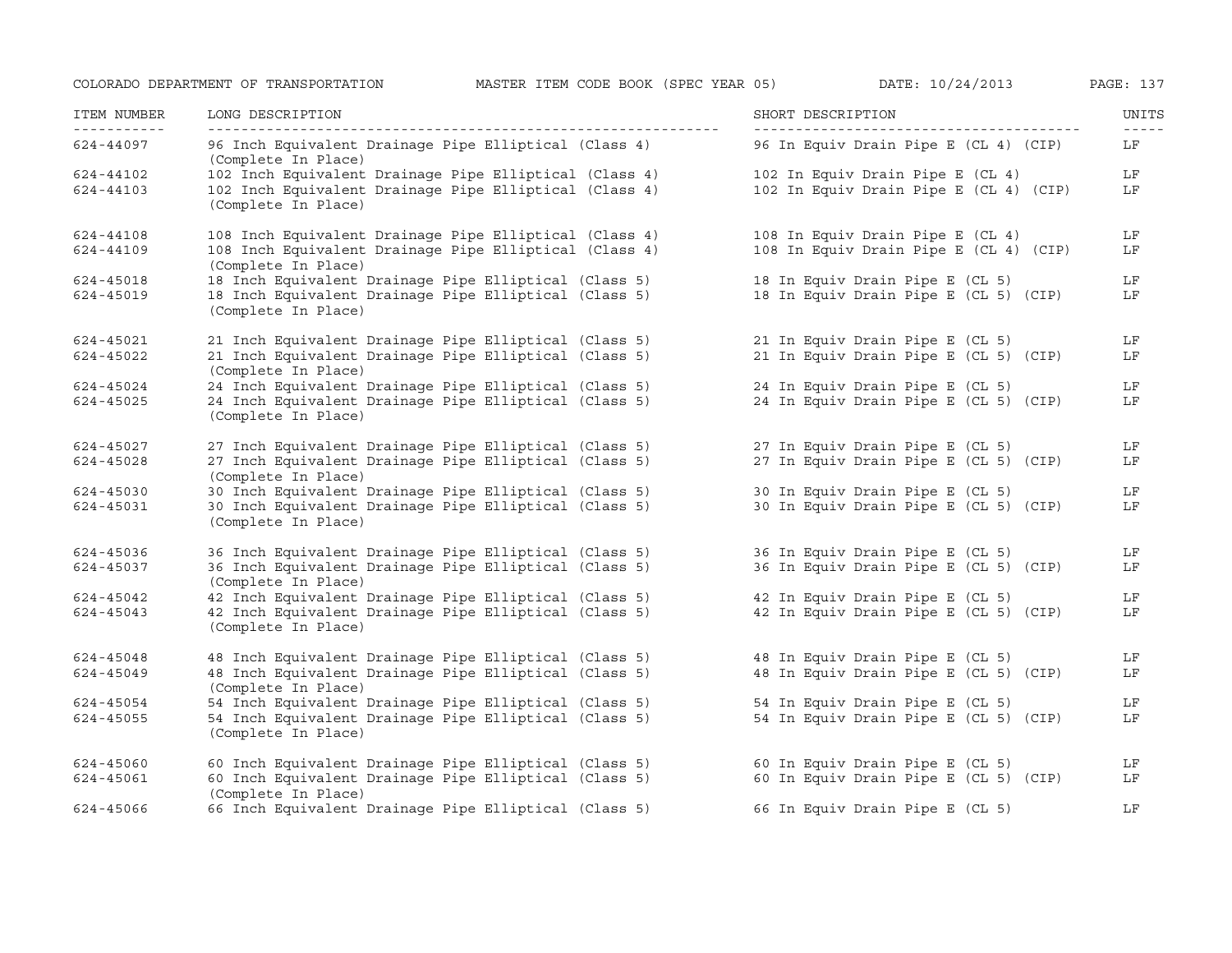| ITEM NUMBER<br>----------- | LONG DESCRIPTION                                                              | SHORT DESCRIPTION                      | UNITS<br>$- - - - -$ |
|----------------------------|-------------------------------------------------------------------------------|----------------------------------------|----------------------|
| 624-45073                  | 72 Inch Equivalent Drainage Pipe Elliptical (Class 5)<br>(Complete In Place)  | 72 In Equiv Drain Pipe E (CL 5) (CIP)  | LF                   |
| 624-45078                  | 78 Inch Equivalent Drainage Pipe Elliptical (Class 5)                         | 78 In Equiv Drain Pipe E (CL 5)        | LF                   |
| 624-45079                  | 78 Inch Equivalent Drainage Pipe Elliptical (Class 5)<br>(Complete In Place)  | 78 In Equiv Drain Pipe E (CL 5) (CIP)  | LF                   |
| 624-45084                  | 84 Inch Equivalent Drainage Pipe Elliptical (Class 5)                         | 84 In Equiv Drain Pipe E (CL 5)        | LF                   |
| 624-45085                  | 84 Inch Equivalent Drainage Pipe Elliptical (Class 5)<br>(Complete In Place)  | 84 In Equiv Drain Pipe E (CL 5) (CIP)  | LF                   |
| 624-45090                  | 90 Inch Equivalent Drainage Pipe Elliptical (Class 5)                         | 90 In Equiv Drain Pipe E (CL 5)        | LF                   |
| 624-45091                  | 90 Inch Equivalent Drainage Pipe Elliptical (Class 5)<br>(Complete In Place)  | 90 In Equiv Drain Pipe E (CL 5) (CIP)  | LF                   |
| 624-45096                  | 96 Inch Equivalent Drainage Pipe Elliptical (Class 5)                         | 96 In Equiv Drain Pipe E (CL 5)        | LF                   |
| 624-45097                  | 96 Inch Equivalent Drainage Pipe Elliptical (Class 5)<br>(Complete In Place)  | 96 In Equiv Drain Pipe E (CL 5)        | LF                   |
| 624-45102                  | 102 Inch Equivalent Drainage Pipe Elliptical (Class 5)                        | 102 In Equiv Drain Pipe E (CL 5)       | LF                   |
| 624-45103                  | 102 Inch Equivalent Drainage Pipe Elliptical (Class 5)<br>(Complete In Place) | 102 In Equiv Drain Pipe E (CL 5) (CIP) | LF                   |
| 624-45108                  | 108 Inch Equivalent Drainage Pipe Elliptical (Class 5)                        | 108 In Equiv Drain Pipe E (CL 5)       | LF                   |
| 624-45109                  | 108 Inch Equivalent Drainage Pipe Elliptical (Class 5)<br>(Complete In Place) | 108 In Equiv Drain Pipe E (CL 5) (CIP) | LF                   |
| 624-46018                  | 18 Inch Equivalent Drainage Pipe Elliptical (Class 6)                         | 18 In Equiv Drain Pipe E (CL 6)        | LF                   |
| 624-46019                  | 18 Inch Equivalent Drainage Pipe Elliptical (Class 6)<br>(Complete In Place)  | 18 In Equiv Drain Pipe E (CL 6) (CIP)  | LF                   |
| 624-46021                  | 21 Inch Equivalent Drainage Pipe Elliptical (Class 6)                         | 21 In Equiv Drain Pipe E (CL 6)        | LF                   |
| 624-46022                  | 21 Inch Equivalent Drainage Pipe Elliptical (Class 6)<br>(Complete In Place)  | 21 In Equiv Drain Pipe E (CL 6) (CIP)  | LF                   |
| 624-46024                  | 24 Inch Equivalent Drainage Pipe Elliptical (Class 6)                         | 24 In Equiv Drain Pipe E (CL 6)        | LF                   |
| 624-46025                  | 24 Inch Equivalent Drainage Pipe Elliptical (Class 6)<br>(Complete In Place)  | 24 In Equiv Drain Pipe E (CL 6) (CIP)  | LF                   |
| 624-46027                  | 27 Inch Equivalent Drainage Pipe Elliptical (Class 6)                         | 27 In Equiv Drain Pipe E (CL 6)        | LF                   |
| 624-46028                  | 27 Inch Equivalent Drainage Pipe Elliptical (Class 6)<br>(Complete In Place)  | 27 In Equiv Drain Pipe E (CL 6) (CIP)  | LF                   |
| 624-46030                  | 30 Inch Equivalent Drainage Pipe Elliptical (Class 6)                         | 30 In Equiv Drain Pipe E (CL 6)        | LF                   |
| 624-46031                  | 30 Inch Equivalent Drainage Pipe Elliptical (Class 6)<br>(Complete In Place)  | 30 In Equiv Drain Pipe E (CL 6) (CIP)  | LF                   |
| 624-46036                  | 36 Inch Equivalent Drainage Pipe Elliptical (Class 6)                         | 36 In Equiv Drain Pipe E (CL 6)        | LF                   |
| 624-46037                  | 36 Inch Equivalent Drainage Pipe Elliptical (Class 6)<br>(Complete In Place)  | 36 In Equiv Drain Pipe E (CL 6) (CIP)  | LF                   |
| 624-46042                  | 42 Inch Equivalent Drainage Pipe Elliptical (Class 6)                         | 42 In Equiv Drain Pipe E (CL 6)        | LF                   |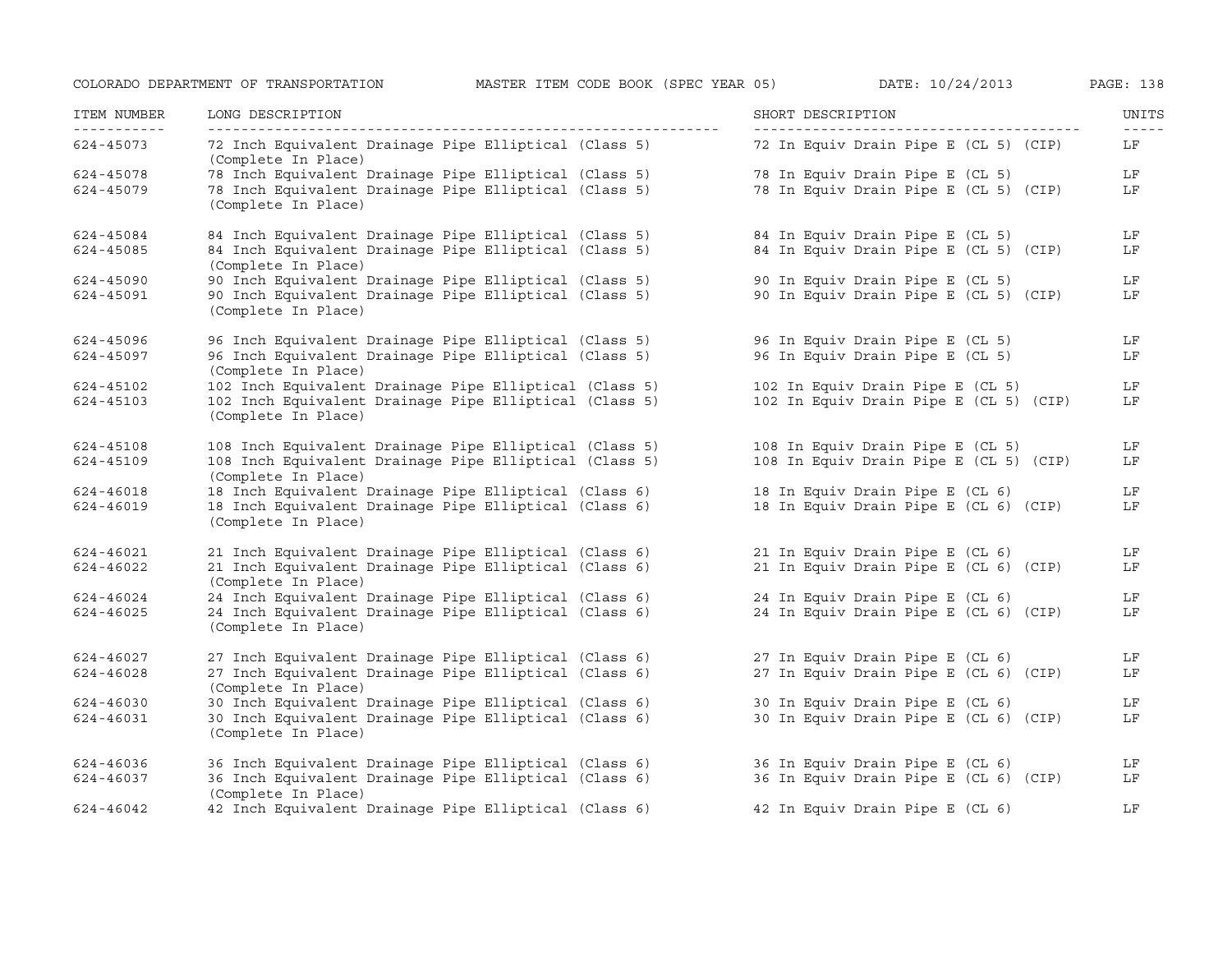| ITEM NUMBER<br>----------- | LONG DESCRIPTION                                                                      | SHORT DESCRIPTION                      | UNITS<br>$- - - - -$ |
|----------------------------|---------------------------------------------------------------------------------------|----------------------------------------|----------------------|
| 624-46043                  | 42 Inch Equivalent Drainage Pipe Elliptical (Class 6)<br>(Complete In Place)          | 42 In Equiv Drain Pipe E (CL 6) (CIP)  | LF                   |
| 624-46048                  | 48 Inch Equivalent Drainage Pipe Elliptical (Class 6)                                 | 48 In Equiv Drain Pipe E (CL 6)        | LF                   |
| 624-46049                  | 48 Inch Equivalent Drainage Pipe Elliptical (Class 6)<br>(Complete In Place)          | 48 In Equiv Drain Pipe E (CIP)         | LF                   |
| 624-46054                  | 54 Inch Equivalent Drainage Pipe Elliptical (Class 6)                                 | 54 In Equiv Drain Pipe E (CL 6)        | LF                   |
| 624-46055                  | 54 Inch Equivalent Drainage Pipe Elliptical (Class 6)<br>(Complete In Place)          | 54 In Equiv Drain Pipe E (CL 6) (CIP)  | LF                   |
| 624-46060                  | 60 Inch Equivalent Drainage Pipe Elliptical (Class 6)                                 | 60 In Equiv Drain Pipe E (CL 6)        | LF                   |
| 624-46061                  | 60 Inch Equivalent Drainage Pipe Elliptical (Class 6)<br>(Complete In Place)          | 60 In Equiv Drain Pipe E (CL 6) (CIP)  | LF                   |
| 624-46066                  | 66 Inch Equivalent Drainage Pipe Elliptical (Class 6)                                 | 66 In Equiv Drain Pipe E (CL 6)        | LF                   |
| 624-46072                  | 72 Inch Equivalent Drainage Pipe Elliptical (Class 6)                                 | 72 In Equiv Drain Pipe E (CL 6)        | LF                   |
| 624-46073                  | 72 Inch Equivalent Drainage Pipe Elliptical (Class 6)<br>(Complete In Place)          | 72 In Equiv Drain Pipe E (CL 6) (CIP)  | LF                   |
| 624-46078                  | 78 Inch Equivalent Drainage Pipe Elliptical (Class 6)                                 | 78 In Equiv Drain Pipe E (CL 6)        | LF                   |
| 624-46079                  | 78 Inch Equivalent Drainage Pipe Elliptical (Class 6)<br>(Complete In Place)          | 78 In Equiv Drain Pipe E (CL 6) (CIP)  | LF                   |
| 624-46084                  | 84 Inch Equivalent Drainage Pipe Elliptical (Class 6) 84 In Equiv Drain Pipe E (CL 6) |                                        | LF                   |
| 624-46085                  | 84 Inch Equivalent Drainage Pipe Elliptical (Class 6)<br>(Complete In Place)          | 84 In Equiv Drain Pipe E (CL 6) (CIP)  | LF                   |
| 624-46090                  | 90 Inch Equivalent Drainage Pipe Elliptical (Class 6) 90 In Equiv Drain Pipe E (CL 6) |                                        | LF                   |
| 624-46091                  | 90 Inch Equivalent Drainage Pipe Elliptical (Class 6)<br>(Complete In Place)          | 90 In Equiv Drain Pipe E (CL 6) (CIP)  | LF                   |
| 624-46094                  | 96 Inch Equivalent Drainage Pipe Elliptical (Class 6)                                 | 96 In Equiv Drain Pipe E (CL 6)        | LF                   |
| 624-46097                  | 96 Inch Equivalent Drainage Pipe Elliptical (Class 6)<br>(Complete In Place)          | 96 In Equiv Drain Pipe E (CL 6) (CIP)  | LF                   |
| 624-46102                  | 102 Inch Equivalent Drainage Pipe Elliptical (Class 6)                                | 102 In Equiv Drain Pipe E (CL 6)       | LF                   |
| 624-46103                  | 102 Inch Equivalent Drainage Pipe Elliptical (Class 6)<br>(Complete In Place)         | 102 In Equiv Drain Pipe E (CL 6) (CIP) | LF                   |
| 624-46108                  | 108 Inch Equivalent Drainage Pipe Elliptical (Class 6)                                | 108 In Equiv Drain Pipe E (CL 6)       | LF                   |
| 624-46109                  | 108 Inch Equivalent Drainage Pipe Elliptical (Class 6)<br>(Complete In Place)         | 108 In Equiv Drain Pipe E (CL 6) (CIP) | LF                   |
| 624-47018                  | 18 Inch Equivalent Drainage Pipe Elliptical (Class 7) 18 In Equiv Drain Pipe E (CL 7) |                                        | LF                   |
| 624-47019                  | 18 Inch Equivalent Drainage Pipe Elliptical (Class 7)<br>(Complete In Place)          | 18 In Equiv Drain Pipe E (CL 7) (CIP)  | LF                   |
| 624-47021                  | (Complete In Flate)<br>21 Inch Equivalent Drainage Pipe Elliptical (Class 7)          | 21 In Equiv Drain Pipe E (CL 7)        | LF                   |
| 624-47022                  | 21 Inch Equivalent Drainage Pipe Elliptical (Class 7)<br>(Complete In Place)          | 21 In Equiv Drain Pipe E (CL 7) (CIP)  | LF                   |
| 624-47024                  | 24 Inch Equivalent Drainage Pipe Elliptical (Class 7)                                 | 24 In Equiv Drain Pipe E (CL 7)        | LF                   |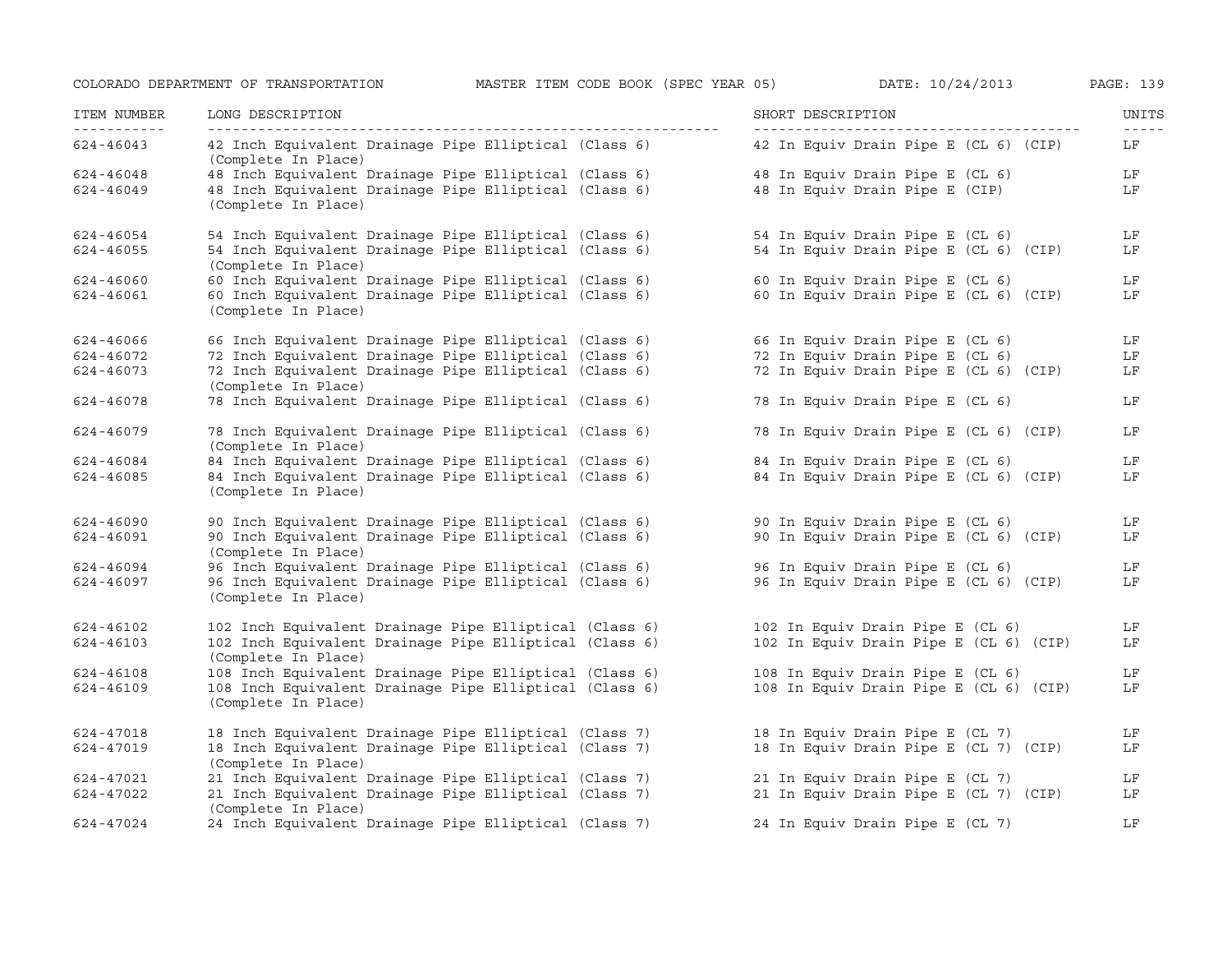| ITEM NUMBER<br>----------- | LONG DESCRIPTION<br>------------------                                                                         | SHORT DESCRIPTION                     | UNITS<br>$- - - - -$ |
|----------------------------|----------------------------------------------------------------------------------------------------------------|---------------------------------------|----------------------|
| 624-47025                  | 24 Inch Equivalent Drainage Pipe Elliptical (Class 7)<br>(Complete In Place)                                   | 24 In Equiv Drain Pipe E (CL 7) (CIP) | LF                   |
| 624-47027                  | 27 Inch Equivalent Drainage Pipe Elliptical (Class 7)<br>27 Inch Equivalent Drainage Pipe Elliptical (Class 7) | 27 In Equiv Drain Pipe E (CL 7)       | LF                   |
| 624-47028                  | (Complete In Place)                                                                                            | 27 In Equiv Drain Pipe E (CL 7) (CIP) | LF                   |
| 624-47030                  | 30 Inch Equivalent Drainage Pipe Elliptical (Class 7)                                                          | 30 In Equiv Drain Pipe E (CL 7)       | LF                   |
| 624-47031                  | 30 Inch Equivalent Drainage Pipe Elliptical (Class 7)<br>(Complete In Place)                                   | 30 In Equiv Drain Pipe E (CL 7) (CIP) | LF                   |
| 624-47036                  | 36 Inch Equivalent Drainage Pipe Elliptical (Class 7)                                                          | 36 In Equiv Drain Pipe E (CL 7)       | LF                   |
| 624-47037                  | 36 Inch Equivalent Drainage Pipe Elliptical (Class 7)<br>(Complete In Place)                                   | 36 In Equiv Drain Pipe E (CL 7) (CIP) | LF                   |
| 624-47042                  | 42 Inch Equivalent Drainage Pipe Elliptical (Class 7) 42 In Equiv Drain Pipe E (CL 7)                          |                                       | LF                   |
| 624-47043                  | 42 Inch Equivalent Drainage Pipe Elliptical (Class 7)<br>(Complete In Place)                                   | 42 In Equiv Drain Pipe E (CL 7) (CIP) | LF                   |
| 624-47048                  | 48 Inch Equivalent Drainage Pipe Elliptical (Class 7)                                                          | 48 In Equiv Drain Pipe E (CL 7)       | LF                   |
| 624-47049                  | 48 Inch Equivalent Drainage Pipe Elliptical (Class 7)<br>(Complete In Place)                                   | 48 In Equiv Drain Pipe E (CL 7) (CIP) | LF                   |
| 624-47054                  | 54 Inch Equivalent Drainage Pipe Elliptical (Class 7)                                                          | 54 In Equiv Drain Pipe E (CL 7)       | LF                   |
| 624-47055                  | 54 Inch Equivalent Drainage Pipe Elliptical (Class 7)<br>(Complete In Place)                                   | 54 In Equiv Drain Pipe E (CL 7) (CIP) | LF                   |
| 624-47060                  | 60 Inch Equivalent Drainage Pipe Elliptical (Class 7)                                                          | 60 In Equiv Drain Pipe E (CL 7)       | LF                   |
| 624-47061                  | 60 Inch Equivalent Drainage Pipe Elliptical (Class 7)<br>(Complete In Place)                                   | 60 In Equiv Drain Pipe E (CL 7) (CIP) | LF                   |
| 624-47066                  | 66 Inch Equivalent Drainage Pipe Elliptical (Class 7) 66 In Equiv Drain Pipe E (CL 7)                          |                                       | LF                   |
| 624-47067                  | 66 Inch Equivalent Drainage Pipe Elliptical (Class 7)<br>(Complete In Place)                                   | 66 In Equiv Drain Pipe E (CL 7) (CIP) | LF                   |
| 624-47072                  | 72 Inch Equivalent Drainage Pipe Elliptical (Class 7)                                                          | 72 In Equiv Drain Pipe E (CL 7)       | LF                   |
| 624-47073                  | 72 Inch Equivalent Drainage Pipe Elliptical (Class 7)<br>(Complete In Place)                                   | 72 In Equiv Drain Pipe E (CL 7) (CIP) | LF                   |
| 624-47078                  | 78 Inch Equivalent Drainage Pipe Elliptical (Class 7)                                                          | 78 In Equiv Drain Pipe E (CL 7)       | LF                   |
| 624-47079                  | 78 Inch Equivalent Drainage Pipe Elliptical (Class 7)<br>(Complete In Place)                                   | 78 In Equiv Drain Pipe E (CL 7) (CIP) | LF                   |
| 624-47084                  | 84 Inch Equivalent Drainage Pipe Elliptical (Class 7)                                                          | 84 In Equiv Drain Pipe E (CL 7)       | LF                   |
| 624-47085                  | 84 Inch Equivalent Drainage Pipe Elliptical (Class 7)<br>(Complete In Place)                                   | 84 In Equiv Drain Pipe E (CL 7) (CIP) | LF                   |
| 624-47090                  | 90 Inch Equivalent Drainage Pipe Elliptical (Class 7)                                                          | 90 In Equiv Drain Pipe E (CL 7)       | LF                   |
| 624-47091                  | 90 Inch Equivalent Drainage Pipe Elliptical (Class 7)<br>(Complete In Place)                                   | 90 In Equiv Drain Pipe E (CL 7) (CIP) | LF                   |
| 624-47096                  | 96 Inch Equivalent Drainage Pipe Elliptical (Class 7)                                                          | 96 In Equiv Drain Pipe E (CL 7)       | LF                   |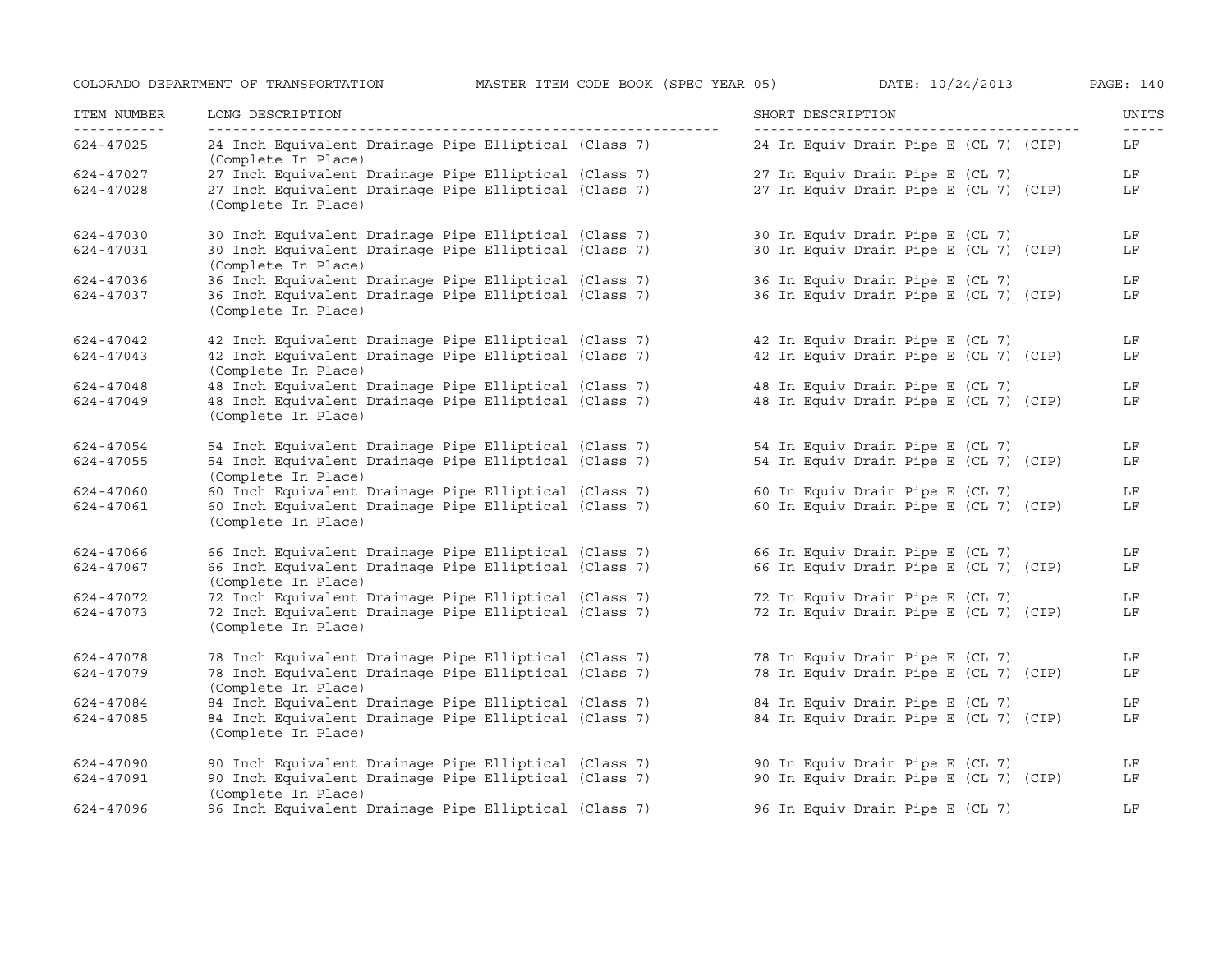| ITEM NUMBER | LONG DESCRIPTION                                                              | SHORT DESCRIPTION                      | UNITS<br>$- - - - -$ |
|-------------|-------------------------------------------------------------------------------|----------------------------------------|----------------------|
| 624-47097   | 96 Inch Equivalent Drainage Pipe Elliptical (Class 7)<br>(Complete In Place)  | 96 In Equiv Drain Pipe E (CL 7) (CIP)  | LF                   |
| 624-47102   | 102 Inch Equivalent Drainage Pipe Elliptical (Class 7)                        | 102 In Equiv Drain Pipe E (CL 7)       | LF                   |
| 624-47103   | 102 Inch Equivalent Drainage Pipe Elliptical (Class 7)<br>(Complete In Place) | 102 In Equiv Drain Pipe E (CL 7) (CIP) | LF                   |
| 624-47108   | 108 Inch Equivalent Drainage Pipe Elliptical (Class 7)                        | 108 In Equiv Drain Pipe E (CL 7)       | LF                   |
| 624-47109   | 108 Inch Equivalent Drainage Pipe Elliptical (Class 7)<br>(Complete In Place) | 108 In Equiv Drain Pipe E (CL 7) (CIP) | LF                   |
| 624-48018   | 18 Inch Equivalent Drainage Pipe Elliptical (Class 8)                         | 18 In Equiv Drain Pipe E (CL 8)        | LF                   |
| 624-48019   | 18 Inch Equivalent Drainage Pipe Elliptical (Class 8)<br>(Complete In Place)  | 18 In Equiv Drain Pipe E (CL 8) (CIP)  | LF                   |
| 624-48021   | 21 Inch Equivalent Drainage Pipe Elliptical (Class 8)                         | 21 In Equiv Drain Pipe E (CL 8)        | LF                   |
| 624-48022   | 21 Inch Equivalent Drainage Pipe Elliptical (Class 8)<br>(Complete In Place)  | 21 In Equiv Drain Pipe E (CL 8) (CIP)  | LF                   |
| 624-48024   | 24 Inch Equivalent Drainage Pipe Elliptical (Class 8)                         | 24 In Equiv Drain Pipe E (CL 8)        | LF                   |
| 624-48025   | 24 Inch Equivalent Drainage Pipe Elliptical (Class 8)<br>(Complete In Place)  | 24 In Equiv Drain Pipe E (CL 8) (CIP)  | LF                   |
| 624-48027   | 27 Inch Equivalent Drainage Pipe Elliptical (Class 8)                         | 27 In Equiv Drain Pipe E (CL 8)        | LF                   |
| 624-48028   | 27 Inch Equivalent Drainage Pipe Elliptical (Class 8)<br>(Complete In Place)  | 27 In Equiv Drain Pipe E (CL 8) (CIP)  | LF                   |
| 624-48030   | 30 Inch Equivalent Drainage Pipe Elliptical (Class 8)                         | 30 In Equiv Drain Pipe E (CL 8)        | LF                   |
| 624-48031   | 30 Inch Equivalent Drainage Pipe Elliptical (Class 8)<br>(Complete In Place)  | 30 In Equiv Drain Pipe E (CL 8) (CIP)  | LF                   |
| 624-48036   | 36 Inch Equivalent Drainage Pipe Elliptical (Class 8)                         | 36 In Equiv Drain Pipe E (CL 8)        | LF                   |
| 624-48037   | 36 Inch Equivalent Drainage Pipe Elliptical (Class 8)<br>(Complete In Place)  | 36 In Equiv Drain Pipe E (CL 8) (CIP)  | LF                   |
| 624-48042   | 42 Inch Equivalent Drainage Pipe Elliptical (Class 8)                         | 42 In Equiv Drain Pipe E (CL 8)        | LF                   |
| 624-48043   | 42 Inch Equivalent Drainage Pipe Elliptical (Class 8)<br>(Complete In Place)  | 42 In Equiv Drain Pipe E (CL 8) (CIP)  | LF                   |
| 624-48048   | 48 Inch Equivalent Drainage Pipe Elliptical (Class 8)                         | 48 In Equiv Drain Pipe E (CL 8)        | LF                   |
| 624-48049   | 48 Inch Equivalent Drainage Pipe Elliptical (Class 8)<br>(Complete In Place)  | 48 In Equiv Drain Pipe E (CL 8) (CIP)  | LF                   |
| 624-48054   | 54 Inch Equivalent Drainage Pipe Elliptical (Class 8)                         | 54 In Equiv Drain Pipe E (CL 8)        | LF                   |
| 624-48055   | 54 Inch Equivalent Drainage Pipe Elliptical (Class 8)<br>(Complete In Place)  | 54 In Equiv Drain Pipe E (CL 8) (CIP)  | LF                   |
| 624-48060   | 60 Inch Equivalent Drainage Pipe Elliptical (Class 8)                         | 60 In Equiv Drain Pipe E (CL 8)        | LF                   |
| 624-48061   | 60 Inch Equivalent Drainage Pipe Elliptical (Class 8)<br>(Complete In Place)  | 60 In Equiv Drain Pipe E (CL 8) (CIP)  | LF                   |
| 624-48066   | 66 Inch Equivalent Drainage Pipe Elliptical (Class 8)                         | 66 In Equiv Drain Pipe E (CL 8)        | LF                   |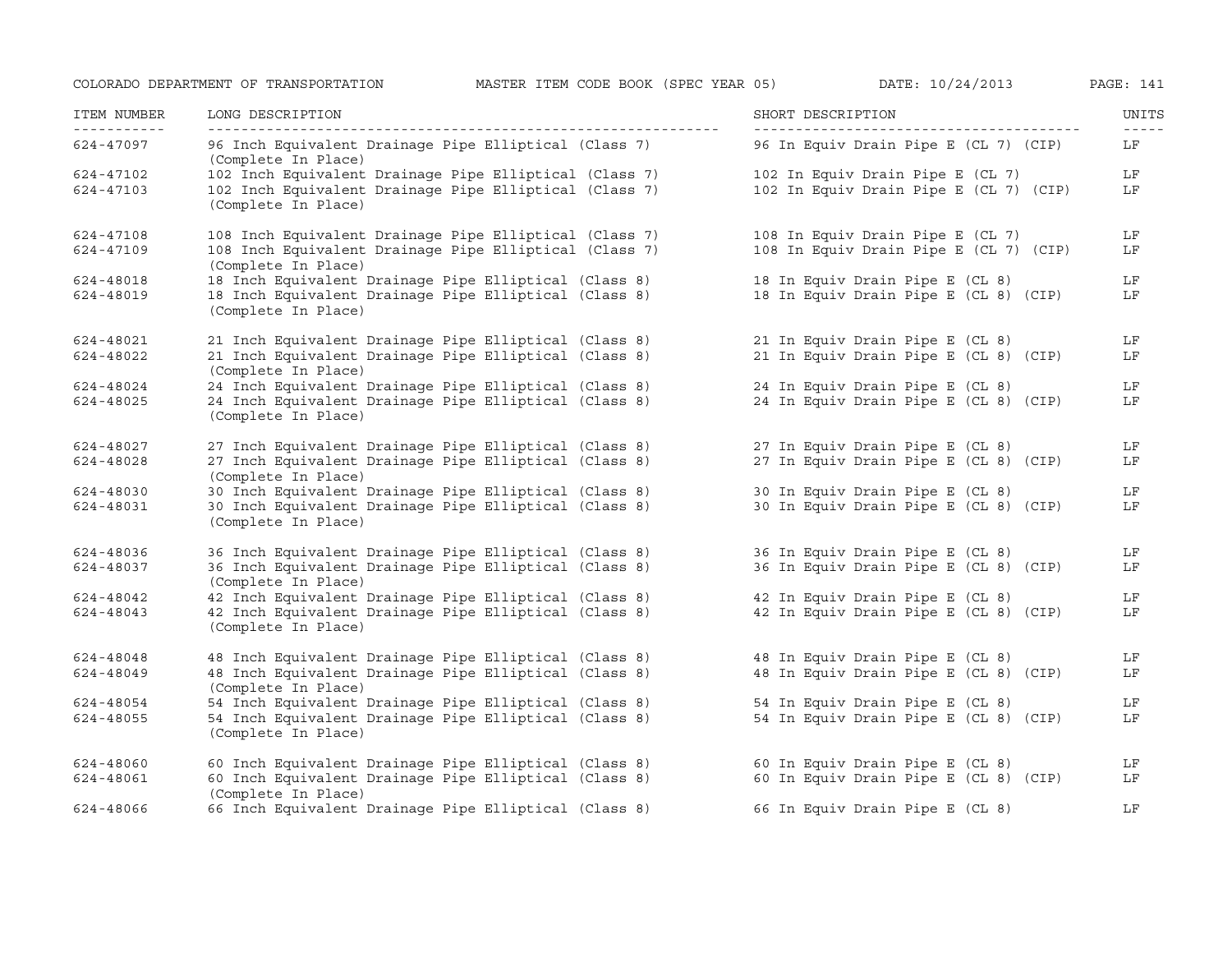| ITEM NUMBER<br>----------- | LONG DESCRIPTION                                                                                                                      | SHORT DESCRIPTION                      | UNITS<br>$- - - - -$ |
|----------------------------|---------------------------------------------------------------------------------------------------------------------------------------|----------------------------------------|----------------------|
| 624-48073                  | 72 Inch Equivalent Drainage Pipe Elliptical (Class 8)<br>(Complete In Place)                                                          | 72 In Equiv Drain Pipe E (CL 8) (CIP)  | LF                   |
| 624-48078                  |                                                                                                                                       | 78 In Equiv Drain Pipe E (CL 8)        | LF                   |
| 624-48079                  | 78 Inch Equivalent Drainage Pipe Elliptical (Class 8)<br>78 Inch Equivalent Drainage Pipe Elliptical (Class 8)<br>(Complete In Place) | 78 In Equiv Drain Pipe E (CL 8) (CIP)  | LF                   |
| 624-48084                  | 84 Inch Equivalent Drainage Pipe Elliptical (Class 8)                                                                                 | 84 In Equiv Drain Pipe E (CL 8)        | LF                   |
| 624-48085                  | 84 Inch Equivalent Drainage Pipe Elliptical (Class 8)<br>(Complete In Place)                                                          | 84 In Equiv Drain Pipe E (CL 8) (CIP)  | LF                   |
| 624-48090                  | 90 Inch Equivalent Drainage Pipe Elliptical (Class 8)                                                                                 | 90 In Equiv Drain Pipe E (CL 8)        | LF                   |
| 624-48091                  | 90 Inch Equivalent Drainage Pipe Elliptical (Class 8)<br>(Complete In Place)                                                          | 90 In Equiv Drain Pipe E (CL 8) (CIP)  | LF                   |
| 624-48096                  | 96 Inch Equivalent Drainage Pipe Elliptical (Class 8) 56 In Equiv Drain Pipe E (CL 8)                                                 |                                        | LF                   |
| 624-48097                  | 96 Inch Equivalent Drainage Pipe Elliptical (Class 8)<br>(Complete In Place)                                                          | 96 In Equiv Drain Pipe E (CL 8) (CIP)  | LF                   |
| 624-48102                  | 102 Inch Equivalent Drainage Pipe Elliptical (Class 8)                                                                                | 102 In Equiv Drain Pipe E (CL 8)       | LF                   |
| 624-48103                  | 102 Inch Equivalent Drainage Pipe Elliptical (Class 8)<br>(Complete In Place)                                                         | 102 In Equiv Drain Pipe E (CL 8) (CIP) | LF                   |
| 624-48108                  | 108 Inch Equivalent Drainage Pipe Elliptical (Class 8)                                                                                | 108 In Equiv Drain Pipe E (CL 8)       | LF                   |
| 624-48109                  | 108 Inch Equivalent Drainage Pipe Elliptical (Class 8)<br>(Complete In Place)                                                         | 108 In Equiv Drain Pipe E (CL 8) (CIP) | LF                   |
| 624-49018                  | 18 Inch Equivalent Drainage Pipe Elliptical (Class 9) 18 In Equiv Drain Pipe E (CL 9)                                                 |                                        | LF                   |
| 624-49019                  | 18 Inch Equivalent Drainage Pipe Elliptical (Class 9)<br>(Complete In Place)                                                          | 18 In Equiv Drain Pipe E (CL 9) (CIP)  | LF                   |
| 624-49021                  | 21 Inch Equivalent Drainage Pipe Elliptical (Class 9)                                                                                 | 21 In Equiv Drain Pipe E (CL 9)        | LF                   |
| 624-49022                  | 21 Inch Equivalent Drainage Pipe Elliptical (Class 9)<br>(Complete In Place)                                                          | 21 In Equiv Drain Pipe E (CL 9) (CIP)  | LF                   |
| 624-49024                  | 24 Inch Equivalent Drainage Pipe Elliptical (Class 9)                                                                                 | 24 In Equiv Drain Pipe E (CL 9)        | LF                   |
| 624-49025                  | 24 Inch Equivalent Drainage Pipe Elliptical (Class 9)<br>(Complete In Place)                                                          | 24 In Equiv Drain Pipe E (CL 9) (CIP)  | LF                   |
| 624-49027                  | 27 Inch Equivalent Drainage Pipe Elliptical (Class 9)                                                                                 | 27 In Equiv Drain Pipe E (CL 9)        | LF                   |
| 624-49028                  | 27 Inch Equivalent Drainage Pipe Elliptical (Class 9)<br>(Complete In Place)                                                          | 27 In Equiv Drain Pipe E (CL 9) (CIP)  | LF                   |
| 624-49030                  | 30 Inch Equivalent Drainage Pipe Elliptical (Class 9)                                                                                 | 30 In Equiv Drain Pipe E (CL 9)        | LF                   |
| 624-49031                  | 30 Inch Equivalent Drainage Pipe Elliptical (Class 9)<br>(Complete In Place)                                                          | 30 In Equiv Drain Pipe E (CL 9) (CIP)  | LF                   |
| 624-49036                  | 36 Inch Equivalent Drainage Pipe Elliptical (Class 9)<br>36 Inch Equivalent Drainage Pipe Elliptical (Class 9)                        | 36 In Equiv Drain Pipe E (CL 9)        | LF                   |
| 624-49037                  | (Complete In Place)                                                                                                                   | 36 In Equiv Drain Pipe E (CL 9) (CIP)  | LF                   |
| 624-49042                  | 42 Inch Equivalent Drainage Pipe Elliptical (Class 9)                                                                                 | 42 In Equiv Drain Pipe E (CL 9)        | LF                   |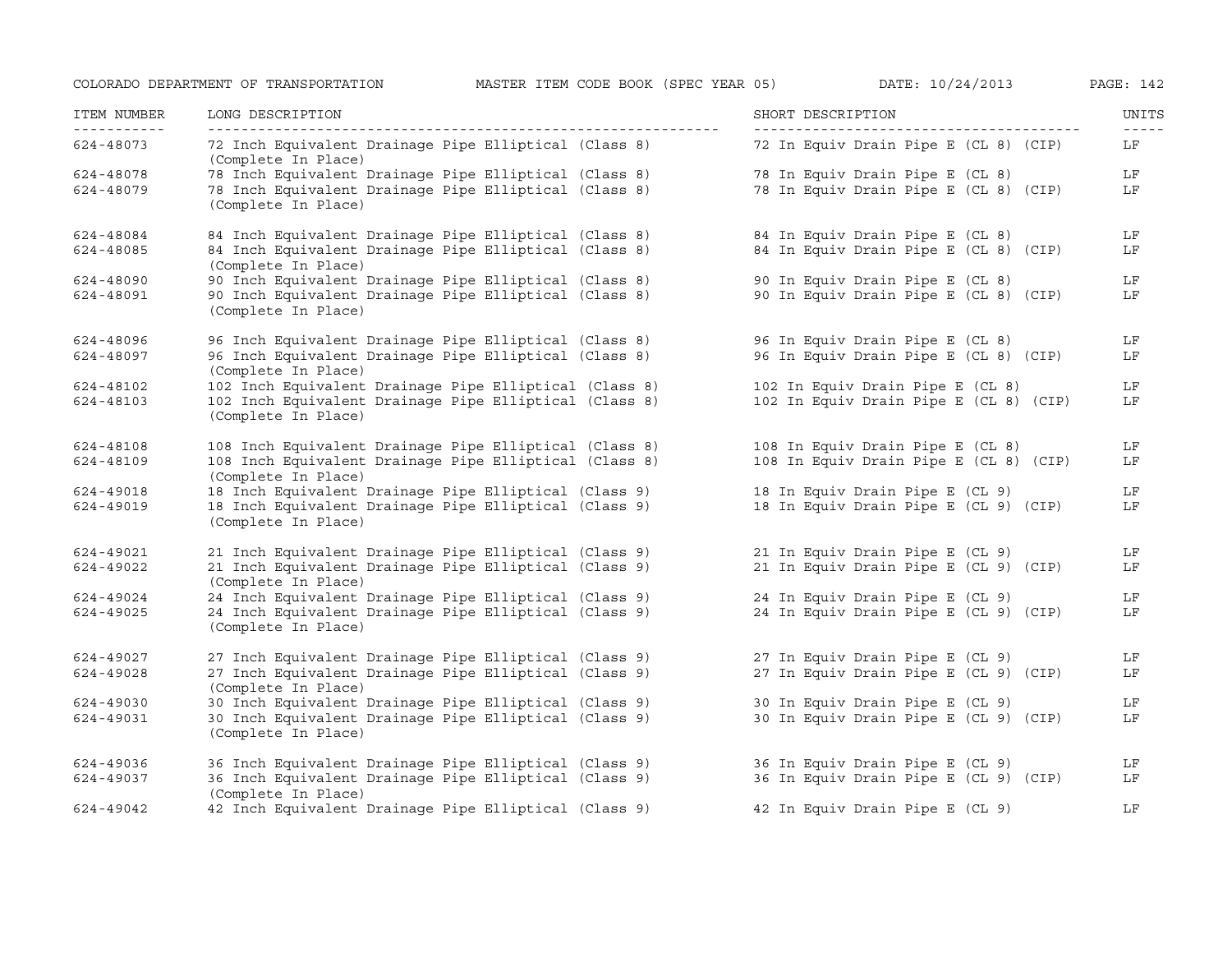| ITEM NUMBER<br>------------ | LONG DESCRIPTION<br>__________________                                        | SHORT DESCRIPTION                      | UNITS |
|-----------------------------|-------------------------------------------------------------------------------|----------------------------------------|-------|
| 624-49043                   | 42 Inch Equivalent Drainage Pipe Elliptical (Class 9)<br>(Complete In Place)  | 42 In Equiv Drain Pipe E (CL 9) (CIP)  | LF    |
| 624-49048                   | 48 Inch Equivalent Drainage Pipe Elliptical (Class 9)                         | 48 In Equiv Drain Pipe E (CL 9)        | LF    |
| 624-49049                   | 48 Inch Equivalent Drainage Pipe Elliptical (Class 9)<br>(Complete In Place)  | 48 In Equiv Drain Pipe E (CL 9) (CIP)  | LF    |
| 624-49054                   | 54 Inch Equivalent Drainage Pipe Elliptical (Class 9)                         | 54 In Equiv Drain Pipe E (CL 9)        | LF    |
| 624-49055                   | 54 Inch Equivalent Drainage Pipe Elliptical (Class 9)<br>(Complete In Place)  | 54 In Equiv Drain Pipe E (CL 9) (CIP)  | LF    |
| 624-49060                   | 60 Inch Equivalent Drainage Pipe Elliptical (Class 9)                         | 60 In Equiv Drain Pipe E (CL 9)        | LF    |
| 624-49061                   | 60 Inch Equivalent Drainage Pipe Elliptical (Class 9)<br>(Complete In Place)  | 60 In Equiv Drain Pipe E (CL 9) (CIP)  | LF    |
| 624-49066                   | 66 Inch Equivalent Drainage Pipe Elliptical (Class 9)                         | 66 In Equiv Drain Pipe E (CL 9)        | LF    |
| 624-49072                   | 72 Inch Equivalent Drainage Pipe Elliptical (Class 9)                         | 72 In Equiv Drain Pipe E (CL 9)        | LF    |
| 624-49073                   | 72 Inch Equivalent Drainage Pipe Elliptical (Class 9)<br>(Complete In Place)  | 72 In Equiv Drain Pipe E (CL 9) (CIP)  | LF    |
| 624-49078                   | 78 Inch Equivalent Drainage Pipe Elliptical (Class 9)                         | 78 In Equiv Drain Pipe E (CL 9)        | LF    |
| 624-49079                   | 78 Inch Equivalent Drainage Pipe Elliptical (Class 9)<br>(Complete In Place)  | 78 In Equiv Drain Pipe E (CL 9) (CIP)  | LF    |
| 624-49084                   | 84 Inch Equivalent Drainage Pipe Elliptical (Class 9)                         | 84 In Equiv Drain Pipe E (CL 9)        | LF    |
| 624-49085                   | 84 Inch Equivalent Drainage Pipe Elliptical (Class 9)<br>(Complete In Place)  | 84 In Equiv Drain Pipe E (CL 9) (CIP)  | LF    |
| 624-49090                   | 90 Inch Equivalent Drainage Pipe Elliptical (Class 9)                         | 90 In Equiv Drain Pipe E (CL 9)        | LF    |
| 624-49091                   | 90 Inch Equivalent Drainage Pipe Elliptical (Class 9)<br>(Complete In Place)  | 90 In Equiv Drain Pipe E (CL 9) (CIP)  | LF    |
| 624-49096                   | 96 Inch Equivalent Drainage Pipe Elliptical (Class 9)                         | 96 In Equiv Drain Pipe E (CL 9)        | LF    |
| 624-49097                   | 96 Inch Equivalent Drainage Pipe Elliptical (Class 9)<br>(Complete In Place)  | 96 In Equiv Drain Pipe E (CL 9) (CIP)  | LF    |
| 624-49102                   | 102 Inch Equivalent Drainage Pipe Elliptical (Class 9)                        | 102 In Equiv Drain Pipe E (CL 9)       | LF    |
| 624-49103                   | 102 Inch Equivalent Drainage Pipe Elliptical (Class 9)<br>(Complete In Place) | 102 In Equiv Drain Pipe E (CL 9) (CIP) | LF    |
| 624-49108                   | 108 Inch Equivalent Drainage Pipe Elliptical (Class 9)                        | 108 In Equiv Drain Pipe E (CL 9)       | LF    |
| 624-49109                   | 108 Inch Equivalent Drainage Pipe Elliptical (Class 9)<br>(Complete In Place) | 108 In Equiv Drain Pipe E (CL 9) (CIP) | LF    |
| 624-50018                   | 18 Inch Equivalent Drainage Pipe Elliptical (Class 10)                        | 18 In Equiv Drain E (CL 10)            | LF    |
| 624-50019                   | 18 Inch Equivalent Drainage Pipe Elliptical (Class 10)<br>(Complete In Place) | 18 In Equiv Drain Pipe E (CL 10) (CIP) | LF    |
| 624-50021                   | 21 Inch Equivalent Drainage Pipe Elliptical (Class 10)                        | 21 In Equiv Drain Pipe E (CL 10)       | LF    |
| 624-50022                   | 21 Inch Equivalent Drainage Pipe Elliptical (Class 10)<br>(Complete In Place) | 21 In Equiv Drain Pipe E (CL 10) (CIP) | LF    |
| 624-50024                   | 24 Inch Equivalent Drainage Pipe Elliptical (Class 10)                        | 24 In Equiv Drain Pipe E (CL 10        | LF    |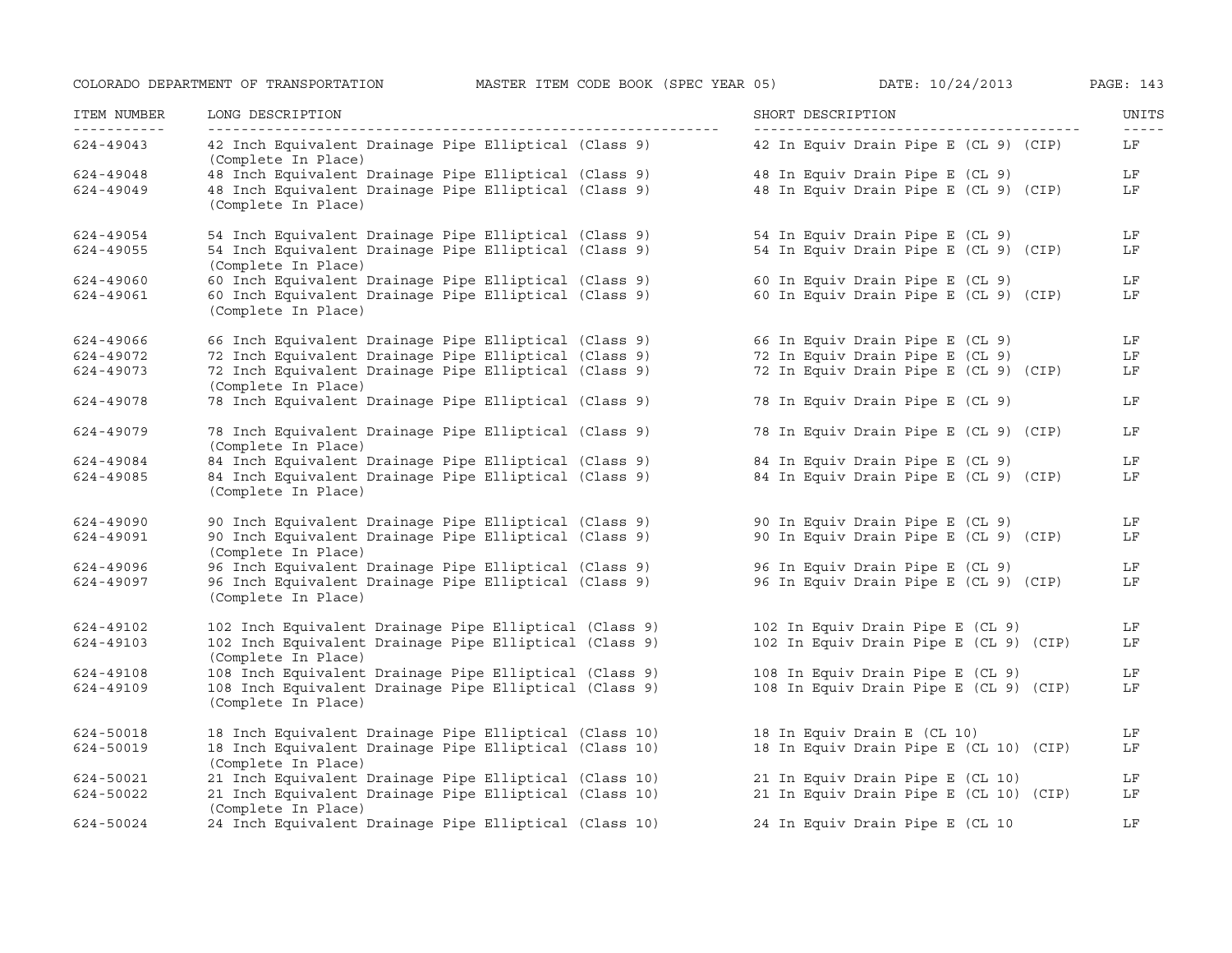| ITEM NUMBER<br>----------- | LONG DESCRIPTION                                                              | SHORT DESCRIPTION                      | UNITS<br>$\frac{1}{2}$ |
|----------------------------|-------------------------------------------------------------------------------|----------------------------------------|------------------------|
| 624-50025                  | 24 Inch Equivalent Drainage Pipe Elliptical (Class 10)<br>(Complete In Place) | 24 In Equiv Drain Pipe E (CL 10) (CIP) | LF                     |
| 624-50027                  | 27 Inch Equivalent Drainage Pipe Elliptical (Class 10)                        | 27 In Equiv Drain Pipe E (CL 10)       | LF                     |
| 624-50028                  | 27 Inch Equivalent Drainage Pipe Elliptical (Class 10)<br>(Complete In Place) | 27 In Equiv Drain Pipe E (CL 10) (CIP) | LF                     |
| 624-50030                  | 30 Inch Equivalent Drainage Pipe Elliptical (Class 10)                        | 30 In Equiv Drain Pipe E (CL 10)       | LF                     |
| 624-50031                  | 30 Inch Equivalent Drainage Pipe Elliptical (Class 10)<br>(Complete In Place) | 30 In Equiv Drain Pipe E (CL 10) (CIP) | LF                     |
| 624-50036                  | 36 Inch Equivalent Drainage Pipe Elliptical (Class 10)                        | 36 In Equiv Drain Pipe E (CL 10)       | LF                     |
| 624-50037                  | 36 Inch Equivalent Drainage Pipe Elliptical (Class 10)<br>(Complete In Place) | 36 In Equiv Drain Pipe E (CL 10) (CIP) | LF                     |
| 624-50042                  | 42 Inch Equivalent Drainage Pipe Elliptical (Class 10)                        | 42 In Equiv Drain Pipe E (CL 10)       | LF                     |
| 624-50043                  | 42 Inch Equivalent Drainage Pipe Elliptical (Class 10)<br>(Complete In Place) | 42 In Equiv Drain Pipe E (CL 10) (CIP) | LF                     |
| 624-50048                  | 48 Inch Equivalent Drainage Pipe Elliptical (Class 10)                        | 48 In Equiv Drain Pipe E (CL 10)       | LF                     |
| 624-50049                  | 48 Inch Equivalent Drainage Pipe Elliptical (Class 10)<br>(Complete In Place) | 48 In Equiv Drain Pipe E (CL 10) (CIP) | LF                     |
| 624-50054                  | 54 Inch Equivalent Drainage Pipe Elliptical (Class 10)                        | 54 In Equiv Drain Pipe E (CL 10)       | LF                     |
| 624-50055                  | 54 Inch Equivalent Drainage Pipe Elliptical (Class 10)<br>(Complete In Place) | 54 In Equiv Drain Pipe E (CL 10) (CIP) | LF                     |
| 624-50060                  | 60 Inch Equivalent Drainage Pipe Elliptical (Class 10)                        | 60 In Equiv Drain Pipe E (CL 10)       | LF                     |
| 624-50061                  | 60 Inch Equivalent Drainage Pipe Elliptical (Class 10)<br>(Complete In Place) | 60 In Equiv Drain Pipe E (CL 10) (CIP) | LF                     |
| 624-50066                  | 66 Inch Equivalent Drainage Pipe Elliptical (Class 10)                        | 66 In Equiv Drain Pipe E (CL 10)       | LF                     |
| 624-50072                  | 72 Inch Equivalent Drainage Pipe Elliptical (Class 10)                        | 72 In Equiv Drain Pipe E (CL 10)       | LF                     |
| 624-50073                  | 72 Inch Equivalent Drainage Pipe Elliptical (Class 10)<br>(Complete In Place) | 72 In Equiv Drain Pipe E (CL 10) (CIP) | LF                     |
| 624-50078                  | 78 Inch Equivalent Drainage Pipe Elliptical (Class 10)                        | 78 In Equiv Drain Pipe E (CL 10)       | LF                     |
| 624-50079                  | 78 Inch Equivalent Drainage Pipe Elliptical (Class 10)<br>(Complete In Place) | 78 In Equiv Drain Pipe E (CL 10) (CIP) | LF                     |
| 624-50084                  | 84 Inch Equivalent Drainage Pipe Elliptical (Class 10)                        | 84 In Equiv Drain Pipe E (CL 10)       | LF                     |
| 624-50085                  | 84 Inch Equivalent Drainage Pipe Elliptical (Class 10)<br>(Complete In Place) | 84 In Equiv Drain Pipe E (CL 10) (CIP) | LF                     |
| 624-50090                  | 90 Inch Equivalent Drainage Pipe Elliptical (Class 10)                        | 90 In Equiv Drain Pipe E (CL 10)       | LF                     |
| 624-50091                  | 90 Inch Equivalent Drainage Pipe Elliptical (Class 10)<br>(Complete In Place) | 90 In Equiv Drain Pipe E (CL 10) (CIP) | LF                     |
| 624-50096                  | 96 Inch Equivalent Drainage Pipe Elliptical (Class 10)                        | 96 In Equiv Drain Pipe E (CL 10)       | LF                     |
| 624-50097                  | 96 Inch Equivalent Drainage Pipe Elliptical (Class 10)<br>(Complete In Place) | 96 In Equiv Drain Pipe E (CL 10) (CIP) | LF                     |
| 624-50102                  | 102 Inch Equivalent Drainage Pipe Elliptical (Class 10)                       | 102 In Equiv Drain Pipe E (CL 10)      | LF                     |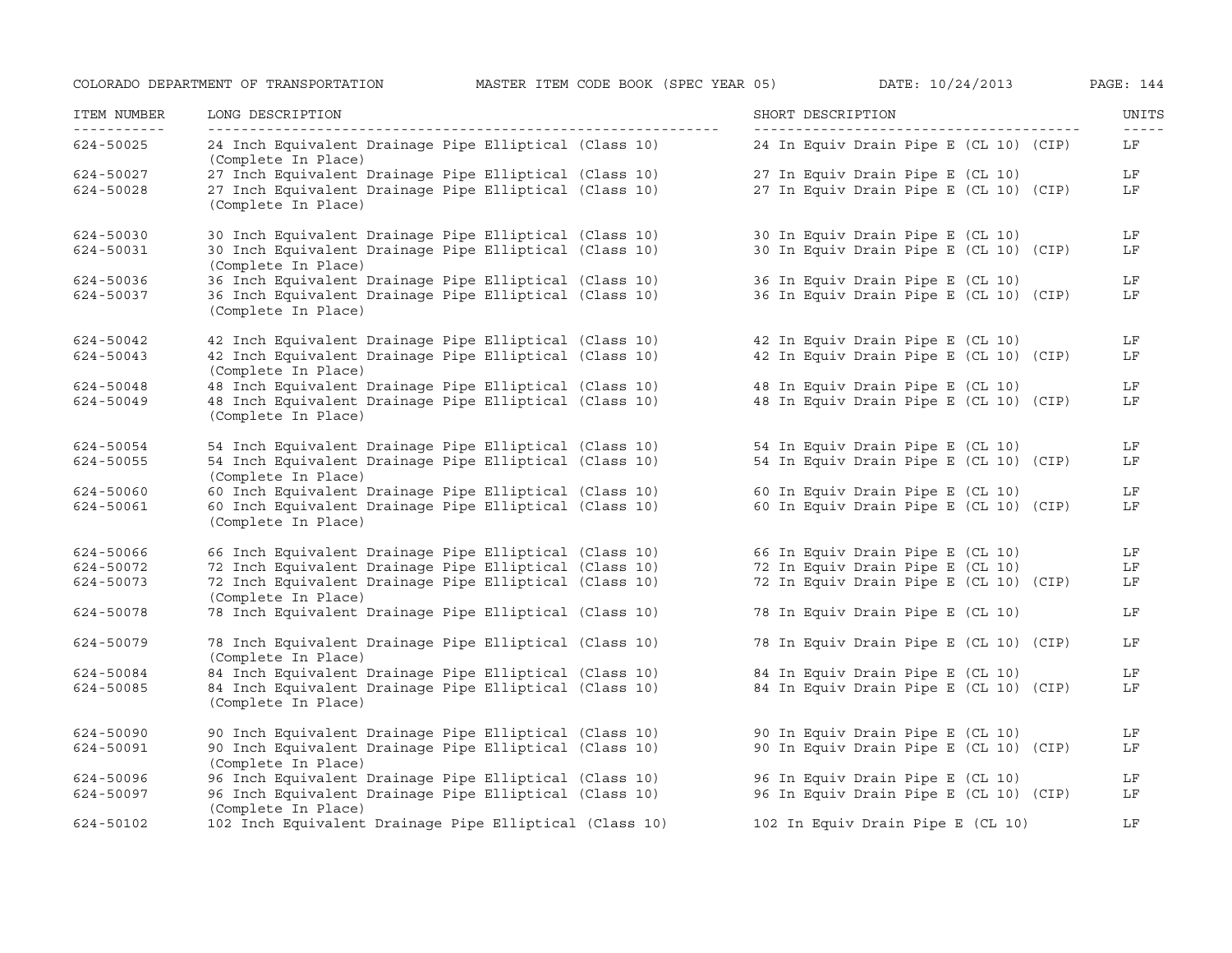| ITEM NUMBER | LONG DESCRIPTION                                                               | SHORT DESCRIPTION                       | UNITS<br>$- - - - -$ |
|-------------|--------------------------------------------------------------------------------|-----------------------------------------|----------------------|
| 624-50103   | 102 Inch Equivalent Drainage Pipe Elliptical (Class 10)<br>(Complete In Place) | 102 In Equiv Drain Pipe E (CL 10) (CIP) | LF                   |
| 624-50108   | 108 Inch Equivalent Drainage Pipe Elliptical (Class 10)                        | 108 In Equiv Drain Pipe E (CL 10)       | LF                   |
| 624-50109   | 108 Inch Equivalent Drain Pipe Elliptical (Class 10)<br>(Complete In Place)    | 108 In Equiv Drain Pipe E (CL 10) (CIP) | LF                   |
| 624-60015   | 15 Inch Equivalent Drainage Pipe Arch (Class 0)                                | 15 In Equiv Drain Pipe A (CL 0)         | LF                   |
| 624-60016   | 15 Inch Equivalent Drainage Pipe Arch (Class 0)<br>(Complete In Place)         | 15 In Equiv Drain Pipe A (CL 0) (CIP)   | LF                   |
| 624-60018   | 18 Inch Equivalent Drainage Pipe Arch (Class 0)                                | 18 In Equiv Drain Pipe A (CL 0)         | LF                   |
| 624-60019   | 18 Inch Equivalent Drainage Pipe Arch (Class 0)<br>(Complete In Place)         | 18 In Equiv Drain Pipe A (CL 0) (CIP)   | LF                   |
| 624-60021   | 21 Inch Equivalent Drainage Pipe Arch (Class 0)                                | 21 In Equiv Drain Pipe A (CL 0)         | LF                   |
| 624-60022   | 21 Inch Equivalent Drainage Pipe Arch (Class 0)<br>(Complete In Place)         | 21 In Equiv Drain Pipe A (CL 0) (CIP)   | LF                   |
| 624-60024   | 24 Inch Equivalent Drainage Pipe Arch (Class 0)                                | 24 In Equiv Drain Pipe A (CL 0)         | LF                   |
| 624-60025   | 24 Inch Equivalent Drainage Pipe Arch (Class 0)<br>(Complete In Place)         | 24 In Equiv Drain Pipe A (CL 0) (CIP)   | LF                   |
| 624-60030   | 30 Inch Equivalent Drainage Pipe Arch (Class 0)                                | 30 In Equiv Drain Pipe A (CL 0)         | LF                   |
| 624-60031   | 30 Inch Equivalent Drainage Pipe Arch (Class 0)<br>(Complete In Place)         | 30 In Equiv Drain Pipe A (CL 0) (CIP)   | LF                   |
| 624-60036   | 36 Inch Equivalent Drainage Pipe Arch (Class 0)                                | 36 In Equiv Drain Pipe A (CL 0)         | LF                   |
| 624-60037   | 36 Inch Equivalent Drainage Pipe Arch (Class 0)<br>(Complete In Place)         | 36 In Equiv Drain Pipe A (CL 0) (CIP)   | LF                   |
| 624-60042   | 42 Inch Equivalent Drainage Pipe Arch (Class 0)                                | 42 In Equiv Drain Pipe A (CL 0)         | LF                   |
| 624-60043   | 42 Inch Equivalent Drainage Pipe Arch (Class 0)<br>(Complete In Place)         | 42 In Equiv Drain Pipe A (CL 0) (CIP)   | LF                   |
| 624-60048   | 48 Inch Equivalent Drainage Pipe Arch (Class 0)                                | 48 In Equiv Drain Pipe A (CL 0)         | LF                   |
| 624-60049   | 48 Inch Equivalent Drainage Pipe Arch (Class 0)<br>(Complete In Place)         | 48 In Equiv Drain Pipe A (CL 0) (CIP)   | LF                   |
| 624-60054   | 54 Inch Equivalent Drainage Pipe Arch (Class 0)                                | 54 In Equiv Drain Pipe A (CL 0)         | LF                   |
| 624-60055   | 54 Inch Equivalent Drainage Pipe Arch (Class 0)<br>(Complete In Place)         | 54 In Equiv Drain Pipe A (CL 0) (CIP)   | LF                   |
| 624-60060   | 60 Inch Equivalent Drainage Pipe Arch (Class 0)                                | 60 In Equiv Drain Pipe A (CL 0)         | LF                   |
| 624-60061   | 60 Inch Equivalent Drainage Pipe Arch (Class 0)<br>(Complete In Place)         | 60 In Equiv Drain Pipe A (CL 0) (CIP)   | LF                   |
| 624-60066   | 66 Inch Equivalent Drainage Pipe Arch (Class 0)                                | 66 In Equiv Drain Pipe A (CL 0)         | LF                   |
| 624-60067   | 66 Inch Equivalent Drainage Pipe Arch (Class 0)<br>(Complete In Place)         | 66 In Equiv Drain Pipe A (CL 0) (CIP)   | LF                   |
| 624-60072   | 72 Inch Equivalent Drainage Pipe Arch (Class 0)                                | 72 In Equiv Drain Pipe A (CL 0)         | LF                   |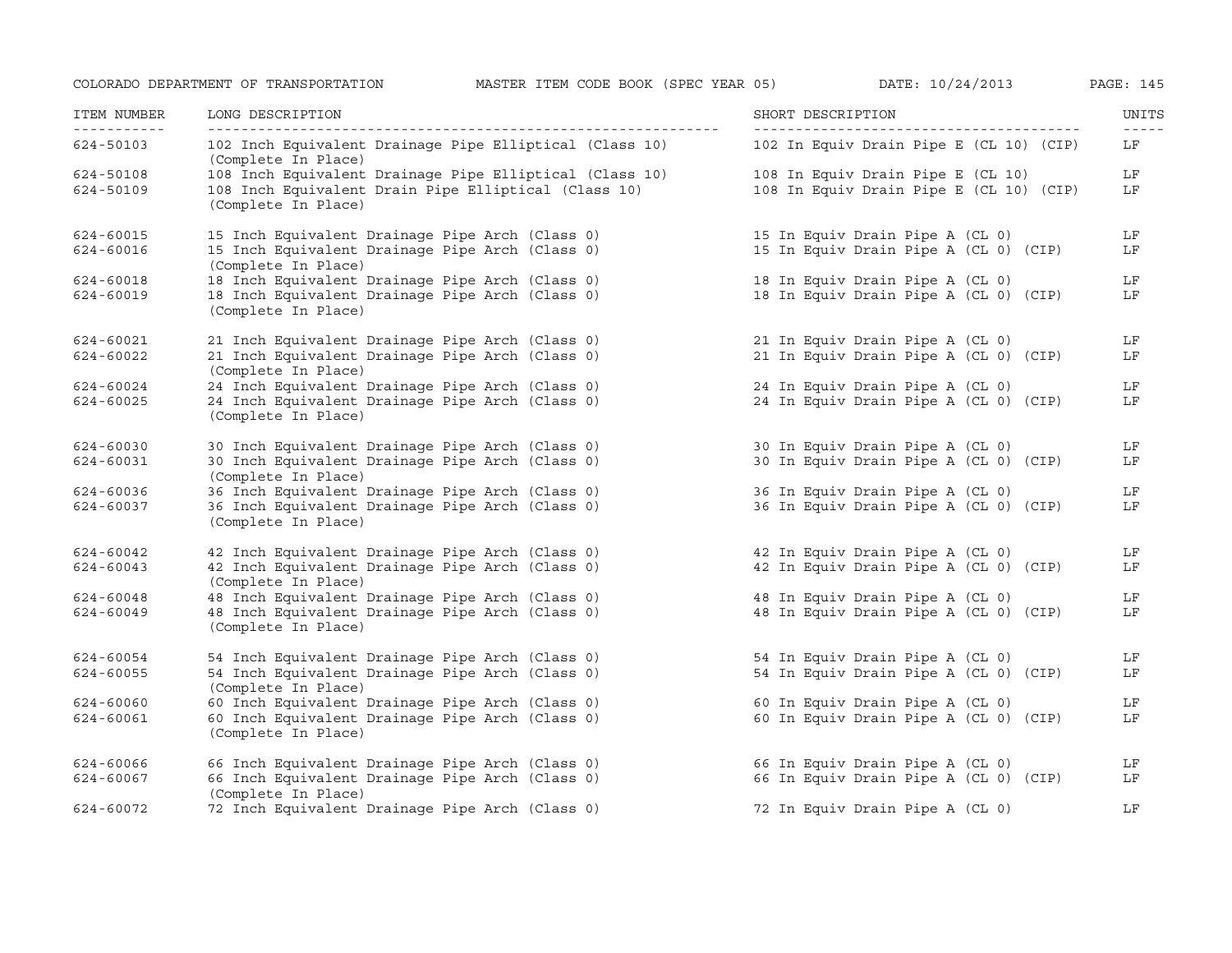| ITEM NUMBER | LONG DESCRIPTION                                                       | SHORT DESCRIPTION                     | UNITS |
|-------------|------------------------------------------------------------------------|---------------------------------------|-------|
| 624-60073   | 72 Inch Equivalent Drainage Pipe Arch (Class 0)<br>(Complete In Place) | 72 In Equiv Drain Pipe A (CL 0) (CIP) | LF    |
| 624-60078   | 78 Inch Equivalent Drainage Pipe Arch (Class 0)                        | 78 In Equiv Drain Pipe A (CL 0)       | LF    |
| 624-60079   | 78 Inch Equivalent Drainage Pipe Arch (Class 0)<br>(Complete In Place) | 78 In Equiv Drain Pipe A (CL 0) (CIP) | LF    |
| 624-60084   | 84 Inch Equivalent Drainage Pipe Arch (Class 0)                        | 84 In Equiv Drain Pipe A (CL 0)       | LF    |
| 624-60090   | 90 Inch Equivalent Drainage Pipe Arch (Class 0)                        | 90 In Equiv Drain Pipe A (CL 0)       | LF    |
| 624-60096   | 96 Inch Equivalent Drainage Pipe Arch (Class 0)                        | 96 In Equiv Drain Pipe A (CL 0)       | LF    |
| 624-60102   | 102 Inch Equivalent Drainage Pipe Arch (Class 0)                       | 102 In Equiv Drain Pipe A (CL 0)      | LF    |
| 624-60108   | 108 Inch Equivalent Drainage Pipe Arch (Class 0)                       | 108 In Equiv Drain Pipe A (CL 0)      | LF    |
| 624-60114   | 114 Inch Equivalent Drainage Pipe Arch (Class 0)                       | 114 In Equiv Drain Pipe A (CL 0)      | LF    |
| 624-60120   | 120 Inch Equivalent Drainage Pipe Arch (Class 0)                       | 120 In Equiv Drain Pipe A (CL 0)      | LF    |
| 624-61015   | 15 Inch Equivalent Drainage Pipe Arch (Class 1)                        | 15 In Equiv Drain Pipe A (CL 1)       | LF    |
| 624-61016   | 15 Inch Equivalent Drainage Pipe Arch (Class 1)<br>(Complete In Place) | 15 In Equiv Drain Pipe A (CL 1) (CIP) | LF    |
| 624-61018   | 18 Inch Equivalent Drainage Pipe Arch (Class 1)                        | 18 In Equiv Drain Pipe A (CL 1)       | LF    |
| 624-61019   | 18 Inch Equivalent Drainage Pipe Arch (Class 1)<br>(Complete In Place) | 18 In Equiv Drain Pipe A (CL 1) (CIP) | LF    |
| 624-61021   | 21 Inch Equivalent Drainage Pipe Arch (Class 1)                        | 21 Inch Equiv Drain Pipe A (CL 1)     | LF    |
| 624-61022   | 21 Inch Equivalent Drainage Pipe Arch (Class 1)<br>(Complete In Place) | 21 In Equiv Drain Pipe A (CL 1) (CIP) | LF    |
| 624-61024   | 24 Inch Equivalent Drainage Pipe Arch (Class 1)                        | 24 In Equiv Drain Pipe A (CL 1)       | LF    |
| 624-61025   | 24 Inch Equivalent Drainage Pipe Arch (Class 1)<br>(Complete In Place) | 24 In Equiv Drain Pipe A (CL 1) (CIP) | LF    |
| 624-61030   | 30 Inch Equivalent Drainage Pipe Arch (Class 1)                        | 30 In Equiv Drain Pipe A (CL 1)       | LF    |
| 624-61036   | 36 Inch Equivalent Drainage Pipe Arch (Class 1)                        | 36 In Equiv Drain Pipe A (CL 1)       | LF    |
| 624-61042   | 42 Inch Equivalent Drainage Pipe Arch (Class 1)                        | 42 In Equiv Drain Pipe A (CL 1)       | LF    |
| 624-61048   | 48 Inch Equivalent Drainage Pipe Arch (Class 1)                        | 48 In Equiv Drain Pipe A (CL 1)       | LF    |
| 624-61054   | 54 Inch Equivalent Drainage Pipe Arch (Class 1)                        | 54 In Equiv Drain Pipe A (CL 1)       | LF    |
| 624-61060   | 60 Inch Equivalent Drainage Pipe Arch (Class 1)                        | 60 In Equiv Drain Pipe A (CL 1)       | LF    |
| 624-61066   | 66 Inch Equivalent Drainage Pipe Arch (Class 1)                        | 66 In Equiv Drain Pipe A (CL 1)       | LF    |
| 624-61072   | 72 Inch Equivalent Drainage Pipe Arch (Class 1)                        | 72 In Equiv Drain Pipe A (CL 1)       | LF    |
| 624-61078   | 78 Inch Equivalent Drainage Pipe Arch (Class 1)                        | 78 In Equiv Drain Pipe A (CL 1)       | LF    |
| 624-61084   | 84 Inch Equivalent Drainage Pipe Arch (Class 1)                        | 84 In Equiv Drain Pipe A (CL 1)       | LF    |
| 624-61090   | 90 Inch Equivalent Drainage Pipe Arch (Class 1)                        | 90 In Equiv Drain Pipe A (CL 1)       | LF    |
| 624-61096   | 96 Inch Equivalent Drainage Pipe Arch (Class 1)                        | 96 In Equiv Drain Pipe A (CL 1)       | LF    |
| 624-61102   | 102 Inch Equivalent Drainage Pipe Arch (Class 1)                       | 102 In Equiv Drain Pipe A (CL 1)      | LF    |
| 624-61108   | 108 Inch Equivalent Drainage Pipe Arch (Class 1)                       | 108 In Equiv Drain Pipe A (CL 1)      | LF    |
| 624-61114   | 114 Inch Equivalent Drainage Pipe Arch (Class 1)                       | 114 In Equiv Drain Pipe A (CL 1)      | LF    |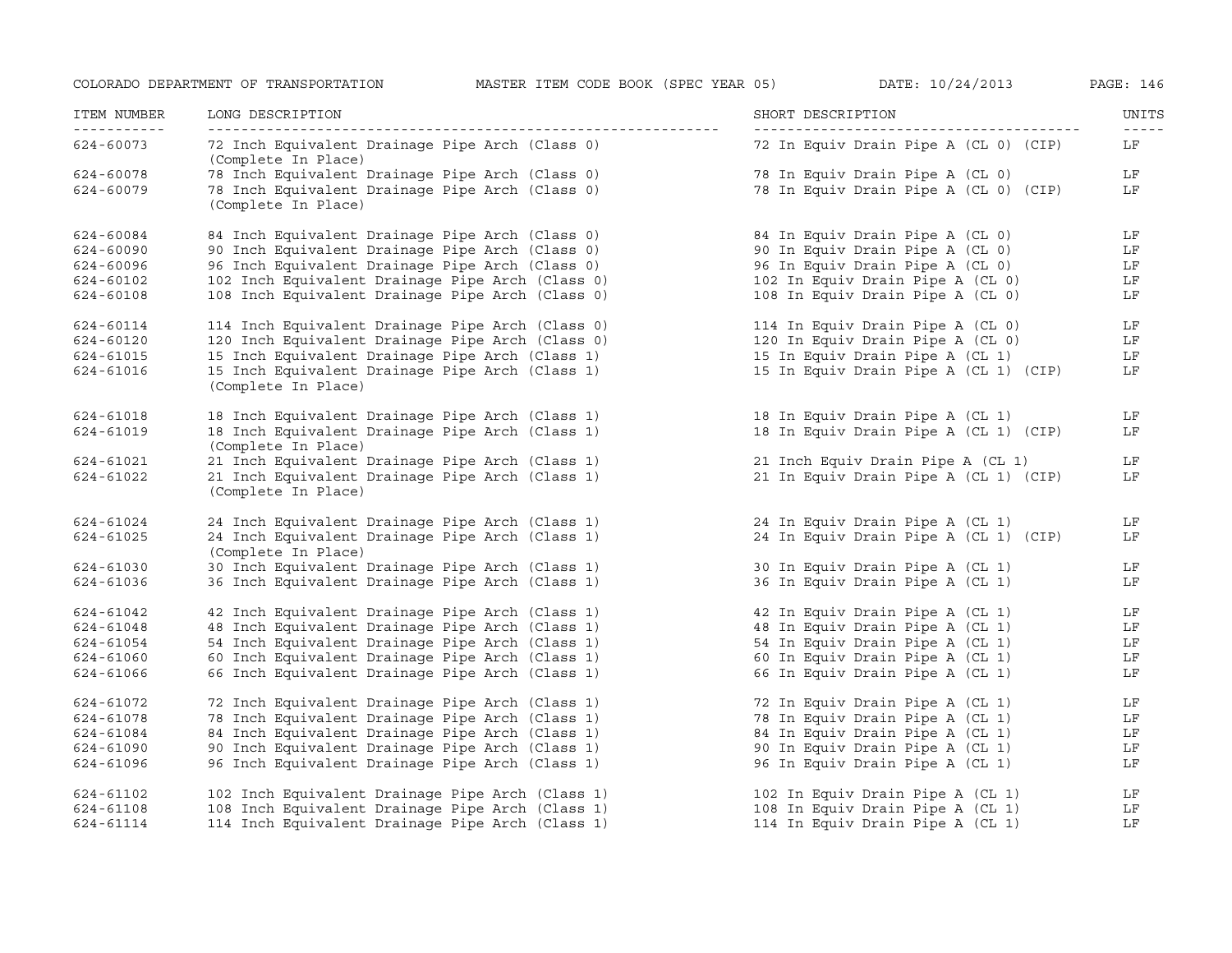| ITEM NUMBER<br>----------- | LONG DESCRIPTION<br>-----------------                                  | SHORT DESCRIPTION                     | UNITS<br>$\frac{1}{2} \frac{1}{2} \frac{1}{2} \frac{1}{2} \frac{1}{2} \frac{1}{2} \frac{1}{2} \frac{1}{2} \frac{1}{2} \frac{1}{2} \frac{1}{2} \frac{1}{2} \frac{1}{2} \frac{1}{2} \frac{1}{2} \frac{1}{2} \frac{1}{2} \frac{1}{2} \frac{1}{2} \frac{1}{2} \frac{1}{2} \frac{1}{2} \frac{1}{2} \frac{1}{2} \frac{1}{2} \frac{1}{2} \frac{1}{2} \frac{1}{2} \frac{1}{2} \frac{1}{2} \frac{1}{2} \frac{$ |
|----------------------------|------------------------------------------------------------------------|---------------------------------------|-------------------------------------------------------------------------------------------------------------------------------------------------------------------------------------------------------------------------------------------------------------------------------------------------------------------------------------------------------------------------------------------------------|
| 624-61120                  | 120 Inch Equivalent Drainage Pipe Arch (Class 1)                       | 120 In Equiv Drain Pipe A (CL 1)      | LF                                                                                                                                                                                                                                                                                                                                                                                                    |
| 624-62015                  | 15 Inch Equivalent Drainage Pipe Arch (Class 2)                        | 15 In Equiv Drain Pipe A (CL 2)       | LF                                                                                                                                                                                                                                                                                                                                                                                                    |
| 624-62016                  | 15 Inch Equivalent Drainage Pipe Arch (Class 2)<br>(Complete In Place) | 15 In Equiv Drain Pipe A (CL 2) (CIP) | LF                                                                                                                                                                                                                                                                                                                                                                                                    |
| $624 - 62018$              | 18 Inch Equivalent Drainage Pipe Arch (Class 2)                        | 18 In Equiv Drain Pipe A (CL 2)       | LF                                                                                                                                                                                                                                                                                                                                                                                                    |
| 624-62019                  | 18 Inch Equivalent Drainage Pipe Arch (Class 2)<br>(Complete In Place) | 18 In Equiv Drain Pipe A (CL 2) (CIP) | LF                                                                                                                                                                                                                                                                                                                                                                                                    |
| 624-62021                  | 21 Inch Equivalent Drainage Pipe Arch (Class 2)                        | 21 In Equiv Drain Pipe A (CL 2)       | LF                                                                                                                                                                                                                                                                                                                                                                                                    |
| 624-62022                  | 21 Inch Equivalent Drainage Pipe Arch (Class 2)<br>(Complete In Place) | 21 In Equiv Drain Pipe A (CL 2) (CIP) | LF                                                                                                                                                                                                                                                                                                                                                                                                    |
| 624-62024                  | 24 Inch Equivalent Drainage Pipe Arch (Class 2)                        | 24 In Equiv Drain Pipe A (CL 2)       | LF                                                                                                                                                                                                                                                                                                                                                                                                    |
| 624-62025                  | 24 Inch Equivalent Drainage Pipe Arch (Class 2)<br>(Complete In Place) | 24 In Equiv Drain Pipe A (CL 2) (CIP) | LF                                                                                                                                                                                                                                                                                                                                                                                                    |
| 624-62030                  | 30 Inch Equivalent Drainage Pipe Arch (Class 2)                        | 30 In Equiv Drain Pipe A (CL 2)       | LF                                                                                                                                                                                                                                                                                                                                                                                                    |
| 624-62036                  | 36 Inch Equivalent Drainage Pipe Arch (Class 2)                        | 36 In Equiv Drain Pipe A (CL 2)       | LF                                                                                                                                                                                                                                                                                                                                                                                                    |
| 624-62042                  | 42 Inch Equivalent Drainage Pipe Arch (Class 2)                        | 42 In Equiv Drain Pipe A (CL 2)       | LF                                                                                                                                                                                                                                                                                                                                                                                                    |
| 624-62048                  | 48 Inch Equivalent Drainage Pipe Arch (Class 2)                        | 48 In Equiv Drain Pipe A (CL 2)       | LF                                                                                                                                                                                                                                                                                                                                                                                                    |
| 624-62054                  | 54 Inch Equivalent Drainage Pipe Arch (Class 2)                        | 54 In Equiv Drain Pipe A (CL 2)       | LF                                                                                                                                                                                                                                                                                                                                                                                                    |
| 624-62060                  | 60 Inch Equivalent Drainage Pipe Arch (Class 2)                        | 60 In Equiv Drain Pipe A (CL 2)       | LF                                                                                                                                                                                                                                                                                                                                                                                                    |
| 624-62066                  | 66 Inch Equivalent Drainage Pipe Arch (Class 2)                        | 66 In Equiv Drain Pipe A (CL 2)       | LF                                                                                                                                                                                                                                                                                                                                                                                                    |
| 624-62072                  | 72 Inch Equivalent Drainage Pipe Arch (Class 2)                        | 72 In Equiv Drain Pipe A (CL 2)       | LF                                                                                                                                                                                                                                                                                                                                                                                                    |
| 624-62078                  | 78 Inch Equivalent Drainage Pipe Arch (Class 2)                        | 78 In Equiv Drain Pipe A (CL 2)       | LF                                                                                                                                                                                                                                                                                                                                                                                                    |
| 624-62084                  | 84 Inch Equivalent Drainage Pipe Arch (Class 2)                        | 84 In Equiv Drain Pipe A (CL 2)       | LF                                                                                                                                                                                                                                                                                                                                                                                                    |
| 624-62090                  | 90 Inch Equivalent Drainage Pipe Arch (Class 2)                        | 90 In Equiv Drain Pipe A (CL 2)       | LF                                                                                                                                                                                                                                                                                                                                                                                                    |
| 624-62096                  | 96 Inch Equivalent Drainage Pipe Arch (Class 2)                        | 96 In Equiv Drain Pipe A (CL 2)       | LF                                                                                                                                                                                                                                                                                                                                                                                                    |
| 624-62102                  | 102 Inch Equivalent Drainage Pipe Arch (Class 2)                       | 102 In Equiv Drain Pipe A (CL 2)      | LF                                                                                                                                                                                                                                                                                                                                                                                                    |
| 624-62108                  | 108 Inch Equivalent Drainage Pipe Arch (Class 2)                       | 108 In Equiv Drain Pipe A (CL 2)      | LF                                                                                                                                                                                                                                                                                                                                                                                                    |
| 624-62114                  | 114 Inch Equivalent Drainage Pipe Arch (Class 2)                       | 114 In Equiv Drain Pipe A (CL 2)      | LF                                                                                                                                                                                                                                                                                                                                                                                                    |
| 624-62120                  | 120 Inch Equivalent Drainage Pipe Arch (Class 2)                       | 120 In Equiv Drain Pipe A (CL 2)      | LF                                                                                                                                                                                                                                                                                                                                                                                                    |
| 624-63015                  | 15 Inch Equivalent Drainage Pipe Arch (Class 3)                        | 15 In Equiv Drain Pipe A (CL 3)       | LF                                                                                                                                                                                                                                                                                                                                                                                                    |
| 624-63016                  | 15 Inch Equivalent Drainage Pipe Arch (Class 3)<br>(Complete In Place) | 15 In Equiv Drain Pipe A (CL 3) (CIP) | LF                                                                                                                                                                                                                                                                                                                                                                                                    |
| 624-63018                  | 18 Inch Equivalent Drainage Pipe Arch (Class 3)                        | 18 In Equiv Drain Pipe A (CL 3)       | LF                                                                                                                                                                                                                                                                                                                                                                                                    |
| 624-63019                  | 18 Inch Equivalent Drainage Pipe Arch (Class 3)<br>(Complete In Place) | 18 In Equiv Drain Pipe A (CL 3) (CIP) | LF                                                                                                                                                                                                                                                                                                                                                                                                    |
| 624-63021                  | 21 Inch Equivalent Drainage Pipe Arch (Class 3)                        | 21 In Equiv Drain Pipe A (CL 3)       | LF                                                                                                                                                                                                                                                                                                                                                                                                    |
| 624-63022                  | 21 Inch Equivalent Drainage Pipe Arch (Class 3)<br>(Complete In Place) | 21 In Equiv Drain Pipe A (CL 3) (CIP) | LF                                                                                                                                                                                                                                                                                                                                                                                                    |
| 624-63024                  | 24 Inch Equivalent Drainage Pipe Arch (Class 3)                        | 24 In Equiv Drain Pipe A (CL 3)       | LF                                                                                                                                                                                                                                                                                                                                                                                                    |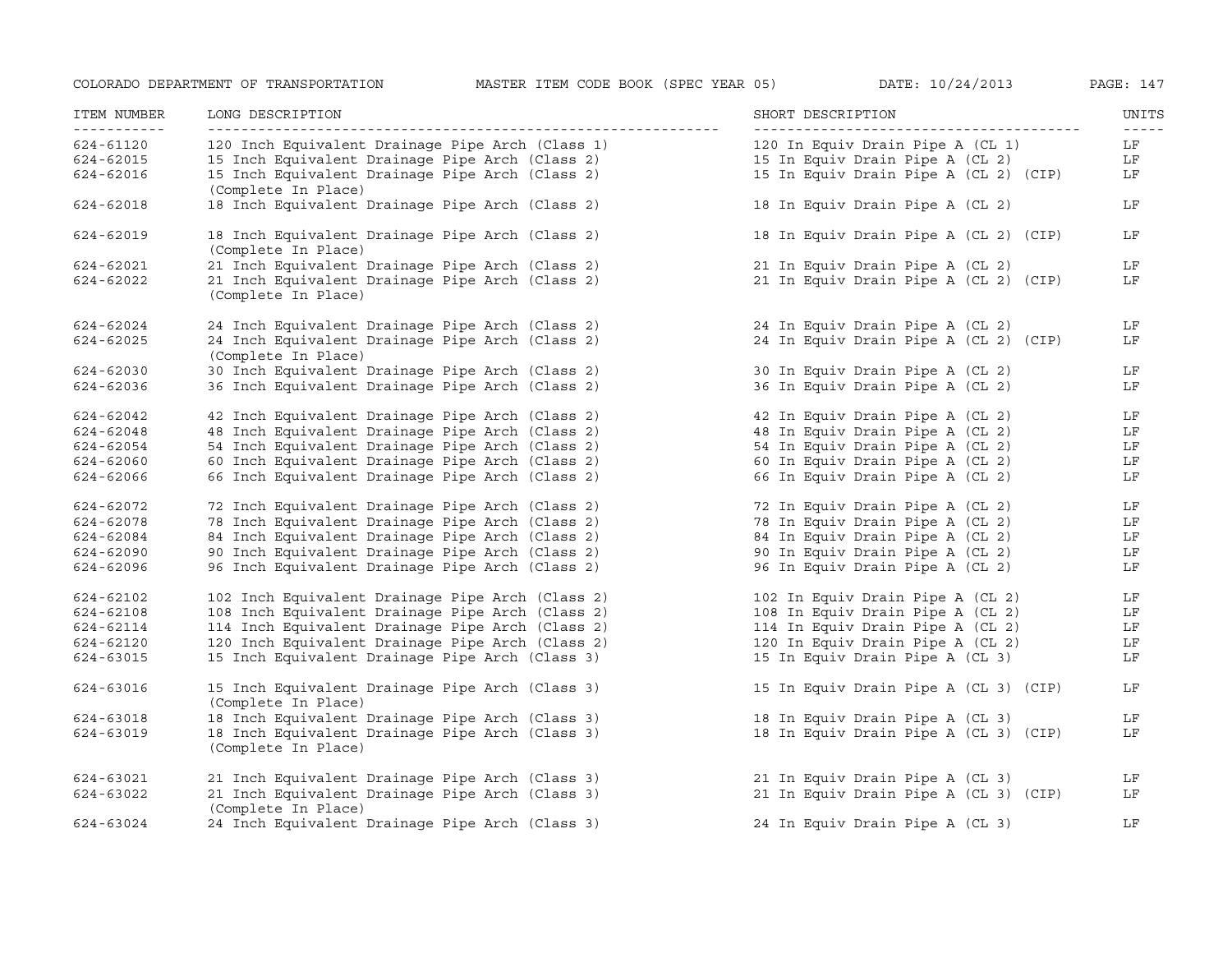| ITEM NUMBER<br>----------- | LONG DESCRIPTION<br>---------------                                    | SHORT DESCRIPTION<br>------------------- | UNITS       |
|----------------------------|------------------------------------------------------------------------|------------------------------------------|-------------|
|                            |                                                                        |                                          | $- - - - -$ |
| 624-63025                  | 24 Inch Equivalent Drainage Pipe Arch (Class 3)<br>(Complete In Place) | 24 In Equiv Drain Pipe A (CL 3) (CIP)    | LF          |
| 624-63030                  | 30 Inch Equivalent Drainage Pipe Arch (Class 3)                        | 30 In Equiv Drain Pipe A (CL 3)          | LF          |
| 624-63036                  | 36 Inch Equivalent Drainage Pipe Arch (Class 3)                        | 36 In Equiv Drain Pipe A (CL 3)          | LF          |
| 624-63042                  | 42 Inch Equivalent Drainage Pipe Arch (Class 3)                        | 42 In Equiv Drain Pipe A (CL 3)          | LF          |
| 624-63048                  | 48 Inch Equivalent Drainage Pipe Arch (Class 3)                        | 48 In Equiv Drain Pipe A (CL 3)          | LF          |
| 624-63054                  | 54 Inch Equivalent Drainage Pipe Arch (Class 3)                        | 54 In Equiv Drain Pipe A (CL 3)          | LF          |
| 624-63060                  | 60 Inch Equivalent Drainage Pipe Arch (Class 3)                        | 60 In Equiv Drain Pipe A (CL 3)          | LF          |
| 624-63066                  | 66 Inch Equivalent Drainage Pipe Arch (Class 3)                        | 66 In Equiv Drain Pipe A (CL 3)          | LF          |
| 624-63072                  | 72 Inch Equivalent Drainage Pipe Arch (Class 3)                        | 72 In Equiv Drain Pipe A (CL 3)          | LF          |
| 624-63078                  | 78 Inch Equivalent Drainage Pipe Arch (Class 3)                        | 78 In Equiv Drain Pipe A (CL 3)          | LF          |
| 624-63084                  | 84 Inch Equivalent Drainage Pipe Arch (Class 3)                        | 84 In Equiv Drain Pipe A (CL 3)          | LF          |
| 624-63090                  | 90 Inch Equivalent Drainage Pipe Arch (Class 3)                        | 90 In Equiv Drain Pipe A (CL 3)          | LF          |
| 624-63096                  | 96 Inch Equivalent Drainage Pipe Arch (Class 3)                        | 96 In Equiv Drain Pipe A (CL 3)          | LF          |
| 624-63102                  | 102 Inch Equivalent Drainage Pipe Arch (Class 3)                       | 102 In Equiv Drain Pipe A (CL 3)         | LF          |
| 624-63108                  | 108 Inch Equivalent Drainage Pipe Arch (Class 3)                       | 108 In Equiv Drain Pipe A (CL 3)         | LF          |
| 624-63114                  | 114 Inch Equivalent Drainage Pipe Arch (Class 3)                       | 114 In Equiv Drain Pipe A (CL 3)         | LF          |
| 624-63120                  | 120 Inch Equivalent Drainage Pipe Arch (Class 3)                       | 120 In Equiv Drain Pipe A (CL 3)         | LF          |
| 624-64015                  | 15 Inch Equivalent Drainage Pipe Arch (Class 4)                        | 15 In Equiv Drain Pipe A (CL 4)          | LF          |
| 624-64016                  | 15 Inch Equivalent Drainage Pipe Arch (Class 4)<br>(Complete In Place) | 15 In Equiv Drain Pipe A (CL 4) (CIP)    | LF          |
| 624-64018                  | 18 Inch Equivalent Drainage Pipe Arch (Class 4)                        | 18 In Equiv Drain Pipe A (CL 4)          | LF          |
| 624-64019                  | 18 Inch Equivalent Drainage Pipe Arch (Class 4)<br>(Complete In Place) | 18 In Equiv Drain Pipe A (CL 4) (CIP)    | LF          |
| 624-64021                  | 21 Inch Equivalent Drainage Pipe Arch (Class 4)                        | 21 In Equiv Drain Pipe A (CL 4)          | LF          |
| 624-64022                  | 21 Inch Equivalent Drainage Pipe Arch (Class 4)                        | 21 In Equiv Drain Pipe A (CL 4) (CIP)    | LF          |
|                            | (Complete In Place)                                                    |                                          |             |
| 624-64024                  | 24 Inch Equivalent Drainage Pipe Arch (Class 4)                        | 24 In Equiv Drain Pipe A (CL 4)          | LF          |
| 624-64025                  | 24 Inch Equivalent Drainage Pipe Arch (Class 4)<br>(Complete In Place) | 24 In Equiv Drain Pipe A (CL 4) (CIP)    | LF          |
|                            |                                                                        |                                          |             |
| 624-64030                  | 30 Inch Equivalent Drainage Pipe Arch (Class 4)                        | 30 In Equiv Drain Pipe A (CL 4)          | LF          |
| 624-64036                  | 36 Inch Equivalent Drainage Pipe Arch (Class 4)                        | 36 In Equiv Drain Pipe A (CL 4)          | LF          |
| 624-64042                  | 42 Inch Equivalent Drainage Pipe Arch (Class 4)                        | 42 In Equiv Drain Pipe A (CL 4)          | LF          |
| 624-64048                  | 48 Inch Equivalent Drainage Pipe Arch (Class 4)                        | 48 In Equiv Drain Pipe A (CL 4)          | LF          |
| 624-64054                  | 54 Inch Equivalent Drainage Pipe Arch (Class 4)                        | 54 In Equiv Drain Pipe A (CL 4)          | LF          |
| 624-64060                  | 60 Inch Equivalent Drainage Pipe Arch (Class 4)                        | 60 In Equiv Drain Pipe A (CL 4)          | LF          |
| 624-64066                  | 66 Inch Equivalent Drainage Pipe Arch (Class 4)                        | 66 In Equiv Drain Pipe A (CL 4)          | LF          |
| 624-64072                  | 72 Inch Equivalent Drainage Pipe Arch (Class 4)                        | 72 In Equiv Drain Pipe A (CL 4)          | LF          |
| 624-64078                  | 78 Inch Equivalent Drainage Pipe Arch (Class 4)                        | 78 In Equiv Drain Pipe A (CL 4)          | LF          |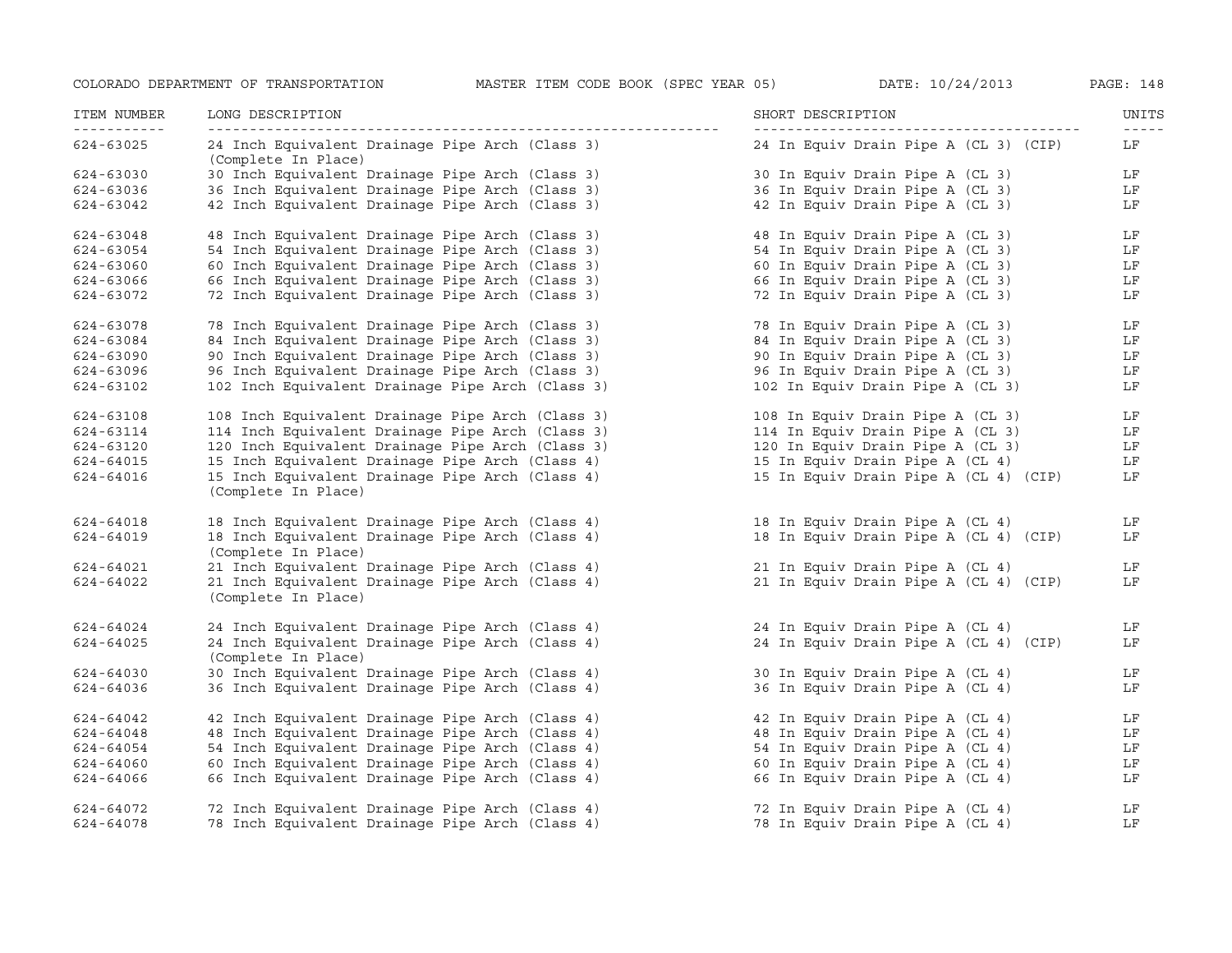| ITEM NUMBER | LONG DESCRIPTION                                                       | SHORT DESCRIPTION                     | UNITS |
|-------------|------------------------------------------------------------------------|---------------------------------------|-------|
| 624-64084   | 84 Inch Equivalent Drainage Pipe Arch (Class 4)                        | 84 In Equiv Drain Pipe A (CL 4)       | LF    |
| 624-64090   | 90 Inch Equivalent Drainage Pipe Arch (Class 4)                        | 90 In Equiv Drain Pipe A (CL 4)       | LF    |
| 624-64096   | 96 Inch Equivalent Drainage Pipe Arch (Class 4)                        | 96 In Equiv Drain Pipe A (CL 4)       | LF    |
| 624-64102   | 102 Inch Equivalent Drainage Pipe Arch (Class 4)                       | 102 In Equiv Drain Pipe A (CL 4)      | LF    |
| 624-64108   | 108 Inch Equivalent Drainage Pipe Arch (Class 4)                       | 108 In Equiv Drain Pipe A (CL 4)      | LF    |
| 624-64114   | 114 Inch Equivalent Drainage Pipe Arch (Class 4)                       | 114 In Equiv Drain Pipe A (CL 4)      | LF    |
| 624-64120   | 120 Inch Equivalent Drainage Pipe Arch (Class 4)                       | 120 In Equiv Drain Pipe A (CL 4)      | LF    |
| 624-65015   | 15 Inch Equivalent Drainage Pipe Arch (Class 5)                        | 15 In Equiv Drain Pipe A (CL 5)       | LF    |
| 624-65016   | 15 Inch Equivalent Drainage Pipe Arch (Class 5)<br>(Complete In Place) | 15 In Equiv Drain Pipe A (CL 5) (CIP) | LF    |
| 624-65018   | 18 Inch Equivalent Drainage Pipe Arch (Class 5)                        | 18 In Equiv Drain Pipe A (CL 5)       | LF    |
| 624-65019   | 18 Inch Equivalent Drainage Pipe Arch (Class 5)<br>(Complete In Place) | 18 In Equiv Drain Pipe A (CL 5) (CIP) | LF    |
| 624-65021   | 21 Inch Equivalent Drainage Pipe Arch (Class 5)                        | 21 In Equiv Drain Pipe A (CL 5)       | LF    |
| 624-65022   | 21 Inch Equivalent Drainage Pipe Arch (Class 5)<br>(Complete In Place) | 21 In Equiv Drain Pipe A (CL 5) (CIP) | LF    |
| 624-65024   | 24 Inch Equivalent Drainage Pipe Arch (Class 5)                        | 24 In Equiv Drain Pipe A (CL 5)       | LF    |
| 624-65025   | 24 Inch Equivalent Drainage Pipe Arch (Class 5)<br>(Complete In Place) | 24 In Equiv Drain Pipe A (CL 5) (CIP) | LF    |
| 624-65030   | 30 Inch Equivalent Drainage Pipe Arch (Class 5)                        | 30 In Equiv Drain Pipe A (CL 5)       | LF    |
| 624-65036   | 36 Inch Equivalent Drainage Pipe Arch (Class 5)                        | 36 In Equiv Drain Pipe A (CL 5)       | LF    |
| 624-65042   | 42 Inch Equivalent Drainage Pipe Arch (Class 5)                        | 42 In Equiv Drain Pipe A (CL 5)       | LF    |
| 624-65048   | 48 Inch Equivalent Drainage Pipe Arch (Class 5)                        | 48 In Equiv Drain Pipe A (CL 5)       | LF    |
| 624-65054   | 54 Inch Equivalent Drainage Pipe Arch (Class 5)                        | 54 In Equiv Drain Pipe A (CL 5)       | LF    |
| 624-65060   | 60 Inch Equivalent Drainage Pipe Arch (Class 5)                        | 60 In Equiv Drain Pipe A (CL 5)       | LF    |
| 624-65066   | 66 Inch Equivalent Drainage Pipe Arch (Class 5)                        | 66 In Equiv Drain Pipe A (CL 5)       | LF    |
| 624-65072   | 72 Inch Equivalent Drainage Pipe Arch (Class 5)                        | 72 In Equiv Drain Pipe A (CL 5)       | LF    |
| 624-65078   | 78 Inch Equivalent Drainage Pipe Arch (Class 5)                        | 78 In Equiv Drain Pipe A (CL 5)       | LF    |
| 624-65084   | 84 Inch Equivalent Drainage Pipe Arch (Class 5)                        | 84 In Equiv Drain Pipe A (CL 5)       | LF    |
| 624-65090   | 90 Inch Equivalent Drainage Pipe Arch (Class 5)                        | 90 In Equiv Drain Pipe A (CL 5)       | LF    |
| 624-65096   | 96 Inch Equivalent Drainage Pipe Arch (Class 5)                        | 96 In Equiv Drain Pipe A (CL 5)       | LF    |
| 624-65102   | 102 Inch Equivalent Drainage Pipe Arch (Class 5)                       | 102 In Equiv Drain Pipe A (CL 5)      | LF    |
| 624-65108   | 108 Inch Equivalent Drainage Pipe Arch (Class 5)                       | 108 In Equiv Drain Pipe A (CL 5)      | LF    |
| 624-65114   | 114 Inch Equivalent Drainage Pipe Arch (Class 5)                       | 114 In Equiv Drain Pipe A (CL 5)      | LF    |
| 624-65120   | 120 Inch Equivalent Drainage Pipe Arch (Class 5)                       | 120 In Equiv Drain Pipe A (CL 5)      | LF    |
| 624-66015   | 15 Inch Equivalent Drainage Pipe Arch (Class 6)                        | 15 In Equiv Drain Pipe A (CL 6)       | LF    |
| 624-66016   | 15 Inch Equivalent Drainage Pipe Arch (Class 6)<br>(Complete In Place) | 15 In Equiv Drain Pipe A (CL 6) (CIP) | LF    |
| 624-66018   | 18 Inch Equivalent Drainage Pipe Arch (Class 6)                        | 18 In Equiv Drain Pipe A (CL 6)       | LF    |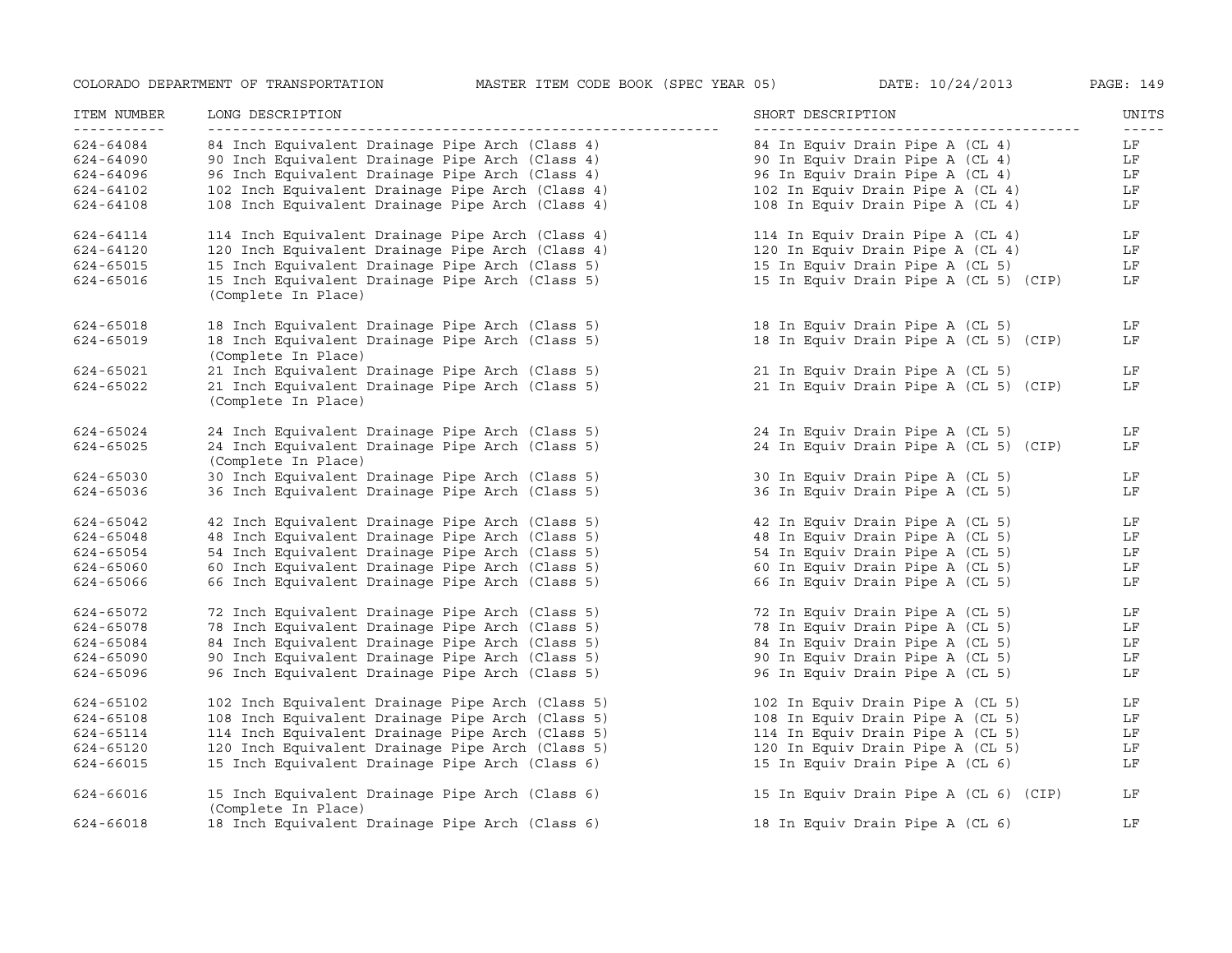| ITEM NUMBER<br><u> - - - - - - - - - - -</u> | LONG DESCRIPTION<br>------------------                                 | SHORT DESCRIPTION                     | UNITS<br>$- - - - -$ |
|----------------------------------------------|------------------------------------------------------------------------|---------------------------------------|----------------------|
| 624-66019                                    | 18 Inch Equivalent Drainage Pipe Arch (Class 6)<br>(Complete In Place) | 18 In Equiv Drain Pipe A (CL 6) (CIP) | LF                   |
| 624-66021                                    | 21 Inch Equivalent Drainage Pipe Arch (Class 6)                        | 21 In Equiv Drain Pipe A (CL 6)       | LF                   |
| 624-66022                                    | 21 Inch Equivalent Drainage Pipe Arch (Class 6)<br>(Complete In Place) | 21 In Equiv Drain Pipe A (CL 6) (CIP) | LF                   |
| 624-66024                                    | 24 Inch Equivalent Drainage Pipe Arch (Class 6)                        | 24 In Equiv Drain Pipe A (CL 6)       | LF                   |
| 624-66025                                    | 24 Inch Equivalent Drainage Pipe Arch (Class 6)<br>(Complete In Place) | 24 In Equiv Drain Pipe A (CL 6) (CIP) | LF                   |
| 624-66030                                    | 30 Inch Equivalent Drainage Pipe Arch (Class 6)                        | 30 In Equiv Drain Pipe A (CL 6)       | LF                   |
| 624-66036                                    | 36 Inch Equivalent Drainage Pipe Arch (Class 6)                        | 36 In Equiv Drain Pipe A (CL 6)       | LF                   |
| 624-66042                                    | 42 Inch Equivalent Drainage Pipe Arch (Class 6)                        | 42 In Equiv Drain Pipe A (CL 6)       | LF                   |
| 624-66048                                    | 48 Inch Equivalent Drainage Pipe Arch (Class 6)                        | 48 In Equiv Drain Pipe A (CL 6)       | LF                   |
| 624-66054                                    | 54 Inch Equivalent Drainage Pipe Arch (Class 6)                        | 54 In Equiv Drain Pipe A (CL 6)       | LF                   |
| 624-66060                                    | 60 Inch Equivalent Drainage Pipe Arch (Class 6)                        | 60 In Equiv Drain Pipe A (CL 6)       | LF                   |
| 624-66066                                    | 66 Inch Equivalent Drainage Pipe Arch (Class 6)                        | 66 In Equiv Drain Pipe A (CL 6)       | LF                   |
| 624-66072                                    | 72 Inch Equivalent Drainage Pipe Arch (Class 6)                        | 72 In Equiv Drain Pipe A (CL 6)       | LF                   |
| 624-66078                                    | 78 Inch Equivalent Drainage Pipe Arch (Class 6)                        | 78 In Equiv Drain Pipe A (CL 6)       | LF                   |
| 624-66084                                    | 84 Inch Equivalent Drainage Pipe Arch (Class 6)                        | 84 In Equiv Drain Pipe A (CL 6)       | LF                   |
| 624-66090                                    | 90 Inch Equivalent Drainage Pipe Arch (Class 6)                        | 90 In Equiv Drain Pipe A (CL 6)       | LF                   |
| 624-66096                                    | 96 Inch Equivalent Drainage Pipe Arch (Class 6)                        | 96 In Equiv Drain Pipe A (CL 6)       | LF                   |
| 624-66102                                    | 102 Inch Equivalent Drainage Pipe Arch (Class 6)                       | 102 In Equiv Drain Pipe A (CL 6)      | LF                   |
| 624-66108                                    | 108 Inch Equivalent Drainage Pipe Arch (Class 6)                       | 108 In Equiv Drain Pipe A (CL 6)      | LF                   |
| 624-66114                                    | 114 Inch Equivalent Drainage Pipe Arch (Class 6)                       | 114 In Equiv Drain Pipe A (CL 6)      | LF                   |
| 624-66120                                    | 120 Inch Equivalent Drainage Pipe Arch (Class 6)                       | 120 In Equiv Drain Pipe (CL 6)        | LF                   |
| 624-67015                                    | 15 Inch Equivalent Drainage Pipe Arch (Class 7)                        | 15 In Equiv Drain Pipe A (CL 7)       | LF                   |
| 624-67016                                    | 15 Inch Equivalent Drainage Pipe Arch (Class 7)<br>(Complete In Place) | 15 In Equiv Drain Pipe A (CL 7) (CIP) | LF                   |
| 624-67018                                    | 18 Inch Equivalent Drainage Pipe Arch (Class 7)                        | 18 In Equiv Drain Pipe A (CL 7)       | LF                   |
| 624-67019                                    | 18 Inch Equivalent Drainage Pipe Arch (Class 7)<br>(Complete In Place) | 18 In Equiv Drain Pipe A (CL 7) (CIP) | LF                   |
| 624-67021                                    | 21 Inch Equivalent Drainage Pipe Arch (Class 7)                        | 21 In Equiv Drain Pipe A (CL 7)       | LF                   |
| 624-67022                                    | 21 Inch Equivalent Drainage Pipe Arch (Class 7)<br>(Complete In Place) | 21 In Equiv Drain Pipe A (CL 7) (CIP) | LF                   |
| 624-67024                                    | 24 Inch Equivalent Drainage Pipe Arch (Class 7)                        | 24 In Equiv Drain Pipe A (CL 7)       | LF                   |
| 624-67025                                    | 24 Inch Equivalent Drainage Pipe Arch (Class 7)<br>(Complete In Place) | 24 In Equiv Drain Pipe A (CL 7) (CIP) | LF                   |
| 624-67030                                    | 30 Inch Equivalent Drainage Pipe Arch (Class 7)                        | 30 In Equiv Drain Pipe A (CL 7)       | LF                   |
| 624-67036                                    | 36 Inch Equivalent Drainage Pipe Arch (Class 7)                        | 36 In Equiv Drain Pipe A (CL 7)       | LF                   |
| 624-67042                                    | 42 Inch Equivalent Drainage Pipe Arch (Class 7)                        | 42 In Equiv Drain Pipe A (CL 7)       | LF                   |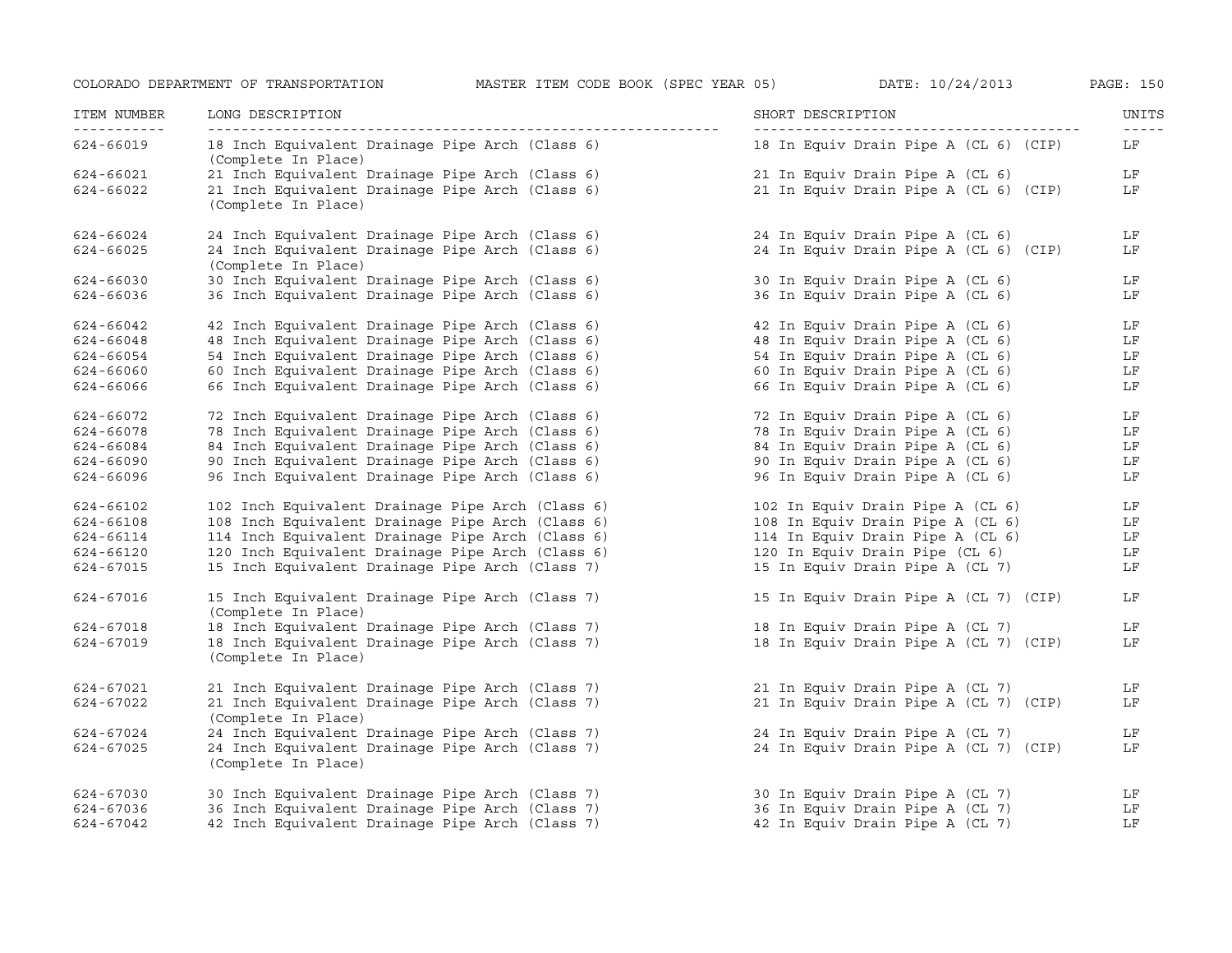| ITEM NUMBER | LONG DESCRIPTION                                                       | SHORT DESCRIPTION                     | UNITS                                                                                                                                                                                                                                                                                                                                                                                              |
|-------------|------------------------------------------------------------------------|---------------------------------------|----------------------------------------------------------------------------------------------------------------------------------------------------------------------------------------------------------------------------------------------------------------------------------------------------------------------------------------------------------------------------------------------------|
| 624-67048   | 48 Inch Equivalent Drainage Pipe Arch (Class 7)                        | 48 In Equiv Drain Pipe A (CL 7)       | $\frac{1}{2} \frac{1}{2} \frac{1}{2} \frac{1}{2} \frac{1}{2} \frac{1}{2} \frac{1}{2} \frac{1}{2} \frac{1}{2} \frac{1}{2} \frac{1}{2} \frac{1}{2} \frac{1}{2} \frac{1}{2} \frac{1}{2} \frac{1}{2} \frac{1}{2} \frac{1}{2} \frac{1}{2} \frac{1}{2} \frac{1}{2} \frac{1}{2} \frac{1}{2} \frac{1}{2} \frac{1}{2} \frac{1}{2} \frac{1}{2} \frac{1}{2} \frac{1}{2} \frac{1}{2} \frac{1}{2} \frac{$<br>LF |
| 624-67054   | 54 Inch Equivalent Drainage Pipe Arch (Class 7)                        | 54 In Equiv Drain Pipe A (CL 7)       | LF                                                                                                                                                                                                                                                                                                                                                                                                 |
| 624-67060   | 60 Inch Equivalent Drainage Pipe Arch (Class 7)                        | 60 In Equiv Drain Pipe A (CL 7)       | LF                                                                                                                                                                                                                                                                                                                                                                                                 |
| 624-67066   | 66 Inch Equivalent Drainage Pipe Arch (Class 7)                        | 66 In Equiv Drain Pipe A (CL 7)       | LF                                                                                                                                                                                                                                                                                                                                                                                                 |
| 624-67072   | 72 Inch Equivalent Drainage Pipe Arch (Class 7)                        | 72 In Equiv Drain Pipe A (CL 7)       | LF                                                                                                                                                                                                                                                                                                                                                                                                 |
| 624-67078   | 78 Inch Equivalent Drainage Pipe Arch (Class 7)                        | 78 In Equiv Drain Pipe A (CL 7)       | LF                                                                                                                                                                                                                                                                                                                                                                                                 |
| 624-67084   | 84 Inch Equivalent Drainage Pipe Arch (Class 7)                        | 84 In Equiv Drain Pipe A (CL 7)       | LF                                                                                                                                                                                                                                                                                                                                                                                                 |
| 624-67090   | 90 Inch Equivalent Drainage Pipe Arch (Class 7)                        | 90 In Equiv Drain Pipe A (CL 7)       | LF                                                                                                                                                                                                                                                                                                                                                                                                 |
| 624-67096   | 96 Inch Equivalent Drainage Pipe Arch (Class 7)                        | 96 In Equiv Drain Pipe A (CL 7)       | LF                                                                                                                                                                                                                                                                                                                                                                                                 |
| 624-67102   | 102 Inch Equivalent Drainage Pipe Arch (Class 7)                       | 102 In Equiv Drain Pipe A (CL 7)      | LF                                                                                                                                                                                                                                                                                                                                                                                                 |
| 624-67108   | 108 Inch Equivalent Drainage Pipe Arch (Class 7)                       | 108 In Equiv Drain Pipe A (CL 7)      | LF                                                                                                                                                                                                                                                                                                                                                                                                 |
| 624-67114   | 114 Inch Equivalent Drainage Pipe Arch (Class 7)                       | 114 In Equiv Drain Pipe A (CL 7)      | LF                                                                                                                                                                                                                                                                                                                                                                                                 |
| 624-67120   | 120 Inch Equivalent Drainage Pipe Arch (Class 7)                       | 120 In Equiv Drain Pipe A (CL 7)      | LF                                                                                                                                                                                                                                                                                                                                                                                                 |
| 624-68015   | 15 Inch Equivalent Drainage Pipe Arch (Class 8)                        | 15 In Equiv Drain Pipe A (CL 8)       | LF                                                                                                                                                                                                                                                                                                                                                                                                 |
| 624-68016   | 15 Inch Equivalent Drainage Pipe Arch (Class 8)<br>(Complete In Place) | 15 In Equiv Drain Pipe A (CL 8) (CIP) | LF                                                                                                                                                                                                                                                                                                                                                                                                 |
| 624-68018   | 18 Inch Equivalent Drainage Pipe Arch (Class 8)                        | 18 In Equiv Drain Pipe A (CL 8)       | LF                                                                                                                                                                                                                                                                                                                                                                                                 |
| 624-68019   | 18 Inch Equivalent Drainage Pipe Arch (Class 8)<br>(Complete In Place) | 18 In Equiv Drain Pipe A (CL 8) (CIP) | LF                                                                                                                                                                                                                                                                                                                                                                                                 |
| 624-68021   | 21 Inch Equivalent Drainage Pipe Arch (Class 8)                        | 21 In Equiv Drain Pipe A (CL 8)       | LF                                                                                                                                                                                                                                                                                                                                                                                                 |
| 624-68022   | 21 Inch Equivalent Drainage Pipe Arch (Class 8)<br>(Complete In Place) | 21 In Equiv Drain Pipe A (CL 8) (CIP) | LF                                                                                                                                                                                                                                                                                                                                                                                                 |
| 624-68024   | 24 Inch Equivalent Drainage Pipe Arch (Class 8)                        | 24 In Equiv Drain Pipe A (CL 8)       | LF                                                                                                                                                                                                                                                                                                                                                                                                 |
| 624-68025   | 24 Inch Equivalent Drainage Pipe Arch (Class 8)<br>(Complete In Place) | 24 In Equiv Drain Pipe A (CL 8) (CIP) | LF                                                                                                                                                                                                                                                                                                                                                                                                 |
| 624-68030   | 30 Inch Equivalent Drainage Pipe Arch (Class 8)                        | 30 In Equiv Drain Pipe A (CL 8)       | LF                                                                                                                                                                                                                                                                                                                                                                                                 |
| 624-68036   | 36 Inch Equivalent Drainage Pipe Arch (Class 8)                        | 36 In Equiv Drain Pipe A (CL 8)       | LF                                                                                                                                                                                                                                                                                                                                                                                                 |
| 624-68042   | 42 Inch Equivalent Drainage Pipe Arch (Class 8)                        | 42 In Equiv Drain Pipe A (CL 8)       | LF                                                                                                                                                                                                                                                                                                                                                                                                 |
| 624-68048   | 48 Inch Equivalent Drainage Pipe Arch (Class 8)                        | 48 In Equiv Drain Pipe A (CL 8)       | LF                                                                                                                                                                                                                                                                                                                                                                                                 |
| 624-68054   | 54 Inch Equivalent Drainage Pipe Arch (Class 8)                        | 54 In Equiv Drain Pipe A (CL 8)       | LF                                                                                                                                                                                                                                                                                                                                                                                                 |
| 624-68060   | 60 Inch Equivalent Drainage Pipe Arch (Class 8)                        | 60 In Equiv Drain Pipe A (CL 8)       | LF                                                                                                                                                                                                                                                                                                                                                                                                 |
| 624-68066   | 66 Inch Equivalent Drainage Pipe Arch (Class 8)                        | 66 In Equiv Drain Pipe A (CL 8)       | LF                                                                                                                                                                                                                                                                                                                                                                                                 |
| 624-68072   | 72 Inch Equivalent Drainage Pipe Arch (Class 8)                        | 72 In Equiv Drain Pipe A (CL 8)       | LF                                                                                                                                                                                                                                                                                                                                                                                                 |
| 624-68078   | 78 Inch Equivalent Drainage Pipe Arch (Class 8)                        | 78 In Equiv Drain Pipe A (CL 8)       | LF                                                                                                                                                                                                                                                                                                                                                                                                 |
| 624-68084   | 84 Inch Equivalent Drainage Pipe Arch (Class 8)                        | 84 In Equiv Drain Pipe A (CL 8)       | LF                                                                                                                                                                                                                                                                                                                                                                                                 |
| 624-68090   | 90 Inch Equivalent Drainage Pipe Arch (Class 8)                        | 90 In Equiv Drain Pipe A (CL 8)       | LF                                                                                                                                                                                                                                                                                                                                                                                                 |
| 624-68096   | 96 Inch Equivalent Drainage Pipe Arch (Class 8)                        | 96 In Equiv Drain Pipe A (CL 8)       | LF                                                                                                                                                                                                                                                                                                                                                                                                 |
| 624-68102   | 102 Inch Equivalent Drainage Pipe Arch (Class 8)                       | 102 In Equiv Drain Pipe A (CL 8)      | LF                                                                                                                                                                                                                                                                                                                                                                                                 |
| 624-68108   | 108 Inch Equivalent Drainage Pipe Arch (Class 8)                       | 108 In Equiv Drain Pipe A (CL 8)      | LF                                                                                                                                                                                                                                                                                                                                                                                                 |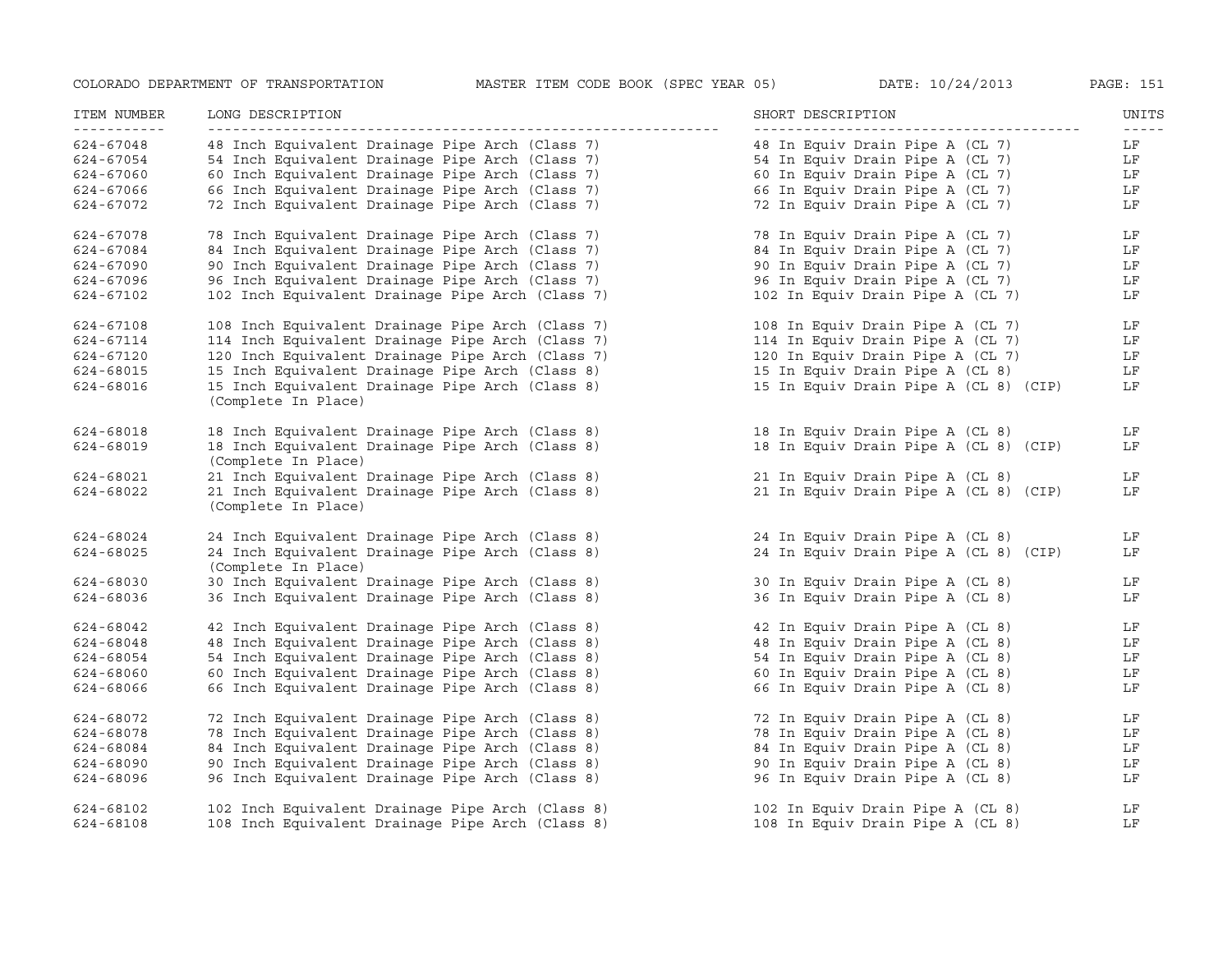| ITEM NUMBER            | LONG DESCRIPTION                                                                                     | SHORT DESCRIPTION                                                    | UNITS<br>$- - - - -$ |
|------------------------|------------------------------------------------------------------------------------------------------|----------------------------------------------------------------------|----------------------|
| 624-68114<br>624-68120 | 114 Inch Equivalent Drainage Pipe Arch (Class 8)<br>120 Inch Equivalent Drainage Pipe Arch (Class 8) | 114 In Equiv Drain Pipe A (CL 8)<br>120 In Equiv Drain Pipe A (CL 8) | LF<br>LF             |
| 624-69015              | 15 Inch Equivalent Drainage Pipe Arch (Class 9)                                                      | 15 In Equiv Drain Pipe A (CL 9)                                      | LF                   |
| 624-69016              | 15 Inch Equivalent Drainage Pipe Arch (Class 9)<br>(Complete In Place)                               | 15 In Equiv Drain Pipe A (CL 9) (CIP)                                | LF                   |
| 624-69018              | 18 Inch Equivalent Drainage Pipe Arch (Class 9)                                                      | 18 In Equiv Drain Pipe A (CL 9)                                      | LF                   |
| 624-69019              | 18 Inch Equivalent Drainage Pipe Arch (Class 9)<br>(Complete In Place)                               | 18 In Equiv Drain Pipe A (CL 9) (CIP)                                | LF                   |
| 624-69021              | 21 Inch Equivalent Drainage Pipe Arch (Class 9)                                                      | 21 In Equiv Drain Pipe A (CL 9)                                      | LF                   |
| 624-69022              | 21 Inch Equivalent Drainage Pipe Arch (Class 9)<br>(Complete In Place)                               | 21 In Equiv Drain Pipe A (CL 9) (CIP)                                | LF                   |
| 624-69024              | 24 Inch Equivalent Drainage Pipe Arch (Class 9)                                                      | 24 In Equiv Drain Pipe A (CL 9)                                      | LF                   |
| 624-69025              | 24 Inch Equivalent Drainage Pipe Arch (Class 9)<br>(Complete In Place)                               | 24 In Equiv Drain Pipe A (CL 9) (CIP)                                | LF                   |
| 624-69030              | 30 Inch Equivalent Drainage Pipe Arch (Class 9)                                                      | 30 In Equiv Drain Pipe A (CL 9)                                      | LF                   |
| 624-69036              | 36 Inch Equivalent Drainage Pipe Arch (Class 9)                                                      | 36 In Equiv Drain Pipe A (CL 9)                                      | LF                   |
| 624-69042              | 42 Inch Equivalent Drainage Pipe Arch (Class 9)                                                      | 42 In Equiv Drain Pipe A (CL 9)                                      | LF                   |
| 624-69048              | 48 Inch Equivalent Drainage Pipe Arch (Class 9)                                                      | 48 In Equiv Drain Pipe A (CL 9)                                      | LF                   |
| 624-69054              | 54 Inch Equivalent Drainage Pipe Arch (Class 9)                                                      | 54 In Equiv Drain Pipe A (CL 9)                                      | LF                   |
| 624-69060              | 60 Inch Equivalent Drainage Pipe Arch (Class 9)                                                      | 60 In Equiv Drain Pipe A (CL 9)                                      | LF                   |
| 624-69066              | 66 Inch Equivalent Drainage Pipe Arch (Class 9)                                                      | 66 In Equiv Drain Pipe A (CL 9)                                      | LF                   |
| 624-69072              | 72 Inch Equivalent Drainage Pipe Arch (Class 9)                                                      | 72 In Equiv Drain Pipe A (CL 9)                                      | LF                   |
| 624-69078              | 78 Inch Equivalent Drainage Pipe Arch (Class 9)                                                      | 78 In Equiv Drain Pipe A (CL 9)                                      | LF                   |
| 624-69084              | 84 Inch Equivalent Drainage Pipe Arch (Class 9)                                                      | 84 In Equiv Drain Pipe A (CL 9)                                      | LF                   |
| 624-69096              | 96 Inch Equivalent Drainage Pipe Arch (Class 9)                                                      | 96 In Equiv Drain Pipe A (CL 9)                                      | LF                   |
| 624-69102              | 102 Inch Equivalent Drainage Pipe Arch (Class 9)                                                     | 102 In Equiv Drain Pipe A (CL 9)                                     | LF                   |
| 624-69108              | 108 Inch Equivalent Drainage Pipe Arch (Class 9)                                                     | 108 In Equiv Drain Pipe A (CL 9)                                     | LF                   |
| 624-69114              | 114 Inch Equivalent Drainage Pipe Arch (Class 9)                                                     | 114 In Equiv Drain Pipe A (CL 9)                                     | LF                   |
| 624-69120              | 120 Inch Equivalent Drainage Pipe Arch (Class 9)                                                     | 120 In Equiv Drain Pipe A (CL 9)                                     | LF                   |
| 624-70015              | 15 Inch Equivalent Drainage Pipe Arch (Class 10)                                                     | 15 In Equiv Drain Pipe A (CL 10)                                     | LF                   |
| 624-70016              | 15 Inch Equivalent Drainage Pipe Arch (Class 10)<br>(Complete In Place)                              | 15 In Equiv Drain Pipe A (CL 10) (CIP)                               | LF                   |
| 624-70018              | 18 Inch Equivalent Drainage Pipe Arch (Class 10)                                                     | 18 In Equiv Drain Pipe A (CL 10)                                     | LF                   |
| 624-70019              | 18 Inch Equivalent Drainage Pipe Arch (Class 10)<br>(Complete In Place)                              | 18 In Equiv Drain Pipe A (CL 10) (CIP)                               | LF                   |
| 624-70021              | 21 Inch Equivalent Drainage Pipe Arch (Class 10)                                                     | 21 In Equiv Drain Pipe A (CL 10)                                     | LF                   |
| 624-70022              | 21 Inch Equivalent Drainage Pipe Arch (Class 10)                                                     | 21 In Equiv Drain Pipe A (CL 10) (CIP)                               | LF                   |
|                        | (Complete In Place)                                                                                  |                                                                      |                      |
| 624-70024              | 24 Inch Equivalent Drainage Pipe Arch (Class 10)                                                     | 24 In Equiv Drain Pipe A (CL 10)                                     | LF                   |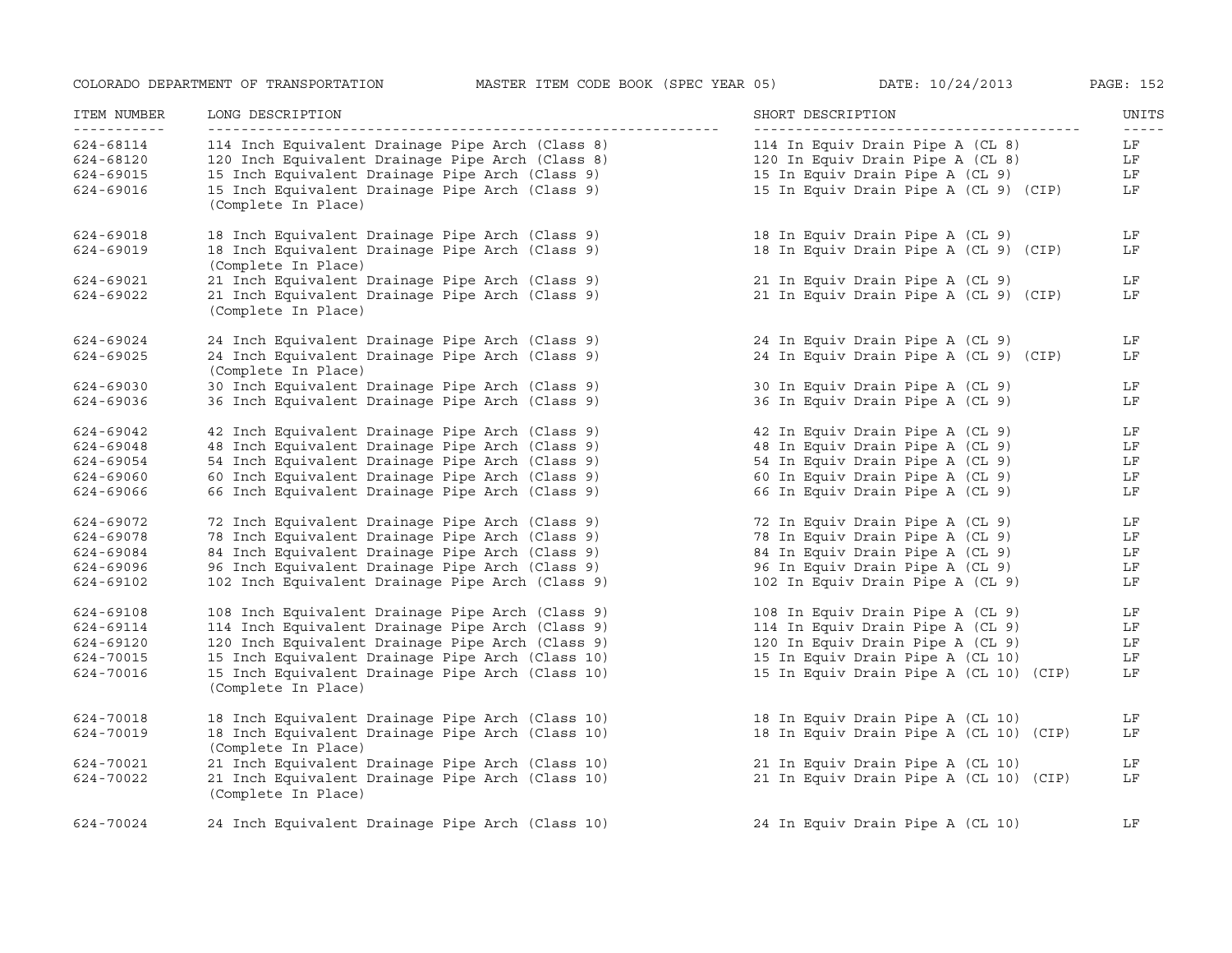| ITEM NUMBER | LONG DESCRIPTION                                                        | SHORT DESCRIPTION                      | UNITS             |
|-------------|-------------------------------------------------------------------------|----------------------------------------|-------------------|
| 624-70025   | 24 Inch Equivalent Drainage Pipe Arch (Class 10)<br>(Complete In Place) | 24 In Equiv Drain Pipe A (CL 10) (CIP) | $- - - - -$<br>LF |
| 624-70030   | 30 Inch Equivalent Drainage Pipe Arch (Class 10)                        | 30 In Equiv Drain Pipe A (CL 10)       | LF                |
| 624-70036   | 36 Inch Equivalent Drainage Pipe Arch (Class 10)                        | 36 In Equiv Drain Pipe A (CL 10)       | LF                |
| 624-70042   | 42 Inch Equivalent Drainage Pipe Arch (Class 10)                        | 42 In Equiv Drain Pipe A (CL 10)       | LF                |
| 624-70048   | 48 Inch Equivalent Drainage Pipe Arch (Class 10)                        | 48 In Equiv Drain Pipe A (CL 10)       | LF                |
| 624-70054   | 54 Inch Equivalent Drainage Pipe Arch (Class 10)                        | 54 In Equiv Drain Pipe A (CL 10)       | LF                |
| 624-70060   | 60 Inch Equivalent Drainage Pipe Arch (Class 10)                        | 60 In Equiv Drain Pipe A (CL 10)       | LF                |
| 624-70066   | 66 Inch Equivalent Drainage Pipe Arch (Class 10)                        | 66 In Equiv Drain Pipe A (CL 10)       | LF                |
| 624-70072   | 72 Inch Equivalent Drainage Pipe Arch (Class 10)                        | 72 In Equiv Drain Pipe A (CL 10)       | LF                |
| 624-70078   | 78 Inch Equivalent Drainage Pipe Arch (Class 10)                        | 78 In Equiv Drain Pipe A (CL 10)       | LF                |
| 624-70084   | 84 Inch Equivalent Drainage Pipe Arch (Class 10)                        | 84 In Equiv Drain Pipe A (CL 10)       | LF                |
| 624-70090   | 90 Inch Equivalent Drainage Pipe Arch (Class 10)                        | 90 In Equiv Drain Pipe A (CL 10)       | LF                |
| 624-70096   | 96 Inch Equivalent Drainage Pipe Arch (Class 10)                        | 96 In Equiv Drain Pipe A (CL 10)       | LF                |
| 624-70102   | 102 Inch Equivalent Drainage Pipe Arch (Class 10)                       | 102 In Equiv Drain Pipe A (CL 10)      | LF                |
| 624-70108   | 108 Inch Equivalent Drainage Pipe Arch (Class 10)                       | 108 In Equiv Drain Pipe A (CL 10)      | LF                |
| 624-70114   | 114 Inch Equivalent Drainage Pipe Arch (Class 10)                       | 114 In Equiv Drain Pipe A (CL 10)      | LF                |
| 624-70120   | 120 Inch Equivalent Drainage Pipe Arch (Class 10)                       | 120 In Equiv Drain Pipe A (CL 10)      | LF                |
| 625-00000   | Construction Surveying                                                  | Const Surveying                        | L S               |
| 625-00001   | Construction Surveying (Hourly)                                         | Const Surveying (Hour)                 | HOUR              |
| 625-00002   | Construction Survey (Tunnel)                                            | Const Survey (Tunnel)                  | L S               |
| 625-00015   | Settlement Instrumentation                                              | Settlement Instrument                  | L S               |
| 625-00200   | Vibration Monitoring (Tunnel)                                           | Vib Monitor (Tunnel)                   | L S               |
| 626-00000   | Mobilization                                                            | Mobilization                           | L S               |
| 626-00005   | Mobilization                                                            | Mobilization                           | DAY               |
| 626-00010   | Erection Equipment                                                      | Erection Equip                         | L S               |
| 626-00015   | Pre-Cast Segment Production                                             | Pre-Cast Segment Prod.                 | L S               |
| 626-00020   | Emergency Response Plan                                                 | Emergency Response Plan                | L S               |
| 626-00100   | Mobilization (without Autopay)                                          | Mobilization (w/o Autopay)             | L S               |
| 626-00200   | Mobilization (Tunnel) (Without Autopay)                                 | Mobilization (Tun) (w/o Autopay)       | L S               |
| 626-01000   | Public Information Services                                             | Public Info Services                   | L S               |
| 627-00001   | Pavement Marking Paint                                                  | Pvmt Mkg Paint                         | GAL               |
| 627-00002   | Thermoplastic Pavement Marking                                          | Thermoplastic Pvmt Mkg                 | SF                |
| 627-00003   | Thermoplastic Pavement Marking (Inlaid)                                 | Thermoplastic Pvmt Mkg (Inlaid)        | SF                |
| 627-00004   | Epoxy Pavement Marking                                                  | Epoxy Pvmt Mkg                         | SF                |
| 627-00005   | Epoxy Pavement Marking                                                  | Epoxy Pvmt Mkg                         | GAL               |
| 627-00007   | Epoxy Pavement Marking (Special)                                        | Epoxy Pvmt Mkg (Spec)                  | GAL               |
| 627-00011   | Pavement Marking Paint (Waterborne)                                     | Pymt Mkq Paint (Waterborne)            | GAL               |
| 627-00012   | Pavement Marking Paint (Low VOC Solvent Base)                           | Pvmt Mkg Paint (Low VOC Solvent Base)  | GAL               |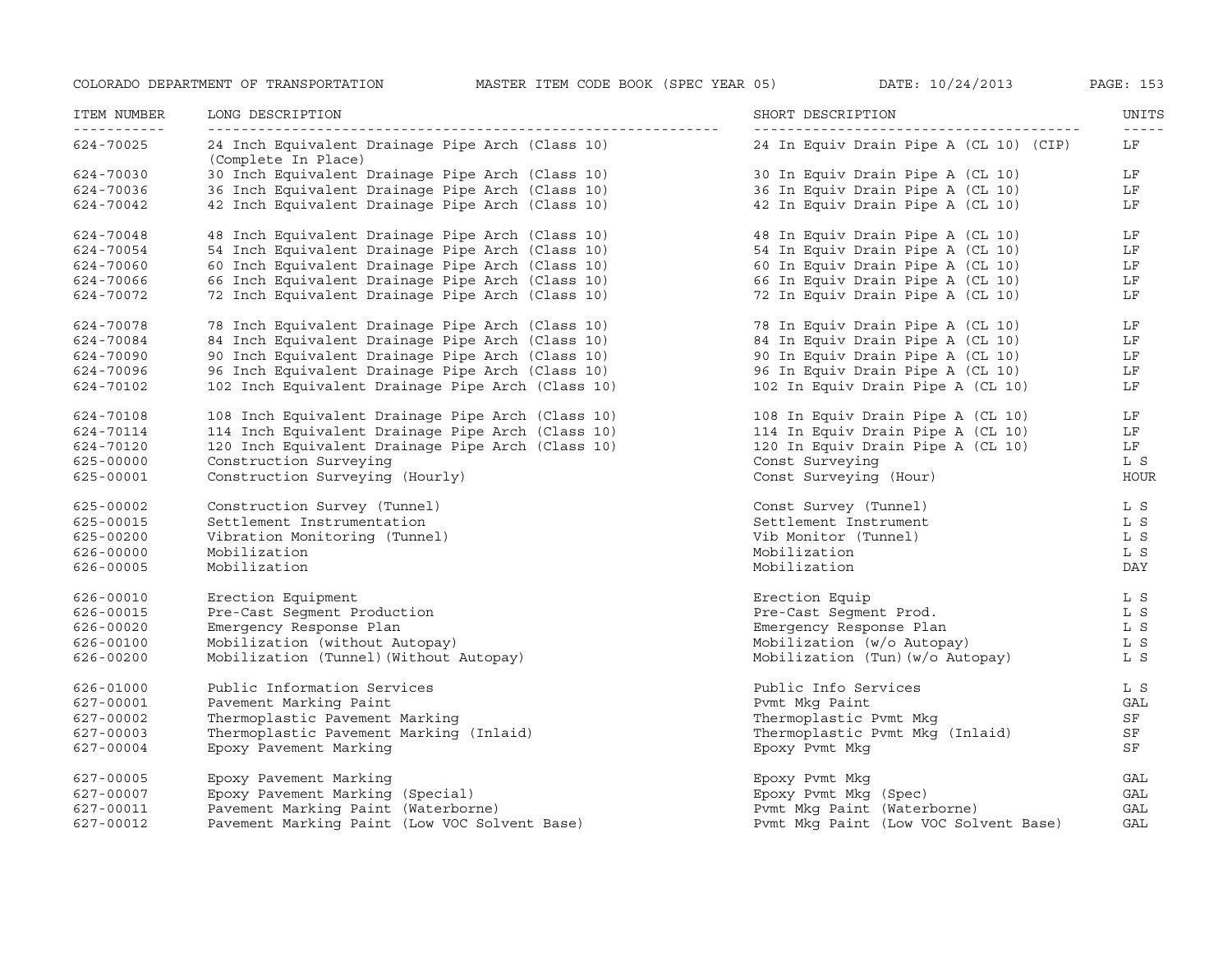| ITEM NUMBER<br><u> - - - - - - - - - - -</u> | LONG DESCRIPTION                                                 | SHORT DESCRIPTION                         | UNITS<br>$\frac{1}{2}$ |
|----------------------------------------------|------------------------------------------------------------------|-------------------------------------------|------------------------|
| 627-00013                                    | Pavement Marking Paint (High Build)                              | Pvmt Mkg Paint (High Build)               | GAL                    |
| 627-00015                                    | Pavement Marking Paint (Airport)                                 | Pymt Mkg Paint (Airport)                  | SF                     |
| 627-00017                                    | Pavement Marking Paint (Light Application) (Airport)             | Pvmt Mkg Paint (Light Apply) (Airport)    | SF                     |
| 627-00018                                    | Polyurea Pavement Marking                                        | Polyurea Pvmt Mkq                         | GAL                    |
| 627-00020                                    | 4 Inch Pavement Marking Tape                                     | 4 In Pvmt Mkg Tape                        | LF                     |
| 627-00025                                    | 4 Inch Pavement Marking Tape (Removable)                         | 4 In Pvmt Mkg Tape (Rem)                  | LF                     |
| 627-00026                                    | 8 In Pavement Marking Tape (Removable)                           | 8 In Pvmt Mkg Tape (Rem)                  | LF                     |
| 627-00029                                    | 24 Inch Pavement Marking Tape (Removable)                        | 24 In Pymt Mkg Tape (Rem)                 | LF                     |
| 627-00030                                    | Raised Pavement Marker (Temporary)                               | Raised Pymt Marker (Temp)                 | EACH                   |
| 627-00031                                    | Raised Pavement Marker                                           | Raised Pvmt Marker                        | EACH                   |
| 627-00032                                    | Raised Flexible Pavement Marker (Temporary)                      | Raised Flex Pvmt Marker (Temp)            | <b>EACH</b>            |
| 627-00060                                    | Preformed Plastic Pavement Marking (60 Mils)                     | Plastic Pymt Mkq (60 Mils)                | SF                     |
| 627-00070                                    | Preformed Thermoplastic Pavement Marking                         | Preform Thermoplastic Pvmt Mkq            | SF                     |
| 627-00080                                    | Polyurea Pavement Marking (Inlaid)                               | Polyurea Pvmt Mkg (IL)                    | GAL                    |
| 627-00090                                    | Pavement Marking (Special)                                       | Pvmt Mkg (Spec)                           | SF                     |
| 627-00100                                    | Recessed Pavement Marker                                         | Recessed Pymt Marker                      | EACH                   |
| 627-00110                                    | Recessed Pavement Marker (Special)                               | Recessed Pvmt Marker (Spec)               | <b>EACH</b>            |
| 627-00200                                    | Warranted Epoxy Pavement Marking                                 | War Epoxy Pvmt Mkg                        | SF                     |
| 627-00202                                    | Epoxy Pavement Marking (2-Year Warranty)                         | Epoxy Pvmt Mkq (2-Yr War)                 | SF                     |
| 627-01001                                    | Preformed Plastic Pavement Marking (Type I)                      | Preform Plastic Pvmt Mkg (Ty I)           | SF                     |
| 627-01003                                    | Preformed Plastic Pavement Marking (Type A) (Inlaid)             | Preform Plastic Pvmt Mkq (Ty A) (Inlaid)  | SF                     |
| 627-01010                                    | Preformed Plastic Pavement Marking (Type I) (Inlaid)             | Preform Plastic Pvmt Mkg (TY I) (Inlaid)  | SF                     |
| 627-02001                                    | Preformed Plastic Pavement Marking (Type II)                     | Preform Plastic Pvmt Mkq (Ty II)          | SF                     |
| 627-02010                                    | Preformed Plastic Pavement Marking (Type II) (Inlaid)            | Preform Plastic Pvmt Mkg (Ty II) (Inlaid) | SF                     |
| 627-02050                                    | Research Project Pavement Marking                                | Research Proj Pvmt Mkq                    | L S                    |
| 627-03001                                    | Preformed Plastic Pavement Marking (Type III)                    | Preform Plastic Pvmt Mkg (Ty III)         | SF                     |
| 627-03003                                    | Preformed Plastic Pavement Marking (Type C) (Inlaid)             | Preform Plastic Pvmt Mkg (Ty C) (Inlaid)  | SF                     |
| 627-03010                                    | Preformed Plastic Pavement Marking (Type III) (Inlaid)           | Preform Plastic Pvmt Mkg(Ty III) (Inlaid) | SF                     |
| 627-30105                                    | Pavement Marking Paint (Word-Symbol)                             | Pymt Mkq Paint (WS)                       | ${\rm SF}$             |
| 627-30110                                    | Pavement Marking Paint (Xwalk-Stop Line)                         | Pvmt Mkg Paint (XS)                       | SF                     |
| 627-30205                                    | Thermoplastic Pavement Marking (Word-Symbol)                     | Thermoplastic Pvmt Mkq (WS)               | SF                     |
| 627-30210                                    | Thermoplastic Pavement Marking (Xwalk-Stopline)                  | Thermoplastic Pvmt Mkg (XS)               | SF                     |
| 627-30305                                    | Preformed Plastic Pavement Marking (60 Mil) (Word-Symbol)        | Plastic Pvmt Mkq (60 Mil) (WS)            | SF                     |
| 627-30310                                    | Preformed Plastic Pavement Marking (60 Mil) (Xwalk-Stop<br>Line) | Plastic Pvmt Mkq (60 Mil) (XS)            | SF                     |
| 627-30324                                    | Preformed Plastic Pavement Marking (Word-Symbol) (Type I)        | Preform Plastic Pvmt Mkg (WS) (TY I)      | SF                     |
| 627-30326                                    | Preformed Plastic Pavement Marking (Word - Symbol) (Type II)     | Preform Plastic Pvmt Mkq (WS) (Ty II)     | SF                     |
| 627-30327                                    | Preformed Plastic Pavement Marking (Word-Symbol) (Type III)      | Preform Plastic Pymt Mkg (WS) (Ty III)    | SF                     |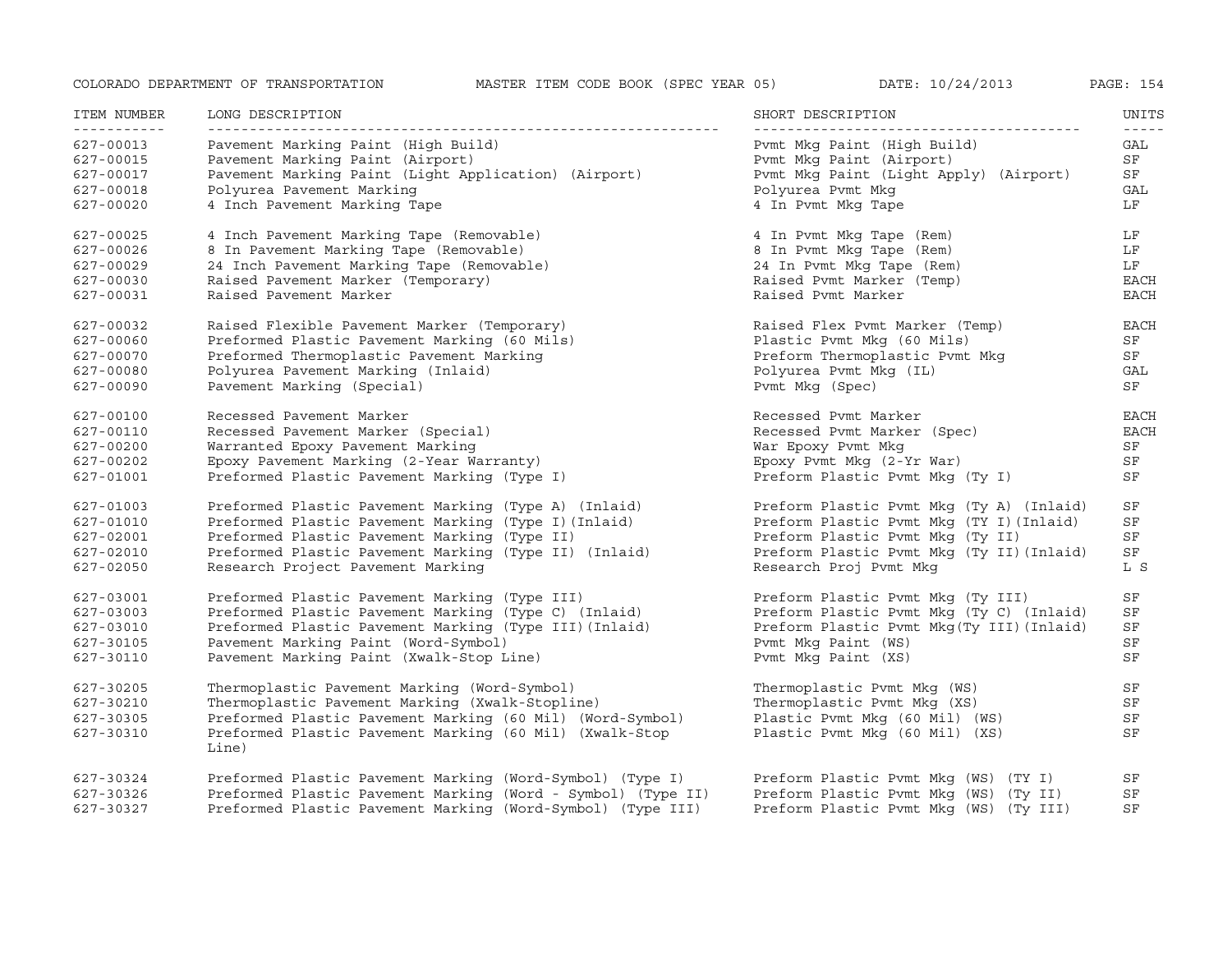| ITEM NUMBER | LONG DESCRIPTION                                                        | SHORT DESCRIPTION                        | UNITS<br>$- - - - -$ |
|-------------|-------------------------------------------------------------------------|------------------------------------------|----------------------|
| 627-30329   | Preformed Plastic Pavement Marking (Xwalk-Stop Line)<br>(Type I)        | Preform Plastic Pvmt Mkq (XS) (TY I)     | SF                   |
| 627-30331   | Preformed Plastic Pavement Marking (Xwalk - Stop Line)<br>(Type II)     | Preform Plastic Pvmt Mkg (XS) (Ty II)    | SF                   |
| 627-30332   | Preformed Plastic Pavement Marking (Xwalk-Stop Line)<br>(Type III)      | Preform Plastic Pvmt Mkq (XS) (Ty III)   | SF                   |
| 627-30405   | Preformed Thermoplastic Pavement Marking (Word-Symbol)                  | Preform Thermoplastic Pvmt Mkq (WS)      | SF                   |
| 627-30406   | Preformed Thermoplastic Pvmt Mkg (Word-Symbol) (Install Only)           | Inst Preform Thermoplastic Pvmt Mkg (WS) | SF                   |
| 627-30407   | Preformed Thermoplastic Pavement Marking (Word-Symbol)<br>(Special)     | Preform Thermoplastic Pvmt Mkq (WS) (Sp) | SF                   |
| 627-30410   | Preformed Thermoplastic Pavement Marking (Xwalk-Stop Line)              | Preform Thermoplastic Pvmt Mkq (XS)      | SF                   |
| 627-30411   | Preformed Thermoplastic Pavement Marking (Xwalk-Stop Line)<br>(Special) | Preform Thermoplastic Pvmt Mkg (XS) (Sp) | SF                   |
| 627-40000   | Methyl Methacrylate Pavement Marking                                    | Methyl Methacrylate Pymt Mkq             | GAL                  |
| 627-40003   | Methyl Methacrylate Pavement Marking (Inlaid)                           | Methyl Methacrylate Pvmt Mkg (Inlaid)    | SF                   |
| 627-40010   | Methyl Methacrylate Pavement Marking (Word Symbol)                      | Methyl Methac Pvmt Mkg (WS)              | SF                   |
| 627-40011   | Methyl Methacrylate Pavement Marking (X Walk Stop Line)                 | Methyl Methac Pvmt Mkq (XS)              | SF                   |
| 627-40012   | Methyl Methacrylate Pavement Marking (Word Symbol) (Inlaid)             | Methyl Methac Pvmt Mkg (WS) (In)         | SF                   |
| 627-40013   | Methyl Methacrylate Pavement Marking<br>(X Walk Stop line) (Inlaid)     | Methyl Methac Pvmt Mkq (XS) (In)         | SF                   |
| 627-40014   | Methyl Methacrylate Pavement Marking (Colored)                          | Methyl Methac Pvmt Mkg (Colored)         | GAL                  |
| 627-40015   | Methyl Methacrylate Pavement Marking (Colored) (Inlaid)                 | Methyl Methac Pvmt Mkq (Colored) (In)    | GAL                  |
| 627-50000   | Stimsonite Pavement Marking                                             | Stimsonite Pvmt Mkq                      | SF                   |
| 627-60000   | Pavement Marking (Special)                                              | Pvmt Mkq (Spec)                          | LF                   |
| 628-00000   | Bridge Girder and Deck Unit                                             | Brdg Girder + Deck Unit                  | LF                   |
| 628-00001   | Bridge Girder and Deck Unit                                             | Brdg Girder + Deck Unit                  | <b>EACH</b>          |
| 628-00005   | Bridge Girder and Deck Unit (5 Feet to 10 Feet)                         | Brdg Girder + Deck Unit (5-10)           | EACH                 |
| 628-00030   | Bridge Girder and Deck Unit (30 Feet to 35 Feet)                        | Brdg Girder + Deck Unit (30-35)          | EACH                 |
| 628-00040   | Bridge Girder and Deck Unit (40 Feet to 45 Feet)                        | Brdg Girder + Deck Unit (40-45)          | <b>EACH</b>          |
| 628-00045   | Bridge Girder and Deck Unit (45 Feet to 50 Feet)                        | Brdg Girder + Deck Unit (45-50)          | EACH                 |
| 628-00050   | Bridge Girder and Deck Unit (50 Feet to 55 Feet)                        | Brdg Girder + Deck Unit (50-55)          | EACH                 |
| 628-00060   | Bridge Girder and Deck Unit (60 Feet to 65 Feet)                        | Brdg Girder + Deck Unit (60-65)          | EACH                 |
| 628-00070   | Bridge Girder and Deck Unit (70 Feet to 75 Feet)                        | Brdg Girder + Deck Unit (70-75)          | EACH                 |
| 628-00075   | Bridge Girder and Deck Unit (75 Feet to 80 Feet)                        | Brdg Girder + Deck Unit (75-80)          | EACH                 |
| 628-00085   | Bridge Girder and Deck Unit (85 Feet to 90 Feet)                        | Brdg Girder + Deck Unit (85-90)          | <b>EACH</b>          |
| 628-00090   | Bridge Girder and Deck Unit (90 Feet to 95 Feet)                        | Brdg Girder + Deck Unit (90-95)          | $_{\rm EACH}$        |
| 628-00110   | Bridge Girder and Deck Unit (110 Feet to 115 Feet)                      | Brdg Girder + Deck Unit (110-115)        | EACH                 |
| 628-00115   | Bridge Girder and Deck Unit (115 Feet to 120 Feet)                      | Brdg Girder + Deck Unit (115-120)        | <b>EACH</b>          |
| 628-00130   | Bridge Girder and Deck Unit (130 Feet to 135 Feet)                      | Brdg Girder + Deck Unit (130-135)        | <b>EACH</b>          |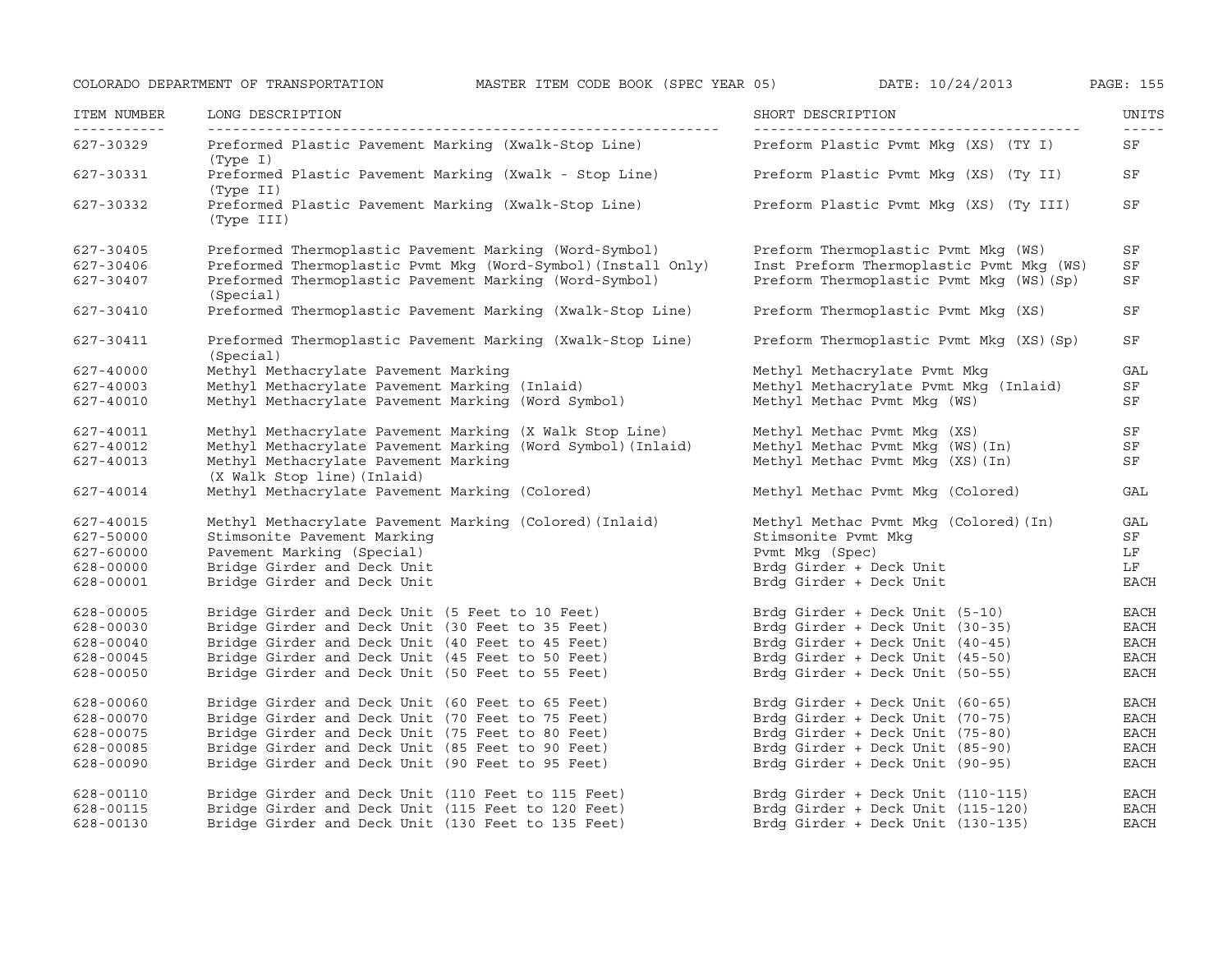| ITEM NUMBER<br>----------- | LONG DESCRIPTION                                   | SHORT DESCRIPTION<br>--------------- | UNITS<br>$- - - - -$ |
|----------------------------|----------------------------------------------------|--------------------------------------|----------------------|
| 628-00135                  | Bridge Girder and Deck Unit (135 Feet to 140 Feet) | Brdg Girder+Deck Unit (135-140)      | EACH                 |
| 628-00140                  | Bridge Girder and Deck Unit (140 Feet to 145 Feet) | Brdg Girder+Deck Unit (140-145)      | EACH                 |
| 628-00185                  | Bridge Girder and Deck Unit (185 Feet to 190 Feet) | Brdg Girder + Deck Unit (185-190)    | EACH                 |
| 628-00210                  | Bridge Girder and Deck Unit (210 Feet to 215 Feet) | Brdq Girder + Deck Unit (210-215)    | EACH                 |
| 628-00215                  | Bridge Girder and Deck Unit (215 Feet to 220 Feet) | Brdg Girder + Deck Unit (215-220)    | <b>EACH</b>          |
| 628-50000                  | Design Services                                    | Design Services                      | HOUR                 |
| $628 - 50001$              | Design Services                                    | Design Services                      | L S                  |
| 629-01001                  | Survey Monument (Type 1)                           | Survey Monument (Ty 1)               | EACH                 |
| 629-01002                  | Survey Monument (Type 2)                           | Survey Monument (Ty 2)               | EACH                 |
| 629-01003                  | Survey Monument (Type 3)                           | Survey Monument (Ty 3)               | <b>EACH</b>          |
| 629-01004                  | Survey Monument (Type 4)                           | Survey Monument (Ty 4)               | EACH                 |
| 629-01005                  | Survey Monument (Type 5)                           | Survey Monument (Ty 5)               | EACH                 |
| 629-01006                  | Survey Monument (Type 6)                           | Survey Monument (Ty 6)               | <b>EACH</b>          |
| 629-01011                  | Survey Monument (Type 1A)                          | Survey Monument (Ty 1A)              | EACH                 |
| 629-01021                  | Survey Monument (Type 2A)                          | Survey Monument (Ty 2A)              | EACH                 |
| 629-01031                  | Survey Monument (Type 3A)                          | Survey Monument (Ty 3A)              | EACH                 |
| 629-01041                  | Survey Monument (Special)                          | Survey Mont (Special)                | <b>EACH</b>          |
| 629-01050                  | Monument Box                                       | Monument Box                         | EACH                 |
| 629-01065                  | Survey Monument (Type 5S)                          | Survey Monument (Ty 5S)              | <b>EACH</b>          |
| 629-01110                  | Locate Monuments                                   | Locate Monuments                     | <b>HOUR</b>          |
| 629-01210                  | Adjust Monument Box                                | Adjust Monument Box                  | EACH                 |
| 629-01300                  | Survey Monument (Temporary)                        | Survey Monument (Temp)               | EACH                 |
| 630-00000                  | Flaqqinq                                           | Flaqqinq                             | <b>HOUR</b>          |
| 630-00001                  | Pilot Car Operation                                | Pilot Car Operation                  | HOUR                 |
| 630-00003                  | Uniformed Traffic Control                          | Uniformed Traf Ctrl                  | <b>HOUR</b>          |
| 630-00004                  | Traffic Control Vehicle                            | Traf Ctrl Vehicle                    | EACH                 |
| 630-00006                  | Uniformed Traffic Control (Vehicle)                | Uniformed Traf Ctrl (Vehicle)        | HOUR                 |
| 630-00007                  | Traffic Control Inspection                         | Traf Ctrl Inspection                 | DAY                  |
| 630-00009                  | Traffic Control Vehicle (Truck)                    | Traf Ctrl Vehicle (Truck)            | <b>EACH</b>          |
| 630-00010                  | Sign Cleaning                                      | Sign Cleaning                        | <b>HOUR</b>          |
| 630-00011                  | Courtesy Vehicle                                   | Courtesy Vehicle                     | DAY                  |
| 630-00012                  | Traffic Control Management                         | Traf Ctrl Mqmt                       | DAY                  |
| 630-00014                  | Traffic Control Vehicle (Truck)                    | Traf Ctrl Vehicle (Truck)            | <b>HOUR</b>          |
| 630-00015                  | Uniformed Traffic Control Coordination             | Uniformed Traf Ctrl Coordination     | <b>HOUR</b>          |
| 630-00020                  | Traffic Control Vehicle                            | Traf Ctrl Vehicle                    | DAY                  |
| 630-00025                  | Traffic Control Vehicle                            | Traf Ctrl Vehicle                    | <b>HOUR</b>          |
| 630-00027                  | Rolling Roadblock                                  | Rolling Roadblock Traffic Control    | DAY                  |
| 630-00028                  | Rolling Roadblock                                  | Rolling Roadblock Traffic Control    | <b>HOUR</b>          |
| 630-00030                  | Courtesy Patrol                                    | Courtesy Patrol                      | DAY                  |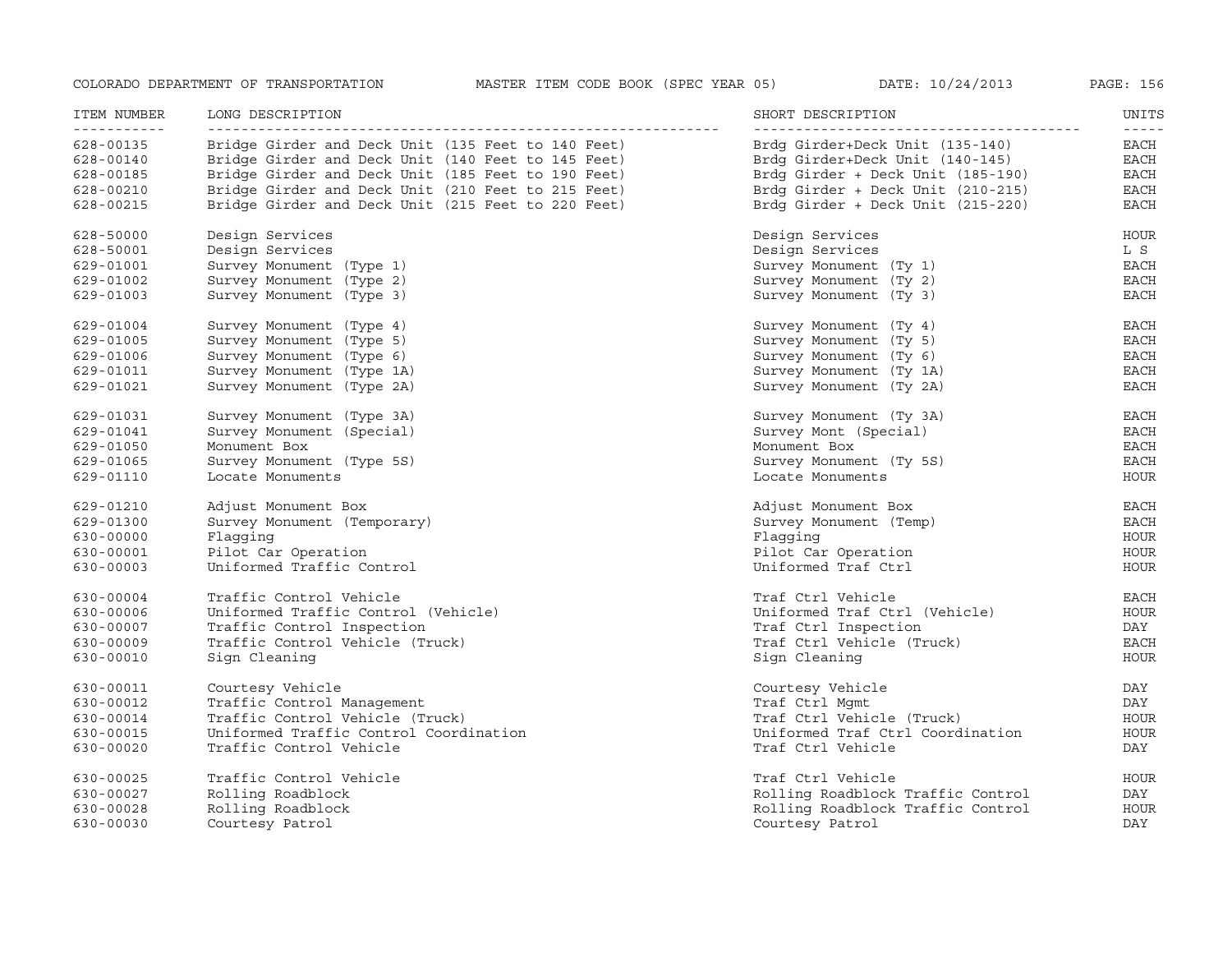| ITEM NUMBER<br><u> - - - - - - - - - - -</u> | LONG DESCRIPTION                                            | SHORT DESCRIPTION                     | UNITS<br>$- - - - -$ |
|----------------------------------------------|-------------------------------------------------------------|---------------------------------------|----------------------|
| 630-00031                                    | Courtesy Patrol                                             | Courtesy Patrol                       | HOUR                 |
| 630-00035                                    | Emergency Pull-off Area (Temporary)                         | Emerg Pull-off Area (Temp)            | EACH                 |
| 630-00040                                    | Traffic Incident Management Plan Development                | Develop Traf Incident Mqmt Plan       | L S                  |
| 630-00041                                    | Traffic Incident Management Plan Implementation             | Implement Traf Incident Mgmt Plan     | MON                  |
| 630-10010                                    | Traffic Control (Airport)                                   | Traf Ctrl (Airport)                   | L S                  |
| 630-80001                                    | Flashing Beacon (Portable)                                  | Flash Beacon (Port)                   | <b>EACH</b>          |
| 630-80002                                    | Flashing Beacon (Solar)                                     | Flash Beacon (Solar)                  | $_{\rm EACH}$        |
| 630-80305                                    | Flagging Station Light                                      | Flagging Station Light                | <b>EACH</b>          |
| 630-80331                                    | Barricade (Type 3 F-A) (Temporary)                          | Barricade (3 F-A) (Temp)              | EACH                 |
| 630-80332                                    | Barricade (Type 3 F-B) (Temporary)                          | Barricade (3 F-B) (Temp)              | <b>EACH</b>          |
| 630-80333                                    | Barricade (Type 3 F-C) (Temporary)                          | Barricade (3 F-C) (Temp)              | EACH                 |
| 630-80334                                    | Barricade (Type 3 F-D) (Temporary)                          | Barricade (3 F-D) (Temp)              | EACH                 |
| 630-80335                                    | Barricade (Type 3 M-A) (Temporary)                          | Barricade (3 M-A) (Temp)              | <b>EACH</b>          |
| 630-80336                                    | Barricade (Type 3 M-B) (Temporary)                          | Barricade (3 M-B) (Temp)              | <b>EACH</b>          |
| 630-80337                                    | Barricade (Type 3 M-C) (Temporary)                          | Barricade (3 M-C) (Temp)              | <b>EACH</b>          |
| 630-80338                                    | Barricade (Type 3 M-D) (Temporary)                          | Barricade (3 M-D) (Temp)              | EACH                 |
| 630-80339                                    | Directional Barricade                                       | Directional Barricade                 | EACH                 |
| 630-80341                                    | Construction Traffic Sign (Panel Size A)                    | Const Traf Sign (A)                   | EACH                 |
| 630-80342                                    | Construction Traffic Sign (Panel Size B)                    | Const Traf Sign (B)                   | <b>EACH</b>          |
| 630-80343                                    | Construction Traffic Sign (Panel Size C)                    | Const Traf Sign (C)                   | <b>EACH</b>          |
| 630-80344                                    | Construction Traffic Sign (Special)                         | Const Traf Sign (Spec)                | SF                   |
| 630-80345                                    | Vehicle Mounted Message Sign Panel (Furnish Only)           | Furn Vehicle Mnted Mesg Sign Pnl      | <b>EACH</b>          |
| 630-80348                                    | Construction Information Sign                               | Const Info Sign                       | EACH                 |
| 630-80350                                    | Vertical Panel                                              | Vert Panel                            | <b>EACH</b>          |
| 630-80351                                    | Vertical Panel (Plastic)                                    | Vert Panel (Plastic)                  | <b>EACH</b>          |
| 630-80352                                    | Vertical Panel (Special)                                    | Vert Panel (Spec)                     | EACH                 |
| 630-80353                                    | Vertical Panel (With Light) (Flashing)                      | Vert Panel (Light) (F)                | <b>EACH</b>          |
| 630-80354                                    | Vertical Panel (With Light) (Steady Burn)                   | Vert Panel (Light) (SB)               | <b>EACH</b>          |
| 630-80355                                    | Portable Message Sign Panel                                 | Port Mesq Panel                       | <b>EACH</b>          |
| 630-80356                                    | Advance Warning Flashing or Sequencing Arrow Panel (A Type) | Flash Arrow Panel (A Ty)              | <b>EACH</b>          |
| 630-80357                                    | Advance Warning Flashing or Sequencing Arrow Panel (B Type) | Flash Arrow Panel (B Ty)              | EACH                 |
| 630-80358                                    | Advance Warning Flashing or Sequencing Arrow Panel (C Type) | Flash Arrow Panel (C Ty)              | <b>EACH</b>          |
| 630-80359                                    | Portable Message Sign Panel                                 | Port Mesg Panel                       | DAY                  |
| 630-80360                                    | Drum Channelizing Device                                    | Drum Channel Dev                      | <b>EACH</b>          |
| 630-80363                                    | Drum Channelizing Device (With Light) (Flashing)            | Drum Channel Dev (Light) (F)          | $_{\rm EACH}$        |
| 630-80364                                    | Drum Channelizing Device (With Light) (Steady Burn)         | Drum Channel Dev (Light) (SB)         | EACH                 |
| 630-80365                                    | Portable Message Sign Panel (State Furnished)               | Port Mesg Panel (State Furn)          | EACH                 |
| 630-80366                                    | Portable Traffic Speed Monitor (State Purchased)            | Port Traf Speed Monitor (State Purch) | <b>EACH</b>          |
| 630-80367                                    | Portable Traffic Speed Monitor                              | Port Traf Speed Monitor               | <b>EACH</b>          |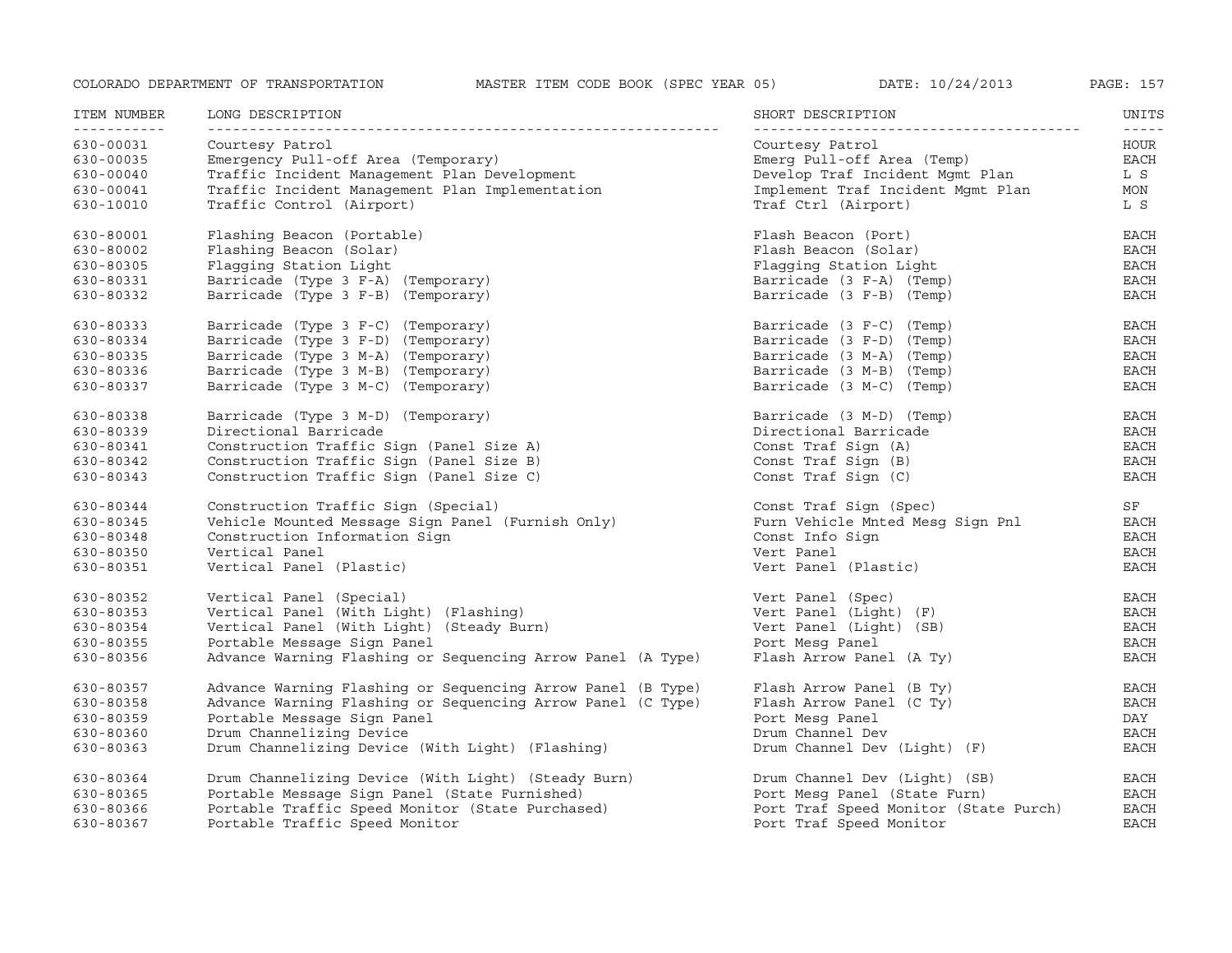| ITEM NUMBER              | LONG DESCRIPTION                                           | SHORT DESCRIPTION                        | UNITS                                                                                                                                                                                                                                                                                                                                                                                               |
|--------------------------|------------------------------------------------------------|------------------------------------------|-----------------------------------------------------------------------------------------------------------------------------------------------------------------------------------------------------------------------------------------------------------------------------------------------------------------------------------------------------------------------------------------------------|
| -----------<br>630-80368 | Portable Traffic Speed Monitor                             | Port Traf Speed Monitor                  | $\frac{1}{2} \frac{1}{2} \frac{1}{2} \frac{1}{2} \frac{1}{2} \frac{1}{2} \frac{1}{2} \frac{1}{2} \frac{1}{2} \frac{1}{2} \frac{1}{2} \frac{1}{2} \frac{1}{2} \frac{1}{2} \frac{1}{2} \frac{1}{2} \frac{1}{2} \frac{1}{2} \frac{1}{2} \frac{1}{2} \frac{1}{2} \frac{1}{2} \frac{1}{2} \frac{1}{2} \frac{1}{2} \frac{1}{2} \frac{1}{2} \frac{1}{2} \frac{1}{2} \frac{1}{2} \frac{1}{2} \frac{$<br>DAY |
| 630-80369                | Portable Variable Speed Limit Sign                         | Port Var Speed Limit Sign                | <b>EACH</b>                                                                                                                                                                                                                                                                                                                                                                                         |
| 630-80370                | Concrete Barrier (Temporary)                               | Conc Barrier (Temp)                      | LF                                                                                                                                                                                                                                                                                                                                                                                                  |
| 630-80375                | Concrete Barrier (Temporary) (Install Only)                | Inst Conc Barrier (Temp)                 | LF                                                                                                                                                                                                                                                                                                                                                                                                  |
| 630-80377                | Portable Water Filled Barrier (Temporary)                  | Port Water Filled Barrier (Temp)         | LF                                                                                                                                                                                                                                                                                                                                                                                                  |
| 630-80378                | Glare Screen (Temporary)                                   | Glare Screen (Temp)                      | LF                                                                                                                                                                                                                                                                                                                                                                                                  |
| 630-80380                | Traffic Cone                                               | Traffic Cone                             | EACH                                                                                                                                                                                                                                                                                                                                                                                                |
| 630-80384                | Tubular Marker                                             | Tubular Marker                           | EACH                                                                                                                                                                                                                                                                                                                                                                                                |
| 630-80385                | Lane Divider (Temporary)                                   | Lane Divider (Temp)                      | <b>EACH</b>                                                                                                                                                                                                                                                                                                                                                                                         |
| 630-80390                | Channelizing Device (Special)                              | Channel Dev (Spec)                       | <b>EACH</b>                                                                                                                                                                                                                                                                                                                                                                                         |
| 630-80391                | Channelizing Device (Fixed)                                | Channel Dev (Fixed)                      | EACH                                                                                                                                                                                                                                                                                                                                                                                                |
| 630-80392                | Stackable Tubular Marker                                   | Stackable Tubular Marker                 | EACH                                                                                                                                                                                                                                                                                                                                                                                                |
| 630-80393                | Stackable Vertical Panels                                  | Stackable Vertical Panels                | <b>EACH</b>                                                                                                                                                                                                                                                                                                                                                                                         |
| 630-80401                | Delineator (Type I) (Temporary)                            | Delin (Ty I) (Temp)                      | <b>EACH</b>                                                                                                                                                                                                                                                                                                                                                                                         |
| 630-80402                | Delineator (Type II) (Temporary)                           | Delin (Ty II) (Temp)                     | <b>EACH</b>                                                                                                                                                                                                                                                                                                                                                                                         |
| 630-80403                | Delineator (Type III) (Temporary)                          | Delin (Ty III) (Temp)                    | <b>EACH</b>                                                                                                                                                                                                                                                                                                                                                                                         |
| 630-80410                | Advance Overhead Warning Device (Chains)                   | Adv Overhead Warn Dev (Chains)           | <b>EACH</b>                                                                                                                                                                                                                                                                                                                                                                                         |
| 630-80415                | Advanced Warning Flashing or Sequencing Panel (C Type)     | Adv Warn Flash or Seq Panel (C Type)     | DAY                                                                                                                                                                                                                                                                                                                                                                                                 |
| 630-80430                | Rumble Strip (Portable)                                    | Rumble Strip (Port)                      | <b>EACH</b>                                                                                                                                                                                                                                                                                                                                                                                         |
| 630-80440                | Portable Rumble Strips (Temporary)                         | Port Rumble Strips (Temp)                | <b>EACH</b>                                                                                                                                                                                                                                                                                                                                                                                         |
| 630-80510                | Mobile Pavement Marking Zone                               | Mobile Pymt Mkg Zone                     | L S                                                                                                                                                                                                                                                                                                                                                                                                 |
| 630-80520                | Mobile Pavement Marking Zone                               | Mobile Pymt Mkg Zone                     | DAY                                                                                                                                                                                                                                                                                                                                                                                                 |
| 630-80560                | Mobile Profilograph Operation Zone                         | Mobile Profilograph Oper Zone            | L S                                                                                                                                                                                                                                                                                                                                                                                                 |
| 630-80570                | Mobile Profilograph Operation Zone                         | Mobile Profilograph Oper Zone            | DAY                                                                                                                                                                                                                                                                                                                                                                                                 |
| 630-85006                | Impact Attenuator (Sand Filled Plastic Barrel) (Temporary) | Impact Atten (Sand Fill) (Temp)          | <b>EACH</b>                                                                                                                                                                                                                                                                                                                                                                                         |
| 630-85011                | Impact Attenuator (Temporary)                              | Imp Atten (Temp)                         | DAY                                                                                                                                                                                                                                                                                                                                                                                                 |
| 630-85041                | Mobile Attenuator                                          | Mobile Attenuator                        | DAY                                                                                                                                                                                                                                                                                                                                                                                                 |
| 630-86100                | River Safety Net                                           | River Safety Net                         | <b>EACH</b>                                                                                                                                                                                                                                                                                                                                                                                         |
| 630-86800                | Traffic Signal (Temporary)                                 | Traffic Signal (Temp)                    | L S                                                                                                                                                                                                                                                                                                                                                                                                 |
| 630-86810                | Traffic Signal (Temporary)                                 | Traffic Signal (Temp)                    | <b>EACH</b>                                                                                                                                                                                                                                                                                                                                                                                         |
| 630-86820                | Traffic Signal (Temporary) (State Furnished)               | Traffic signal (Temp.) (State Furnished) | <b>EACH</b>                                                                                                                                                                                                                                                                                                                                                                                         |
| 630-87000                | Temporary Highway Advisory Radio Transmitter               | Temp Hwy Advisory Radio Transmitter      | <b>EACH</b>                                                                                                                                                                                                                                                                                                                                                                                         |
| 630-88000                | Smart Work Zone System Server and Sofware                  | Smart Wrk Zn Sys Serv and Sftwre         | DAY                                                                                                                                                                                                                                                                                                                                                                                                 |
| 630-88005                | Portable Non-Intrusive Traffic Sensor                      | Port Non-Intrus Traf Sens                | DAY                                                                                                                                                                                                                                                                                                                                                                                                 |
| 630-88010                | Portable Pan-Tilt-Zoom Camera                              | Port Pan-Tilt-Zoom Cam                   | DAY                                                                                                                                                                                                                                                                                                                                                                                                 |
| 631-00100                | Highway Design & Construction                              | Hwy Design & Const                       | L S                                                                                                                                                                                                                                                                                                                                                                                                 |
| 631-00105                | Highway Construction                                       | Hwy Const                                | L S                                                                                                                                                                                                                                                                                                                                                                                                 |
| 631-10000                | Alternate Bridge Design and Construction                   | Alt Brdg Design and Const                | L S                                                                                                                                                                                                                                                                                                                                                                                                 |
| 631-10001                | Alternative Girder Design & Construction                   | Alternative Girder Design & Construction | L S                                                                                                                                                                                                                                                                                                                                                                                                 |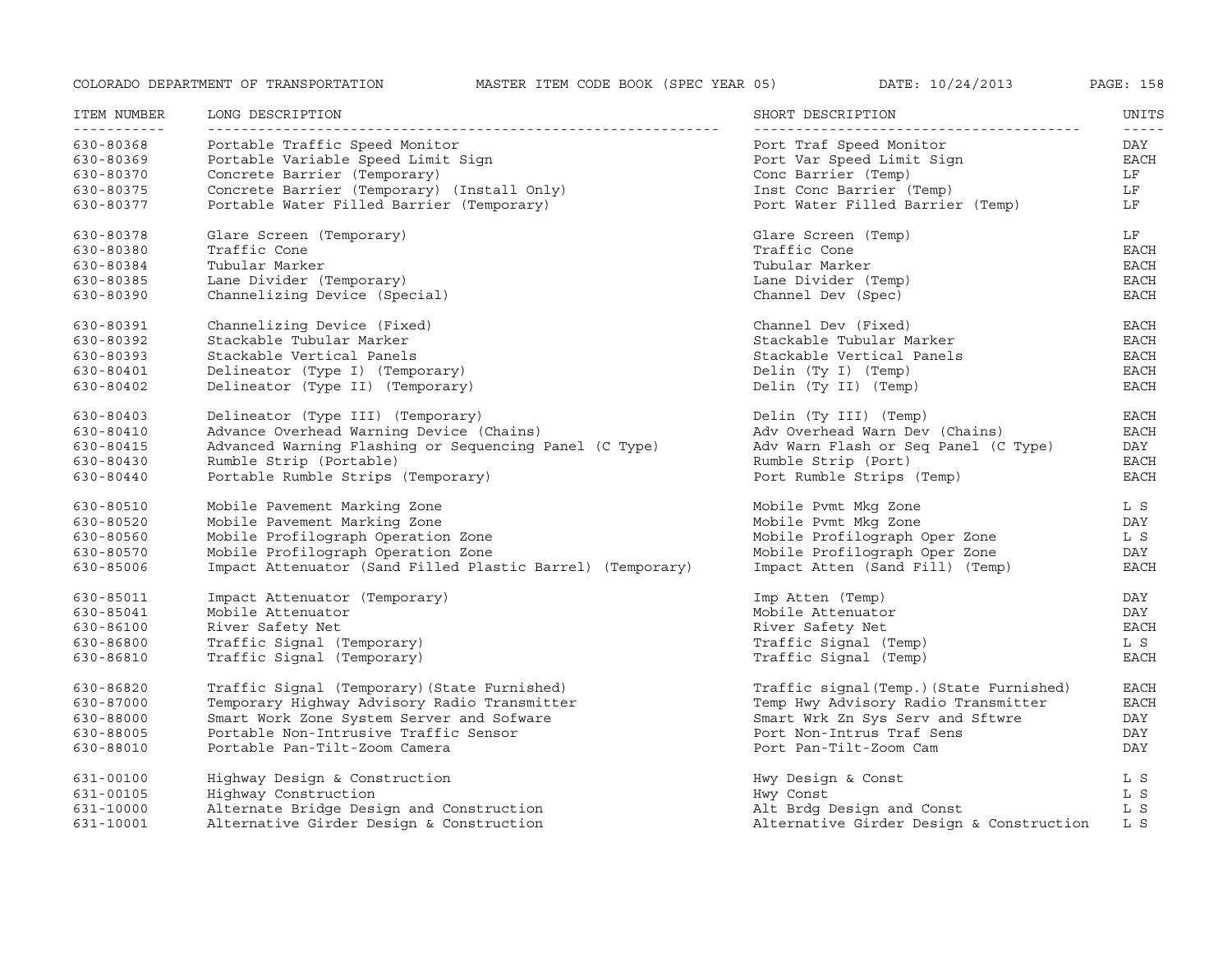| ITEM NUMBER<br>----------- | LONG DESCRIPTION<br>---------------------------- | SHORT DESCRIPTION                  | UNITS<br>$\frac{1}{2}$ |
|----------------------------|--------------------------------------------------|------------------------------------|------------------------|
| 631-10002                  | Bridge Design and Construction                   | Bridge Design and Construction     | L S                    |
| 631-11000                  | Bridge/Structure (Design Build)                  | Bridge/Str (Design Build)          | SF                     |
| 631-20010                  | Move Bridge (Slide)                              | Move Bridge (Slide)                | L S                    |
| 631-20020                  | Move Bridge (Roll)                               | Move Bridge (Roll)                 | L S                    |
| 632-00000                  | Night Work Lighting                              | Night Work Lighting                | L S                    |
| 637-00100                  | Roadway Sweeping                                 | Roadway Sweep                      | SHML                   |
| 641-10000                  | Shotcrete                                        | Shotcrete                          | SY                     |
| 641-10070                  | Shotcrete Sculpting                              | Shotcrete Sculpting                | SY                     |
| 641-11000                  | Shotcrete (Class A)                              | Shotcrete (CL A)                   | CY                     |
| 641-11001                  | Shotcrete (Class B)                              | Shotcrete (CL B)                   | <b>CY</b>              |
| 641-11002                  | Shotcrete (Class C)                              | Shotcrete (CL C)                   | CY                     |
| 641-11003                  | Shotcrete (Class D)                              | Shotcrete (CL D)                   | CY                     |
| 641-11004                  | Shotcrete (Portal Brow) (8 Inch)                 | Shotcrete (Port Brow) (8 In)       | CY                     |
| 641-11005                  | Shotcrete (Smoothing) (Geocomposite Drains)      | Shotcrete (Smooth) (Geocomp Dr)    | CY                     |
| 641-11006                  | Shotcrete (Smoothing) (Supplemental)             | Shotcrete (Smooth) (Suppl)         | CY                     |
| 650-00000                  | Mechanical Systems                               | Mechanical Syst                    | L S                    |
| 652-00000                  | Fire Protection Systems                          | Fire Protection Syst               | L S                    |
| 660-00000                  | Special Systems                                  | Special Syst                       | L S                    |
| 670-00000                  | Electrical Systems                               | Electrical Syst                    | L S                    |
| 680-00000                  | Lighting Systems                                 | Lighting Syst                      | L S                    |
| 699-00010                  | Fixed Fee                                        | Fixed Fee                          | L S                    |
| 700-70002                  | F/A ANTICIPATED CMO                              | F/A ANTICIPATED CMO                | F A                    |
| 700-70010                  | F/A Minor Contract Revisions                     | F/A Minor Contract Revisions       | F A                    |
| 700-70011                  | F/A Partnering                                   | $F/A$ Partnering                   | F A                    |
| 700-70012                  | F/A Asphalt Pavement Incentive                   | F/A Asph Pvmt Incentive            | F A                    |
| 700-70013                  | F/A Concrete Pavement Incentive                  | $F/A$ Conc Pvmt Incentive          | F A                    |
| 700-70014                  | $F/A$ Incentive                                  | $F/A$ Incentive                    | F A                    |
| 700-70015                  | F/A Mobilization                                 | F/A Mobilization                   | F A                    |
| 700-70016                  | F/A Fuel Cost Adjustment                         | F/A Fuel Cost Adjustment           | F A                    |
| 700-70017                  | F/A Landscape Establishment Incentive            | F/A Landscape Incentive            | F A                    |
| 700-70018                  | F/A Roadway Smoothness Incentive                 | F/A Road Smooth Incentive          | F A                    |
| 700-70019                  | F/A Asphalt Cement Cost Adjustment               | F/A Asphalt Cement Cost Adjustment | F A                    |
| 700-70021                  | F/A On-The-Job Trainee                           | $F/A$ On-The-Job Trainee           | HOUR                   |
| 700-70025                  | F/A Quality Incentive Payment                    | F/A Quality Incentive Pymt         | F A                    |
| 700-70028                  | F/A ESB Program                                  | F/A ESB Program                    | F A                    |
| 700-70029                  | F/A ESB Program Retainage                        | F/A ESB Program Retainage          | F A                    |
| 700-70031                  | F/A INTERIM SURFACE REPAIR                       | F/A INTERIM SURFACE REPAIR         | F A                    |
| 700-70032                  | F/A Emergency Repair                             | F/A Emergency Repair               | F A                    |
| 700-70033                  | F/A Video Taping                                 | F/A Video Taping                   | F A                    |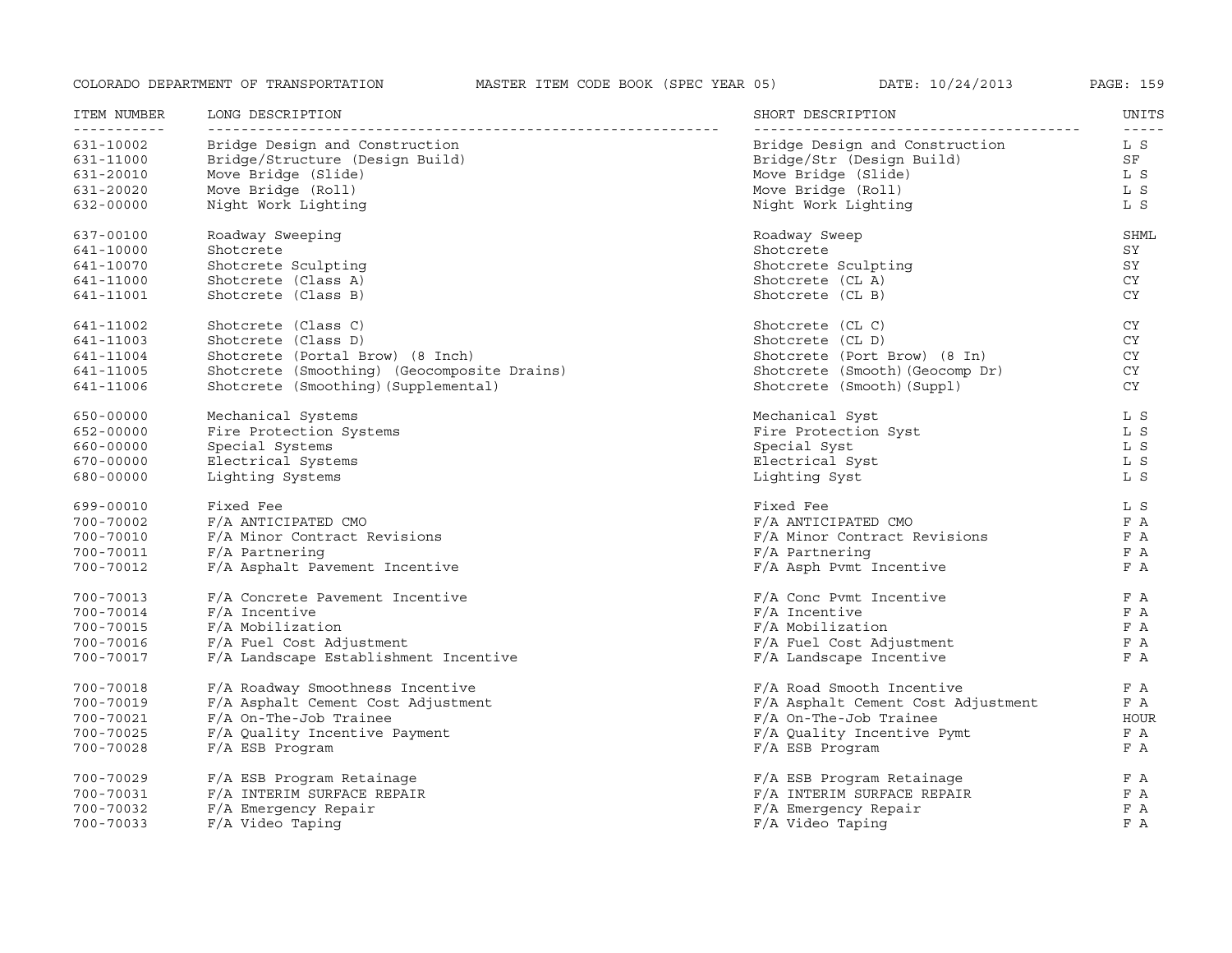| 700-70034<br>F/A<br>F/A<br>F/A<br>F/A<br>700-70035<br>Forced Accounts<br>F/A<br>700-70036<br>F/A Contaminated Soil<br>F/A Contaminated Soil<br>700-70037<br>700-70040<br>F/A Railroad<br>F/A Railroad<br>700-70042<br>F/A Railroad Flagging<br>$F/A$ RR Flagging<br>$F/A$ Removal<br>$F/A$ Removal<br>700-70050<br>F/A Disposal<br>700-70051<br>$F/A$ Disposal<br>$F/A$ Adjust<br>700-70060<br>$F/A$ Adjust<br>700-70070<br>$F/A$ Obtain<br>F/A Obtain<br>700-70072<br>F/A Obtain Power from Xcel Energy<br>F/A Obtain Power from Xcel<br>700-70074<br>F/A Obtain Power from<br>F/A Obtain Power from<br>F/A Furnish<br>F/A Furnish<br>700-70080<br>700-70081<br>F/A Provide<br>F/A Provide<br>F/A Furnish & Install Electrical Service<br>700-70082<br>$F/A$ Furn & Inst Elec Serv<br>700-70090<br>$F/A$ Reset<br>$F/A$ Reset<br>$F/A$ Relocate<br>$F/A$ Relocate<br>700-70100<br>700-70110<br>$F/A$ Install<br>$F/A$ Install<br>700-70120<br>F/A Maintain<br>F/A Maintain<br>700-70130<br>$F/A$ Repair<br>$F/A$ Repair<br>700-70131<br>$F/A$ Modify<br>$F/A$ Modify<br>F/A Demolish Building<br>F/A Demolish Building<br>700-70135<br>F/A Signing and Striping<br>700-70140<br>F/A Signing and Striping<br>F/A Asphalt Rejuvenating Agent<br>F/A Asph Rejuv Agent<br>700-70150<br>700-70155<br>F/A Pavement Surface Course Management<br>F/A Pvmt Surf Course Mgmt<br>F/A Detour<br>F/A Detour<br>700-70160<br>F/A Pothole Utilities<br>700-70170<br>F/A Pothole Util<br>700-70180<br>$F/A$ Gas Lines<br>F/A Gas Lines<br>F/A Electric Service<br>$F/A$ Elec Serv<br>700-70190<br>F/A Utilities and Maintenance of Field Facilities<br>F/A Util and Maint of Field Facil<br>700-70195<br>F/A Power Lines<br>700-70200<br>$F/A$ Power Lines<br>F/A Lights<br>700-70210<br>$F/A$ Lights<br>700-70220<br>F/A Phone Service<br>$F/A$ Phone Serv<br>F/A Cellular Phone Service<br>700-70222<br>$F/A$ Cell Phone Serv<br>700-70225<br>F/A Telephone Interconnect<br>F/A Telephone Interconnect<br>F/A Communication Lines<br>F/A Communication Lines<br>700-70230<br>F/A Sewer Taps<br>700-70240<br>F/A Sewer Taps<br>F/A Sewer Lines<br>F/A Sewer Lines<br>700-70250 | ITEM NUMBER  | LONG DESCRIPTION | SHORT DESCRIPTION | UNITS<br>----- |
|-------------------------------------------------------------------------------------------------------------------------------------------------------------------------------------------------------------------------------------------------------------------------------------------------------------------------------------------------------------------------------------------------------------------------------------------------------------------------------------------------------------------------------------------------------------------------------------------------------------------------------------------------------------------------------------------------------------------------------------------------------------------------------------------------------------------------------------------------------------------------------------------------------------------------------------------------------------------------------------------------------------------------------------------------------------------------------------------------------------------------------------------------------------------------------------------------------------------------------------------------------------------------------------------------------------------------------------------------------------------------------------------------------------------------------------------------------------------------------------------------------------------------------------------------------------------------------------------------------------------------------------------------------------------------------------------------------------------------------------------------------------------------------------------------------------------------------------------------------------------------------------------------------------------------------------------------------------------------------------------------------------------------------------------------------------------------------------------------------------------------------------------------------------------|--------------|------------------|-------------------|----------------|
|                                                                                                                                                                                                                                                                                                                                                                                                                                                                                                                                                                                                                                                                                                                                                                                                                                                                                                                                                                                                                                                                                                                                                                                                                                                                                                                                                                                                                                                                                                                                                                                                                                                                                                                                                                                                                                                                                                                                                                                                                                                                                                                                                                   | ------------ |                  |                   | F A            |
|                                                                                                                                                                                                                                                                                                                                                                                                                                                                                                                                                                                                                                                                                                                                                                                                                                                                                                                                                                                                                                                                                                                                                                                                                                                                                                                                                                                                                                                                                                                                                                                                                                                                                                                                                                                                                                                                                                                                                                                                                                                                                                                                                                   |              |                  |                   | F A            |
|                                                                                                                                                                                                                                                                                                                                                                                                                                                                                                                                                                                                                                                                                                                                                                                                                                                                                                                                                                                                                                                                                                                                                                                                                                                                                                                                                                                                                                                                                                                                                                                                                                                                                                                                                                                                                                                                                                                                                                                                                                                                                                                                                                   |              |                  |                   | F A            |
|                                                                                                                                                                                                                                                                                                                                                                                                                                                                                                                                                                                                                                                                                                                                                                                                                                                                                                                                                                                                                                                                                                                                                                                                                                                                                                                                                                                                                                                                                                                                                                                                                                                                                                                                                                                                                                                                                                                                                                                                                                                                                                                                                                   |              |                  |                   | F A            |
|                                                                                                                                                                                                                                                                                                                                                                                                                                                                                                                                                                                                                                                                                                                                                                                                                                                                                                                                                                                                                                                                                                                                                                                                                                                                                                                                                                                                                                                                                                                                                                                                                                                                                                                                                                                                                                                                                                                                                                                                                                                                                                                                                                   |              |                  |                   | F A            |
|                                                                                                                                                                                                                                                                                                                                                                                                                                                                                                                                                                                                                                                                                                                                                                                                                                                                                                                                                                                                                                                                                                                                                                                                                                                                                                                                                                                                                                                                                                                                                                                                                                                                                                                                                                                                                                                                                                                                                                                                                                                                                                                                                                   |              |                  |                   | F A            |
|                                                                                                                                                                                                                                                                                                                                                                                                                                                                                                                                                                                                                                                                                                                                                                                                                                                                                                                                                                                                                                                                                                                                                                                                                                                                                                                                                                                                                                                                                                                                                                                                                                                                                                                                                                                                                                                                                                                                                                                                                                                                                                                                                                   |              |                  |                   | F A            |
|                                                                                                                                                                                                                                                                                                                                                                                                                                                                                                                                                                                                                                                                                                                                                                                                                                                                                                                                                                                                                                                                                                                                                                                                                                                                                                                                                                                                                                                                                                                                                                                                                                                                                                                                                                                                                                                                                                                                                                                                                                                                                                                                                                   |              |                  |                   | F A            |
|                                                                                                                                                                                                                                                                                                                                                                                                                                                                                                                                                                                                                                                                                                                                                                                                                                                                                                                                                                                                                                                                                                                                                                                                                                                                                                                                                                                                                                                                                                                                                                                                                                                                                                                                                                                                                                                                                                                                                                                                                                                                                                                                                                   |              |                  |                   | F A            |
|                                                                                                                                                                                                                                                                                                                                                                                                                                                                                                                                                                                                                                                                                                                                                                                                                                                                                                                                                                                                                                                                                                                                                                                                                                                                                                                                                                                                                                                                                                                                                                                                                                                                                                                                                                                                                                                                                                                                                                                                                                                                                                                                                                   |              |                  |                   | F A            |
|                                                                                                                                                                                                                                                                                                                                                                                                                                                                                                                                                                                                                                                                                                                                                                                                                                                                                                                                                                                                                                                                                                                                                                                                                                                                                                                                                                                                                                                                                                                                                                                                                                                                                                                                                                                                                                                                                                                                                                                                                                                                                                                                                                   |              |                  |                   | F A            |
|                                                                                                                                                                                                                                                                                                                                                                                                                                                                                                                                                                                                                                                                                                                                                                                                                                                                                                                                                                                                                                                                                                                                                                                                                                                                                                                                                                                                                                                                                                                                                                                                                                                                                                                                                                                                                                                                                                                                                                                                                                                                                                                                                                   |              |                  |                   | F A            |
|                                                                                                                                                                                                                                                                                                                                                                                                                                                                                                                                                                                                                                                                                                                                                                                                                                                                                                                                                                                                                                                                                                                                                                                                                                                                                                                                                                                                                                                                                                                                                                                                                                                                                                                                                                                                                                                                                                                                                                                                                                                                                                                                                                   |              |                  |                   | F A            |
|                                                                                                                                                                                                                                                                                                                                                                                                                                                                                                                                                                                                                                                                                                                                                                                                                                                                                                                                                                                                                                                                                                                                                                                                                                                                                                                                                                                                                                                                                                                                                                                                                                                                                                                                                                                                                                                                                                                                                                                                                                                                                                                                                                   |              |                  |                   | F A            |
|                                                                                                                                                                                                                                                                                                                                                                                                                                                                                                                                                                                                                                                                                                                                                                                                                                                                                                                                                                                                                                                                                                                                                                                                                                                                                                                                                                                                                                                                                                                                                                                                                                                                                                                                                                                                                                                                                                                                                                                                                                                                                                                                                                   |              |                  |                   | F A            |
|                                                                                                                                                                                                                                                                                                                                                                                                                                                                                                                                                                                                                                                                                                                                                                                                                                                                                                                                                                                                                                                                                                                                                                                                                                                                                                                                                                                                                                                                                                                                                                                                                                                                                                                                                                                                                                                                                                                                                                                                                                                                                                                                                                   |              |                  |                   | F A            |
|                                                                                                                                                                                                                                                                                                                                                                                                                                                                                                                                                                                                                                                                                                                                                                                                                                                                                                                                                                                                                                                                                                                                                                                                                                                                                                                                                                                                                                                                                                                                                                                                                                                                                                                                                                                                                                                                                                                                                                                                                                                                                                                                                                   |              |                  |                   | F A            |
|                                                                                                                                                                                                                                                                                                                                                                                                                                                                                                                                                                                                                                                                                                                                                                                                                                                                                                                                                                                                                                                                                                                                                                                                                                                                                                                                                                                                                                                                                                                                                                                                                                                                                                                                                                                                                                                                                                                                                                                                                                                                                                                                                                   |              |                  |                   | F A            |
|                                                                                                                                                                                                                                                                                                                                                                                                                                                                                                                                                                                                                                                                                                                                                                                                                                                                                                                                                                                                                                                                                                                                                                                                                                                                                                                                                                                                                                                                                                                                                                                                                                                                                                                                                                                                                                                                                                                                                                                                                                                                                                                                                                   |              |                  |                   | F A            |
|                                                                                                                                                                                                                                                                                                                                                                                                                                                                                                                                                                                                                                                                                                                                                                                                                                                                                                                                                                                                                                                                                                                                                                                                                                                                                                                                                                                                                                                                                                                                                                                                                                                                                                                                                                                                                                                                                                                                                                                                                                                                                                                                                                   |              |                  |                   | F A            |
|                                                                                                                                                                                                                                                                                                                                                                                                                                                                                                                                                                                                                                                                                                                                                                                                                                                                                                                                                                                                                                                                                                                                                                                                                                                                                                                                                                                                                                                                                                                                                                                                                                                                                                                                                                                                                                                                                                                                                                                                                                                                                                                                                                   |              |                  |                   | F A            |
|                                                                                                                                                                                                                                                                                                                                                                                                                                                                                                                                                                                                                                                                                                                                                                                                                                                                                                                                                                                                                                                                                                                                                                                                                                                                                                                                                                                                                                                                                                                                                                                                                                                                                                                                                                                                                                                                                                                                                                                                                                                                                                                                                                   |              |                  |                   | F A            |
|                                                                                                                                                                                                                                                                                                                                                                                                                                                                                                                                                                                                                                                                                                                                                                                                                                                                                                                                                                                                                                                                                                                                                                                                                                                                                                                                                                                                                                                                                                                                                                                                                                                                                                                                                                                                                                                                                                                                                                                                                                                                                                                                                                   |              |                  |                   | F A            |
|                                                                                                                                                                                                                                                                                                                                                                                                                                                                                                                                                                                                                                                                                                                                                                                                                                                                                                                                                                                                                                                                                                                                                                                                                                                                                                                                                                                                                                                                                                                                                                                                                                                                                                                                                                                                                                                                                                                                                                                                                                                                                                                                                                   |              |                  |                   | F A            |
|                                                                                                                                                                                                                                                                                                                                                                                                                                                                                                                                                                                                                                                                                                                                                                                                                                                                                                                                                                                                                                                                                                                                                                                                                                                                                                                                                                                                                                                                                                                                                                                                                                                                                                                                                                                                                                                                                                                                                                                                                                                                                                                                                                   |              |                  |                   | F A            |
|                                                                                                                                                                                                                                                                                                                                                                                                                                                                                                                                                                                                                                                                                                                                                                                                                                                                                                                                                                                                                                                                                                                                                                                                                                                                                                                                                                                                                                                                                                                                                                                                                                                                                                                                                                                                                                                                                                                                                                                                                                                                                                                                                                   |              |                  |                   | F A            |
|                                                                                                                                                                                                                                                                                                                                                                                                                                                                                                                                                                                                                                                                                                                                                                                                                                                                                                                                                                                                                                                                                                                                                                                                                                                                                                                                                                                                                                                                                                                                                                                                                                                                                                                                                                                                                                                                                                                                                                                                                                                                                                                                                                   |              |                  |                   | F A            |
|                                                                                                                                                                                                                                                                                                                                                                                                                                                                                                                                                                                                                                                                                                                                                                                                                                                                                                                                                                                                                                                                                                                                                                                                                                                                                                                                                                                                                                                                                                                                                                                                                                                                                                                                                                                                                                                                                                                                                                                                                                                                                                                                                                   |              |                  |                   | F A            |
|                                                                                                                                                                                                                                                                                                                                                                                                                                                                                                                                                                                                                                                                                                                                                                                                                                                                                                                                                                                                                                                                                                                                                                                                                                                                                                                                                                                                                                                                                                                                                                                                                                                                                                                                                                                                                                                                                                                                                                                                                                                                                                                                                                   |              |                  |                   | F A            |
|                                                                                                                                                                                                                                                                                                                                                                                                                                                                                                                                                                                                                                                                                                                                                                                                                                                                                                                                                                                                                                                                                                                                                                                                                                                                                                                                                                                                                                                                                                                                                                                                                                                                                                                                                                                                                                                                                                                                                                                                                                                                                                                                                                   |              |                  |                   | F A            |
|                                                                                                                                                                                                                                                                                                                                                                                                                                                                                                                                                                                                                                                                                                                                                                                                                                                                                                                                                                                                                                                                                                                                                                                                                                                                                                                                                                                                                                                                                                                                                                                                                                                                                                                                                                                                                                                                                                                                                                                                                                                                                                                                                                   |              |                  |                   | F A            |
|                                                                                                                                                                                                                                                                                                                                                                                                                                                                                                                                                                                                                                                                                                                                                                                                                                                                                                                                                                                                                                                                                                                                                                                                                                                                                                                                                                                                                                                                                                                                                                                                                                                                                                                                                                                                                                                                                                                                                                                                                                                                                                                                                                   |              |                  |                   | F A            |
|                                                                                                                                                                                                                                                                                                                                                                                                                                                                                                                                                                                                                                                                                                                                                                                                                                                                                                                                                                                                                                                                                                                                                                                                                                                                                                                                                                                                                                                                                                                                                                                                                                                                                                                                                                                                                                                                                                                                                                                                                                                                                                                                                                   |              |                  |                   | F A            |
|                                                                                                                                                                                                                                                                                                                                                                                                                                                                                                                                                                                                                                                                                                                                                                                                                                                                                                                                                                                                                                                                                                                                                                                                                                                                                                                                                                                                                                                                                                                                                                                                                                                                                                                                                                                                                                                                                                                                                                                                                                                                                                                                                                   |              |                  |                   | F A            |
|                                                                                                                                                                                                                                                                                                                                                                                                                                                                                                                                                                                                                                                                                                                                                                                                                                                                                                                                                                                                                                                                                                                                                                                                                                                                                                                                                                                                                                                                                                                                                                                                                                                                                                                                                                                                                                                                                                                                                                                                                                                                                                                                                                   |              |                  |                   | F A            |
|                                                                                                                                                                                                                                                                                                                                                                                                                                                                                                                                                                                                                                                                                                                                                                                                                                                                                                                                                                                                                                                                                                                                                                                                                                                                                                                                                                                                                                                                                                                                                                                                                                                                                                                                                                                                                                                                                                                                                                                                                                                                                                                                                                   |              |                  |                   | F A            |
|                                                                                                                                                                                                                                                                                                                                                                                                                                                                                                                                                                                                                                                                                                                                                                                                                                                                                                                                                                                                                                                                                                                                                                                                                                                                                                                                                                                                                                                                                                                                                                                                                                                                                                                                                                                                                                                                                                                                                                                                                                                                                                                                                                   |              |                  |                   | F A            |
|                                                                                                                                                                                                                                                                                                                                                                                                                                                                                                                                                                                                                                                                                                                                                                                                                                                                                                                                                                                                                                                                                                                                                                                                                                                                                                                                                                                                                                                                                                                                                                                                                                                                                                                                                                                                                                                                                                                                                                                                                                                                                                                                                                   |              |                  |                   | F A            |
| 700-70255<br>$F/A$ Water<br>$F/A$ Water                                                                                                                                                                                                                                                                                                                                                                                                                                                                                                                                                                                                                                                                                                                                                                                                                                                                                                                                                                                                                                                                                                                                                                                                                                                                                                                                                                                                                                                                                                                                                                                                                                                                                                                                                                                                                                                                                                                                                                                                                                                                                                                           |              |                  |                   | F A            |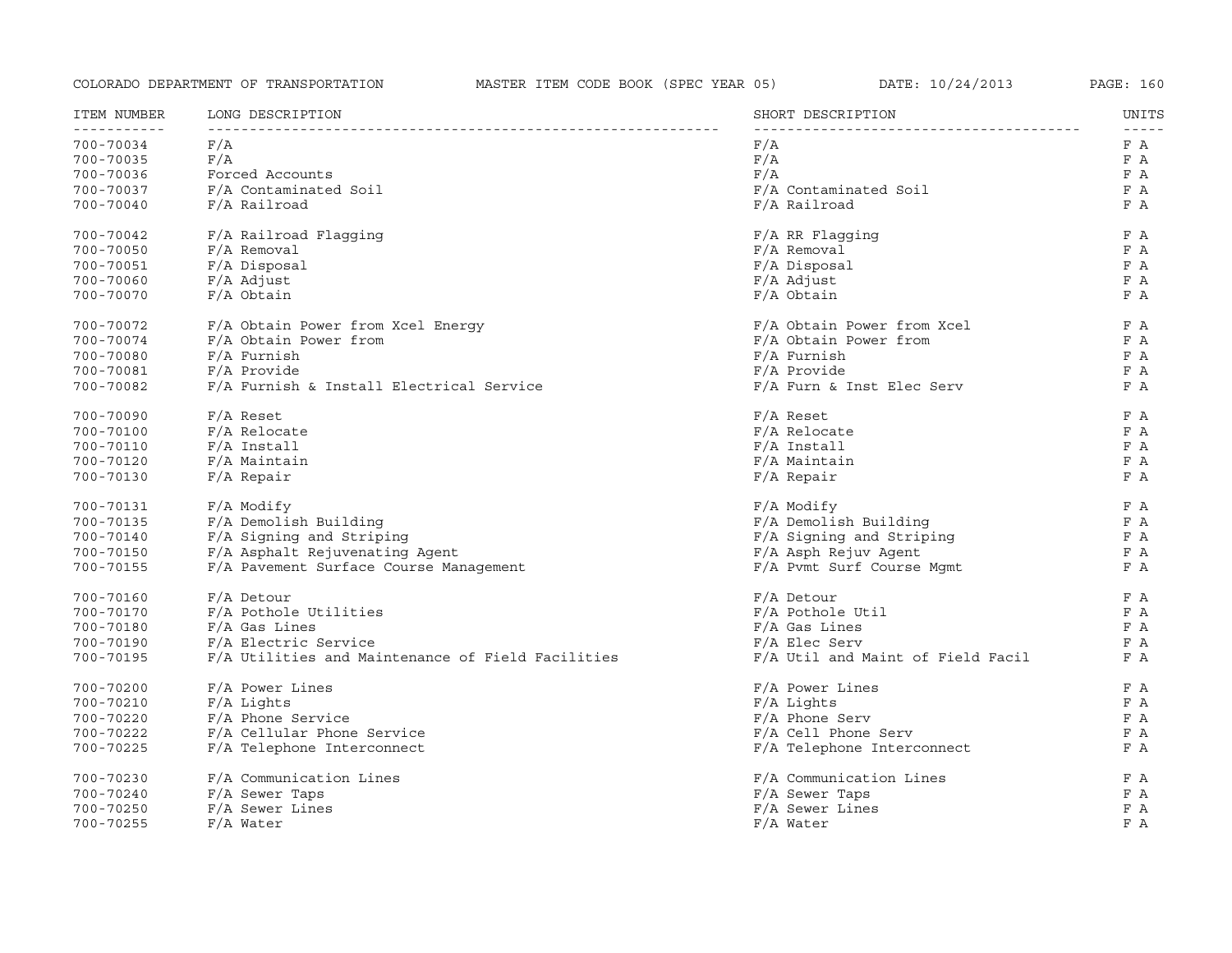| ITEM NUMBER   | LONG DESCRIPTION                          | SHORT DESCRIPTION                | UNITS |
|---------------|-------------------------------------------|----------------------------------|-------|
| 700-70260     | F/A Water Taps                            | F/A Water Taps                   | F A   |
| 700-70270     | F/A Water Lines                           | F/A Water Lines                  | F A   |
| 700-70280     | F/A Fire Hydrant                          | F/A Fire Hydrant                 | F A   |
| 700-70290     | F/A Manhole                               | F/A Manhole                      | F A   |
| 700-70300     | $F/A$ Cable T.V. Lines                    | F/A Cable TV Lines               | F A   |
| 700-70310     | $F/A$ Landscaping                         | F/A Landscaping                  | F A   |
| 700-70320     | F/A Sprinklers                            | F/A Sprinklers                   | F A   |
| 700-70330     | F/A Temporary Signalization               | F/A Temp Signalization           | F A   |
| 700-70340     | F/A Habitat Restoration                   | F/A Habitat Restoration          | F A   |
| 700-70350     | F/A Removal of Obstruction                | F/A Removal of Obstruction       | F A   |
| 700-70360     | F/A Signs, Delineators and Mileposts      | F/A Signs, Delin and MP          | F A   |
| 700-70370     | F/A Signing                               | F/A Signing                      | F A   |
| 700-70375     | F/A Striping                              | F/A Striping                     | F A   |
| 700-70380     | F/A Erosion Control                       | F/A Erosion Ctrl                 | F A   |
| 700-70390     | $F/A$ Wetland Restoration & Replacement   | $F/A$ Wetland Restore & Replace  | F A   |
| 700-70391     | F/A Wetland Replacement                   | F/A Wetland Replacement          | F A   |
| 700-70392     | F/A Wetland Restoration                   | F/A Wetland Restoration          | F A   |
| 700-70393     | F/A Wetland Monitoring                    | F/A Wetland Monitoring           | F A   |
| 700-70400     | F/A Obliterate Old Road                   | F/A Obliterate Old Road          | F A   |
| $700 - 70410$ | F/A Stream Restoration                    | F/A Stream Restoration           | F A   |
| 700-70420     | F/A Tree Trimming                         | F/A Tree Trimming                | F A   |
| 700-70422     | F/A Sanding Material                      | F/A Sanding Material             | F A   |
| 700-70424     | F/A Slope Reconstruction                  | F/A Slope Reconstruction         | F A   |
| 700-70426     | F/A Stabilization                         | F/A Stabilization                | F A   |
| 700-70428     | F/A Separate and Stockpile Selected Rocks | F/A Separate and Stockpile Rocks | F A   |
| 700-70430     | F/A Boulder Placement                     | F/A Boulder Placement            | F A   |
| 700-70440     | F/A Rock Scaling                          | F/A Rock Scaling                 | F A   |
| 700-70450     | F/A Rock Fall Protection                  | F/A Rock Fall Protection         | F A   |
| 700-70460     | F/A Rock Staining                         | F/A Rock Staining                | F A   |
| 700-70470     | F/A Information Trailer                   | F/A Info Trailer                 | F A   |
| 700-70480     | F/A Standby Sanitary Facilities           | F/A Standby Sani Facilities      | F A   |
| 700-70490     | F/A Traffic Control Vehicle (Pilot Car)   | F/A Traf Ctrl Veh (Pilot Car)    | F A   |
| 700-70492     | F/A Traffic Control for Installation      | F/A Traf Ctrl for Installation   | F A   |
| 700-70495     | F/A Asbestos Abatement Work               | F/A Asbestos Abatement Work      | F A   |
| 700-70496     | F/A Lead Abatement Work                   | F/A Lead Abatement Work          | F A   |
| 700-70500     | F/A Landfill Requirements                 | F/A Landfill Requirements        | F A   |
| 700-70505     | F/A Plan Requirements                     | F/A Plan Requirements            | F A   |
| 700-70510     | F/A Relocate Field Office                 | F/A Relocate Field Office        | F A   |
| 700-70520     | F/A Micro                                 | F/A Micro                        | F A   |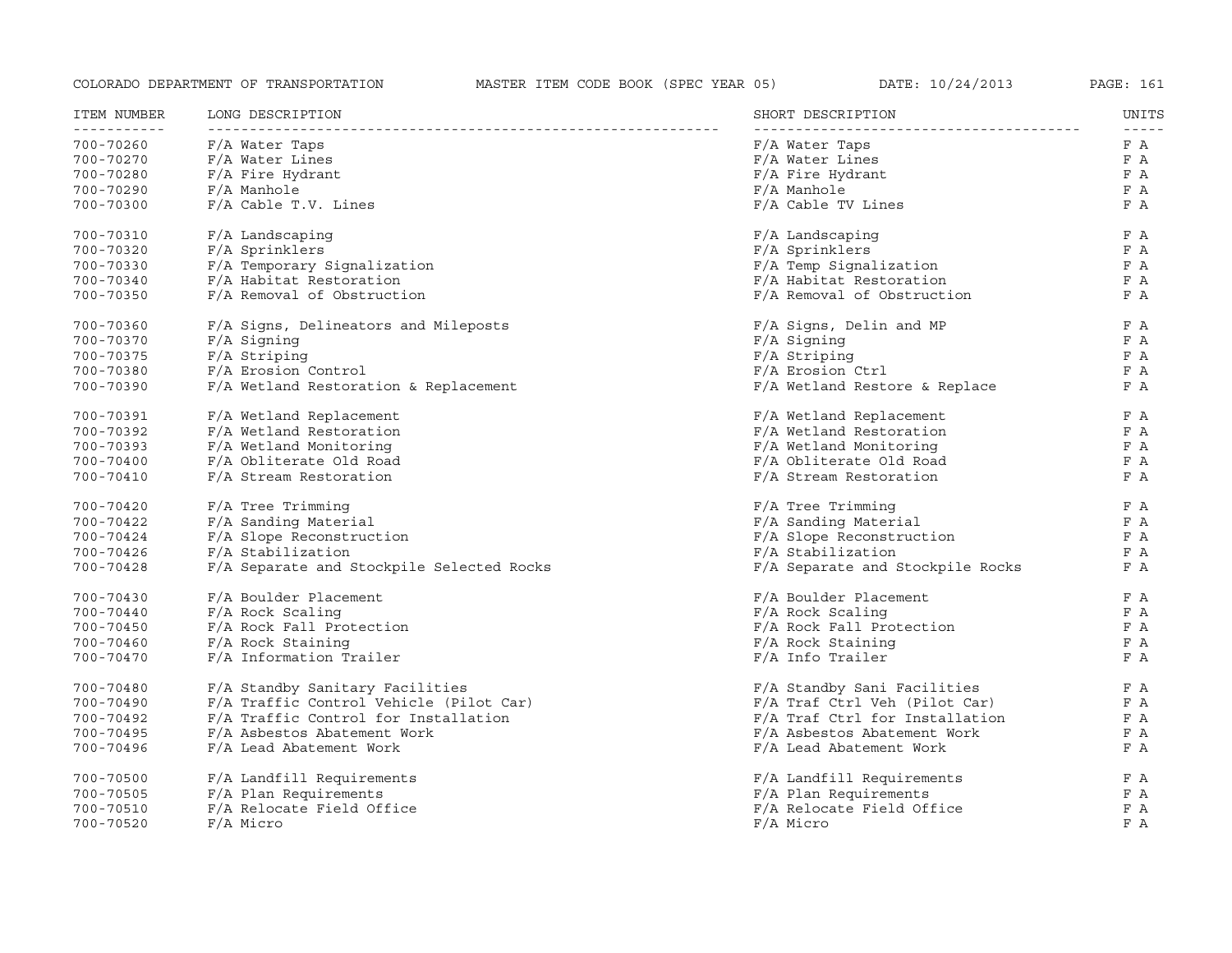| ITEM NUMBER              | LONG DESCRIPTION                                                              | SHORT DESCRIPTION                     | UNITS                |
|--------------------------|-------------------------------------------------------------------------------|---------------------------------------|----------------------|
| -----------<br>700-70530 | F/A Drainage Improvement                                                      | F/A Drainage Improvement              | $- - - - - -$<br>F A |
| 700-70540                | F/A Traffic Signal Detector Loops                                             | F/A Traf Sig Detect Loops             | F A                  |
| 700-70550                | F/A Blading Shoulder                                                          | F/A Blading Shoulder                  | F A                  |
| 700-70560                | F/A Plant Establishment                                                       | F/A Plant Establishment               | F A                  |
| 700-70570                | $F/A$ Guardrail                                                               | $F/A$ Guardrail                       | F A                  |
| 700-70580                | F/A Test Instruments                                                          | F/A Test Instruments                  | F A                  |
| 700-70587                | F/A Hazardous Waste Disposal                                                  | F/A Hazardous Waste Disposal          | F A                  |
| 700-70588                | F/A Transportation of Hazardous Material                                      | F/A Transport Hazardous Matl          | F A                  |
|                          | F/A Environmental Health & Safety Management                                  | F/A Environ Health & Safety Mqmt      | F A                  |
| 700-70589                | F/A Health and Safety Plan                                                    | F/A Health and Safety Plan            | F A                  |
| 700-70590                |                                                                               |                                       |                      |
| 700-70591                | F/A Health and Safety Officer                                                 | F/A Health and Safety Officer         | F A                  |
| 700-70592                | F/A Survey Monumentation                                                      | F/A Survey Monumentation              | F A                  |
| 700-70593                | F/A ROW Monumentation                                                         | F/A ROW Monumentation                 | F A                  |
| 700-70594                | F/A DRB Standing Committee                                                    | F/A DRB Standing Committee            | F A                  |
| 700-70595                | F/A DRB On-Demand Committee                                                   | F/A DRB On-Demand Committee           | F A                  |
| 700-71000                | CMGC Overrun Pool                                                             | CMGC Overrun Pool                     | F A                  |
| 700-71001                | CMGC Shared Rist Contig. Pool                                                 | CMGC Shared Risk Contingency Pool     | F A                  |
| 700-71002                | CDOT Risk Pool                                                                | CDOT Risk Pool                        | F A                  |
| 700-71003                | Owner Controlled Insurance Program<br>Responsiveness and Accuracy             | OCIP Respon. and Accuracy             | F A                  |
| 700-71004                | Owner Controlled Insurance Program<br>Enrollment and Reporting                | OCIP Enrollment and Reporting         | F A                  |
| 700-71005                | Owner Controlled Insurance Program<br>Safety Compliance and Loss Statistics   | OCIP Safety Compl. and Loss Stat.     | F A                  |
| 700-73301                | F/A Lighting by Others (Non-Utility) Paid by Time & Material<br>S             | F/A Lighting by Others (Non-Util)     | F A                  |
| 700-73302                | F/A Lighting by Others (Non-Utility) Paid by LS                               | F/A Lighting by Others (Non-Util)     | F A                  |
| 700-73311                | F/A Relocate Electric (Non-Utility)                                           | $F/A$ Reloc Elec (Non-Util)           | F A                  |
| 700-73312                | F/A Signal Lighting by Others (Non-Utility)                                   | F/A Sig Lighting by Others (Non-Util) | F A                  |
| 700-73322                | F/A Fire Hydrant by Others (Non-Utility)                                      | F/A Fire Hydrant by Others (Non-Util) | F A                  |
| 700-73332                | F/A Relocate Electric (Non-Utility)                                           | F/A Reloc Elec (Non-Util)             | F A                  |
| 700-73351                | F/A                                                                           | F/A                                   | F A                  |
| 700-73352                | F/A                                                                           | F/A                                   | F A                  |
| $700 - 90000$            | Do Not Use On Estimates-For Use Only As Item In The<br>Generic Nonbid Project | Generic Non-Bid Project               | F A                  |
| 700-90005                | F/A                                                                           | F/A                                   | F A                  |
| 700-90006                | F/A Signing & Striping                                                        | F/A Signing & Striping                | F A                  |
| 700-90007                | F/A Plant Establishment                                                       | F/A Plant Establishment               | F A                  |
| 700-90010                | $F/A$ Removal                                                                 | F/A Removal                           | F A                  |
|                          |                                                                               |                                       |                      |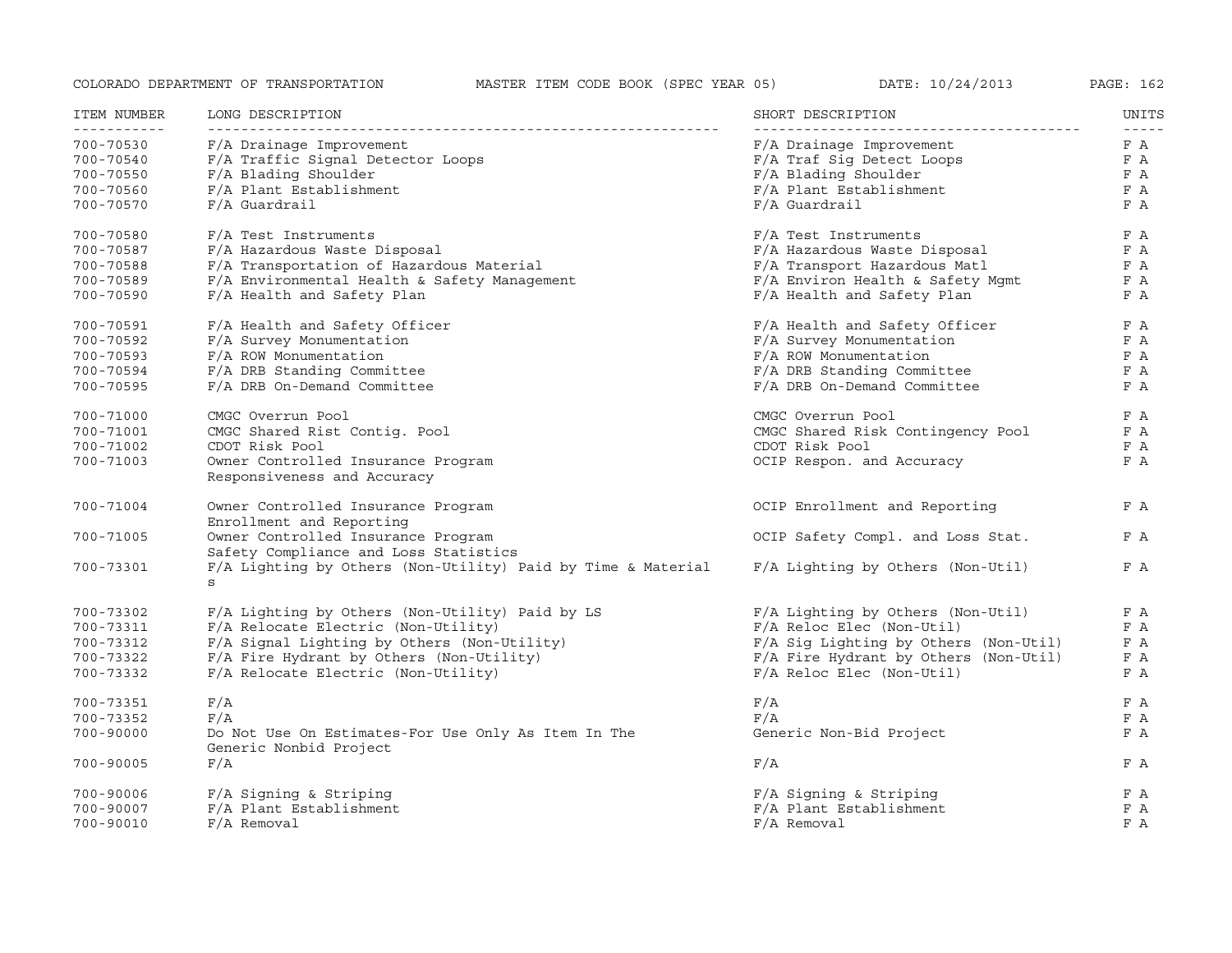| ITEM NUMBER              | LONG DESCRIPTION                                                                                      | SHORT DESCRIPTION                        | UNITS                             |
|--------------------------|-------------------------------------------------------------------------------------------------------|------------------------------------------|-----------------------------------|
| -----------<br>700-90011 | F/A Signs, Delineators & Mileposts                                                                    | F/A Signs, Delin & MP                    | $\omega = \omega = \omega$<br>F A |
| 700-90012                | Third Party Uniform Traffic Control is CE eligible, Use the<br>700-733** force account for this item. | Use 700-733** series for Traffic Control | F A                               |
| 700-90020                | F/A Adjust                                                                                            | $F/A$ Adjust                             | F A                               |
| 700-90021                | $F/A$ Detour                                                                                          | F/A Detour                               | F A                               |
| 700-90026                | F/A Landscaping                                                                                       | F/A Landscaping                          | F A                               |
| 700-90030                | $F/A$ Reset                                                                                           | $F/A$ Reset                              | F A                               |
| 700-90032                | F/A Emergency Repair                                                                                  | F/A Emergency Repair                     | F A                               |
| $700 - 90040$            | $F/A$ Furnish                                                                                         | $F/A$ Furnish                            | F A                               |
| 700-90045                | F/A Provide                                                                                           | F/A Provide                              | F A                               |
| 700-90050                | $F/A$ Relocate                                                                                        | $F/A$ Relocate                           | F A                               |
| 700-90060                | $F/A$ Install                                                                                         | $F/A$ Install                            | F A                               |
| 700-90062                | F/A Furnish & Install                                                                                 | $F/A$ Furn & Inst                        | F A                               |
| 700-90064                | F/A Furnish & Install Electrical Service                                                              | F/A Furn & Inst Elec Serv                | F A                               |
| 700-90070                | F/A Railroad                                                                                          | $F/A$ Railroad                           | F A                               |
| 700-90072                | F/A Railroad Flagging                                                                                 | $F/A$ RR Flaqqinq                        | F A                               |
| 700-90074                | F/A Railroad Pre-emptive Timing (Install & Wiring)                                                    | F/A RR Pre-empt Timing (Install, Wiring) | F A                               |
| 700-90080                | $F/A$ Gas Lines                                                                                       | $F/A$ Gas Lines                          | F A                               |
| 700-90090                | F/A Electrical Service                                                                                | $F/A$ Elec Serv                          | F A                               |
| 700-90100                | F/A Power Lines                                                                                       | $F/A$ Power Lines                        | F A                               |
| 700-90110                | F/A Lights                                                                                            | $F/A$ Lights                             | F A                               |
| 700-90120                | F/A Phone Service                                                                                     | F/A Phone Serv                           | F A                               |
| 700-90130                | F/A Communication Lines                                                                               | F/A Communication Lines                  | F A                               |
| 700-90140                | $F/A$ Sewer Taps                                                                                      | F/A Sewer Taps                           | F A                               |
| 700-90150                | F/A Sewer Lines                                                                                       | F/A Sewer Lines                          | F A                               |
| 700-90160                | F/A Water Taps                                                                                        | F/A Water Taps                           | F A                               |
| 700-90170                | $F/A$ Water Lines                                                                                     | F/A Water Lines                          | F A                               |
| 700-90180                | F/A Fire Hydrant                                                                                      | F/A Fire Hydrant                         | F A                               |
| 700-90190                | F/A Cable TV Lines                                                                                    | F/A Cable TV Lines                       | F A                               |
| 700-90195                | F/A Maintain Field Laboratory                                                                         | F/A Maint Field Lab                      | F A                               |
| 700-93301                | F/A                                                                                                   | F/A                                      | F A                               |
| 700-93302                | F/A Lighting by Others (Non-Utility)                                                                  | $F/A$ Lighting by Others (Non-Util)      | F A                               |
| 700-93311                | F/A Reloc Elec (Non-Utility)                                                                          | $F/A$ Reloc Elec (Non-Util)              | F A                               |
| 700-93312                | F/A Signal Lighting By Others (Non-Utility)                                                           | F/A Sig Lighting by Others (Non-Util)    | F A                               |
| 700-93332                | F/A Relocate Electric (Non-Utility)                                                                   | $F/A$ Reloc Elec (Non-Util)              | F A                               |
| 700-93352                | F/A                                                                                                   | F/A                                      | F A                               |
| $800 - 00040$            | Right-Of-Way (Federal Aid Costs and Eligible Indirect Costs)                                          | Right-Of-Way (Fed Aid)                   | L S                               |
| 800-00045                | Right-Of-Way (Non-Federal Aid Costs and NFA Indirect Costs)                                           | Right-Of-Way (Non-Fed Aid)               | L S                               |
| $800 - 00060$            | State Furnished Materials                                                                             | State Furn Matls                         | L S                               |